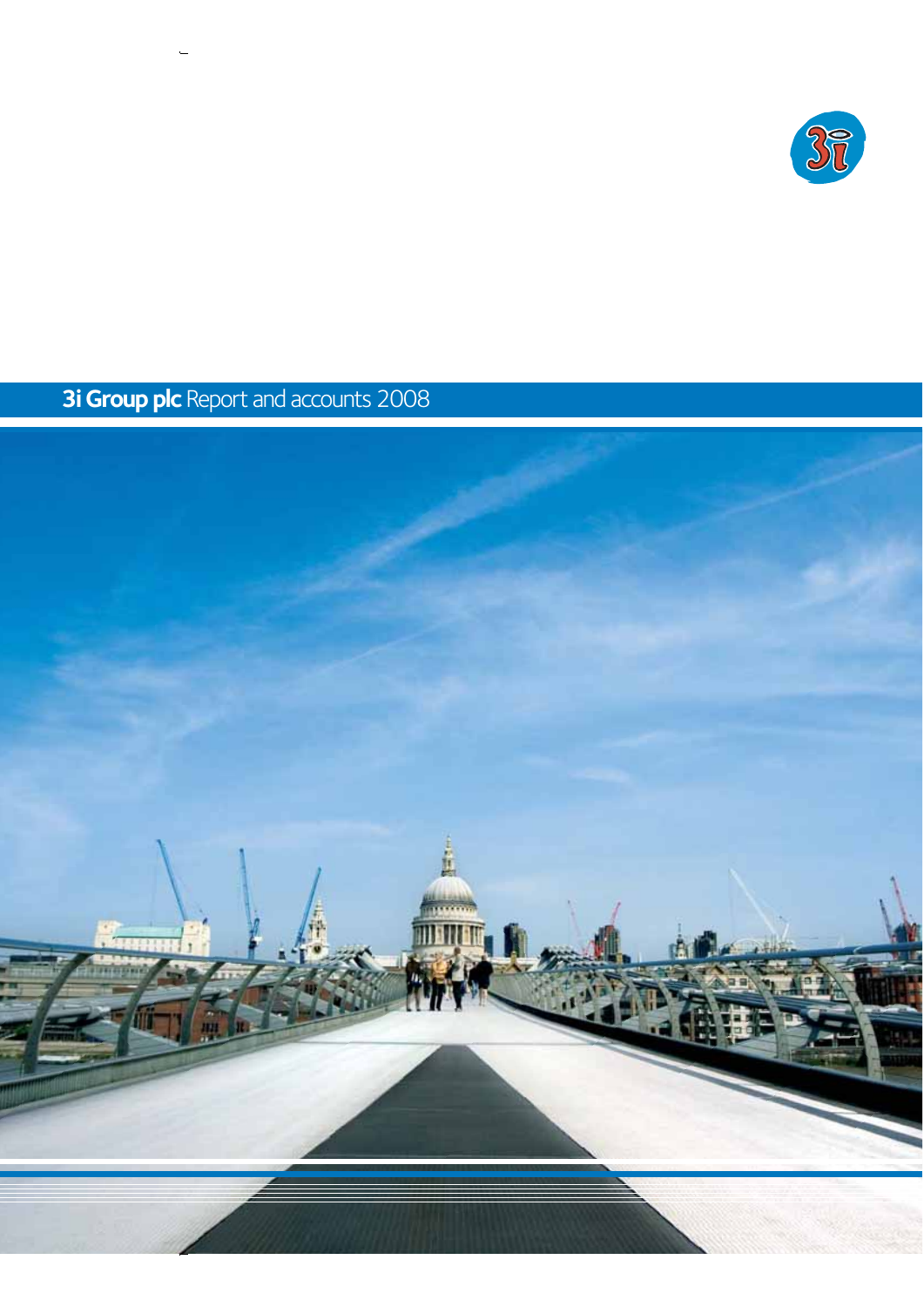## **Contents**

| <b>Directors' report</b>                  | Introduction                             | 01              | <b>Business review continued</b>  |     |
|-------------------------------------------|------------------------------------------|-----------------|-----------------------------------|-----|
|                                           | Group financial highlights               | 02              | <b>Infrastructure</b>             | 20  |
|                                           | Chairman's statement                     | 03              | <b>Quoted Private Equity</b>      | 22  |
|                                           | 3i at a glance                           | 04              | <b>Venture Capital</b>            | 24  |
|                                           | <b>Chief Executive's statement</b>       | 06              | <b>Financial review</b>           | 28  |
|                                           | <b>Business review</b>                   |                 | Risk management                   | 38  |
|                                           | <b>Group business</b>                    | 08              | Corporate responsibility report   | 44  |
|                                           | Our strategy                             | 10 <sup>°</sup> | Board of Directors and            |     |
|                                           | <b>Buyouts</b>                           | 12              | <b>Management Committee</b>       | 54  |
|                                           | <b>Growth Capital</b>                    | 16              | Directors' report - statutory and |     |
|                                           |                                          |                 | corporate governance information  | 56  |
| <b>Directors' remuneration report</b>     | Directors' remuneration report           | 68              |                                   |     |
| <b>Auditors' report</b>                   | Independent auditors' report to          |                 |                                   |     |
|                                           | the members of 3i Group plc              | 79              |                                   |     |
| <b>Financial statements</b>               | Consolidated income statement            | 80              | <b>Balance sheet</b>              | 82  |
|                                           | Statement of recognised income           |                 | Cash flow statement               | 83  |
|                                           | and expense                              | 81              | Significant accounting policies   | 84  |
|                                           | Reconciliation of movements in equity    | 81              | Notes to the financial statements | 88  |
| <b>Portfolio and additional financial</b> | Portfolio valuation – an explanation     | 106             | Realisations                      | 115 |
| <b>information</b>                        | Ten largest investments                  | 108             | Private equity and                |     |
|                                           | Forty other large investments            | 109             | venture capital - a lexicon       | 116 |
|                                           | Assets under management                  | 110             | Returns and IRRs - an explanation | 118 |
|                                           | 3i portfolio                             | 111             | Carried interest - an explanation | 120 |
|                                           | <b>Investment</b>                        | 113             | 3i and Transparency               | 122 |
| <b>Information for shareholders</b>       | Information for shareholders             | 124             |                                   |     |
|                                           | Investor relations and general enquiries | 124             |                                   |     |
|                                           | Investor relations website - 3igroup.com | 125             |                                   |     |

This Annual report and accounts may contain certain statements about the future outlook for 3i Group plc and its subsidiaries ("3i"). Although we believe our expectations are based on reasonable assumptions, any statements about the future outlook may be influenced by factors that could cause actual outcomes and results to be materially different.

#### **Further information**

You will see these symbols used throughout this report. They point you towards further information either within the report or online. We hope you find them useful.

#### **Annual and half-yearly reports online**

To receive shareholder communications electronically in future, including your annual and half-yearly reports and notices of meetings, please go to **www.3igroup.com/e-comms to register your details.**

 $\qquad \qquad$ 

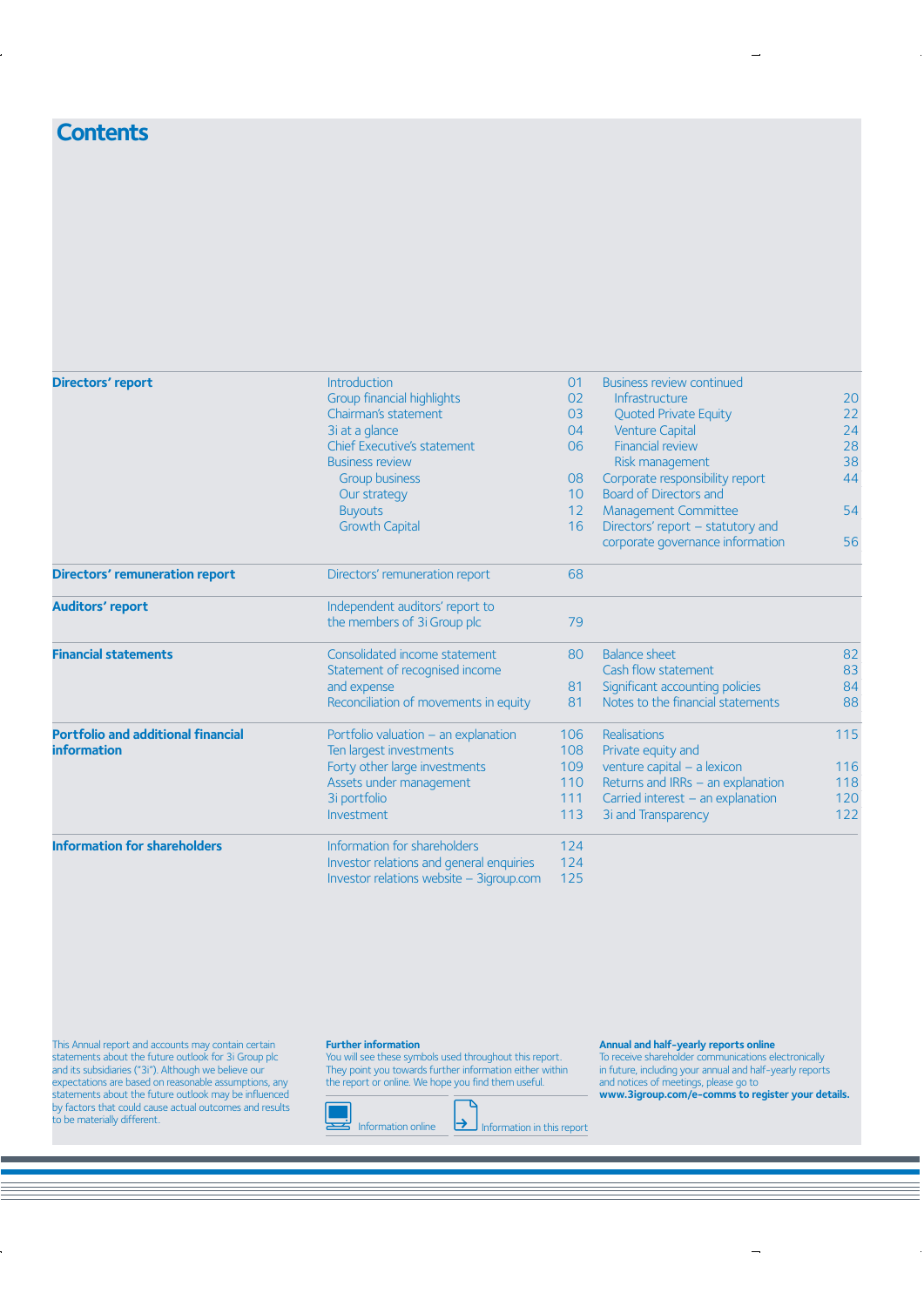## **Introduction**

3i is a world leader in private equity. We focus on buyouts, growth capital, infrastructure and quoted private equity, investing across Europe, Asia and the US.

## **Our purpose:**

**to provide quoted access to private equity returns.**

## **Our vision:**

**to be the private equity firm of choice:**

- **operating on a world-wide scale;**
- **producing consistent market-beating returns;**
- **acknowledged for our partnership style; and**
- **winning through our unparalleled resources.**

## **Our strategy:**

- **to invest in high-return assets;**
- **to grow our assets and those we manage on behalf of third parties;**
- **to extend our international reach, directly and through investing in funds;**
- **to use our balance sheet and resources to develop existing and new business lines; and**
- **to continue to build our strong culture of operating as one company across business lines, geographies and sectors.**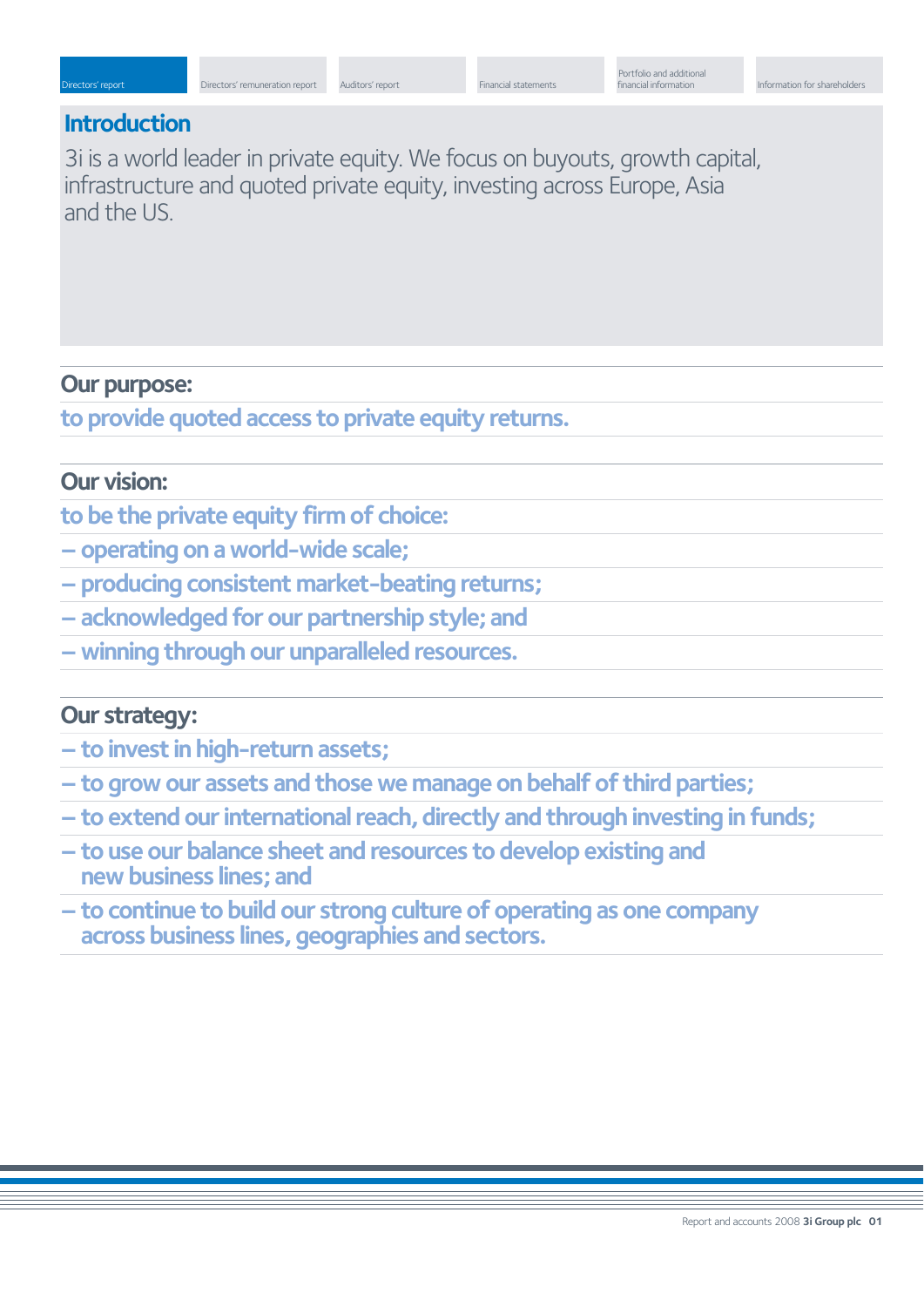# **Group financial highlights**

| Year to/as at 31 March                      | 2008    | 2007    |
|---------------------------------------------|---------|---------|
| <b>Business activity</b>                    |         |         |
| Investment                                  | £2,160m | £1,576m |
| Realisation proceeds                        | £1,742m | £2,438m |
| <b>Returns</b>                              |         |         |
| Gross portfolio return                      | £1,041m | £1,406m |
| Total return                                | £792m   | £1,075m |
| Total return on opening shareholders' funds | 18.6%   | 26.8%   |
| Dividend per ordinary share                 | 17.0p   | 16.1p   |
| <b>Assets under management</b>              |         |         |
| Own balance sheet                           | £6,016m | £4,362m |
| Third-party funds                           | £3,776m | £2,772m |
| Total assets under management               | £9,792m | £7,134m |
| <b>Balance sheet</b>                        |         |         |
| Gearing                                     | 40%     | 0%      |
| Diluted net asset value per ordinary share  | £10.77  | £9.32   |
|                                             |         |         |

| Portfolio value by business line $(\text{fm})$ |       |       |
|------------------------------------------------|-------|-------|
| as at 31 March                                 | 2008  | 2007  |
| <b>Buyouts</b>                                 | 2,025 | 1,281 |
| Growth Capital                                 | 2,366 | 1,460 |
| <b>Infrastructure</b>                          | 501   | 469   |
| Quoted Private Equity Limited ("QPE")          | 142   | 20    |
| Smaller Minority Investments ("SMI")           | 244   | 391   |
| Venture Capital                                | 738   | 741   |
| Total                                          | 6,016 | 4,362 |
|                                                |       |       |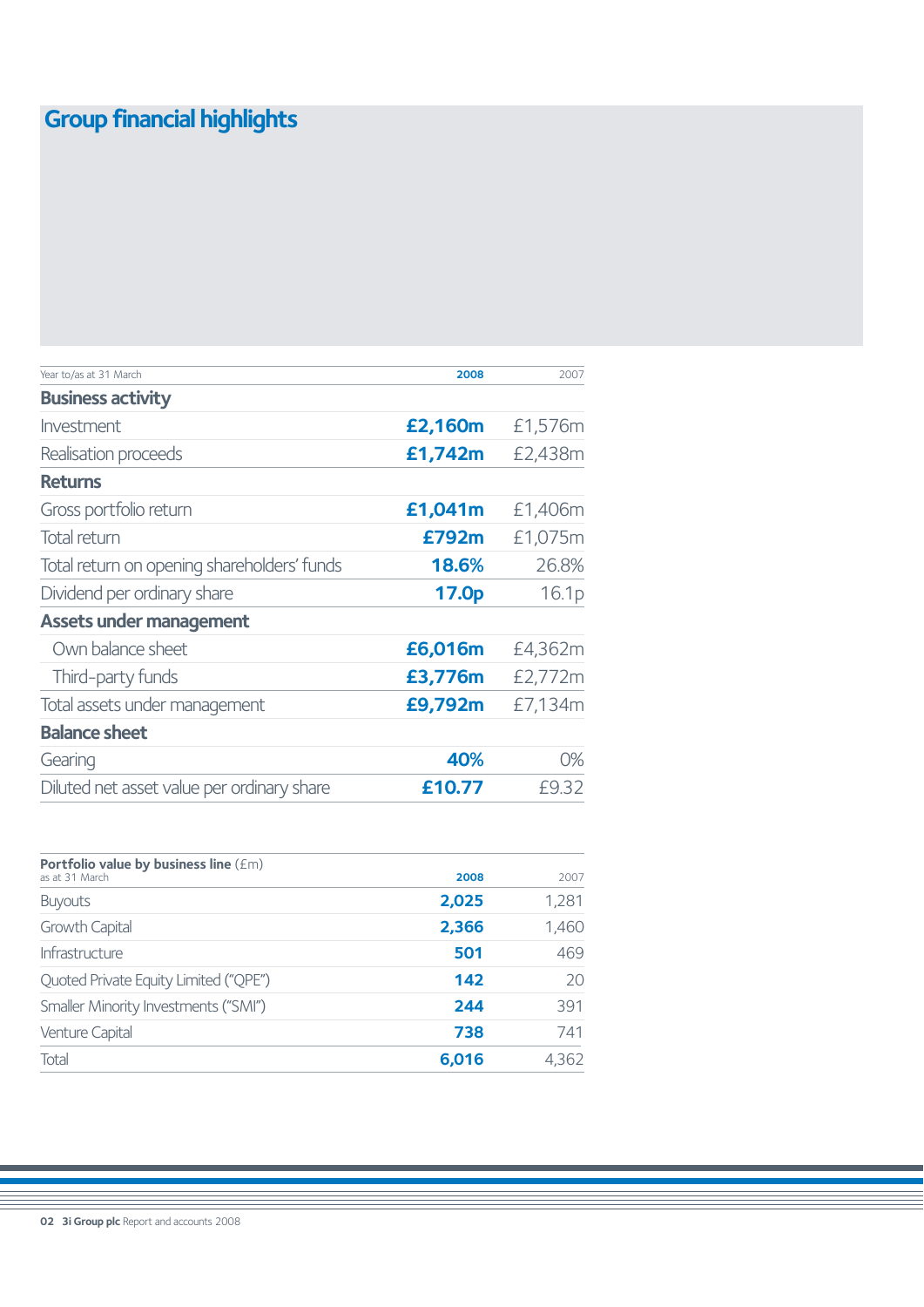## **Chairman's statement**

"A good performance in challenging markets."

Against a background of financial turmoil and weakening stock markets, 3i achieved substantial growth in net asset value, and successfully continued its strategy of raising external funds to accelerate growth in assets under management.

The total return of £792 million for the year to 31 March 2008 represented an 18.6% return on opening shareholders' funds, close to the five-year average of 20.4%. The Board is recommending a final ordinary dividend of 10.9p, making a total ordinary dividend for the year of 17.0p per share, up 5.6% on last year.

The contribution from our mid-market Buyouts business was exceptionally strong. The Growth Capital business performed well and will in future include the results of later-stage technology investing which shares the same characteristics as growth investing in other sectors. Venture Capital will continue to be reported as a separate business line until all assets are disposed of, although no new early-stage venture investments will be made. Our new Quoted Private Equity business has been a cautious investor due to unsettled markets while Infrastructure has continued to focus on opportunities with long-term contractual cash flows that make this asset class attractive to investors in an uncertain environment.

Over the past three years, we have taken advantage of strong demand to realise over £6 billion from our portfolio, at an average uplift over the opening value of these assets at the beginning of each year of 43%. Over this same three-year period we have returned just over £2 billion to shareholders, improving our capital efficiency, and raised funds totalling over £5 billion including a commitment of £2.5 billion from 3i. We closed the latest of these funds, an unquoted vehicle for investing in Indian infrastructure, above target in March 2008 at \$1.2 billion.

With so much uncertainty still clouding economic prospects in the major economies, we take a cautious view of the coming year. Management has for some time made it clear that realisations were expected to slow, as time would be needed to fulfil the growth plans of newlyacquired assets and realise full value from these investments, and we will be taking a highly selective approach to investment.

Our existing €550 million convertible bond matures in August. It has provided a great deal of flexibility in our capital planning, at attractive rates of return. We have therefore decided to replace it with a new circa £425 million similar bond.

At times like these, 3i's standards of transparency and accountability, reinforced by 14 years' experience as a quoted company, serve the Company well. In our annual reports, which have been widely praised by observers of both private equity and quoted companies, we strive to provide our shareholders with a detailed picture of our approach to investment, valuation and risk management. This also stood us in good stead at a time of unprecedented interest in the industry and some challenge to its reputation.



This led the British Private Equity and Venture Capital Association to invite Sir David Walker to set up a working group on transparency and accountability, of which I was delighted to be a member. This annual report is fully in compliance with Sir David's guidelines, as explained on page 122. Moreover, we have taken again the opportunity to increase disclosure beyond that, by providing more detailed information on our valuation methodology (see page 106).

In the following pages, Philip Yea and his management team provide updates on the business lines, geographies and sectors in which 3i operates, with Asia showing the most significant growth. At Board level, there will be only one change at our AGM: as I intimated last year, Fred Steingraber, who has been a nonexecutive Director since the beginning of 2002, will be retiring. Fred's international experience has been especially helpful to the Board over the last six years and I would like to thank him for his important contribution.

We start the year at a moment of great uncertainty as to the impact of the credit crunch, energy prices and raw material costs on economic activity, and as to whether these pressures can be managed by the world's monetary authorities without precipitating recession or a sharp rise in inflation. We believe that our mid-market focus, a portfolio welldiversified by sector, geography and type of investment, and the quality of our Board and management team, provide a combination that positions us well to meet these challenges and build further value for shareholders.

**Baroness Hogg** Chairman 14 May 2008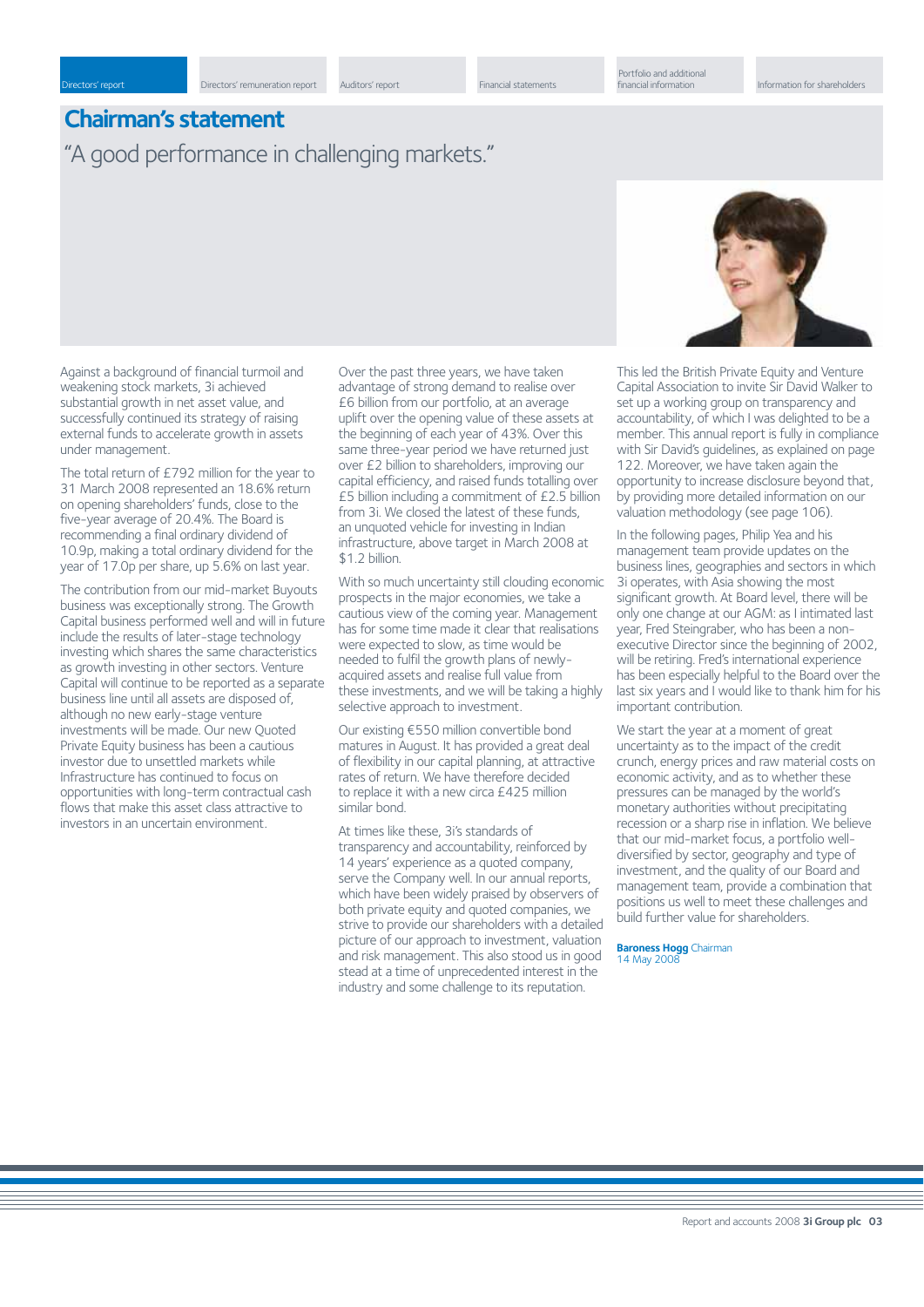## **3i at a glance**

3i is a mid-market private equity business making and managing investments in Europe, Asia and the US. 3i Group plc is a FTSE 100 company, providing shareholders with quoted access to private equity returns. Investments are made with capital from the Group's own balance sheet and from funds which the Group manages or advises for others.

## **Buyouts**

Focusing on leading mid-market transactions primarily in Europe but also in Asia, with an enterprise value of typically up to €1 billion. Investments are generally made through Limited Partnership private equity funds.

### **Growth Capital**

Making minority investments of typically up to €250 million in established and profitable businesses across Europe, Asia and the US. Investments are generally made using 3i's own balance sheet resources. From 1 April 2008, all late-stage technology and healthcare minority investment will also be conducted through this business line.

## **Infrastructure**

Investing in a broad range of international infrastructure assets, principally in transportation, utilities and social infrastructure. Investments are made by 3i Infrastructure Limited, a quoted company which is advised by 3i, the 3i India Infrastructure Fund, or from 3i's own balance sheet resources.

### **Gross portfolio return**



| <b>Financial performance</b> $(fm)$<br>year to/as at 31 March 2008 |       |
|--------------------------------------------------------------------|-------|
| Investment                                                         | 788   |
| Realisation proceeds                                               | 858   |
| Realised profits                                                   | 370   |
| Unrealised value movement                                          | 245   |
| Portfolio income                                                   | 116   |
| Gross portfolio return                                             | 731   |
| Fees receivable from external funds                                | 39    |
| Assets under management                                            |       |
| Own balance sheet                                                  | 2,025 |
| Third-party funds                                                  | 2,594 |
|                                                                    | 4.619 |

### **Gross portfolio return**

**21%** (2007: 48%)

| Financial performance (£m)<br>year to/as at 31 March 2008 |       |
|-----------------------------------------------------------|-------|
| Investment                                                |       |
| Realisation proceeds                                      | 503   |
| Realised profits                                          | 75    |
| Unrealised value movement                                 | 160   |
| Portfolio income                                          | 67    |
| Gross portfolio return                                    | 302   |
| Fees receivable from external funds                       | 2     |
| Assets under management                                   |       |
| Own balance sheet                                         | 2,366 |
| Third-party funds                                         | 183   |
|                                                           | 2549  |

### **Gross portfolio return**



| <b>Financial performance</b> $(fm)$<br>year to/as at 31 March 2008 |       |
|--------------------------------------------------------------------|-------|
| Investment                                                         | 38    |
| Realisation proceeds                                               | 57    |
| Realised profits                                                   | 6     |
| Unrealised value movement                                          | 43    |
| Portfolio income                                                   | 18    |
| Gross portfolio return                                             | 67    |
| Fees receivable from external funds                                | 18    |
| Assets under management                                            |       |
| Own balance sheet                                                  | 501   |
| Third-party funds                                                  | 712   |
|                                                                    | 1,213 |



↳



For further information on Infrastructure please go to **page 20**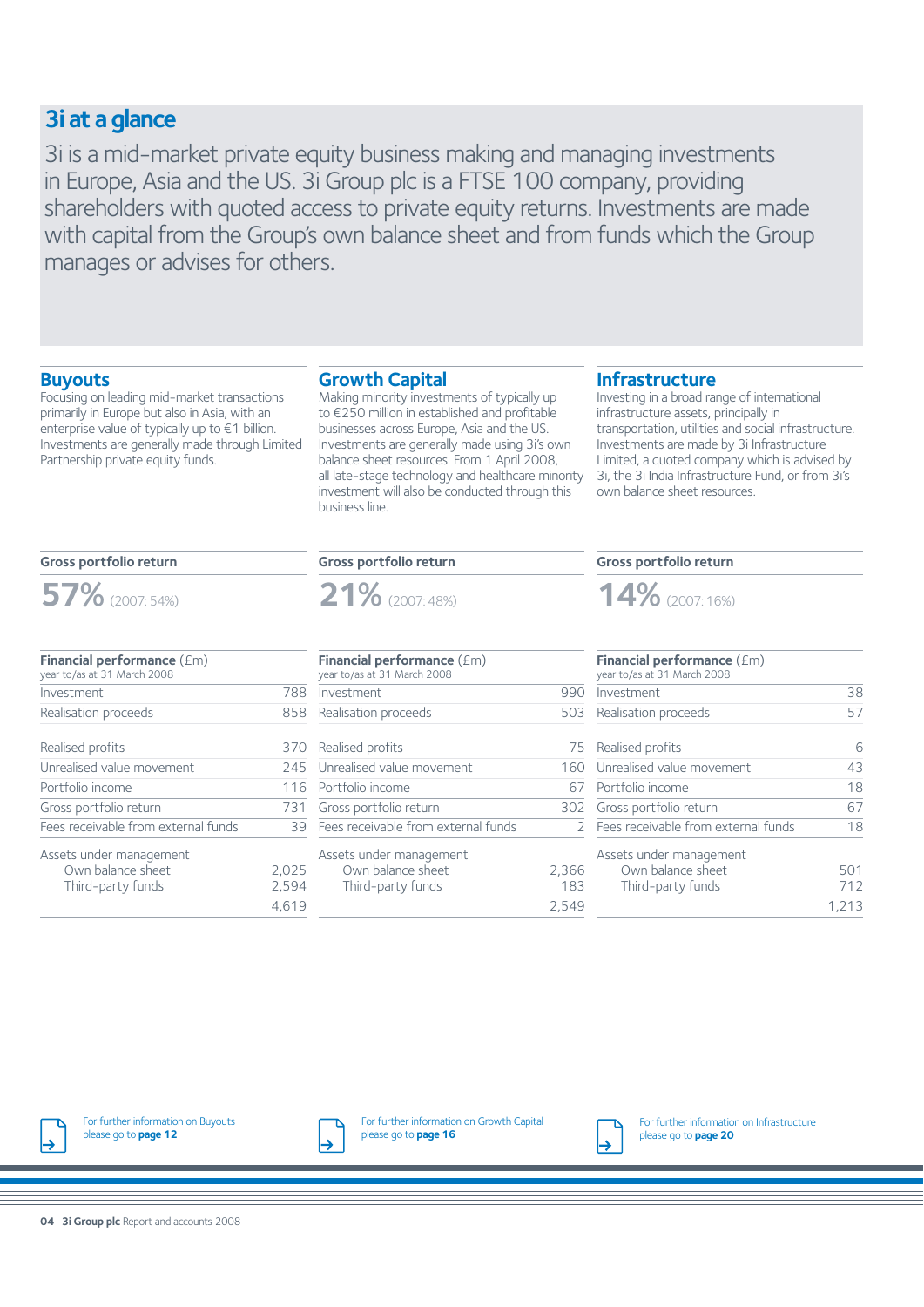| Directors' report       | Directors' remuneration report | Auditors' report | Financial statements | Portfolio and additional<br>financial information | Information for shareholders |
|-------------------------|--------------------------------|------------------|----------------------|---------------------------------------------------|------------------------------|
| Assets under management |                                |                  |                      |                                                   |                              |
| 07                      | 61%                            | 39%              | £7,134 million       |                                                   |                              |
| 08                      |                                | 61%              | 39% £9,792 million   |                                                   |                              |
| Owned Third-party       |                                |                  |                      |                                                   |                              |
|                         |                                |                  |                      |                                                   |                              |
|                         |                                |                  |                      |                                                   |                              |
|                         |                                |                  |                      |                                                   |                              |

## **QPE**

Creating value with the management teams of quoted companies through applying 3i's private equity skill base, network and resources. Investments are made through 3i Quoted Private Equity Limited, a listed company which is advised by 3i.

## **SMI**

Managing and realising 3i's older smaller minority investments.

## **Venture Capital**

Following the transition of 3i's early and latestage technology investment business line to a late-stage investment business, from 1 April 2008 a Venture Portfolio team will manage the existing portfolio and all new late-stage technology investments will be made within the Growth Capital business line.

### **Gross portfolio return**



| Financial performance (£m)<br>year to/as at 31 March 2008 |      |
|-----------------------------------------------------------|------|
| Investment                                                | 182  |
| Realisation proceeds                                      | 18   |
| Realised profits                                          |      |
| Unrealised value movement                                 | (42) |
| Portfolio income                                          |      |
| Gross portfolio return                                    | (42) |
| Fees receivable from external funds                       |      |
| Assets under management                                   |      |
| Own balance sheet                                         | 142  |
| Third-party funds                                         | 269  |
|                                                           | 411  |

\*Fund launched June 2007

### **Gross portfolio return**

**0%** (2007: 13%)

| <b>Financial performance</b> $(fm)$<br>year to/as at 31 March 2008 |      |
|--------------------------------------------------------------------|------|
| Investment                                                         | 6    |
| Realisation proceeds                                               | 136  |
| Realised profits                                                   |      |
| Unrealised value movement                                          | (27) |
| Portfolio income                                                   | 20   |
| Gross portfolio return                                             |      |
| Fees receivable from external funds                                |      |
| Assets under management                                            |      |
| Own balance sheet                                                  | 244  |
| Third-party funds                                                  |      |
|                                                                    | 24   |

**Gross portfolio return**



| Financial performance (£m)<br>year to/as at 31 March 2008 |      |
|-----------------------------------------------------------|------|
| Investment                                                | 156  |
| Realisation proceeds                                      | 170  |
| Realised profits                                          | 65   |
| Unrealised value movement                                 | (88) |
| Portfolio income                                          |      |
| Gross portfolio return                                    | (17) |
| Fees receivable from external funds                       |      |
| Assets under management                                   |      |
| Own balance sheet                                         | 738  |
| Third-party funds                                         | 18   |
|                                                           | 756  |



For further information on Quoted Private Equity please go to **page 22** For further information on SMI please go to **page 29**

 $\rightarrow$ 

|→

For further information on Venture Capital please go to **page 24**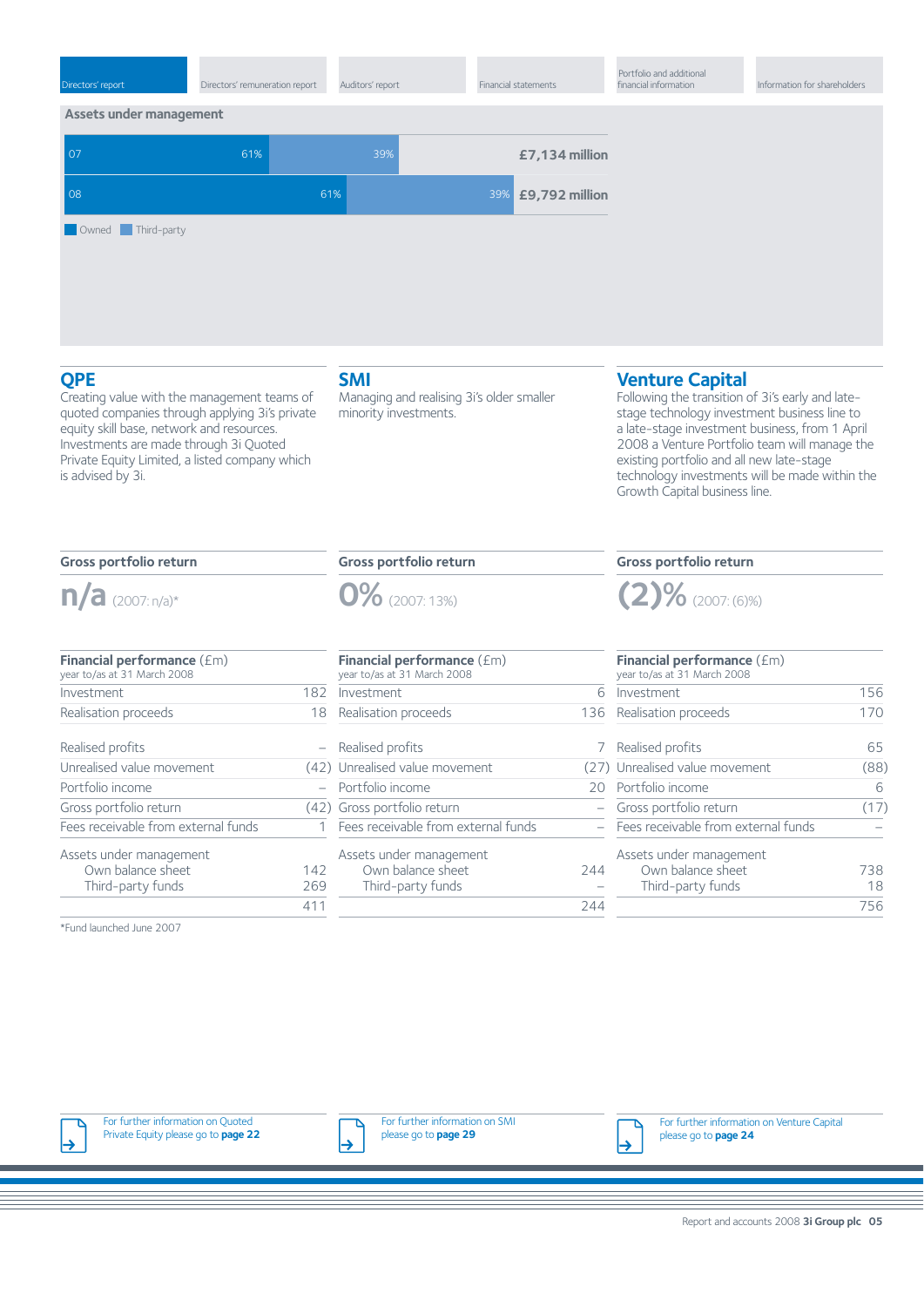## **Chief Executive's statement**

"Total return was underpinned by continued exceptional returns from our Buyouts business and good returns from our Growth Capital and Infrastructure businesses."

3i achieved a strong performance in the year to 31 March 2008, delivering a return on opening shareholders' funds of 18.6% as well as a 37% growth in assets under management. This result was achieved despite the significant changes in financing markets which took place during the year. These very changed market conditions set the back drop for my review as I recognise that no matter how good our performance has been, in the current more uncertain environment it is the outlook and how 3i is positioned that are likely to be of most interest to shareholders.

My report to you coincides with a period of considerable uncertainty. The 12 months to 31 March 2008 have seen a significant adverse change in the outlook for the world's economy and have revealed major flaws in the soundness of the global financial system, the full consequences of which have still to be understood. It is likely to be some time before the extent of the downturn in the real economies will be seen and even longer before it will be possible to judge the effects of the credit crunch.

#### **"A significant adverse change in the outlook for the world's economy."**

For some time we had felt that the buoyancy of the debt markets was not sustainable and that investments made over the recent period would be unlikely to benefit from such positive conditions on exit. However, the extent of the fallout from the sub-prime crisis and its effect on mergers and acquisitions markets, and the financing markets more generally, were not predicted by most, including us.

Against this background, whilst we have been maintaining our focus on the long-term development of 3i, the last 12 months have seen us being even more selective in our new investment and active in our engagement with portfolio companies. Our investment selection process has increasingly favoured companies with recurring income streams and more defensive qualities. Our relationships in the mid-market, particularly those with banks, have allowed transactions to be completed, albeit on terms closer to those of three years ago.

#### **"Maintaining our focus on the long-term development of 3i."**

The number of first new investments fell from 62 to 47 but, consistent with both the market and our own strategy, the average size of these first investments increased significantly from £26 million to £37 million, and so total investment levels increased from £1,576 million to £2,160 million, with strong figures from both Buyouts and Growth Capital. £182 million of this year's figure was to seed our new QPE business line; whereas the prior year figure included our £91 million cash investment in the newlycreated 3i Infrastructure Limited.

As anticipated at the start of last year, due to the relative immaturity of the portfolio, realisations slowed from last year's exceptional £2,438 million to £1,742 million. At year end, our portfolio of investments numbered 487 (2007: 762). The most significant change was in our SMI run-off portfolio, where we ended the year with just 92 positions, down from 293 a year ago and some 1,079 in 2004 when we started the disposal programme.

Assets on the 3i Group balance sheet grew to £6,016 million from £4,362 million a year earlier, and third-party funds rose again, reaching £3,776 million, an increase from £2,772 million at 31 March 2007. These figures showed excellent progress in delivering a key element of our strategy, which is to grow assets under management. Closing assets under management were £9,792 million (2007: £7,134 million).

#### **"37% growth in assets under management."**

Total return of 18.6% (2007: 26.8%) was underpinned by continued exceptional returns from our Buyouts business and good returns from our Growth Capital and Infrastructure businesses. Our Venture Capital and QPE businesses both produced negative returns and our SMI run-off portfolio's gross return was break even. With lower realisations, and lower market multiples at year end, a significant element of the return came from improved earnings within the portfolio as well as continued strong realisation profits on those assets that were sold. The favourable mark-to-market of the derivative element of the Group's €550 million convertible bond contributed £162 million of return, reversing last year's negative £62 million. Provisions rose to £188 million from last year's exceptionally low figure of £71 million.

Net asset value per share grew by £1.45 (16%) to £10.77. The increase before dilution due to the B share issue and dividends, was £1.94, representing a 21% return.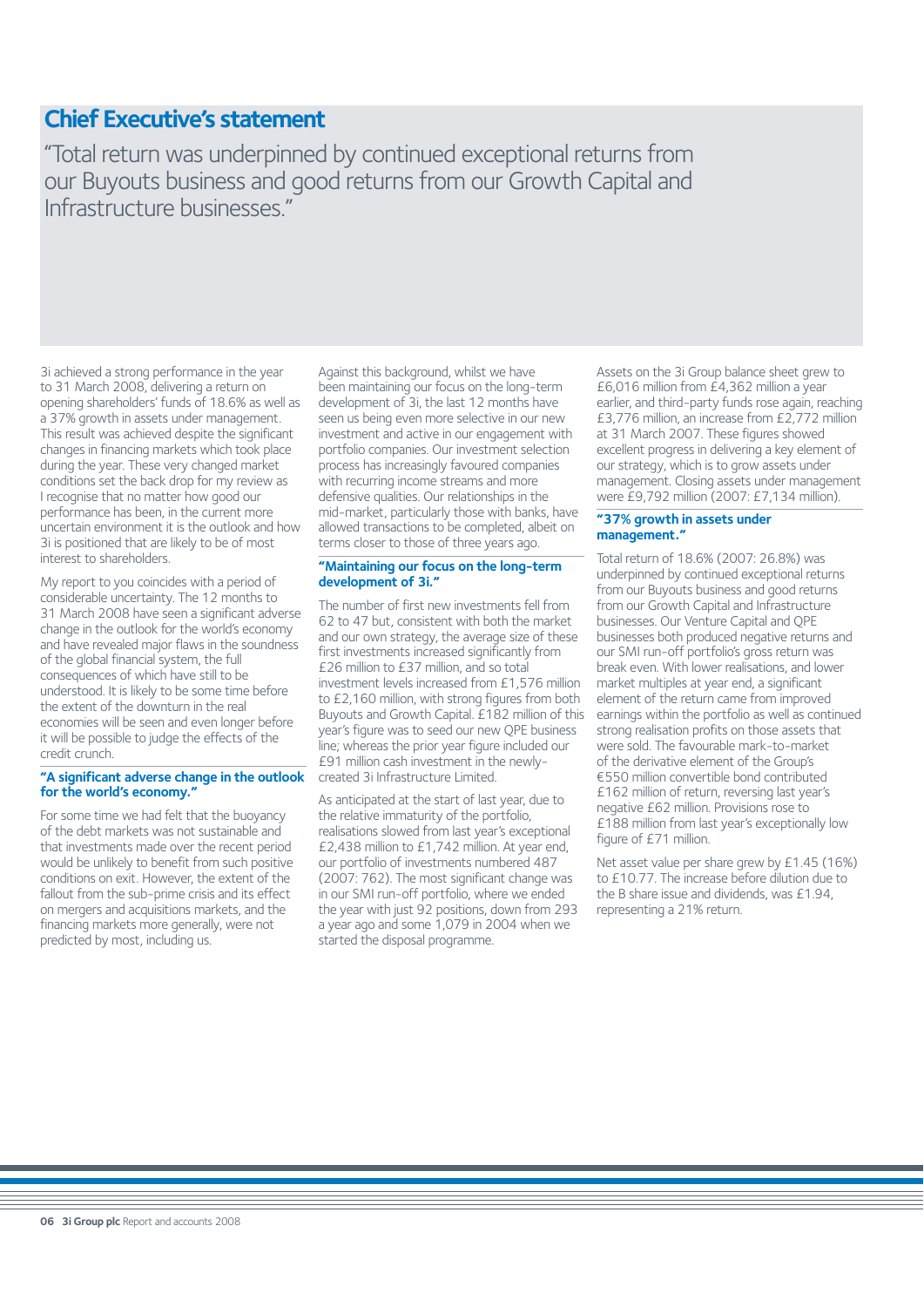Directors' remuneration report Auditors' report Financial statements

Portfolio and additional

During the year, we undertook a regular review of our investment business to determine its future shape in terms of geography, sector and asset class. The recent evolution of our Venture Capital business towards later-stage investing has brought it closer to the long-standing remit of our Growth Capital business and so we have decided to combine these businesses by creating Technology and Healthcare teams within an expanded Growth Capital mandate. On a more opportunistic basis, in view of the recent market dislocations, our Buyouts business has acquired selective leveraged debt assets on a prudent basis. This is not only to produce private equity like returns but also to give us the opportunity to consider extending this business should market conditions allow.

#### **"The recent evolution of our Venture Capital business towards later-stage has brought it closer to Growth Capital."**

The relatively benign environment of the last few years has allowed 3i to reshape itself by expanding geographically, broadening its asset classes, and increasing third-party funds under management, and to make major investments in people and process without compromising shareholder expectations.

The results of this reshaping will be seen over the next few years as the capabilities that we have recently built deliver further profitable assets for the Group and additional income streams from third-party funds.

This also means that in the coming year our key performance indicator of net costs as a percentage of opening portfolio value will continue its progress towards our long-term objective of 3.0%.

Strategic development continued in the year with the launches of 3i Quoted Private Equity Limited and the 3i India Infrastructure Fund, the development of our US Growth Capital business and continued international expansion. We closed the year with total assets under management of approximately €12 billion, and believe that we can grow this figure to over €20 billion by the end of 2010, by which time around half these assets could be managed or advised funds, rather than on 3i's own balance sheet.

#### **"We believe that we can grow assets under management to over €20 billion by the end of 2010."**

Our people are critical to our continued success, and how we encourage their engagement with the firm's agenda and reward their contribution to our success, both financial and otherwise, are key responsibilities of our senior team. "Carried interest" schemes have attracted considerable comment over the last 12 months, much of it mis-informed and mostly unfavourable. Given the recent excesses of the banking system, it is timely for those of us in the private equity industry to emphasise that carried interest schemes only pay out on the realisation of investments, and are aligned with the interests of the capital provider, whether 3i itself or our third-party investors.

As an investment company, 3i will routinely face mis-matches in timing between making new investments and achieving disposals. This was the case last year when, as anticipated, new investment exceeded disposals by £418 million. Having also returned £808 million to shareholders last year through an issue of B shares, and made further on-market repurchases of £120 million, 3i ended the year with gearing at 40%.



Over the last few years, we have benefited from the financial flexibility which our €550 million convertible bond has provided. As this bond matures during the course of 2008, our strategy is to maintain such flexibility by refinancing it through the issue of a new bond structured at an effective 60% conversion premium to 3i's share price at launch.

In these markets, liquidity is at a premium. We start the new year with liquid resources plus undrawn facilities of £1,082 million. Looking forward, although we are seeing a significant level of new investment opportunities, nevertheless we are targeting maintaining a broadly similar level of debt by the end of the current financial year, with a potentially modest increase in gearing during the intervening period as investments and divestments take place.

#### **"Our strategy is as relevant today as a year ago."**

There is, of course, continuing uncertainty in many of our markets. History shows that whenever the mergers and acquisitions markets go through a period of adjustment such as this, there is a time lag during which price expectations are not fully matched, and so activity is less predictable. However, compared to previous periods of economic adjustment, the positive influence of the fast-growing economies of Asia during this period brings very different dynamics to the outlook for the world economy. Our portfolio is generally performing very well but is not immune to general economic conditions. Our strategy is as relevant today as a year ago.

As a consequence, we enter the new year confident in our strategy and realistic in outlook, intending to make further progress and to build on the significant investment of the last few years.

**Philip Yea** Chief Executive 14 May 2008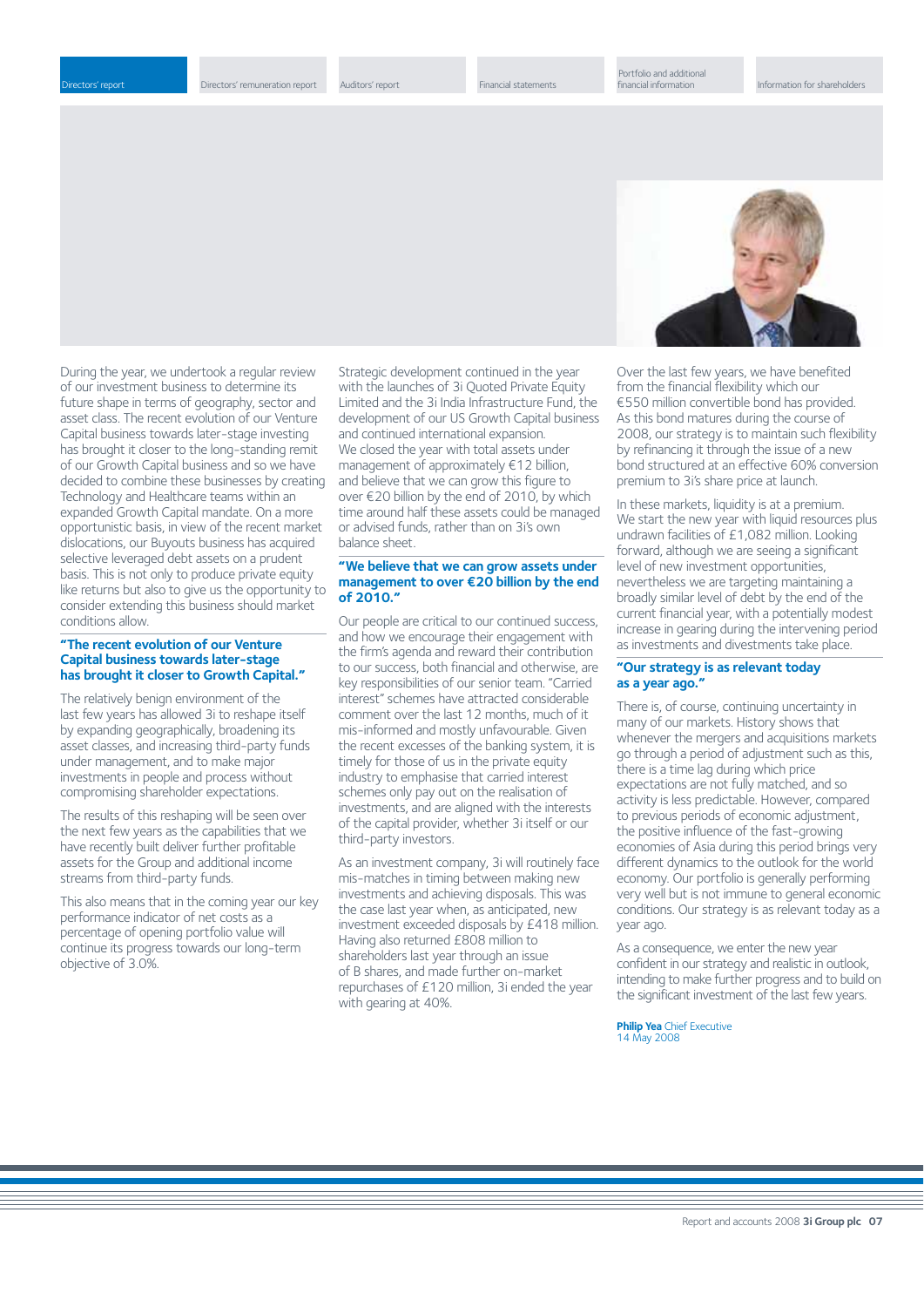## **Business review Group business**

This review provides an overview of our main activities, principal markets, Group and business line performance and risk management. It also describes our key financial performance measures and our performance against them.

#### **The key Group financial performance measures are:**

|                         | 2008  | 2007  |
|-------------------------|-------|-------|
| Total return            | 18.6% | 26.8% |
| Gross portfolio return  | 23.9% | 34.0% |
| Cost efficiency         | 5.0%  | 5.3%  |
| Gearing                 | 40%   | $O\%$ |
| Net asset value growth* | £1.94 | £2.24 |

\*Growth in NAV is stated before dividends and other distributions to shareholders.

| The key business line performance<br>measures are: |
|----------------------------------------------------|
| Gross portfolio return                             |
| Portfolio health                                   |
| Long-term IRRs by vintage                          |

### **The key non-financial performance measures are:**

Employee engagement Environmental impact

#### **Introduction to the Group**

3i is a world leader in private equity investing across Europe, Asia and the US. We invest from our own balance sheet and also with funds that we advise or manage on behalf of others. Total assets under management at 31 March 2008 were £9.8 billion, including £3.8 billion advised or managed on behalf of third parties.

The Group's vision is to be the private equity firm of choice: operating on a world-wide scale; producing consistent market-beating returns; acknowledged for our partnership style; and winning through our unparalleled resources.

Our strategy for achieving this vision, along with a summary of our progress with respect to each element, the key risk factors involved and statistics relating to our performance is set out on pages 10 and 11.

Governance, accountability and alignment of interests are key elements of the private equity model. 3i achieves this by making investments through distinct business line partnerships, which operate internationally and draw upon the combined resources of the Group.

Detailed descriptions, performance data and commentaries for each of our Buyouts, Growth Capital, Infrastructure, Quoted Private Equity and Venture Capital business lines can be found on pages 12 to 27, together with case studies of our most significant investments and realisations.

3i operates in a number of distinct geographical and sector markets. The market for each of our business lines has its own specific characteristics. However, the environment and competitive landscape for all of them is influenced by the broader macroeconomic context, as well as the strength of the capital markets, the level of private equity funds raised and invested, and the extent of mergers and acquisitions activity.

#### **Market conditions**

After four years of strongly positive influences, the sub-prime lending crisis in the US which emerged in summer 2007, together with the subsequent volatility in capital markets and debt markets, not only disrupted mergers and acquisitions markets but also led to a more challenging and uncertain economic outlook. A description of the effect of these conditions is detailed in the "Market" sections in each of our business line reviews on pages 12 to 27.

The impact on the private equity industry as a whole has been most pronounced in the large leveraged buyout ("LBO") market in the US and in Europe, where new LBO investment activity has come to a virtual standstill because of the lack of availability of suitably-sized debt packages. In the European mid-market buyouts market, which is where 3i's Buyouts business operates, debt has remained available for new investments, albeit on terms and conditions more reflective of the market in 2004 and 2005 than in 2007. All of our business lines are influenced by the slow down in the realisations market and the broader macroeconomic uncertainty, although the underlying performance of the portfolio remains good.

Overall, global private equity fundraising remained strong in 2007 at €566 billion (2006: €532 billion), according to Private Equity Intelligence data. Preliminary statistics for calendar year 2007, released by the European Private Equity and Venture Capital Association ("EVCA") in March 2008, show that European private equity firms raised a total of €74 billion in 2007 (2006: €112 billion) and invested €86 billion (2006: €50 billion). However, data from unquote", shows that whereas deals with an enterprise value of over £1 billion fell by over 50% in quarter four compared to quarter two of 2007, the number of mid-market transactions was only 4% lower.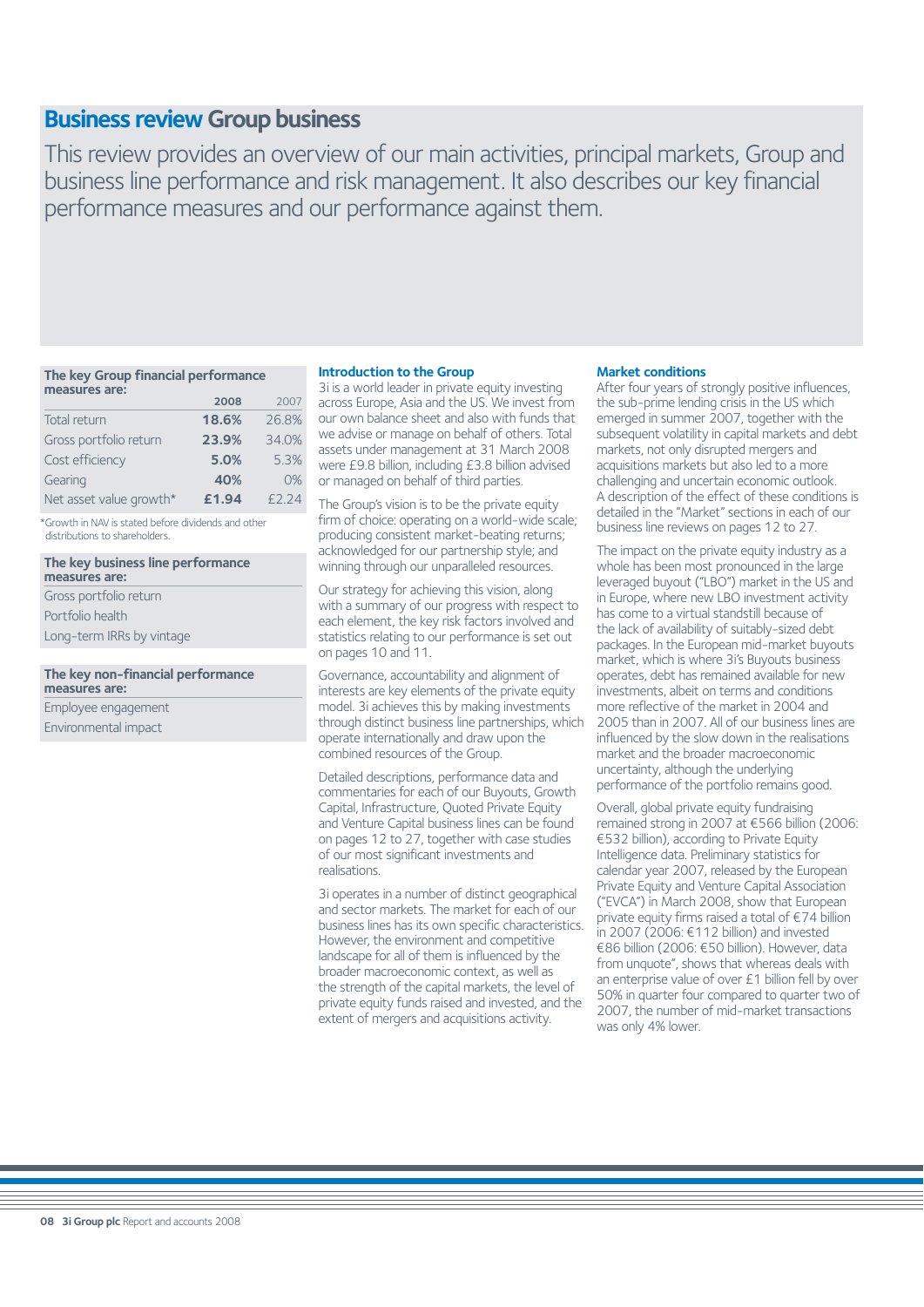Directors' remuneration report Auditors' report Financial statement

Portfolio and additional

financial information **Information** Information for shareholders



Although there is no single source that accurately tracks the European growth capital market in which 3i operates, our own data suggests that there was a 36% increase in the amount invested to €4.8 billion in 2007.

According to Asian Venture Capital Journal statistics, the Asian markets in which 3i operates directly (China, India, North Asia and South East Asia) continued to grow strongly with a 20% increase in investment.

#### **3i's approach**

3i is a highly selective investor and made 47 new investments during the year to 31 March 2008 (2007: 62), across a range of sectors, regions and types of investment. As can be seen from the tables on pages 35 and 36, the portfolio is well diversified in terms of investment type, geography and sector. Consistent with our investment strategy, the number of new investments in the period was lower, principally because of a decrease in the number of early-stage technology investments.

Since 2005, our Venture Capital business has moved away from predominantly early-stage technology and healthcare investments towards late-stage investing. From 1 April 2008, we have formalised this process such that all new late-stage technology and healthcare minority investments will be made by the Growth Capital business line and the existing Venture Capital business line portfolio will be managed as a standalone activity.

Private equity thrives on change, and strategic shifts within economies and sectors drive activity both in terms of investment and realisations. 3i's local presence and dedicated sector-focused teams continue to enable us to achieve competitive advantage in originating investment opportunities, assessing them and in managing and realising value.

As a returns-focused business, we set clear targets for our key performance measures at a Group and business line level. For the Group, these targets are set out in the relevant sections of the Financial review. For the business lines, they are contained within each of the business line reviews on pages 12 to 27.

We employed an average of 772 people in the year (2007: 765), working in focused teams in 14 countries across three continents in a matrix structure. The key dimensions of this matrix are business line, geography and sector, with each business line unified through common carried interest schemes and processes. Our internal professional services teams are incentivised on Group performance.

The high levels of staff engagement achieved by the Group, which are reported on page 51, continue to be supported by our "One room: One firm" culture. This is underpinned by a clear set of values and developed through combining capabilities and knowledge, aligning interests and by selecting the "best team for the job" from our internal and external resources around the world. Our culture is performance-based and highly collaborative and requires continuous investment in our people and in our communications.

3i's values and our non-financial key performance measures are set out in our .<br>Corporate responsibility report on pages 44 to 53. This report also describes our approach and performance with respect to corporate responsibility, both from the perspective of 3i as a company and 3i as an investor.

### **Investment policy**

3i is an investment company which aims to provide its shareholders with quoted access to private equity returns. Currently, our main focus is on making quoted and unquoted equity and/or debt investments in businesses and funds across Europe, Asia and North America. The geographies, economic sectors, funds and asset classes in which we invest continue to evolve as opportunities are identified.

Proposed investments are assessed individually and all significant investments require approval from the Group's Investment Committee. Overall investment targets are subject to periodic reviews and the investment portfolio is also reviewed to monitor exposure to specific geographies, economic sectors and asset classes.

We seek to diversify risk through significant dispersion of investments by geography, economic sector, asset class and size as well as through the maturity profile of our investment portfolio. In addition, although we do not set maximum exposure limits for asset allocations, as an approved UK investment trust, no more than 15% of the Group's portfolio can be held in a single investment.

Investments are generally funded with a mixture of debt and shareholders' funds with a view to maximising returns to shareholders, whilst maintaining a strong capital base. We do not set minimum or maximum levels of gearing. However, we are nonetheless committed to achieving balance sheet efficiency. The Board of Directors currently consider it appropriate to aim to operate with an optimum gearing ratio of debt to shareholders' funds within a 30% to 40% range across-the-cycle. Since our flotation in 1994, our gearing has fluctuated between 0% and 52%.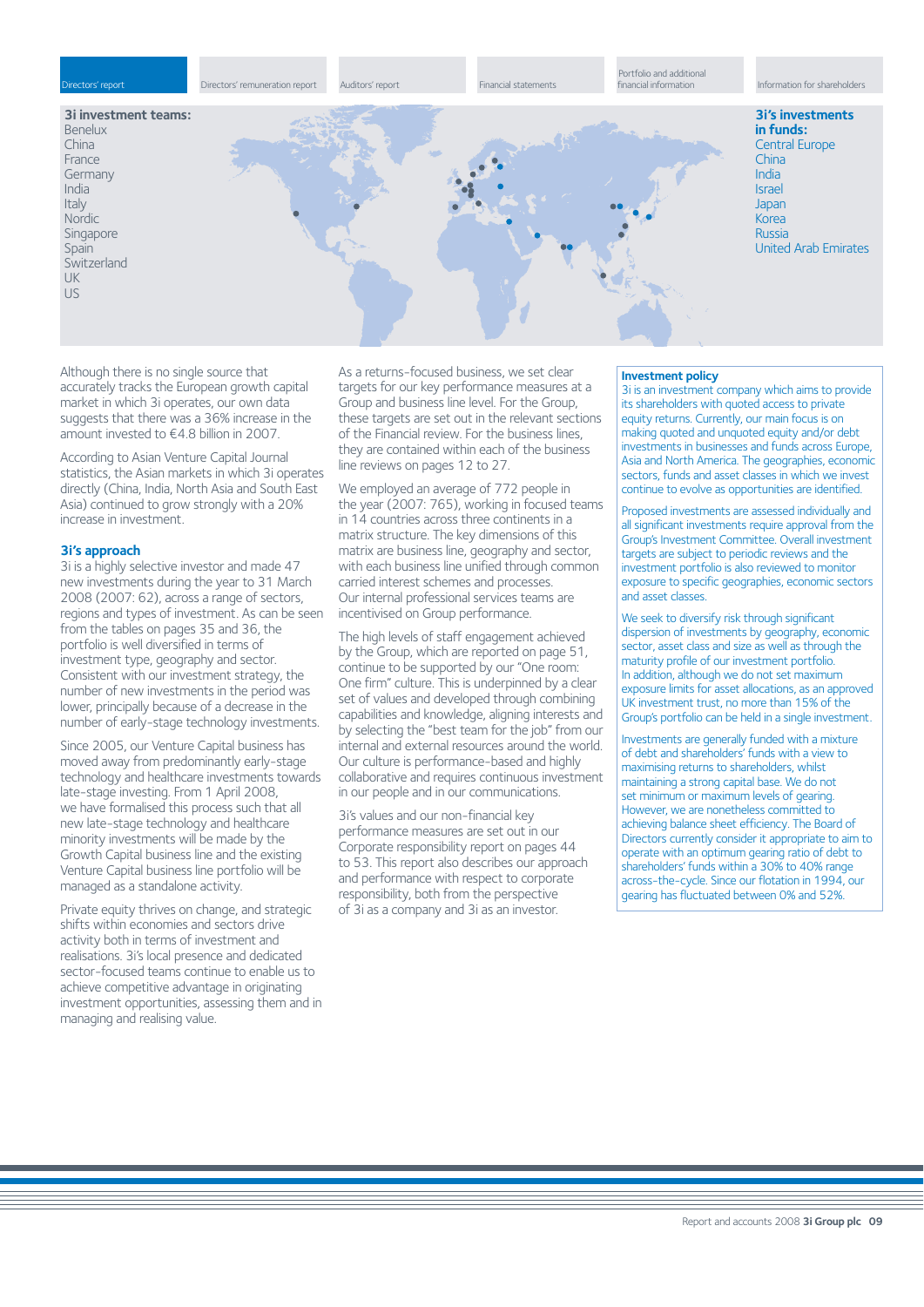# **Business review Our strategy**

Achieving our vision depends upon a clear strategy, ensuring that we measure our progress towards reaching our strategic goals and taking account of the key risks involved and how they change. Here is a summary of where we are today.

| <b>Strategy</b>                                                                                                                 |                                                                                                                                                      | <b>Progress</b>                                                                                                                                                                                                                                                                                                                                                                                                                                   |
|---------------------------------------------------------------------------------------------------------------------------------|------------------------------------------------------------------------------------------------------------------------------------------------------|---------------------------------------------------------------------------------------------------------------------------------------------------------------------------------------------------------------------------------------------------------------------------------------------------------------------------------------------------------------------------------------------------------------------------------------------------|
| <b>Invest in high-return assets</b>                                                                                             | Achieving our vision and delivering our return<br>objectives across the cycle depends upon making<br>high-quality investments.                       | - Gross portfolio return of 23.9% is in line with<br>targets and has exceeded 20.0% for the past<br>three years.<br>- Earnings growth in the portfolio generated<br>£307 million of return (2007: £142 million).                                                                                                                                                                                                                                  |
| <b>Grow our assets and those</b><br>we manage on behalf of third<br><b>parties</b>                                              | Combining growth in assets with our investment<br>disciplines will enable us to grow shareholder value.                                              | - The directly-held portfolio increased in value<br>by 38% in the year, from £4,362 million to<br>£6,016 million, following investments in 47 new<br>assets (2007: 62) and value growth in the<br>opening portfolio.<br>- External funds increased following the<br>£400 million listing of 3i Quoted Private Equity<br>Limited in June 2007 and the final close of 3i India<br>Infrastructure Fund, announced in April 2008 at<br>\$1.2 billion. |
| <b>Extend our international</b><br>reach, directly and through<br>investing in funds                                            | International expansion supports asset growth,<br>provides competitive advantage and delivers<br>significant added value to our portfolio companies. | - 3i now operates from 22 offices, 18 of which are<br>based outside the UK.<br>$-$ Asia now represents 11% (2007: 9%) of the 3i<br>direct portfolio value and the US 8% (2007: 7%).<br>- US investment has increased from £92 million to<br>£303 million, mainly due to new Growth Capital<br>opportunities.<br>- 3i's investments in nine private equity funds in<br>emerging markets continue to extend our<br>international reach.             |
| Use our balance sheet and<br>resources to develop existing<br>and new business lines                                            | 3i's permanent capital base, FTSE 100 status, credit<br>rating and strong cash flow provide the platform,<br>resources and credibility to grow.      | - Two new business lines were established last year,<br>Infrastructure and Quoted Private Equity. Both<br>have subsequently listed on the London Stock<br>Exchange.<br>- A new fund has been raised to address the<br>infrastructure opportunity in India.<br>- Buyouts and Growth Capital have invested<br>£788 million and £990 million respectively, an<br>increase of 58% and 105% on the previous<br>financial year.                         |
| <b>Continue to build our strong</b><br>culture of operating as one<br>company across business lines,<br>geographies and sectors | Every aspect of our vision depends upon our people,<br>the strength of their relationships and the way they<br>work together.                        | - Our 2008 staff engagement survey shows a very<br>high level of engagement and commitment to 3i's<br>goals. Employee engagement is the extent to<br>which employees are committed to their role,<br>their team and the Group and its objectives.<br>- Our Business Leaders Network for Chairmen and<br>Chief Executives is now operating in Europe, Asia<br>and the US.                                                                          |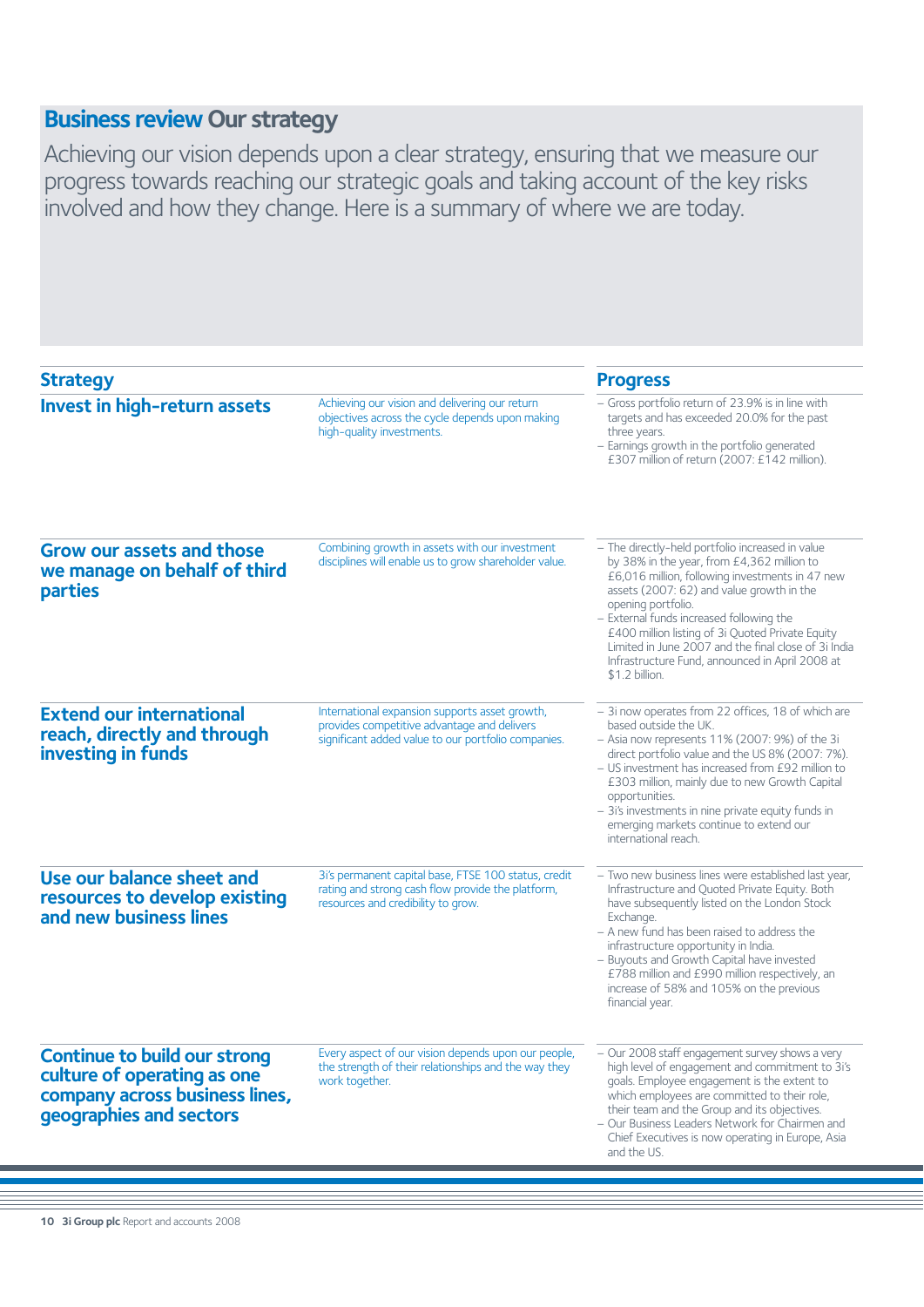## **Key risk factors**

- Quality of origination, review and execution processes, including consideration of corporate responsibility issues.
- Pricing of assets on entry and exit.
- Strength of asset management.
- Timing of exit.

#### – Need to build capabilities before committing capital.

- Adequacy of Group funding for balance sheet
- investing. – Availability of third-party investors to build assets
- under management.

#### – Effectiveness of knowledge management and sharing.

- Changes in local legal and regulatory frameworks.
- Maintenance of control environment.
- Managing corporate responsibility issues appropriately.

### – Appropriateness of capital structure.

- Availability of non-financial resources. – Quality of opportunities identified, analysed
- and implemented.

## **Performance**

### **Gross portfolio return by year** (%)

| year to 31 March | ____ |
|------------------|------|
| 04               | 19.4 |
| 05               | 16.7 |
| $\overline{06}$  | 24.4 |
| 07               | 34.0 |
| 08               | 23.9 |

### **Growth in assets under management** (£m)

| as at 31 March |       |       |                |
|----------------|-------|-------|----------------|
| 04             | 4,362 | 2,475 | 6,837          |
| 05             | 4,317 | 1,913 | 6,230          |
| 06             | 4,139 | 1,573 | 5,712          |
| 07             | 4,362 | 2,772 | 7,134          |
| 08             |       | 6,016 | 9,792<br>3,776 |

#### **3** 3i's direct portfolio Managed and advised by 3i

### **Portfolio value by geography**

| 2008<br>£m | 2008 | 2007<br>£m | 2007 | 2006<br>£m | 2006 |
|------------|------|------------|------|------------|------|
| 2,573      | 43%  | 1.894      | 43%  | 1.923      | 47%  |
| 2,250      | 38%  | 1.792      | 41%  | 1.736      | 42%  |
| 679        | 11%  | 373        | 9%   | 167        | 4%   |
| 497        | 8%   | 283        | 7%   | 307        | 7%   |
| 17         |      | 20         |      | 6          |      |
| 6,016      | 100% | 4,362      | 100% | 4,139      | 100% |
|            |      |            |      |            |      |

## **Assets under management by business line** as at 31 March

**2008** 2007 **£m** £m Buyouts **4,619** 3,410 Growth Capital **2,549** 1,687 Infrastructure (March 2007) **1,213** 854 QPE (June 2007) **411** 20 SMI **244** 407 Venture Capital **756** 756 **9,792** 7,134

- Ability to attract, develop and retain people
- with requisite skills, experience and cultural fit. – Effectiveness of knowledge management and sharing.
- Effectiveness of decision making in a matrix structure.
- Flexibility of resourcing model to adapt to change.

#### **Employee engagement**

The 2008 staff survey, in which 92% of staff took part (2007: 78%) showed a high level of engagement, with a score of 84% (2007: 87%). High scores from questions which test employee engagement have a direct positive impact on employee retention and productivity.

#### **Corporate responsibility**

- 3i is a member of the Dow Jones Sustainability Index. – 3i is one of Business in the Community's top 100
- Companies that Count. – 3i's Corporate responsibility report for 2006 was
- awarded top place at the 2007 IR Society Best Practice awards.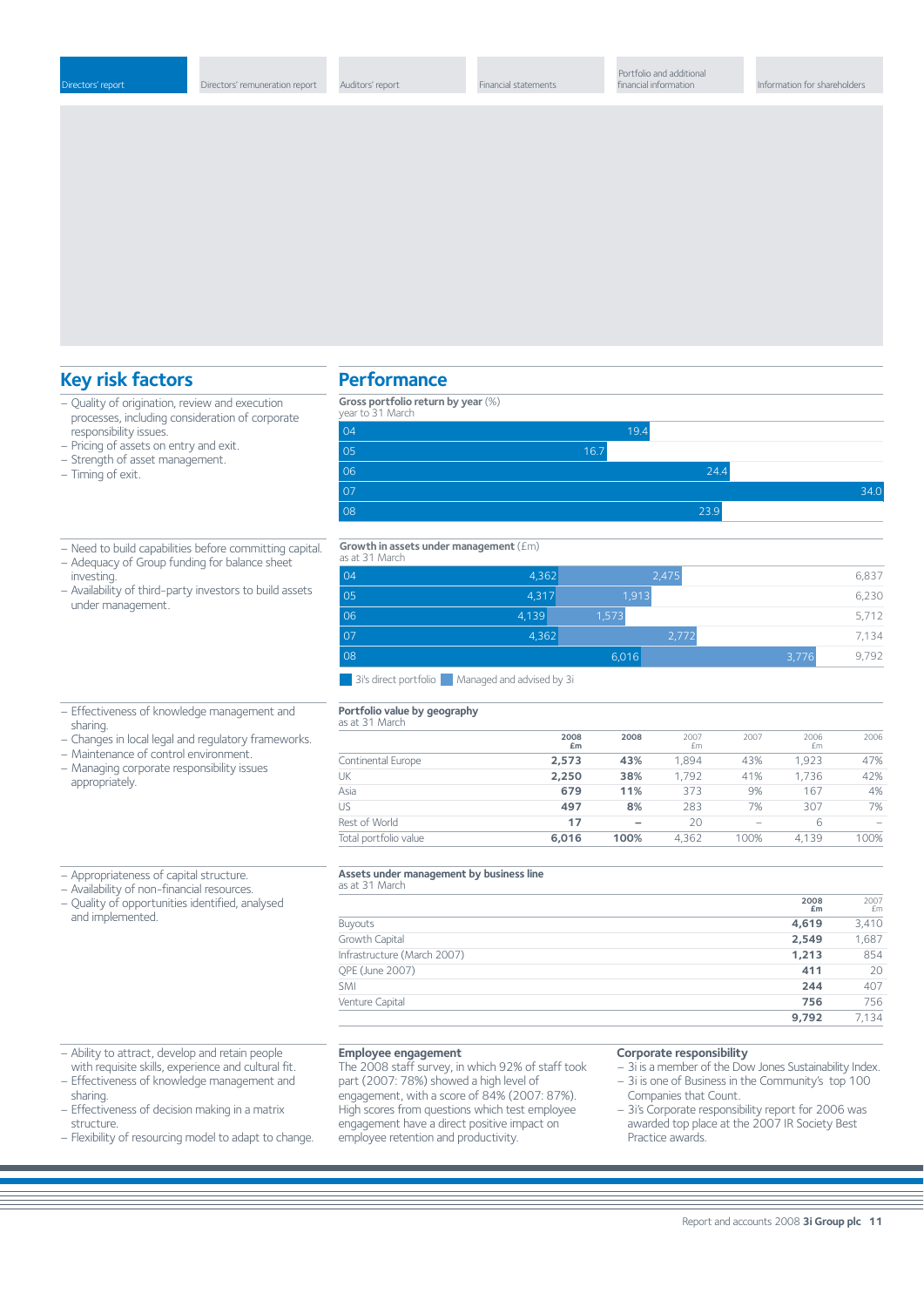## **Business review Buyouts**

"Our strategy over the last three years, to be active sellers and highly selective buyers, has delivered strong performance. We now face very different market conditions. I believe that the strength of our model, our network and our portfolio will enable us to deal well with both the challenges and opportunities that will arise."

#### **Gross portfolio return on opening value**

**Gross portfolio return**

**£731m**

## **57%**

**Long-term performance** New investments made in the financial years

| to 31 March<br>Vintage year | Total<br>investment<br>£m | Return<br>flow<br>£m | Value<br>remaining<br>£m | <b>IRR</b> to<br>31 March<br>2008 | <b>IRR</b> to<br>31 March<br>2007 |
|-----------------------------|---------------------------|----------------------|--------------------------|-----------------------------------|-----------------------------------|
| 2008                        | 606                       | 8                    | 640                      | n/a                               | n/a                               |
| 2007                        | 497                       | 122                  | 543                      | 35%                               | 9%                                |
| 2006                        | 470                       | 585                  | 488                      | 57%                               | 47%                               |
| 2005                        | 340                       | 805                  | 138                      | 62%                               | 54%                               |
| 2004                        | 303                       | 523                  | 100                      | 37%                               | 30%                               |
| 2003                        | 268                       | 663                  | 43                       | 50%                               | 50%                               |
| 2002                        | 186                       | 441                  | 4                        | 61%                               | 61%                               |
|                             |                           |                      |                          |                                   |                                   |

| <b>Returns from Buyouts (<math>Em</math>)</b>              |      |      |
|------------------------------------------------------------|------|------|
| year to 31 March                                           | 2008 | 2007 |
| Realised profits over value on the disposal of investments | 370  | 538  |
| Unrealised profits on the revaluation of investments       | 245  | 123  |
| Portfolio income                                           | 116  | 127  |
| Gross portfolio return                                     | 731  | 788  |
| Fees receivable from external funds                        | 39   | 33   |
|                                                            |      |      |

| Net divestment                                                           | 70    | 843      |
|--------------------------------------------------------------------------|-------|----------|
| Investment                                                               | (788) | (498)    |
| Realisation proceeds                                                     |       | 858 1341 |
| Business activity – investment and divestment $(fm)$<br>year to 31 March | 2008  | 2007     |

### **Gross portfolio return by year** (%)

| year to 31 March<br>- - |    |    |
|-------------------------|----|----|
| 04                      | 27 |    |
| 05                      | 20 |    |
| 06                      | 29 |    |
| 07                      |    | 54 |
| 08                      |    | 57 |

### **Business model**

The Buyouts business line targets cash-to-cash IRR returns of 20% through the cycle and is focused on leading or co-leading mid-market transactions, primarily across Europe, of typically up to around €1 billion in value.

Investments are made through Limited Partnership private equity fund vehicles (currently Eurofund V), which are managed by 3i (see Fund management section opposite). Returns from d individual investments are achieved through a mix of capital realisations upon exit, returns of capital and income. Returns to 3i Group are enhanced through fees and carried interest from these funds.

A core element of the business model is that our team of over 100 investment professionals operates as one team with full economic alignment. This enables us to match resources to opportunities on a "best team for the job" basis, based on sector, operational and deal execution experience.

#### **Strategy**

The strategy is to apply sector and operational expertise to a premium origination network in order to find, pursue and execute investments in which we can create value. Investment decisions  $\overline{a}$  are made on a partnership basis, which provides the ability to benchmark opportunities to select the  $\frac{3}{3}$  best 10 to 15 investments to make in each year.

Working with management, we create a bespoke value creation plan for each investment, focused on growing earnings, improving operational efficiency and strategic value, leveraging 3i's network, knowledge and expertise to maximum effect. An illustration of the range of business transformation possible through this approach can be seen from the case studies on pages 14 and 15.

In the last three years, we have driven realisation activity across the portfolio, taking full advantage of buoyant exit markets and continued to invest in high-quality businesses throughout our markets. In the three years ended 31 March 2008, £3,076 million was realised from the Buyouts portfolio and £1,737 million was invested (£4,948 million of realisation proceeds and £2,796 million invested including external funds).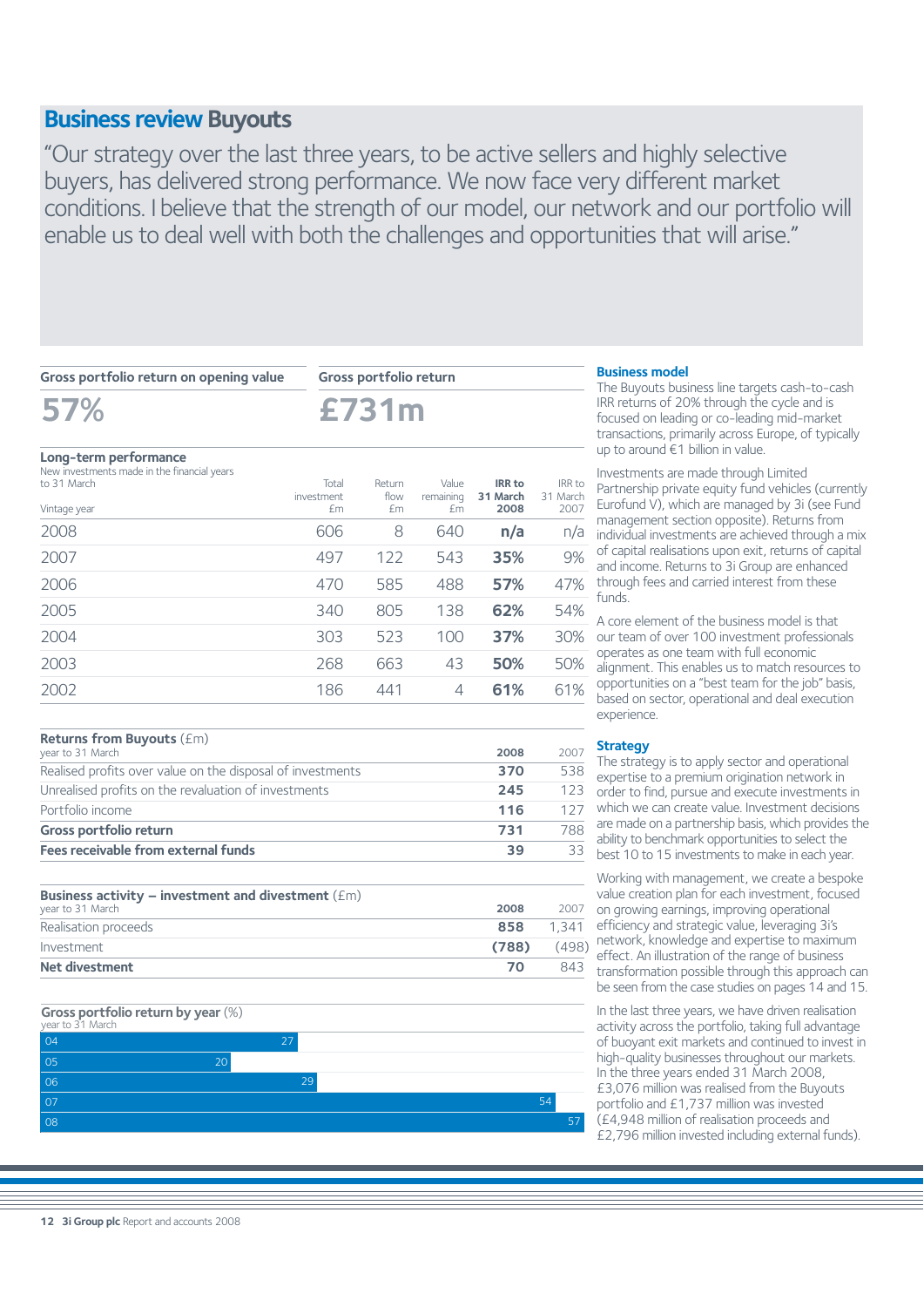Directors' remuneration report Auditors' report Financial statements

Building on the Group's growing network and reputation in Asia, a Buyouts team presence was established in the region during the year.

Utilising the expertise of our in-house banking team, a debt management capability was established in October 2007 to capitalise on the opportunity to buy high-quality debt at a discount. An €800 million debt warehouse facility has been established in which 3i has committed €160 million on a first loss basis and which is separate from Eurofund V.

As at 31 March 2008, the debt warehouse had invested €275 million of which the 3i commitment was €55 million (£40 million). The diversity and credit-worthiness of the portfolio remains strong. However, given market volatility, the short-term mark-to-market loss on the debt warehouse was €15 million (£12 million) and is included in the gross portfolio return for Buyouts.

#### **Market**

The key features of the market during the year were the influence of the more difficult financing environment on the availability of debt and subsequent slow down for the market for mergers and acquisitions.

The impact on the private equity industry as a whole has been most pronounced in the large leveraged buyout ("LBO") market in the US and in Europe, where new LBO investment activity has come to a virtual standstill because of the lack of availability of suitably-sized debt packages. According to unquote", the number of European buyouts with an enterprise value of over €1 billion fell by 42% from 24 in the first half of 2007 to 14 in the second half of the calendar year.

In the European mid-market, which is where 3i operates, debt has remained available for new investments, albeit on terms and conditions more reflective of the market in 2004 and 2005 than in 2007. Data from unquote", shows that the number of European transactions with an enterprise value between €25 million and €1 billion were down, but only by 4%, from 294 in the first half of 2007 to 282 in the second half of the calendar year.

3i has been advantaged in these market conditions because of the depth and breadth of its international network of banking relationships and the capability of its well-established in-house banking team. We continue to see good opportunities to invest.

#### **Investment and realisations**

During the first half of the year we continued to actively sell into favourable markets, realising proceeds of £540 million. However, as anticipated, realisation levels slowed during the second half of the year and realisations for the 12 months to 31 March 2008 were £858 million (2007: £1,341 million).

The largest realisation during the year was the sale of Nordic-based facilities management business, Coor Service Management, in December, which generated proceeds of £158 million.

Investment levels were higher at £788 million (2007: £498 million), due to an increase in the average size of investment to £55 million (2007: £41 million). During the year, 11 new investments were completed (2007: 12) in six different countries and five different sectors.

The case studies on pages 14 and 15 include our largest new investments and realisations.

#### **Gross portfolio return**

The Buyouts business generated a gross portfolio return of £731 million (2007: £788 million), a 57% return over opening portfolio value (2007: 54%). Consistent with the good level of realisation proceeds during the year, realised profits upon exit at £370 million (2007: £538 million) accounted for over 50% of the gross portfolio return.

Unrealised profits during the year of £245 million included assets valued on an imminent sales basis of £75 million. Agreement was reached in March 2008 to sell Giochi Preziosi, one of the world's leading toy businesses, resulting in an uplift to opening value of £75 million. Giochi Preziosi is profiled as a case study on page 15.



#### **Portfolio health**

Portfolio health remains satisfactory and in line with expectations. Our historic loss rates have been extremely low. However, we anticipate a more challenging environment for the portfolio over the next 12 months. The realised loss rate since 2001 was 1.8% at 31 March 2008 (2007: 1.1%). The level of provisions for the period was 3.8% of total investment cost (2007: 4.2%). As part of the year-end valuations process, a specific review of assets acquired in the last 12 months was conducted with regard to debt, entry multiples and performance. Of the 11 new investments made, provisions have been taken against one, totalling £22 million.

#### **Fund management**

Eurofund V had invested 40% of commitments at 31 March 2008. Eurofund IV, which was raised in 2003, has performed well compared to latest available industry benchmark data. The fund has already returned 131% of its drawn commitments, has generated a 3.3 times gross money multiple on realised investment and has a remaining portfolio valued at 57% of drawn commitments.

During the year, fund management fees and carried interest receivable amounted to £99 million (2007: £114 million).

Table 12 on page 36 contains a schedule of 3i's managed funds and provides details on when each fund was raised, its size and the extent of 3i's commitment as well as the amount invested by the fund at 31 March 2008. A further analysis of the source of funds by geography and type of investor is provided on page 36.

#### **Long-term performance**

The vintage IRRs for 2002 to 2007 are all above our "through-the-cycle" targeted IRR return of 20%. The 2002 to 2006 vintages have now returned in excess of the original cost and, in the case of the 2002 and 2003 vintages, more than twice the original cost has been returned to date.

**Jonathan Russell** Managing Partner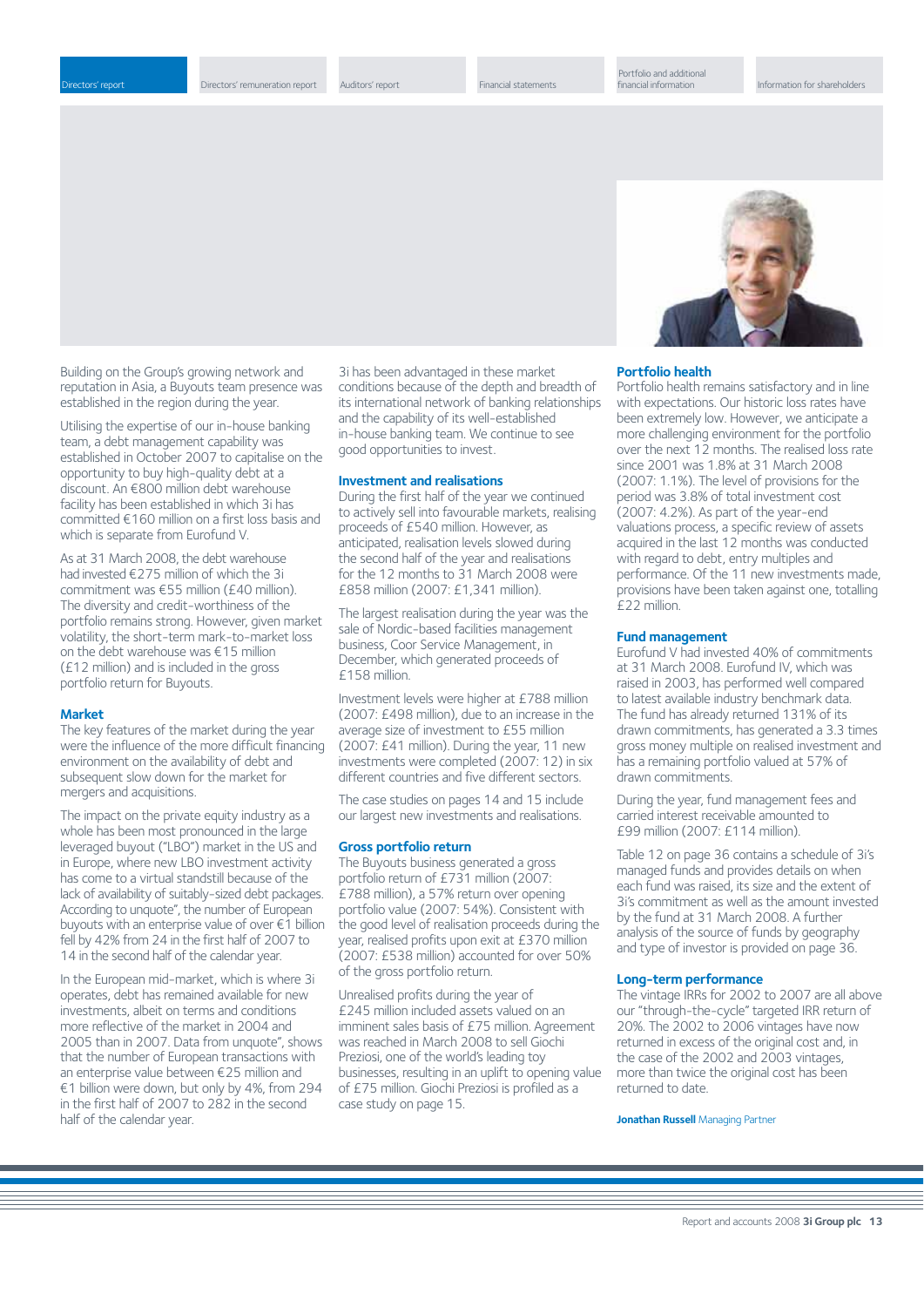# **Business review Buyouts continued**

Case studies



#### **Global Garden Products**

| New investment             |
|----------------------------|
| Location: Italy            |
| Sector: Consumer           |
| Website: www.qqp-group.com |
|                            |

#### **First investment**

3i's Eurofund V invested €260m in December 2007 to support the buyout, growth and development of Global Garden Products (GGP).

#### **Nature of business**

GGP is Europe's leading manufacturer of powered garden equipment, including lawnmowers, ride-on tractors and handheld equipment.

| <b>Results to 31 August</b> | 2007<br>(audited)<br>€m |
|-----------------------------|-------------------------|
| Sales                       | 547                     |
| <b>EBITDA</b>               | 84                      |
| Net assets                  | 207                     |

### **Current trading**

Sales and EBITDA in the current financial year to date are performing ahead of the previous year's results for the same period.

#### **Developments since 3i invested**

The board of GGP has been strengthened through 3i's introduction of Paolo Antonietti as Chairman. 3i is also supporting GGP's plans for growing the business, particularly in new geographies. In January 2008, GGP announced the acquisition of Alpina Italia Spa, a company with a turnover of around €17m and the main distributor of GGP's Alpina brand in Italy.

| 3i Group plc's investment | March<br>2008<br>£m | March<br>2007<br>fm |
|---------------------------|---------------------|---------------------|
| Cost                      |                     |                     |
| Equity and loan           | 104                 | n/a                 |
| Valuation (cost basis)    |                     |                     |
| Equity and loan           | 116                 | n/a                 |
| Equity interest           | 34%                 | n/a                 |
| Income in the year        | з                   | n/a                 |



#### **Inspicio**

New investment Location: UK Sector: Business services Website: www.inspicioplc.com

#### **First investment**

3i's Eurofund V invested £164m in February 2008 to enable the public-to-private buyout of Inspicio.

#### **Nature of business**

Inspicio is a market-leading global provider of commodity, food and environmental testing and inspection services.

| <b>Results to 31 December</b> | 2007<br>(audited)<br>£m |
|-------------------------------|-------------------------|
| Sales                         | 218                     |
| <b>EBITDA</b>                 | つろ                      |
| Net assets                    | $Q*$                    |

\*Net of goodwill.

#### **Current trading**

The business continues to trade well, on the back of increased regulation and strong demand for global commodities.

#### **Developments since 3i invested**

3i is applying its sector expertise to support Inspicio's growth strategy. Since announcing an offer for the business in December 2007, Inspicio has made four strategic bolt-on acquisitions, as well as committing to a further capital expenditure plan to accelerate laboratory expansion.

| 3i Group plc's investment     | March<br>2008<br>£m | March<br>2007<br>€m |
|-------------------------------|---------------------|---------------------|
| Cost                          |                     |                     |
| Equity and loan               | 91                  | n/a                 |
| <b>Valuation (cost basis)</b> |                     |                     |
| Equity and loan               | 91                  | n/a                 |
| Equity interest               | 38%                 | n/a                 |
| Income in the year            |                     | n/a                 |
|                               |                     |                     |

These case studies consist of the two largest investments and the two largest realisations (by value) completed in the year. We have also included the next largest investment in the portfolio.

For new investments, cost and valuation may differ due to the application of different exchange rates.

Where relevant, EBITDA represents operational EBITDA, excluding non-recurring items.



For further information on 3i's portfolio and cases studies please visit **www.3i.com/investment-stories**



For a list of our Top ten and 40 other large investments by value, please go to **pages 108** 

**and 109**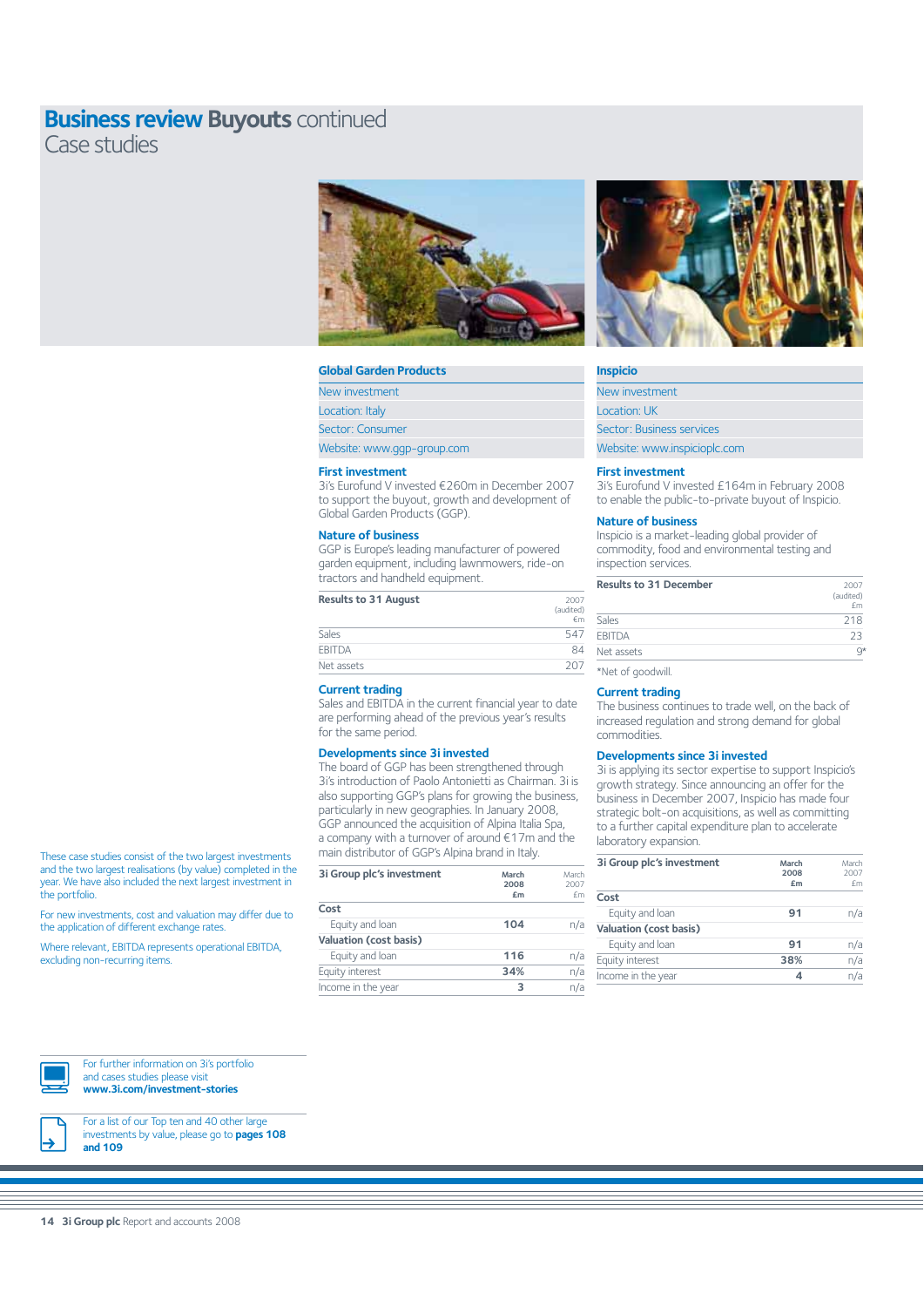



| <b>Investment</b>              |
|--------------------------------|
| Location: Italy                |
| Sector: Consumer               |
| Website: www.giochipreziosi.it |

#### **First investment**

3i's Eurofund IV invested €126m in February 2006 to enable the buyout of Giochi Preziosi.

#### **Nature of business**

Giochi Preziosi is one of the world's leading toy businesses.

| <b>Results to 30 June</b> | 2007<br>(audited)<br>€m |
|---------------------------|-------------------------|
| Sales                     | 723                     |
| <b>EBITDA</b>             | 79                      |
| Net assets                | 205                     |

#### **Current trading**

Giochi Preziosi has continued to improve its sales and profitability performance over the last year, building on its position as the market leader in Italy with around one quarter of market share.

#### **Developments since 3i invested**

3i has helped Giochi Preziosi make a number of senior appointments since investment through its global network. The sale and leaseback of the properties of Giochi Preziosi was also driven by 3i's value plan, and returned a cash inflow of €73m to enable the company to repay some of its borrowings. The number of employees of Giochi Preziosi has increased from 1,470 in 2004 to 1,717 in 2007.

In March 2008, an agreement was reached (subject to regulatory approval and a material adverse change clause) to sell Giochi Preziosi. This transaction would return €290m to 3i and investors in Eurofund IV, representing a money multiple of 2.3 times and a 45% IRR.

| 3i Group plc's investment   | March<br>2008<br>£m | March<br>2007<br>fm |
|-----------------------------|---------------------|---------------------|
| Cost                        |                     |                     |
| Equity and loan             | 63                  | 63                  |
| <b>Directors' valuation</b> |                     |                     |
| (imminent sale/cost basis)  |                     |                     |
| Equity and loan             | 151                 | 63                  |
| Equity interest             | 38%                 | 38%                 |
| Income in the year          | Ω                   | Ω                   |
|                             |                     |                     |



#### **Care Principles**

| Realisation                     |
|---------------------------------|
| Location: UK                    |
| Sector: Healthcare              |
| Website: www.careprinciples.com |

#### **First investment**

3i's Eurofund IV invested £54m in March 2005 to enable the management buyout of Care Principles. 3i Group plc held a minority position in the company since 1997.

#### **Nature of business**

Care Principles provides specialist assessment, treatment and rehabilitation for adults with learning difficulties, personality disorders and autistic spectrum disorders.

| <b>Results to 30 April</b><br>(14 month period) | 2006<br>(audited)<br>fm |
|-------------------------------------------------|-------------------------|
| Sales                                           | 69                      |
| <b>EBITDA</b>                                   | 14                      |
| Net assets                                      |                         |

#### **Developments since 3i invested**

3i used its sector knowledge and experience in Healthcare to assist in the development of Care Principles. We introduced Paul Preston as CEO, and Nick Irens, formerly of another successful 3i buyout Westminster Healthcare, as Chairman. In 2005 3i helped Care Principles acquire Ermine Care, a provider of community-based specialist services. The company performed strongly and ahead of plan, and in July 2006 Care Principles was re-capitalised, returning £32m to 3i and Eurofund IV investors.

In July 2007, Care Principles was sold to Three Delta LLP for £275m, generating a 3.5 times money multiple for 3i and investors in Eurofund IV. Over 10 years, Care Principles has evolved from a start-up operation to a company with over 1,400 employees.

| 3i Group plc's return on investment | March<br>2008<br>£m | March<br>2007<br>fm |
|-------------------------------------|---------------------|---------------------|
| Cost                                |                     |                     |
| Equity and loan                     | n/a                 | 20                  |
| <b>Realised value</b>               |                     |                     |
| Equity and loan                     | 111                 | フ3                  |
| <b>Unrealised value</b>             |                     |                     |
| Equity and loan                     | n/a                 | 44                  |
| Equity interest                     | 0%                  | 43%                 |
| Income in the year                  |                     | 4                   |



#### **Coor Services Management**

| Realisation               |
|---------------------------|
| Location: Sweden          |
| Sector: Business services |
| Website: www.coor.com     |

#### **First investment**

3i's Eurofund IV invested €58m in December 2004 to enable the €131m buyout of Coor from Skanska.

#### **Nature of business**

Coor is a provider of Total Facilities Management in the Nordic region, with services including workplace support, property support, telephony and security and production support.

| <b>Results to 31 December</b> | 2006<br>(audited)<br><b>SFKm</b> |
|-------------------------------|----------------------------------|
| Sales                         | 3.745                            |
| <b>FRITDA</b>                 | 309                              |
| Net assets                    | 741                              |

#### **Developments since 3i invested**

3i's network has assisted Coor in winning a number of significant contracts. The company has delivered on its plan to become the Nordic region market leader through organic growth and the €56m purchase of Celero from Volvo in 2005, which increased sales by more than 60%. During the three years of 3i's investment, the company's staff numbers grew from 1,800 to 3,700.

In December 2007, Coor was sold to Cinven, returning €370m to 3i and investors in Eurofund IV. This represents a 6.3 times money multiple and an IRR of 82% over the investment period.

| 3i Group plc's return on investment | March<br>2008<br>£m | March<br>2007<br>£m |
|-------------------------------------|---------------------|---------------------|
| Cost                                |                     |                     |
| Equity and loan                     | n/a                 | 30                  |
| <b>Realised value</b>               |                     |                     |
| Equity and loan                     | 158                 | Ω                   |
| <b>Unrealised value</b>             |                     |                     |
| Equity and loan                     | n/a                 | 72                  |
| Equity interest                     | 0%                  | 38%                 |
| Income in the year                  | $\overline{2}$      | $\mathcal{P}$       |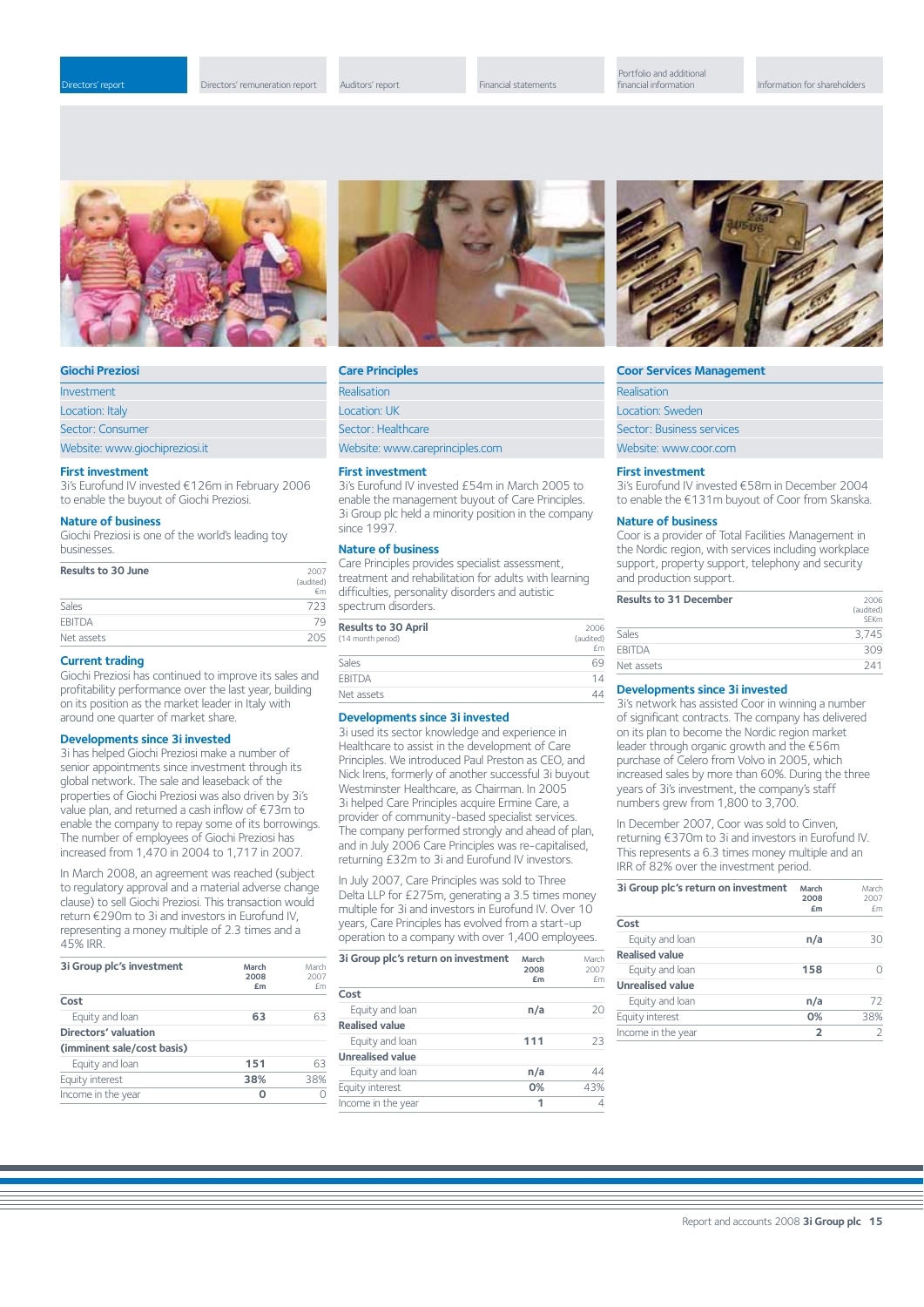## **Business review Growth Capital**

"A year of considerable development for our business on so many fronts, yet we still have much to do to achieve our full potential. The current environment, although presenting some challenges, increases the attractions of our offering to world-class growing companies and entrepreneurs."

**Gross portfolio return on opening value**

**Gross portfolio return**

**£302m**

## **21%**

**Long-term performance** New investments made in the financial years to 31 March Total Return Value **IRR to** IRR to investment flow remaining **31 March** 31 March<br>  $\epsilon$ m  $\epsilon$ m  $\epsilon$ m **2008** 2007 Vintage year 2008 939 1 1,009 **n/a** n/a 2007 460 31 536 **17%** (2)% 2006 414 350 457 **43%** 35% 2005 182 190 124 **31%** 35% 2004 293 474 25 **26%** 25% 2003 222 375 59 **25%** 25% 2002 496 642 95 **12%** 12%

| Returns from Growth Capital $(\text{fm})$<br>year to 31 March | 2008           | 2007 |
|---------------------------------------------------------------|----------------|------|
|                                                               |                |      |
| Realised profits over value on the disposal of investments    | 75             | 235  |
| Unrealised profits on the revaluation of investments          | 160            | 269  |
| Portfolio income                                              | 67             | 65   |
| Gross portfolio return                                        | 302            | 569  |
| Fees receivable from external funds                           | $\overline{2}$ | 3    |
| Business activity – investment and divestment $(fm)$          |                |      |
| year to 31 March                                              | 2008           | 2007 |
| Realisation proceeds                                          | 503            | 691  |
| Investment                                                    | (990)          | (482 |

| (487)<br>Net (investment)/divestment | 209   |
|--------------------------------------|-------|
| (990)<br>Investment                  | (482) |
|                                      |       |

### **Gross portfolio return by year** (%) year to 31 March  $05$  23 06 26 07 48 08 21 04 **25**

#### **Business model**

The Growth Capital business operates across Europe, Asia and the US with over 100 investment professionals and targets gross cash-to-cash IRRs of 20% through the cycle.

These returns are generated from minority equity investments, funded from 3i's balance sheet, to support the growth of sizeable businesses organically or through acquisition. Investments are typically in companies with relatively low leverage.

As the strength of 3i's international offering has grown, so has the average size of the companies 35% that the Growth Capital team invest in. In the year to 31 March 2004, the Growth 35% Capital business line invested £319 million in 34 businesses, with an average size of investment 25% businesses, with an arcuege at March 2008,<br>of £7 million. In the year to 31 March 2008, 25% this had grown to £990 million in 27 new portfolio companies, an average size of new 12% investment of £37 million. These include five investments totalling £26 million made through our partnership with 3TS in central and eastern Europe.

> The team operates as a global partnership, originating systematically and investing selectively with the aim of building a portfolio which is diversified by sector, geography, type of investment and size of company.

3i's investment professionals engage in active partnership with the companies in which they invest through aligning interests with other shareholders and joining the board.They provide sector expertise together with strategic, operational and financial insights.

 $\overline{O9}$  During the year, the decision was taken to form a new Technology sector team within the Growth Capital business line, capitalising on 3i's later-stage technology and healthcare investing activity. This team will comprise investors who will transfer from 3i's Venture Capital business line.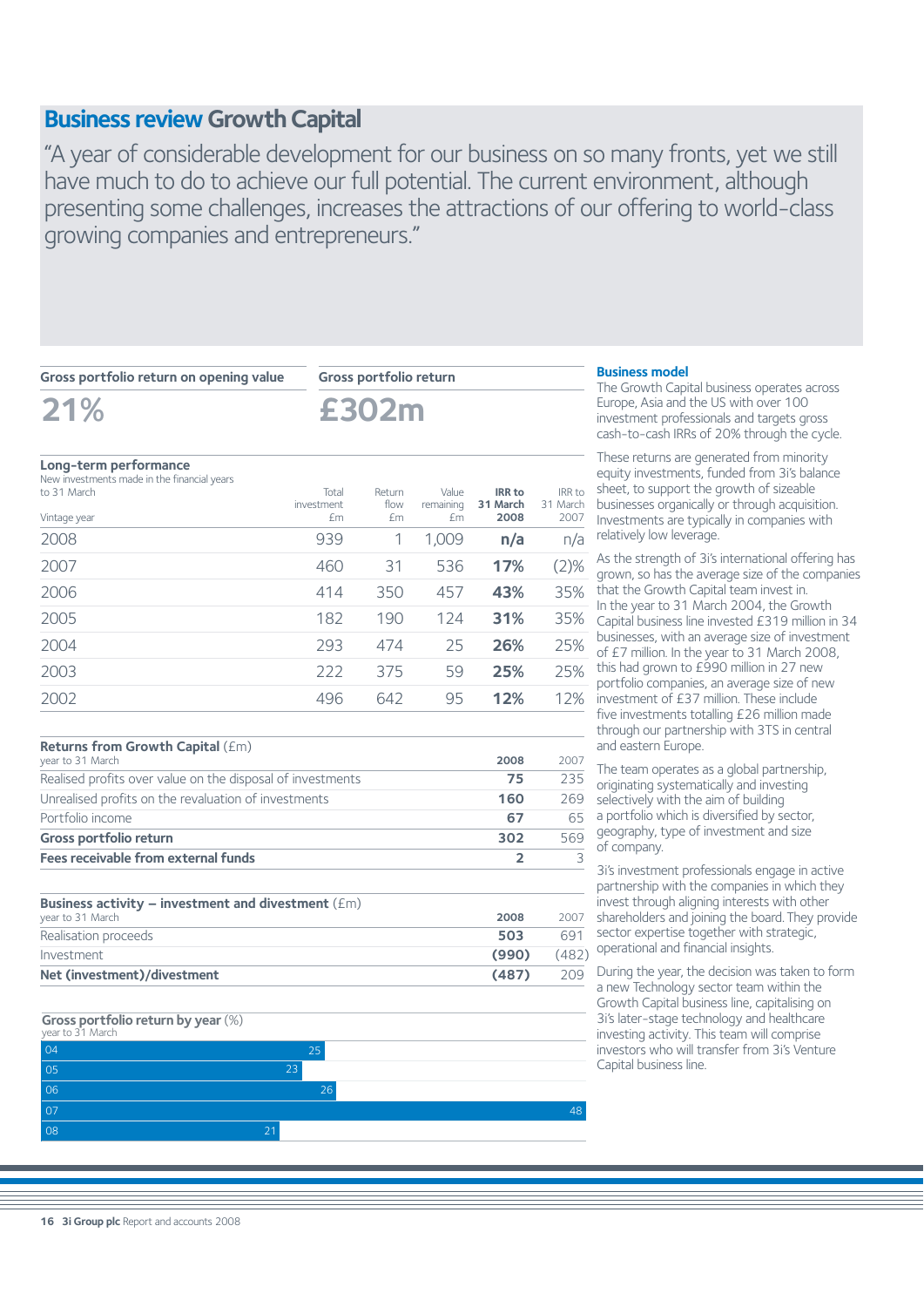

### **Strategy**

Our strategy has been to build our geographic presence, improve effectiveness through increasing the average size of investment and to capitalise on 3i's competitive advantage through our international presence in the mid market. Our aim is to be the private equity firm of choice for world-class growing companies and entrepreneurs.

Investments are sourced, executed and managed using a "best team for the job" approach, on a global basis. 3i's geographic, sector and Business Leaders Network provide market access and insight.The development of our sector approach, combined with the strength of our international network and resources, especially in Asia and the US, have increased this access. Over the last few years, approximately half of our deals have been sourced directly. 3i's track record and experience of managing relationships with company owners for over 60 years supports the conversion of opportunities into investments.

### **Market**

Comprehensive market data is difficult to access, but our own analysis is that €28 billion was invested world-wide in 2007, a 38% increase on 2006. Market growth has been particularly strong in Asia, where growth capital has been the driving factor in the growth of private equity as an asset class.

The market is becoming more competitive in all the regions in which we operate. In Europe, we are seeing large buyout firms turning their attention to growth capital and some direct activity from hedge funds and mezzanine players. In Asia, the market continues to see European and US entrants as well as active IPO markets. The US market remains the most mature, with a number of dedicated and experienced growth capital providers in direct competition with 3i. We believe that with our dedicated Growth Capital teams, geographic coverage and investment style, we remain well positioned competitively.

The upheaval in capital markets has provided a further impetus to market activity, with companies and investors alike focusing on equity funding rather than debt.

#### **Investment and realisations**

Investment during the period doubled to £990 million (2007: £482 million) in approximately the same number of companies as last year. This reflected the geographic expansion in recent years and an increase in the average size of new investment to £37 million (2007: £26 million).The US business completed four investments during the period and invested £243 million (2007: £nil). The largest investments during the period were UKbased oil and gas producer, Venture Production plc (£110 million) and US healthcare business, Quintiles International (£100 million).

We continued to see good opportunities in Asia. However, the prices of assets remained high through the year. We followed a strategy of selective investment while focusing on delivering value from the portfolio.

Realisations during the year were lower at £503 million (2007: £691 million), reflecting the influence of a less mature portfolio and market conditions in the second half of the year. Some 70% of the portfolio was less than three years old at 31 March 2008 (2007: 65%).

The two largest realisations were Hayley Conference Centres in the UK (£72 million proceeds) and Clínica Baviera in Spain (£63 million proceeds), both of which delivered over 2.5 times our original cost in less than three years.

The case studies on pages 18 and 19 include our largest new investments and realisations.

#### **Gross portfolio return**

The Growth Capital business generated a gross portfolio return of £302 million (2007: £569 million), which represents a 21% return (2007: 48%) over the opening portfolio, in line with our through-the-cycle target, but below the exceptional level generated last year.



Unrealised profits of £160 million accounted for over 50% of the return in the period. The Asia business generated unrealised profits of £143 million as a result of a number of firsttime uplifts and IPOs in the period. Indian investment Mundra Ports listed on the Mumbai stock exchange in November 2007, generating an uplift of £24 million at 31 March 2008 over opening value. An uplift of £47 million was also taken on CDH China Fund.

Lower levels of realisations in the period meant that realised profits were lower at £75 million (2007: £235 million). In part, this was also because Hayley Conference Centres and Clínica Baviera, which were realised early in the first half of the year, were valued on an imminent sales basis at 31 March 2007.

#### **Portfolio health**

Provisions in the year of £26 million were above last year (£6 million) but remain low on a historic basis. As at 31 March 2008, 93% of our investments were classified as healthy, against a three-year rolling average of 89% (2007: 92% and 81%). No provisions have been made against assets acquired in the last 12 months.

#### **Long-term performance**

The long-term performance table shows continued good progress against the 20% target through-the-cycle IRR, especially from more recent vintages. The 2005 and 2006 vintages, in particular, have had substantial early-return flow and value growth.

**Michael Queen** Managing Partner Growth Capital until 31 March 2008 – pictured left

**Guy Zarzavatdjian** Managing Partner Growth Capital (from 1 April 2008) and Managing Partner Growth Capital Europe until 31 March 2008 – pictured right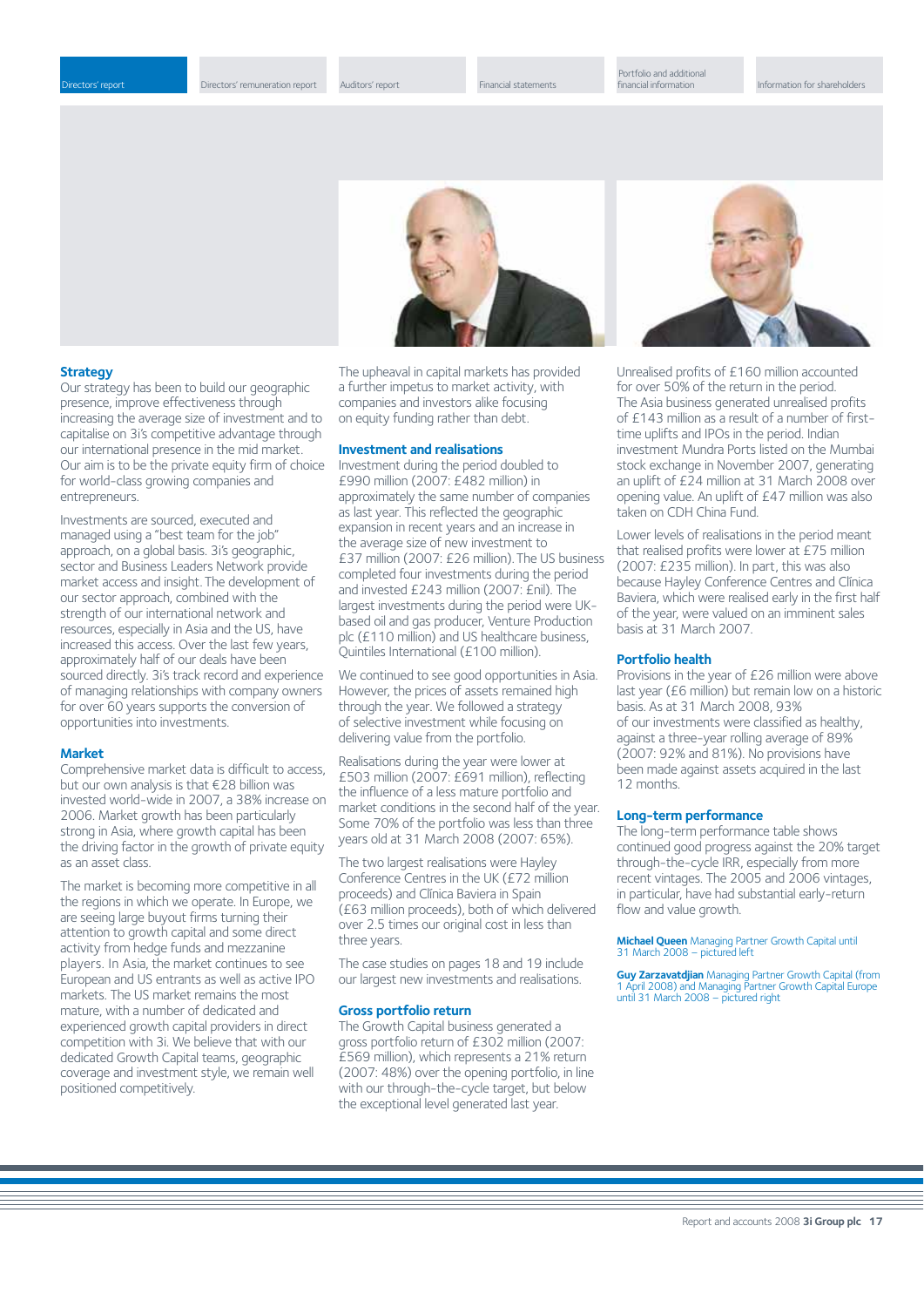## **Business review Growth Capital continued**

Case studies



### **Quintiles**

| New investment             |
|----------------------------|
| Location: US               |
| Sector: Healthcare         |
| Website: www.quintiles.com |

#### **First investment**

3i and associated limited partners invested \$429m for a combined 15% minority stake in Quintiles in January 2008. This was to support the company's continued growth as part of a recapitalisation of the company.

#### **Nature of business**

Quintiles is the market leader in providing outsourced product development and commercialisation solutions and services to the pharmaceutical and biotech industries. Quintiles has played a role in developing each of the world's top 30 best-selling drugs and nine of the top 10 best-selling biotech products.

| <b>Results to 31 December</b> | 2006<br>(audited)<br>\$m |
|-------------------------------|--------------------------|
| Sales                         | 1.921                    |
| <b>EBITDA</b>                 | 743                      |
| Net assets                    | (448)                    |

#### **Current trading**

Quintiles has performed to plan since 3i invested in January 2008.

#### **Developments since 3i invested**

3i is actively involved in supporting Quintiles' growth, utilising its strong global network and Healthcare sector expertise, as well as long-standing relationships with major pharmaceutical and biotech firms.

| 3i Group plc's investment | March<br>2008<br>£m | March<br>2007<br>£m |
|---------------------------|---------------------|---------------------|
| Cost                      |                     |                     |
| Equity and loan           | 100                 | n/a                 |
| Valuation (cost basis)    |                     |                     |
| Equity and loan           | 101                 | n/a                 |
| Equity interest           | 7%                  | n/a                 |
| Income in the year        | 3                   | n/a                 |



#### **Venture Production plc**

| New investment                      |
|-------------------------------------|
| Location: UK                        |
| Sector: Oil, gas and power          |
| Website: www.venture-production.com |

#### **First investment**

3i initially backed Venture Production in 1997 before its IPO and divested in 2002. Since receiving a minority stake as consideration on the sale of CH4 to Venture Production in 2006, 3i invested a total of £110m in Venture Production plc during August 2007. The aim is to support development in the UK and Netherlands sectors of the North Sea.

#### **Nature of business**

Venture Production is a UK North Sea oil and gas producer, focusing on development and enhancement of discovered and producing oil and gas fields.

| <b>Results to 31 December</b> | 2007<br>(audited)<br>£m |
|-------------------------------|-------------------------|
| Sales                         | 358                     |
| <b>EBITDA</b>                 | 267                     |
| Net assets                    | 281                     |

### **Current trading**

During 2007, the company continued the development of its North Sea asset base, participating in the drilling of 11 new wells and bringing two new fields on stream.

#### **Developments since 3i invested**

Since the start of 2008, the company has announced seven acquisitions of which six have already been completed.These include the company's first add-on deal following its entry into the Dutch sector in 2006 and the acquisition of WHAM Energy plc, an AIM listed company, for £14m. Venture Production's debt facilities have expanded to £585m, giving a strong base to consolidate the company's position as a leading independent oil and gas company in the North Sea.

| 3i Group plc's investment       | March<br>2008<br>£m | March<br>2007<br>fm |
|---------------------------------|---------------------|---------------------|
| Cost                            |                     |                     |
| Equity and loan                 | 111                 |                     |
| <b>Valuation (quoted basis)</b> |                     |                     |
| Equity and loan                 | 127                 | 74                  |
| Equity interest                 | 23%                 | 3%                  |
| Income in the year              | ર                   |                     |

These case studies consist of the two largest investments and the two largest realisations (by value) completed in the year. We have also included the next largest investment in the portfolio, which is also a new investment.

For new investments, cost and valuation may differ due to the application of different exchange rates.

Where relevant, EBITDA represents operational EBITDA, excluding non-recurring items.



For further information on 3i's portfolio and cases studies please visit **www.3i.com/investment-stories**

For a list of our Top ten and 40 other large investments by value, please go to **pages 108** 



**and 109**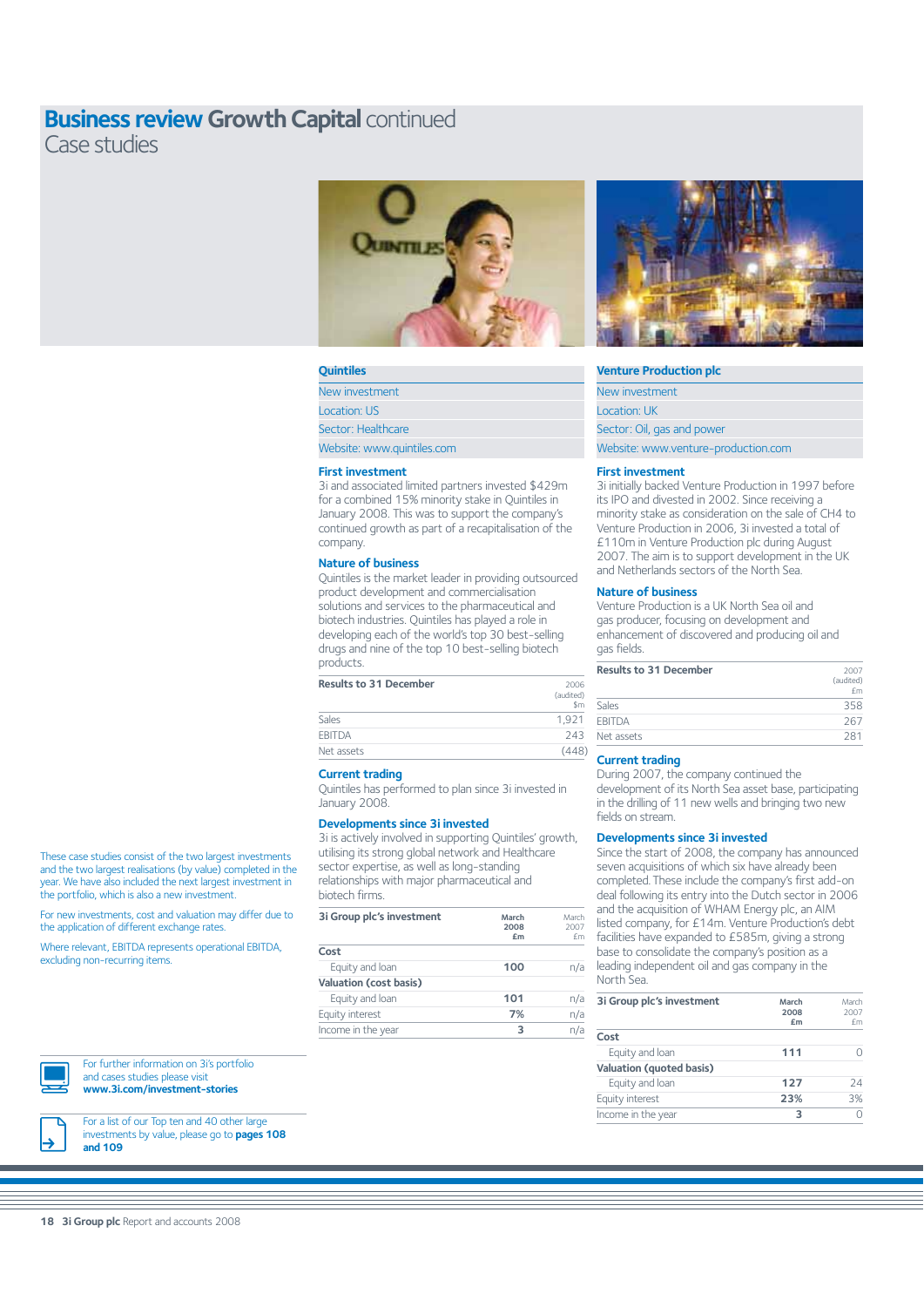**First investment**

**DNA Oy** New investment Location: Nordic Sector: Communications Website: www.dnaoy.fi

**Nature of business**

**Current trading**

planned.

**Cost**

Directors' remuneration report Auditors' report Financial statements



3i invested €142m for a 13% stake in DNA Oy (formerly known as Finnet Oy) in May 2007, to support the expansion of DNA's product offerings.

DNA is an integrated telecommunications and cable TV network and services operator, operating in Finland, providing a full range of services.

**Results to 31 December** 2007<br>(Pro forma including businesses acquired in 2007) (unaudited)

Sales 639 EBITDA 152 Net assets 299

Currently the fastest growing mobile operator in Finland, DNA is building on its significant asset base and well-established reputation.The integration of the fixed-line businesses is being implemented as

**3i Group plc's investment March March** March<br>2008 **March** 

Equity **97** n/a

Equity **113** n/a Equity interest **13%** n/a **Income in the year 0** n/a

**2008** 2007

**£m** £m

**Developments since 3i invested** The focus since 3i invested has been on the integration of the local fixed-line networks and operations. This will enable DNA to provide broadband, voice telephony, cable television and IT services in addition to its current mobile offerings. DNA's market position has strengthened and the company now has a strong market position in

wireless broadband provision.

**Valuation (cost basis)**



### **Clínica Baviera**

| Realisation                     |  |
|---------------------------------|--|
| <b>Location: Spain</b>          |  |
| Sector: Healthcare              |  |
| Website: www.clinicabaviera.com |  |

#### **First investment**

3i acquired a 32% interest in Clínica Baviera in May 2005 for €40m in order to enable both the organic and acquisitive growth of the business.

#### **Nature of business**

(unaudited) €m At the time of realisation, Clínica Baviera was the leading provider of refractive surgery and other ophthalmic treatments in Spain.

| <b>Results to 30 November</b> | 2006<br>(audited)<br>€m |
|-------------------------------|-------------------------|
| Sales                         | 59                      |
| <b>EBITDA</b>                 | 21                      |
| Net assets                    | 19                      |

### **Developments since 3i invested**

3i utilised its considerable Healthcare sector knowledge and experience to assist in the development of Clínica Baviera. During the period of 3i's investment, annual turnover rose from €43m to €59m, new clinics were opened and Clínica Londres was successfully acquired. Employment grew from 273 staff in late 2005 to 440 staff in early 2007. In April 2007, the company achieved a successful IPO on the Madrid Stock Exchange, generating proceeds for 3i of €96m. This represents a cash multiple of 2.6 times and an IRR of 62%

| March<br>2008<br>£m | March<br>2007<br>fm |
|---------------------|---------------------|
|                     |                     |
| n/a                 | 27                  |
|                     |                     |
| 63                  | 0                   |
|                     |                     |
| n/a                 | 62                  |
| 0%                  | 32%                 |
| Ω                   | 3                   |
|                     |                     |



### **Hayley Conference Centres**

| <b>Realisation</b>             |
|--------------------------------|
| <b>Location: UK</b>            |
| Sector: Leisure                |
| Website: www.hayley-conf.co.uk |

#### **First investment**

 $\mathsf{L}$ 

In September 2005, 3i acquired a 46% stake in Hayley for £40m to support the company's plans for UK and international expansion.

#### **Nature of business**

At the time of realisation, Hayley was the leading provider of premium dedicated conference venues in the UK.

| <b>Results to 31 March</b> | 2006<br>(audited)<br>£m |
|----------------------------|-------------------------|
| Sales                      |                         |
| <b>EBITDA</b>              | 14                      |
| Net assets                 |                         |

#### **Developments since 3i invested**

At sale, the company had eight UK sites and one under construction in France. Hayley was voted number 70 in the Sunday Times 100 Best Companies to Work For in 2006. Employee numbers rose from 754 in September 2005 to 833 in May 2007.The reputation of the business as a highquality service provider led to the successful sale of the company to Principal Hotels in May 2007. This generated proceeds for 3i of £72m which, in addition to £46m re-gearing proceeds in November 2006, represents a cash multiple of 2.9 times and an IRR of 120%.

| £m  |               |
|-----|---------------|
|     | fm            |
| n/a |               |
|     |               |
| 72  | 46            |
|     |               |
| n/a | 66            |
| 0%  | 46%           |
|     | $\mathcal{P}$ |
|     |               |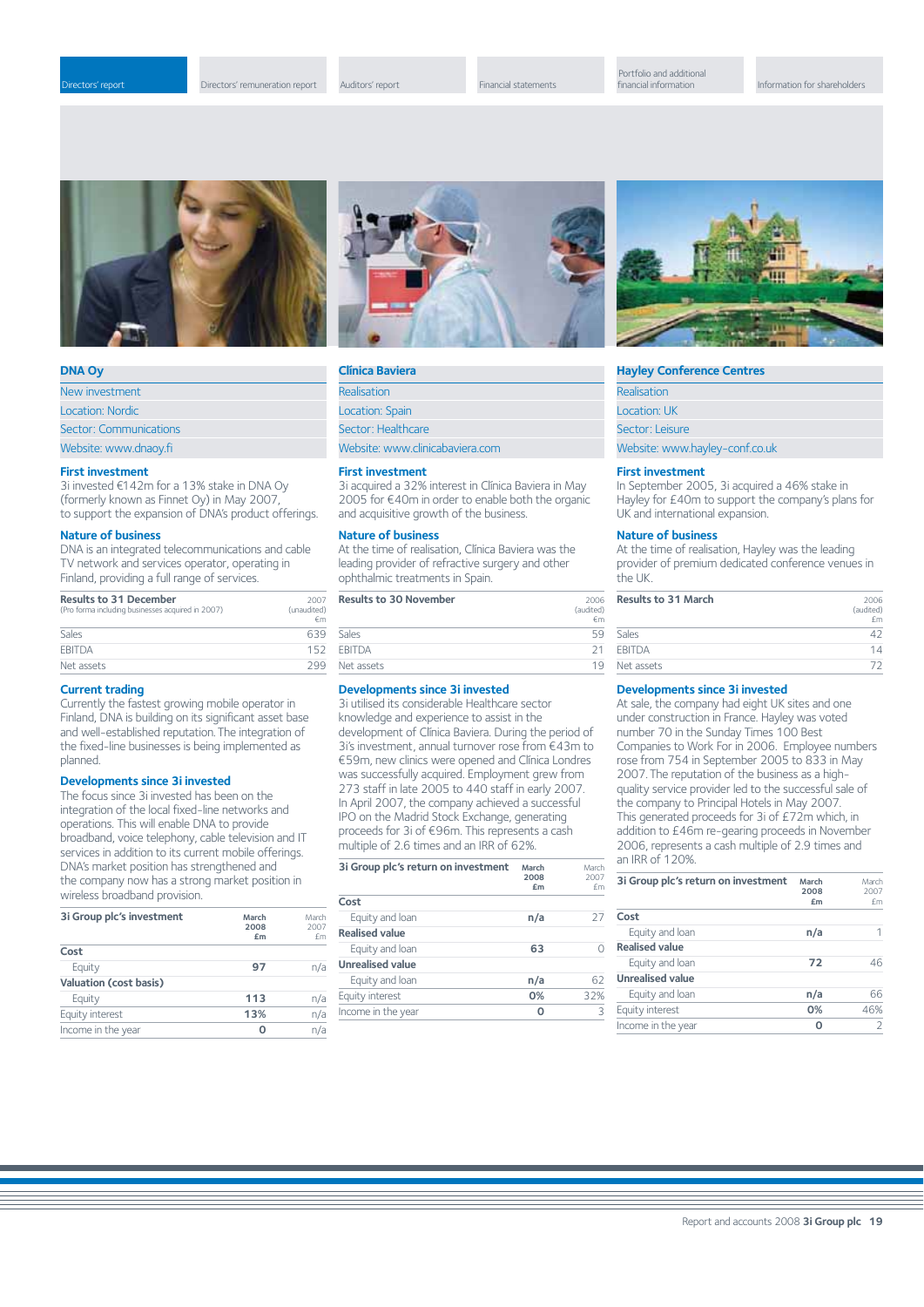## **Business review Infrastructure**

"The progress of 3i Infrastructure Limited, the launch of our Indian infrastructure fund and the development of our team and market position have been good indicators of progress. The outlook for infrastructure remains positive."

## **Returns from Infrastructure** (£m)

| year to 31 March                                           | 2008  | 2007 |
|------------------------------------------------------------|-------|------|
| Realised profits over value on the disposal of investments | 6     | (15) |
| Unrealised profits on the revaluation of investments       | 43    | 3    |
| Portfolio income                                           | 18    | 27   |
| Gross portfolio return                                     | 67    | 15   |
| Fees receivable from external funds                        | 18    |      |
| Assets under management $(f_m)$<br>as at 31 March          | 2008  | 2007 |
| Own balance sheet                                          | 501   | 469  |
| Managed funds                                              | 348   |      |
| Advised funds                                              | 364   | 385* |
|                                                            | 1.213 | 854  |

\*3i Infrastructure Limited was launched in March 2007. The value of external funds was based on the share price at 31 March 2007. The Group now uses the latest published net asset value rather than the market price to measure external assets under management.

#### **Business model**

3i generates a blended return through its own  $\overline{5}$ ) balance sheet investment in infrastructure assets and through advisory, management  $\frac{3}{2}$  and performance fees generated from 3i Infrastructure Limited and the 3i India  $\overline{5}$  Infrastructure Fund. The assets under management table shows the composition of assets advised and under management. At this early phase of development, fees receivable from external funds of £18 million (2007: £nil) are already making a good contribution to the Group return.

3i defines infrastructure investments as  $\overline{5}$  investments in asset-intensive businesses which provide essential services such as transport, utilities and social infrastructure under long-term contracts.These include a range of asset maturities, from mature, typically high-yielding assets to early-stage development projects, which would generally provide a lower yield, but higher potential for capital growth. This range of maturities is intended to generate returns through a combination of capital growth and income yield.

The team comprises 23 investment professionals operating from London, New York, Frankfurt and Mumbai, mirroring the geographic focus of investment in the UK, the US, continental Europe and India.

#### **3i Infrastructure Limited**

3i holds a 46.2% investment in 3i Infrastructure Limited, which was listed on the London Stock Exchange in March 2007 and is now a FTSE 250 company. 3i Group plc, through 3i Investments plc, a wholly-owned subsidiary, acts as Investment Adviser to 3i Infrastructure Limited and in return receives an advisory fee of 1.5% of invested capital and an annual performance fee of 20% of the growth in net asset value, before distributions, over an 8% hurdle, calculated each year.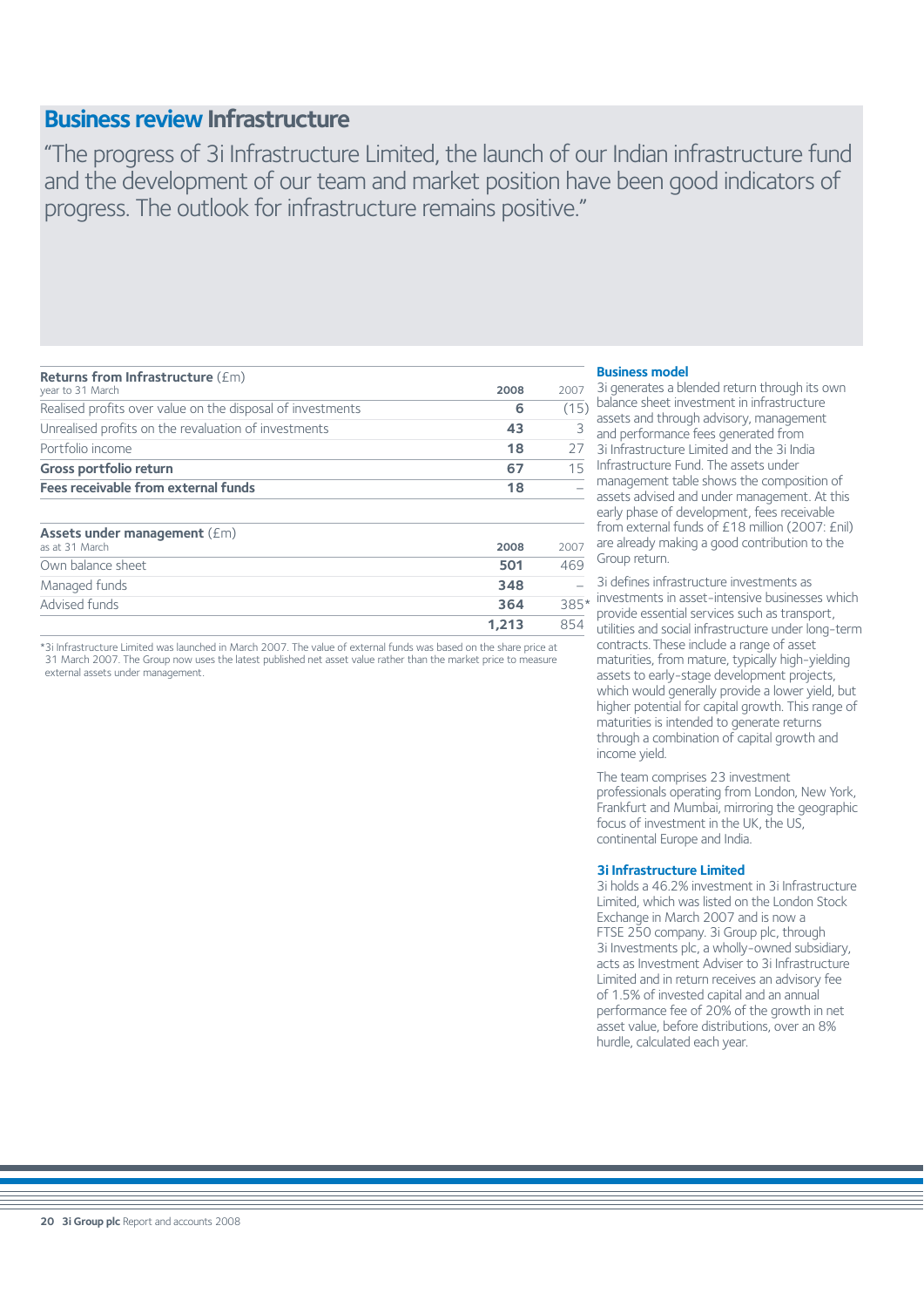Directors' remuneration report Auditors' report Financial statements

Portfolio and additional

3i Infrastructure Limited is a long-term investor with a global investment mandate to focus on three key sub-sectors: transport; utilities; and social infrastructure. In addition to its direct investments in infrastructure assets, during the year, 3i Infrastructure Limited committed to invest US\$250 million in the 3i India Infrastructure Fund.

3i Infrastructure Limited has its own dedicated investor relations website (www.3i-infrastructure.com). Results for the period from incorporation on 16 January 2007 to 31 March 2008 are due to be published by 3i Infrastructure Limited in June 2008.

#### **3i India Infrastructure Fund**

3i's growing presence and reputation in India, and in the infrastructure sector, created the opportunity for a strategic partnership to be signed with the India Infrastructure Finance Company Limited in April 2007. With this in place, 3i set out to raise a US\$1.0 billion fund, with the mandate to invest in projects across the power, ports, airports and road sub-sectors in India.

Subsequent to the year end, on 16 April, 3i announced a final closing of the 3i India Infrastructure Fund at US\$1.2 billion, exceeding its US\$1.0 billion target. 3i and 3i Infrastructure Limited each committed US\$250 million to this fund during the year. 3i will receive a management fee of 2.0% based on investment committed to the fund, with the exception of 3i Infrastructure Limited, which pays advisory fees to 3i.

During the year, the fund made two investments in Adani Power Private Limited (US\$227 million) and Soma Enterprise Limited (US\$101 million).

#### **Strategy**

The Infrastructure team, which advises 3i Infrastructure Limited and manages the 3i India Infrastructure Fund, focuses on delivering the investment strategy of its advised and managed funds and aims to use 3i's network, track record and brand to build a firstclass, global infrastructure investment business which is highly respected in the relevant local markets.

The team also seeks to be socially conscious in all of its activities and conforms to 3i's social and environmental policies, procedures and standards.

#### **Market**

The market for infrastructure investment remains attractive. We continue to see significant opportunities for investment, in particular in Europe, India and North America. The asset class has proven to be attractive in current markets, due to its defensive characteristics.

#### **Gross portfolio return and fee income**

The Infrastructure portfolio generated a gross portfolio return of £67 million, 14% on opening portfolio value during the period (2007: £15 million, 16%). Unrealised profits of £43 million (2007: £3 million) and portfolio income of £18 million (2007: £27 million) were the key drivers of this return. An increase in the value of 3i's holding in 3i Infrastructure Limited contributed £29 million to this, as the value of the shares rose from 100.75p on 31 March 2007 to 110p at 31 March 2008 and at the same date the warrants issued at 3i Infrastructure Limited's IPO had a price of 17p (31 March 2007: 19p). Portfolio income mainly comprises dividend income from 3i Infrastructure Limited and from Anglian Water Group Limited ("AWG"), in which 3i retains a direct holding.

Fee income included £12 million from advising and providing other services to 3i Infrastructure Limited and £5 million from managing the 3i India Infrastructure Fund.



#### **Investment and realisations**

As the Infrastructure business line's investment is mainly made through 3i Infrastructure Limited and the 3i India Infrastructure Fund, investment by the Group in the year was £38 million (2007: £380 million). Investment in 2007 was substantially higher, due to the Group's £325 million initial investment in 3i Infrastructure Limited, comprising a transfer of seed assets (£234 million) and cash. The largest investment during the current financial year (£36 million) was attributable to drawdowns by the 3i India Infrastructure Fund to invest in Adani Power Private Limited, which is developing a portfolio of power plants across India, and Soma Enterprise Limited, an infrastructure construction, operation and management firm.

Realisation proceeds of £57 million include the partial divestment of AWG (£25 million) and the sale of the Alma Mater Fund, active in the construction and management of university accommodation, to 3i Infrastructure Limited (£25 million).

#### **Portfolio**

The total value of 3i's direct Infrastructure portfolio is £501 million. The investment in 3i Infrastructure Limited was valued at £363 million. Four additional investments are held by the Group, including a £98 million investment in AWG.

All investments made since the launch of the Infrastructure business in 2006 are classified as healthy.

**Michael Queen** Managing Partner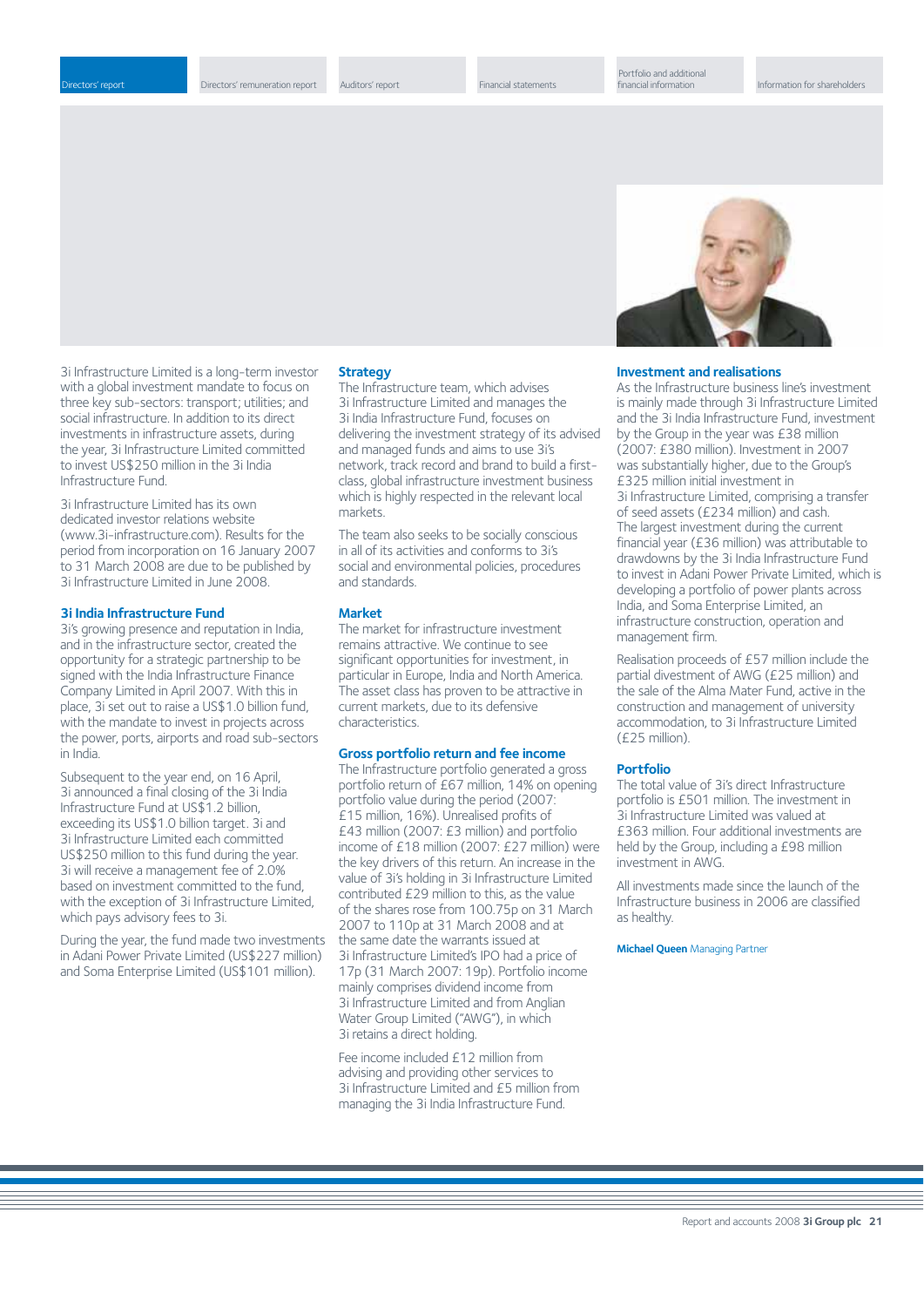## **Business review Quoted Private Equity ("QPE")**

"Our investment strategy has been cautious in the early phase of our development. However, market conditions have increased our opportunities and as markets stabilise 3i Quoted Private Equity Limited is well placed to invest."

## **Returns from QPE** (£m) year to 31 March **2008** 2007 Realised profits over value on the disposal of investments **–** –

| Unrealised (losses)/profits on the revaluation of investments | (42) | 6    |
|---------------------------------------------------------------|------|------|
| Portfolio income                                              |      |      |
| Gross portfolio return                                        | (42) | 6    |
| Fees receivable from external funds                           |      |      |
|                                                               |      |      |
| Assets under management $(\text{\textsterling}m)$             |      |      |
| as at 31 March                                                | 2008 | 2007 |
| Own balance sheet                                             | 142  | 20   |
| Third-party funds                                             | 269  |      |
|                                                               | 411  | 20   |

### **Business model**

3i's Quoted Private Equity ("QPE") business line  $\equiv$  brings capital and value creation techniques to public companies without taking them private.  $6$  Investments are made by 3i Quoted Private  $-$  Equity Limited, a company which listed on the  $\overline{6}$  London Stock Exchange in June 2007 at a capitalisation of £400 million. 3i Quoted Private Equity Limited has its own dedicated investor relations website (www.3iqpe.com) and is scheduled to announce its annual results for the <sub>007</sub> year to 31 March 2008 later in May 2008.

 $\overline{20}$  3i acts as Investment Adviser to 3i Quoted  $\overline{\phantom{a}}$  Private Equity Limited. The QPE team comprises  $\frac{1}{20}$  an experienced team of 11 investment professionals, one of whom will normally join the board of the portfolio company. The team identifies investments in the small and mid-cap market across continental Europe and the UK, with a view to 3i Quoted Private Equity Limited holding these investments for a period of years. These are typically companies which are underresearched, suffer from low liquidity in their shares and where there is an opportunity to unlock and enable significant strategic development. 3i Quoted Private Equity Limited's approach is to leverage 3i's international network and resources and apply a private equity mindset.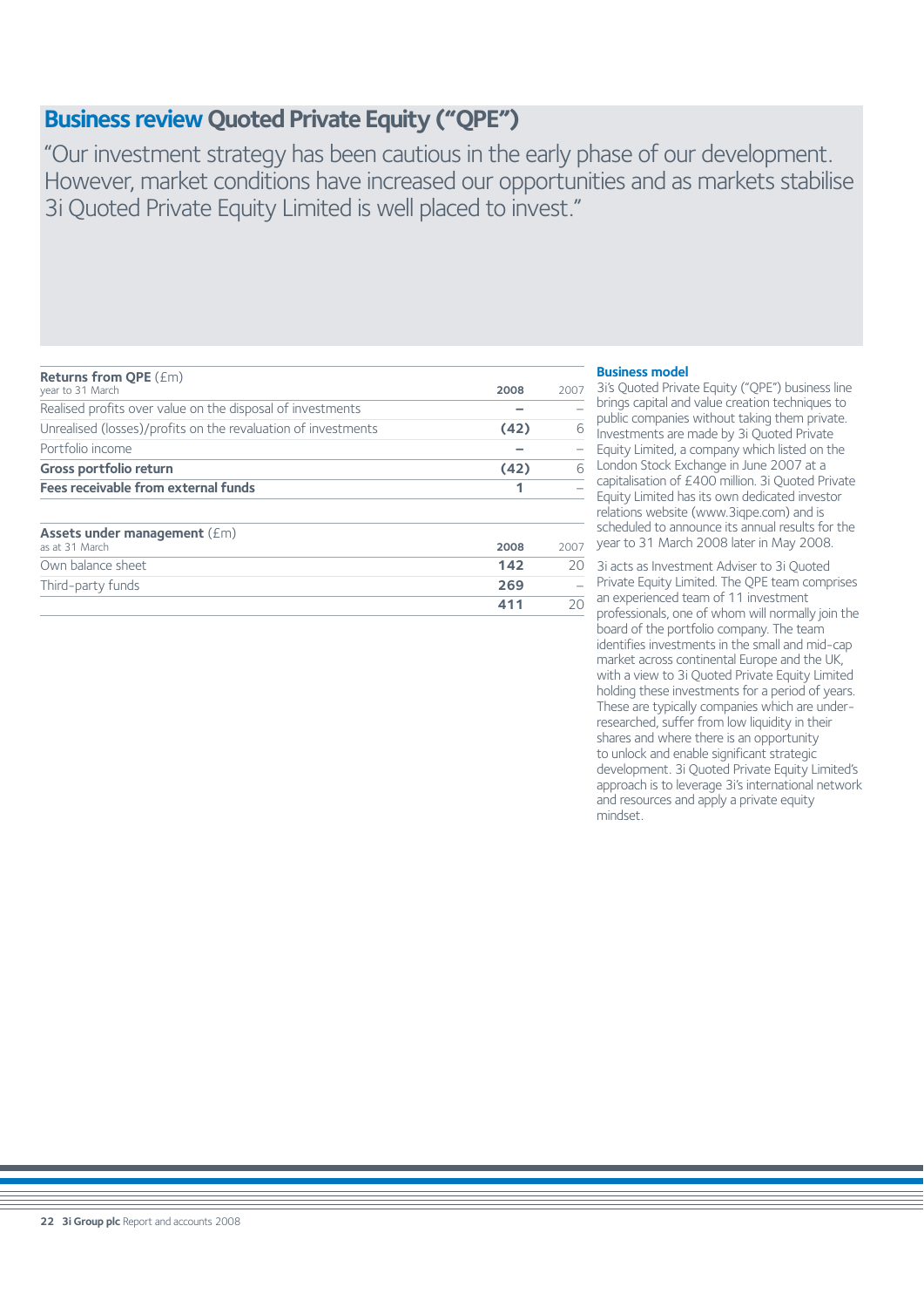

3i's returns are generated through a combination of capital appreciation from its 45% holding in 3i Quoted Private Equity Limited and advisory and performance fees received from the listed fund for acting as an investment adviser.

An advisory fee of 2% is payable to 3i Group based on the gross investment value of 3i Quoted Private Equity Limited less cash uninvested. A performance fee becomes payable when the net asset value per share at the end of the relevant performance period exceeds an 8% performance trigger, compounding annually, with the performance fee payable being 20% of the entire growth in net asset value.

#### **Strategy**

The advisory strategy is to identify a limited number of investments in the UK and continental Europe through 3i's international network and sector teams. Detailed value creation plans are formulated and agreed in partnership with management for each situation.

Elements of the value creation plan include providing capital to accelerate managements' growth plans for their businesses; improving governance; introducing management incentives to align managements' interests with growing value for shareholders; and optimising the capital structure of the businesses. In summary, the QPE team engages with ambitious management teams to enhance shareholder value through strategic, operational or financial improvements to the businesses in which 3i Quoted Private Equity Limited invests.

#### **Market**

The turbulence in capital markets has exacerbated the challenges for smaller public companies throughout Europe, potentially increasing the size of the market opportunity for 3i Quoted Private Equity Limited since its listing. 3i Quoted Private Equity Limited has now invested approximately 26% of the initial capital raised and has ample capital to invest as market opportunities arise.

#### **Progress to date**

3i Quoted Private Equity Limited was listed on the London Stock Exchange in June 2007 with a market capitalisation of £400 million. The Group made a £181 million investment in this company to acquire a 45% holding in the company. On listing, 3i Group plc also transferred two investments into 3i Quoted Private Equity Limited, generating proceeds of £18 million.

Since listing, 3i Quoted Private Equity Limited has announced two new investments. On 26 February 2008, it announced that it had made a £30 million investment in Jelf Group plc, an insurance broker and wealth adviser based in the UK employing over 700 staff with more than 20 offices across England and Wales. On 13 March, it announced a US\$53 million purchase of shares in Phibro Animal Health Corporation, a diversified global manufacturer and marketer of a broad range of animal health and nutrition products. Subsequent to the year end, on 4 April, 3i Quoted Private Equity Limited announced it had increased this investment to US\$93 million, following Phibro's listing on AIM.

The gross portfolio return in this initial period following 3i Quoted Private Equity Limited's listing was £(42) million. This was principally due to the lower share price at 31 March 2008 (79p), which accounted for £40 million of this. During the year, an advisory fee of £1 million was generated.

The net asset value of 3i Quoted Private Equity Limited at 31 March 2008 was 102.2p per share (unaudited), a 4.2% increase over proceeds raised at flotation (less initial expenses) of 98.1p per share.

In summary, this has been a year of considerable progress for QPE. Our team is now in place, 3i Quoted Private Equity Limited has been launched and its first investments have been made. I look forward to reporting more progress.

#### **Bruce Carnegie-Brown** Managing Partner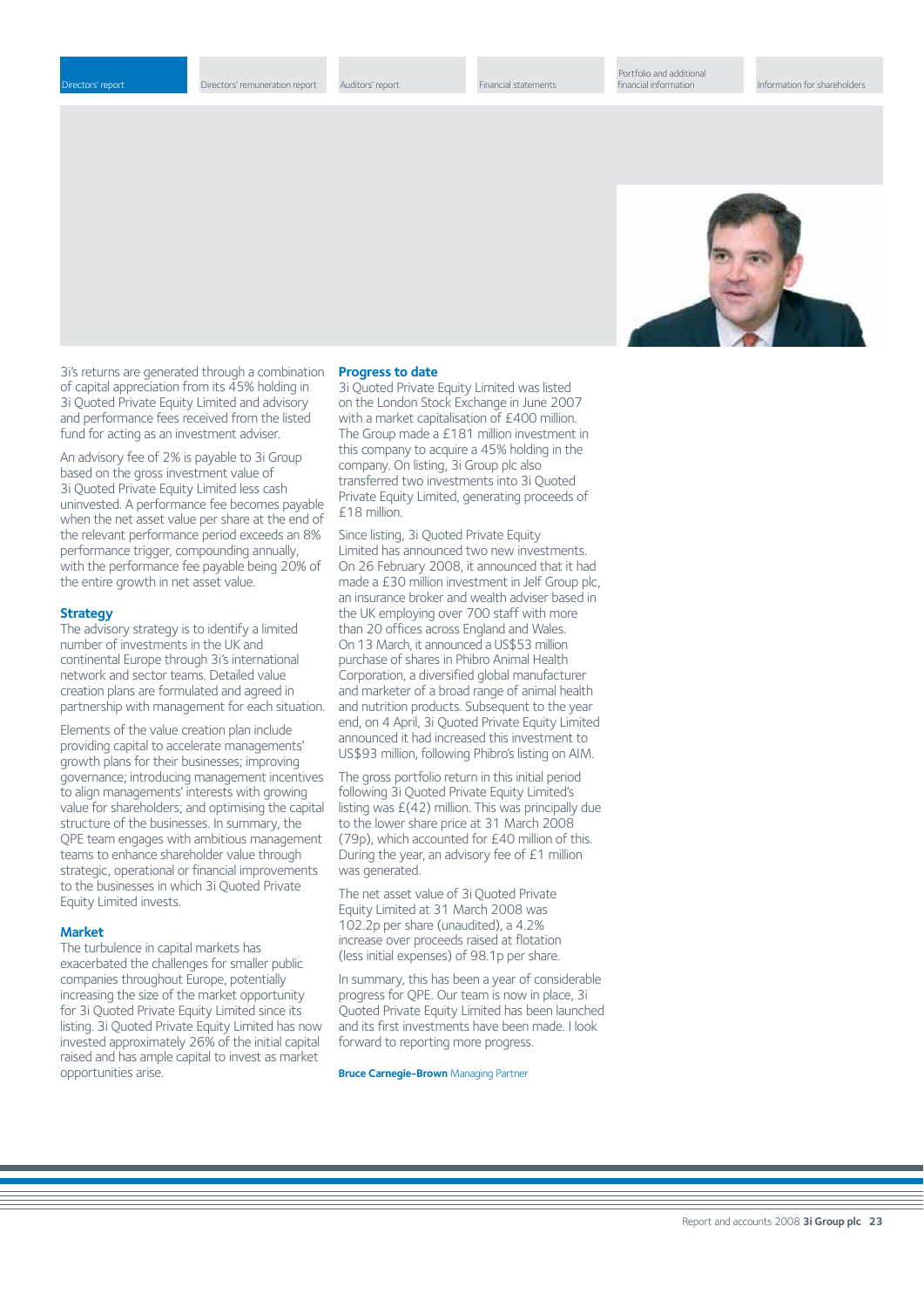## **Business review Venture Capital**

"The transition from early to late-stage investing is now substantially complete."

#### **Gross portfolio return on opening value**

**Gross portfolio return**

**£(17)m**

## **(2)%**

| Long-term performance<br>New investments made in the financial years<br>to 31 March<br>Vintage year | Total<br>investment<br>£m | Return<br>flow<br>£m | Value<br>remaining<br>£m | <b>IRR</b> to<br>31 March<br>2008 | <b>IRR</b> to<br>31 March<br>2007 |
|-----------------------------------------------------------------------------------------------------|---------------------------|----------------------|--------------------------|-----------------------------------|-----------------------------------|
| 2008                                                                                                | 59                        | O                    | 72                       | n/a                               | n/a                               |
| 2007                                                                                                | 167                       | 8                    | 139                      | $(11)$ %                          | (2)%                              |
| 2006                                                                                                | 103                       | 12                   | 99                       | 4%                                | 5%                                |
| 2005                                                                                                | 93                        | 21                   | 84                       | 4%                                | (1)%                              |
| 2004                                                                                                | 141                       | 91                   | 89                       | 10%                               | 14%                               |
| 2003                                                                                                | 122                       | 31                   | 34                       | (17)%                             | (19)%                             |
| 2002                                                                                                | 339                       | 141                  | 86                       | $(8)$ %                           | (12)%                             |
|                                                                                                     |                           |                      |                          |                                   |                                   |

| 2008 | 2007 |
|------|------|
| 65   | 12   |
| (88) | (61) |
| 6    | 3    |
| (17) | (46) |
|      |      |
|      |      |

| Business activity – investment and divestment $(\text{fm})$<br>year to 31 March | 2008  | 2007  |
|---------------------------------------------------------------------------------|-------|-------|
| Realisation proceeds                                                            | 170   | 187   |
| Investment                                                                      | (156) | (200) |
| Net divestment/(investment)                                                     | 14    | (13)  |

### **Gross portfolio return by year** (%)



#### **Business model**

The transition from early to late-stage investing, which was driven by the objective to maximise shareholder returns and reduce the volatility inherent with an early-stage investment activity, has now been substantially completed. This increased focus on later stage, where 3i's competitive advantage and international network has more resonance with management teams, also improves the productivity of our teams.

During the year, new early-stage investment accounted for just 4% of total investment (2007: 15%). As the proportion of late-stage technology and healthcare investing has grown and the size of transactions has increased, the level of overlap between the Venture Capital and Growth Capital investing activities became a more regular occurrence. As such, it became evident that the Venture Capital investment activities could benefit, and provide 3i greater market clarity, by being integrated in our global Growth Capital business.

As a consequence, the decision was taken during the year to form new Technology and Healthcare sector teams within the Growth Capital business line, through which all late-stage technology and healthcare investments would be made from 1 April 2008. This team has been 6) drawn predominantly from the Venture Capital business line.

All investments currently managed by the Venture Capital team will be managed by a focused team, the "Venture Portfolio team", who are incentivised through the value that they derive from this portfolio. These investments ) had a combined value at 31 March 2008 of £738 million. The investment performance and activity of this portfolio will continue to be reported separately and, from 1 April 2008, identified as the Venture Portfolio. In optimising the return from this portfolio, 3i is committed to making further investments in these companies as appropriate.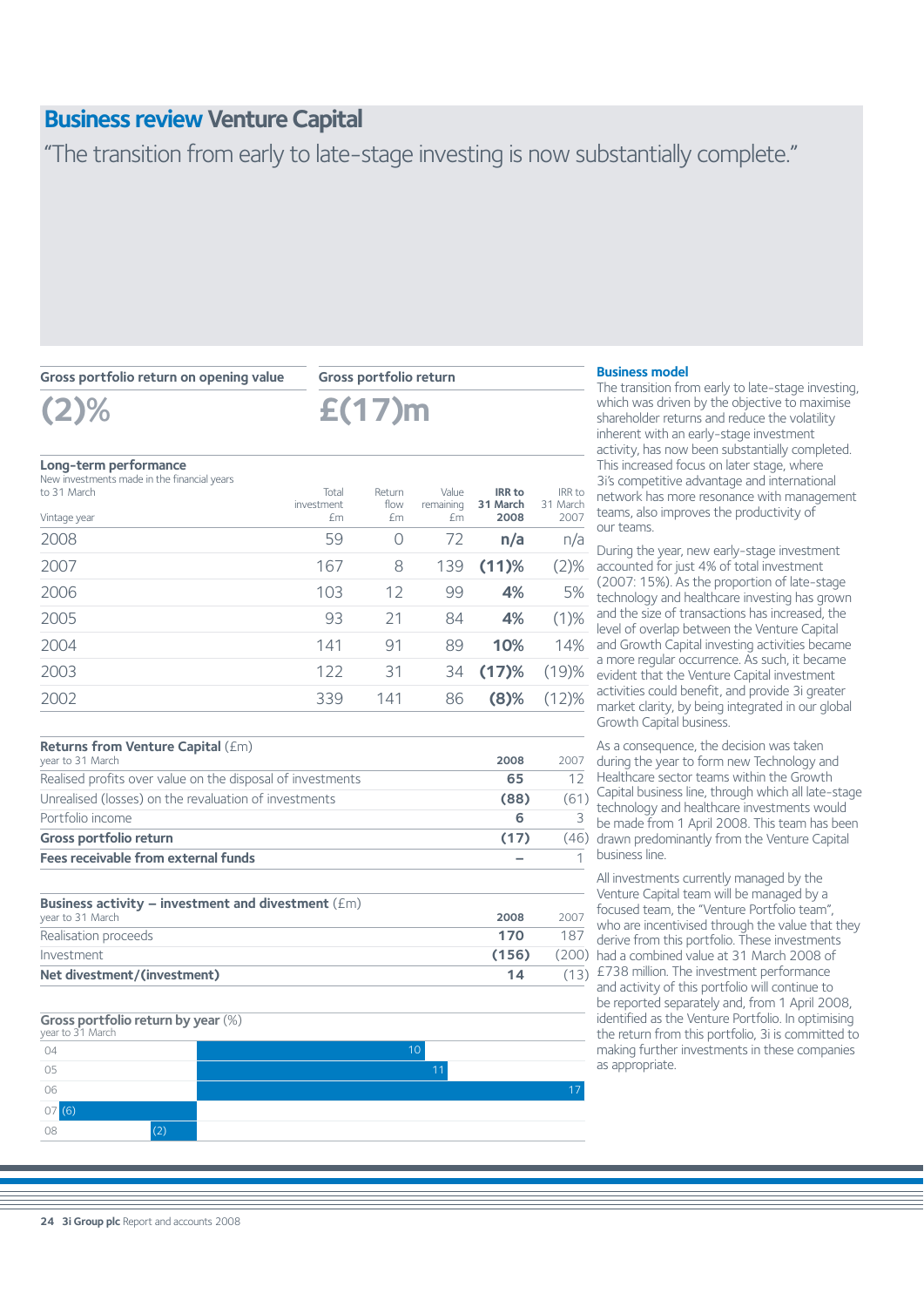

#### **Market**

In 2007, both the US and European Venture Capital markets displayed an increasing focus on sizeable late-stage financings. According to VentureSource, in Europe, late-stage accounted for more than 45% of the overall Venture Capital investment, the highest amount allocated to later stage since 2001. Investment in early and late-stage IT companies remained a key driver of overall Venture Capital investment. IT remains a key driver of change in media, financial services and consumer sectors. While European healthcare venture capital investment in 2007 decreased by 5%, in the US it grew 17%.

According to PricewaterhouseCoopers' 2008 Technology M&A insights, the primary areas for deal activity over the next 12 months are likely to be around continued cross-border consolidation in software and IT services. Climate change and the demand for effective environmentally friendly technology may also stimulate additional mergers and acquisitions activity in 2008.

#### **Gross portfolio return**

The Venture Capital portfolio incurred a marginal negative gross portfolio return of (2)% over the opening portfolio value (2007: (6)%).

Realised profits of £65 million were the main contributor to gross portfolio return in the year. An unrealised loss of £(88) million in the period was primarily driven by provisions taken on the portfolio of £79 million and a loss of £27 million on the quoted portfolio.

#### **Investment and realisations**

Total realisation proceeds in the period were £170 million (2007: £187 million). The largest realisations in the year were German pharmaceuticals business Doc Morris, which generated a realised profit of £33 million and the sale of Bluelithium to Yahoo inc., which produced realised profits of £10 million.

There were 35 full realisations in the year (2007: 35) which principally came from selling older-vintage assets and an initiative in the early part of the year to reduce the size of the quoted portfolio.

Investment during the year was £156 million, of which only £6 million was invested in new early-stage technology (2007: £29 million). The two largest investments were a £19 million late-stage investment in France-based E-Travel business FastBooking and a further late-stage investment of £13 million in UK-based Healthcare Brands International.

The case studies on pages 26 and 27 include our largest new investments and realisations.

#### **Portfolio health**

Portfolio health was slightly worse in the year, with 65% (2007: 69%) of the portfolio by cost classified as healthy, compared to the rolling three year average of 67% (2007: 67%).

#### **Long-term performance**

The longer life cycle of these investments and the tendency for the major element of returns to be generated on exit means that it is too early to comment on the performance of the most recent vintages. However, as the drive from 2004 to increase the proportion of late-stage investment in each vintage has taken effect, the vintage IRR performance has shown an encouraging trend.

**Jo Taylor** Managing Partner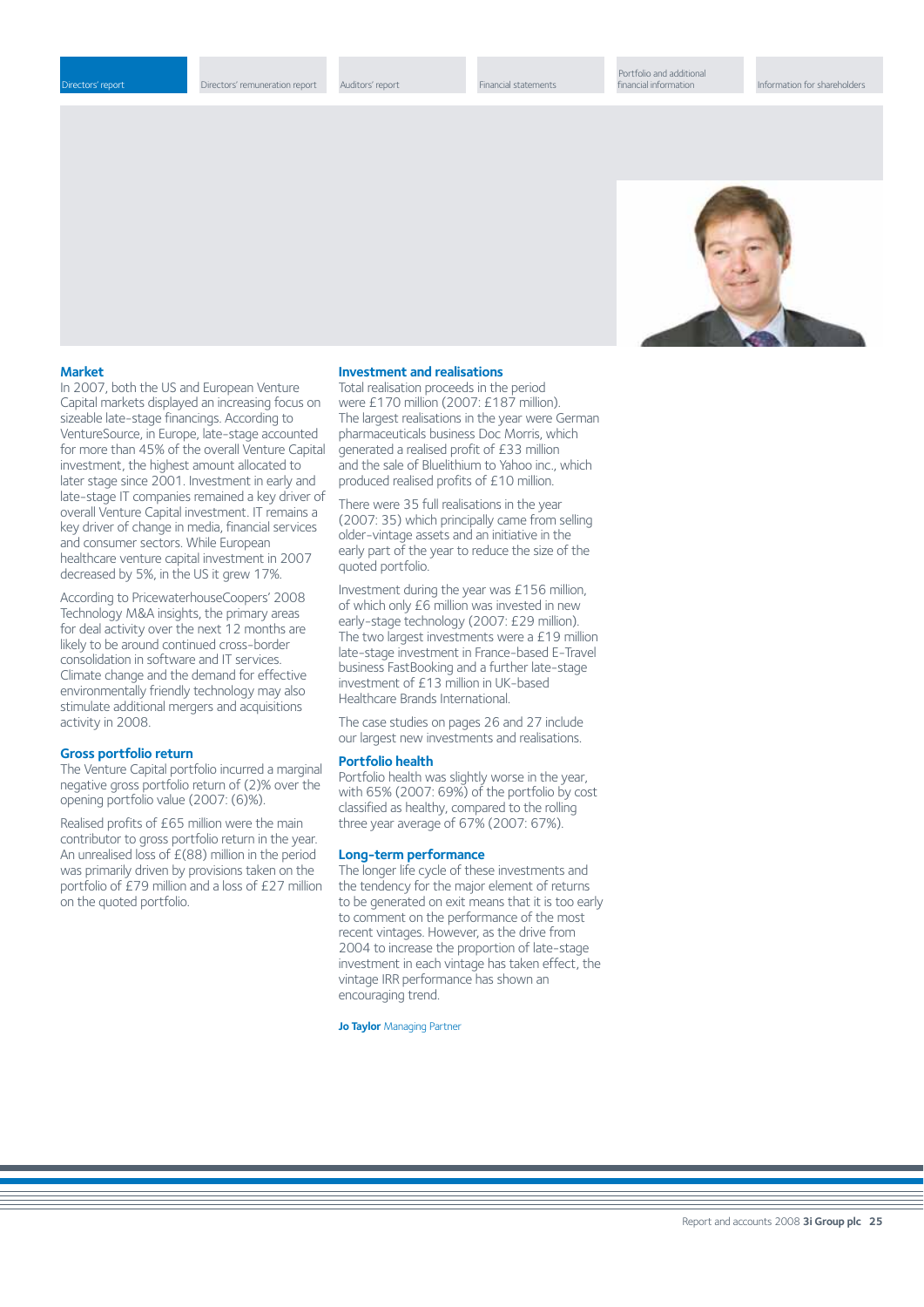## **Business review Venture Capital continued**

Case studies



#### **Fastbooking**

| New investment               |  |
|------------------------------|--|
| Location: France             |  |
| Sector: Internet             |  |
| Website: www.fastbooking.org |  |

#### **First investment**

In October 2007, 3i invested  $\epsilon$ 27m in a late-stage investment to support Fastbooking in growing the business outside of France.

#### **Nature of business**

Fastbooking is a leading provider of advanced internet booking systems and marketing services for the hospitality industry, operating in Europe, Asia and North America.

| <b>Results to 31 December</b> | 2007<br>(unaudited)<br>$\mathsf{Sm}$ |
|-------------------------------|--------------------------------------|
| Sales                         |                                      |
| <b>EBITDA</b>                 |                                      |
| Net assets                    |                                      |

#### **Current trading**

Established in 2000, Fastbooking has over 3,500 client hotels world-wide, with over two million hotel room nights booked through its platform during 2007. The company has developed a global range of solutions designed to help hotels world-wide, especially 4 star and above, grow their internet sales and efficiently manage their electronic distribution strategy.

#### **Developments since 3i invested**

3i introduced Amal Amar (former CEO of SeLoger.com) to the board and he has been appointed to act as Chairman of Fastbooking. 3i also introduced Guillaume de Marcillac (former CFO of Expedia Corporate Travel) as the new CFO of Fastbooking.

| 3i Group plc's investment | March<br>2008<br>£m | March<br>2007<br>fm |
|---------------------------|---------------------|---------------------|
| Cost                      |                     |                     |
| Equity                    | 19                  | n/a                 |
| Valuation (cost basis)    |                     |                     |
| Equity                    | 21                  | n/a                 |
| Equity interest           | 47%                 | n/a                 |
| Income in the year        |                     | n/a                 |



#### **Healthcare Brands International**

| New investment (further) |
|--------------------------|
| <b>Location: UK</b>      |
| Sector: Healthcare       |

Website: www.healthcarebrandsinternational.com

#### **First investment**

 $\mathsf L$ 

3i first invested £3m in Healthcare Brands International ("HBI") alongside other investors as part of a second-round funding in July 2006. In December 2007, 3i invested a further £13m into HBI to support the company's growth.

#### **Nature of business**

HBI acquires, develops, and invests in differentiated healthcare products, primarily in the over-thecounter medicine market.

| Results*      | 2007 |
|---------------|------|
| <b>Sales</b>  | n/a  |
| <b>EBITDA</b> | n/a  |
| Net assets    | n/a  |

#### **Current trading**

HBI has been making acquisitions in products and brands in line with its strategy and is expecting trading to be in line with budget forecasts for 2007.

#### **Developments since 3i invested**

HBI's first brand, Sambucol, is trading well and is now available selectively across Europe and North America. In December 2007, HBI acquired Scandinavian healthcare company, Antula, with the support of 3i's investment. Antula is a significant over-the-counter healthcare company in the Scandinavian market.

| 3i Group plc's investment     | March<br>2008<br>£m | March<br>2007<br>f <sub>m</sub> |
|-------------------------------|---------------------|---------------------------------|
| Cost                          |                     |                                 |
| Equity                        | 16                  | 3                               |
| <b>Valuation (cost basis)</b> |                     |                                 |
| Equity                        | 16                  | 3                               |
| Equity interest               | 17%                 | 17%                             |
| Income in the year            |                     |                                 |

\*No published results are available for HBI.

These case studies consist of the two largest investments and the two largest realisations (by value) completed in the year. We have also included the next largest investment in the portfolio.

For new investments, cost and valuation may differ due to the application of different exchange rates.

Where relevant, EBITDA represents operational EBITDA, excluding non recurring items.



For a list of our Top ten and 40 other large investments by value, please go to



**pages 108 and 109**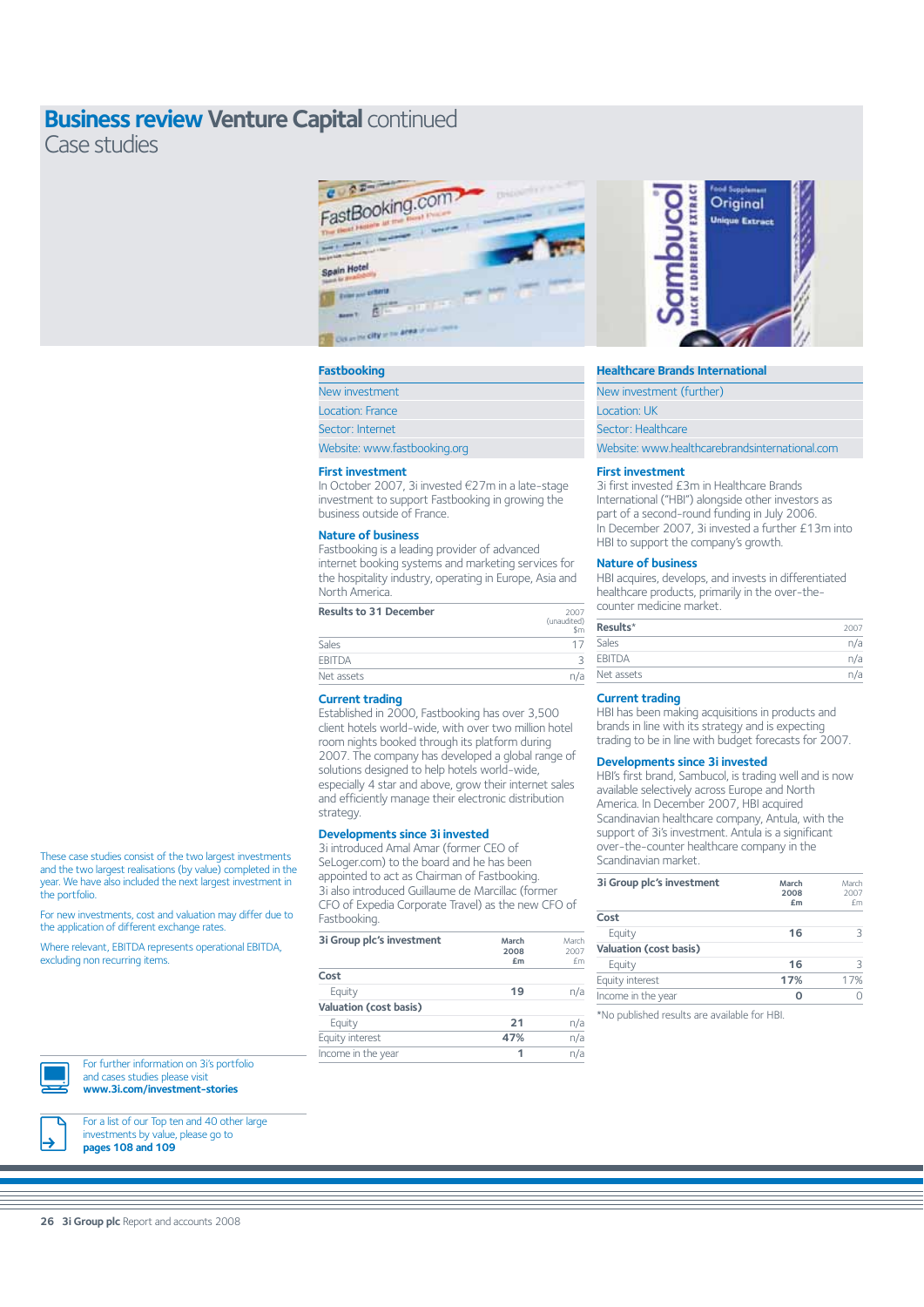Directors' remuneration report Auditors' report Financial statements





### **Demand Media**

| Investment                   |
|------------------------------|
| <b>Location: US</b>          |
| Sector: Internet             |
| Website: www.demandmedia.com |

#### **First investment**

3i invested \$40m in September 2006 to enable Demand Media to invest in future growth initiatives and acquisitions. A further \$20m was invested in September 2007.

#### **Nature of business**

Demand Media is a next-generation media platform company with significant media properties and one of the largest domain portfolios.

| <b>Results to 31 December</b> | 2006<br>(unaudited)<br>$\mathsf{Sm}$ |
|-------------------------------|--------------------------------------|
| Sales                         | 79                                   |
| <b>FBITDA</b>                 | 19                                   |
| Net assets                    | つろろ                                  |

#### **Current trading**

Demand Media has continued to grow both revenue and EBITDA. The company has closely tracked its plan, while growing the business both organically and through acquisitions.

#### **Developments since 3i invested**

Since 3i invested, Demand Media has released its new media platform. In addition, it has successfully closed and integrated a number of acquisitions. In June 2007, Charles Hilliard, former President and CFO of United Online, was recruited to the position of CFO at Demand.

| 3i Group plc's investment   | March<br>2008<br>£m | March<br>2007<br>fm |
|-----------------------------|---------------------|---------------------|
| Cost                        |                     |                     |
| Equity                      | 31                  | 21                  |
| Valuation (further/advance) |                     |                     |
| Equity                      | 41                  | 20                  |
| Equity interest             | $\star$             | 8%                  |
| Income in the year          | Ω                   | Ω                   |
|                             |                     |                     |

\*Equity interest cannot be disclosed for legal or commercial reasons.

#### **CSR plc**

| Realisation          |  |
|----------------------|--|
| Location: UK         |  |
| Sector: Technology   |  |
| Website: www.csr.com |  |

#### **First investment**

3i invested £7.7m in Cambridge Silicon Radio Ltd ("CSR") over several rounds of funding between 1999 and 2002, after the company was formed as a spin-out from Cambridge Consultants Ltd.

### **Nature of business**

CSR is a leading manufacturer of single-chip Bluetooth wireless devices.

| <b>Results to 31 December</b> | 2007<br>(audited)<br>$\mathbb{S}$ m |
|-------------------------------|-------------------------------------|
| Sales                         | 849                                 |
| <b>EBITDA</b>                 | 185                                 |
| Net assets                    | 509                                 |

### **Developments since 3i invested**

3i assisted in the successful development of CSR from its founding through to its position as a market leader at the point of divestment. This assistance was provided through recruitment of several members of the board, backing further funding rounds and assisting with business negotiations with companies such as Intel Capital and Sony. CSR floated in 2004 and 3i supported the IPO and fund raising on the London Stock Exchange.

Over the course of 3i's investment, CSR returned a total of £75m, representing a 9.8 times money multiple and an IRR of 57%.

| 3i Group plc's return on investment | March<br>2008<br>£m | March<br>2007<br>£m |
|-------------------------------------|---------------------|---------------------|
| Cost                                |                     |                     |
| Equity                              | n/a                 | 1                   |
| <b>Realised value</b>               |                     |                     |
| Equity                              | 20                  | 7                   |
| <b>Unrealised value</b>             |                     |                     |
| Equity                              | n/a                 | 16                  |
| Equity interest                     | 0%                  | 13%                 |
| Income in the year                  | Ω                   | Λ                   |
|                                     |                     |                     |



### **DocMorris.com**

| Realisation               |  |
|---------------------------|--|
| <b>Location: Germany</b>  |  |
| Sector: Technology        |  |
| Website: www.docmorris.de |  |

#### **First investment**

 $3i$  initially invested  $61m$  in DocMorris.com when the company was founded in 1999 and has invested a total of  $\epsilon$ 13m over the lifetime of the investment.

#### **Nature of business**

DocMorris.com is a mail order company for pharmaceuticals, acting as a fully-authorised pharmacy in accordance with Dutch regulations.

| <b>Results to 31 December</b> | 2006<br>(audited)<br>$\epsilon$ m |
|-------------------------------|-----------------------------------|
| Sales                         | 172                               |
| <b>EBITDA</b>                 | $\star$                           |
| Net assets                    |                                   |

#### **Developments since 3i invested**

From its start up in 1999, DocMorris.com had 850,000 customers, employed 330 staff and was generating annual revenues of  $\epsilon$ 172m at the point of 3i's divestment. The strategic shift to sell pharmaceutical products under the DocMorris brand and to set up a franchise system for stationary pharmacies attracted interest from potential buyers. In June 2007, DocMorris was sold to Celesio, Europe's largest pharmaceutical distributor. This generated over  $60m$  for 3i, which represents a cash multiple of 5.3 times and an IRR of 59%.

| 3i Group plc's return on investment | March<br>2008<br>£m | March<br>2007<br>fm |
|-------------------------------------|---------------------|---------------------|
| Cost                                |                     |                     |
| Equity and loan                     | n/a                 | 8                   |
| <b>Realised value</b>               |                     |                     |
| Equity and loan                     | ÷                   | n/a                 |
| <b>Unrealised value</b>             |                     |                     |
| Equity and loan                     | n/a                 | 8                   |
| Equity interest                     | ÷                   | ÷                   |
| Income in the year                  | Ω                   |                     |
| .                                   |                     |                     |

\*EBITDA, realised value and equity interest for the company cannot be disclosed for legal reasons.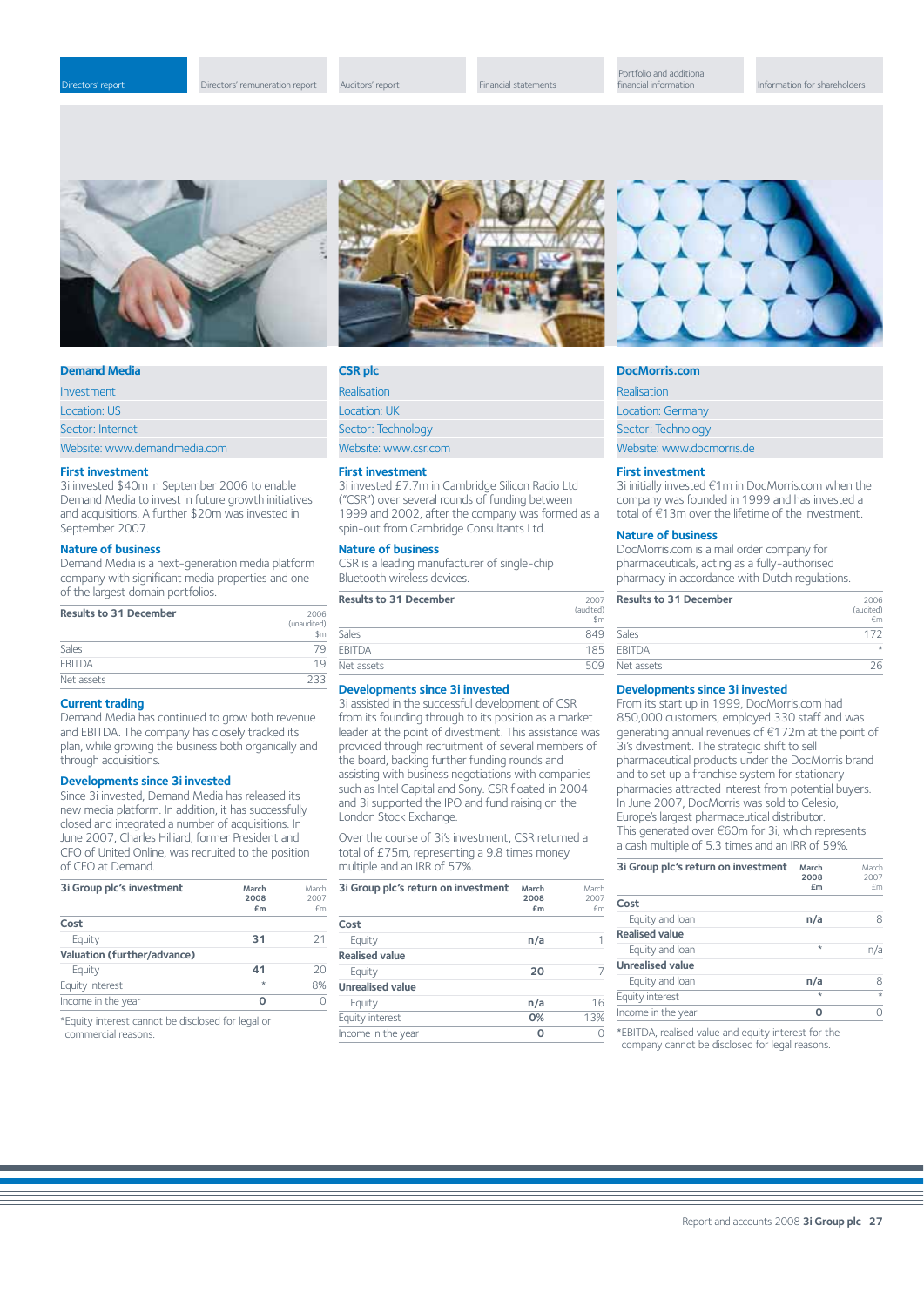## **Business review Financial review**

This review provides detailed information on our financial performance for the year and the financial position at the end of the year.

## **Investment activity**

**Table 1: Investment by business line and geography** (£m) for the year to 31 March

|                 | <b>Continental Europe</b> |                          | UK             |      | Asia              |      | <b>US</b> |                          | <b>Rest of World</b>     |      | <b>Total</b> |       |
|-----------------|---------------------------|--------------------------|----------------|------|-------------------|------|-----------|--------------------------|--------------------------|------|--------------|-------|
|                 | 2008                      | 2007                     | 2008           | 2007 | 2008              | 2007 | 2008      | 2007                     | 2008                     | 2007 | 2008         | 2007  |
| <b>Buyouts</b>  | 415                       | 326                      | 371            | 169  | $\qquad \qquad$   | -    |           | -                        |                          |      | 788          | 498   |
| Growth Capital  | 256                       | 212                      | 357            | 11   | 132               | 258  | 243       | $\overline{\phantom{0}}$ |                          |      | 990          | 482   |
| Infrastructure  | $\overline{\phantom{0}}$  | 6                        | 2 <sup>1</sup> | 374  | 36                | -    |           | -                        | $\overline{\phantom{a}}$ | -    | 38           | 380   |
| QPE             |                           | $\overline{\phantom{0}}$ | 182            | 14   | $\qquad \qquad -$ | -    |           | -                        |                          | -    | 182          | 14    |
| <b>SMI</b>      | $\overline{\phantom{a}}$  |                          | 6              |      | $\qquad \qquad -$ | -    |           | -                        |                          | -    | 6            |       |
| Venture Capital | 36                        | 15                       | 54             | 81   | 3                 |      | 60        | 92                       | 3                        | 11   | 156          | 200   |
| <b>Total</b>    | 707                       | 560                      | 972            | 650  | 171               | 259  | 303       | 92                       |                          | 15   | 2,160        | 1,576 |

### **Investment**

Consistent with the strategy to grow assets under management and to extend our international reach directly and through investing in funds, investment in the year grew by 37% to £2,160 million (2007: £1,576 million). This included 3i's £181 million investment in 3i Quoted Private Equity Limited, as well as the Group's £36 million initial investment in the 3i India Infrastructure Fund.

The key driver of this increase was a rise in the average size of investment. Excluding the 3i Quoted Private Equity Limited and 3i India Infrastructure Fund investments, the average size grew to £37 million (2007: £26 million). The number of new investments in the period was lower at 47 (2007: 62), principally because of a decrease in the number of early-stage technology investments (2008: 2, 2007: 14).

As can be seen from table 1, Growth Capital accounted for 46% of new investment and Buyouts accounted for 36% of new investment in the year. Although remaining firmly in the mid market, the average size of new buyout investments increased to £55 million (2007: £41 million).

The UK and continental Europe accounted for 78% (2007: 77%) of investment in the period. Investment in the US increased to £303 million (2007: £92 million) as the New York Growth Capital team became established. As a consequence, US investment accounted for 14% of total Group investment during the year (2007: 6%).

After significant increases in 2006 and 2007, investment in Asia was lower at £171 million (2007: £259 million). Investment in India was broadly at the same level at £95 million (2007: £99 million) and included the first drawdowns for 3i India Infrastructure Fund for a total of £36 million. There was continued growth in China at £53 million (2007: £39 million) but investment in South East Asia fell compared to the previous year, which included the £105 million ACR investment.

In addition to the amount invested by 3i directly, a further £1,035 million (2007: £290 million) was invested on behalf of funds advised or managed by 3i.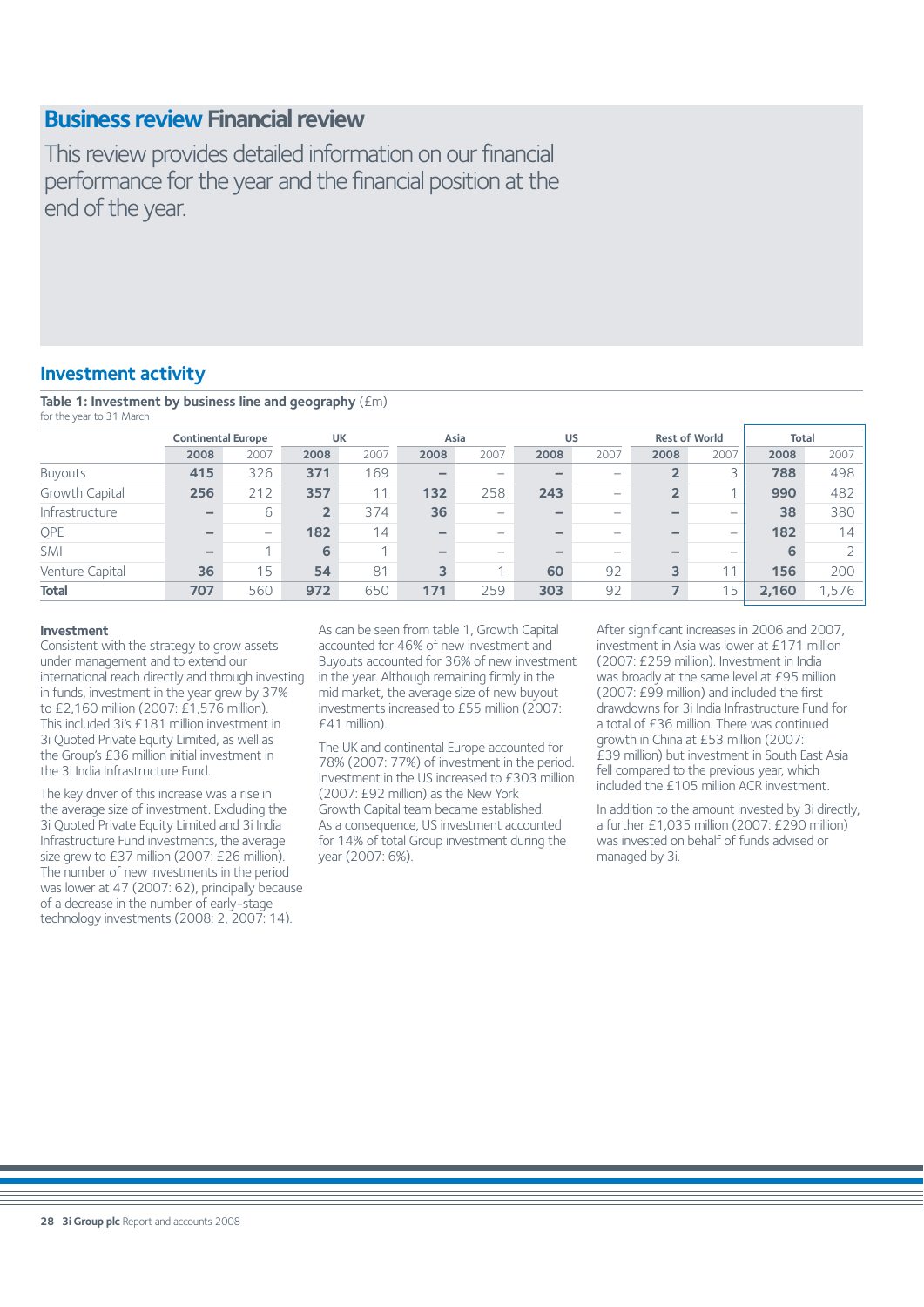**Table 2: Realisation proceeds by business line and geography** (£m) for the year to 31 March

|                 | <b>Continental Europe</b> |                          | UK   |      | Asia                         |      | <b>US</b> |                          | <b>Rest of World</b> |                          | <b>Total</b> |       |
|-----------------|---------------------------|--------------------------|------|------|------------------------------|------|-----------|--------------------------|----------------------|--------------------------|--------------|-------|
|                 | 2008                      | 2007                     | 2008 | 2007 | 2008                         | 2007 | 2008      | 2007                     | 2008                 | 2007                     | 2008         | 2007  |
| <b>Buyouts</b>  | 471                       | 617                      | 387  | 724  | $\qquad \qquad \blacksquare$ | -    |           | -                        | $\sim$               | $\overline{\phantom{a}}$ | 858          | 1,341 |
| Growth Capital  | 320                       | 435                      | 166  | 203  | 17                           | 53   | -         | -                        | $\sim$               | $\overline{\phantom{a}}$ | 503          | 691   |
| Infrastructure  | 6                         | $\overline{\phantom{m}}$ | 51   | 5    | $\overline{\phantom{a}}$     | -    |           | $\overline{\phantom{0}}$ | -                    | $\overline{\phantom{0}}$ | 57           | 5     |
| QPE             | -                         | $\overline{\phantom{0}}$ | 18   | -    | $\overline{\phantom{a}}$     | -    |           | -                        | $\sim$               | $\overline{\phantom{a}}$ | 18           |       |
| <b>SMI</b>      | 27                        | 46                       | 109  | 168  | $\overline{\phantom{a}}$     | -    |           | -                        |                      | $\overline{\phantom{a}}$ | 136          | 214   |
| Venture Capital | 70                        | 61                       | 52   | 69   | 8                            |      | 40        | 56                       |                      | $\overline{\phantom{0}}$ | 170          | 187   |
| <b>Total</b>    | 894                       | 1,159                    | 783  | .169 | 25                           | 54   | 40        | 56                       | -                    | $\overline{\phantom{m}}$ | 1,742        | 2,438 |

#### **Realisations**

As anticipated, after achieving realisation proceeds of over £2 billion in each of the previous two years, the level of realisations in the year to 31 March 2008, although still strong, was lower at £1,742 million (2007: £2,438 million). Some 28% of the opening portfolio value was sold (2007: 39%) during the period. This lower level was a consequence of a less mature opening portfolio following the realisations of the previous two years. The percentage of the portfolio less than one year old at 31 March 2007 was 36% (2006: 26%, 2005: 17%).

Buyouts was again the largest contributor to realisations, delivering proceeds of £858 million (2007: £1,341 million) with Growth Capital producing £503 million (2007: £691 million) and Venture Capital generating £170 million (2007: £187 million).

UK and continental European investments accounted for 96% of realisations, reflecting the relative maturity of this portfolio compared to Asia and the US.

Despite the more difficult financing environment, the Group has continued to find buyers for good-quality investments. Third and fourth quarter realisations of £429 million and £269 million respectively included the largest realisation for the year, Coor Service Management, which generated proceeds of £158 million and a money multiple of 6.3 times the original 2004 investment.

The nature of realisations changed from the previous year, with 24% (2007: 37%) from trade sales, and 8% (2007: 8%) through refinancing portfolio businesses. Sales to financial buyers, including other private equity firms (sometimes called "secondaries"), accounted for 38% of realisations (2007: 27%). Eight 3i portfolio companies achieved an IPO during the year (2007: 10) and realisations from these and other quoted portfolio companies amounted to £199 million (2007: £240 million).

The SMI portfolio, a portfolio of older, smaller minority investments, generated proceeds of £136 million (2007: £214 million) from 201 investments. In March 2004, 3i announced its strategy to accelerate the realisation of this portfolio. Since then, the total number of investments in the SMI portfolio has been reduced from 1,079 to 92 and £816 million has been realised.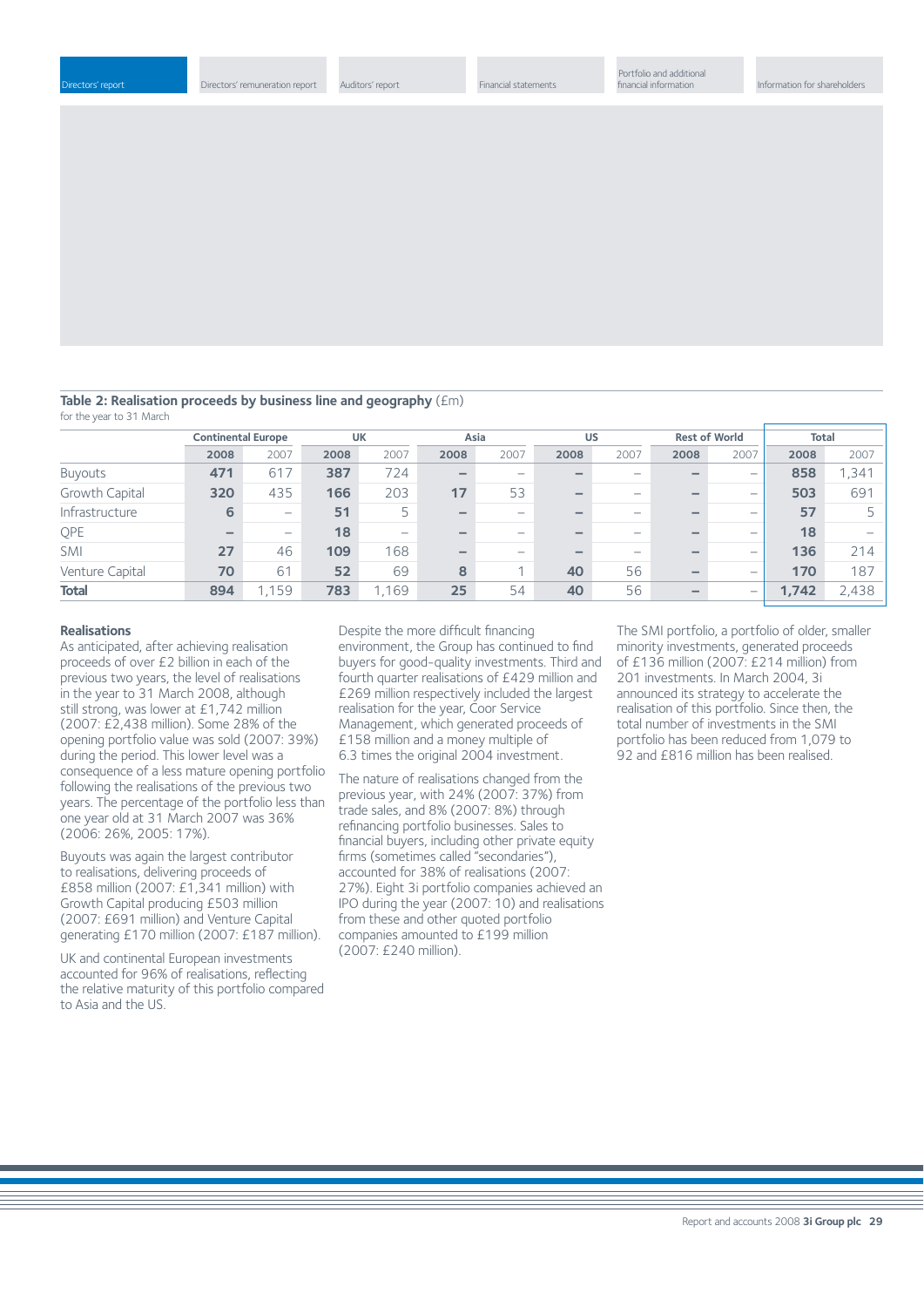## **Business review Financial review** continued

### **Returns Total return**

Total return for the year to 31 March 2008 was £792 million (2007: £1,075 million) representing 18.6% (2007: 26.8%) over opening shareholders' funds. Over the last five years, the Group has generated an average total return of 20.4%.

Gross portfolio return of £1,041 million (2007: £1,406 million) represents a 23.9% (2007: 34.0%) return over opening portfolio value. At 28% (2007: 23%), a higher percentage of this return has been generated from unrealised profits in the year, reflecting strong earnings growth across the portfolio. First-time uplifts of £154 million (2007: £142 million) included a £68 million contribution from the Asian portfolio. Other significant factors included the valuation of Giochi Preziosi on an imminent sales basis and quoted value movements following IPOs from the Growth Capital and Buyouts portfolios.

Net carried interest payable increased to £92 million (2007: £61 million) due to higher levels of carried interest participation, arising from a greater contribution to this year's return from more recent vintages. Total return was increased by a £158 million gain from the fair value of derivatives, of which the largest contribution, £162 million (2007: £(62) million), was from movements in the fair value of the equity element of the Group's 2008 convertible bonds related mainly to share price movements.

### **Table 3: Total return**

for the year to 31 March

|                                                                | £m    | £m    |
|----------------------------------------------------------------|-------|-------|
| Realised profits on disposal of investments                    | 523   | 830   |
| Unrealised profits on revaluation of investments               | 291   | 323   |
| Portfolio income                                               | 227   | 253   |
| Gross portfolio return                                         | 1,041 | 1,406 |
| Fees receivable from external funds                            | 60    | 37    |
| Carried interest receivable                                    | 60    | 81    |
| Carried interest and performance fees payable                  | (152) | (142) |
| Operating expenses                                             | (274) | (255) |
| Net portfolio return                                           | 735   | 1,127 |
| Net interest payable                                           | (16)  | (9)   |
| Movements in the fair value of derivatives                     | 158   | (29)  |
| Exchange movements                                             | (44)  | (31)  |
| Other                                                          | (5)   | (2)   |
| Profit after tax                                               | 828   | 1,056 |
| Reserve movements (pension, property and currency translation) | (36)  | 19    |
| Total recognised income and expense ("Total return")           | 792   | 1.075 |

**2008** 2007

### **Total return by year** (%)

| for the year to 31 March |                                     |      |      |      |
|--------------------------|-------------------------------------|------|------|------|
| 04                       |                                     | 19.0 |      |      |
| 05                       | 15.2                                |      |      |      |
| 06                       |                                     |      | 22.5 |      |
| 07                       |                                     |      |      | 26.8 |
| 08                       |                                     | 18.6 |      |      |
| .                        | the contract of the contract of the |      |      |      |

Total return comprises the total recognised income and expense stated as a percentage of opening shareholders' funds.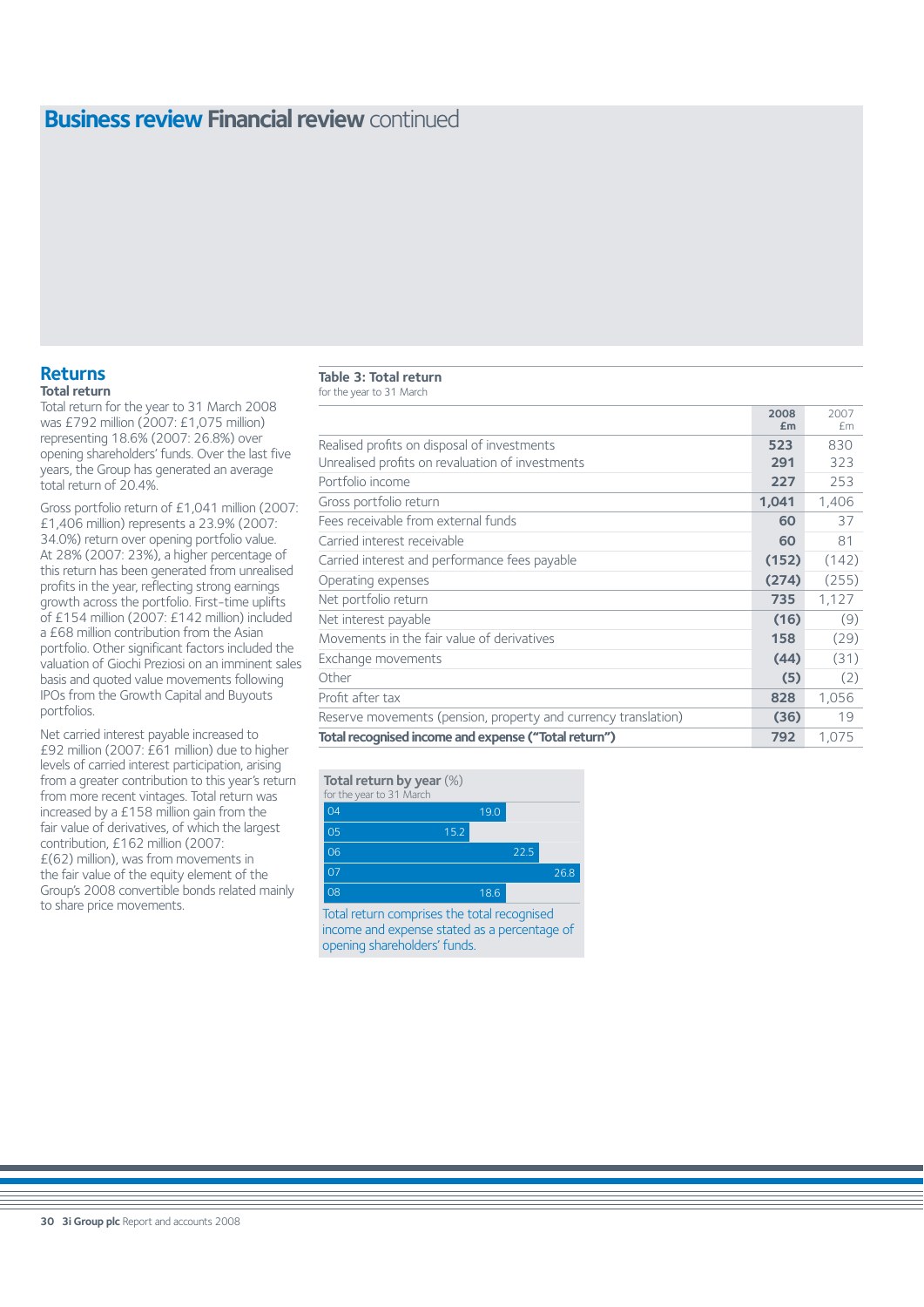**Table 4: Unrealised profits/(losses) on revaluation of investments** for the year to 31 March

|                                         | 2008  | 2007 |
|-----------------------------------------|-------|------|
|                                         | £m    | £m   |
| Earnings multiples                      | (162) | 5    |
| Earnings growth                         | 307   | 142  |
| First-time uplifts                      | 154   | 142  |
| <b>Provisions</b>                       | (188) | (71) |
| Up rounds                               |       | 15   |
| Uplift to imminent sale                 | 83    | 139  |
| Other movements on unquoted investments | 26    | (12) |
| Quoted portfolio                        | 64    | (37) |
| <b>Total</b>                            | 291   | 323  |

Uplift to imminent sale Investments valued on an imminent sale basis totalled £83 million (2007: £139 million). The largest of these was Giochi Preziosi (£75 million).

Quoted portfolio Increased volatility has seen significant value movements in the quoted portfolio, although the net impact has been mitigated by the effect of new IPOs and the appreciation of the share price of 3i Infrastructure Limited. The overall effect has been a £64 million increase in the value of the quoted portfolio. Significant listings during the year included Telecity (closing value: £83 million), Dockwise (£43 million), Venture Production (£51 million) and Mundra Ports (£53 million).

#### **Realised profits**

Realised profits of £523 million (2007: £830 million) were the largest contributor to gross portfolio return in the year, accounting for 50% (2007: 59%) of the total. The average uplift over opening value for these realisations was 43% (2007: 52%). Despite the level of uplift being below last year's levels, the level is higher compared to historic levels and reflects significant uplifts generated during the first half (48%).

#### **Unrealised value movement**

A detailed explanation of each of the different categories of unrealised value movement is contained within the Portfolio valuation section on pages 106 and 107.

Earnings multiples The deterioration of international equity markets in the year has led to a £162 million reduction (2007: £5 million increase) in valuations, due to lower multiples applied to portfolio earnings. At the year end, 28% (2007: 33%) of the Group's portfolio was valued on an earnings basis. Large differentials exist between multiples used to value the

portfolio in Asia, Europe and the US. As a guide to how multiples have moved, the weighted average PE multiple has reduced by 7% from 11.6 to 10.8, and the weighted average EBITDA multiple reduced by 15% from 6.8 to 5.8 year on year. Approximately three quarters of the companies valued on an earnings basis are valued using an EBITDA multiple.

Earnings growth and first-time uplifts Earnings increases within the portfolio contributed £307 million (2007: £142 million) to value growth and a further £154 million (2007: £142 million) of "first-time uplift" on companies valued on an earnings basis for the first time. Earnings have proved resilient despite the global decline in economic conditions.

Provisions Provisions during the year of £188 million include impairments to loans and are ahead of last year's levels (2007: £71 million) following the write-down of several Venture Capital investments, totalling £79 million. Provisions on Buyouts investments totalled £74 million.

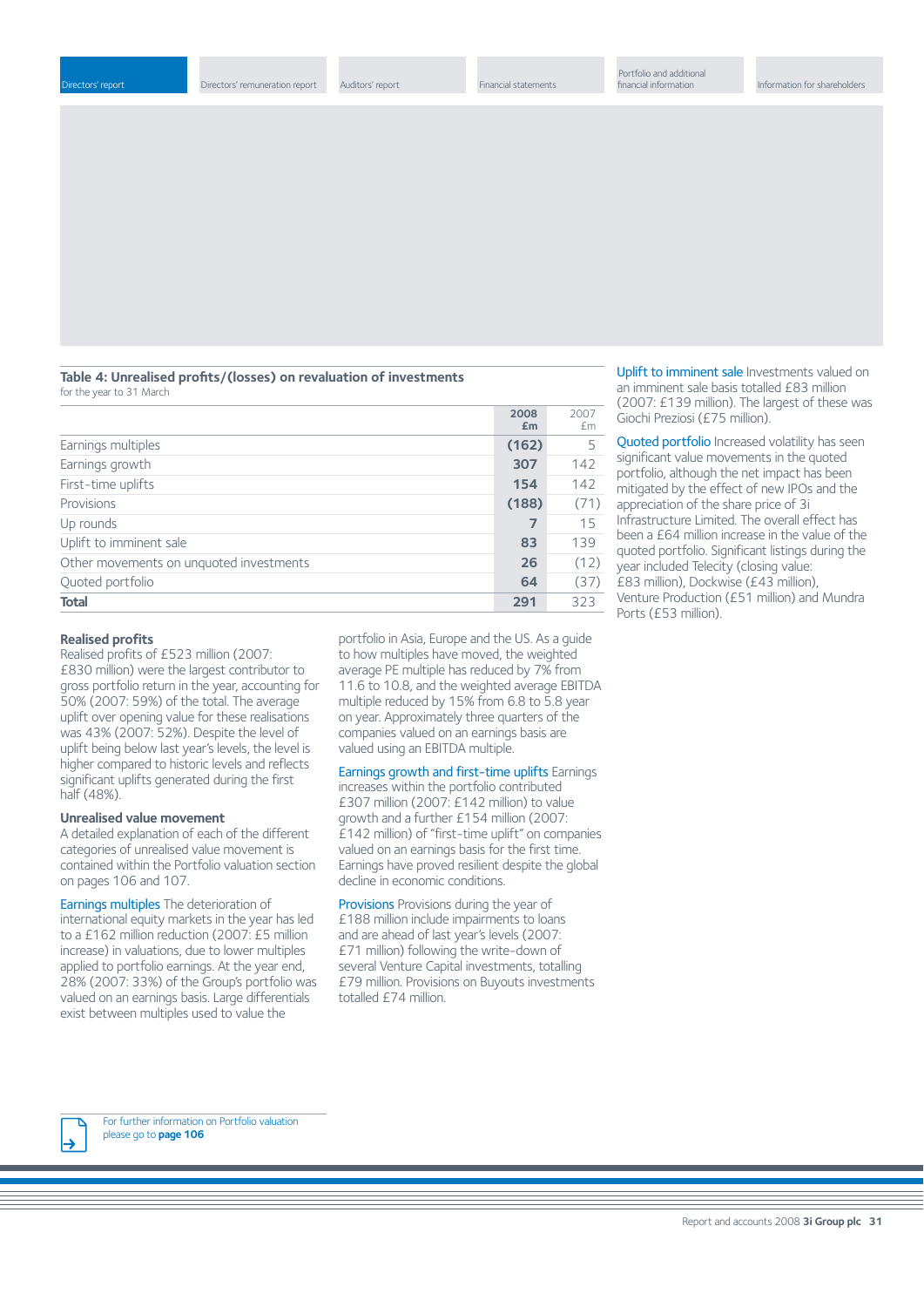## **Business review Financial review** continued

### **Table 5: Portfolio income**

| year to 31 March                                    |            |            |
|-----------------------------------------------------|------------|------------|
|                                                     | 2008<br>£m | 2007<br>£m |
| <b>Dividends</b>                                    | 56         | 81         |
| Income from loans and receivables                   | 149        | 158        |
| Fees receivable                                     | 22         | 14         |
| Portfolio income                                    | 227        | 253        |
| Portfolio income/opening portfolio ("income yield") | 5.2%       | 6.1%       |

#### **Table 6: Gross portfolio return by business line**

for the year to 31 March

|                        | Gross portfolio return |            | Return as a % of<br>opening portfolio |           |
|------------------------|------------------------|------------|---------------------------------------|-----------|
|                        | 2008<br>£m             | 2007<br>£m | 2008<br>%                             | 2007<br>% |
| <b>Buyouts</b>         | 731                    | 788        | 57                                    | 54        |
| Growth Capital         | 302                    | 569        | 21                                    | 48        |
| Infrastructure         | 67                     | 15         | 14                                    | 16        |
| QPE                    | (42)                   | 6          | n/a                                   | n/a       |
| SMI                    | -                      | 74         | -                                     | 13        |
| Venture Capital        | (17)                   | (46)       | (2)                                   | (6)       |
| Gross portfolio return | 1,041                  | 1,406      | 24                                    | 34        |

**Gross portfolio return by year** (%)

| for the year to 31 March<br>04 | 19.0 |      |      |
|--------------------------------|------|------|------|
| 05                             | 16.7 |      |      |
| 06                             |      | 24.4 |      |
| 07                             |      |      | 34.0 |
| 08                             |      | 23.9 |      |

Gross portfolio return comprises the income and capital return (both realised and unrealised value movement) generated from the portfolio and is expressed as a percentage of opening portfolio value.

### **Portfolio income**

Portfolio income for the year comprised dividend income of £56 million (2007: £81 million). interest receivable from loans of £149 million (2007: £158 million) and portfolio fees net of deal-related costs of £22 million (2007: £14 million). Portfolio income at £227 million (2007: £253 million) is lower, reflecting the high level of dividend income generated during the previous year following a significant distribution from infrastructure fund <sup>12</sup>, as well as a fall in interest income following the sale of a number of high-yielding buyouts during the first half of the year.

The portfolio generated a yield of 5.2% (2007: 6.1%) of opening portfolio value during the year. Increased investment levels within both Buyouts and Growth Capital in the second half resulted in second-half income being £125 million, compared with £102 million in the first six months.

#### **Gross portfolio return**

Cumulative gross portfolio return for the year of £1,041 million (2007: £1,406 million) represented a return of 24% (2007: 34%) over the opening portfolio value.

Buyouts generated a return of £731 million (2007: £788 million), representing a 57% return over the opening portfolio value (2007: 54%). This excellent performance is primarily driven by the strong levels of realised profits generated during the year, but also by good portfolio performance.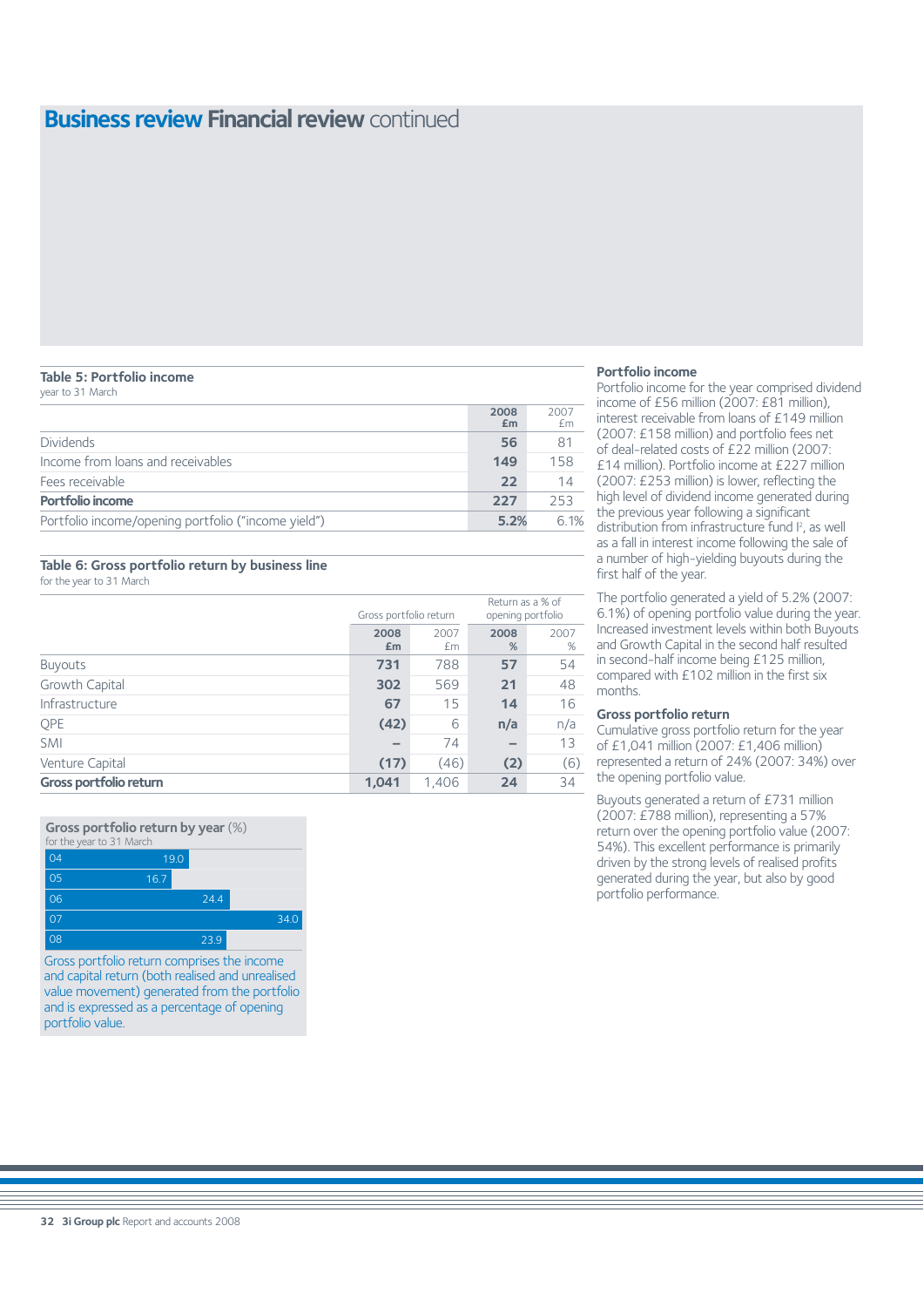Growth Capital generated a gross portfolio return in line with its objective, but below last year's exceptional level. The Growth Capital gross portfolio return of £302 million (2007: £569 million), a return of 21% (2007: 48%), reflected lower realisations from a less mature portfolio. 44% of the Growth Capital portfolio by value is valued on a cost basis. The most significant element of this return was unrealised profits of £160 million (2007: £269 million) as a number of first-time uplifts were generated from the Indian and Chinese portfolios, including Navayuga and China Digitone.

Infrastructure generated a gross portfolio return of £67 million (2007: £15 million) including £29 million from the increased value in the share price of 3i Infrastructure Limited, £6 million of dividend income from 3i Infrastructure Limited and £5 million of dividend income from the Group's direct investment in AWG.

The £42 million negative return for QPE was driven by the adverse movement in the share price of 3i Quoted Private Equity Limited since  $IPO$ 

SMI generated a gross portfolio return of £nil million (2007: £74 million). The lower gross portfolio return in the year was driven by lower levels of realised profits, as well as a fall in the multiples used to value the portfolio.

Venture Capital delivered a small loss of  $£(17)$  million (2007:  $£(46)$  million) or (2)% (2007: (6)%) over the opening portfolio value.

#### **Fees receivable from external funds**

An important element of our strategy is to grow the assets we manage or advise on behalf of others and to grow the level of fees 3i receives for advising or managing these funds. These fees have grown from £35 million in the year to 31 March 2004, when Eurofund IV was raised, to £60 million in the year to 31 March 2008.

In the year, the Group received or accrued fee income from its managed Buyout funds, 3i Infrastructure Limited, the 3i India Infrastructure Fund, and 3i Quoted Private Equity Limited. Fees received from the managed funds were £40 million (2007: £37 million) of which £26 million was from Eurofund V.

Total advisory fees of £9 million (2007: nil) comprises £8 million (2007: nil) from 3i Infrastructure Limited and £1 million (2007: nil) from 3i Quoted Private Equity Limited. These fees are payable based on the gross investment value of the advisory companies.

This year we are recognising performance fees received from 3i Infrastructure Limited (£3 million). These performance fees, which are based on the growth in NAV per share per annum, are subject to an 8% hurdle. When the performance hurdle is met, 20% of the net asset growth above the 8% hurdle is receivable by 3i. The amount accrued is based on 3i Infrastructure Limited's most recent publicly available information.

Page 36 contains a detailed schedule of the funds advised and managed by 3i.

#### **Carried interest receivable**

Carried interest aligns the incentivisation of 3i's investment staff and the management teams in 3i's portfolio with the interests of 3i's shareholders and those of fund investors. An explanation of carried interest is provided on pages 120 to 121 together with a description of our accounting methodology.

Carried interest receivable, which comes principally from the Buyouts business, was £60 million (2007: £81 million). This was driven by the high level of realised profits generated from the sale of Eurofund IV assets during the year, including Care Principles, HSS and Coor Service Management.

#### **Carried interest and performance fees payable**

Carried interest payable amounted to £149 million (2007: £142 million). This was based on the level of realised profits generated during the year and the closing value of portfolio assets that remain unrealised. The increase in the year is a consequence of the sale of investments from more recent vintages which attract a higher rate of carry.

Performance fees are payable to investment staff on both 3i Infrastructure Limited and 3i Quoted Private Equity Limited. These totalled £3 million in the year (2007: £nil) and relate to 3i Infrastructure Limited.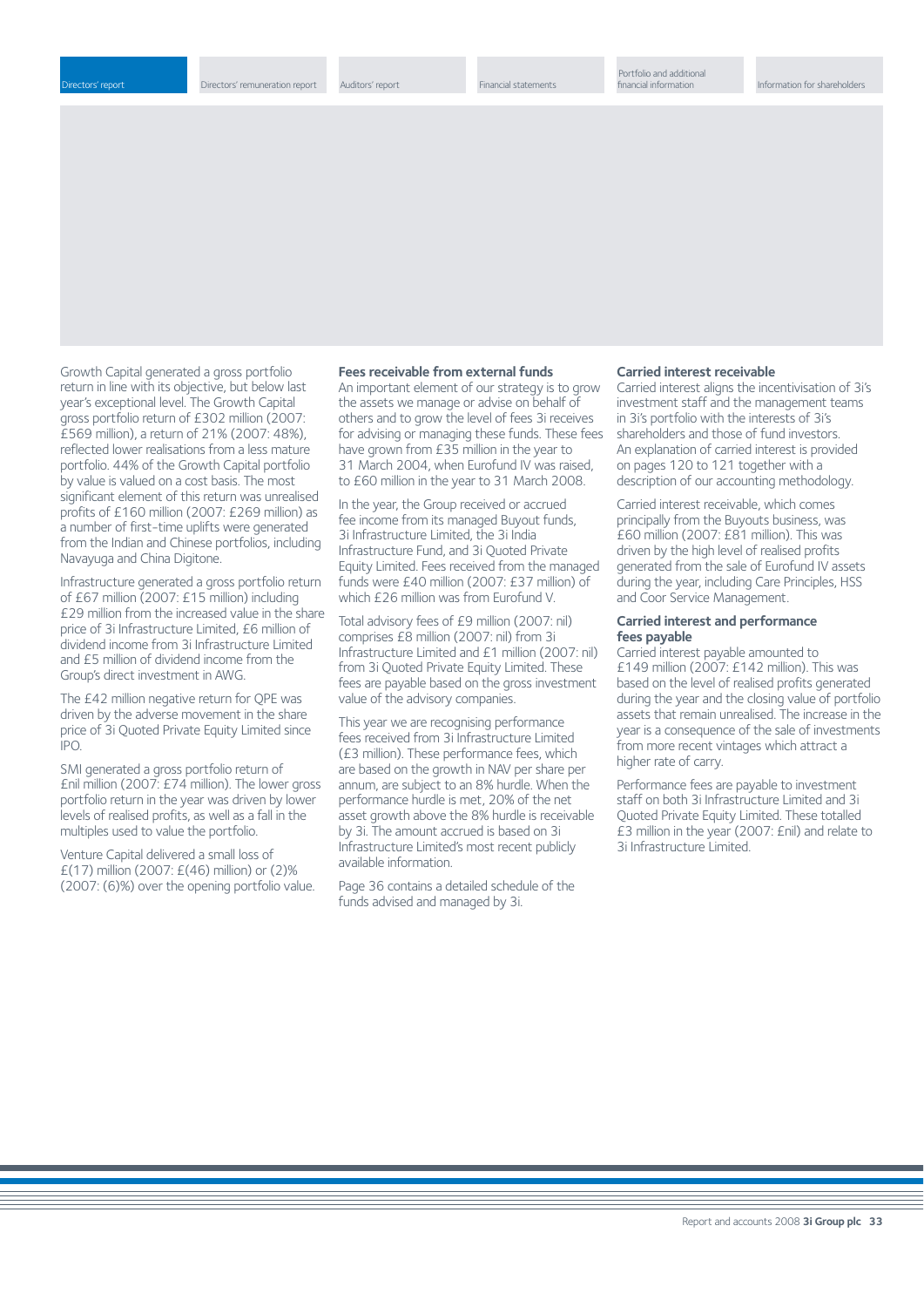## **Business review Financial review continued**

### **Table 7: Cost efficiency**

for the year to 31 March

|                                                              | 2008 | 2007           |
|--------------------------------------------------------------|------|----------------|
|                                                              | £m   | f <sub>m</sub> |
| Operating expenses                                           | 274  | 255            |
| Fees receivable from external funds*                         | (57) | (37)           |
| Net operating expenses                                       | 217  | 218            |
| Net operating expenses/opening portfolio ("cost efficiency") | 5.0% | 5.3%           |

\*Net of £3 million performance fee from 3i Infrastructure Limited in 2008.

#### **Operating expenses**

In March 2007, we announced the introduction of a new performance measure for cost efficiency: operating expenses (net of fund management and advisory fee income) as a percentage of opening portfolio value. The Group has published a mid-term target of 4.5% with a long-term objective of reducing this to 3.0%.

Operating expenses for the year were £274 million (2007: £255 million). This 7.5% increase followed two years of substantially higher increases (2007: 20.8%, 2006: 19.2%) to support significant geographic and business line expansion. The mid-term cost efficiency performance target stood at 5.0% for the year (2007: 5.3%).

With growth in assets under management of 37% in the year, including growth of 38% in 3i's direct portfolio, portfolio value has grown substantially ahead of the increase in operating expenses in the year. As a consequence, further progress towards the mid-term cost efficiency target is expected in the coming year.

#### **Other movements**

The most significant other movement in the year is the movement in the fair value of derivatives of £158 million. This increase almost entirely relates to fair value movements on the equity element of the convertible bond. The movement of this derivative is linked to movements in 3i Group plc's share price and to movements in the euro exchange rate. The movement in 3i's share price from £11.36 at 31 March 2007 to £8.30 at 31 March 2008 was the main reason for a £162 million gain.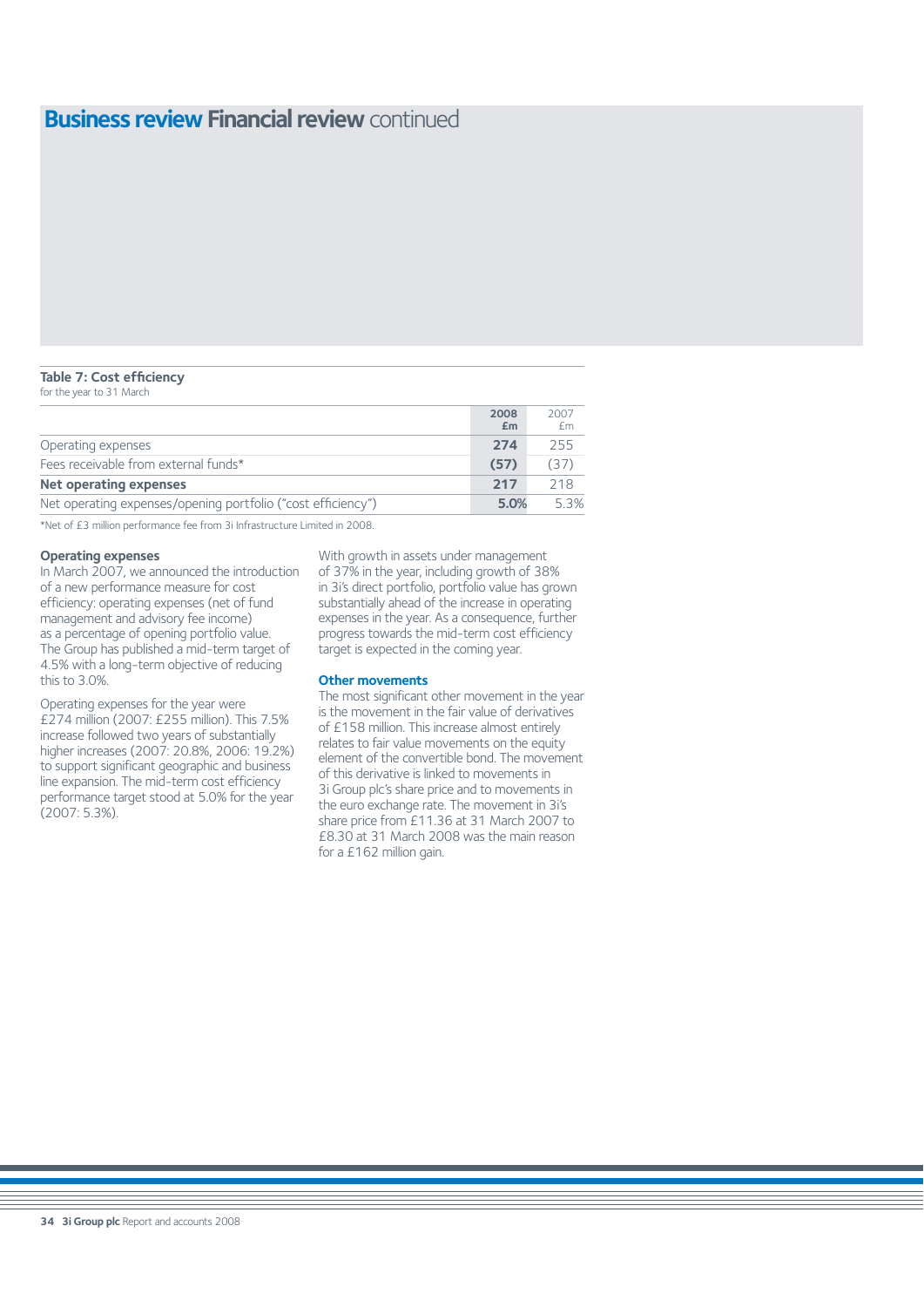## **Portfolio and assets under management**

**Table 8: Assets under management** as at 31 March

|                      | 2008<br>£m | 2007<br>£m |
|----------------------|------------|------------|
| 3i direct portfolio  | 6,016      | 4,362      |
| Managed funds        | 3,143      | 2,387      |
| Advised quoted funds | 633        | 385        |
| Total                | 9,792      | 7.134      |



#### **Table 9: Portfolio value by business line and vintage** as at 31 March

|                 | 2008<br>£m | 2007<br>£m    | 2006<br>£m | 2005<br>£m | Pre-<br>2005<br>£m | 2008<br>£m | 2007<br>£m |
|-----------------|------------|---------------|------------|------------|--------------------|------------|------------|
| <b>Buyouts</b>  | 672        | 543           | 488        | 138        | 184                | 2,025      | 1,281      |
| Growth Capital  | 1,009      | 536           | 457        | 124        | 240                | 2,366      | 1,460      |
| Infrastructure  | 40         | 461           |            |            | -                  | 501        | 469        |
| QPE             | 140        | $\mathcal{P}$ | -          |            | -                  | 142        | 20         |
| SMI             |            |               |            | 1          | 243                | 244        | 391        |
| Venture Capital | 72         | 139           | 99         | 84         | 344                | 738        | 741        |
| Total           | 1,933      | 1,681         | 1.044      | 347        | 1,011              | 6,016      | 4,362      |
| Percentage      | 32%        | 28%           | 17%        | 6%         | 17%                |            |            |
|                 |            |               |            |            |                    |            |            |

## **Assets under management**

A key element of the Group's strategy is to increase our assets under management and the fees generated from those assets. Assets under management include 3i's directly held portfolio, managed unlisted funds, some of which are co-investment funds and advised listed funds. Where 3i has a direct investment in the funds that it manages or advises, this is held at fair value within the direct portfolio. The value of external funds under management is based on the value on which income is earned by the Group, which normally includes uninvested commitments and the accounting valuation of invested assets.

Assets under management grew by 37% in the year to £9,792 million (2007: £7,134 million). This has been driven by higher investment levels and value growth from 3i's direct portfolio as well as the £400 million launch of 3i Quoted Private Equity Limited fund. At 31 March 2008, external managed funds for the 3i India Infrastructure Fund were £348 million (the US\$1.2 billion final closing of this fund was announced on 16 April 2008).

## **Table 10: Portfolio value by geography**

as at 31 March

|                    | 2008  | 2007  |
|--------------------|-------|-------|
|                    | £m    | £m    |
| Continental Europe | 2,573 | 1,894 |
| UK                 | 2,250 | 1,792 |
| Asia               | 679   | 373   |
| <b>US</b>          | 497   | 283   |
| Rest of World      | 17    | 20    |
| Total              | 6,016 | 4,362 |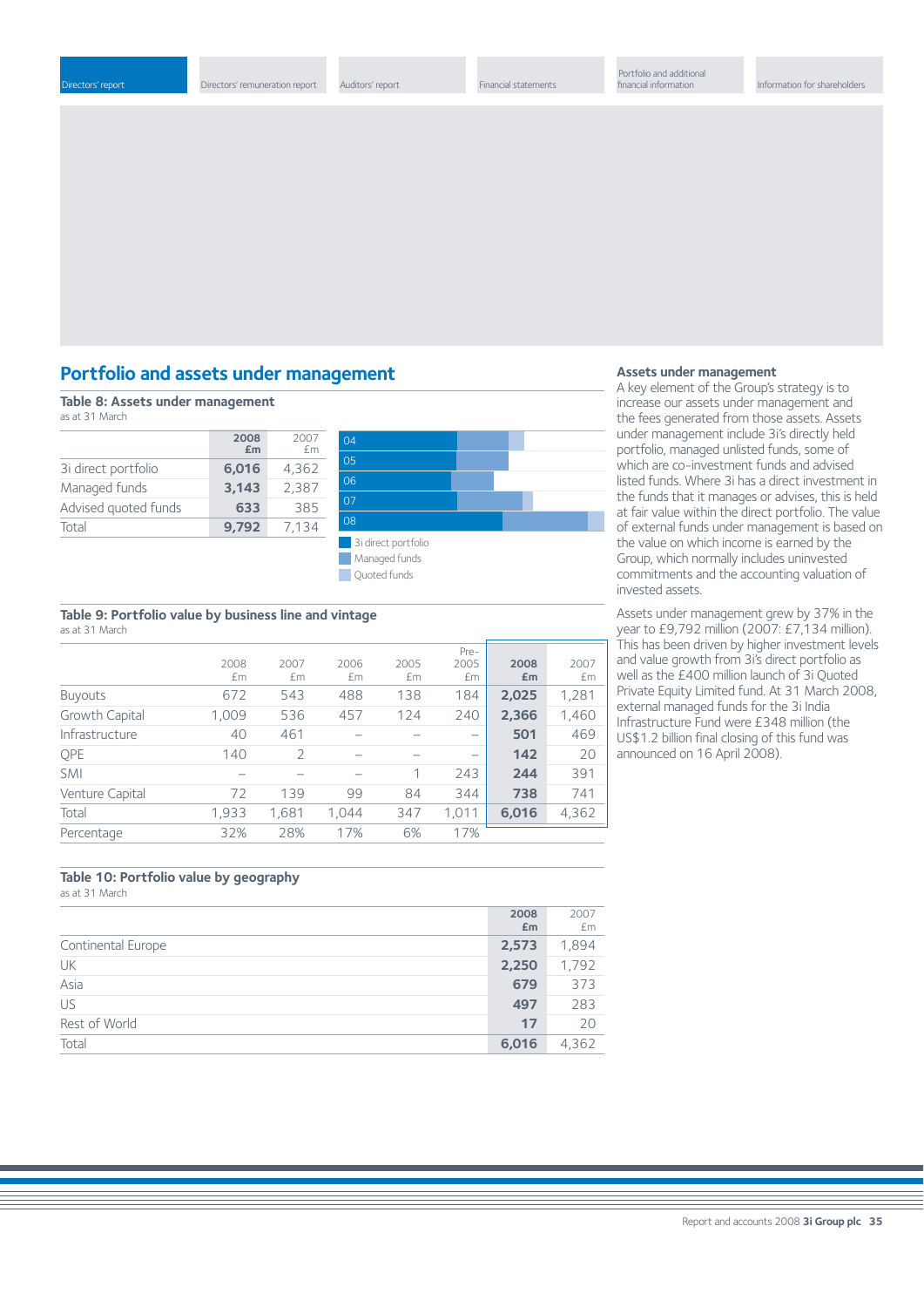# **Business review Financial review continued**

### **Portfolio assets directly owned by the Group**

The value of 3i's direct portfolio exceeded £6 billion for the first time since flotation in 1994 and grew 38% in the year.

The value of the Asia portfolio increased by 82% in the year to £679 million (2007: £373 million) and now represents 11% of the total Group portfolio (2007: 9%). The first US Growth Capital investments, following the opening of the New York office, resulted in a value for the US portfolio of £497 million.

The overall number of investments in the portfolio has also continued to fall. As at 31 March 2008, the number of investments in the portfolio was 487 (395 excluding SMI) compared with 762 (469 excluding SMI) at the beginning of the year. The SMI programme resulted in 201 exits in the year and Venture Capital accounted for a reduction of 35.

The Growth Capital portfolio has increased by almost £1 billion in the year to £2,366 million (2007: £1,460 million) and now represents 39% of the Group portfolio. The Buyouts portfolio increased by 58% in the year to £2,025 million (2007: £1,281 million), despite realising over 38% of the opening portfolio value. The value of the Venture Capital portfolio at £738 million is broadly in line with the value at the start of the year (2007: £741 million).

#### **Assets managed or advised by 3i**

These have grown by 37% (2007: 25%) in the period, reflecting growth in investment, the launch of 3i Quoted Private Equity Limited, a good performance from 3i Infrastructure Limited and value growth from Buyout co-investment funds managed by 3i.

As can be seen from Charts 1 and 2, the source of these funds is well diversified internationally and by type of investor. Eurofund V has 62 Limited Partners and the 3i India Infrastructure Fund 14 Limited Partners, excluding 3i and 3i Infrastructure Limited. 3i Quoted Private Equity Limited and 3i Infrastructure Limited are both listed companies.

## **Table 11: 3i direct portfolio value by sector**

as at 31 March

|                           | zuud<br>£m | ZUU /<br>£m |
|---------------------------|------------|-------------|
| <b>Business Services</b>  | 819        | 586         |
| Consumer                  | 703        | 494         |
| <b>Financial Services</b> | 415        | 222         |
| General Industrial        | 1,423      | 970         |
| Healthcare                | 572        | 501         |
| Media                     | 455        | 338         |
| Oil, Gas and Power        | 316        | 175         |
| Technology                | 670        | 587         |
|                           | 5,373      | 3,873       |
| Infrastructure            | 501        | 469         |
| Quoted Private Equity     | 142        | 20          |
| Total                     | 6,016      | 4,362       |

### **Table 12: Managed and advised funds**

| Fund                             | Date<br>closed   | Fund<br>size | 3i<br>commitment | Invested at<br>March<br>2008<br>% |
|----------------------------------|------------------|--------------|------------------|-----------------------------------|
| Eurofund III                     | <b>July 1999</b> | €1,990m      | €995m            | 93%                               |
| Eurofund IV                      | June 2004        | €3.067m      | €1.941m          | 93%                               |
| Eurofund V                       | November 2006    | €5.000m      | €2,780m          | 40%                               |
| 3i Infrastructure Limited        | March 2007       | £700m        | £325m            | 88%                               |
| 3i Quoted Private Equity Limited | June 2007        | £400m        | £181m            | 26%                               |
| 3i India Infrastructure Fund*    | March 2008       | \$1,195m     | \$250m           | 28%                               |

\*First close in October 2007 at \$500 million, including a commitment of \$250 million from 3i Group plc and \$250 million from 3i Infrastructure Limited.

#### **Chart 1: Investor base for non-listed funds managed and advised by type of investor** (%)







**2008** 2007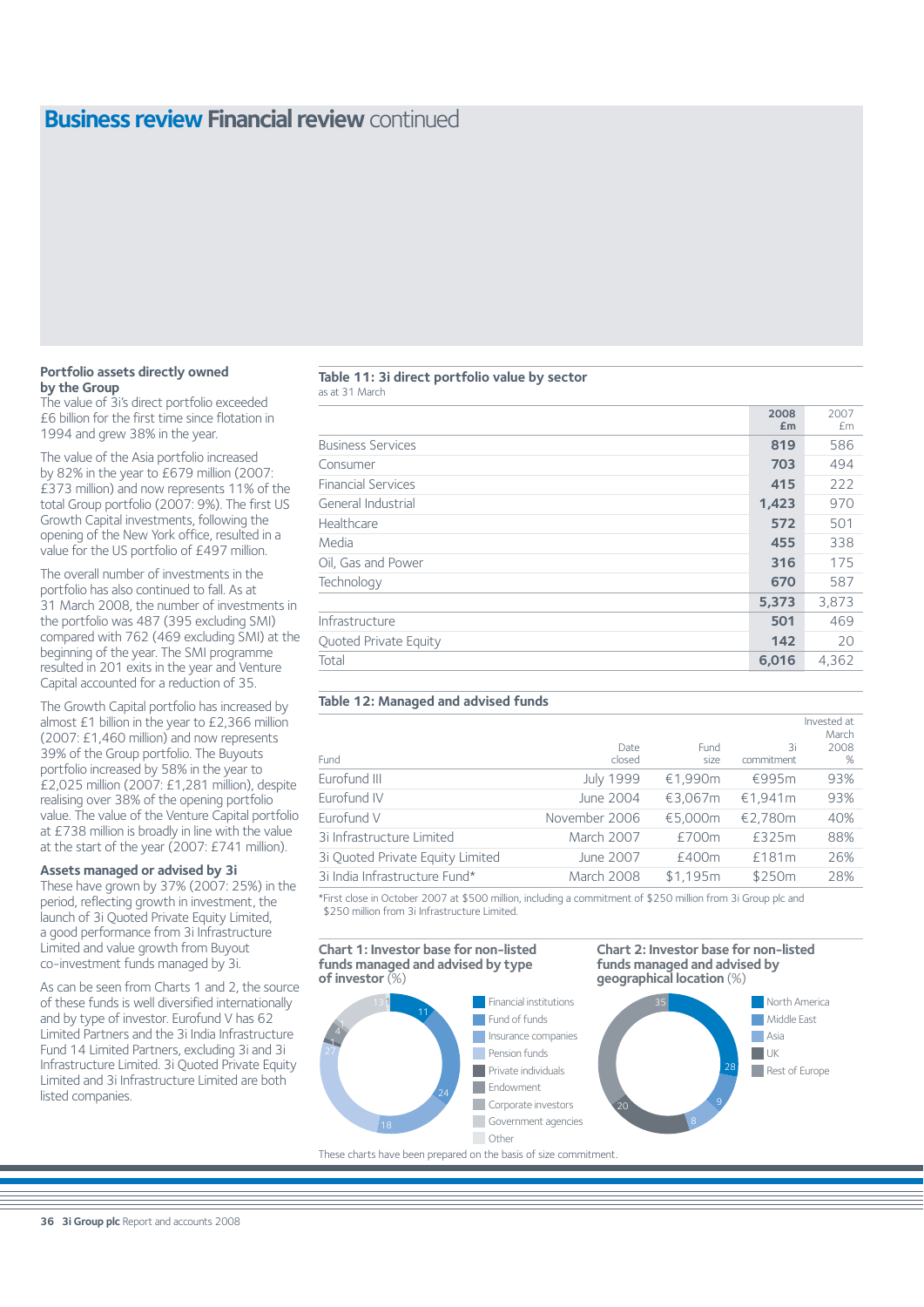## **Capital structure, gearing and liquidity**

**Table 13: Group balance sheet**  as at 31 March

|                                            | 2008            | 2007       |
|--------------------------------------------|-----------------|------------|
| Shareholders' funds                        | £4,057m £4,249m |            |
| Net borrowings/(surplus)                   | £1.638m         | $E(1)$ m   |
| <b>Gearing</b>                             | 40%             | $\Omega\%$ |
| Diluted net asset value per ordinary share | £10.77          | f932       |

#### **Capital structure**

3i's capital structure comprises shareholders' funds, long-term and short-term borrowings, as well as liquid treasury assets. The Board is committed to achieving capital efficiency and targets an optimum gearing ratio of debt to shareholders' funds of between 30% to 40% through the cycle.

During the year, the Group returned £808 million to shareholders through a bonus issue of B shares. In addition, 12 million shares were purchased on market for an aggregate consideration of £120 million, and subsequently cancelled.

The Group's €550 million convertible bond has a maturity date of 1 August 2008. The terms of the bond provide for a number of settlement options dependent on whether a conversion notice is received from a bondholder, or settlement arises on maturity. It is also the Group's intention to refinance its €550 million convertible bond, which matures on 1 August 2008, through the issuance of another convertible bond. The new circa £425 million convertible bond will have an effective conversion premium of 60% and will mature in 2011.

#### **Gearing**

Capital efficiency improved during the year due to net investment of £(418) million (2007: net divestment of £862 million) and the return of a total of £928 million (2007: £774 million) to shareholders. Gearing at 31 March 2008 was 40% (2007: 0%).

#### **Liquidity**

3i had cash and liquid deposits totalling £796 million at 31 March 2008 (2007: £2,154 million) and undrawn committed facilities of £286 million (2007: £491 million).

#### **Growth in diluted net asset value**

The net asset value per ordinary share rose from £9.32 at 31 March 2007 to £10.77 at the year end, an increase of £1.45. The increase before dilution due to the £808 million return of capital and dividends paid to shareholders in the year, was £1.94. This represents a gross return before shareholder distributions of 21%.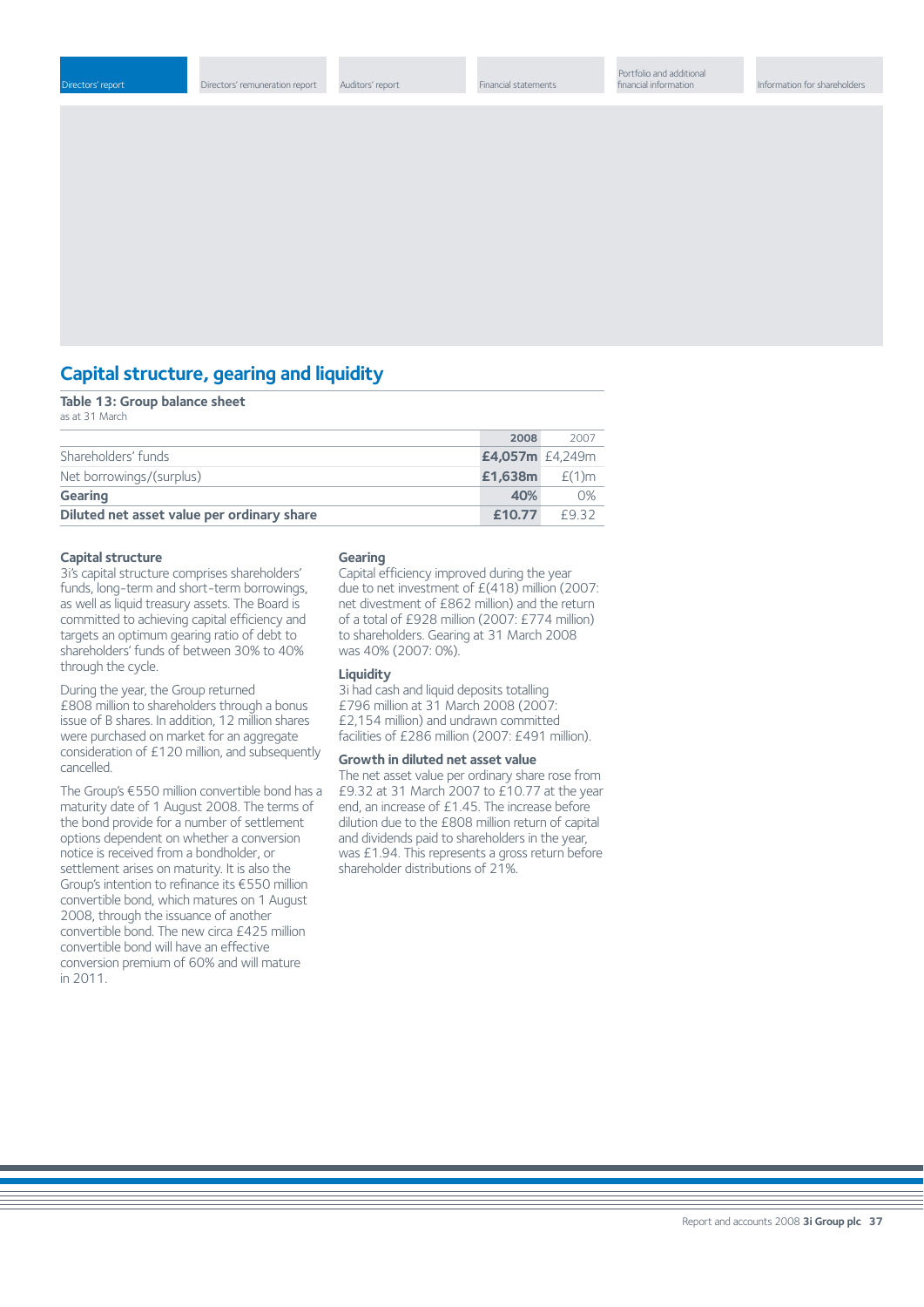## **Business review Risk management**

3i has a risk management framework which provides a structured and consistent process for identifying, assessing and responding to risks in relation to the Group's strategy and business objectives.

## **Introduction**

Risk management operates at all levels throughout the Group, across business lines, geographies and professional functions.The Board is ultimately responsible for risk management, which includes the Group's risk governance structure and maintaining an appropriate internal control framework. Management's responsibility is to manage risk on behalf of the Board.

By reporting regularly to Audit and Compliance Committee, the Group's Compliance and Risk Assurance and Audit functions provide support to the Board in maintaining the effectiveness of risk management across the Group. The Group's risk management processes, including a number of new committees providing input to Group Risk Management Committee, became operational in March 2007 and formalised many existing practices. The diagram below shows this risk management framework and outlines the key responsibilities of each committee.

## **Risk governance Investment Committee** – Takes or recommends investment decisions on individual opportunities **Group Risk Management Committee** – Responsible for overall risk management process – Monitors changes in external risk environment – Reviews reports from Investment, Operational and Financial Risk Committees – Reports to Audit and Compliance Committee **Financial Risk Committee** – Assesses financial risk including treasury and funding risk – Quarterly monitoring of portfolio composition **Operational Risk Committee** – Provides input to the setting of investment policy and guidelines – Deals with all aspects of operational risk Conflicts Committee Decides issues on conflicts arising in investment process and other areas Health and Safety Committee Reviews Health and Safety arrangements and policy Monitors implementation and performance Corporate Responsibility Committee Recommends socially responsible investment policy Identifies and promotes awareness of corporate responsibility and developments, opportunities and risks Regulatory Risk Forum Provides regulatory input to investment policy Identifies and promotes awareness of regulatory developments and risks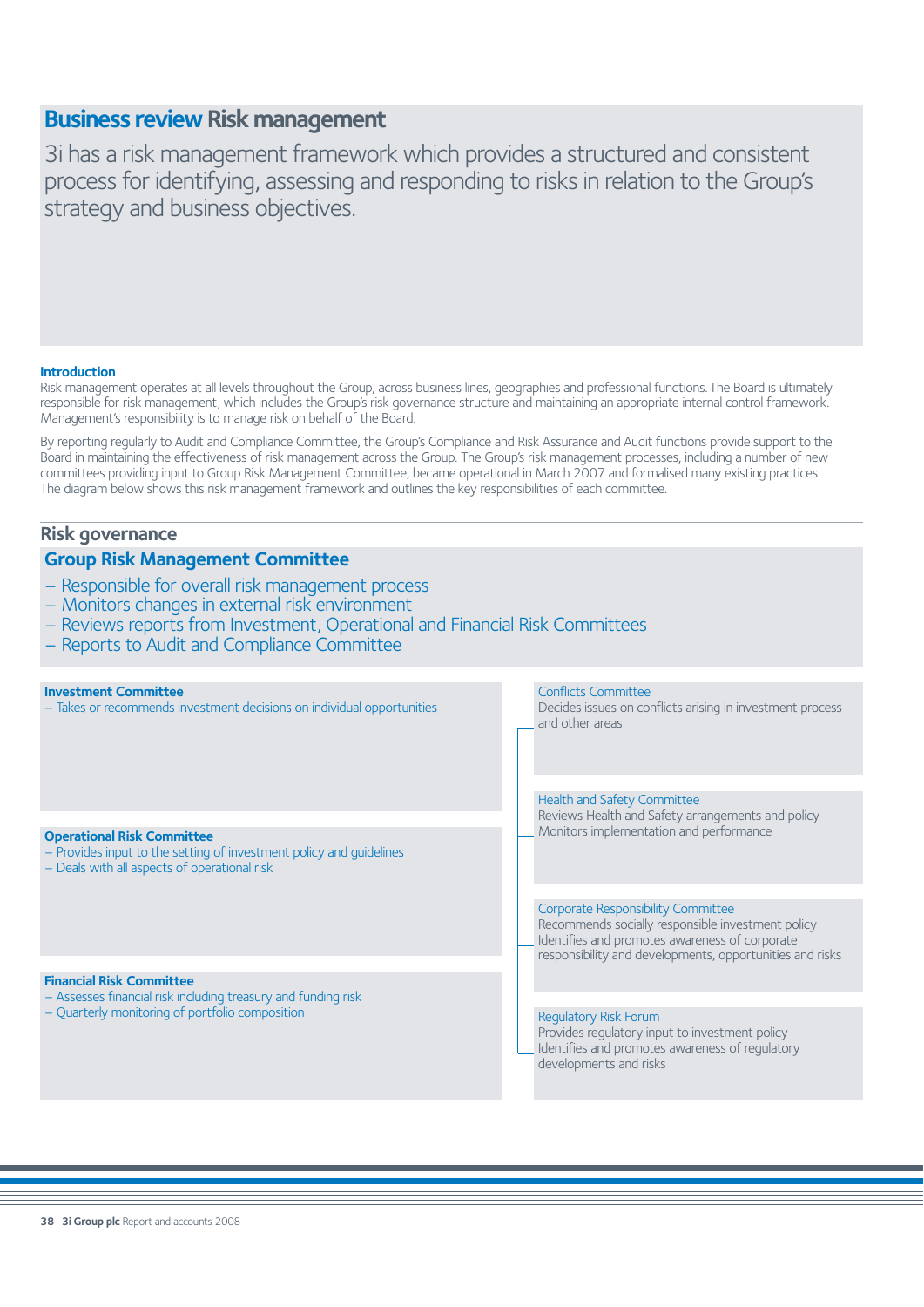## **Risk categories**

| Risk type                      | <b>Brief description</b>                                                                                                                                                                                                           | Further information                                                                                     | Risk mitigation                                                                                                                                                                                                                                                                                                                                                                                                     |
|--------------------------------|------------------------------------------------------------------------------------------------------------------------------------------------------------------------------------------------------------------------------------|---------------------------------------------------------------------------------------------------------|---------------------------------------------------------------------------------------------------------------------------------------------------------------------------------------------------------------------------------------------------------------------------------------------------------------------------------------------------------------------------------------------------------------------|
| <b>External</b>                | Risks arising from current,<br>proposed and anticipated political,<br>legal, regulatory, economic policy<br>and competitor changes                                                                                                 | - Chairman's statement<br>- Chief Executive's statement<br>- Business review,<br>Group business section | - Entry into new geographical markets subject<br>to extensive market research and due diligence<br>- Close monitoring of regulatory and fiscal<br>developments in main markets<br>- Diversified investment portfolio in a range of<br>sectors, with different economic cycles, across<br>geographical markets                                                                                                       |
| <b>Strategic</b>               | Risks arising from the analysis,<br>design and implementation<br>of the Group's business model,<br>and key decisions on investment<br>levels and capital allocations                                                               | - Business review,<br>Group business,<br>Our strategy section                                           | - Monitoring of a range of key performance<br>indicators, forecasts and periodic updates<br>of plans and underlying assumptions<br>- Regular monitoring by Group Risk<br>Management Committee                                                                                                                                                                                                                       |
| <b>Investment</b>              | Risks in respect of specific<br>asset investment decisions.<br>the subsequent performance<br>of an investment or exposure<br>concentrations across business<br>line portfolios                                                     | - Business review,<br>Financial review section<br>- Financial statements<br>- Ten largest investments   | - Investment Committee approval of all<br>significant investments<br>- Regular asset reviews<br>- Representation by a 3i investment executive<br>on the boards of investee companies<br>- Portfolio is subject to periodic reviews at both the<br>business line and Group levels to monitor exposure<br>to any one sector or geography                                                                              |
| <b>Treasury</b><br>and funding | Risks arising from (i) uncertainty<br>in market prices and rates,<br>(ii) an inability to raise adequate<br>funds to meet investment<br>needs or meet obligations as<br>they fall due, or (iii) inappropriate<br>capital structure | - Business review,<br>Financial review section                                                          | - Credit risk exposure is managed on an asset-specific<br>basis by individual investment managers<br>- Notes to the financial statements - Board review of the Group's financial resources<br>every six months<br>- Assets denominated in foreign currency broadly<br>matched with borrowings in the same currency<br>- Type and maturity of the borrowings broadly<br>matched to those of the corresponding assets |
| <b>Operational</b>             | Risks arising from inadequate<br>or failed processes, people and<br>systems or from external factors<br>affecting these                                                                                                            | - Business review<br>- Corporate<br>responsibility report                                               | - Line management at all levels is responsible for<br>identifying, assessing, controlling and reporting<br>operational risks<br>- Framework of core values, standards and controls,<br>a code of business conduct and delegated<br>authorities are in place<br>- Independent internal audit function carries out<br>periodic reviews                                                                                |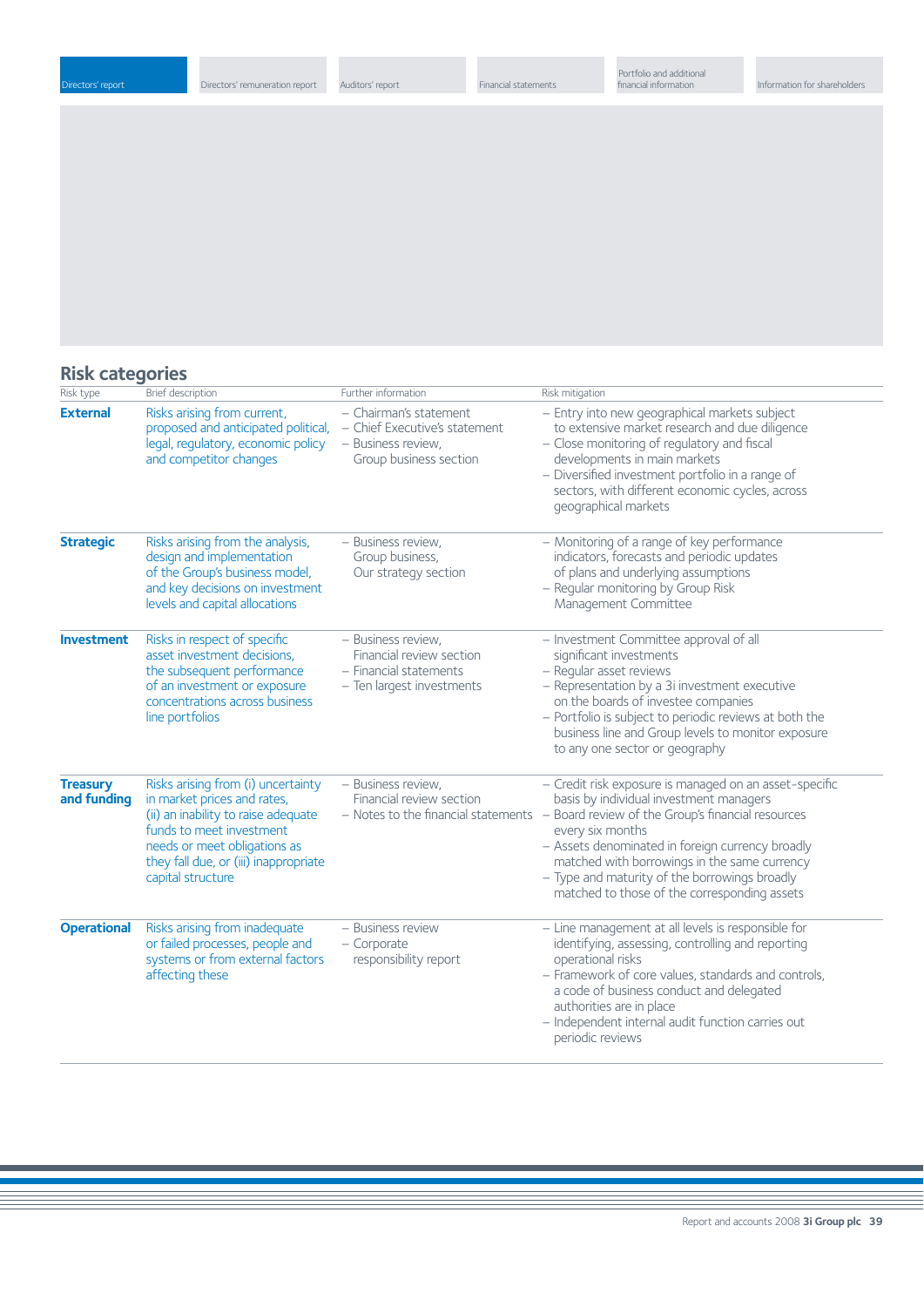## **Business review Risk management** continued

#### **External risks Macroeconomic risks**

3i invests mainly in European companies and continues to develop its operations in Asia and the US. The performance of the Group's underlying investment portfolio is influenced by economic growth, interest rates, currency movements and changes in commodity and energy prices. Market conditions for initial public offerings, the level of mergers and acquisitions activity, the number of active trade or other private equity buyers and the availability of well-priced debt finance, all have an impact, not only on the Group's ability to invest but on the Group's ability to exit from its underlying portfolio, or on the levels of profitability achieved on exit.

To mitigate this, 3i aims to invest over time in a range of sectors, with different economic cycles, across its different business lines and geographical markets. This includes expansion in both the US and in Asia, which further diversifies the portfolio.

## **Geopolitical risk**

Part of the Group's investment strategy is to invest in new and emerging markets.The legal, regulatory and capital frameworks in these markets may be less developed than in the other main geographical markets in which the Group operates. Changes and developments in all our markets are monitored closely to ensure that any impact on the value of existing investments, planned levels of investment or investment returns are, as far as possible, anticipated, understood and acted upon.This work includes periodic legal and regulatory updates by geography, in-depth market and sector research and regular reviews for existing investments. Entry into new geographical markets is subject to extensive market research and due diligence.

## **Government policy and regulation**

3i Investments plc, 3i Europe plc and 3i Nordic plc, all wholly-owned subsidiaries of 3i Group plc, are authorised persons under the Financial Services and Markets Act 2000 and regulated by the FSA in the United Kingdom. Where applicable, certain 3i subsidiaries' businesses outside the United Kingdom are regulated locally by relevant authorities. Changes to the regulatory frameworks under which the Group operates are closely monitored. There are also appropriate processes and procedures in place, including a dedicated Group Compliance function, whose remit is to minimise the risk of a breach of applicable regulations which could affect the Group's compliance costs, its business, results of operations or financial position.

3i carries on business as an investment trust under section 842 of the Income and Corporation Taxes Act 1988. Continuation of this status is subject to the Company directing its affairs in line with the relevant requirements of the legislation. Anticipated and actual changes in government policy and related tax treatment of investment trusts are closely monitored, as are other changes which could affect results of operations or financial position. Related risks exist in other jurisdictions in which the Group operates, where there is similar close monitoring of changes in local taxation legislation which could affect the expected tax position of the Group.

### **Strategic risks**

The Group's strategy is based on a full analysis of its operating environment. In determining the appropriate business model, market and sector evaluations are taken into account, as well as the identification and assessment of external and internal risk factors. Significant unexpected changes or outcomes, beyond those factored into the Group's strategy and business model, may occur which could have an impact on the Group's performance or financial position.

This is addressed through the monitoring of a range of key performance indicators, forecasts and periodic updates of plans and underlying assumptions.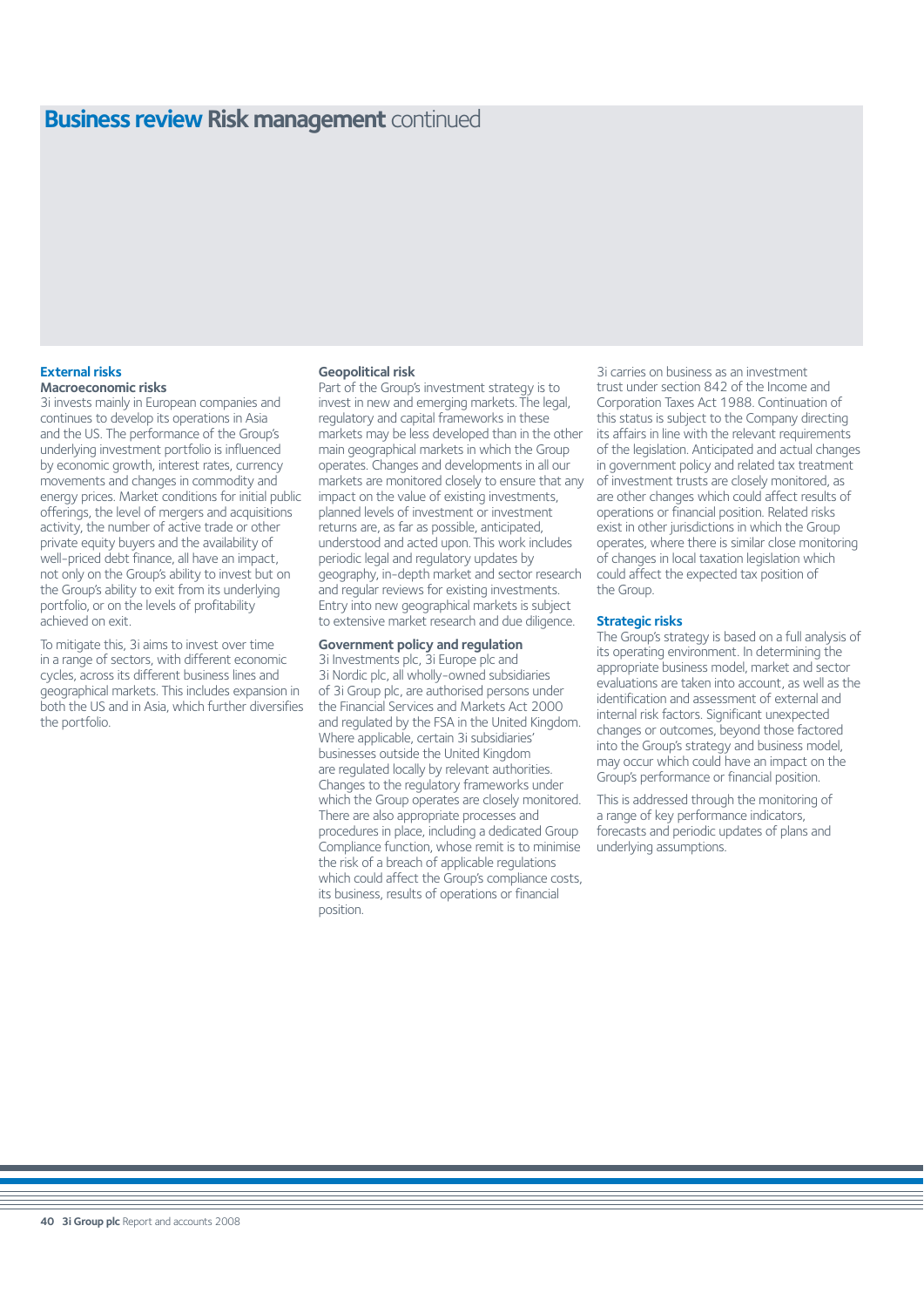#### **Investment risks Investment decisions**

The Group operates in a very competitive market. Changes in the number of market participants, the availability of funds within the market, the pricing of assets, or in the ability to access deals on a proprietary basis could have a significant effect on the Group's competitive position and on the sustainability of returns.

The ability of the Group to source and execute good quality investments in such markets is dependent upon a range of factors. The most important of these include:

(i) the ability to attract and develop people with the requisite investment experience and cultural fit; (ii) organisation of teams whose structure is market-adapted and whose compensation is results-oriented; and (iii) effective application of collective knowledge and relationships to each investment opportunity.

3i's investment appraisal is undertaken in a rigorous manner.This includes approval by the relevant business line partnerships, and where appropriate, peer review by executives from other business lines, together with 3i's international network of industry and sector specialists. Investments over £5 million are presented to an Investment Committee chaired by an authorised member of the Management Committee and comprising our senior investment executives.

#### **Investment performance**

The performance of the Group's portfolio is dependent upon a range of factors.These include, but are not limited to: (i) the quality of the initial investment decision described above; (ii) the ability of the portfolio company to execute successfully its business strategy; and (iii) actual outcomes against the key assumptions underlying the portfolio company's financial projections. Any one of these factors could have an impact on the valuation of a portfolio company and upon the Group's ability to make a profitable exit from the investment within the desired timeframe.

A rigorous process is put in place for managing the relationship with each investee company for the period through to realisation. This includes regular asset reviews and, in many cases, board representation by a 3i investment executive.

#### **Investment concentration**

The Group invests across a range of economic sectors and geographies. Over-exposure to a particular sector or geography could increase the impact of adverse changes in macroeconomic or market conditions on the Group. An increase in the average size of investments over time could also increase the exposure of the Group to the performance of a small number of large investments, albeit in different sectors and/or geographies.The portfolio is subject to periodic reviews by Financial Risk Committee and by individual business lines in order to monitor exposure to any one sector or geography and to

monitor the exposure to larger investments. One of the conditions set out under section 842 of the Income and Corporation Taxes Act 1988 is that no single investment can exceed 15% of the Group's investment portfolio to maintain the Group's tax status as an Investment Trust. This also mitigates the Group's exposure to investment concentration risk.

#### **Investment valuations and exit opportunities**

The valuation of 3i's portfolio and opportunities for realisations depend to some extent on stock market conditions and the buoyancy of the wider mergers and acquisitions market. Changes in market or macroeconomic conditions could impact the valuation of portfolio assets and the ability to exit those investments profitably within the desired timeframe.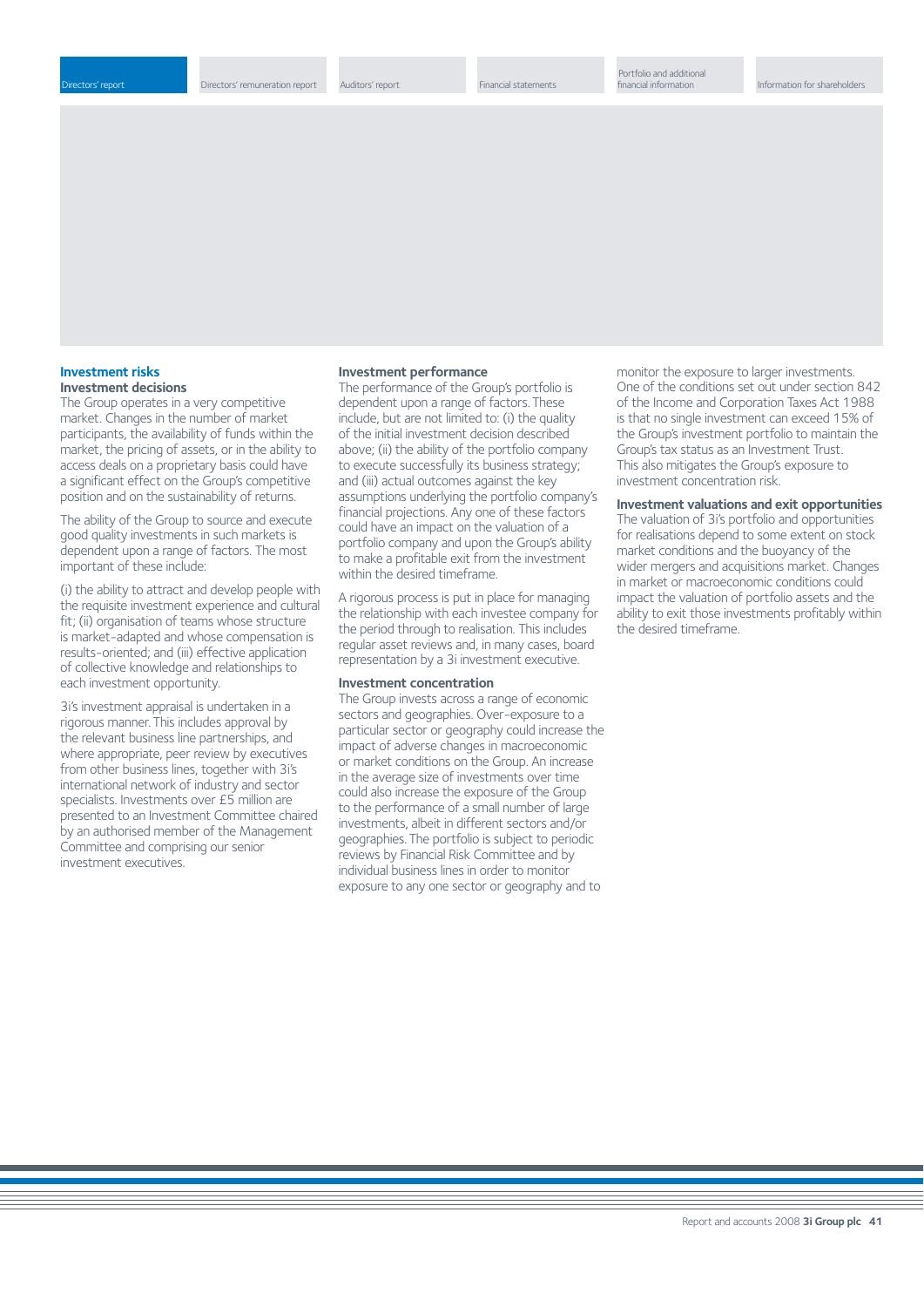## **Business review Risk management** continued

#### **Treasury and funding risks**

3i's funding objective is that each category of investment asset is broadly matched with liabilities and shareholders' funds according to the risk and maturity characteristics of the assets and that funding needs are met ahead of planned investment.

#### **Credit risk**

3i's financial assets are predominantly unsecured investments in unquoted companies. An increase in concentration of the portfolio in a particular economic sector or geography could increase credit risk. Likewise, large or unexpected increases in interest rates could increase credit risk, particularly in companies which are highly leveraged.

The Group considers the maximum credit risk to be the carrying value of loans and receivables and credit risk exposure is managed on an assetspecific basis by individual investment managers. Regular asset reviews within each business line provide an insight into the trading performance of individual assets and give an early indication of increased credit risk. Leverage levels and performance of individual assets are also reviewed periodically by the Financial Risk Committee.

The Group's remaining financial assets are mainly in the form of deposits with banks of a credit rating of AA or better. Counterparty limits are set and closely monitored.

#### **Liquidity risk**

The Group invests from its own balance sheet using cash generated from its investing activities and its core funding.The Group also has available to it undrawn committed facilities. In addition to funding from its own balance sheet, the Group periodically raises third-party funds and also invests indirectly through funds administered by third parties, or quoted investment vehicles.

Unexpected changes in the levels of investment and divestment activities or in interest rates could impact the availability of funds required for investment needs or to meet obligations as they fall due.

To manage this, a range of cash flow forecasts are produced and updated on a regular basis for each business line and for the Group as a whole. Financial Risk Committee reviews the Group's liquidity on a quarterly basis and the Board reviews the Group's financial resources every six months. This includes consideration of the currency hedging and maturity profile aspects, as well as liquidity, of the Group's current and forecast financial position.

#### **Price risk**

The valuation of unquoted investments depends upon a combination of market factors and the performance of the underlying asset.The Group does not currently hedge the market risk inherent in the portfolio but manages asset performance risk on an asset-specific basis.

#### **Foreign exchange risk**

3i reports in sterling and pays dividends from its sterling profits.The Group seeks to reduce structural currency exposures by matching investment assets denominated in foreign currency with borrowings in the same currency. The Group makes some use of derivative financial instruments to effect foreign exchange management.The current policy is to hedge the main currency exposures in the range of 90%– 100%.

## **Interest rate risk**

3i has a mixture of fixed and floating-rate assets.The assets are funded with a combination of shareholders' funds and borrowings according to the risk characteristics of the assets. The Board seeks to minimise interest rate exposure by considering the average life profile of the various asset classes and adopting a portfolio approach to the interest rate hedging structure. Some derivative financial instruments are used to achieve this objective.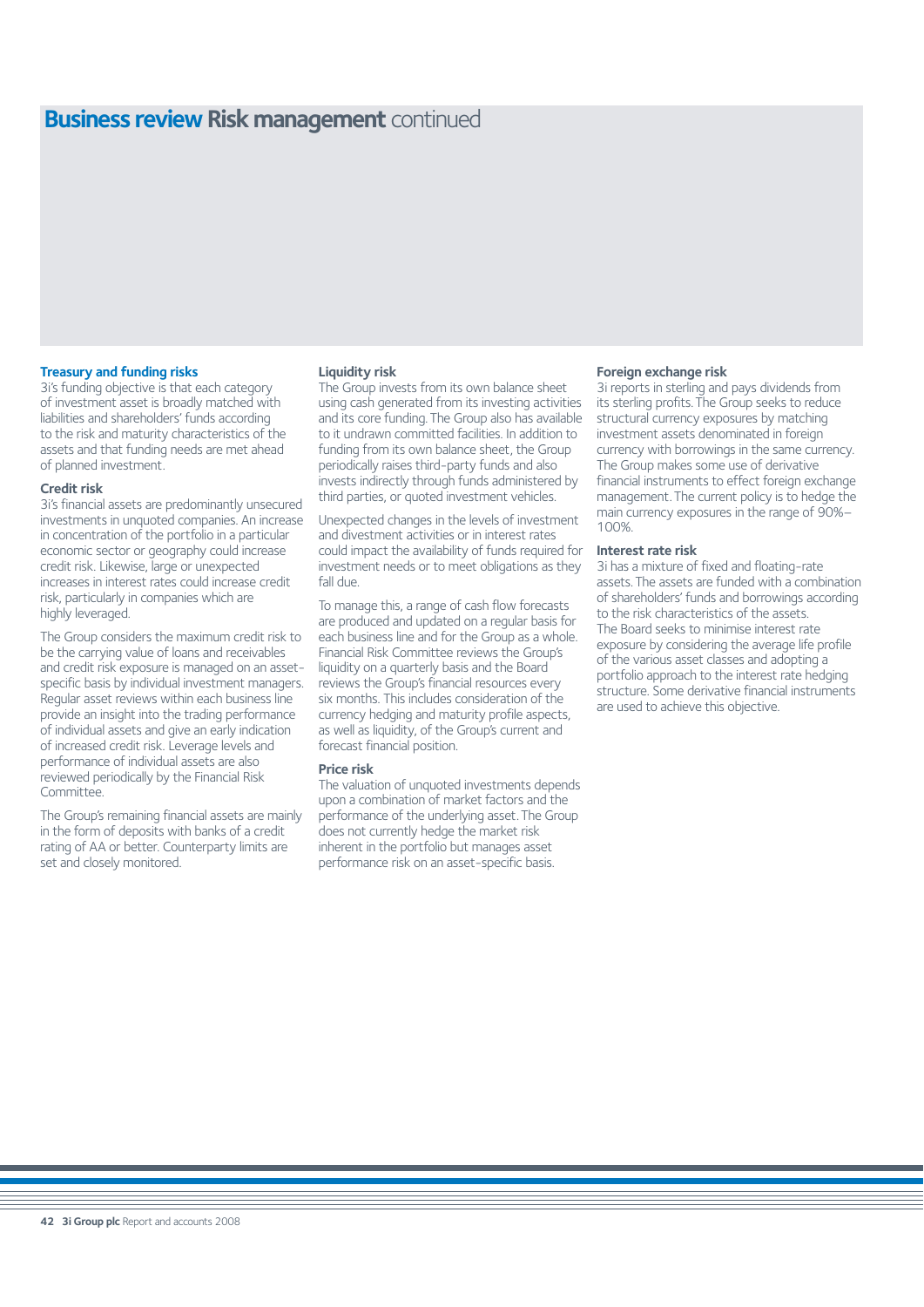#### **Operational risks**

The Group is exposed to a range of operational risks which can arise from inadequate or failed processes, people and systems or from external factors affecting these. These include operational events such as human resources risks, legal and regulatory risks, information technology systems failures, business disruption and shortcomings in internal controls. Line management at all levels is responsible for identifying, assessing, controlling and reporting operational risks.This is supported by a framework of core values, standards and controls, a code of business conduct and delegated authorities. There is also an independent internal audit function which carries out periodic reviews.

#### **People**

The ability to recruit, develop and retain capable people is of fundamental importance to achieving the Group's strategy.The Group operates in a competitive industry and aims to remunerate staff in line with market practice and to provide superior development opportunities. The Group has human resources policies and procedures covering recruitment, vetting and performance management and appropriate processes in place to monitor their application. Staff engagement is also regularly evaluated and reported to the Board.

#### **Business processes**

The Group's information technology and treasury systems, as well as its business processes and procedures, support its operations and business performance.The Group has policies and procedures covering information security, change management, business continuity and disaster recovery.These are subject to periodic testing.

#### **Legal and regulatory**

In order to conform to necessary legal and regulatory requirements across multiple jurisdictions, the Group operates a complex legal and corporate structure.This requires appropriate internal processes and procedures to be developed and followed, supported by professional teams with appropriate skills, drawing upon external resources where appropriate. There is also a Regulatory Risk Forum which meets periodically to review and plan for forthcoming and anticipated legal and regulatory changes which could impact the Group.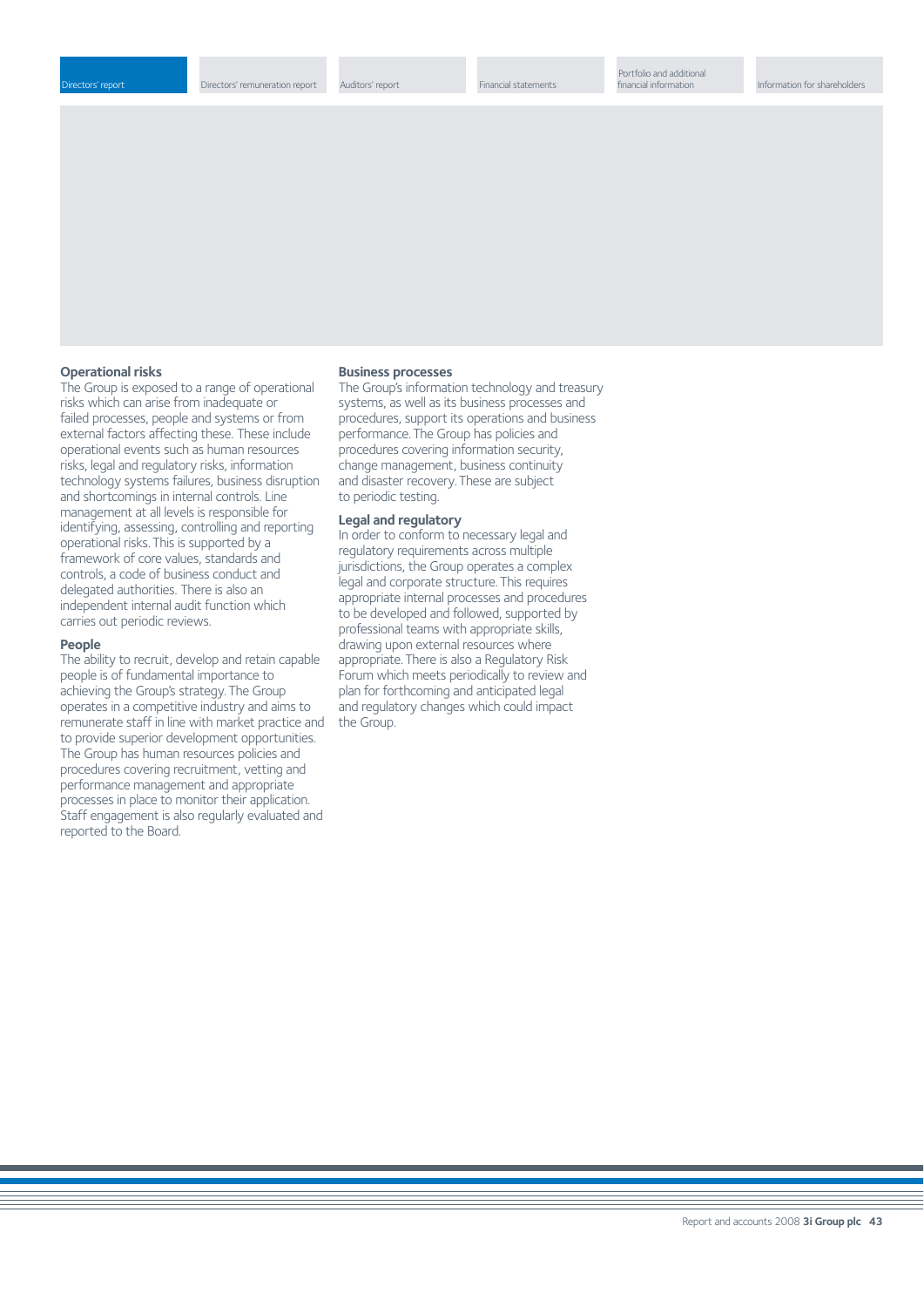## **Corporate responsibility report**

"Our approach to corporate responsibility is commercially based and driven by our vision to be the private equity firm of choice." **Kevin Dunn** Group Company Secretary

# **Core values**

We believe that the highest standard of integrity is essential in business. In all our activities, we aim to:

- **be commercial and fair;**
- **respect the needs of our shareholders, our staff, our suppliers, the local community and the businesses in which we invest;**
- **maintain our integrity and professionalism; and**
- **strive for continual improvement and innovation.**

### **Contact us**

For more information please contact Kevin Dunn at **KevinDunnCR@3i.com**



## **Our approach**

3i has been helping to grow and to transform businesses for over 60 years. We have also been building our own business, from a small Londonbased operation, to the international FTSE100 company that it is today, with assets under management of almost £10 billion.

Our approach to corporate responsibility is commercially based and driven by our vision to be the private equity firm of choice; operating on a world-wide scale; producing consistent market-beating returns; acknowledged for our partnership style and winning through our unparalleled resources.

We view an active approach to corporate responsibility as more than simply a means to retain our licence to operate, or to reduce risk. We believe that it provides genuine competitive advantage and that it helps us to maximise the returns for our shareholders, as well as for the investors in the funds that we advise or manage.

We think about corporate responsibility from two perspectives: "as an investor" and "as a company" in our own right. Our experience of working with management teams in growing companies, in a broad range of sectors and countries around the world, has led us to believe that the companies we back will grow more and be more attractive to potential purchasers if they are strong on corporate responsibility issues. Our own staff and the people who work in our portfolio companies want to work for companies of which they feel proud. Growth is easier with enthusiastic customers, with strong supplier relationships and with a good reputation locally and within a sector.

Achieving these objectives depends upon highquality management teams and good values, as well as effective communication and alignment of interests. Statements of intent and policies are necessary and important but they are by no means sufficient. As a corporate investor, the success of our approach depends upon the actions of individuals and the judgments that they make on a daily basis. Awareness and training are therefore critical so that corporate responsibility issues are properly considered and the right decisions are made and implemented, whether we are planning the launch of a new 3i business line or assessing an individual investment.

The pace of change in business and in society, combined with the rising expectations placed on companies, means that the corporate responsibility agenda is developing rapidly. Our corporate responsibility committee, which is comprised of executives from across the business, is charged with ensuring that 3i is thinking ahead on these issues, as well as operating to the standards that our Board expects.

As part of our drive for continuous improvement, the current information contained on our investor relations website (www.3igroup.com) will soon be supplemented by a new dedicated corporate responsibility website – www.3icr.com – which is being launched in June 2008.

## **As an investor**

As an investor we view corporate responsibility from two perspectives: risk and opportunity. The most significant corporate responsibilityrelated risks arising from our investment activity relate to environmental, ethical, governance and social issues. If these risks are not identified and managed effectively, then the success of our portfolio companies can be compromised and 3i's reputation could be affected. So identifying and managing these risks well is an important part of managing risk for 3i. The opportunity for 3i is that supporting the sustainable growth of our portfolio companies increases their value and attraction to others.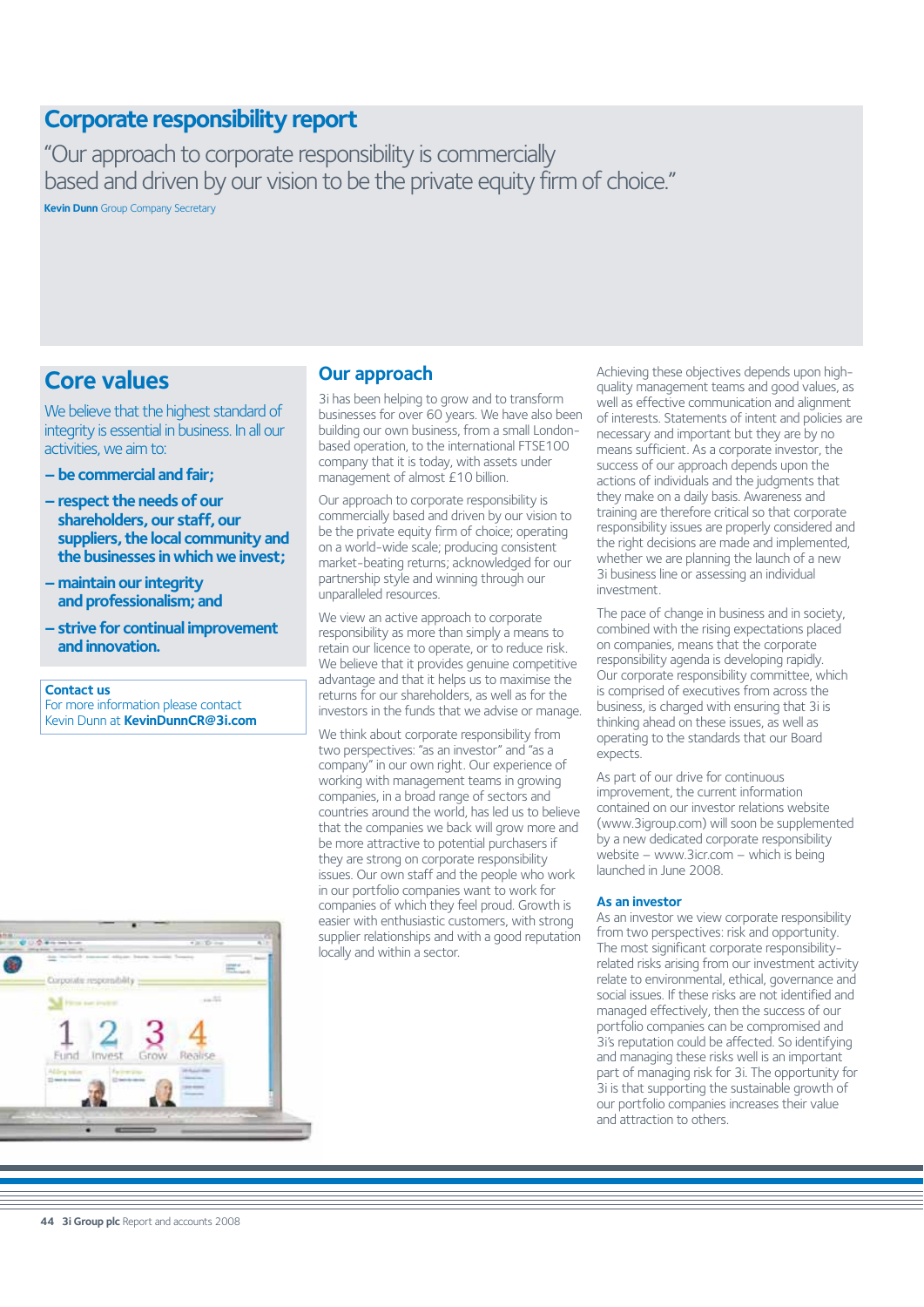Directors' remuneration report Auditors' report Financial statements

Portfolio and additional

With £9.8 billion of assets under management. consisting of £6.0 billion of our own assets and £3.8 billion of third party funds, and a portfolio of over 450 investments in a broad range of sectors across Europe, Asia and the US, we are well diversified and have a broad base of knowledge and experience on which to draw. The business line reviews on pages 12 to 27 contain detailed case studies of our largest investments and realisations in the year and pages 108 to 109 contain details of our ten largest investments and forty other large investments.

#### **As a company**

As a private equity business with around 750 employees world-wide, 3i has a relatively small footprint on many corporate responsibility issues. However, being a private equity business with a sizeable portfolio and a business which operates internationally across Europe, in Asia and in the US, we recognise that our sustained success and our reputation for being a good corporate citizen mean taking our corporate responsibilities seriously.

Being focused on the mid market, operating on a world-wide scale and as one of the few publiclylisted private equity firms, 3i is differentiated within the private equity industry and has been actively involved in the evolution of the corporate responsibility agenda for many years. Indeed, 3i was a founder member of Business in the Community over 25 years ago.

Throughout our history we have been actively involved in supporting the development of the industry through the industry associations and other activity. Over the course of the past 12 months we have taken a leading role in a number of sector-based initiatives, including in particular the Walker Review Group in the UK on transparency. Taking a lead on issues that affect our sector as a whole is consistent with our vision of 3i as a leading private equity firm. It is also in our interest to share our experience with our competitors in order to learn ourselves and to help improve the performance of the sector as a whole.

3i is well represented on the various committees and councils of industry bodies, especially in Europe where Jonathan Russell, Managing Partner, Buyouts, is the Chairman elect of the European Private Equity and Venture Capital Association.

Detailed information is provided on pages 50 to 53 about 3i as a company, but we also felt that it would be helpful to provide a 3i perspective on four key challenges put to the industry recently. These issues relate to the value that private equity firms bring to their investments; their approach to the management teams of the companies in which they invest and the degree to which they act in partnership; the accountability of private equity firms and finally, transparency.



## **A 3i perspective on some industry issues**

#### **Do private equity firms add value to their portfolio companies?**

The private equity industry is highly competitive and is an industry in which competing firms differentiate themselves by their track records and style of investing.

This differentiation is key when raising funds or pitching to the management teams and owners of businesses. That the success of a business depends on both financial and non-financial performance is recognised within the industry and 3i and other private equity firms have welldeveloped approaches to helping their portfolio companies grow. We do this through the boards of these companies and by bringing the benefit of our experience, knowledge and networks. Our website, www.3i.com, has many examples of businesses that we have backed and the value that we have brought in the process.

#### **How do private equity firms engage with management teams?**

Our experience of investing, and working internationally has helped us to understand that we are stronger as a company when we work with others to pursue mutual interests. Strong relationships are based on trust, which is earned over time. Our focus with portfolio companies is on working through the board and with professional advisers. We recognise that the quality of our track record locally and within a sector is a key element of the origination and conversion of future investment opportunities. A good reputation, backed up by tangible evidence of past behaviour, is therefore key to becoming a preferred investor and making investments.

3i is proud to have been a founder member of Business in the Community over 25 years ago**.**

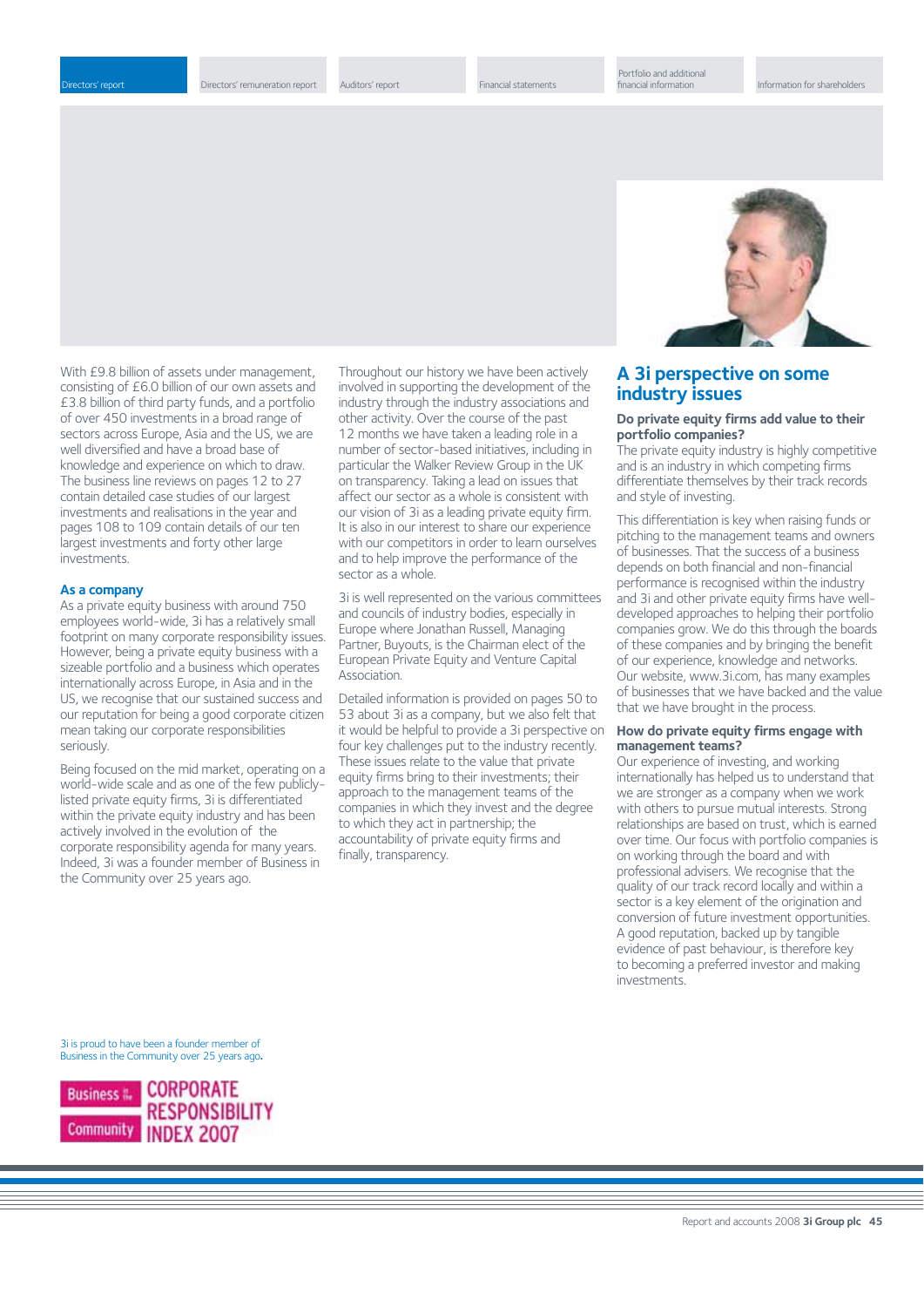## **Corporate responsibility report** continued

**How accountable are private equity firms?**  We understand that we are accountable to our investors, but also to others, for the decisions that we make. 3i is a member of the FTSE100 and has over 26,000 shareholders, including some of the world's biggest financial institutions. There are also over 70 Limited Partners invested in funds managed or advised by 3i. This means that we are subject to considerable scrutiny, not just by these investors, but also by rating agencies, the press, governments and many other groups.

We, like other private equity firms based in the UK, are regulated by the Financial Services Authority ("FSA"). As a listed company we must also adhere to stock exchange regulations, as well as the prevailing regulation in each of the countries and markets where we operate. An example of one aspect of FSA regulation is the requirement for regulated firms to treat their regulatory customers fairly. This is demonstrated by the FSA's "Treating Customers Fairly" initiative. Whilst the focus of this FSA initiative is on retail financial services businesses, the concept is relevant to other financial service businesses such as 3i. 3i has policies and procedures in place to seek to ensure that all those that it interacts with (and not just its regulatory customers) are treated fairly.

#### **How transparent are private equity firms?**

3i's objective has been to take an open and straightforward approach to doing business and in describing what we do and the way in which we do it to those who have an interest. This Corporate responsibility report, together with "3i and Transparency" on pages 122 to 123, the Private equity lexicon on pages 116 to 117, as well as the guides to "Returns and IRRs" and "Carried interest" on pages 118 to 121, are practical examples of this.

3i is also delighted to participate in the Carbon Disclosure Project and to be a member of both the Dow Jones Sustainability Index and the Business in the Community Corporate Responsibility Index. In the last two years we have also won awards for our Annual report and our Corporate responsibility report.

The demand for transparency has been growing as the private equity industry has grown. Private equity has increasingly become a mainstream asset class for investors. The size of the companies in which private equity firms invest has also grown, as have political and public interest. Despite the scope of our own disclosure and 3i's reputation in this area, it was clear in 2007 that the pressures being placed on the private equity sector risked affecting 3i as well and that in the UK in particular a sector-wide response was needed.

Through the British Private Equity and Venture Capital Association ("BVCA") 3i supported the creation of an independent working group led by Sir David Walker. The group's mandate was to investigate how to improve disclosure within the sector. 3i was supportive of the group's work and our Chairman, Baroness Hogg, was a member. In November 2007 the Walker Guidelines were published and 3i was one of the first to commit to comply with them. The "3i and Transparency" section on pages 122 to 123 provides details of these guidelines and how 3i measures up against them.

Our commitment to greater transparency has also prompted a reconsideration of our Corporate responsibility report. We recognised that people are generally most interested in our activities as an investor and so this year we have added more content on our investment process in this report, as well as on the new Corporate Responsibility website (www.3icr.com) which is due to be launched in June.

For further information on 3i and Transparency and how 3i meets the Walker guidelines, please go to **pages 122 and 123**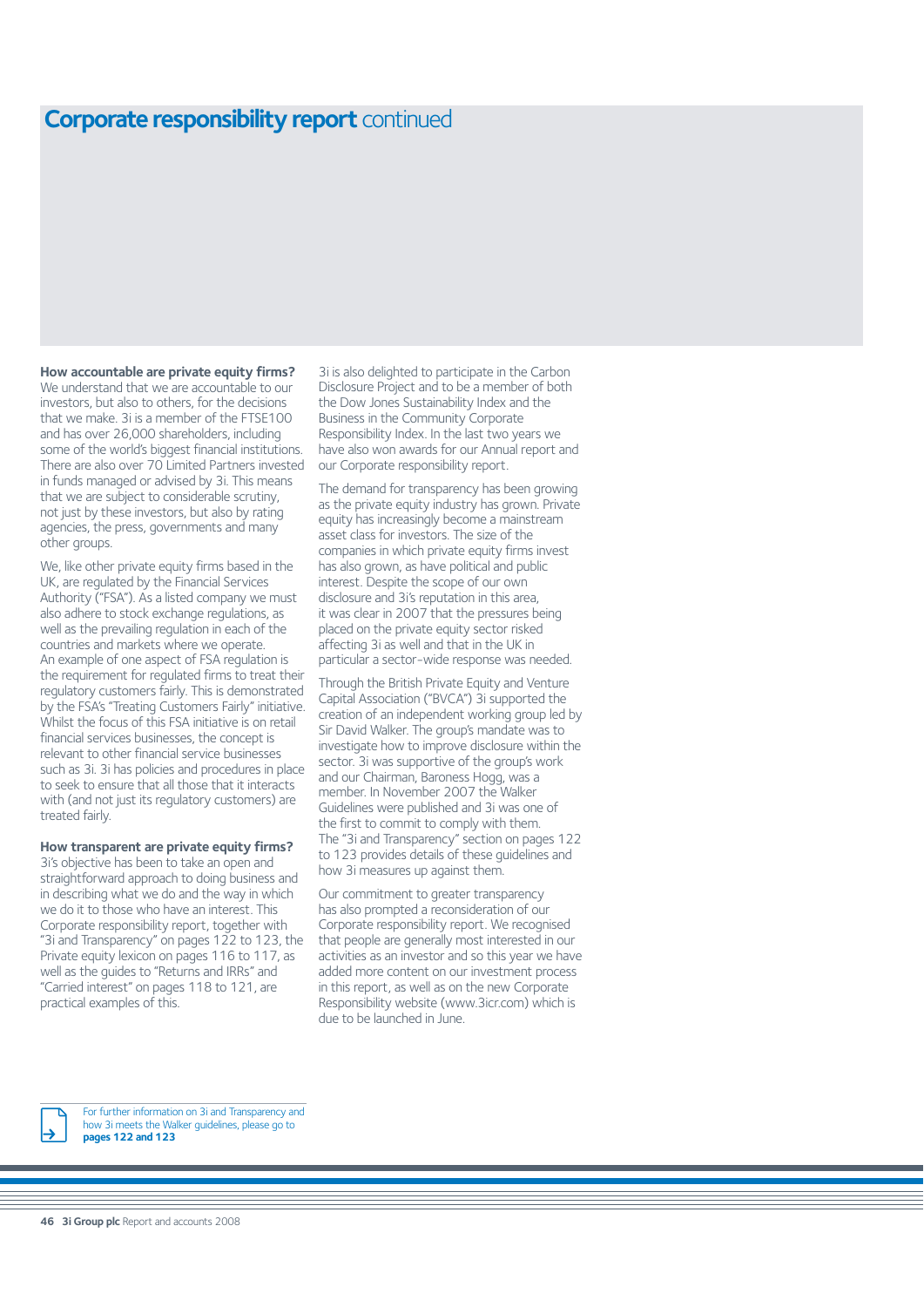**ROBECO** 

## "It is very important to Robeco that we invest in private equity firms that take corporate responsibility seriously and 3i does."

**Andrew Musters** Robeco

## **Corporate responsibility in our investment activity**

Our investment process involves four key stages. Corporate responsibility considerations are important in each of those stages to sustain successful outcomes.

- Fund raising
- Investment assessment
- Creating value once we are invested
- Realisation

#### **Fundraising**

Investments are made by 3i using cash from our own balance sheet, as well as from funds that 3i manages or advises for third-parties. At 31 March 2008 3i had £9.8 billion of assets under management, comprising £6.0 billion of our own assets and £3.8 billion of third party funds. 3i's own capital has been built from the success of earlier investments. Since the company was formed in 1945, with £10 million of share capital, it has only received another £10 million from shareholders and, ignoring ordinary dividends, has given over £2 billion back to shareholders.

A list of the funds managed for third parties is set out on page 36. These funds are raised to invest in specific business lines and have clear investment mandates. For example, Eurofund V is a mid-market buy out fund which is focused on Europe, but has the flexibility to invest up to 10% of the size of the fund in Asia.

Interest in the degree to which 3i and other public companies and private equity firms consider environmental, ethical, governance and social issues in our own business has been growing amongst a number of large institutional shareholders and Limited Partners in private equity funds. 3i is a member of the Dow Jones Sustainability index and the Business in the Community Corporate responsibility index. 3i has also been reporting to the Carbon Disclosure Project for the past two years. Investors representing \$56 trillion of assets under management have signed up to the Carbon Disclosure Project, which calls on major companies from around the world to provide specific details on climate change risk.



#### **Investment assessment**

Our reputation is one of our most important assets. Accordingly, an effective review process to identify risks and opportunities in potential new investments is crucial to our sustained success. This can be a particular challenge in emerging markets, where publicly available information is sometimes thin. One of the benefits 3i has, in both developed and emerging markets, is that our reputation as a values-based company with high standards might deter those who are reluctant to go through our diligence process. In a competitive industry this may mean that from time to time we lose otherwise attractive business.

Whilst each investment is considered on its own merits, there is a standard review process for all types of investments, which aims to identify all of the issues that might affect our decision to invest. Consideration of corporate responsibility issues is embedded as a mandatory part of this process.

All new investment opportunities are the subject of a process of filtering and review. In the year to 31 March 2008, 682 companies entered our formal work in progress but we made only 47 investments. Following a preliminary appraisal of the potential investment opportunity, a decision is taken whether to commit further resource to progress the investment opportunity and place it in formal work in progress.

The opportunity is then subsequently reviewed in detail by a group of senior and experienced investment executives in the relevant business line and sector (known as the "Partner Review"). If it is agreed through the Partner Review process that a particular investment opportunity should continue to be progressed, the Partner Review process will also agree what further indepth analysis and due diligence should be undertaken.

Overall, our approval process might involve up to 30 different people with sector and regional expertise, but there will be a core group of people responsible for progressing the investment. This investment team is given access to the funds it needs to undertake comprehensive due diligence. The time taken for this will vary considerably, depending on the nature of the investment, whether we are already invested in the company and the complexity of the issues involved. It is also not uncommon, given the depth and breadth of our relationships, for 3i to have known a company or management team for a considerable time before an investment opportunity emerges.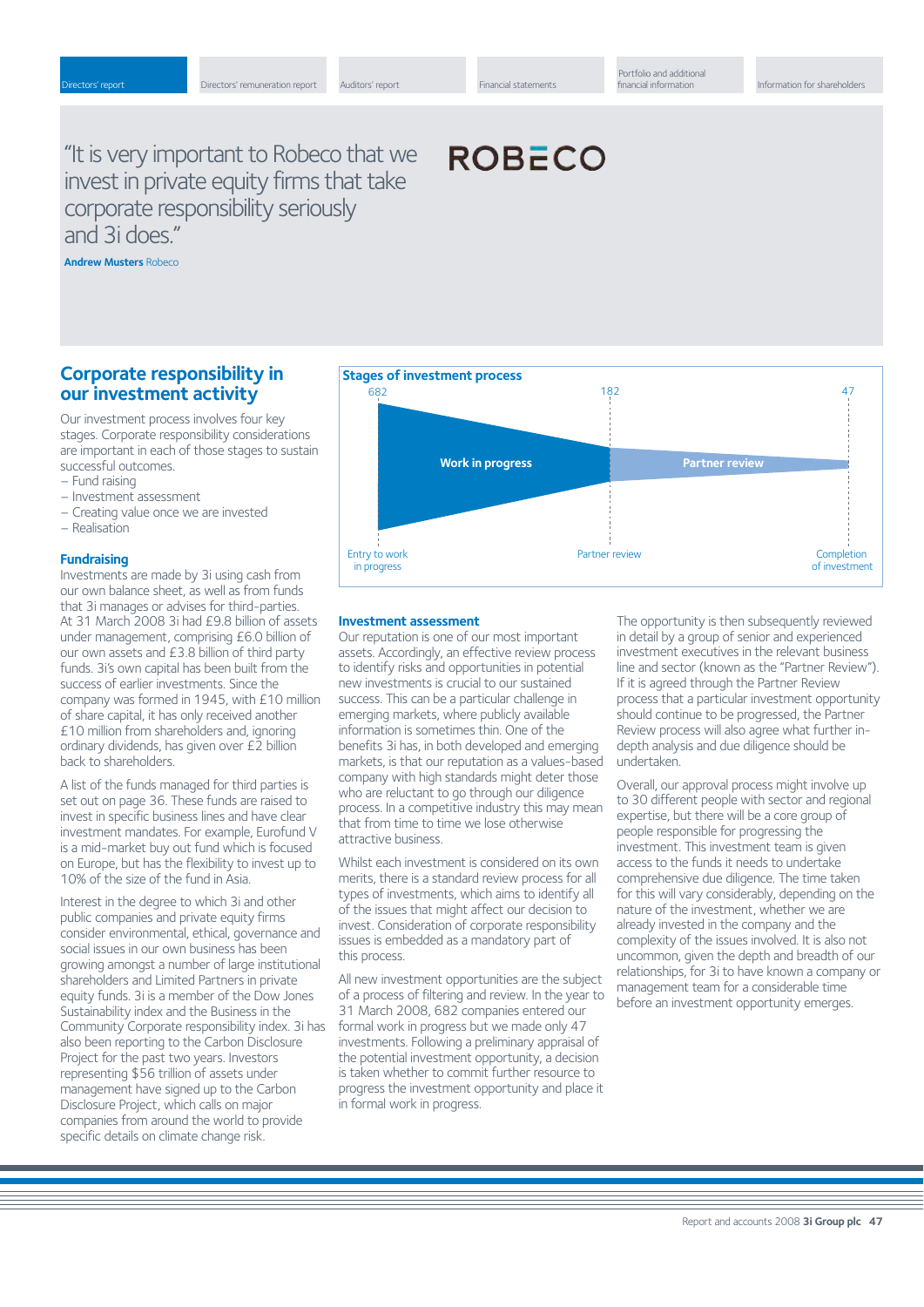## **Corporate responsibility report** continued

"The corporate responsibility agenda is developing rapidly and it is critical that 3i is not only operating to the standards that our Board expects but also thinking ahead."

**Baroness Hogg** Chairman

#### **Summary of Corporate responsibility Investment policy**

As a socially responsible investor, 3i aims to invest in companies that act responsibly in terms of environmental, ethical, governance and social issues. This objective reflects our values and culture, as well as the wishes of our investors and employees, and helps protect and enhance our reputation.

Before we make an investment, we review all potential investee companies from a corporate responsibility perspective as part of our investment procedures. Further details of our review process are set out on pages 47 and 48.

We aim to avoid investing in companies that do not: – respect human rights;

- comply with current environmental, ethical and social legislation;
- have proposals to address defined future legislation; or
- seek to comply with their industry standards and best practice.

We consider that an awareness of corporate responsibility risks and how to deal with them is fundamental to our due diligence and portfolio management. Our policies provide guidance to our staff on a wide range of potential ethical, governance, social and environmental challenges, which include consideration of:

- susceptibility to human rights abuses, such as child or slave labour or bans on trade unions;
- corruption issues arising as a result of industry or geographic business practices;
- ethically sensitive sectors, including arms manufacture, animal testing, gambling, pornography and tobacco;
- impacts on the environment and sensitive natural resources; and
- compliance with social legislation, such as laws governing discrimination, employment terms and health and safety.

3i operates internationally: our policy provides that a particular practice considered lawful in one country may nevertheless be considered unacceptable by 3i.

Post investment, we seek to ensure that the companies in which we invest maintain a responsible corporate responsibility policy. Further details of our approach to actively engaging with our portfolio companies to manage and, where necessary, remediate corporate responsibility issues, are set out on pages 48 and 49.

An explicit review of environmental, ethical, governance and social issues is required for each company under review. We have access to an international network of specialist consultancies, who undertake the due diligence on our behalf.

The "front sheet", which summarises the investment proposition, includes a mandatory section on environmental, ethical and social risks. The entrepreneurial culture is important to our business model, so we do not impose a boxticking approach to compliance: we expect our investment teams to take responsibility for results and help ensure that they have the capacity and resources to identify and address relevant issues. We reinforce this by including in the approval process senior partners from our sector teams and from our country offices together with relevant support from our professional services teams or external professional advisers. This ensures that the proposals are screened by people with an indepth understanding of the sector, the country and region and the issue, whatever it might be.

There are many reasons why an investment may not be approved and often it is a combination of different concerns that leads us to reject an investment proposal.

Identifying an environmental, ethical or social risk in our due diligence process does not necessarily mean that we will withdraw. This is because we recognise three levels of compliance with our policies: full; partial; and serious non-compliance. As a result of the nature of the relationship between a private equity investor and a portfolio company, we can often have a strong influence on the company's priorities. We will therefore work with the company and its management to change practices towards full compliance. Helping to resolve an issue may be an important element of our ability to enhance our investment. A simple example might be 3i's support in identifying and recruiting a different director with specialist skills in the area concerned.

We operate internationally and so it is important that we consider issues in the context of local expectations and 3i's values, including considering whether a problem exists because of a lack of expertise or capacity, rather than something more fundamental. Depending on the nature of the risk identified and its seriousness, a condition precedent or post completion undertaking, requiring that the situation be remedied, may be required from the investee company or its management before we will proceed. Confidence in the management team's capacity and will to address issues satisfactorily will be a key determinant of whether we proceed or not.

The assessment of the material risks and opportunities facing a business is not the only rationale for assessing corporate responsibility issues in our investment process. Our experience suggests that one of the fundamental factors for investment success is the quality of the portfolio company management team. The approach we take to assessing potential investments places considerable emphasis on understanding and being comfortable with the management team. Their approach to dealing with due diligence on corporate responsibility issues can be a useful indicator of quality. For example, a chief executive with a poor approach to health and safety is likely to be weak in other aspects of his or her role.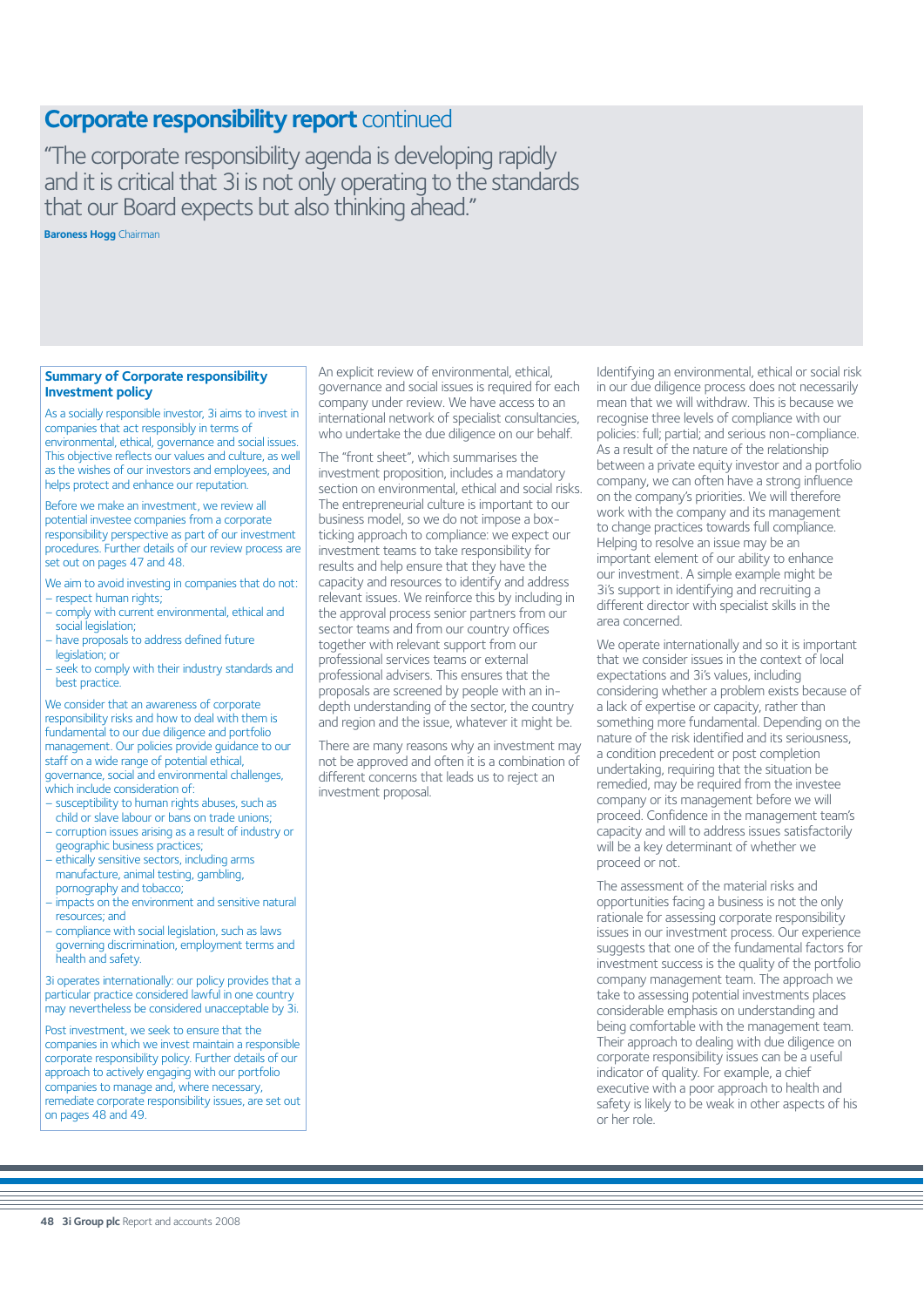#### **Growing the company**

Before we invest in a company we agree a clear value creation plan with the board and with the management team who will be responsible for delivering the plan. This will also involve an expectation that 3i will deliver on the actions it is responsible for in the plan. These may relate to strategic input, a specific functional expertise or providing access to relevant relationships around the world. This added value may be why we have been chosen as the preferred investor and so delivering on our commitments is important. The initial post investment phase will involve validation and refinement of the plan based around a classic first 100-days' approach. Such a plan would also include any environmental, ethical, governance or social risks or opportunities that were identified either in due diligence or in the post investment analysis.

We undertake portfolio reviews every six months. where the investment team presents the progress and future plans to a review committee. Any material corporate responsibility issues that were part of the 100-day plan would be included in this until they are resolved; in addition, at least once a year, other corporate responsibility issues will be considered on the agenda.

We bring a collaborative approach to the companies in which we invest. Despite having extensive sector expertise and often taking a role on the board, we recognise that we cannot know a company as well as its management. It is the management who, being closest to the situation, must make most decisions.

An early priority, then, is to help ensure that the governance of the company is as robust as possible and to help support the management team and board. Where necessary, we will put a pre-selected chairman in place, one of whose tasks is to be responsible for corporate responsibility.

We have dedicated programmes and activities to help build board capacity and capability. These include our CEO forums and sector events, which are opportunities for the CEOs of our portfolio companies to come together.

These provide an opportunity to learn from, and share experiences with peers in other companies either in or outside the same sector and country.

Our Business Leaders Network which operates on a world-wide basis, also provides opportunities for our portfolio companies to access experienced chairmen and board directors and, for those involved, to network and learn from each other. Many of those in our Business Leaders Network have run successful 3i-backed companies and so have a good understanding and empathy with the issues managers face.

#### **Realisations**

When we have helped the company implement its plans, there are three basic approaches to realising the value of our investment: a sale to a trade buyer (eg, a company in the same sector); a sale to another financial buyer (eg, another private equity firm with a new growth strategy); or a listing on a stock exchange through an IPO.

Corporate responsibility plays an important role in the valuation process for each of these exits. Trade buyers tend to be bigger companies in the same sector. These companies, especially if they are listed, tend to have well-developed corporate responsibility policies and expect high standards. Increasingly, therefore, their audit and valuation processes look at the portfolio company's corporate responsibility strategy, systems and performance.

If a trade buyer or another financial buyer were to identify a material risk or opportunity that we had missed, then this could be used to disadvantage 3i in negotiations. As a result, we often undertake another detailed due diligence process prior to sale, which includes environmental, ethical and social issues.

Any company that we take to IPO must meet the listing requirements of the relevant markets and pass the scrutiny of, for instance, the SEC or FSA reviewers, as well as the environmental, ethical, governance and social standards expected.



## **Sources of expertise**

We are sometimes asked about the sources of our expertise on corporate responsibility issues. Within 3i it is the combination of our professional service and investments teams who draw on the knowledge and experience that we have built up over many years. Our sector and local teams also have in-depth knowledge of specific issues relating to particular sectors or regions. Our Corporate Responsibility, Health & Safety, Risk and other committees provide the necessary processes and additional expertise.

Externally, we work with the leading consultancies on environmental, ethical and social due diligence on issues including compliance, liability and reputational risk. Our portfolio companies are also a rich source of experience and their management teams can also provide interesting insights for 3i and for their peers in other portfolio companies.

The chairman of the Corporate Responsibility Committee, Kevin Dunn, is also a member of Business in the Community's leadership group.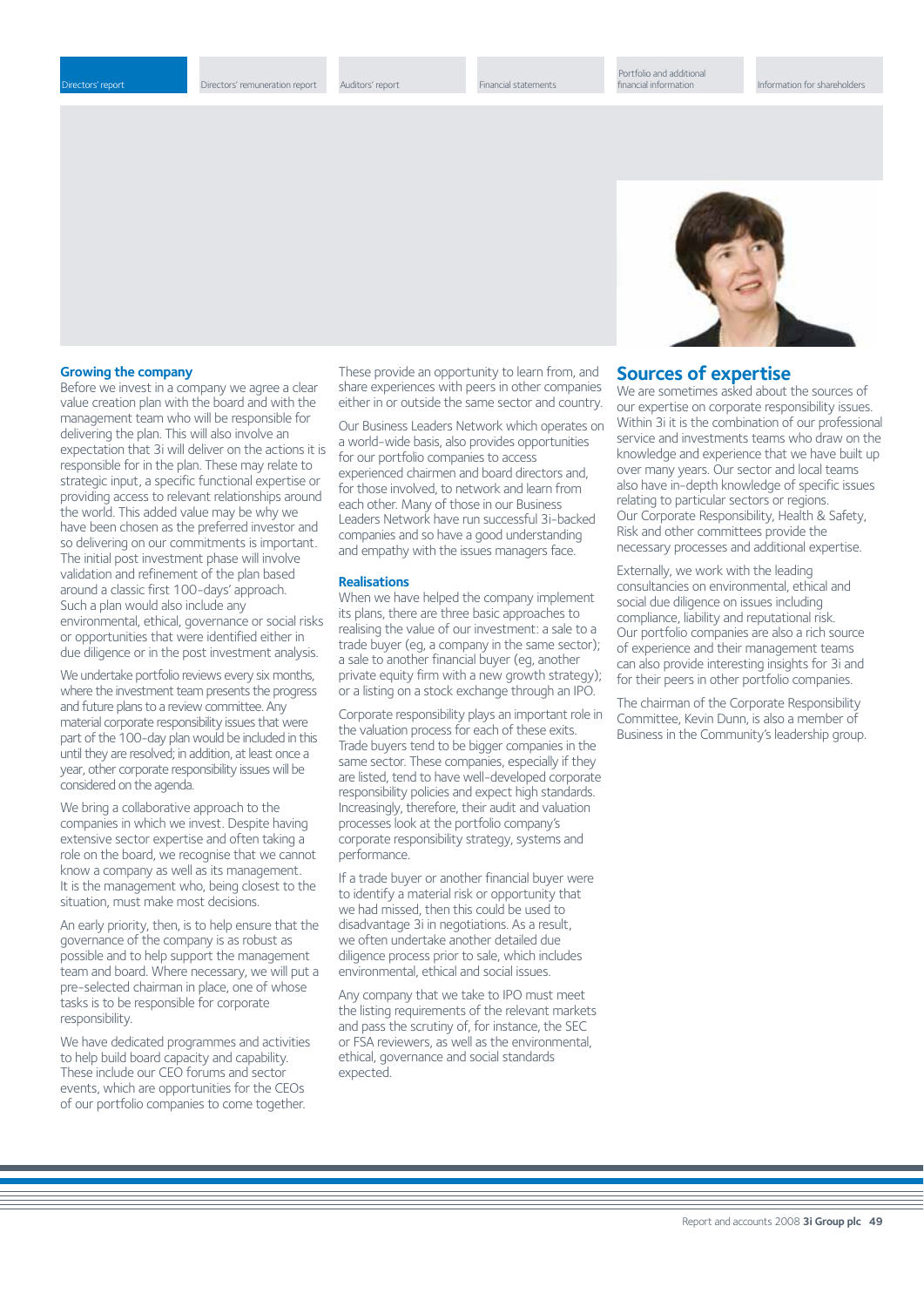## **Corporate responsibility report** continued

"Our people and the level of their engagement are critical to our continued success."

**Philip Yea** Chief Executive

#### **The Corporate Responsibility Committee**

| <b>Kevin Dunn</b>                                     | Company Secretary and<br>Chairman of the Committee                        |
|-------------------------------------------------------|---------------------------------------------------------------------------|
| Deepak Bagla                                          | a Director in 3i's India<br>Infrastructure investment<br><b>business</b>  |
| <b>Whitney Bower</b>                                  | a Partner in US Growth Capital                                            |
| <b>Denise Collis</b>                                  | <b>Group Human Resources</b><br><b>Director</b>                           |
| <b>Douwe Cosijn</b>                                   | <b>Head of Investor Relations</b>                                         |
| <b>Patrick Dunne</b>                                  | <b>Group Communications Director</b>                                      |
| David Holligon                                        | a Partner in UK Buyouts                                                   |
|                                                       | <b>Hans Middelthon</b> an Investment Director in<br>3i's Oil and Gas team |
| Barbara Sterlina                                      | a Communications Executive                                                |
| <b>Tony Wang</b>                                      | an Associate Director in 3i's Asia<br>investment business                 |
| <b>Phil White</b>                                     | a Director in UK Infrastructure                                           |
| <b>Service</b><br>the contract of the contract of the | the contract of the contract of the con-                                  |

The Committee's membership reflects the balance of 3i's business with representation from Europe, Asia and the US and from a range of business line and Group activities.

## **Corporate responsibility in our company**

3i is a people business with an entrepreneurial culture that depends on our employees' depth of knowledge and their networks of strong internal and external relationships. Our success is directly related to our ability to recruit, train, engage and retain highly skilled people.

3i's staff are fundamental to the success of our business. An environment of mutual respect, where staff are highly motivated by their work, where they have a strong commitment to deliver and where retention is good, are the standards we strive to achieve and maintain.

Employees are organised in small teams and a spirit of co-operation is encouraged to support the highest standards of integrity and professionalism. In accordance with 3i's core values, individual consultation with employees on matters affecting them and fair and open communication, are a high priority.

An objective of our Chief Executive is to meet separately with each team every year to listen to their views and insights and to share his vision and strategy for the business. In addition, his policy is to have a one-to-one meeting with each new joiner, regardless of organisational level.

#### **Roles and responsibilities**

The Board as a whole is responsible for corporate responsibility. The Executive Directors are responsible for ensuring compliance with 3i's corporate values and standards. 3i's Corporate Responsibility Committee ("the Committee") considers and reviews environmental, ethical and social issues relevant to 3i's business and reports regularly to the Board. It promotes awareness of these issues across the business through training and communication. It promotes the development of corporate responsibility policies, procedures and initiatives, and monitors and reviews their operation.

The Committee, on behalf of the Board identifies and assesses the significant risks and opportunities for 3i arising from social, ethical and environmental issues. A risk matrix methodology is used to identify and assess potential risks and their impact, monitor developing trends and best practice and consider changes in 3i's business and culture. A Group-wide risk log is used to record identified risks and to monitor their management and mitigation. This log of identified risks is reviewed and updated at meetings of the Committee and significant risks are reported to 3i's Operational Risk Committee. There is a detailed description of risk management at 3i on pages 38 to 43.

As Chairman of the Committee, Kevin Dunn has specific responsibility for 3i's corporate responsibility policies, leading the development of new initiatives and targets and reporting to the Board. The Committee's membership reflects the balance of 3i's business with representation from Europe, Asia and the US and from a range of business line and Group activities.

All employees have a responsibility to be aware of and to abide by, 3i's policies and procedures, which have been developed to guide staff and regulate the conduct of the day-to-day operations of the business. These policies and procedures include 3i's environmental, ethical and social policies and are available to all employees through 3i's portal, a web-based knowledge system. Employees are encouraged to make suggestions to improve these policies and procedures.

### **Performance benchmarking and verification**

The Committee has overseen the formulation and implementation of corporate responsibility investment procedures, implemented appropriate risk management procedures and recommended strategic targets and objectives for corporate responsibility.

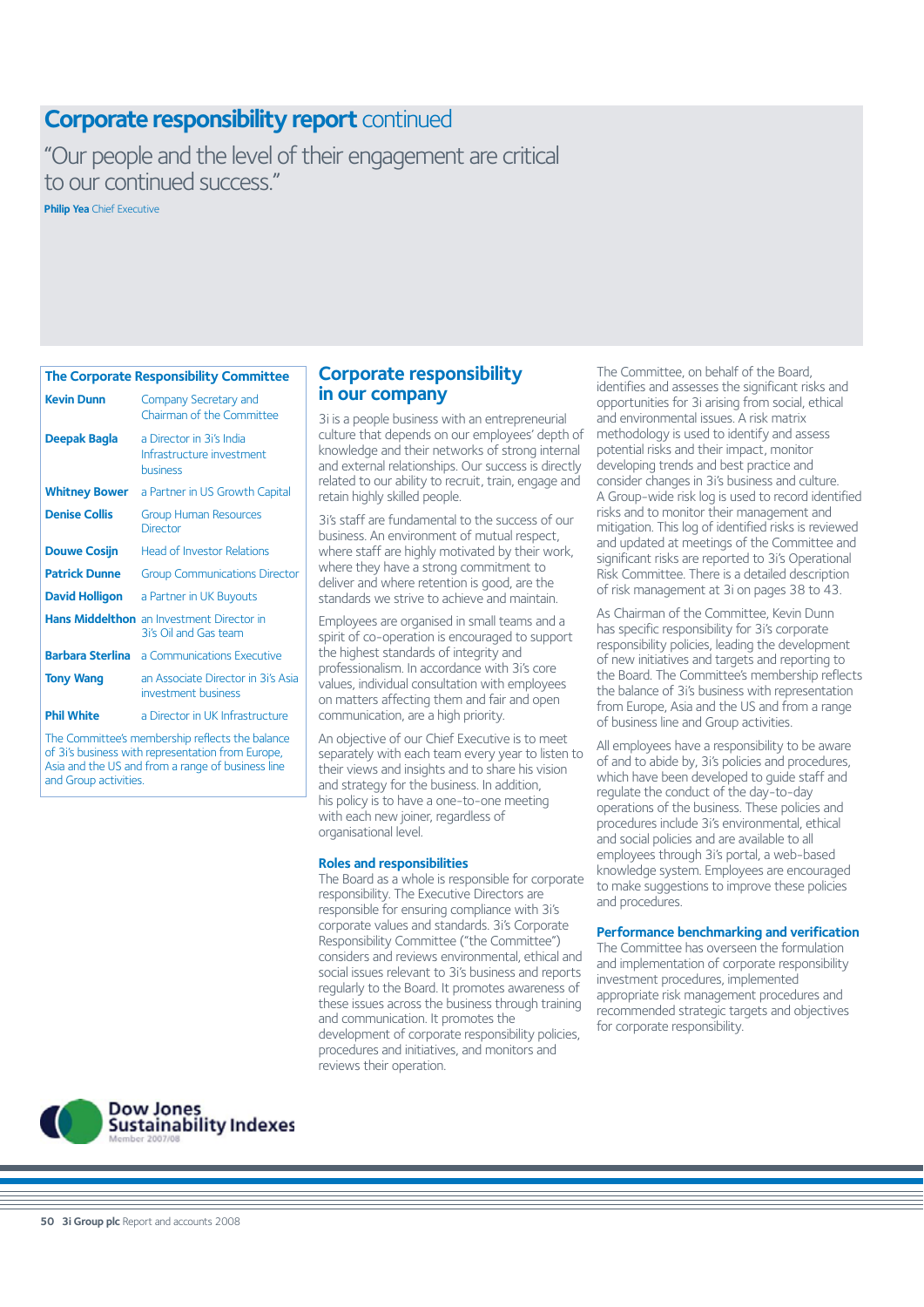Directors' remuneration report Auditors' report Financial statements

3i's performance is measured against two indices. These are the Dow Jones Sustainability World Index ("DJSI"), a global index which tracks the financial performance of leading companies in terms of corporate sustainability and the Business in the Community ("BitC") Corporate Responsibility Index, which aims to benchmark environmental, ethical and social performance and encourage sustainable development.

3i has again been selected as a constituent of the DJSI during the year and was leader of its industry group on a global basis. DJSI also recognised 3i as one of the best companies on a global basis in respect of our codes of conduct, compliance and anticrime measures. We aim to continue to be included within this Index.

In 2007 we again participated in the annual BitC Corporate Responsibility Index and were included in BitC's "Top 100 Companies that Count". In particular, the integration into the business of our corporate responsibility principles and risk management processes relating to corporate responsibility issues was recognised. We aim to continue to be included within this Index.

We also provide information on our carbon and greenhouse gas emissions to the Carbon Disclosure Project.

#### **Engagement and culture**

Our latest comprehensive confidential telephone survey of staff was conducted by Ipsos MORI in January and February 2008 and communicated to staff in March. The survey had a 92% response rate, up from 78% in last year's webbased survey. It included a number of questions that have a proven correlation to employee engagement. The overall employee engagement score of 84% (2007: 87%), remains very positive, with 95% of those taking part saying that they were committed to helping 3i achieve its objectives and 90% saying they would speak highly of 3i. 88% also thought that internal communications were relevant to them.

As part of this survey of its own employees, 3i also undertook a survey of a sample of contract and outsourced staff. Engagement levels for this group of people were positive and consistent with those for our own staff.

#### **Training and development**

We are committed to encouraging the continuous development of our staff, with the objective of maximising both their career potential and the overall performance of the business. Emphasis is placed on work-based learning, with the provision of development opportunities supported by appropriate coaching and mentoring. This is supplemented by more formal training programmes, such as workshops. to enhance the board management skills of our investment staff.

In addition, investment staff are required to complete an investment training programme on joining 3i and professional services staff are supported in developing their functional specialisms through external courses, networks and forums. During the year, 527 employees attended a broad range of internal training and development courses.

It is a legal and regulatory requirement that all executives involved in making or managing investment transactions receive anti-money laundering training and periodic refresher training. A programme of training is in place to discharge these obligations.

In addition to the fundamental training required for people to fulfil their roles in a responsible manner, 3i has established a number of programmes to maximise the development of our people and to reinforce the 3i culture. Examples of these include our Global Welcome Days for all new joiners, our Value Management through the Board Courses to enhance board skills, our intensive G10 international programme for 40 high potential senior leaders and the INSEAD leadership course for the leaders of our professional services teams.



## **Results of the 2008 Employee survey**

All 3i staff world-wide were given the opportunity to take part in a confidential telephone survey, conducted by Ipsos MORI in January and February 2008.

#### **Highlights**

- A response rate of 92%.
- 3i score ahead of the Ipsos MORI Top Ten norm\* on 19 of the 20 norm questions.
- An employee engagement score of 84%.
- High employee advocacy, with 90% saying that they would speak highly of 3i.
- High commitment to 3i's objectives (95%).
- 3i's culture judged as "open and inclusive", "approachable and friendly" and "one where there is good teamwork".

#### **Areas for improvement**

- As with any survey of this nature, there were a number of detailed or specific issues relating to particular parts of the business.
- Although six points ahead of the MORI Top Ten norm, only 72% of staff felt that 3i made the best use of their skills and ability.

#### **Action**

- The results were communicated to all staff in March.
- All issues relating to specific parts of the business have been communicated and are being followed up.
- Our increased training and development agenda and 3i's continued growth and development will address the first area for improvement.

\*The Ipsos MORI Top Ten norm is the average of the most positive 10 responses to each question in the Ipsos MORI normative database. These are regarded as high-performing benchmarks.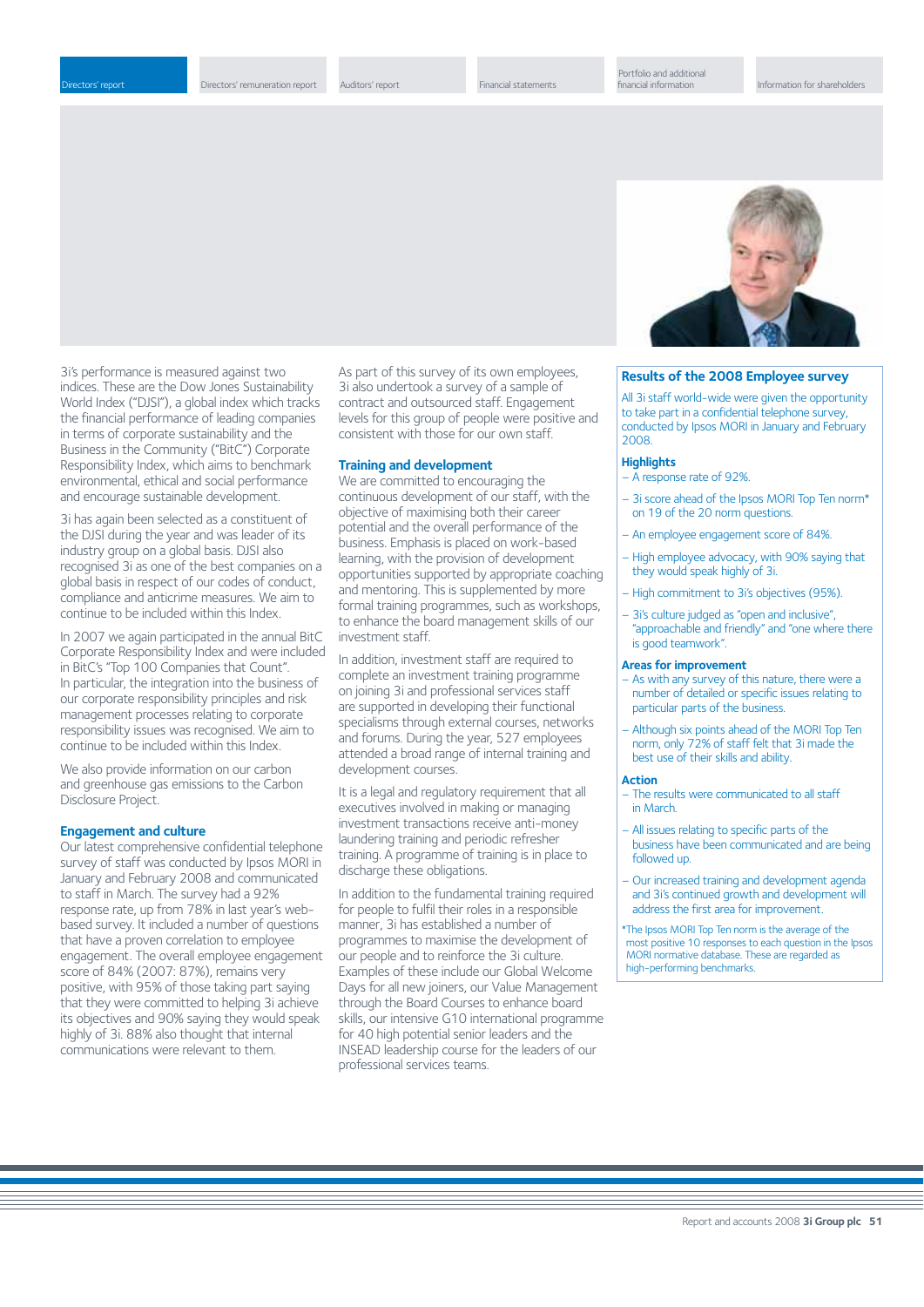## **Corporate responsibility report** continued

#### **Health and Safety**

We recognise that the promotion of health and safety at work is an essential responsibility of staff and management at all levels. Simon Ball, as Finance Director, has overall responsibility for the implementation of 3i's health and safety policies and procedures. A Health and Safety Committee, chaired by the Company Secretary, Kevin Dunn, has been established to oversee the application of these policies and procedures and to consider health and safety risks across the business.

The purpose of 3i's health and safety policy is to enable all members of 3i's staff to go about their everyday business at 3i's offices in the expectation that they can do so safely and without risk to their health. High standards of health and safety are applied to staff and sub-contractors and we endeavour to ensure that the health, safety and welfare of our employees, visitors, customers, subcontractors' staff and the general public are not compromised.

In an endeavour to achieve high standards, we have recently revised our Occupational Health and Safety policy ("OH&S"). The minimum benchmark set for our global OH&S policies is UK legislation, unless country-specific legislation or practice exceeds this level. This year, we will also begin the process of implementing and seeking certification to BS OHSAS 18001:2007, an internationally recognised occupational health and safety management system.

The key objectives of the revised OH&S policy are to identify, evaluate and control risks; to maintain an OH&S management system; to ensure all incidents are reported and investigated in a timely manner; to set annual objectives and targets; and to ensure that 3i employees are informed of and engaged in the process of improving OH&S. Additional details of these policies and procedures can be found on 3i's website at www.3igroup.com.

Our objective is not to have any reportable accidents or incidents. During the year to 31 March 2008, no reportable accidents occurred under UK Health and Safety regulations or under similar regulations outside the UK.

#### **Environment**

As a financial services business employing approximately 750 employees world-wide, 3i's direct environmental impact is relatively low.

Our environmental priorities are carbon emissions and waste. In 2007 the Board set an objective to be carbon neutral by 2010. We are currently in a three-year programme of action to deliver this, which involves improving the measurement and modelling of our carbon emissions; reducing the energy intensity of our operations; and investing in carbon offsets.

In 2007 we worked with a specialist adviser, the Edinburgh Centre for Carbon Management (ECCM) to expand our emissions monitoring to include all three scopes of the World Business Council for Sustainable Development (WBCSD) greenhouse gas protocol. We also refined our modelling to include updated UK government  $CO<sub>2</sub>$  equivalent ( $CO<sub>2</sub>e$ ) factor multipliers. This information has improved our understanding and control of emissions and enabled us to produce our first published Carbon Disclosure Project report.

In 2007, our reported emissions were 9,309  $CO<sub>2</sub>e$  (t/yr), up roughly 14% from the 2006 estimate. This increase is largely explained by the implementation of a much more rigorous and broad monitoring process and should be viewed in the context of a business which has grown substantially in the year. The Climate change impact assessment table outlines this amount as a percentage of each emission type.

In the next year we will continue to reduce our energy use and begin to work with a carbon credit provider to identify projects to offset our emissions. We will approach offsetting with a private equity mindset and expect to identify investment opportunities through what we learn in the process.



**Climate change impact assessment** 

Year to 31 March 2008

#### **Procurement**

We have developed environmentally conscious policies and procedures relating to the purchasing of goods and services. As far as possible, we will work only with suppliers who support our aim to source products responsibly and we exclude suppliers who use child or forced labour, disregard social legislation and basic health and safety provisions, or wilfully and avoidably damage the environment. We aim to have a collaborative relationship with our suppliers and, wherever possible, when problems arise with a supplier's performance or behaviour, we will work with the suppliers concerned to help them meet our requirements.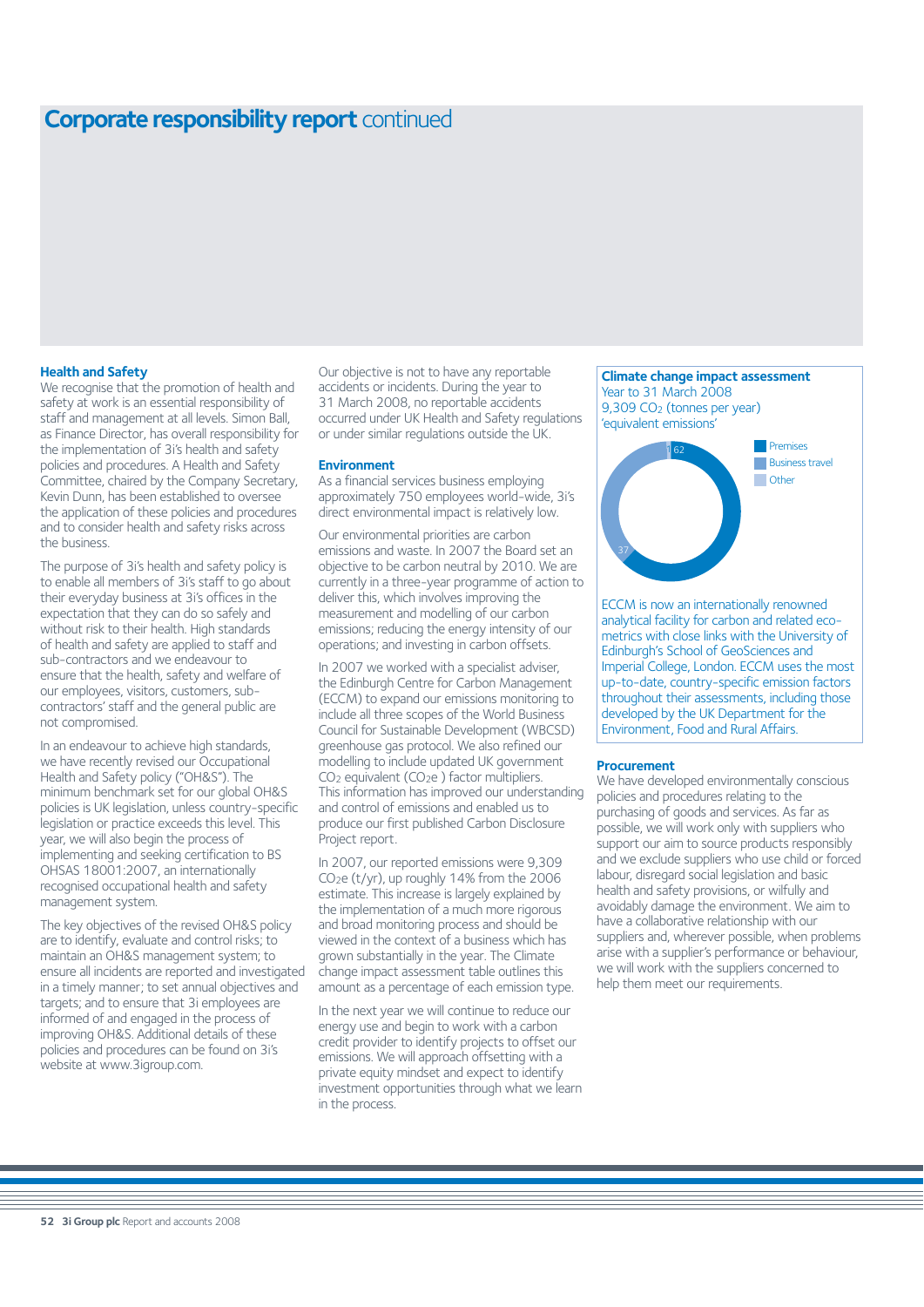"3i was one of our original sponsors, and has been key to our success. While their financial support was useful, their network and the credibility they gave to our effort has been immensely helpful in our rapid expansion."

**Doug Miller** Founder and Chairman of the European Venture Philanthropy Association

#### **Community and social enterprise**

3i has been active for many years in a range of charitable and social enterprise activities. The concept of social enterprise is a natural fit with 3i's approach to supporting businesses. Indeed, over thirty years ago it was a 3i employee who had the idea of forming what is today the Enterprise Education Trust ("EET"). With 3i's financial and other support EET has grown and about 100,000 children each year benefit from its programmes to increase awareness of business and to inspire them to become involved in business. 3i has supported EET every year since formation.

3i was also a founder member of the European Venture Philanthropy Association ("EVPA") which is a charity formed to promote the concept of Venture philanthropy and to develop best practice in this growing area of social enterprise.

3i was also proud to be a founding investor in Bridges Ventures, a privately owned UK venture capital company with a social mission. Bridges was founded in 2002 and has since made equity investments in 24 businesses employing 700 people, almost 200 of whom came out of unemployment. 3i's total commitment to Bridges has been over £2 million.

We focus our charitable activities on the disadvantaged, young people and education in the communities in which we have offices. Charities are supported on the basis of their effectiveness and impact as well as their resonance with our staff.

Two examples of this approach are 3i's support for a series of programmes with The Old Vic theatre in London, one of which, The Sky's the Limit, is featured on this page. The other is 3i's support for The Passage, a charity focused on the homeless, which is based close to 3i's London office.

An important aspect of our charitable giving, which totalled £454,130 in the year to 21 March 2008 (2007: £429,409), is matching what our staff raise. 3i has actively promoted the UK's Give As You Earn scheme, which is administered by the Charities Aid Foundation. In the year to 31 March 2008, this resulted in donations of £129,733, from the scheme, accounting for 29% of 3i's charitable donations up from 25% in 2007.

We are also supportive of staff who wish to volunteer or become trustees or governors of charities and are happy for them to use the 3i network for the benefit of these charities in a relevant and appropriate way.



**The Sky's the Limit at The Old Vic** This 2007 project, aimed at raising the aspirations of UK primary school students, was a result of a long-standing partnership between 3i and The Old Vic Theatre in London. A new play was created from a series of workshops in schools to build confidence and team-work skills. The workshops were facilitated by professional drama educators from The Old Vic and supported by 3i staff. The play, which drew directly on the suggestions and experiences of the young people involved, was then performed to an audience of over 1,000 primary school students at The Old Vic. For many of the young people this was their first visit to a theatre.

In addition to working directly with schools in London and the South East of the UK, a resources pack was created and distributed to over 1,000 schools.

The formal evaluation of the project demonstrated that the project was very successful from the perspectives of students, teachers and the schools. The 3i staff taking part also found it a highly-motivational experience. This evaluation has also been helpful in planning the next programme for 2008, which is focused on multicultural understanding.



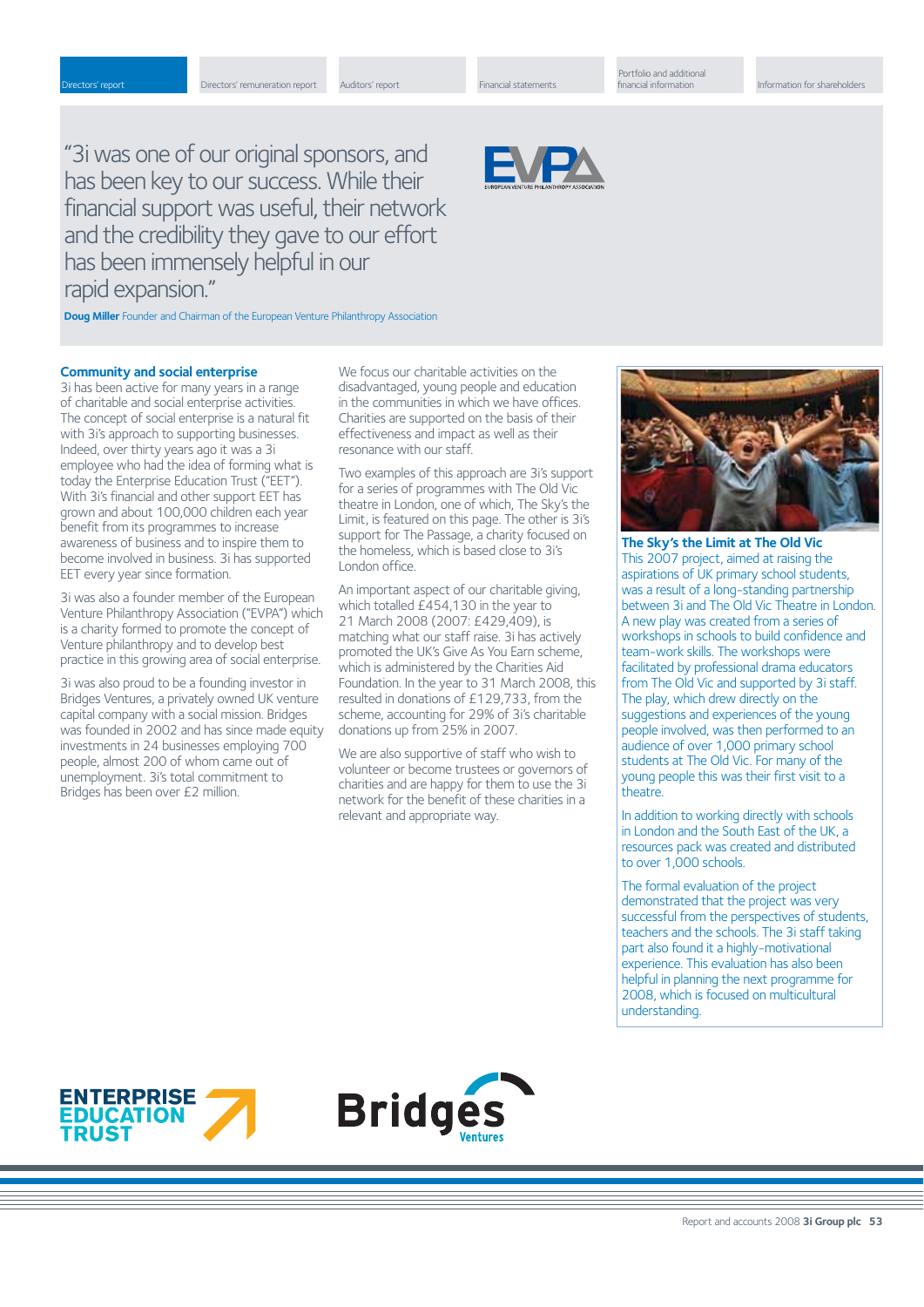# **Board of Directors and Management Committee**



#### **1. Baroness Hogg**

Chairman since 2002 and a non-executive Director since 1997. Chairman of the Nominations Committee and the Valuations Committee and a member of the Remuneration Committee. Chairman of Frontier Economics Limited. A director of BG Group plc. Deputy Chairman of the Financial Reporting Council and a Governor of the London Business School. From 1995 to 2002 Chairman of Foreign & Colonial Smaller Companies PLC. From 2003 to 2006 Deputy Chairman of GKN plc. Formerly Head of the Prime Minister's Policy Unit. Aged 62.

#### **2. Oliver Stocken**

Deputy Chairman and Senior Independent Director since 2002 and a non-executive Director since 1999. Chairman of the Audit and Compliance Committee and of the trustees of the 3i Group Pension Plan. A member of the Remuneration Committee, the Nominations Committee and the Valuations Committee. Chairman of Home Retail Group plc, Oval Limited and Stanhope Group Holdings Limited and a director of Standard Chartered plc. Formerly Finance Director of Barclays plc. Aged 66.

#### **3. Philip Yea**

Chief Executive and executive Director since joining the Company in 2004. A member of the Nominations Committee and the Valuations Committee. A member of the Group's Investment Committee since 2004. A nonexecutive director of Vodafone Group plc. Formerly Managing Director within the private equity business of Investcorp. A former Finance Director of Diageo plc and former non-executive director of HBOS plc and Manchester United PLC. Aged 53.

#### **4. Simon Ball**

Finance Director and member of the Management Committee since joining the Company in 2005. A member of the Valuations Committee and the Group's Investment Committee. A non-executive director of Cable & Wireless plc. Formerly, Director General Finance at the Department for Constitutional Affairs, Group Finance Director of Robert Fleming and Chief Operating Officer (UK) of Dresdner Kleinwort Benson. Aged 48.

#### **5. Willem Mesdag**

Non-executive Director since July 2007. A member of the Remuneration Committee and the Nominations Committee. Managing Partner of Red Mountain Capital Partners LLC. Formerly a Partner and Managing Director of Goldman, Sachs & Co. Aged 54.

#### **6. Christine Morin-Postel**

Non-executive Director since 2002. A member of the Audit and Compliance Committee, the Remuneration Committee and the Nominations Committee. A director of British American Tobacco PLC and Royal Dutch Shell PLC. Formerly Chief Executive of Société Générale de Belgique, executive Vice-President and member of the executive committee of Suez and a director of Tractebel, Fortis and Alcan, Inc. Aged 61.

#### **7. Michael Queen**

Executive Director since 1997. Managing Partner, Infrastructure. Joined 3i in 1987. From 1994 to 1996 seconded to HM Treasury. Appointed Group Financial Controller in 1996 and Finance Director in 1997. A member of the Management Committee and the Group's Investment Committee since 1997. Ceased to be Finance Director on assuming responsibility for Growth Capital investment in 2005. A director of Gardens Pension Trustees Limited, a corporate trustee of the 3i Group Pension Plan. A former non-executive director of Northern Rock plc and past Chairman of the British Venture Capital Association. .<br>Aged 46.

#### **8. Sir Robert Smith**

Non-executive Director since 2004. Chairman of the Remuneration Committee and a member of the Audit and Compliance Committee and the Nominations Committee. Chairman of Weir Group plc and Scottish & Southern Energy plc. A non-executive director of Aegon UK plc and Standard Bank Group Limited. Formerly a non-executive director of the Financial Services Authority and Bank of Scotland plc, Chief Executive of Morgan Grenfell Asset Management and a member of the Financial Reporting Council. Aged 63.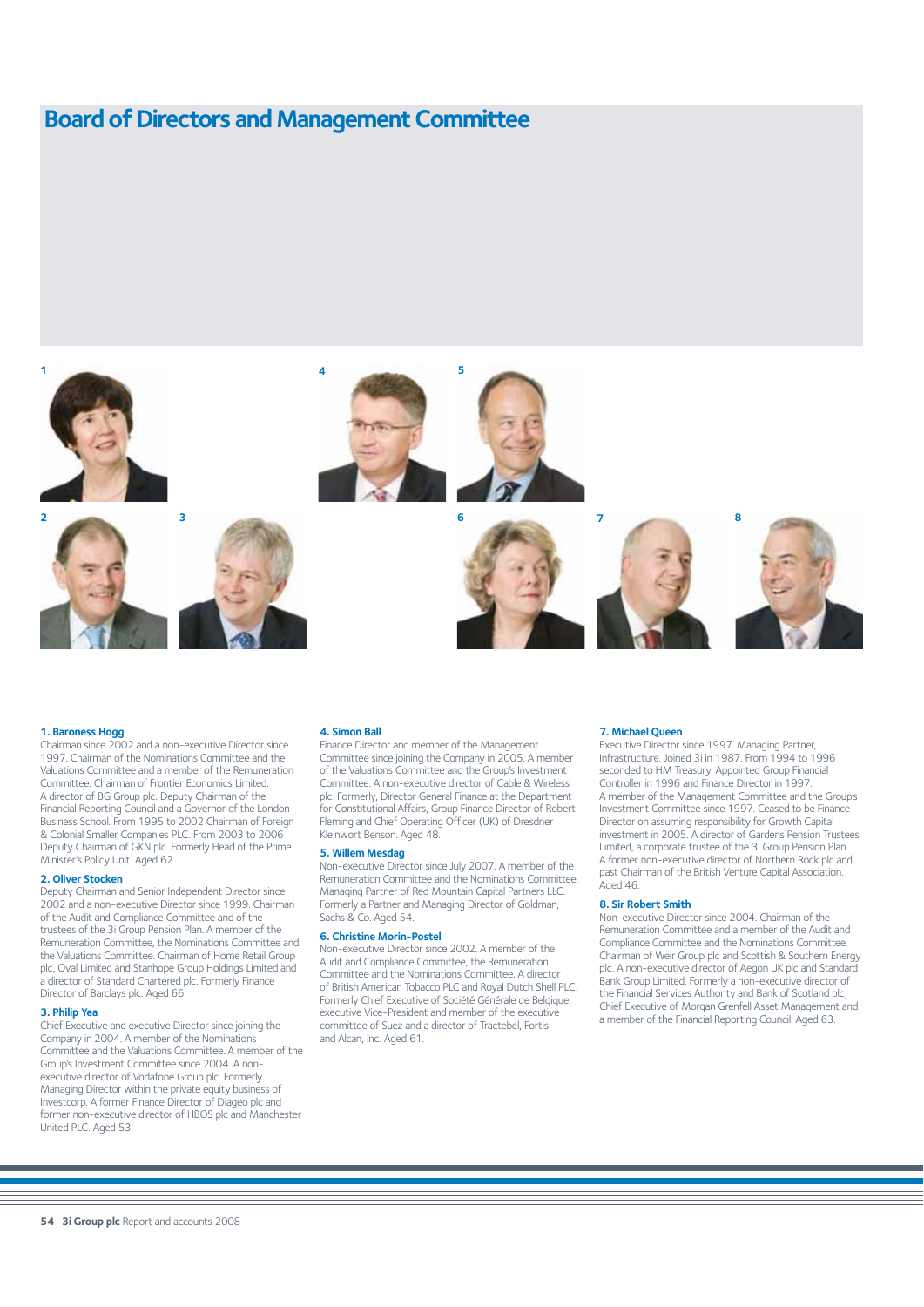**9 10**











#### **9. Fred Steingraber**

Non-executive Director since 2002. A member of the Audit and Compliance Committee and the Nominations Committee. A non-executive director of Elkay Manufacturing and Diamond Hill Financial Trends Fund. A member of the supervisory board of Continental AG. Chairman Emeritus, and former Chairman and Chief Executive, of AT Kearney, Inc. Formerly a director of Maytag Corporation, Lawter International, Inc, Mercury Finance Corporation, John Hancock Financial Trends Fund and the Chicago Stock Exchange. Aged 69.

#### **10. Robert Swannell**

Non-executive Director since September 2006. A member of the Nominations Committee and the Valuations Committee. Vice Chairman, Citi Europe and a member of Citi's Global Investment Banking Operating Committee. A non-executive director of The British Land Company PLC. A member of the Takeover Panel Appeal Board, a member of the Industrial Development Advisory Board of the Department for Business, Enterprise & Regulatory Reform (BERR) and a trustee of the UK Career Academy Foundation. Aged 57.

#### Other members of Management Committee:

#### **11. Bruce Carnegie-Brown**

Managing Partner, Quoted Private Equity. A member of the Management Committee since joining the Company in January 2007 and a member of the Group's Investment Committee. Formerly CEO of Marsh Limited and Head of Debt Capital Markets in Europe and Asia for JP Morgan Chase. A non-executive director of Close Brothers Group plc. Aged 48.

#### **12. Denise Collis**

Group HR Director. A member of the Management Committee since joining the Company in 2004. Previously employed by HSBC and Standard Chartered. Before joining 3i was HR Partner at Ernst & Young. A member of the Advisory Boards of Leeds University Business School and the School of Business and Economics at Exeter University. Aged 50.

#### **13. Kevin Dunn**

General Counsel and Company Secretary since November 2007. Responsible for the Group's legal, compliance, internal audit and company secretarial functions. Chairman of the Corporate Responsibility Committee. A member of the Management Committee since joining the Company in October 2007. Formerly a Senior Managing Director, running the European Leveraged Finance business for GE's Commercial Finance division after serving as European General Counsel for GE Commercial Finance. Prior to GE Commercial Finance, was a partner at the law firms Travers Smith and Latham & Watkins. Aged 45.

#### **14. Chris Rowlands**

Managing Partner, Asia. A member of the Management Committee and the Group's Investment Committee since re-joining the Company in 2002. Formerly Managing Partner, Group Markets. Previously employed by 3i from 1984 to 1996. Formerly a Partner of Andersen and a nonexecutive director of Principality Building Society. Aged 51.

#### **15. Jonathan Russell**

Managing Partner, Buyouts. A member of the Management Committee and the Group's Investment Committee since 1999. Joined 3i in 1986. Chairman-elect of the European Private Equity and Venture Capital Association and formerly Chairman of its Buyout Committee. Aged 48.

#### **16. Jo Taylor**

Managing Partner, Venture Capital. A member of the Management Committee and the Group's Investment Committee since 2005. Joined 3i in 1984. Chairman of the British Venture Capital Association Venture Committee and a British Venture Capital Association Council member. Aged 47.

#### **17. Paul Waller**

Managing Partner, Funds. A member of the Management Committee since 1999 and a member since 1997 of the Group's Investment Committee which he now chairs. Joined 3i in 1978. Past Chairman of the European Private Equity and Venture Capital Association. Aged 53.

#### **18. Guy Zarzavatdjian**

Managing Partner, Growth Capital. A member of the Management Committee since January 2007 and a member of the Group's Investment Committee since June 2006. Joined 3i's Paris office in 1987. Managing Director, Benelux from 1999 to 2002 and Managing Director, France from 2002 until September 2007. Aged 50.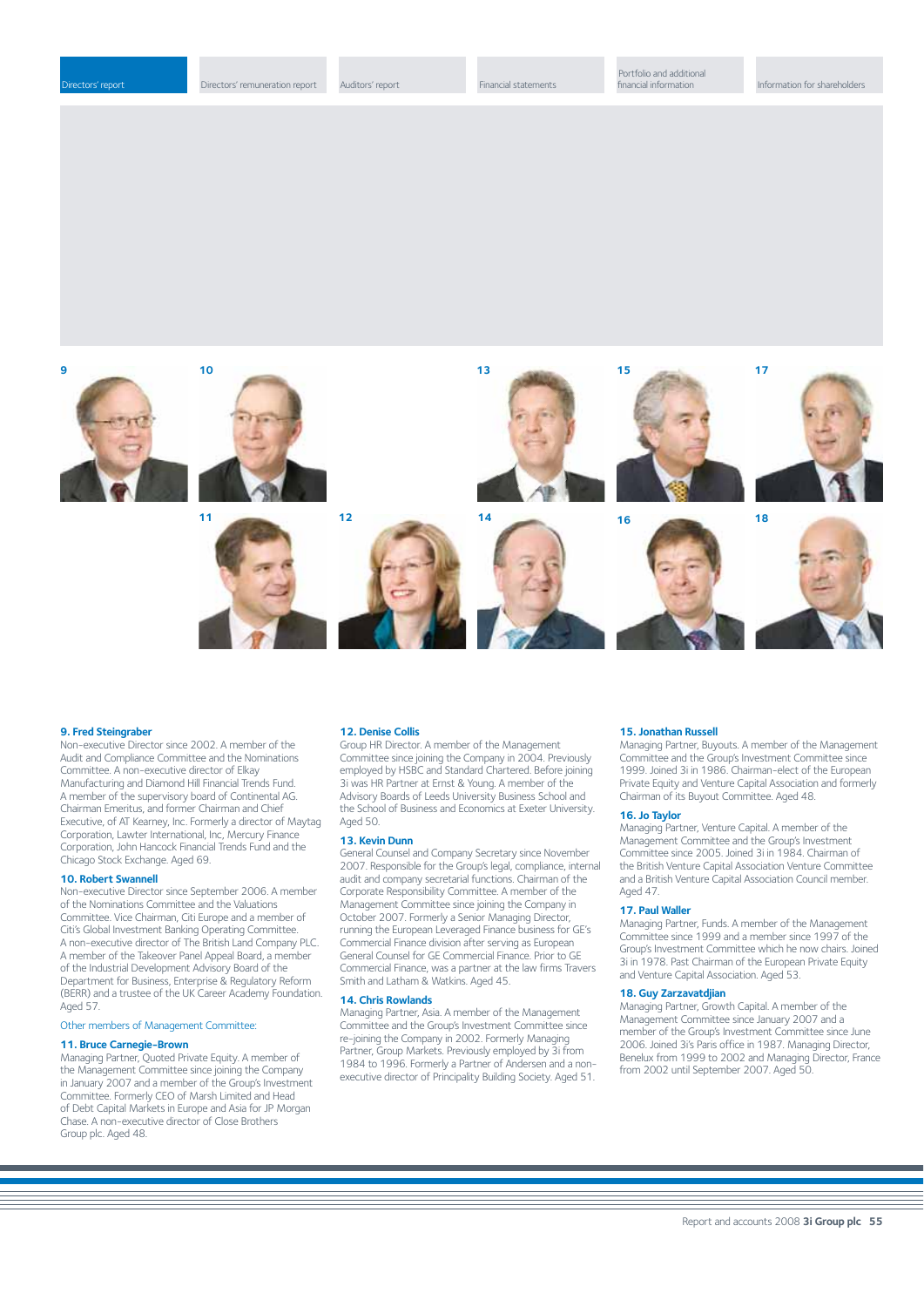# **Directors' report – statutory and corporate governance information**

This section of the Directors' report contains statutory and corporate governance information for the year to 31 March 2008 ("the year").

#### **Principal activity**

3i Group plc is a world leader in private equity. The principal activity of the Company and its subsidiaries ("the Group") is investment. The Company's investment policy is set out on page 9.

#### **Tax and investment company status**

The Company is an investment company as defined by section 833 of the Companies Act 2006 and carries on business as an investment trust.

HM Revenue & Customs has approved the Company as an investment trust under section 842 of the Income and Corporation Taxes Act 1988 for the financial period to 31 March 2007. Since that date the Company has directed its affairs to enable it to continue to be so approved.

#### **Regulation**

3i Investments plc, 3i Europe plc and 3i Nordic plc, wholly owned subsidiaries of the Company, are authorised and regulated by the FSA under the Financial Services and Markets Act 2000. Where applicable, certain Group subsidiaries' businesses outside the United Kingdom are regulated locally by relevant authorities.

#### **Results and dividends**

The financial statements of the Company and the Group for the year to 31 March 2008 appear on pages 80 to 105.

Total recognised income and expense for the year was £792 million (2007: £1,075 million). An interim dividend of 6.1p per ordinary share in respect of the year to 31 March 2008 was paid on 2 January 2008. The Directors recommend a final dividend of 10.9p per ordinary share be paid in respect of the year to 31 March 2008 to shareholders on the register at the close of business on 20 June 2008.

The trustee of The 3i Group Employee Trust ("the Employee Trust") has waived (subject to certain minor exceptions) all dividends declared by the Company after 26 May 1994 in respect of shares from time to time held by the Employee Trust (9,881,992 ordinary shares as at 31 March 2008). In addition, as at that date holders of certain performance share awards granted under The 3i Group Discretionary Share Plan in respect of an aggregate of 985,909 ordinary shares, have waived all dividends in relation to those shares for the duration of the three year performance periods relating to the awards.

### **Operations**

The Group operates through a network of offices in Europe, Asia and the US. The Group manages a number of funds established with major institutions and other investors to make equity and equity-related investments predominantly in unquoted businesses in Europe and Asia. It also advises two UK listed investment companies: 3i Infrastructure Limited (established to make investments in infrastructure assets) and 3i Quoted Private Equity Limited (established to acquire influential or controlling stakes in small and mid-cap quoted companies).

#### **Management arrangements**

3i Investments plc acts as investment manager to the Company and certain of its subsidiaries. Contracts for these investment management and other services, for which regulatory authorisation is required, provide for fees based on the work done and costs incurred in providing such services. These contracts may be terminated by either party on reasonable notice.

3i plc provides the Group with certain corporate and administrative services, for which no regulatory authorisation is required, under contracts which provide for fees based on the work done and costs incurred in providing such services together with a performance fee based on realised profits on the sale of assets.

The administrative services contract between 3i plc and 3i Investments plc may be terminated by either party on three months' notice. The administrative services contracts between 3i plc and other Group companies may be terminated by either party on reasonable notice.

#### **Business review**

The Group's development during the year to 31 March 2008, its position at that date and the Group's likely future development are detailed in the Chairman's statement on page 3, the Chief Executive's statement on pages 6 and 7 and the Business review on pages 8 to 43.

#### **Articles of Association**

The amendment of the Company's Articles of Association is governed by relevant statutes. The Articles may be amended by special resolution of the shareholders in general meeting.

#### **Share capital**

The issued share capital of the Company as at 31 March 2008 comprised 382,741,094 ordinary shares of 7319/22p each and 16,566,194 B shares (cumulative preference shares of 1p each), which represented 99.94% and 0.06% respectively of the nominal value of the Company's issued share capital. Further details of the share capital structure of the Company are set out in notes 22 and 26 on pages 100 and 101. During the year, the issued share capital of the Company altered as set out below.

### **Ordinary shares**

#### Pre-consolidation ordinary share capital movements The issued share capital of the

Company as at 1 April 2007 was 461,106,007 ordinary shares of 62<sup>69</sup>/88p each. This increased by 1,794,733 shares to 462,900,740 ordinary shares of  $62^{69}$ /88p each in the period from 1 April 2007 to 13 July 2007 on the issue of shares to the trustee of The 3i Group Share Incentive Plan and on the exercise of options under the Group's executive share option plans.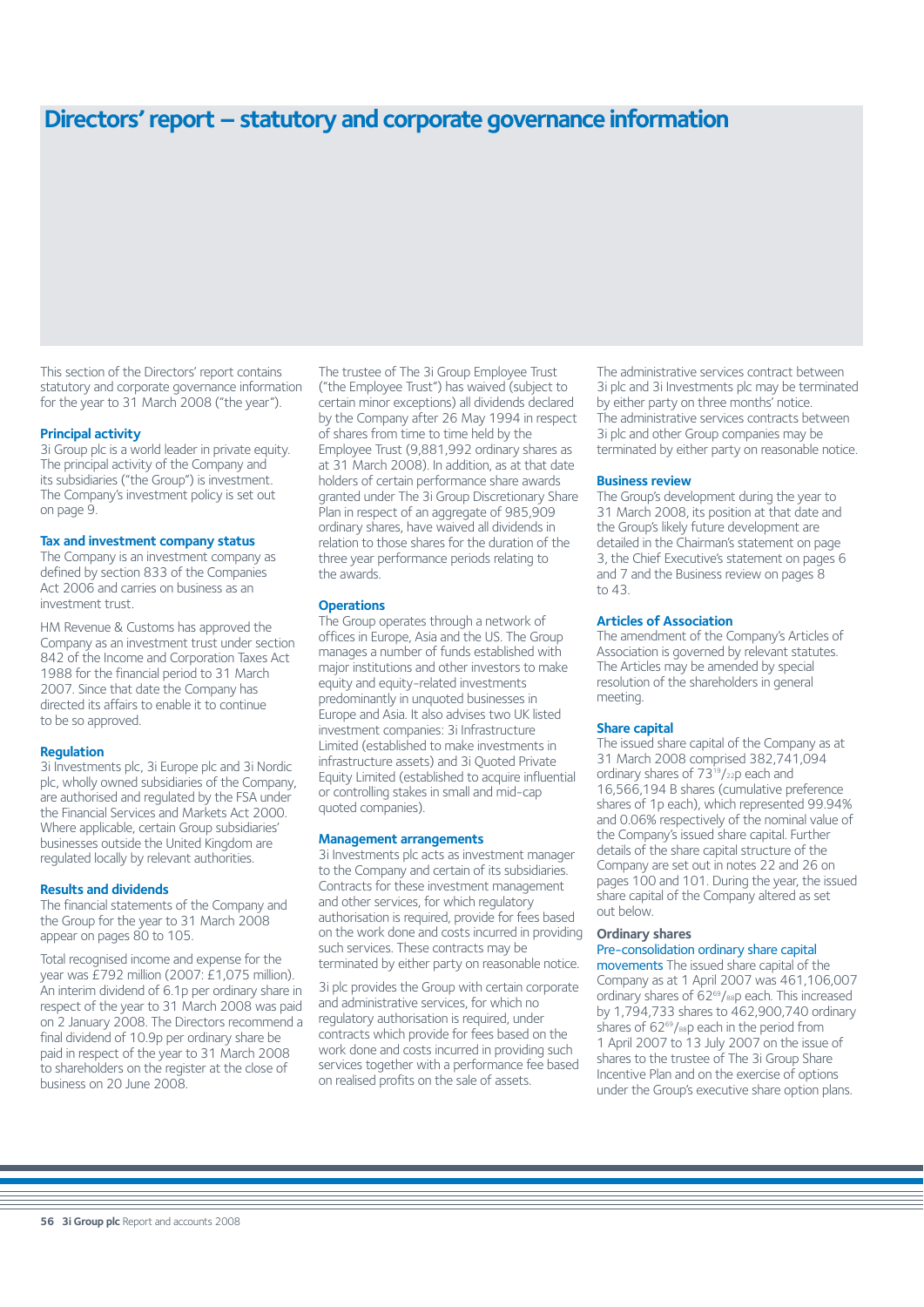Consolidation of ordinary share capital Pursuant to resolutions passed at an Extraordinary General Meeting ("EGM") of the Company on 11 July 2007, the issued ordinary share capital of the Company, of 462,900,740 ordinary shares of  $62<sup>69</sup>/<sub>88</sub>p$  each, was on 16 July 2007 consolidated into 393,465,629 ordinary shares of 7319/22p each.

#### Post-consolidation ordinary share capital

movements At the Annual General Meeting ("AGM") on 11 July 2007, the Directors were authorised to repurchase up to 46,111,000 ordinary shares in the Company (representing approximately 10% of the Company's issued ordinary share capital as at 9 May 2007) until the Company's AGM in 2008 or 10 October 2008, if earlier. In the year to 31 March 2008, the Company repurchased and cancelled 12,000,000 ordinary shares of 7319/22p each (representing 2.99% of the nominal value of the Company's total called-up share capital as at 16 July 2007) pursuant to this authority for an aggregate consideration of £120,352,302.

In the period from 16 July 2007 to 31 March 2008, a total of 1,275,465 ordinary shares of 7319/22p were issued to the trustee of The 3i Group Share Incentive Plan, on the exercise of options under the Group's executive share option plans and on conversion of €2,000 (nominal) of the €550 million 3i Group 1.375 per cent Convertible Bonds due 2008. Accordingly, between 16 July 2007 and 31 March 2008, the share capital of the Company decreased by 10,724,535 ordinary shares to 382,741,094 ordinary shares of 7319/22p each.

## **B shares**

B share issue Pursuant to resolutions passed at the EGM on 11 July 2007:

- (a) the authorised share capital of the Company was increased by the creation of an additional 50,000,000 B shares (cumulative preference shares of 1p each); and
- (b) on 16 July 2007, the Company issued 636,473,739 B shares on the basis of 11 new B shares for 8 existing ordinary shares of 62<sup>69</sup>/<sup>88</sup>p held on the register of members on 13 July 2007.

B share repurchases At the EGM on 11 July 2007, the Directors were authorised to repurchase up to 651,370,020 B shares in the Company until the Company's AGM in 2008. In the year to 31 March 2008, the Company repurchased and cancelled 628,537,525 B shares (representing 2.12% of the nominal value of the Company's total called-up share capital as at 16 July 2007) pursuant to this authority for an aggregate consideration of £798,242,657. These shares were repurchased as part of the Company's arrangements to return capital to shareholders. 16,566,194 B shares remained in issue as at 31 March 2008.

#### **Major interests in ordinary shares**

Notifications of the following voting interests in the Company's ordinary share capital had been received by the Company (in accordance with Chapter 5 of the FSA's Disclosure and Transparency Rules) as at 31 March 2008 and 1 May 2008:

|                                                         |            | % of    |            | % of    |                        |
|---------------------------------------------------------|------------|---------|------------|---------|------------------------|
|                                                         | As at      | issued  | As at      | issued  |                        |
|                                                         | 31 March   | share   | 1 May      | share   | Nature of              |
|                                                         | 2008       | capital | 2008       | capital | holding                |
| AXA S.A. and its group                                  |            |         |            |         |                        |
| of companies                                            | 41,760,144 | 10.91   | 44.788.612 | 11.7    | Direct and<br>indirect |
| The Goldman                                             |            |         |            |         |                        |
| Sachs Group, Inc.                                       | 22,865,000 | 5.97    | 22,865,000 | 5.97    | Indirect               |
| BlackRock Investment<br>Management                      |            |         |            |         |                        |
| (UK) Limited                                            | 22,737,966 | 4.93    | 22,737,966 | 4.93    | Indirect               |
| Lloyds TSB                                              |            |         |            |         |                        |
| Group Plc                                               | 15,745,619 | 4.11    | 15,745,619 | 4.11    | Indirect               |
| Legal & General<br>Group plc and/or<br>its subsidiaries | 15,554,776 | 4.01    | 17,732,765 | 4.63    | <b>Direct</b>          |
|                                                         |            |         |            |         |                        |
| Prudential plc group<br>of companies                    | 11.725.266 | 3.02    | 11.725.266 | 3.02    | Direct                 |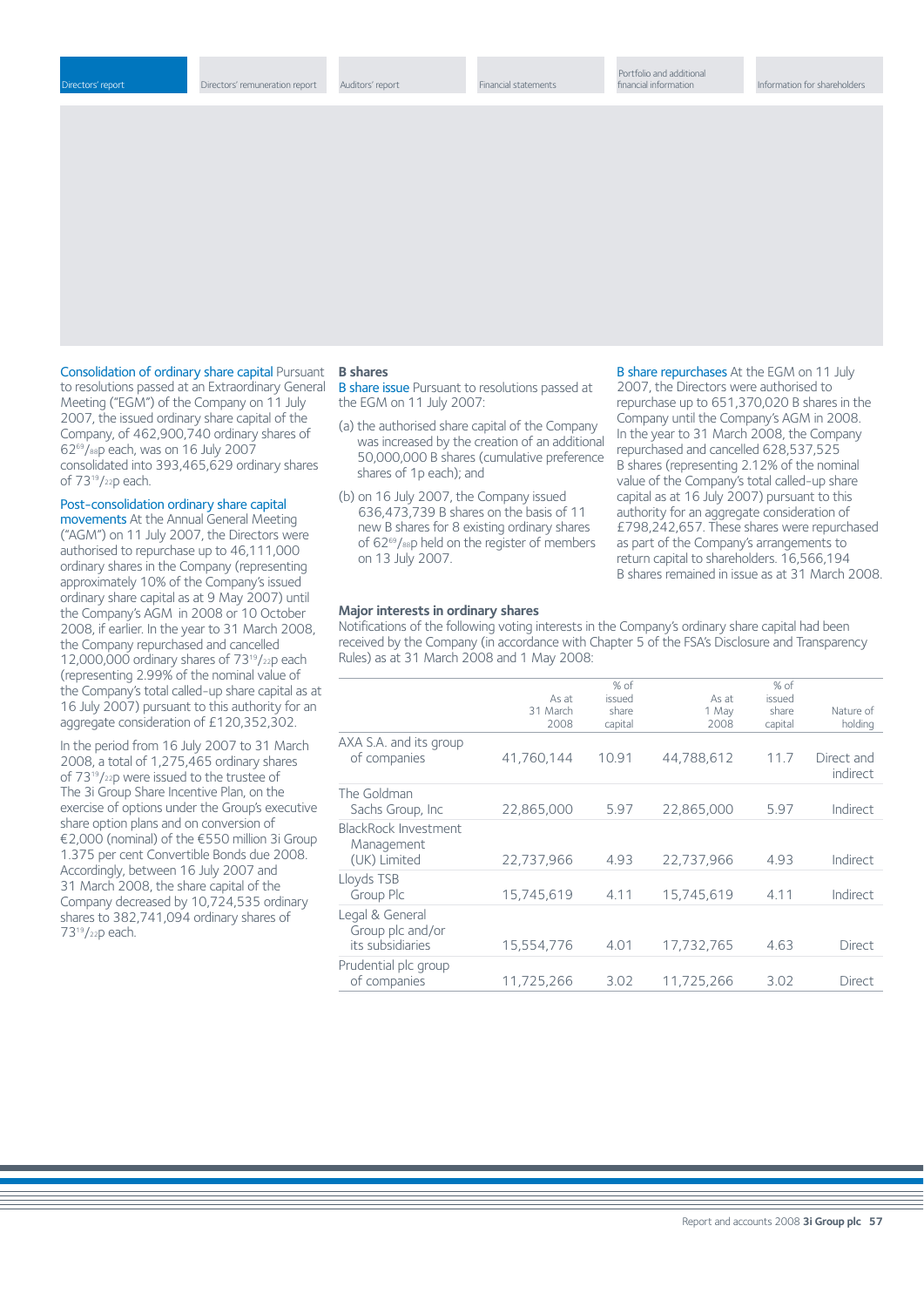# **Directors' report – statutory and corporate governance information** continued

#### **Directors' interests**

In accordance with FSA Listing Rule 9.8.6(R)(1), Directors' interests in the shares of the Company (in respect of which transactions are notifiable to the Company under FSA Disclosure and Transparency Rule 3.1.2(R)) as at 31 March 2008 are shown below:

|                    | Ordinary<br>shares | <b>B</b> shares |
|--------------------|--------------------|-----------------|
| Baroness Hogg      | 20,956             |                 |
| O H J Stocken      | 19,651             |                 |
| P E Yea            | 742,360            | 547,847         |
| S P Ball           | 304,915            | 260,534         |
| W Mesdag           |                    |                 |
| C J M Morin-Postel | 6,985              | 1,872           |
| M J Oueen          | 353,501            | 176,478         |
| Sir Robert Smith   | 8,186              |                 |
| F G Steingraber    |                    |                 |
| R W A Swannell     | 10,350             |                 |

The share interests shown above for each of Mr P E Yea, Mr S P Ball and Mr M J Queen include certain Performance Share awards and Super-performance Share awards which are subject to forfeiture and are detailed in the tables on pages 73 and 74 respectively.

Details of Directors' share options under the Group's executive share option plans are shown in the Directors' remuneration report on page 72.

In the period from 1 April 2008 to 1 May 2008, Mr P E Yea became interested in an additional 45 ordinary shares and Mr S P Ball and Mr M J Queen became interested in an additional 42 ordinary shares each.

#### **Rights and restrictions attaching to shares**

A summary of the rights and restrictions attaching to shares as at 31 March 2008 is set out below. The 2008 Notice of AGM contains a special resolution proposing the adoption of new Articles of Association in substitution for the existing Articles of Association. If this resolution is passed, the rights and restrictions attaching to shares will be altered as set out in the form of Articles of Association submitted to the AGM. A summary of the differences between the current and proposed Articles of Association is set out in the 2008 Notice of AGM.

Holders of ordinary shares and B shares enjoy the rights accorded to them under the Memorandum and Articles of Association of the Company and under the laws of England and Wales. Any share may be issued with or have attached to it such rights and restrictions as the Company by ordinary resolution or failing such resolution the Board may decide.

Holders of ordinary shares are entitled to attend, speak and vote at general meetings of the Company and to appoint proxies and, in the case of corporations, corporate representatives to attend, speak and vote at such meetings on their behalf. On a poll, holders of ordinary shares are entitled to one vote for each share held. Holders of ordinary shares are entitled to receive the Company's Annual Report and Accounts, to receive such dividends and other distributions as may lawfully be paid or declared on such shares and, on any liquidation of the Company, to share in the surplus assets of the Company after satisfaction of the entitlements of the holders of the B shares or such other shares with preferred rights as may then be in issue.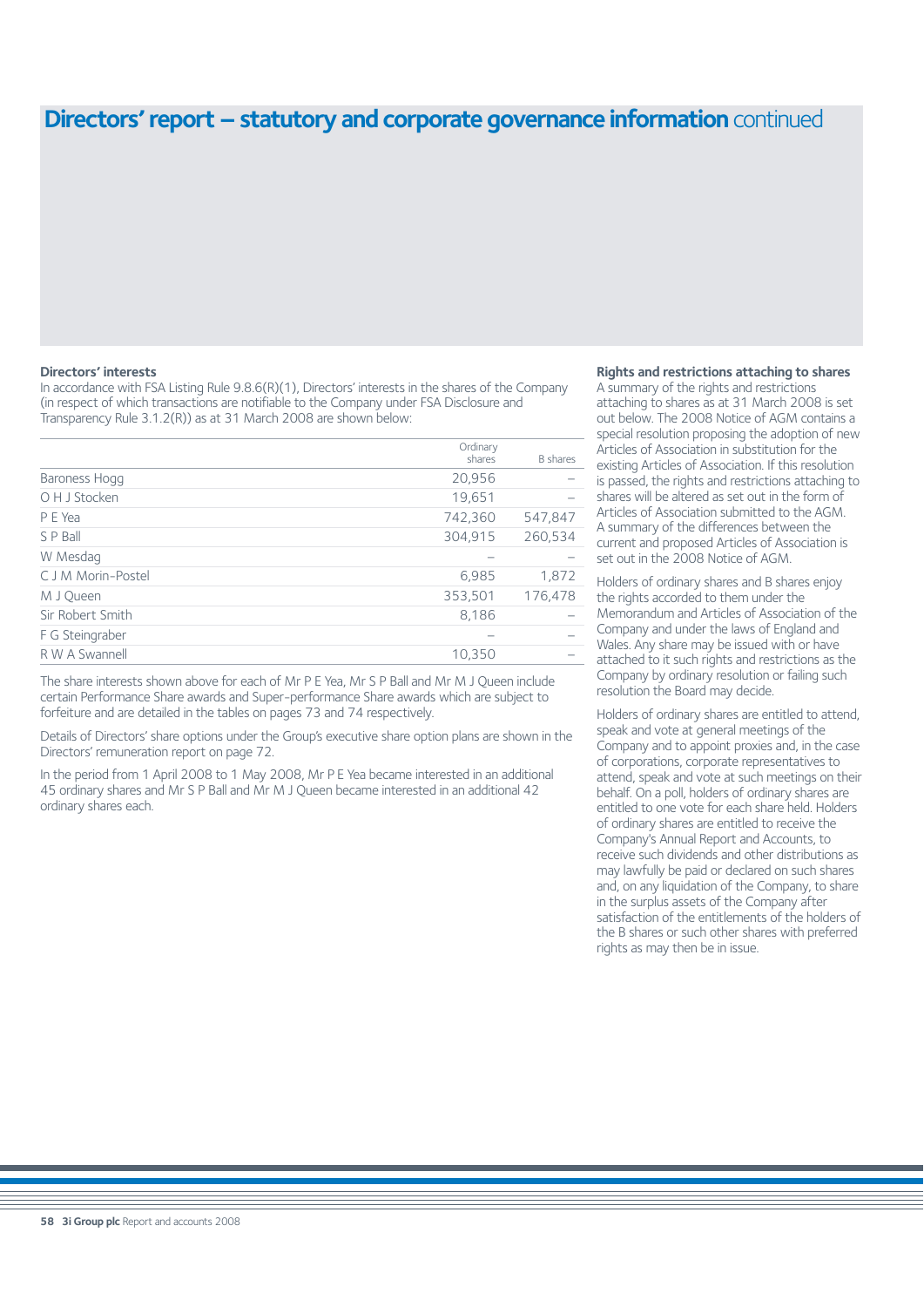Directors' remuneration report Auditors' report Financial statements

Holders of B shares are entitled, out of the profits available for distribution in any year and in priority to any payment of dividend or other distribution to holders of ordinary shares, to a cumulative preferential dividend of 3.75% per annum calculated on the amount of 127p per B share ("the Return Amount"). On a return of capital (other than a solvent intra group reorganisation) holders of B shares are entitled to receive in priority to any payment to holders of ordinary shares payment of the Return Amount together with any accrued but unpaid dividends but are not entitled to any further right of participation in the profits or assets of the Company.

Holders of B shares are not entitled in their capacity as such to receive notice of or attend, speak or vote at general meetings of the Company save where the B share dividend has remained unpaid for six months or more or where the business of the meeting includes consideration of a resolution for the winding-up of the Company (other than a solvent intra group re-organisation) in which case holders of B shares shall be entitled to attend, speak and vote only in relation to such resolution and in either case shall, on a poll, be entitled to one vote per B share held.

There are no restrictions on the transfer of fully paid shares in the Company, save as follows. In the case of uncertificated shares the Board may decline to register a transfer in the circumstances set out in the Uncertificated Securities Regulations or where a transfer is to more than four joint holders. In the case of certificated shares the Board may decline to register any transfer which is not in respect of only one class of share, which is to more than four joint holders, which is not accompanied by the certificate for the shares to which it relates, which is not duly stamped in circumstances where a duly stamped instrument is required, or where in accordance with section 794 of the Companies Act 2006 a notice (under section 793 of that Act) has been served by the Company on a shareholder who has then failed to give the Company the information required by the notice within the time specified in it. In the

latter circumstances the Company may apply for an order directing that the relevant shares be subject to certain restrictions (including in respect of the ability to exercise voting rights, to transfer the shares validly and, except in the case of a liquidation, to receive the payment of sums due from the Company). In addition, the Directors and the employees of the Company are subject to the Company's share dealing codes, such that approval may be required to deal in the Company's shares. At any time on or after 14 July 2009 or at any time when the criteria for the listing of the B shares under the Listing Rules of the UK Listing Authority are no longer met, the Company may appoint a person to execute a transfer on behalf of all the holders of the B shares in acceptance of an offer, paying the holders of B shares such amount as they would have been entitled to on a winding-up of the Company. Certain restrictions on dealing in and transferability of shares may also from time to time be imposed by laws and regulations.

There are no shares carrying special rights with regard to control of the Company. There are no restrictions placed on voting rights of fully paid shares, save where in accordance with Article 13 of the Company's Articles of Association a restriction notice has been served by the Company in respect of shares for failure to comply with statutory notices or where a transfer notice (as described below) has been served in respect of shares and has not yet been complied with.

In the circumstances specified in Article 38 of the Company's Articles of Association the Company may serve a transfer notice on holders of shares. The relevant circumstances relate to: (a) potential tax disadvantage to the Company, including the Company's assets being considered "plan assets" within the meaning of regulations adopted under relevant US legislation, (b) the number of "United States Residents" who own or hold shares becoming 75 or more, or (c) the Company being required to be registered as an investment company under relevant US legislation. The notice would require the transfer of the shares in respect of which the transfer notice has been given and pending such transfer

the rights and privileges attaching to those shares including voting rights would be suspended.

Participants under the 3i Group Share Incentive Plan and certain participants under the 3i Group Performance Share Plan and the 3i Group Deferred Bonus Plan, who beneficially own shares under these schemes which are held by a nominee on their behalf, cannot exercise directly the voting rights attaching to such shares but can instruct the nominee to vote the shares in accordance with their instructions.

In order to be able to attend and vote at a general meeting of the Company in respect of shares in the Company a person must be entered on the register of members in respect of those shares at such time (not being earlier than 48 hours before the meeting) as may be specified by the Company in the notice of general meeting in accordance with Regulation 41 of the Uncertificated Securities Regulations 2001.

The Company is not aware of any agreements between holders of its securities that may restrict the transfer of shares or exercise of voting rights.

#### **Debentures**

As detailed in notes 20 and 21 on page 99. as at 31 March 2008 the Company had in issue 1.375 per cent Convertible Bonds due 2008, Notes issued under the 3i Group plc £2,000,000 Note Issuance Programme and Notes issued under the 3i Group plc €1,000,000 Euro-Commercial Paper Programme.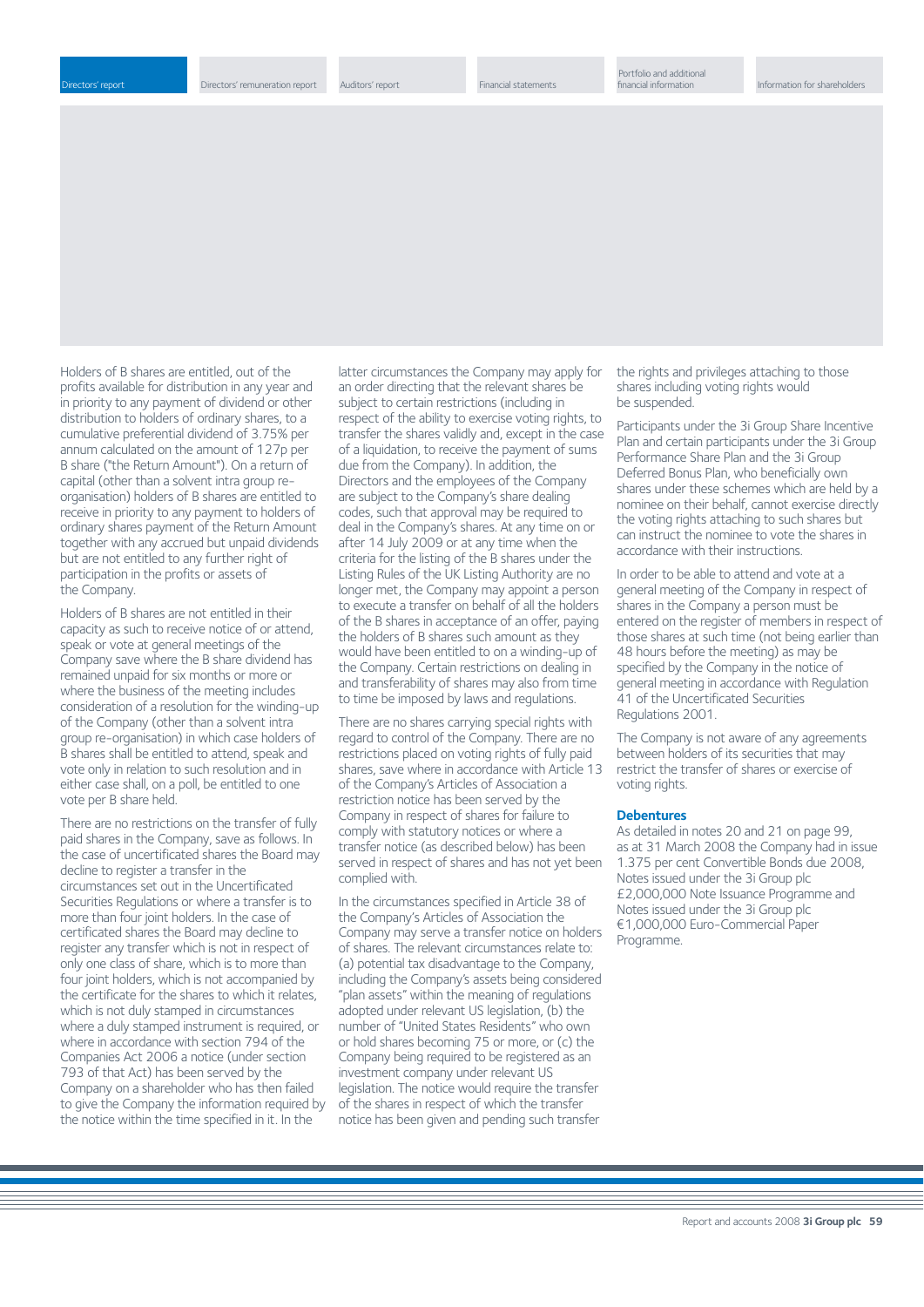# **Directors' report – statutory and corporate governance information** continued

#### **Corporate governance**

Throughout the year, the Company complied with the provisions of section 1 of the Combined Code on corporate governance published by the Financial Reporting Council in June 2006.

#### **The Company's approach to corporate governance**

The Company has a policy of seeking to comply with established best practice in the field of corporate governance. The Board has adopted core values and Group standards which set out the behaviour expected of staff in their dealings with shareholders, customers, colleagues, suppliers and others who engage with the Company. One of the core values communicated within the Group is a belief that the highest standard of integrity is essential in business.

## **The Board's responsibilities and processes**

The Board is responsible to shareholders for the overall management of the Group and may exercise all the powers of the Company subject to the provisions of relevant statutes, the Company's Memorandum and Articles of Association and any directions given by special resolution of the shareholders. The Articles of Association empower the Board to offer, allot, grant options over or otherwise dispose of the unissued shares of the Company (subject to relevant statutes) on such terms as the Board may decide. The Articles of Association empower the Board to issue and buy back shares, which powers are exercisable in accordance with authorities approved from time to time by shareholders in general meeting. At the AGM in July 2007, shareholders renewed the Board's authority to allot ordinary shares and to buy back ordinary shares on behalf of the Company subject to the limits set out in those resolutions. At the EGM in July 2007, shareholders authorised the Board to allot B shares and to buy back B shares on behalf of the Company, again subject to the limits set out in those resolutions. Details of the authorities which the Board will be seeking at its 2008 AGM are set out in the 2008 Notice of AGM.

The Articles of Association also specifically empower the Board to exercise the Company's powers to borrow money and to mortgage or charge the Company's assets and any uncalled capital and to issue debentures and other securities.

The Board determines matters including financial strategy and planning and takes major business decisions. The Board has put in place an organisational structure. This is further described under the heading "internal control".

The Board has approved a formal schedule of matters reserved to it and its duly authorised Committees for decision. These include:

- approval of the Group's overall strategy, strategic plan and annual operating budget;
- approval of the Company's half-yearly and annual financial statements and changes in the Group's accounting policies or practices;
- changes relating to the capital structure of the Company or its regulated status;
- major capital projects;
- major changes in the nature of business operations;
- investments and divestments in the ordinary course of business above certain limits set by the Board from time to time;
- adequacy of internal control systems;
- appointments to the Board and Management Committee;
- principal terms and conditions of employment of members of Management Committee; and
- changes in employee share schemes and other long-term incentive schemes.

Matters delegated by the Board to management include implementation of the Board approved strategy, day-to-day operation of the business, the appointment and remuneration of all executives below Management Committee and the formulation and execution of risk management policies and practices.

A Group succession and contingency plan is prepared by management and reviewed periodically by the Board. The purpose of this plan is to identify suitable candidates for succession to key senior management positions, agree their training and development needs, and ensure the necessary human resources are in place for the Company to meet its objectives.

Meetings of the Board During the year, there were six meetings of the Board of Directors. The Directors who served throughout the year attended all six meetings. Mr W Mesdag attended the five meetings held since his appointment on 11 July 2007 and Mr F D Rosenkranz attended the one meeting held before his retirement as a Director on 11 July 2007.

The principal matters considered by the Board during the year (in addition to matters formally reserved to the Board) included:

- the 3i Vision Plan 2008-2012, budget and financial resources;
- the Group's capital structure;
- regular reports from the Chief Executive;
- the recommendations of the Valuations Committee on valuations of investments;
- the establishment of the 3i India Infrastructure Fund;
- a review of the Group's advisory and corporate broking relationships;
- the financial risk management framework;
- the performance of co-investment funds;
- the review by Sir David Walker of disclosure and transparency in the private equity industry;
- independence of non-executive Directors; and
- corporate responsibility initiatives.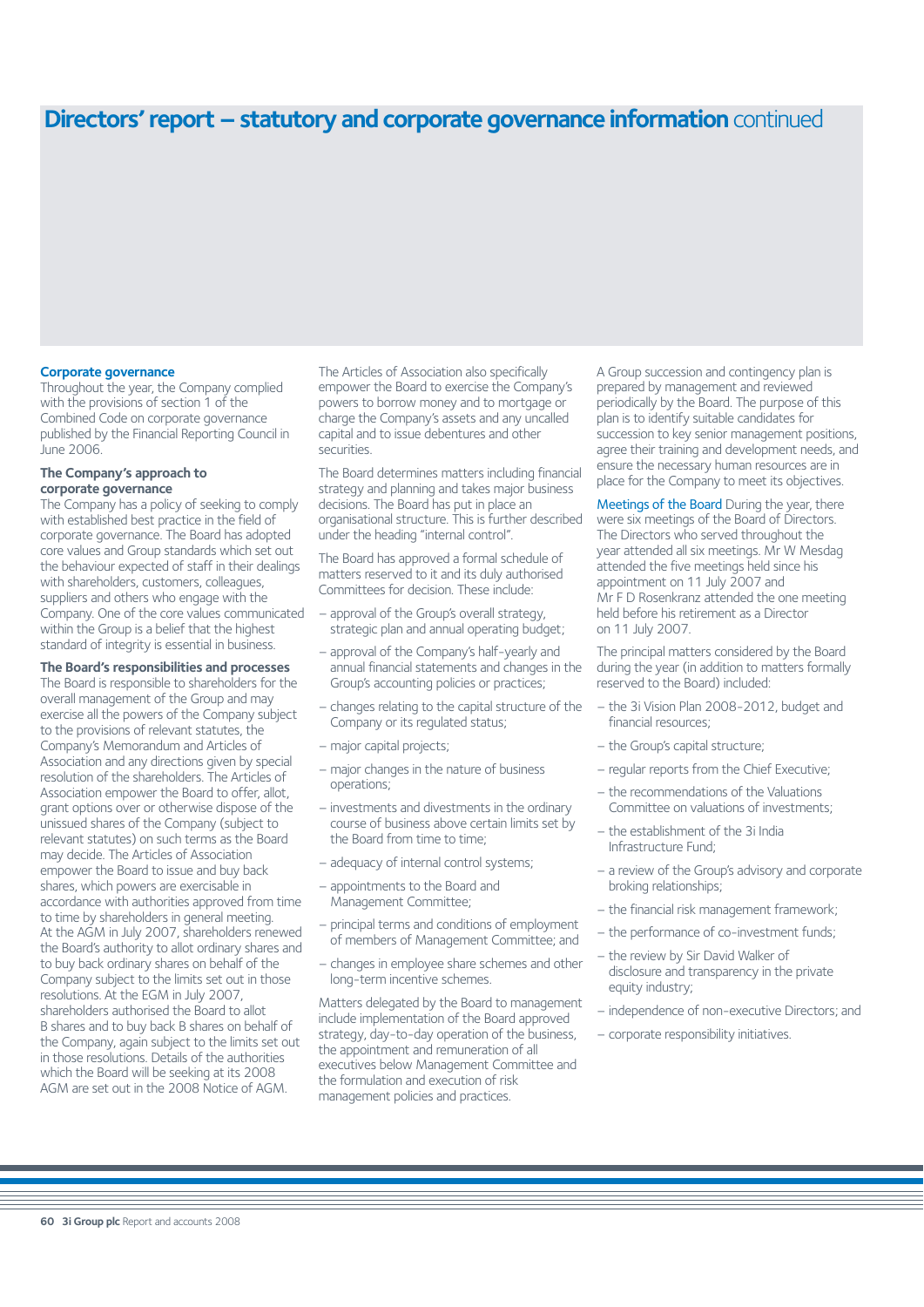the Directors in a timely manner in preparation for Board and committee meetings. These papers are supplemented by information specifically requested by the Directors from time to time.

Performance evaluation During the year, the Board conducted its annual evaluation of its own performance and that of its committees and individual Directors. The Chairman led the process with the aid of external consultants, The Zygos Partnership, who conducted interviews with all the Directors and members of Management Committee. The Chairman also spoke to each of the Directors and members of Management Committee individually to obtain their views. The Zygos Partnership's written evaluation and the Chairman's own report were subsequently reported formally to the Board and the Chairman also gave feedback to individual Directors. The Senior Independent Director led a review by the Directors of the performance of the Chairman.

The Board performance evaluation included consideration of the overall functioning of the Board with particular focus on strategy, meeting composition, the agenda, Board committees, corporate responsibility, risk and succession issues. The Board found the involvement of external consultants particularly useful in benchmarking the Company's own experience against that of other quoted companies and placing an external perspective on their own views.

During the review, the value of the two strategy sessions held each year, in addition to the regular Board meetings, was endorsed by Directors. The Board identified areas where its working practices could be developed further. In particular, the expansion of the Management Committee with the development of new business lines led the Board to note the value of holding meetings attended by different groups, with some meetings attended by Directors only and others with some or all members of Management Committee present.

#### Information Reports and papers are circulated to **The roles of the Chairman and the Chief Executive**

The division of responsibilities between the Chairman of the Board and the Chief Executive is clearly defined and has been approved by the Board.

The Chairman The Chairman leads the Board in the determination of its strategy and in the achievement of its objectives. The Chairman is responsible for organising the business of the Board, ensuring its effectiveness and setting its agenda. The Chairman has no involvement in the day-to-day business of the Group. The Chairman facilitates the effective contribution of non-executive Directors and constructive relations between executive and non-executive Directors. The Chairman ensures that regular reports from the Company's brokers are circulated to the non-executive Directors to enable non-executive Directors to remain aware of shareholders' views. The Chairman ensures effective communication with the Company's shareholders.

The Chief Executive The Chief Executive has direct charge of the Group on a day-to-day basis and is accountable to the Board for the financial and operational performance of the Group. The Chief Executive has formed a committee called Management Committee to enable him to carry out the responsibilities delegated to him by the Board. The Committee comprises the executive Directors, Mr B N Carnegie-Brown, Ms D R Collis, Mr K J Dunn, Mr C P Rowlands, Mr J B C Russell, Mr A J M Taylor, Mr P Waller and Mr G A R Zarzavatdjian. The Committee meets on a regular basis to consider operational matters and the implementation of the Group's strategy.

Senior Independent Director The Board has appointed Mr O H J Stocken as Senior Independent Director, to whom, in accordance with the Combined Code, concerns can be conveyed.

## **Directors**

The Board comprises the Chairman, six independent non-executive Directors and three executive Directors. Biographical details for each of the Directors are set out on pages 54 and 55. Baroness Hogg (Chairman), Mr O H J Stocken, Mr P E Yea, Mr S P Ball, Mme C J M Morin-Postel, Mr M J Queen, Sir Robert Smith, Mr F G Steingraber and Mr R W A Swannell served throughout the period under review. Mr W Mesdag served as a Director from 11 July 2007. Mr F D Rosenkranz served as a Director until 11 July 2007.

In addition to fulfilling their legal responsibilities as Directors, non-executive Directors are expected to bring an independent judgment to bear on issues of strategy, performance, resources and standards of conduct, and to help the Board provide the Company with effective leadership. They are also expected to ensure high standards of financial probity on the part of the Company and to monitor the effectiveness of the executive Directors.

The Board's discussions, and its approval of the Group's strategic plan and annual budget, provide the non-executive Directors with the opportunity to contribute to and validate management's plans and assist in the development of strategy. The non-executive Directors receive regular management accounts, reports and information which enable them to scrutinise the Company's and management's performance against agreed objectives.

Directors' independence All the non-executive Directors (other than the Chairman, who was independent on appointment) are considered by the Board to be independent for the purposes of the Combined Code. The Board assesses and reviews the independence of each of the nonexecutive Directors at least annually, having regard to the potential relevance and materiality of a Director's interests and relationships rather than applying rigid criteria in a mechanistic manner. No Director was materially interested in any contract or arrangement subsisting during or at the end of the financial period that was significant in relation to the business of the Company.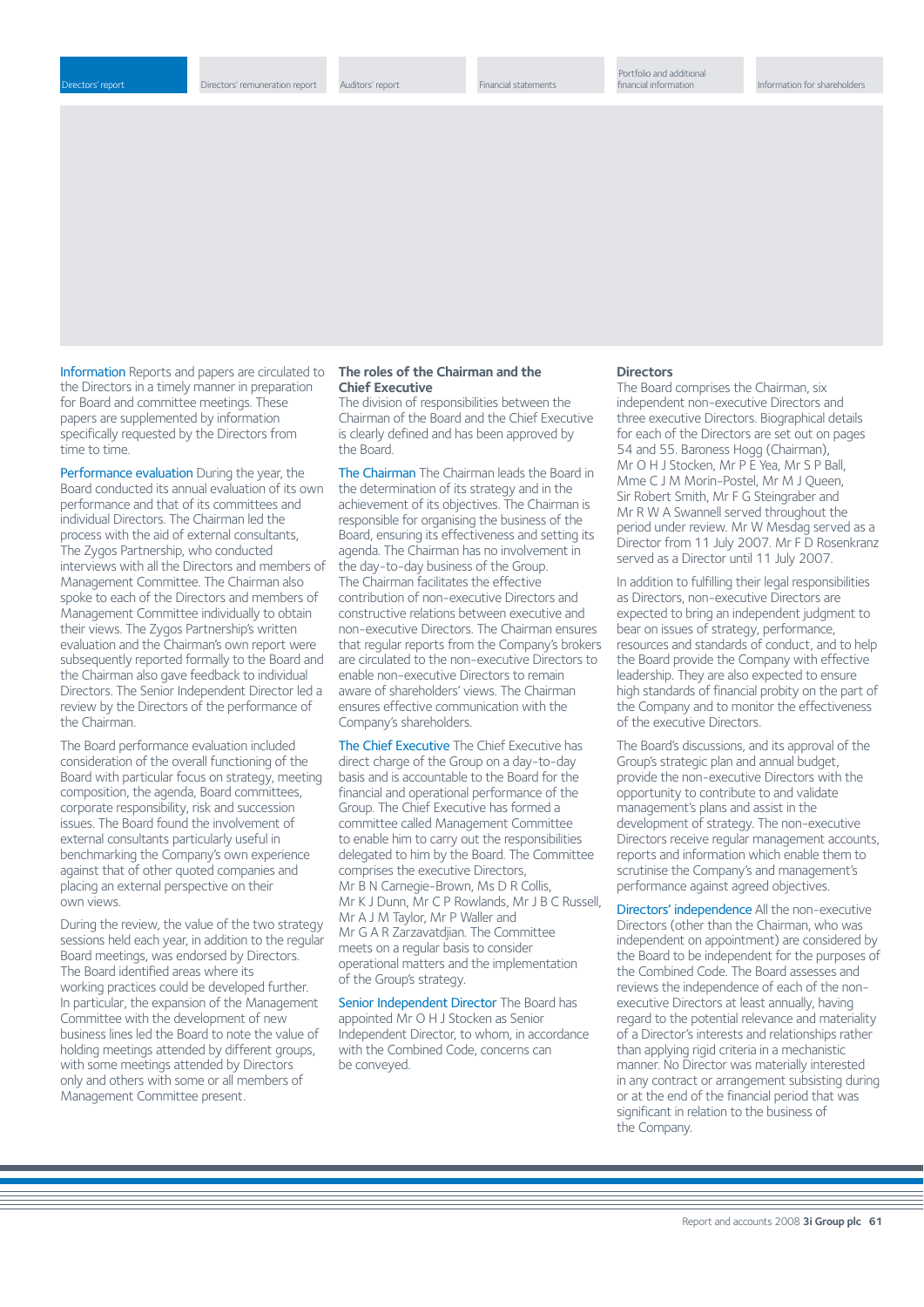## **Directors' report – statutory and corporate governance information** continued

Directors' employment contracts Details of executive Directors' employment contracts are set out in the Directors' remuneration report on page 76.

Training and development The Company has developed a training policy which provides a framework within which training for Directors is planned with the objective of ensuring Directors understand the duties and responsibilities of being a director of a listed company. All Directors are required to update their skills and maintain their familiarity with the Company and its business continually. Presentations on different aspects of the Company's business are made regularly to the Board. On appointment, all nonexecutive Directors have discussions with the Chairman and the Chief Executive following which appropriate briefings on the responsibilities of Directors, the Company's business and the Company's procedures are arranged. The Company provides opportunities for non-executive Directors to obtain a thorough understanding of the Company's business by meeting members of the senior management team who in turn arrange, as required, visits to investment or support teams.

During the year the Directors received briefings on corporate responsibility matters, electronic communications with shareholders and legal and regulatory developments, including the Companies Act 2006 (in particular directors' duties) and changes to the Listing Rules for closed-ended investment funds.

The Company has procedures for Directors to take independent legal or other professional advice about the performance of their duties.

#### Appointment and re-election of Directors

Subject to the Company's Articles of Association, the Companies Acts and satisfactory performance evaluation, non-executive Directors are appointed for an initial period of three years. Before the third and sixth anniversaries of a non-executive Director's first appointment, the Director discusses with the Board whether it is appropriate for a further three year term to be served.

The reappointment of non-executive Directors who have served for more than nine years is subject to annual review.

The Company's Articles of Association provide for:

- (a) the minimum number of Directors to be two and the maximum to be twenty, unless otherwise determined by the Company by ordinary resolution;
- (b) Directors to be appointed by ordinary resolution of the Company's shareholders in general meeting or by the Board;
- (c) Directors appointed by the Board to retire at the first AGM after their appointment and for the number nearest to, but not exceeding, one-third of the remaining Directors to retire by rotation (with the Directors to retire being those who have been longest in office since their last appointment or reappointment) at each AGM;
- (d) all Directors to retire at least every three years; and
- (e) shareholders to have the power to remove any Director by special resolution.

Subject to the Company's Articles of Association, retiring Directors are eligible for reappointment. The office of Director shall be vacated if the Director resigns, becomes bankrupt or is prohibited by law from being a Director or where the Board so resolves following the Director suffering from mental ill health or being absent from Board meetings for 12 months without the Board's permission.

In accordance with the Articles of Association, at the AGM to be held on 9 July 2008:

- (i) Mr W Mesdag, having been appointed as a Director by the Board since the AGM in 2007, will retire and, being eligible, offer himself for reappointment; and
- (ii) Mr O H J Stocken, Mr S P Ball and Sir Robert Smith will retire by rotation and, being eligible, offer themselves for reappointment as Directors.

The Board's recommendation for the reappointment of Directors is set out in the 2008 Notice of AGM. As previously announced Mr F G Steingraber will retire from the Board at the conclusion of the 2008 AGM.

Directors' indemnities The Company's Articles of Association provide that, subject to the provisions of the Companies Acts, the Directors shall be indemnified against liabilities incurred by them as Directors in defending any proceedings in which judgment is given in their favour, or where they have been acquitted or been granted relief by the court. As permitted by the Company's Articles of Association, the Company has maintained Qualifying Third-Party Indemnity Provisions (as defined under relevant legislation) for the benefit of the Company's Directors throughout the period.

Under the rules of the 3i Group Pension Plan ("the Plan"), the Company has granted an indemnity to the directors of Gardens Pension Trustees Limited (a corporate trustee of the Plan and a wholly-owned subsidiary of the Company) against liabilities incurred as directors of that corporate trustee.

#### **The Board's committees**

The Board is assisted by various standing committees of the Board which report regularly to the Board. The membership of these committees is regularly reviewed by the Board. When considering committee membership and chairmanship, the Board aims to ensure that undue reliance is not placed on particular Directors.

These committees all have clearly defined terms of reference which are available at www.3igroup.com. The terms of reference of the Audit and Compliance Committee, the Remuneration Committee and the Nominations Committee provide that no one other than the particular committee chairman and members may attend a meeting unless invited to attend by the relevant committee.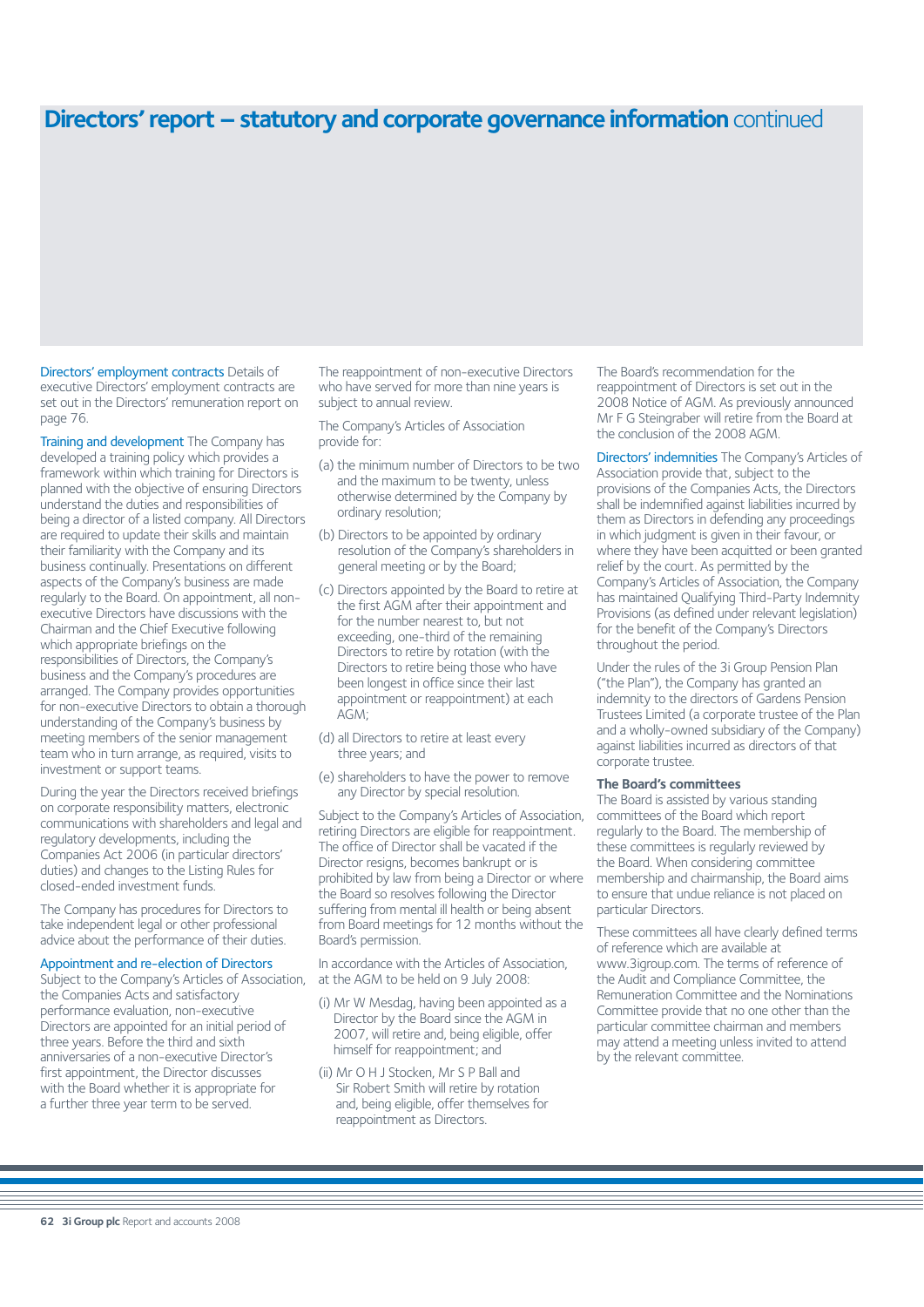#### **Audit and Compliance Committee**

The Audit and Compliance Committee comprises Mr O H J Stocken (Chairman), Mme C J M Morin-Postel, Sir Robert Smith and Mr F G Steingraber, all of whom served throughout the period, save for Mr F G Steingraber who served from 11 July 2007. Mr F D Rosenkranz served as a member of the Committee until 11 July 2007. All the members of the Committee are independent non-executive Directors. The Board is satisfied that the Committee Chairman, Mr O H J Stocken, has recent and relevant financial experience.

During the year, there were three meetings of the Committee. The members who served throughout the period attended all meetings. Mr F G Steingraber attended the two meetings held following his appointment and Mr F D Rosenkranz attended the one meeting held before he ceased to be a member.

During the year, the Committee:

- reviewed the effectiveness of the internal control environment of the Group and the Group's compliance with its regulatory requirements and received reports on bank covenants, third-party liabilities and offbalance sheet liabilities;
- reviewed and recommended to the Board the accounting disclosures comprised in the halfyearly and annual financial statements of the Company and reviewed the scope of the annual external audit plan and the external audit findings;
- received regular reports from Group Risk Assurance and Audit (the Group's internal audit function), monitored its activities and effectiveness, and agreed the annual internal audit plan;
- received regular reports from Group Compliance (the Group's regulatory compliance function) and Group Risk Management Committee, and monitored their activities and effectiveness;
- oversaw the Company's relations with its external auditors including assessing auditor performance, independence and objectivity, recommending the auditors' reappointment and approving the auditors' fees; and
- met with the external auditors in the absence of management.

#### **Remuneration Committee**

The Remuneration Committee comprises Sir Robert Smith (Chairman), Baroness Hogg, Mr W Mesdag, Mme C J M Morin-Postel and Mr O H J Stocken, all of whom served throughout the period, save for Baroness Hogg and Mr W Mesdag who served from 11 July 2007. Mr F D Rosenkranz and Mr F G Steingraber served as members until 11 July 2007. All the members of the Committee are independent non-executive Directors, save for Baroness Hogg who was independent on appointment as Chairman of the Board.

During the year, there were six meetings of the Remuneration Committee. The members who served throughout the period attended all the meetings. Baroness Hogg and Mr W Mesdag attended the five meetings held following their appointment. Mr F D Rosenkranz and Mr F G Steingraber attended the one meeting held before they ceased to be members. Details of the work of the Remuneration Committee are set out in the Directors' remuneration report.

### **Nominations Committee**

The Nominations Committee comprises Baroness Hogg (Chairman), Mr O H J Stocken, Mr P E Yea, Mr W Mesdag, Mme C J M Morin-Postel, Sir Robert Smith, Mr F G Steingraber and Mr R W A Swannell, all of whom served throughout the period, save for Mr W Mesdag who served from 11 July 2007. Mr F D Rosenkranz served as a member until 11 July 2007. During the year, there were two meetings of the Nominations Committee. The members who served throughout the year attended both meetings and Mr F D Rosenkranz attended the one meeting held before he ceased to be a Director. The terms of reference of the Nominations Committee provide that the

Chairman of the Board shall not chair the Committee when dealing with the appointment of the Chairman's successor.

During the year, the Nominations Committee considered and recommended a candidate for appointment as a non-executive Director of the Company.

A formal, rigorous and transparent process for the appointment of Directors has been established with the objective of identifying the skills and experience profile required of new Directors and identifying suitable candidates. The procedure includes the appraisal and selection of potential candidates, including (in the case of non-executive Directors) whether they have sufficient time to fulfil their roles. Specialist recruitment consultants assist the Committee to identify suitable candidates for appointment. The Committee's recommendations for appointment are put to the full Board for approval.

#### **Valuations Committee**

The Valuations Committee comprises Baroness Hogg (Chairman), Mr O H J Stocken, Mr P E Yea, Mr S P Ball and Mr R W A Swannell, all of whom served throughout the period. There were three meetings of the Valuations Committee during the year. The members who served throughout the year attended all meetings.

During the year, the Valuations Committee considered and made recommendations to the Board on valuations of the Group's investments to be included in the half-yearly and annual financial statements of the Group and reviewed valuations policy and methodology.

#### **The Company Secretary**

All Directors have access to the advice and services of the Group Legal Counsel and Company Secretary, who is responsible for advising the Board, through the Chairman, on governance matters. The Company's Articles of Association and the schedule of matters reserved to the Board or its duly authorised committees for decision provide that the appointment and removal of the Company Secretary is a matter for the full Board.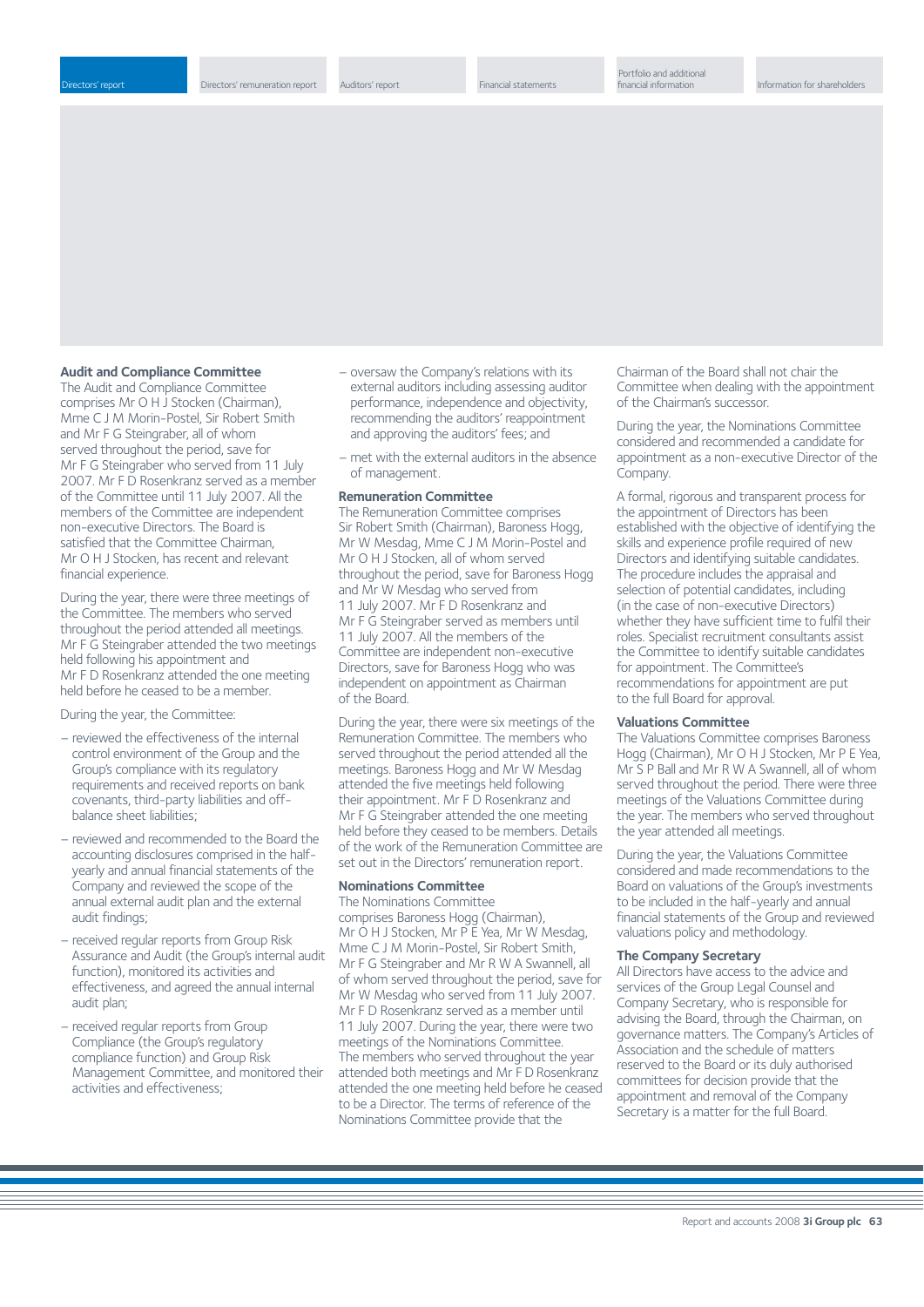# **Directors' report – statutory and corporate governance information** continued

## **Relations with shareholders**

The Board recognises the importance of maintaining a purposeful relationship with the Company's shareholders. The Chief Executive and the Finance Director, together with the Group Communications Director, meet with the Company's principal institutional shareholders to discuss relevant issues as they arise. The Chairman maintains a dialogue with shareholders on strategy, corporate governance and Directors' remuneration as required.

The Board receives reports from the Company's brokers on shareholder issues and non-executive Directors are invited to attend the Company's presentations to analysts and are offered the opportunity to meet shareholders.

The Company's major shareholders are offered the opportunity to meet newly-appointed nonexecutive Directors. During the year such shareholders were given the opportunity to meet Mr W Mesdag following his appointment on 11 July 2007.

The Company also uses its AGM as an opportunity to communicate with its shareholders. At the Meeting, business presentations are made by the Chief Executive and the Finance Director. The Chairmen of the Remuneration, Audit and Compliance, and Nominations Committees are available to answer shareholders' questions.

During the year, at the invitation of the Chairman, the Company's major shareholders met with the Chairman, the Chairmen of the Audit and Compliance Committee and the Remuneration Committee and the Company Secretary to discuss matters of corporate governance and corporate responsibility relevant to the Company and its shareholders.

The 2007 Notice of AGM was dispatched to shareholders not less than 20 working days before the Meeting. At that Meeting, voting on each resolution was taken on a poll and the poll results were made available on the Company's website.

#### **Portfolio management and voting policy**

In relation to unquoted investments, the Group's approach is to seek to add value to the businesses in which the Group invests through the Group's extensive experience, resources and contacts. In relation to quoted investments, the Group's policy is to exercise voting rights on matters affecting its interests.

#### **Internal control**

The Board is responsible for the Group's system of internal control and reviews its effectiveness at least annually. Such a system is designed to manage rather than eliminate the risk of failure to achieve business objectives and can provide only reasonable and not absolute assurance against material misstatement or loss.

Through the regular meetings of the Board and the schedule of matters reserved to the Board or its duly authorised committees for decision, the Board aims to maintain full and effective control over appropriate strategic, financial, operational and compliance issues. The Board has put in place an organisational structure with clearly defined lines of responsibility and delegation of authority. The Board considers and approves a strategic plan every two years and approves a budget on an annual basis. In addition, there are established procedures and processes for planning and controlling expenditure and the making of investments. There are also information and reporting systems for monitoring the Group's businesses and their performance.

The Group Risk Management Committee is a management committee formed by the Chief Executive and its purpose is to review the business of the Group in order to ensure that business risk is considered, assessed and managed as an integral part of the business. There is an ongoing process for identifying, evaluating and managing the Group's significant risks. This process was in place for the year to 31 March 2008 and up to the date of this report.

The Group Risk Management Committee's activities are supported by the activities of Investment Committee as well as two subcommittees, Financial Risk Committee and Operational Risk Committee. Details of the risk management framework can be found in the Risk management section of the Business review on pages 38 to 43.

The overall internal control process is regularly reviewed by the Board and the Audit and Compliance Committee and complies with the internal control guidance for Directors on the Combined Code issued by the Turnbull Committee. The process established for the Group includes:

#### **Policies**

- core values, Group standards and Group controls together comprising the Group's high level principles and controls, with which all staff are expected to comply;
- manuals of policies and procedures, applicable to all business units, with procedures for reporting weaknesses and for monitoring corrective action;
- a code of business conduct, with procedures for reporting compliance therewith;

#### **Processes**

- appointment of experienced and professional staff, both by recruitment and promotion, of the necessary calibre to fulfil their allotted responsibilities;
- a planning framework which incorporates a Board approved strategic plan, with objectives for each business unit;
- formal business risk reviews performed by management which evaluate the potential financial impact and likelihood of identified risks and possible new risk areas;
- the setting of control, mitigation and monitoring procedures and the review of actual occurrences, identifying lessons to be learnt;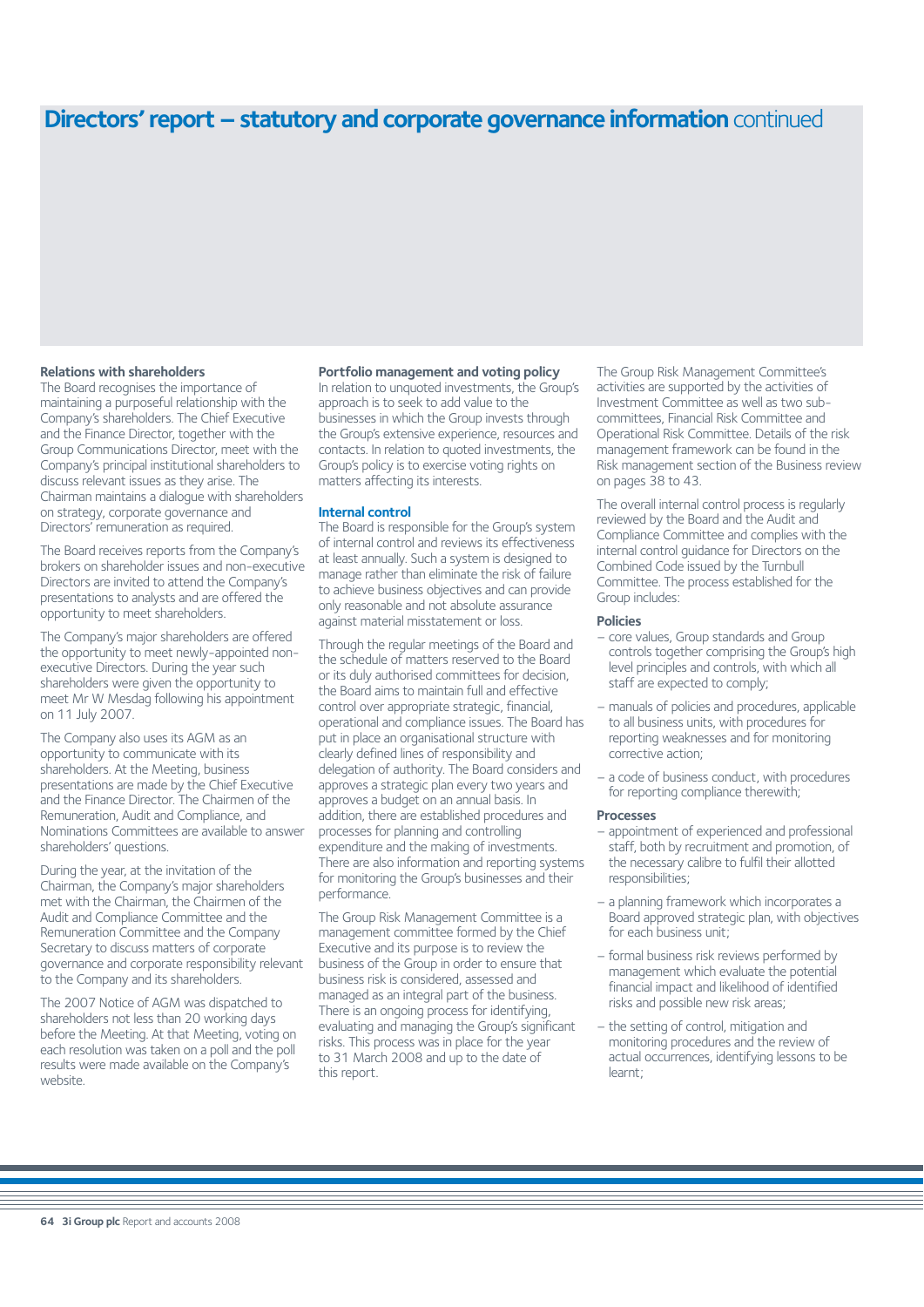- a comprehensive system of financial reporting to the Board, based on an annual budget with monthly reporting of actual results, analysis of variances, scrutiny of key performance measures and regular re-forecasting;
- regular treasury reports to the Board, which analyse the funding requirements of each class of assets, track the generation and use of capital and the volume of liquidity, measure the Group's exposure to interest and exchange rate movements and record the level of compliance with the Group's funding objectives;
- a Group Compliance function whose role is to integrate regulatory compliance procedures and best practices into the Group's systems;
- well defined procedures governing the appraisal and approval of investments, including detailed investment and divestment approval procedures, incorporating appropriate levels of authority and regular postinvestment reviews;

#### **Verification**

- a Group Risk Assurance and Audit function which undertakes periodic examination of business units and processes and recommends improvements in controls to management;
- the external auditors who are engaged to express an opinion on the annual financial statements; and
- an Audit and Compliance Committee which considers significant control matters and receives reports from Group Risk Assurance and Audit and the external auditors and the Group Compliance function on a regular basis.

The internal control system is monitored and supported by a Group Risk Assurance and Audit function which operates on an international basis and reports to management and the Audit and Compliance Committee on the Group's operations. The work of Group Risk Assurance and Audit is focused on the areas of greatest risk to the Group determined on the basis of the Group's risk management process.

The external auditors independently and objectively review the approach of management to reporting operating results and financial condition. In co-ordination with Group Risk Assurance and Audit, they also review and test the system of internal financial control and the information contained in the annual financial statements to the extent necessary for expressing their opinion.

#### **Employment**

The Group's policy is one of equal opportunity in the selection, training, career development and promotion of employees, regardless of age, gender, sexual orientation, ethnic origin, religion and whether disabled or otherwise.

The Group treats applicants and employees with disabilities equally and fairly and provides facilities, equipment and training to assist disabled employees to do their jobs. Should an employee become disabled during their employment, efforts are made to retain them in their current employment or to explore the opportunities for their retraining or redeployment within the Group. The Group also provides financial support to disabled employees who are unable to work, as appropriate to local market conditions.

The Group's principal means of keeping in touch with the views of its employees are through employee appraisals, informal consultations, team briefings, and staff conferences and surveys. Managers throughout the Group have a continuing responsibility to keep their staff fully informed of developments and to communicate financial results and other matters of interest. This is achieved by structured communication including regular meetings of employees.

The Group has clear grievance and disciplinary procedures in place, which include comprehensive procedures on discrimination and the Group's equal opportunities policy. The Group also has an employee assistance programme which provides a confidential, free and independent counselling service and is available to all staff and their families in the UK.

There are clearly defined staff policies for pay and working conditions. The Group's employment policies are designed to provide a competitive reward package which will attract and retain high quality staff, whilst ensuring that the cost element of these rewards remains at an appropriate level.

The Group's remuneration policy is influenced by market conditions and practices in the countries in which it operates. All employees receive a base salary and are eligible for a performancerelated bonus. Where appropriate, employees are eligible to participate in Group share schemes to encourage employees' involvement in the performance of the Group. Investment executives may also participate in coinvestment plans and carried interest schemes, which allow executives to share directly in the future profits on investments. Employees participate in local state or company pension schemes as appropriate to local market conditions.

#### **Charitable and political donations**

Charitable donations made by the Group in the year to 31 March 2008 amounted to £454,130. Excluding the Company's matching of Give As You Earn contributions by staff, charitable donations amounted to £324,397. Of this amount approximately 44% was donated to causes which aim to relieve poverty or benefit the community, or both, approximately 29% was donated to charities which advance education, and approximately 10% was donated to medical charities. Further details of charitable donations are set out in the Corporate responsibility report on pages 44 to 53.

In line with Group policy, no donations were made to political parties during the year.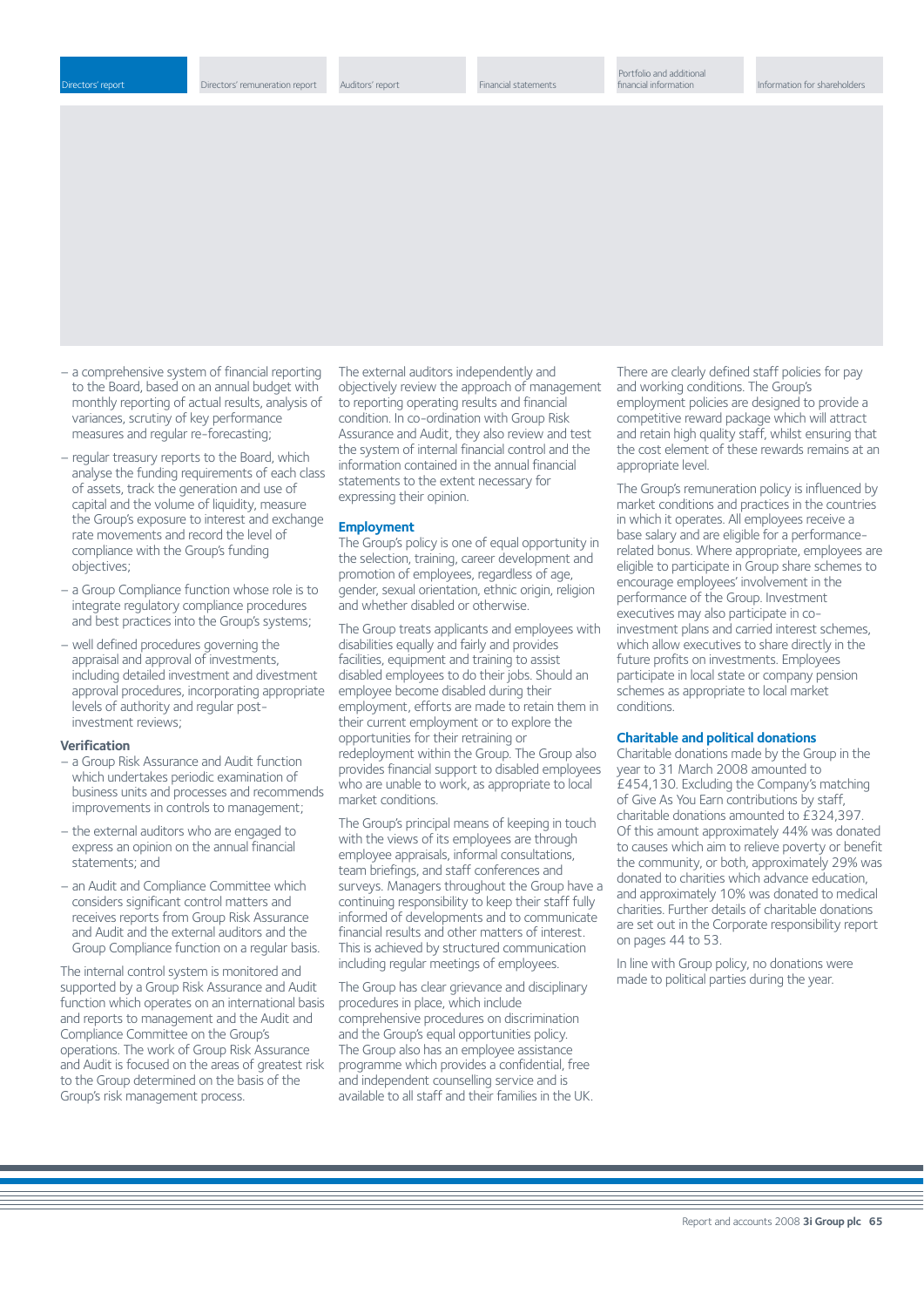## **Directors' report – statutory and corporate governance information** continued

### **Policy for paying creditors**

It is the policy of the Group to pay suppliers in accordance with the terms and conditions of the relevant markets in which it operates. Expenses are paid on a timely basis in the ordinary course of business. The Company had no trade creditors outstanding at the year end. 3i plc had trade creditors outstanding at the year end representing on average 19 days' purchases.

#### **Significant agreements**

The Company is a party to the following agreements that take effect, alter or terminate on a change of control of the Company following a takeover bid:

- (a) £486 million Revolving Credit Facility Agreement dated 20 September 2005, between 3i Holdings plc, Barclays Capital, Bayerische Landesbank, London branch, Dresdner Kleinwort Wasserstein Limited, HSBC Bank plc, Lloyds TSB Bank plc, The Royal Bank of Scotland plc, Société Générale, UBS Limited, WestLB AG, London branch and the Company, in relation to the provision of a multi-currency revolving credit facility to 3i Holdings plc and the Company. Under this agreement, the Company would be required to notify Lloyds TSB Bank plc, in its capacity as agent for the banks, within five days of any change of control of the Company. Such notification would open a negotiation period of 50 days (from the date of the change of control) to determine whether Majority Banks (as defined in the agreement) would be willing to continue to make available the facility and, if so, on what terms. Failing agreement and if so required by the Majority Banks, amounts outstanding would be required to be repaid and the facility cancelled. If no such requirement was imposed by the Majority Banks, any dissenting bank could require amounts outstanding to it to be repaid and cease to participate in the facility;
- (b) £150 million Revolving Credit Facility Agreement dated 24 November 2005, between 3i Holdings plc, the Company and Nordea Bank AB (publ) in relation to the

provision of a multi-currency revolving credit facility to 3i Holdings plc and the Company. Under this agreement, the Company would be required to notify Nordea Bank AB (publ) within five days of any change of control of the Company. Such notification would open a negotiation period of 50 days (from the date of the change of control) to determine whether Nordea Bank AB (publ) would be willing to continue to make available the facility and, if so, on what terms. Failing agreement and if so required by Nordea Bank AB (publ), amounts outstanding would be required to be repaid and the facility cancelled;

- (c) Limited Partnership Agreements dated 12 July 2006, between 3i EFV GP Limited, 3i Europartners V Verwaltungs GmbH & Co. KG, the Company and other investors from time to time in relation to the formation of partnerships to carry on the business of investing as the fund known as 3i Eurofund V. Under these agreements, the manager, 3i Investments plc, would be required to notify the investors of any change of control of the Company. If such a change of control occurs before the end of the relevant investment period, the manager's powers to make new investments on behalf of the partnerships would be suspended unless the investors had given consent before the change of control occurred. Where suspension occurs, the investors may consent at any time before the end of the investment period to the resumption of the manager's powers; and
- (d) 3i Group plc €550,000,000 1.375 per cent Convertible Bonds due 2008 (the "bonds"). Condition 6 of the terms and conditions of the bonds sets out the conversion rights of the holders of the bonds and the calculation of the conversion price payable. The conversion price will decrease if a "Relevant Event" occurs. Condition  $6(b)(x)$ sets out the definition of Relevant Event and the consequential adjustment to the conversion price. In summary, a Relevant Event occurs if an offer is made to all (or as nearly as may be practicable all) shareholders

to acquire all or a majority of the issued shares of the Company or if any person proposes a scheme with regard to such acquisition (other than a Newco Scheme (as defined)) and (such offer or scheme having become unconditional in all respects) the right to cast more than 50 per cent of the votes which may ordinarily be cast on a poll at a general meeting of the Company has or will become unconditionally vested in the offeror and/or an associate (as defined) of the offeror.

#### **Statement of Directors' responsibilities**

The Directors are required by UK company law to prepare financial statements which give a true and fair view of the state of affairs of the Company and the Group as at the end of the year and of the profit for the year. The Directors have responsibility for ensuring that proper accounting records are kept which disclose with reasonable accuracy the financial position of the Group and enable them to ensure that the financial statements comply with the Companies Act 1985. They have a general responsibility for taking such steps as are reasonably open to them to safeguard the assets of the Group and to prevent and detect fraud and other irregularities. Suitable accounting policies, which follow generally accepted accounting practice and are explained in the notes to the financial statements, have been applied consistently and applicable accounting standards have been followed. In addition, these financial statements comply with International Financial Reporting Standards as adopted by the European Union and reasonable and prudent judgments and estimates have been used in their preparation.

In accordance with the FSA's Disclosure and Transparency Rules, the Directors confirm to the best of their knowledge that:

(a) the financial statements, prepared in accordance with applicable accounting standards, give a true and fair view of the assets, liabilities, financial position and profit or loss of the Company and the undertakings included in the consolidation taken as a whole; and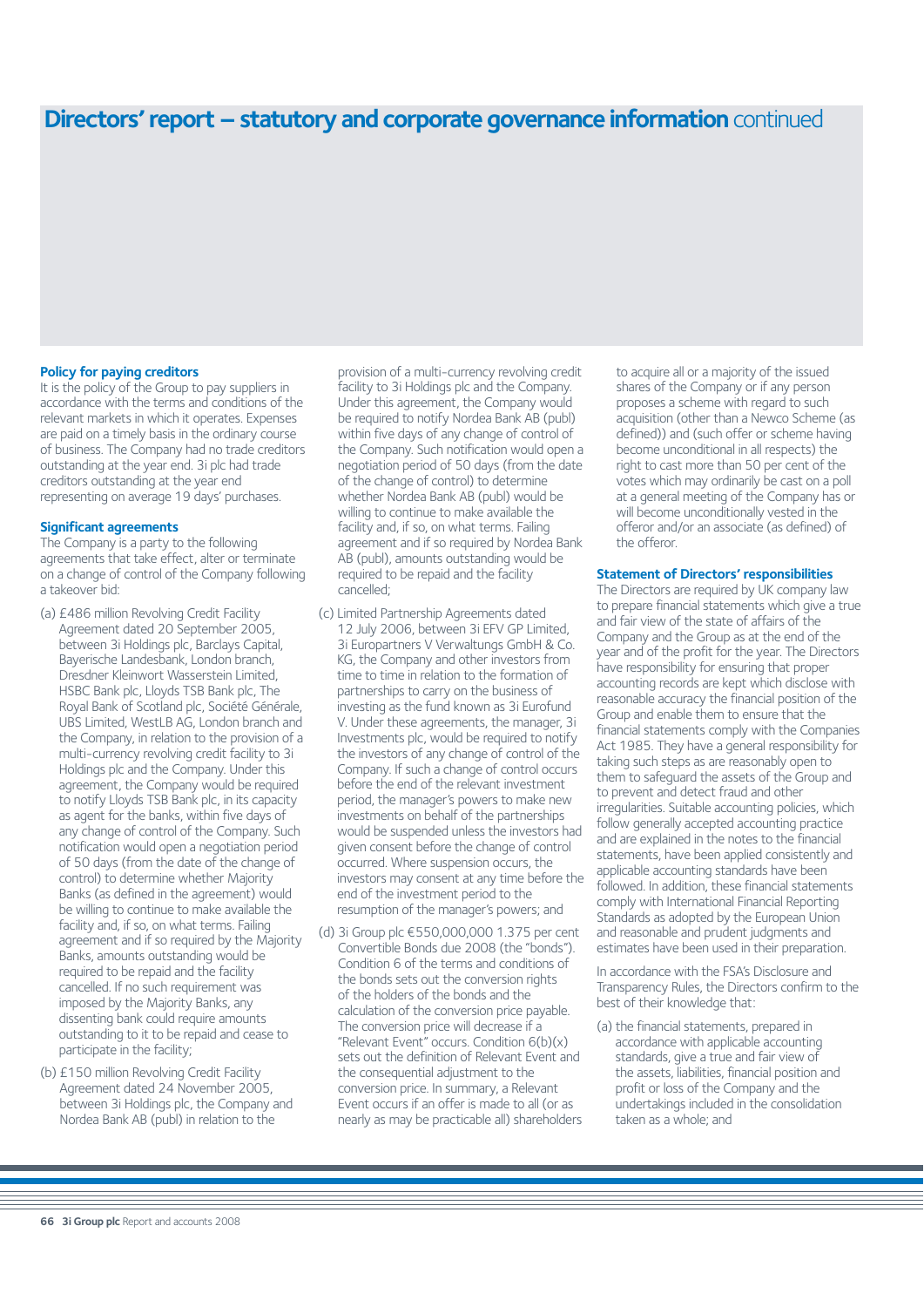(b) the Directors' report includes a fair review of the development and performance of the business and the position of the Company and the undertakings included in the consolidation taken as a whole together with a description of the principal risks and uncertainties that they face.

The Directors of the Company and their functions are listed on pages 54 and 55.

#### **Going concern**

The Directors are satisfied that the Company and the Group have adequate resources to continue to operate for the foreseeable future. For this reason, they continue to adopt the "going concern" basis for preparing the financial statements.

#### **Auditors' independence and objectivity**

Subject to annual appointment by shareholders, auditor performance is monitored on an ongoing basis and formally reviewed every five years, the next review scheduled to be held during the current financial year. The Audit and Compliance Committee reviewed auditor performance during the year and concluded that Ernst & Young LLP's appointment as the Company's auditors should be continued.

The Audit and Compliance Committee recognises the importance of ensuring the independence and objectivity of the Company's auditors. It reviews the nature and extent of the services provided by them, the level of their fees and the element comprising non-audit fees. The Audit and Compliance Committee Chairman is notified of all assignments allocated to Ernst & Young over a set threshold, other than those related to due diligence within the Group's investment process where the team engaged would be independent of the audit team. Safeguards have been put in place to reduce the likelihood of compromising auditor independence, including the following principles which are applied in respect of services provided by the auditors and other accounting firms and monitored by the Audit and Compliance Committee:

- services required to be undertaken by the auditors, which include regulatory returns, formalities relating to borrowings, shareholder and other circulars. This work is normally allocated directly to the auditors;
- services which it is most efficient for the auditors to provide. In this case, information relating to the service is largely derived from the Company's audited financial records; for example, corporate tax services. This work is normally allocated to the auditors subject to consideration of any impact on their independence; and
- services that could be provided by a number of firms including general consultancy work. All significant consultancy projects are normally put out to tender and work would be allocated to the auditors only if it did not present a potential threat to the independence of the audit team. Included in this category is due diligence work relating to the investment process. If this service were to be provided by the auditors, the specific team engaged would be independent of the audit team.

Details of the fees paid to the auditors are disclosed in note 6 to the financial statements on page 90.

#### **Audit information**

Pursuant to section 234ZA (2) of the Companies Act 1985, each of the Directors confirms that: (a) so far as they are aware, there is no relevant audit information of which the Company's auditors are unaware; and (b) they have taken all steps they ought to have taken to make themselves aware of any relevant audit information and to establish that the Company's auditors are aware of such information.

#### **Appointment of auditors**

In accordance with section 384 of the Companies Act 1985, a resolution proposing the reappointment of Ernst & Young LLP as the Company's auditors will be put to members at the forthcoming AGM.

By order of the Board

**K J Dunn** Company Secretary 14 May 2008

Registered Office: 16 Palace Street London SW1E 5JD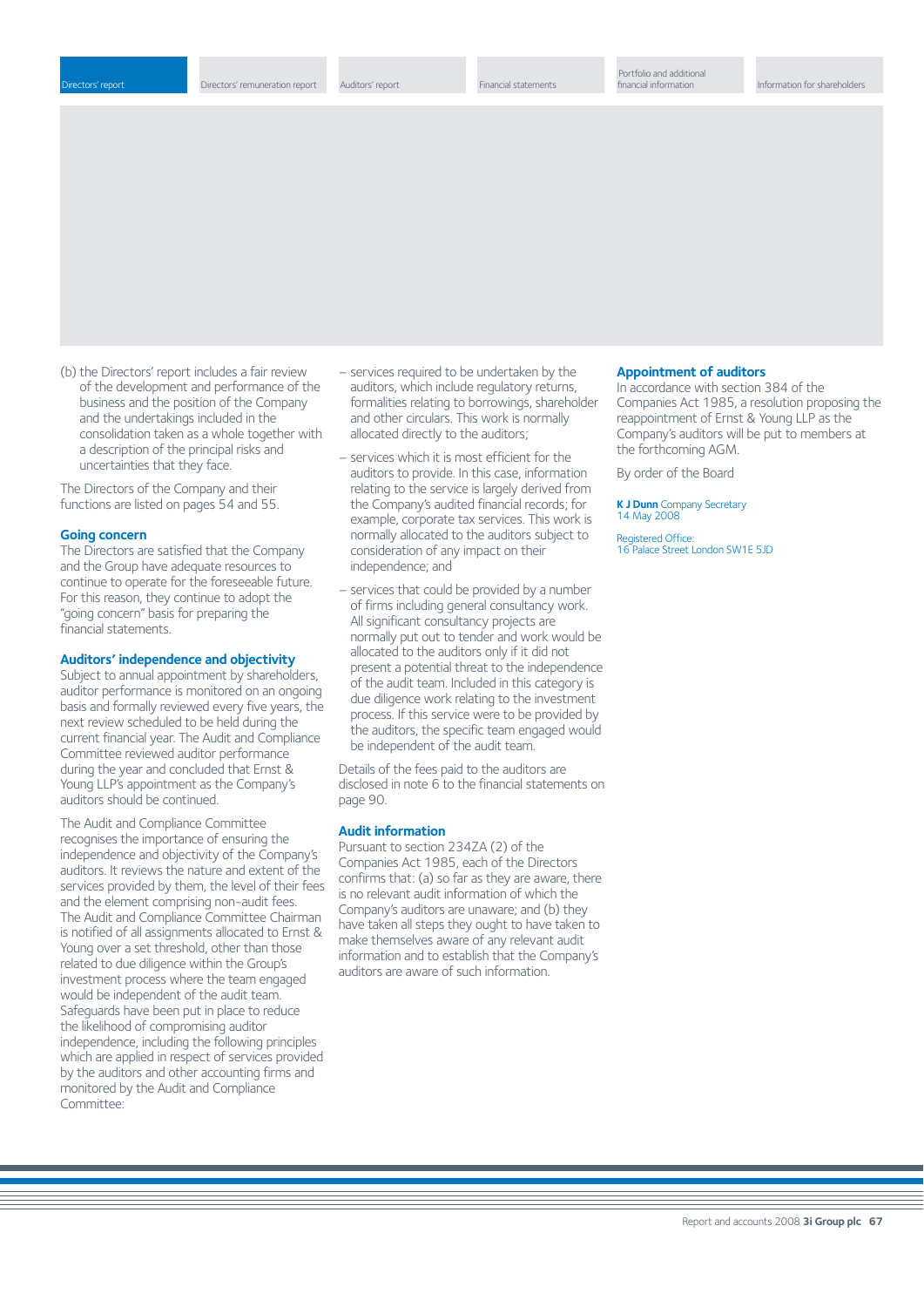# **Directors' remuneration report**

#### **Remuneration Committee**

## **Composition and terms of reference**

The Remuneration Committee (the "Committee") comprises independent non-executive Directors, together with Baroness Hogg (Chairman of the Board). Its members during the year to 31 March 2008 (the "year") were Sir Robert Smith (Committee Chairman), Mme C J M Morin-Postel, Mr O H J Stocken, Baroness Hogg (from 11 July 2007), Mr W Mesdag (from 11 July 2007), Mr F D Rosenkranz (until 11 July 2007) and Mr F G Steingraber (until 11 July 2007). The Committee's terms of reference take into account the provisions of the Combined Code on corporate governance and are available on the Company's website.

### **Activities during the year**

The Committee met six times during the year to consider remuneration policy and to determine and consider, on behalf of the Board, the specific remuneration packages and co-investment and carried interest arrangements for executive Directors and other members of Management Committee. The Committee also reviewed the fees payable to the Chairman of the Board. Details of Committee members' attendance at Committee meetings are set out in the Directors' report.

#### **Assistance to the Committee**

Persons who materially assisted the Committee with advice on Directors' remuneration in the year were: Kepler Associates, external remuneration advisers appointed by the Committee; the Chairman of the Board, Baroness Hogg (until her appointment as a member of the Committee on 11 July 2007); the Chief Executive, Mr P E Yea; and the Group's Human Resources Director, Ms D R Collis. (Ms D R Collis was not appointed by the Committee). Baroness Hogg, Mr P E Yea and Ms D R Collis did not advise the Committee on their own remuneration. Kepler Associates did not provide any other services to the Group during the year.

#### **Background**

The Company operates in the private equity sector and is a constituent of the FTSE 100 Index. The majority of the Company's competitors are either partnerships of individuals managing funds for investment on behalf of third parties or unquoted subsidiaries of larger banking or financial services groups. In the private equity industry the ability of trained and experienced executives to gain substantial rewards remains and therefore maintaining a remuneration structure to support the recruitment and retention of senior executives continues to be critical. In addition to cash bonuses, it is market practice for investment executives in the private equity sector to be given the opportunity to participate in co-investment and carried interest investment plans which create close alignment of the executives' interests with those of investors in the funds that they manage or advise. The executives put their own money at risk by co-investing and are able to share directly in the future returns on investments, subject normally to a variety of conditions relating to the performance of those investments.

The left hand graph below compares the Company's total shareholder return ("3i TSR") for the five financial years to 31 March 2008 with the total shareholder return of the FTSE All-Share Index. The Directors consider that since the Company invests in a broad range of industrial and commercial sectors, this continues to be the most appropriate index against which to compare the Company's total shareholder return. Additional information is provided by the right hand graph below, which compares percentage changes in the Company's diluted net asset value per share over each of the last five financial years (with dividends re-invested) with the FTSE All-Share Index total return over the same periods. This has been included as net asset value growth is one of the tests used in the Company's long-term incentive schemes.

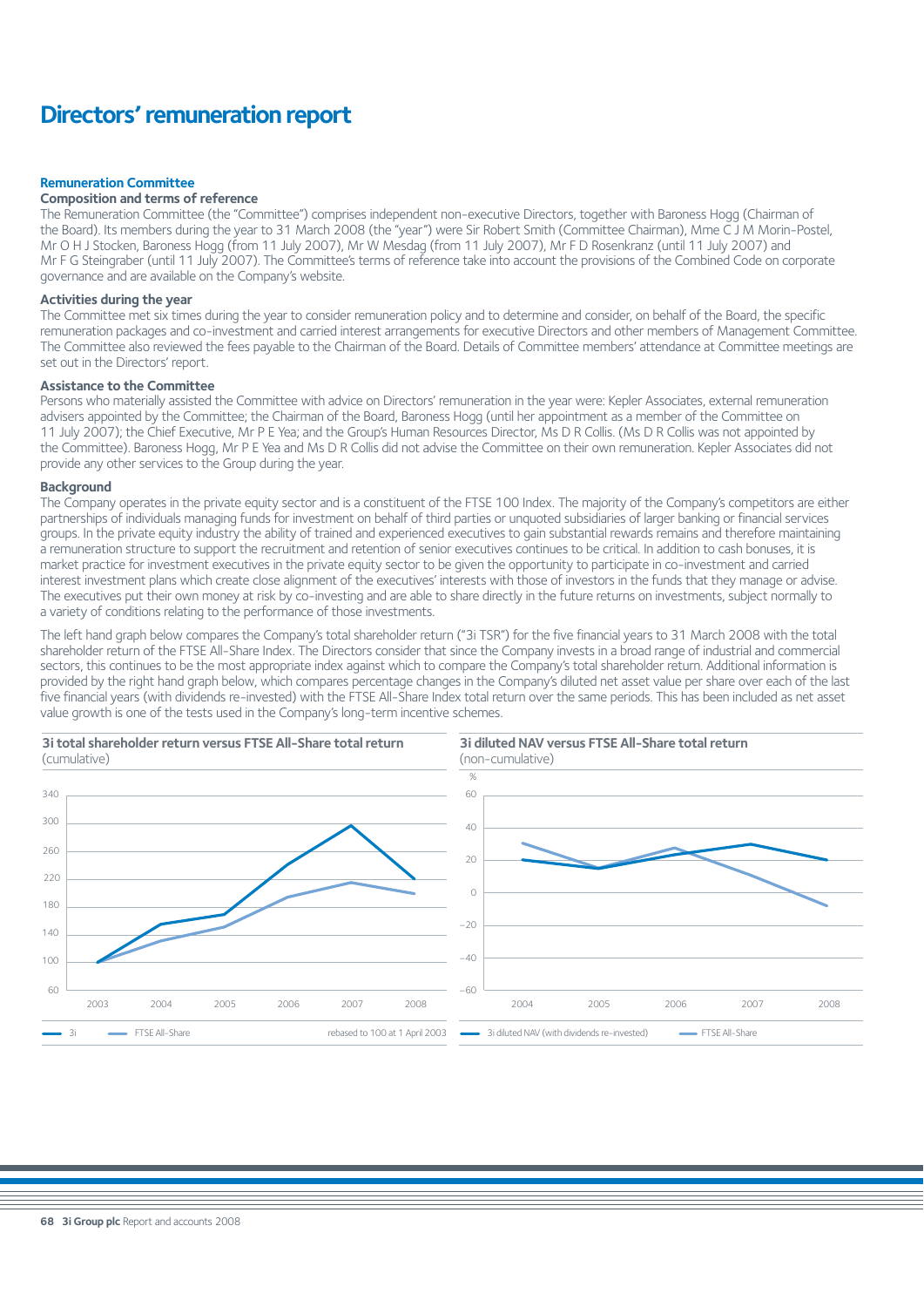#### **Directors' remuneration policy**

The Committee made no changes in Directors' remuneration policy during the year but, following consultation with major shareholders in 2007, revised a number of the targets and limits for executive Directors' remuneration arrangements as explained below.

#### **Non-executive Directors**

The Company's policy for the financial year to 31 March 2009 (the "coming year") for non-executive Directors (including the Chairman) continues to be to pay fees which are competitive with the fees paid by other financial services companies of broadly similar UK market capitalisation. Non-executive Directors are not eligible for bonuses, share options, long-term incentives, pensions or performance-related remuneration. The Company does not currently expect its policy on non-executive Directors' remuneration for subsequent financial years to change significantly. Non-executive Directors' fees (other than those of the Chairman, which are determined by the Committee) are regularly reviewed and determined by the Board as a whole, within the limits set by the Company's Articles of Association from time to time, having taken advice from the Committee's remuneration advisers. Details of non-executive Directors' remuneration for the year, which include fees for sitting on or chairing Board committees (where relevant), are set out in the table on page 70. During the year, arrangements were introduced to ensure that non-executive Directors (other than those based in the US) take part of their basic fee in the form of ordinary shares in the Company: for non-executive Directors this amounted to 1,000 shares a year; and for the Chairman 5,000 shares a year, purchased in November each year.

#### **Executive Directors**

The Company's policy for the coming year for executive Directors is to provide remuneration and other benefits sufficient to attract, retain and motivate executives of the calibre required. Variable remuneration (comprising annual cash bonuses, deferred share bonuses and long-term incentives) is intended to form a substantial component of total remuneration. When setting executive Directors' remuneration, the Committee is able to evaluate corporate performance on environmental, social and governance issues.

#### (a) Salaries and bonuses

The Committee is sensitive to wider issues including pay and employment conditions elsewhere in the Group when setting executive Directors' pay levels and takes into account the Company's reward strategy generally, before deciding specific packages for the executive Directors. The average percentage increases in base salaries per annum for members of Management Committee (including executive Directors) and for other executive staff in the UK employed in the period from 31 March 2007 to 31 March 2008 were 5.6% and 11.5% respectively.

Policy for the coming year for:

(i) the Chief Executive and Finance Director continues to be to pay salaries, and if appropriate discretionary bonuses, which are competitive with those paid by other financial services companies of broadly similar UK market capitalisation. Salary supplements are paid to both, to enable them to make additional pension provision; and

(ii) executive Directors responsible for investment business, currently only Mr Queen, continues to be to pay salaries, and if appropriate discretionary bonuses, competitive with those paid in the private equity industry.

Executive Directors' discretionary annual bonuses are non-pensionable. Target bonuses for each executive Director are determined by the Committee at the beginning of each year. Bonus awards are assessed against the achievement of corporate, personal and business targets. Following consultation with 3i's major shareholders in 2007 on executive Directors' remuneration, bonus targets were revised for 2007-08. The Chief Executive and Mr Queen had target bonuses of 125% of base salary, whilst the Finance Director had a target bonus of 100% of base salary. Bonuses above target will only be paid to executive Directors for outstanding performance, and the maximum is twice the target bonus. For both the Chief Executive and the Finance Director, any bonus over 100% of base salary will be in shares deferred for two years and for Mr Queen any bonus in excess of 1.5 times target will be in shares deferred for two years. However, this year the approach for Mr Queen was that any bonus in excess of 1 times target (excluding the exceptional bonus referred to in note 1 on page 78) would be paid in deferred shares. The Committee retains discretion to make adjustments to bonus arrangements in appropriate circumstances.

The main measures used to assess corporate performance for the year were: total shareholder return and change in net asset value per share, both in absolute terms and compared with the FTSE All-Share Index; total non market-driven return; and one to three year internal rate of return compared with performance of other companies in the private equity industry. In forming its overall judgment the Committee also took into account a number of more detailed indicators of performance and activity, such as the level of investment, realised profits and costs. The Committee's view, after taking account of the performance measures referred to above, was that bonuses above target although below maximum were appropriate for all three executive Directors. This was in light of strong total return on opening shareholders' funds of 18.6% and the fact the greater part of this came from non market-driven factors. On a three year performance basis, returns outperformed the European private equity industry. Realised profits on the sale of investments of £523 million were high as were levels of investment at £2,160 million and realisation proceeds at £1,742 million. Within the maximum of two times target bonus, combined awards ranged from 1.52 to 1.65 times target, which translated into 1.0 to 1.24 times salary in cash and 0.52 to 0.94 times salary in shares deferred for two years.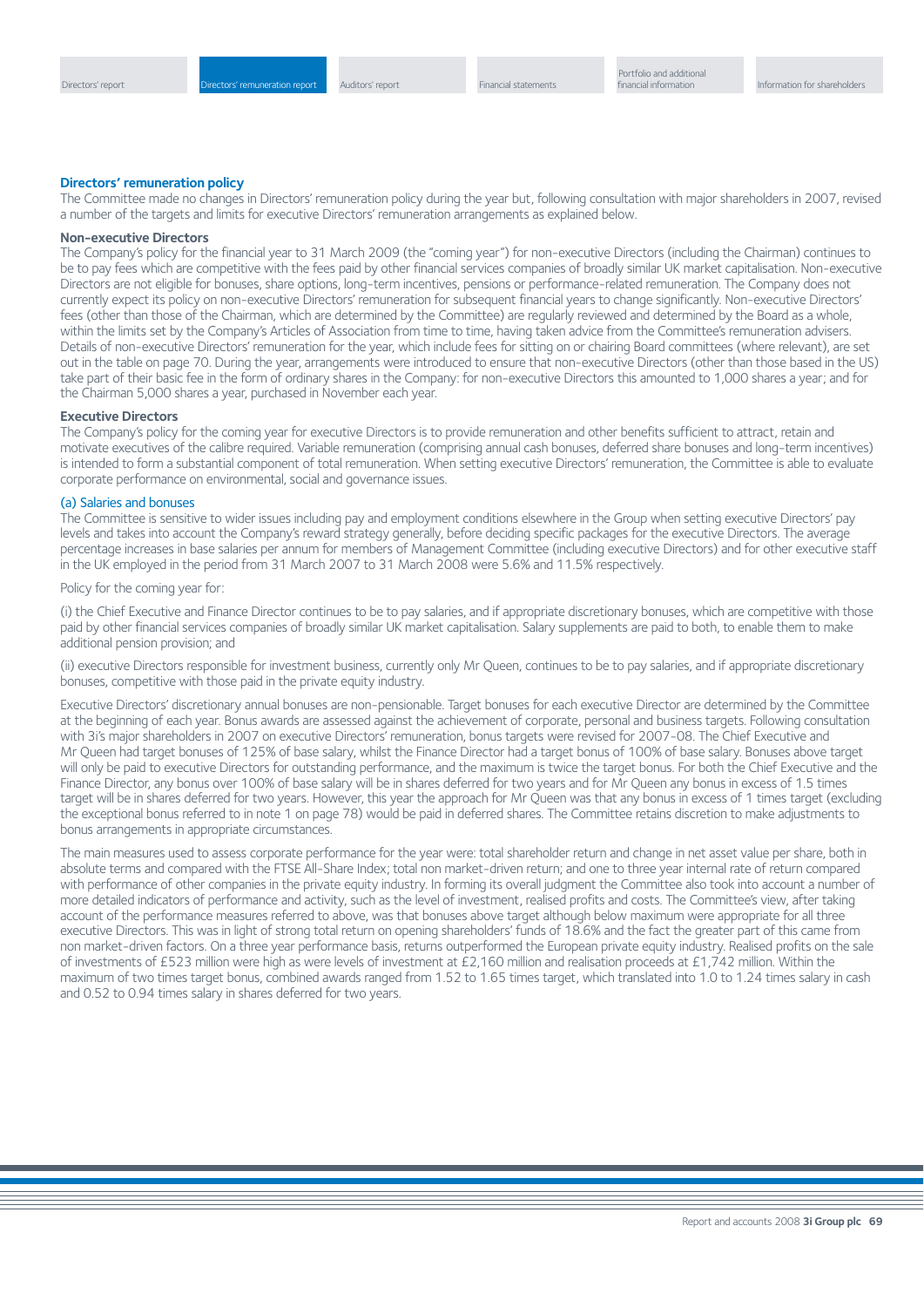# **Directors' remuneration report** continued

#### (b) Long-term incentives

During the year, long-term incentive arrangements for the Chief Executive and Finance Director consisted of share options, Performance Share awards and Super-performance Share awards under the 3i Group Discretionary Share Plan ("the Discretionary Share Plan").

The Discretionary Share Plan The Discretionary Share Plan is a shareholder-approved executive share plan conforming with the Association of British Insurers' guidelines on dilution limits. The level of annual awards of options, Performance Shares and Super-performance Shares is reviewed each year taking account of market practice, individual performance, the specific circumstances facing the Company and calculations of the fair values of awards. During the year, the Company's policy was that maximum annual awards should be market price options with an aggregate exercise price of six times annual salary and three times salary in respect of Performance Shares and Super-performance Shares. This was subject to an overall limit on the fair value of all share-based awards of 2.5 times salary. During the year awards were made to the Chief Executive and to the Finance Director with face values of approximately six times salary in share options, 1.9 times salary in Performance Shares and 1.1 times salary in Super-performance Shares

The Committee's remuneration advisers calculate the fair values of share-based awards. For the coming year, these fair values have been calculated by the Committee's remuneration advisers to be 17% of face value for share options, 52% of face value for Performance Share awards and 24.4% of face value for Super-performance Share awards. These fair values are subject to re-calculation in changing market conditions.

The Infrastructure Incentive Plan The Infrastructure Incentive Plan is a part-deferred bonus plan established during the year to provide senior members of the Infrastructure team, including Mr Queen, with incentives aligning the interests of the executives with those of the Group and investors in 3i Infrastructure Limited.

The Company does not currently have any plans to alter its policy on executive Directors' remuneration for the coming year.

#### **Directors' remuneration during the year**

|                                     | Salary and<br>fees<br>£'000 | (note 1)<br>Salary<br>supplements<br>£'000 | Total salary,<br>fees and<br>supplements<br>£'000 | (note 2)<br><b>Bonus</b><br>£'000 | (note 3)<br>Deferred<br>share bonus<br>£'000 | (note 4)<br><b>Benefits</b><br>in kind<br>£'000 | <b>Total</b><br>remuneration<br>year to<br>31 March<br>2008<br>£'000 | Total<br>remuneration<br>year to<br>31 March<br>2007<br>£'000 |
|-------------------------------------|-----------------------------|--------------------------------------------|---------------------------------------------------|-----------------------------------|----------------------------------------------|-------------------------------------------------|----------------------------------------------------------------------|---------------------------------------------------------------|
| <b>Executive Directors</b>          |                             |                                            |                                                   |                                   |                                              |                                                 |                                                                      |                                                               |
| P E Yea                             | 773                         | 249                                        | 1,022                                             | 790                               | 741                                          | 23                                              | 2,576                                                                | 2,152                                                         |
| S P Ball                            | 492                         | 72                                         | 564                                               | 490                               | 255                                          | 2                                               | 1,311                                                                | 1,252                                                         |
| M J Queen                           | 427                         | $\overline{\phantom{0}}$                   | 427                                               | 1,270                             | 346                                          | $\overline{2}$                                  | 2,045                                                                | 1,357                                                         |
| <b>Non-executive Directors</b>      |                             |                                            |                                                   |                                   |                                              |                                                 |                                                                      |                                                               |
| Baroness Hogg                       | 290                         | $\overline{\phantom{0}}$                   | 290                                               |                                   |                                              | $\overline{\phantom{m}}$                        | 290 <sup>8</sup>                                                     | 260                                                           |
| O H J Stocken                       | 113                         | -                                          | 113                                               |                                   |                                              | $\qquad \qquad -$                               | 113                                                                  | 103                                                           |
| C J M Morin-Postel                  | 64                          | -                                          | 64                                                |                                   |                                              | $\qquad \qquad$                                 | 64                                                                   | 54                                                            |
| W Mesdag (from 11 July 2007)        | 42                          | -                                          | 42                                                |                                   |                                              | $\qquad \qquad -$                               | 42                                                                   |                                                               |
| Sir Robert Smith                    | 74                          | $\qquad \qquad$                            | 74                                                |                                   |                                              | $\qquad \qquad -$                               | 74                                                                   | 61                                                            |
| F G Steingraber                     | 60                          |                                            | 60                                                |                                   |                                              | $\qquad \qquad$                                 | 60                                                                   | 51                                                            |
| R W A Swannell                      | 61                          | $\overline{\phantom{0}}$                   | 61                                                |                                   |                                              | $\overline{\phantom{0}}$                        | 61                                                                   | 30                                                            |
| <b>Former Directors</b>             |                             |                                            |                                                   |                                   |                                              |                                                 |                                                                      |                                                               |
| F D Rosenkranz (until 11 July 2007) | 15                          |                                            | 15                                                |                                   |                                              | $\overline{\phantom{m}}$                        | 15                                                                   | 57                                                            |
| <b>Total</b>                        | 2,411                       | 321                                        | 2,732                                             | 2,550                             | 1,342                                        | 27                                              | 6,651                                                                | 5,377                                                         |

#### **Notes**

1 Mr P E Yea and Mr S P Ball received salary supplements to enable them to make additional pension provision.

2 Bonuses relate to the year to 31 March 2008 and are expected to be paid in June 2008 save that £750,000 of the bonus shown for Mr M J Queen represented the exceptional bonus described in note 1 on page 78 and paid in July 2007.

3 Deferred share bonuses relate to the year to 31 March 2008 and will be paid in shares in the Company, deferred for two years.

4 "Benefits in kind" were company car (Mr P E Yea) and health insurance (Mr P E Yea, Mr S P Ball and Mr M J Queen).

5 In addition to the salaries and fees shown, executive Directors' retained fees from outside directorships as follows: Mr P E Yea, £105,000 (Vodafone Group plc); Mr S P Ball, £65,000 (Cable & Wireless plc); and Mr M J Queen, £38,923 (Northern Rock plc).

6 Amounts payable to former Directors in respect of the year were as follows: Dr P Mihatsch, £71,811 (Chairman of the Company's German Advisory Board); and Mr W J R Govett, £12,000 (as director of Gardens Pension Trustees Limited, a trustee of the 3i Group Pension Plan).

7 As at 31 March 2008, executive Directors' salaries were as follows: Mr P E Yea, £790,000 pa plus a salary supplement of £260,000 pa; Mr S P Ball, £490,000 pa plus a salary supplement of £73,500 pa; and Mr M J Queen, £420,000 pa.

8 Before the year to 31 March 2008, the Chairman's remuneration had remained unchanged for 2 years.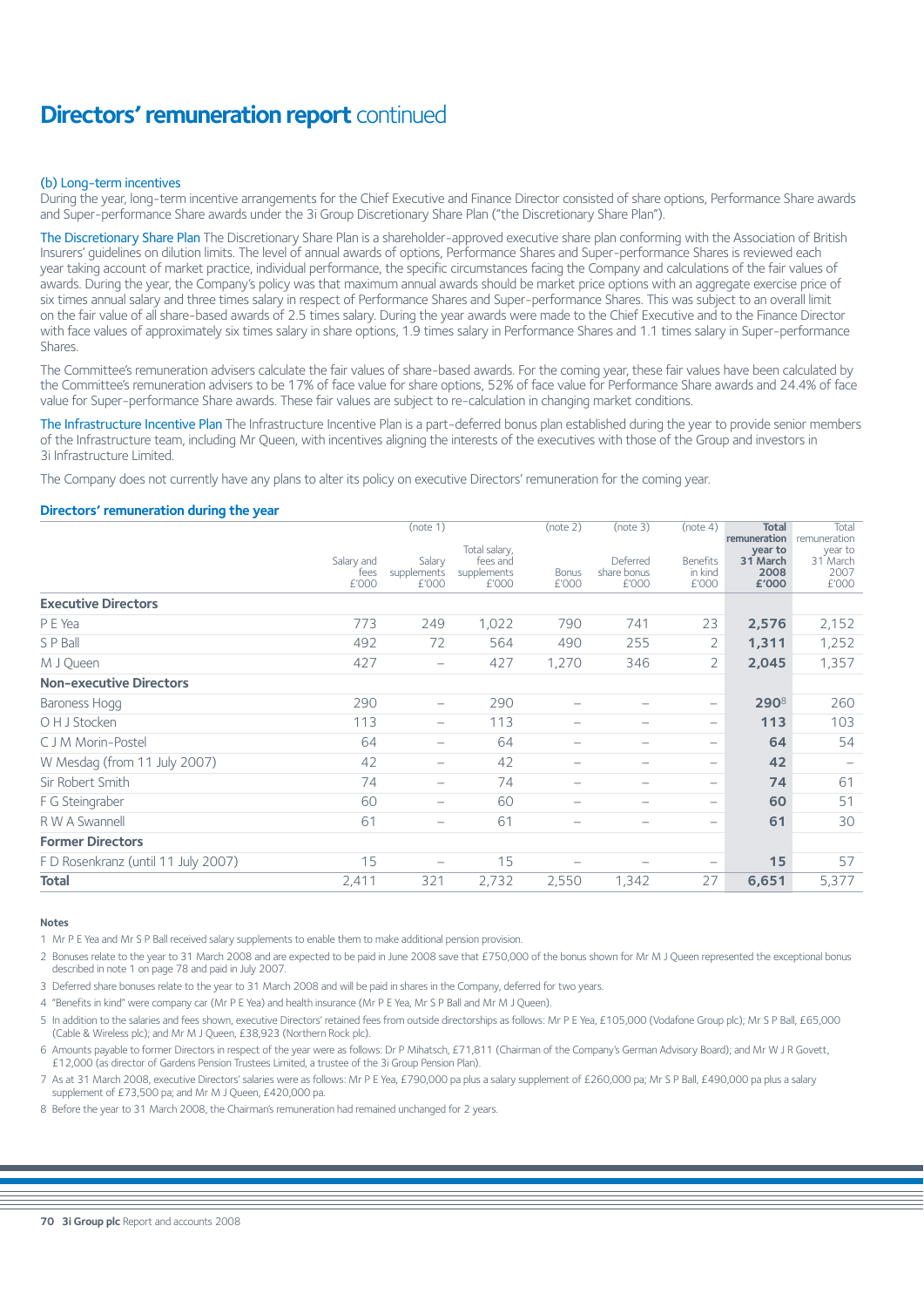#### **Share options**

Options granted under the Company's executive share option plans entitle executives to acquire ordinary shares, at an exercise price based on market price at the date of grant, from the third until the tenth anniversaries of grant. Vesting of such options is normally subject to the satisfaction of a performance condition, set at the time of the grant, which is calculated over a three-year performance period. Performance conditions for options granted to Directors since 1 April 2001 are summarised below.

| Award granted                                | NAV growth required for minimum vesting | % vesting | NAV growth required for maximum vesting  | % vesting | For NAV growth between minimum<br>and maximum vesting levels |
|----------------------------------------------|-----------------------------------------|-----------|------------------------------------------|-----------|--------------------------------------------------------------|
| Since<br>31 March 2005                       | $RPI + 3$ percentage points             | 30%       | At least<br>$RPI + 8$ percentage points  | 100%      | The grant vests pro rata                                     |
| In year to<br>31 March 2005                  | $RPI + 3$ percentage points             | 50%       | At least<br>$RPI + 8$ percentage points  | 100%      | The grant vests pro rata                                     |
| Between<br>1 April 2001<br>and 31 March 2004 | $RPI + 5$ percentage points             | 50%       | At least<br>$RPI + 10$ percentage points | 100%      | The grant vests pro rata                                     |

#### **Notes**

1 NAV growth refers to annual percentage compound growth in net asset value per share with dividends reinvested, relative to the annual percentage change in RPI.

2 For options granted after 31 March 2004 there is no opportunity for the performance condition to be retested after the three-year performance period.

These performance conditions are based on increases in net asset value per ordinary share to enable a significant proportion of relevant executive Directors' potential remuneration to be linked to an increase in the assets per ordinary share of the Company. The intention is to approximate to the performance conditions attached to carried interest investment plans in the private equity industry whilst retaining the essential feature of aligning executives' interests with those of the Company's shareholders. The performance conditions were chosen as being appropriately demanding in the prevailing market conditions at the time of grant.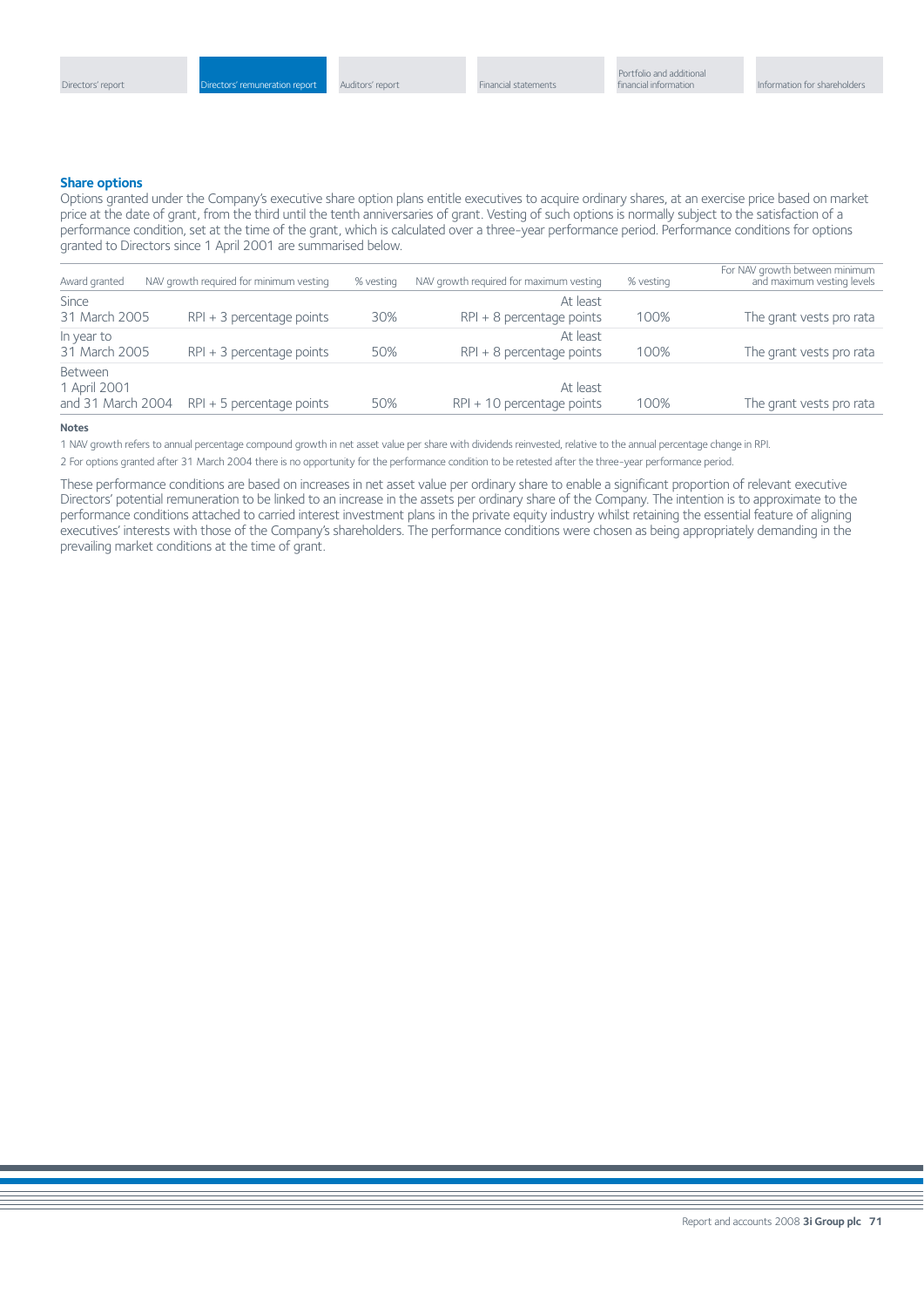# **Directors' remuneration report** continued

#### Options held by Directors who held office during the year were:

|           | Date of<br>grant | Held at<br>1 April<br>2007 | Granted<br>during<br>the year | Exercised<br>during<br>the year | Lapsed<br>during<br>the year | Held at<br>31 March<br>2008 | Exercise<br>price<br>£ | Market price<br>on date<br>of exercise<br>£ | Earliest<br>normal<br>exercise date | Expiry date |
|-----------|------------------|----------------------------|-------------------------------|---------------------------------|------------------------------|-----------------------------|------------------------|---------------------------------------------|-------------------------------------|-------------|
| P E Yea   | 21.07.04         | 314,410                    |                               | $\qquad \qquad$                 | $\overline{\phantom{m}}$     | 314,410                     | 5.73                   |                                             | 21.07.07                            | 20.07.14    |
|           | 21.06.05         | 259,740                    | -                             | -                               | $\overline{\phantom{m}}$     | 259,740                     | 6.93                   |                                             | 21.06.08                            | 20.06.15    |
|           | 14.06.06         | 322,966                    |                               |                                 | $\overline{\phantom{m}}$     | 322,966                     | 8.36                   |                                             | 14.06.09                            | 13.06.16    |
|           | 18.06.07         | $\overline{\phantom{m}}$   | 368,129                       |                                 | $\overline{\phantom{m}}$     | 368,129                     | 11.74                  |                                             | 18.06.10                            | 17.06.17    |
|           |                  | 897,116                    | 368,129                       | $\overline{\phantom{0}}$        | -                            | 1,265,245                   |                        |                                             |                                     |             |
|           |                  |                            |                               |                                 |                              |                             |                        |                                             |                                     |             |
| S P Ball  | 17.05.05         | 245,022                    |                               |                                 | $\qquad \qquad -$            | 245,022                     | 6.53                   |                                             | 17.05.08                            | 16.05.15    |
|           | 21.06.05         | 48,100                     |                               |                                 | $\overline{\phantom{m}}$     | 48,100                      | 6.93                   |                                             | 21.06.08                            | 20.06.15    |
|           | 14.06.06         | 200,956                    |                               |                                 | $\overline{\phantom{m}}$     | 200,956                     | 8.36                   |                                             | 14.06.09                            | 13.06.16    |
|           | 18.06.07         | $\qquad \qquad -$          | 230,080                       | -                               | $\overline{\phantom{0}}$     | 230,080                     | 11.74                  |                                             | 18.06.10                            | 17.06.17    |
|           |                  | 494,078                    | 230,080                       |                                 | $\overline{\phantom{a}}$     | 724,158                     |                        |                                             |                                     |             |
|           |                  |                            |                               |                                 |                              |                             |                        |                                             |                                     |             |
| M J Queen | 06.07.99         | 36,002                     |                               |                                 | $\overline{\phantom{m}}$     | 36,002                      | 7.28                   |                                             | 06.07.02                            | 05.07.09    |
|           | 28.06.00         | 30,795                     | -                             | -                               | -                            | 30,795                      | 13.75                  |                                             | 28.06.03                            | 27.06.10    |
|           | 27.06.02         | 184,318                    |                               | $\qquad \qquad -$               | (52, 715)                    | 131,603                     | 6.73                   |                                             | 27.06.05                            | 26.06.12    |
|           | 25.06.03         | 57,218                     | -                             | $\overline{\phantom{0}}$        | $\overline{\phantom{m}}$     | 57,218                      | 5.68                   |                                             | 25.06.06                            | 24.06.13    |
|           | 23.06.04         | 89,552                     | -                             | -                               | $\overline{\phantom{m}}$     | 89,552                      | 6.03                   |                                             | 23.06.07                            | 22.06.14    |
|           | 21.06.05         | 44,733                     | -                             |                                 | $\overline{\phantom{m}}$     | 44,733                      | 6.93                   |                                             | 21.06.08                            | 20.06.15    |
|           |                  | 442,618                    |                               | $\qquad \qquad -$               | (52, 715)                    | 389,903                     |                        |                                             |                                     |             |

The performance condition has not yet been met for those options shown in blue.

#### **Notes**

- 1 The fair values of awards made in the year were as follows: Mr P E Yea, £993,600 and Mr S P Ball, £621,000. These fair values have been calculated by the Committee's remuneration advisers using a Monte Carlo simulation based on appropriate assumptions. The fair value of the share options granted during the year was calculated as being 23% of the market value at the date of grant of the shares under option.
- 2 On 16 July 2007, the Company issued 11 B shares for every 8 ordinary shares of 62<sup>89</sup>/88p each existing on 13 July 2007. This was followed by a share consolidation, of 17 new ordinary shares of 7319/22p for every 20 ordinary shares of 62<sup>69</sup>/88p. This was designed to maintain the price per share, other things being equal, at the same level after the bonus issue of B shares as before it. As a result of this consolidation there was no need to adjust the number of shares comprised in option awards or the exercise price per share and options took effect following the consolidation as options over new ordinary shares of  $73^{19}/_{22}$ p.
- 3 Options granted before 1 April 2001 were granted under The 3i Group 1994 Executive Share Option Plan (the "1994 Plan") and vested provided a performance condition was met over a rolling three-year period. This required adjusted net asset value per share (after adding back dividends paid during the performance period) at the end of the three-year period to equal or exceed the net asset value per share at the beginning of the period compounded annually over the period by the annual increase in the RPI plus 4%.
- 4 The Committee determines the fulfilment of performance conditions based on calculations which are independently reviewed by the Company's auditors. These performance conditions require net asset value per ordinary share at the beginning and end of the performance period to be calculated on a consistent basis using the same accounting policies. Where accounting policies have altered between the beginning and end of the period, the Committee adjusts the net asset value calculations appropriately to ensure consistency. The Committee also has power to adjust the calculations to reflect circumstances including changes to the capital of the Company. During the period the Committee made appropriate adjustments to reflect the bonus issue of B shares, the consolidation of the Company's share capital and the repurchase by the Company of its own shares.
- 5 The market price of ordinary shares in the Company at 31 March 2008 was 830p and the range during the period 1 April 2007 to 31 March 2008 was 733.5p to 1,231p. No Directors exercised share options during the year. Accordingly, no gains were made by the highest paid director (2007: nil) or by all the Directors in aggregate (2007: £402,467).
- 6 As at 31 March 2008, 16.65 million ordinary shares had been issued or remained issuable in respect of share options granted under Discretionary Share Plans within the past 10 years. This was within the 5% dilution limit for such plans specified in the guidelines issued by the Association of British Insurers. As as 31 March 2008, 18.93 million ordinary shares had been issued or remained issuable in respect of awards granted under "all employee" plans within the past 10 years. This was within the 10% dilution limit for such plans specified in the above mentioned guidelines.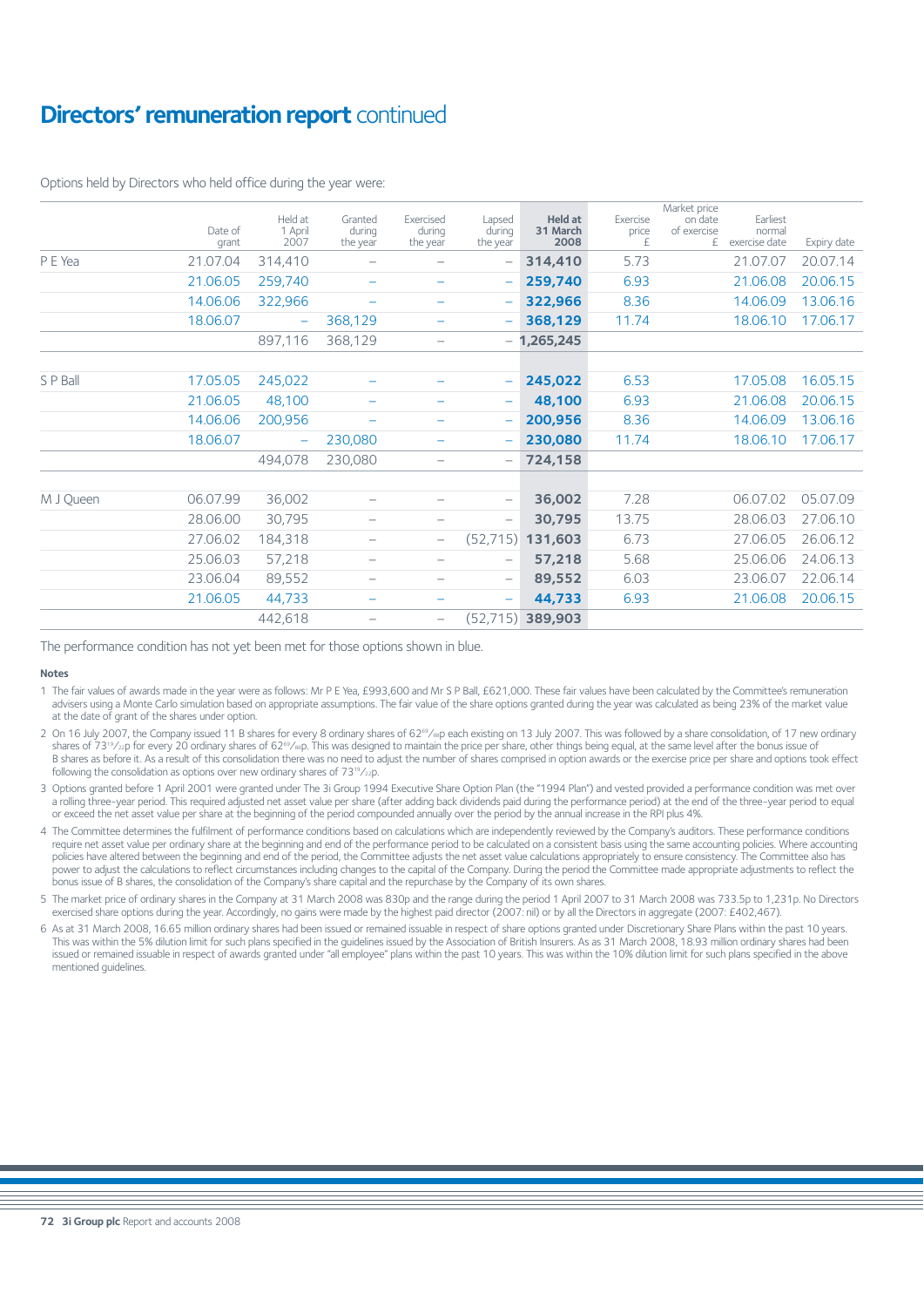#### **Performance Share and Super-performance Share awards**

These are awards of shares subject to a performance condition.

#### (a) Performance Shares

Awards made during the year will vest based on the outperformance of the growth in value of a shareholding in the Company (with dividends reinvested) for the three-year performance period from grant (averaged over a 60 day period) compared to the growth in value of the FTSE 100 Index (with dividends reinvested). If the growth in value for the Company is below that for the FTSE 100 Index, no part of the award will vest. If growth in value is the same as the Index, 35% of the award will vest and for outperformance above 8% per annum the full award will vest. At outperformance between these two levels of performance, the award will vest on a pro rata basis.

Performance Share awards made before 1 April 2007 vest based on the Company's "percentage rank" by total shareholder return for the three years from grant (averaged over a 60 day period) compared to a comparator group consisting of the FTSE 100 Index constituents at the grant date (adjusted for mergers, demergers and delistings during the performance period). A company's percentage rank is its rank in the comparator group divided by the number of companies in the group at the end of the performance period expressed as a percentage. At a percentage rank below 50% no shares vest. At a rank of 50%, 35% of the shares vest and at 75% all the shares vest. Between these points shares vest pro rata.

These performance conditions were chosen to align the interests of participants and shareholders by linking remuneration to shareholder returns relative to a comparator index of which the Company is a constituent. The Committee determines whether conditions have been met based on calculations prepared by the Committee's remuneration advisers.

Performance Share awards of ordinary shares and related B shares are detailed below.

|                  | Date of<br>award | Ordinary | Held at 1 April 2007<br>B | (note 2)<br>Adjustment<br>during<br>the year<br>Ordinary | Ordinary                 | Granted/issued<br>during the year<br>B | Ordinary                                       | Vested during the year<br>B | Ordinary | Lapsed<br>during the year<br>B | Ordinary                | Held at<br>31 March 2008 | Market<br>price on<br>grant<br>£<br><b>B</b> Ordinary | Date of<br>vesting<br>B |
|------------------|------------------|----------|---------------------------|----------------------------------------------------------|--------------------------|----------------------------------------|------------------------------------------------|-----------------------------|----------|--------------------------------|-------------------------|--------------------------|-------------------------------------------------------|-------------------------|
| P E Yea          | 21.07.04         |          | 49,633 176,840            | (22,445)                                                 |                          |                                        | $-205,746$ (124,262) (373,785) (2,926) (8,801) |                             |          |                                |                         |                          |                                                       | 5.73 31.07.07           |
|                  | 14.07.05         | 76,563   | 90.484                    | (11, 485)                                                | $\overline{\phantom{0}}$ | 105,274                                |                                                |                             |          |                                |                         | 65,078 195,758           |                                                       | 6.98 14.07.08           |
|                  | 20.07.06         | 36,537   | -                         | (5,481)                                                  | $\overline{\phantom{0}}$ | 50,238                                 |                                                |                             |          |                                | 31.056                  | 50,238                   |                                                       | 8.60 20.07.09           |
|                  | 30.07.07         |          |                           | -                                                        | 124,250                  | -                                      |                                                |                             |          | $\overline{\phantom{0}}$       | 124,250                 | -                        |                                                       | 11.01 30.07.10          |
|                  |                  | 262.733  | 267.324                   | (39, 411)                                                | 124,250                  | 361,258                                | (124, 262)                                     | (373,785)                   | (2,926)  |                                | (8,801) 220,384 245,996 |                          |                                                       |                         |
|                  |                  |          |                           |                                                          |                          |                                        |                                                |                             |          |                                |                         |                          |                                                       |                         |
| S P Ball         | 14.07.05         | 21,267   | 25,134                    | (3,191)                                                  |                          | 29,242                                 |                                                |                             |          |                                | 18,076                  | 54,376                   |                                                       | 6.98 14.07.08           |
|                  | 20.07.06         | 22,734   | $\overline{\phantom{a}}$  | (3,411)                                                  | $\overline{\phantom{0}}$ | 31,259                                 |                                                |                             |          |                                | 19,323                  | 31,259                   |                                                       | 8.60 20.07.09           |
|                  | 30.07.07         |          |                           | -                                                        | 77,656                   |                                        |                                                |                             |          |                                | 77,656                  | -                        |                                                       | 11.01 30.07.10          |
|                  |                  | 44,001   | 25,134                    | (6,602)                                                  | 77,656                   | 60,501                                 |                                                |                             |          | $\overline{\phantom{0}}$       | 115,055 85,635          |                          |                                                       |                         |
|                  |                  |          |                           |                                                          |                          |                                        |                                                |                             |          |                                |                         |                          |                                                       |                         |
| MJQueen 23.06.04 |                  | 74,584   | 88,145                    |                                                          |                          | -                                      | (67, 125)                                      | (79, 330)                   | (7,459)  | (8,815)                        |                         |                          |                                                       | 6.03 09.07.07           |
|                  |                  | 74,584   | 88.145                    |                                                          |                          | -                                      | (67, 125)                                      | (79,330)                    | (7,459)  | (8,815)                        |                         |                          |                                                       |                         |
|                  |                  |          |                           |                                                          |                          |                                        |                                                |                             |          |                                |                         |                          |                                                       |                         |

#### **Notes**

1 The fair values of Performance Share awards made in the year were as follows: Mr P E Yea, £711,360 and Mr S P Ball, £444,600. These fair values were calculated by the Committee's remuneration adviser using a Monte Carlo simulation based on appropriate assumptions. The fair value of the Performance Shares awarded during the year was calculated as being 52% of the market value at the date of award of the shares subject to the award.

2 Ordinary shares held at 1 April 2007 were ordinary shares of 62<sup>69</sup>/89 each. "Adjustment during the year" refers to the change in the number of ordinary shares in the award resulting from the consolidation of the Company's share capital on 16 July 2007. Ordinary shares held at 31 March 2008 were ordinary shares of 73<sup>19</sup>/<sub>22</sub>p each.

3 For Performance Share awards granted prior to 1 April 2007 (including related B shares), dividends during the year (including dividends on related B Shares) were re-invested net of tax in further ordinary shares of the Company. These shares, which are in addition to the above Performance Share awards, are required to be held for the remaining vesting period to which they relate, but are not forfeitable. Such shares attributable to Directors during the year were as follows: Mr P E Yea, 1,605 ordinary shares; and Mr S P Ball, 588 ordinary shares.

4 The market prices of ordinary shares on the dates of vesting of Mr Yea's and Mr Queen's awards granted in 2004, shown above, were £10.78 and £11.62 respectively.

5 Bonus issues of B shares were made on: 17 July 2006 on the basis of one B share for each ordinary share held as at 14 July 2006; and 16 July 2007 on the basis of 11 B shares for every eight ordinary shares held as at 13 July 2007. B shares may, in certain circumstances, be repurchased by the Company at a price of 127p per share. The B shares detailed above are regarded as forming part of the award from which they derived.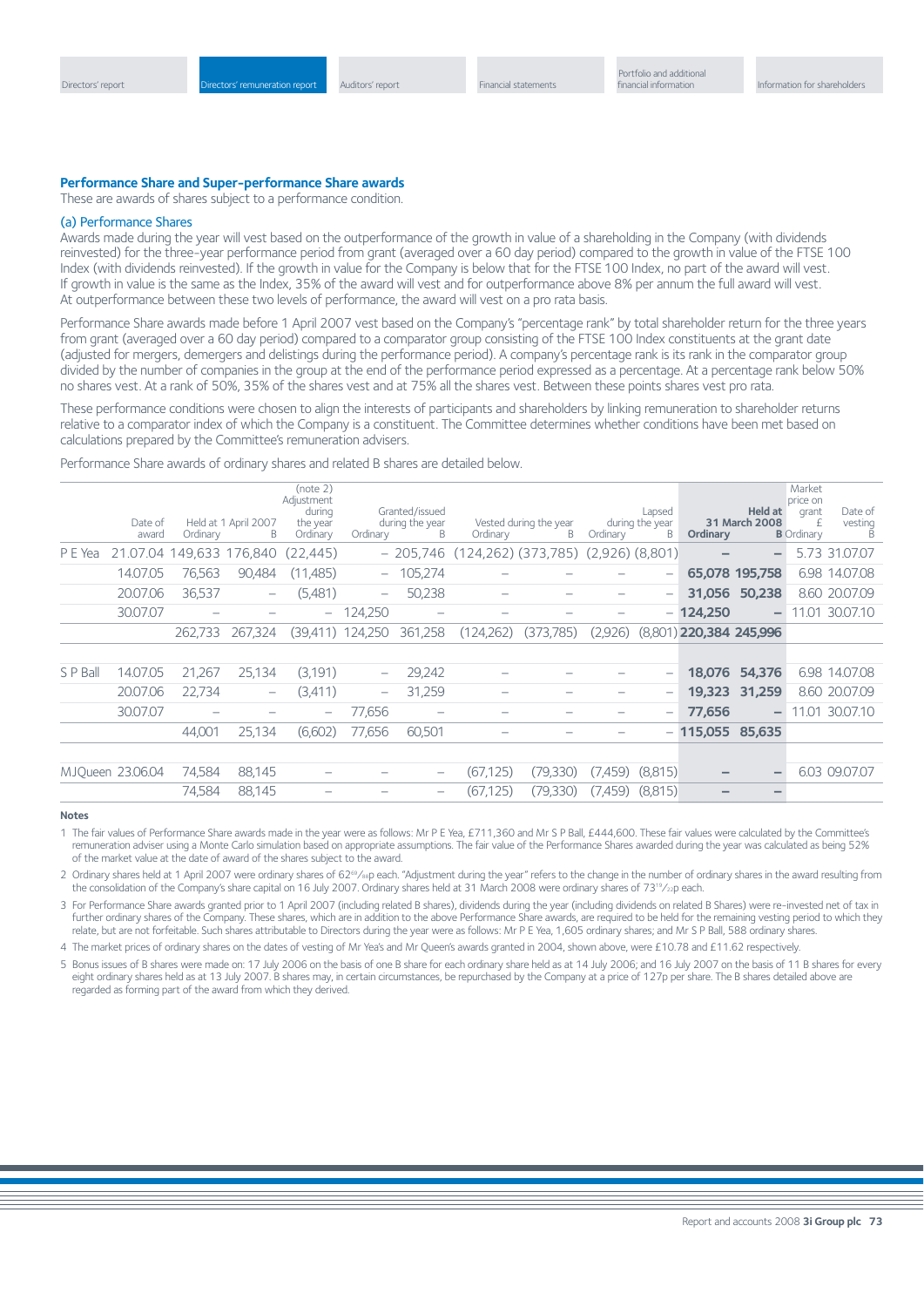# **Directors' remuneration report** continued

#### (b) Super-performance Shares

Super-performance Shares are subject to a particularly challenging performance condition. The performance condition is measured over a three-year period. If the condition is satisfied, the awards remain subject to a further two-year holding period before they vest.

| Annual percentage compound growth in net asset value per share with dividends re-invested, relative to the annual percentage change in RPI                       | Percentage of the<br>grant vesting |
|------------------------------------------------------------------------------------------------------------------------------------------------------------------|------------------------------------|
| Below RPI + 10 percentage points                                                                                                                                 | 0%                                 |
| At RPI + 10 percentage points                                                                                                                                    | 25%                                |
| At levels of performance between RPI + 10 percentage points and RPI + 13.5 percentage points the grant will vest pro rata<br>(between 25% and 50% of the grant)  |                                    |
| At RPI + 13.5 percentage points                                                                                                                                  | 50%                                |
| At levels of performance between RPI + 13.5 percentage points and RPI + 17 percentage points the grant will vest pro rata<br>(between 50% and 100% of the grant) |                                    |
| At least RPI + 17 percentage points                                                                                                                              | 100%                               |

The performance condition was chosen to add to the mix of long-term incentives a further incentive to achieve outstanding levels of shareholder returns. The Committee will determine whether the condition has been met based on calculations independently reviewed by the Company's auditors.

Super-performance Share awards of ordinary shares and related B shares are detailed below.

|           |                  | (note 2)<br>Adjustment |                          |                          |                          |                                   |          |                           | Market<br>price<br>on |                                 |            |                |
|-----------|------------------|------------------------|--------------------------|--------------------------|--------------------------|-----------------------------------|----------|---------------------------|-----------------------|---------------------------------|------------|----------------|
|           | Date of          |                        | Held at<br>1 April 2007  | during<br>the year       |                          | Granted/Issued<br>during the year |          | Vested<br>during the year |                       | <b>Held at</b><br>31 March 2008 | grant<br>£ | Date of        |
|           | award            | Ordinary               | B                        | Ordinary                 | Ordinary                 | B                                 | Ordinary | B                         | Ordinary              | B                               | Ordinary   | vesting        |
| P E Yea   | 29.11.06 133,261 |                        | -                        | (19,990)                 |                          | $-183,233$                        |          |                           |                       | 113,271 183,233                 |            | 9.69 29.11.11  |
|           | 29.03.07         | 25,000                 | -                        | (3,750)                  | $\overline{\phantom{0}}$ | 34,375                            |          |                           | 21,250                | 34,375                          |            | 11.44 29.03.12 |
|           | 13.11.07         |                        |                          | $\overline{\phantom{0}}$ | 85,321                   |                                   |          |                           | 85,321                |                                 |            | 10.19 13.11.12 |
|           |                  | 158,261                |                          | (23,740)                 | 85,321                   | 217.608                           |          |                           |                       | 219,842 217,608                 |            |                |
| S P Ball  | 29.11.06         | 84,264                 | $\overline{\phantom{0}}$ | (12,640)                 |                          | $-115,863$                        |          |                           |                       | 71,624 115,863                  |            | 9.69 29.11.11  |
|           | 29.03.07         | 15,000                 | -                        | (2,250)                  | $\overline{\phantom{0}}$ | 20,625                            |          |                           | 12,750                | 20,625                          |            | 11.44 29.03.12 |
|           | 13.11.07         |                        |                          | $-$                      | 52,920                   |                                   |          |                           | 52,920                |                                 |            | 10.19 13.11.12 |
|           |                  | 99,264                 | -                        | (14,890)                 |                          | 52,920 136,488                    |          |                           |                       | 137,294 136,488                 |            |                |
| M J Queen | 29.11.06         | 82,559                 | -                        | (12, 384)                |                          | $-113,518$                        |          |                           |                       | 70,175 113,518                  |            | 9.69 29.11.11  |
|           |                  | 82,559                 |                          | $-$ (12,384)             |                          | $-113.518$                        |          |                           |                       | 70.175 113.518                  |            |                |

#### **Notes**

1 The fair values of Super-performance Share awards made in the year were as follows: Mr P E Yea, £212,036 and Mr S P Ball, £131,516. These fair values were calculated by the Committee's remuneration adviser using a Monte Carlo simulation based on appropriate assumptions. The fair value of the Super-performance Shares awarded during the year was calculated as being 24.4% of the market value at the date of award of the shares subject to the award.

2 Ordinary shares held at 1 April 2007 were ordinary shares of 62<sup>89</sup>/88p each. "Adjustment during the year" refers to the change in the number of shares in the award resulting from the consolidation of the Company's share capital on 16 July 2007. Ordinary shares held at 31 March 2008 were ordinary shares of 73<sup>19</sup>/22p each.

3 A bonus issue of B shares was made on 16 July 2007 on the basis of 11 B shares for every eight ordinary shares held as at 13 July 2007. B shares may, in certain circumstances, be repurchased by the Company at a price of 127p per share. The B shares detailed above are regarded as forming part of the award from which they derived.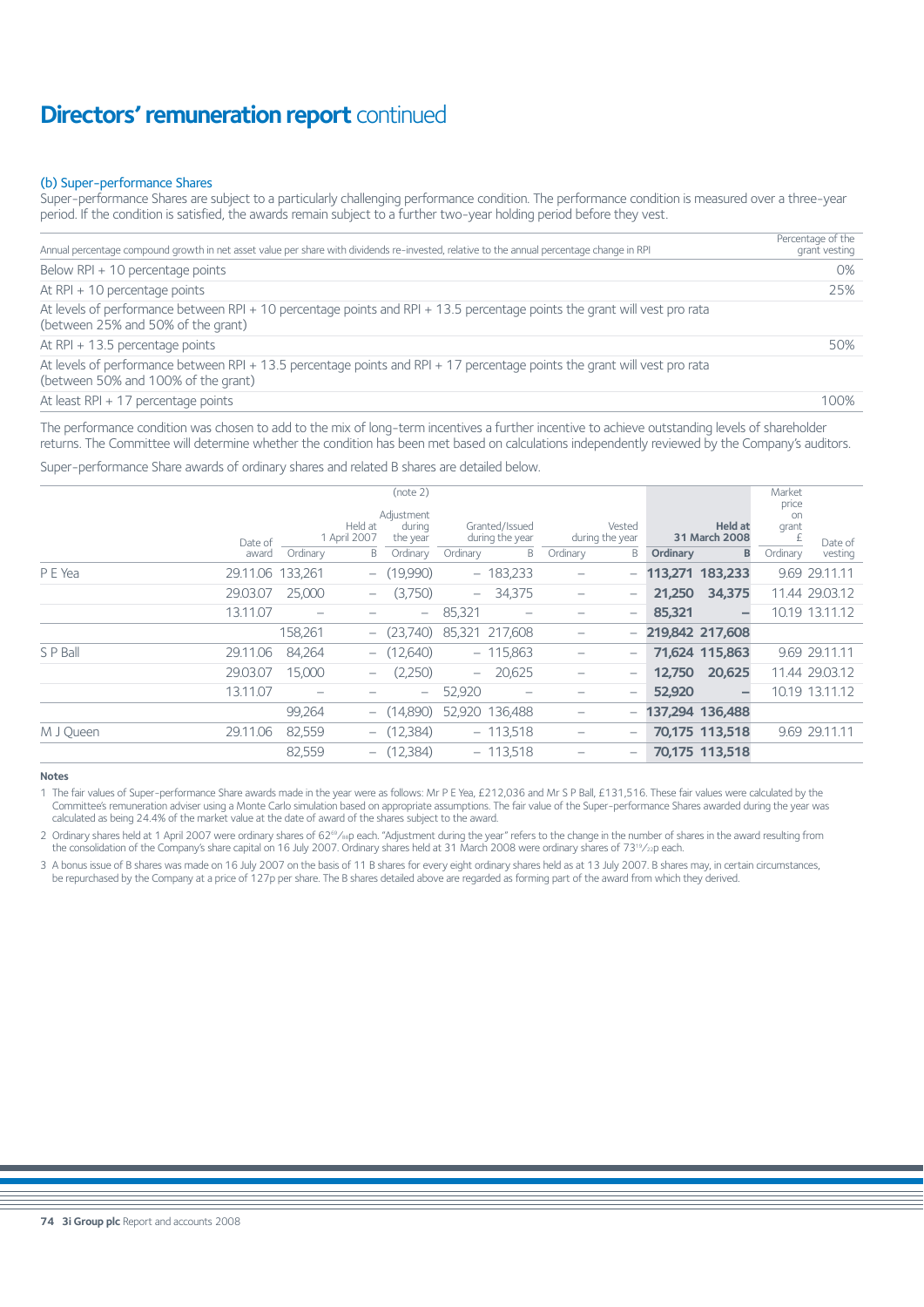#### **Share Incentive Plan**

The HM Revenue and Customs approved Share Incentive Plan is open to eligible UK employees and is intended to encourage employees to invest in the Company's shares. Participants invest up to £125 per month from pre-tax salary in ordinary shares ("partnership shares"). For each partnership share the Company grants two free ordinary shares ("matching shares") which are normally forfeited if employment ceases (other than on retirement or other "qualifying reasons") within three years of grant. Dividends are re-invested in further ordinary shares ("dividend shares"). The extent of executive Directors' participation in the Plan is detailed below.

|           | Held at 1 April 2007<br>Partnership shares |     | Held at 1 April 2007<br>Matching shares |       | Dividend shares |          | <b>Partnership shares</b> |       | <b>Matching shares</b> |       | Held at 1 April 2007 Held at 31 March 2008 Held at 31 March 2008 Held at 31 March 2008<br><b>Dividend shares</b> |     |
|-----------|--------------------------------------------|-----|-----------------------------------------|-------|-----------------|----------|---------------------------|-------|------------------------|-------|------------------------------------------------------------------------------------------------------------------|-----|
|           | Ordinarv                                   | B   | Ordinarv                                | B     | Ordinarv        |          | Ordinary                  | в     | Ordinary               |       | Ordinary                                                                                                         | В   |
| P E Yea   | 381                                        | 318 | 764                                     | 639   | 46              | 35       | 466                       | 886   | 933                    | 1.777 | 59                                                                                                               | 98  |
| S P Ball  | 278                                        | 196 | 557                                     | 394   |                 | $\Delta$ | 379                       | 623   | 757                    | 1.247 | 26                                                                                                               | 22  |
| M J Oueen | 921                                        | 956 | 1.843                                   | 1.914 | 274             | 267      | 926                       | 2.154 | 1.850                  | 4.313 | 281                                                                                                              | 575 |

#### **Notes**

1 Ordinary shares at 1 April 2007 were ordinary shares of 62<sup>69</sup>/86p each. On 16 July 2007 shares in the plan were consolidated on the same basis as the Company's other issued shares. Ordinary shares at 31 March 2008 were ordinary shares of 7319⁄22p.

2 In the period from 1 April 2008 to 30 April 2008, Mr P E Yea acquired a further 15 partnership ordinary shares and 30 matching ordinary shares and Mr S P Ball and Mr M J Queen each acquired a further 14 partnership ordinary shares and 28 matching ordinary shares.

3 During the year, ordinary shares were awarded under the Plan at prices between 833.7p and 1,204.3p per share and with a weighted average price of 1,026.4p per share.

4 Bonus issues of B shares were made on 17 July 2006 on the basis of one B share for each ordinary share within the Share Incentive Plan as at 14 July 2006 and on 16 July 2007 on the basis of 11 B shares for every eight ordinary shares within the Share Incentive Plan as at 13 July 2007. B shares continue to be held in the Plan as detailed above.

#### **The Infrastructure Incentive Plan**

The Infrastructure Incentive Plan was established in order to align the remuneration arrangements of infrastructure executives with both the interests of the Group and the objectives of investors in infrastructure assets, who expect to see much of their return in the form of yield. Under the Plan, executives are granted a percentage interest in a bonus pool for each year. Executives are required to invest from their own resources in shares in 3i Infrastructure Limited as a condition of their award. The bonus pool comprises Advisory Fees and Performance Fees received by the Group as investment adviser to 3i Infrastructure Limited. 50% of the participant's share of the bonus pool is paid out shortly after the end of the year to which the fees relate, 25% paid a year later and 25% paid a further year later. During the year, Mr Queen participated in the Plan and has undertaken to invest approximately £1 million of his own money in 3i Infrastructure Limited shares over three years from 13 March 2007.

|                      |                          | Scheme interests, being the percentage of the bonus<br>pool in which the participant is interested |                           |                                                      |                                                                                             |                                                                                        |
|----------------------|--------------------------|----------------------------------------------------------------------------------------------------|---------------------------|------------------------------------------------------|---------------------------------------------------------------------------------------------|----------------------------------------------------------------------------------------|
|                      | As at<br>1 April<br>2007 | Awarded<br>in year                                                                                 | As at<br>31 March<br>2008 | End of period<br>over which<br>interests<br>may vest | Amounts<br>receivable<br>in respect<br>of scheme<br>interests<br>vested<br>in year<br>£'000 | <b>Accrued</b><br>value of<br>scheme<br>interest<br>as at<br>31 March<br>2008<br>£'000 |
| M J Queen            |                          |                                                                                                    |                           |                                                      |                                                                                             |                                                                                        |
| Vintage year 2007-08 | Nil                      | 16.4%                                                                                              | 16.4%                     | 31.03.10                                             | Nil                                                                                         | 1,569                                                                                  |

**Note**

1 The accrued value of the scheme as at 31 March 2008 comprises an estimate of the value of scheme interests which are likely to vest in respect of the year and are expected to become receivable by Mr Queen after that date. The amount which vests will be paid as follows: 50% in July 2008; 25% in July 2009; and 25% in July 2010.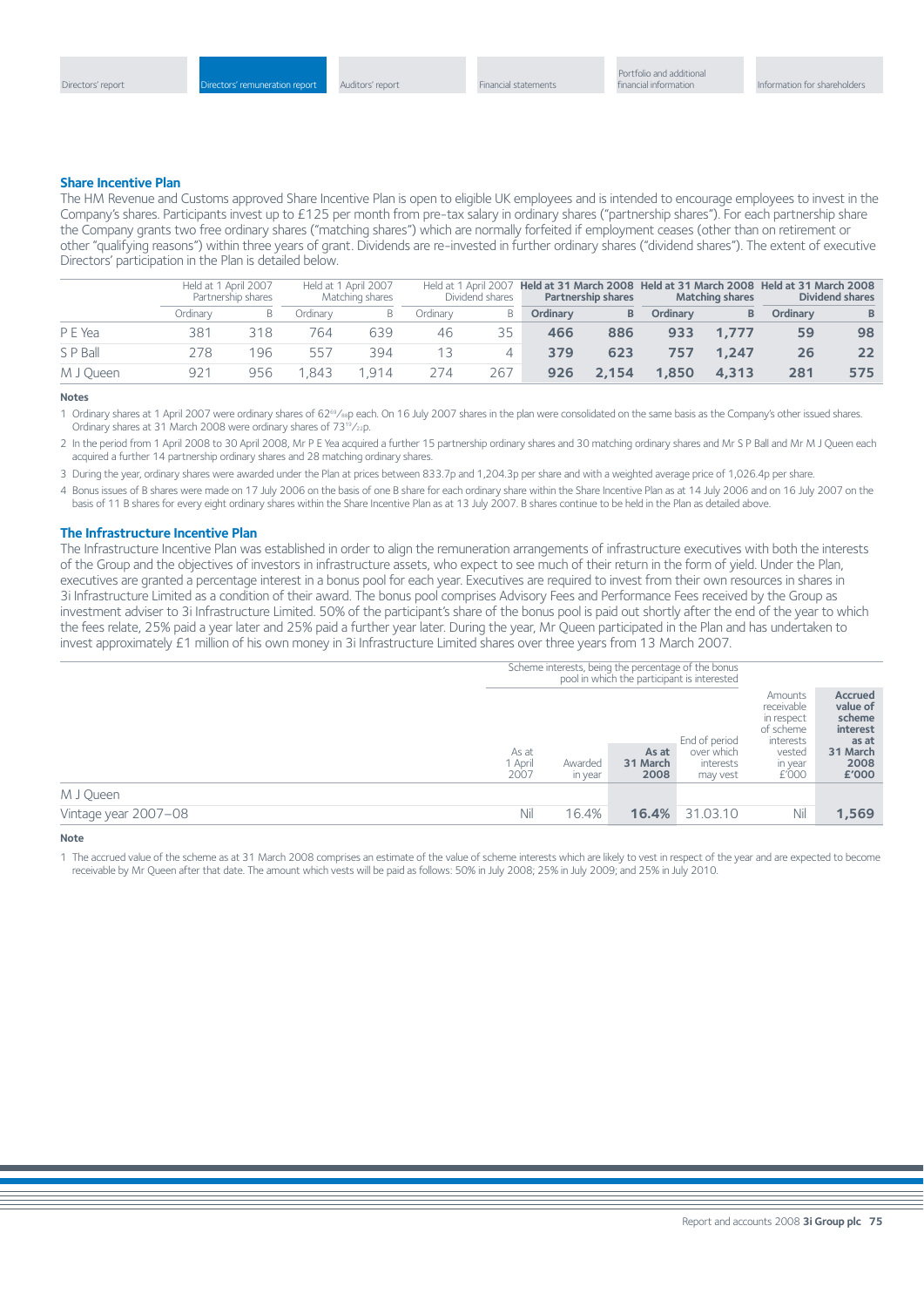# **Directors' remuneration report** continued

#### **Pension arrangements**

The executive Directors are members of the 3i Group Pension Plan, a defined benefit contributory scheme. The Plan provides for a maximum pension of two-thirds of final pensionable salary (limited, in the case of members joining on or after 1 June 1989, to the plan earnings cap) on retirement (normally at age 60). The Plan also provides death-in-service cover of four times final pensionable salary (limited to the earnings cap where this applies), pensions payable in the event of ill health and spouses' pensions on death. Further details of the Plan are set out in note 9 to the financial statements on pages 91 and 92.

|           |                            |                                                                       | (note 1)                                                                                                               | (note 2)                                                       |                                                                                                                                          | (note 1)                                                                                                               | (note 3)                                                                               | (note 4)                                                                        |                                                                                                                                                  | Transfer                                                                                                                                           |
|-----------|----------------------------|-----------------------------------------------------------------------|------------------------------------------------------------------------------------------------------------------------|----------------------------------------------------------------|------------------------------------------------------------------------------------------------------------------------------------------|------------------------------------------------------------------------------------------------------------------------|----------------------------------------------------------------------------------------|---------------------------------------------------------------------------------|--------------------------------------------------------------------------------------------------------------------------------------------------|----------------------------------------------------------------------------------------------------------------------------------------------------|
|           | Age at<br>31 March<br>2008 | Complete<br>years of<br>pensionable<br>service at<br>31 March<br>2008 | Increase<br>in accrued<br>pension<br>(excluding<br>inflation)<br>during the<br>year to<br>31 March<br>2008<br>£'000 pa | Total<br>accrued<br>pension at<br>31 March<br>2008<br>£'000 pa | Director's<br>own<br>contributions<br>(excluding<br>AVCs) paid<br>into the Plan<br>during the<br>year to<br>31 March<br>2008<br>£'000 pa | Increase<br>in accrued<br>pension<br>(including<br>inflation)<br>during the<br>year to<br>31 March<br>2008<br>£'000 pa | <b>Transfer</b><br>value of<br>the accrued<br>benefits at<br>31 March<br>2008<br>£'000 | Transfer<br>value of<br>the accrued<br>benefits at<br>31 March<br>2007<br>£'000 | <b>Difference</b><br>between<br>transfer values<br>at start and<br>end of the<br>accounting<br>year, less<br>Director's<br>contribution<br>£'000 | value at<br>the end of<br>the year of<br>the increase<br>in accrued<br>benefits<br>during the<br>year, less<br>Director's<br>contribution<br>£'000 |
| P E Yea   | 53                         | 3                                                                     | 2.3                                                                                                                    | 8.5                                                            | 5.6                                                                                                                                      | 2.5                                                                                                                    | 145.7                                                                                  | 98.5                                                                            | 41.6                                                                                                                                             | 33.2                                                                                                                                               |
| S P Ball  | 47                         | 3                                                                     | 2.3                                                                                                                    | 7.1                                                            | 5.6                                                                                                                                      | 2.4                                                                                                                    | 99.5                                                                                   | 62.8                                                                            | 31.1                                                                                                                                             | 25.8                                                                                                                                               |
| M J Queen | 46                         | 20                                                                    | 2.5                                                                                                                    | 221.3                                                          | 20.0                                                                                                                                     | 10.7                                                                                                                   | 2,916.7                                                                                | 2,668.3                                                                         | 228.4                                                                                                                                            | 10.1                                                                                                                                               |

#### **Notes**

1 The increase in accrued pension shown reflects the difference between deferred pensions on leaving, payable from age 60.

2 The pensions shown are deferred pensions payable from age 60.

3 The transfer values have been calculated on the basis of actuarial advice in accordance with the relevant professional guidance applicable at 31 March 2008 (Actuarial Guidance Note GN11 (version 9.3)).

4 The transfer values have been calculated on the basis of actuarial advice in accordance with the relevant professional guidance applicable at 31 March 2007 (Actuarial Guidance Note GN11 (version 9.2)).

5 Additional voluntary contributions are excluded from the above table.

6 The pensions shown above become payable at a Normal Retirement Age of 60. On early retirement from active membership of the Plan, there is a discretionary practice of calculating the early retirement pension by applying a reduction factor less than the standard factor, in accordance with Company policy. This is not available to deferred pensioners and no allowance for it is made in the calculations of cash equivalents for deferred pensioners under the Plan.

#### **Directors' service contracts**

The Chairman and the non-executive Directors hold office under the Company's Articles of Association and do not have service contracts. Their appointment letters provide that there is no entitlement to compensation or other benefits on ceasing to be a Director.

Company policy is that executive Directors' notice periods should not normally exceed one year. Mr P E Yea, Mr S P Ball and Mr M J Queen have employment contracts with 3i plc dated 27 July 2004, 19 April 2005, and 22 June 1987 respectively. These contracts are terminable on 12 months' notice given by the Company or six months' notice given by the employee. Save for these notice periods the contracts have no unexpired terms. There are no provisions for compensation of executive Directors on early termination save that the Company can elect to give pay in lieu of notice. In the case of Mr Yea, the Company can also elect to terminate employment without notice subject to making 12 monthly payments thereafter equivalent to monthly basic pay and benefits less any amounts earned from alternative employment.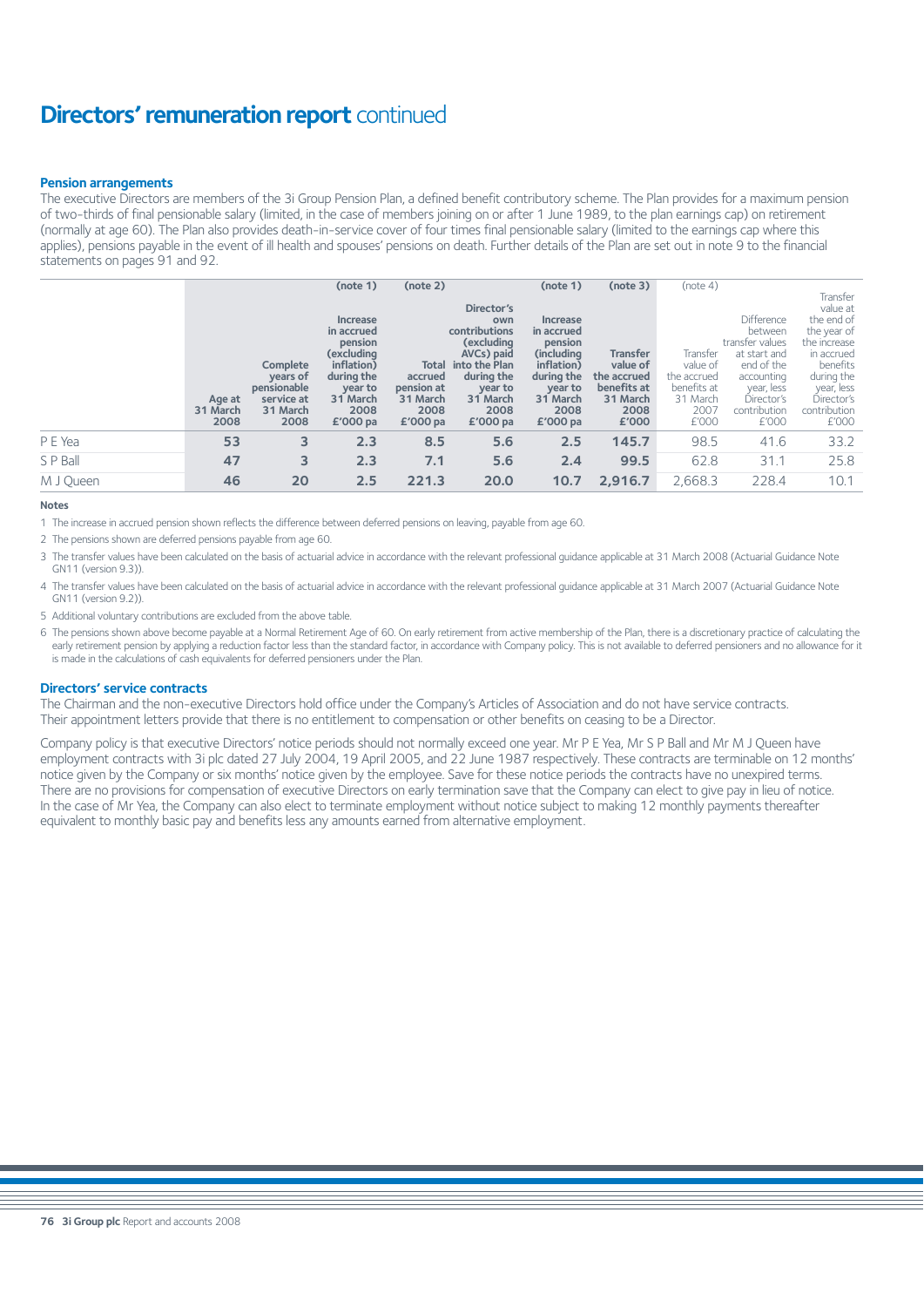#### **Co-investment plans and carried interest plans**

In addition to the Directors' remuneration arrangements, the Company also has in place capital investment plans which permit Mr Queen and other investment executives to co-invest their own money in areas of the business where they work. These plans are designed to follow best practice in the private equity industry. An explanation of how co-investment and carried interest plans operate can be found on pages 120 to 121.

The Company's policy is that awards of carried interest are only normally made to executives who have taken up the opportunity offered to them of participating in co-investment plans. The Chief Executive and the Finance Director are not eligible to participate in these plans.

Mr Queen has interests in the following co-investment and carried interest plans relating to the areas of the business for which he has responsibility. Mr Queen's interests are shown as a percentage of the relevant pools of investments.

#### (a) Co-investment plans

Amounts invested by Directors in co-investment plans were as follows:

|                                 | Invested to<br>1 April<br>2007<br>£'000 | Invested<br>during<br>the year<br>£'000 | Total<br>invested to<br>31 March<br>2008<br>£'000 |
|---------------------------------|-----------------------------------------|-----------------------------------------|---------------------------------------------------|
| M J Queen                       |                                         |                                         |                                                   |
| Global Growth Co-invest 2006-08 | -97                                     | Nil                                     | 9 <sup>7</sup>                                    |
|                                 |                                         |                                         |                                                   |

Interests of Directors in co-investment plans during the year were as follows:

|                                 |                          | Scheme interests, being the percentage of<br>the relevant pool of investments in which | the participant is interested |                                                                       |                                                           |
|---------------------------------|--------------------------|----------------------------------------------------------------------------------------|-------------------------------|-----------------------------------------------------------------------|-----------------------------------------------------------|
|                                 |                          |                                                                                        |                               | Amounts<br>receivable in<br>year in respect<br>of scheme<br>interests | <b>Accrued</b><br>value of<br>scheme<br>interest<br>as at |
|                                 | As at<br>1 April<br>2007 | Acquired<br>in year                                                                    | As at<br>31 March<br>2008     | £'000                                                                 | 31 March<br>2008<br>£'000                                 |
| M J Oueen                       |                          |                                                                                        |                               |                                                                       |                                                           |
| Global Growth Co-invest 2006-08 | 0.023%                   | Nil                                                                                    | 0.023%                        | Nil                                                                   | <b>Nil</b>                                                |

#### **Notes**

1 As explained in last year's report, in recognition of Mr Queen's increased focus on infrastructure investment, his level of participation in the Global Growth 2006–08 carried interest plan was cut by half and he ceased to be eligible to make any further related co-investment in the above plan with effect from 1 April 2007.

2 The accrued value of the scheme interest is calculated on the basis set out in note 5 on page 89. Accrued values can increase and decrease with investment valuations and other factors and will not necessarily lead to a payment of the relevant amount to the participant.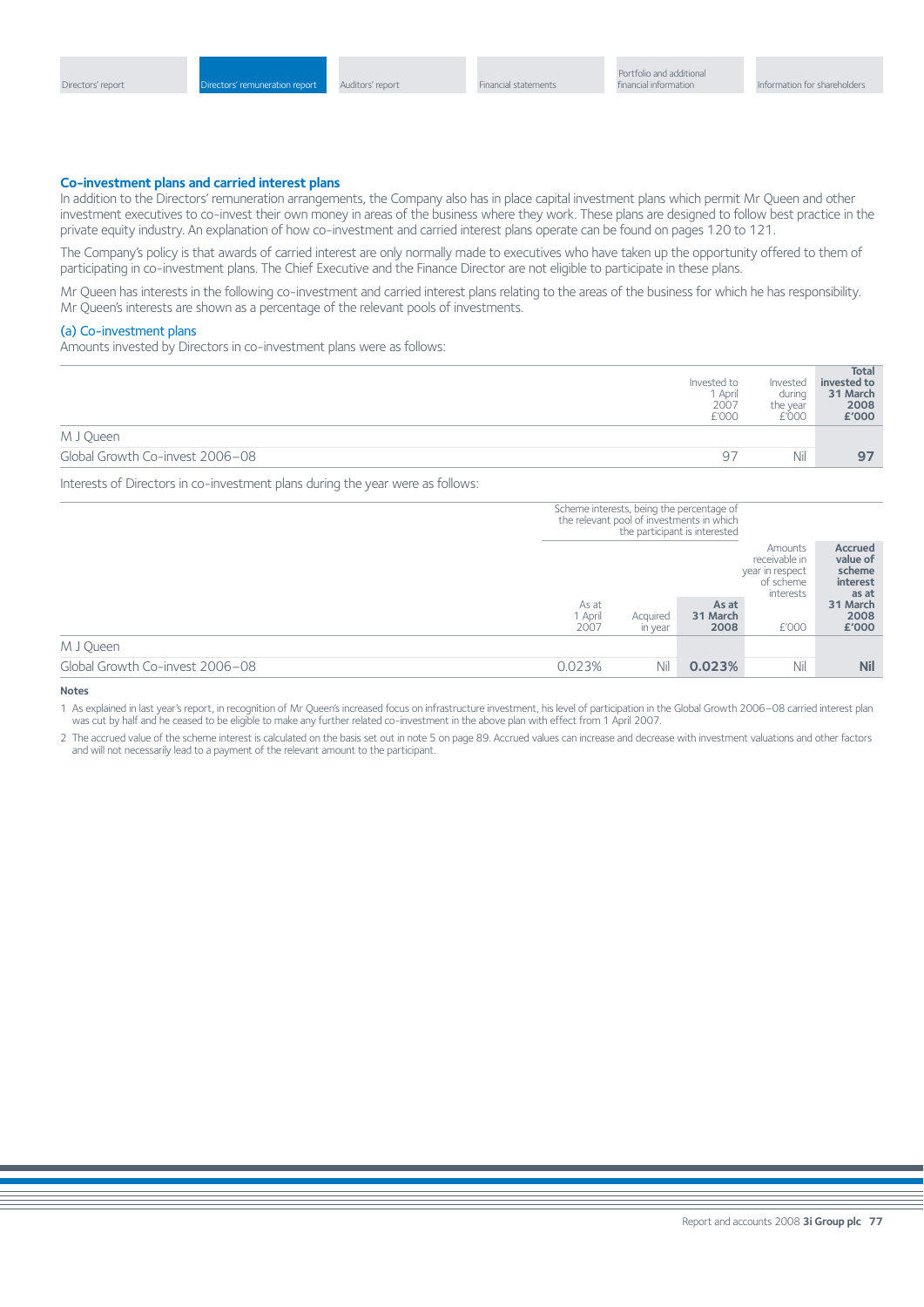# **Directors' remuneration report** continued

#### (b) Carried interest plans

Interests of Directors in carried interest plans during the year were as follows:

|                                     | the relevant pool of investments in respect | Scheme interests, being the percentage of | of which the participant is entitled to<br>participate in the realised profits |                                                           |                           |
|-------------------------------------|---------------------------------------------|-------------------------------------------|--------------------------------------------------------------------------------|-----------------------------------------------------------|---------------------------|
|                                     |                                             |                                           | Amounts<br>receivable in<br>year in respect<br>of scheme<br>interests          | <b>Accrued</b><br>value of<br>scheme<br>interest<br>as at |                           |
|                                     | As at<br>1 April<br>2007                    | Awarded<br>in year                        | As at<br>31 March<br>2008                                                      | £'000                                                     | 31 March<br>2008<br>£'000 |
| M J Queen                           |                                             |                                           |                                                                                |                                                           |                           |
| Pan-european Growth Capital 2005-06 | 2.18%                                       | Nil                                       | 2.18%                                                                          | 209                                                       | 1,155                     |
| Infrastructure 2005-06              | 0.69%                                       | Nil                                       | 0.69%                                                                          | Nil                                                       | see note 5                |
| Primary Infrastructure 2005-06      | 0.53%                                       | Nil                                       | 0.53%                                                                          | Nil                                                       | <b>Nil</b>                |
| Global Growth 2006-08               | 0.34%                                       | Nil                                       | 0.34%                                                                          | Nil                                                       | <b>Nil</b>                |

#### **Notes**

1 As explained above, in recognition of Mr Queen's increased focus on infrastructure investment, his level of participation in the Global Growth 2006–08 carried interest plan was cut by half, from 0.68% to 0.34% of investments (the figure shown is after this reduction). After consultation with major shareholders, it was decided that he would instead receive an exceptional bonus, part of which is to be deferred over the three years to 2009-10.

2 Normally, before any payment to a participant becomes due under the carried interest plans, the Group and funds under its management must first have received back the amount of their investment in the relevant vintage together with a management charge (ranging between 1% and 2.5% per annum) and a hurdle rate of 8% per annum compound on their investment.

3 The accrued values of the scheme interests are calculated on the basis set out in note 5 on page 89. Accrued values can increase and decrease with investment valuations and other factors and will not necessarily lead to a payment of the relevant amount to the participant.

4 The total carried interest, for all executives eligible to participate in each plan, does not exceed 15% of the relevant pool of investments made over a specific period (usually two years). The proportion of the total carried interest that is allocated to an executive Director depends, amongst other matters, on the size of their investment team.

5 No accrued value available. During the year the Infrastructure 2005-06 assets and carried interest plan were transferred to 3i Infrastructure Limited. No Annual Accounts have yet been produced by that company and consequently no accrued value of scheme interest is available.

#### **Audit**

The tables in this report (including the notes thereto) on pages 70 to 78 have been audited by Ernst & Young LLP.

By Order of the Board

**Sir Robert Smith** Chairman, Remuneration Committee 14 May 2008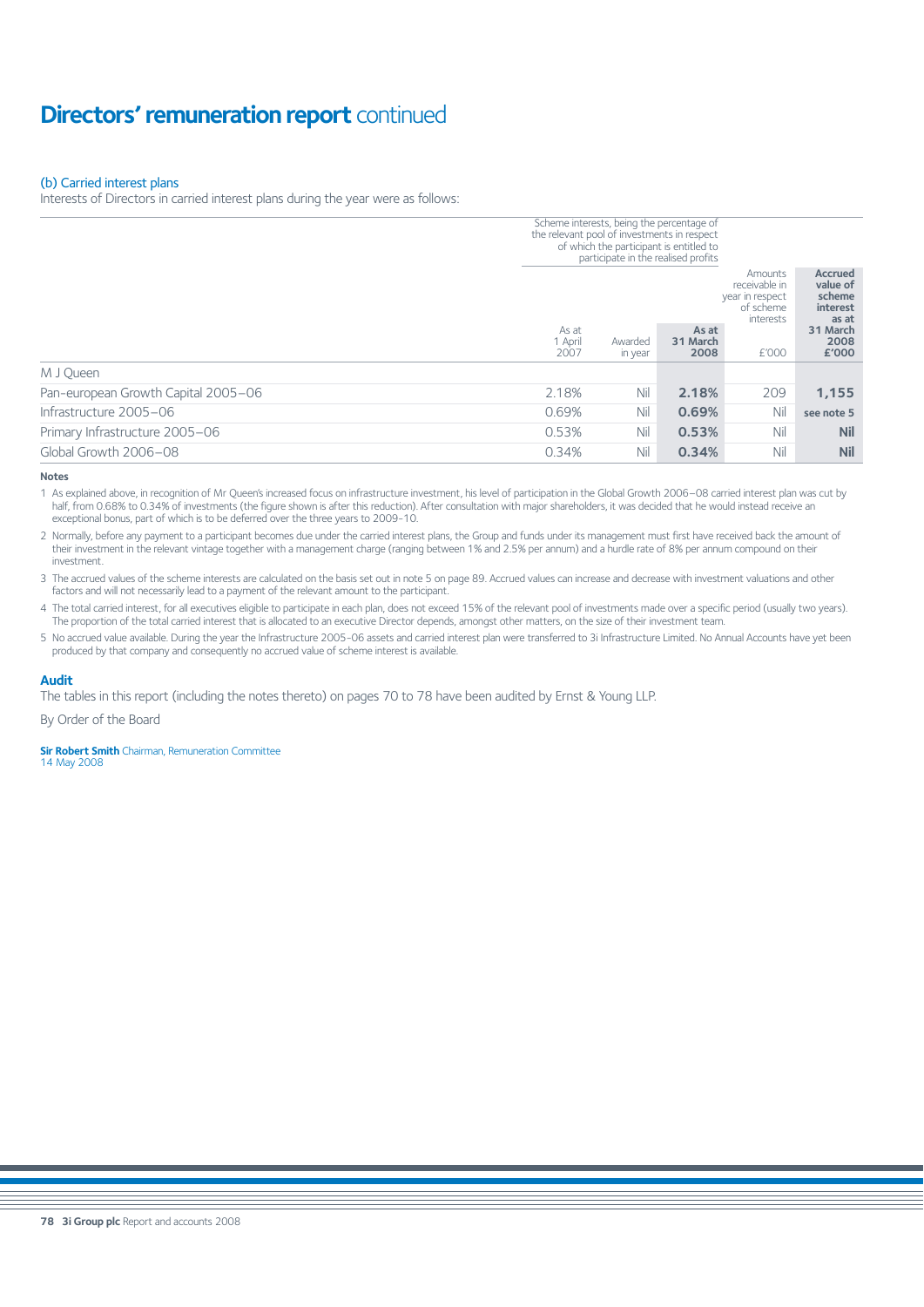### **Independent auditors' report to the members of 3i Group plc**

We have audited the Group and parent company financial statements (the "financial statements") of 3i Group plc for the year ended 31 March 2008 which comprise the Consolidated income statement, the Group and parent company Balance sheets, the Group and parent company Cash flow statements, the Group and parent company Reconciliation of movements in equity, the Group and parent company Statement of recognised income and expense and the related notes 1 to 35. These financial statements have been prepared under the accounting policies set out therein. We have also audited the information in the Directors' remuneration report that is described as having been audited.

This report is made solely to the Company's members, as a body, in accordance with section 235 of the Companies Act 1985. Our audit work has been undertaken so that we might state to the Company's members those matters we are required to state to them in an auditors' report and for no other purpose. To the fullest extent permitted by law, we do not accept or assume responsibility to anyone other than the Company and the Company's members as a body, for our audit work, for this report, or for the opinions we have formed.

#### **Respective responsibilities of directors and auditors**

The directors' responsibilities for preparing the Annual Report, the Directors' remuneration report and the financial statements in accordance with applicable United Kingdom law and International Financial Reporting Standards (IFRSs) as adopted by the European Union are set out in the Statement of directors' responsibilities.

Our responsibility is to audit the financial statements and the part of the Directors' remuneration report to be audited in accordance with relevant legal and regulatory requirements and International Standards on Auditing (UK and Ireland).

We report to you our opinion as to whether the financial statements give a true and fair view and whether the financial statements and the part of the Directors' remuneration report to be audited have been properly prepared in accordance with the Companies Act 1985 and, as regards the Group financial information, Article 4 of the IAS Regulation. We also report to you whether in our opinion the information given in the Directors' report is consistent with the financial statements.

In addition we report to you if, in our opinion, the Company has not kept proper accounting records, if we have not received all the information and explanations we require for our audit, or if information specified by law regarding directors' remuneration and other transactions are not disclosed.

We review whether the corporate governance information reflects the Company's compliance with the nine provisions of the 2006 Combined Code specified for our review by the Listing Rules of the Financial Services Authority, and we report if it does not. We are not required to consider whether the Board's statements on internal control cover all risks and controls, or form an opinion on the effectiveness of the Group's corporate governance procedures or its risk and control procedures.

We read other information contained in the Annual Report and consider whether it is consistent with the audited financial statements. The other information comprises only the Directors' report, the unaudited part of the Directors' remuneration report, 3i Group investment policy, Ten largest investments, Forty other large investments, additional financial information and information for shareholders. We consider the implications for our report if we become aware of any apparent misstatements or material inconsistencies with the financial statements. Our responsibilities do not extend to any other information.

#### **Basis of audit opinion**

We conducted our audit in accordance with International Standards on Auditing (UK and Ireland) issued by the Auditing Practices Board. An audit includes examination, on a test basis, of evidence relevant to the amounts and disclosures in the financial statements and the part of the Directors' remuneration report to be audited. It also includes an assessment of the significant estimates and judgments made by the directors in the preparation of the financial statements, and of whether the accounting policies are appropriate to the Group's and Company's circumstances, consistently applied and adequately disclosed.

We planned and performed our audit so as to obtain all the information and explanations which we considered necessary in order to provide us with sufficient evidence to give reasonable assurance that the financial statements and the part of the Directors' remuneration report to be audited are free from material misstatement, whether caused by fraud or other irregularity or error. In forming our opinion we also evaluated the overall adequacy of the presentation of information in the financial statements and the part of the Directors' remuneration report to be audited.

#### **Opinion**

In our opinion:

- the Group financial statements give a true and fair view, in accordance with IFRSs as adopted by the European Union, of the state of the Group's affairs as at 31 March 2008 and of its profit for the year then ended;
- the parent company financial statements give a true and fair view, in accordance with IFRSs as adopted by the European Union as applied in accordance with the provisions of the Companies Act 1985, of the state of the parent company's affairs as at 31 March 2008;
- the financial statements and the part of the Directors' remuneration report to be audited have been properly prepared in accordance with the Companies Act 1985 and, as regards the Group financial statements, Article 4 of the IAS Regulation; and
- the information given in the Directors' report is consistent with the financial statements.

### **Ernst & Young LLP** Registered auditor

London 14 May 2008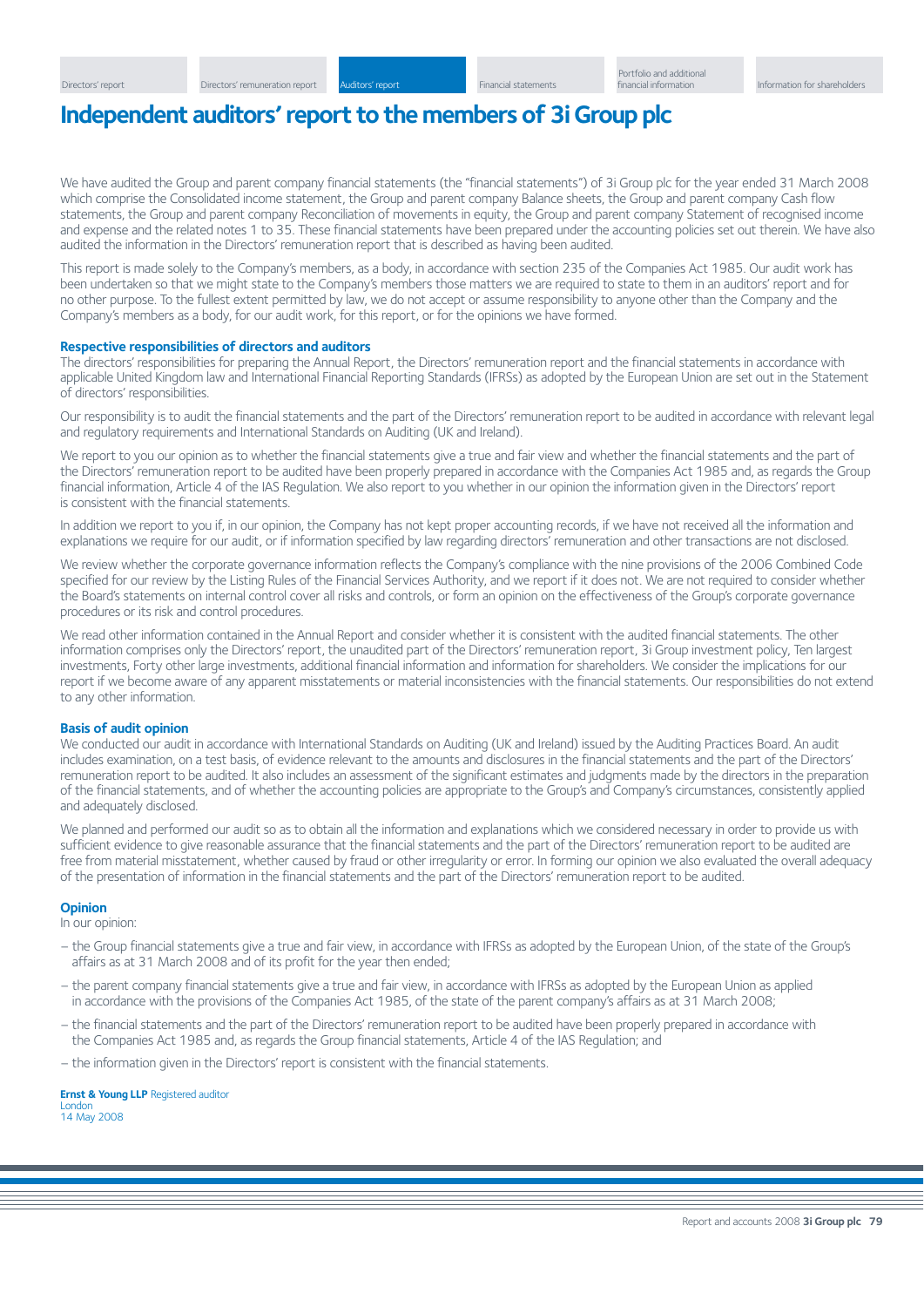# Consolidated income statement

| Notes<br>Realised profits over value on the disposal of investments<br>$\overline{2}$<br>Unrealised profits on the revaluation of investments<br>3<br>Portfolio income<br><b>Dividends</b><br>Income from loans and receivables<br>Fees receivable<br>4<br>Gross portfolio return<br>1<br>Fees receivable from external funds<br>1<br>Carried interest<br>Carried interest receivable from external funds<br>5<br>Carried interest and performance fees payable<br>5<br>6<br>Operating expenses<br>Net portfolio return<br>Treasury interest receivable<br>10<br>Interest payable<br>10<br>Movement in the fair value of derivatives<br>11<br>Exchange movements<br>Other income<br>12<br>Profit before tax<br>13<br>Income taxes<br>Profit after tax and profit for the year<br>Earnings per share |            |            |
|-----------------------------------------------------------------------------------------------------------------------------------------------------------------------------------------------------------------------------------------------------------------------------------------------------------------------------------------------------------------------------------------------------------------------------------------------------------------------------------------------------------------------------------------------------------------------------------------------------------------------------------------------------------------------------------------------------------------------------------------------------------------------------------------------------|------------|------------|
|                                                                                                                                                                                                                                                                                                                                                                                                                                                                                                                                                                                                                                                                                                                                                                                                     | 2008<br>£m | 2007<br>£m |
|                                                                                                                                                                                                                                                                                                                                                                                                                                                                                                                                                                                                                                                                                                                                                                                                     | 523        | 830        |
|                                                                                                                                                                                                                                                                                                                                                                                                                                                                                                                                                                                                                                                                                                                                                                                                     | 291        | 323        |
|                                                                                                                                                                                                                                                                                                                                                                                                                                                                                                                                                                                                                                                                                                                                                                                                     | 814        | 1,153      |
|                                                                                                                                                                                                                                                                                                                                                                                                                                                                                                                                                                                                                                                                                                                                                                                                     |            |            |
|                                                                                                                                                                                                                                                                                                                                                                                                                                                                                                                                                                                                                                                                                                                                                                                                     | 56         | 81         |
|                                                                                                                                                                                                                                                                                                                                                                                                                                                                                                                                                                                                                                                                                                                                                                                                     | 149        | 158        |
|                                                                                                                                                                                                                                                                                                                                                                                                                                                                                                                                                                                                                                                                                                                                                                                                     | 22         | 14         |
|                                                                                                                                                                                                                                                                                                                                                                                                                                                                                                                                                                                                                                                                                                                                                                                                     | 1,041      | 1,406      |
|                                                                                                                                                                                                                                                                                                                                                                                                                                                                                                                                                                                                                                                                                                                                                                                                     | 60         | 37         |
|                                                                                                                                                                                                                                                                                                                                                                                                                                                                                                                                                                                                                                                                                                                                                                                                     |            |            |
|                                                                                                                                                                                                                                                                                                                                                                                                                                                                                                                                                                                                                                                                                                                                                                                                     | 60         | 81         |
|                                                                                                                                                                                                                                                                                                                                                                                                                                                                                                                                                                                                                                                                                                                                                                                                     | (152)      | (142)      |
|                                                                                                                                                                                                                                                                                                                                                                                                                                                                                                                                                                                                                                                                                                                                                                                                     | (274)      | (255)      |
|                                                                                                                                                                                                                                                                                                                                                                                                                                                                                                                                                                                                                                                                                                                                                                                                     | 735        | 1,127      |
|                                                                                                                                                                                                                                                                                                                                                                                                                                                                                                                                                                                                                                                                                                                                                                                                     | 89         | 91         |
|                                                                                                                                                                                                                                                                                                                                                                                                                                                                                                                                                                                                                                                                                                                                                                                                     | (105)      | (100)      |
|                                                                                                                                                                                                                                                                                                                                                                                                                                                                                                                                                                                                                                                                                                                                                                                                     | 158        | (29)       |
|                                                                                                                                                                                                                                                                                                                                                                                                                                                                                                                                                                                                                                                                                                                                                                                                     | (44)       | (31)       |
|                                                                                                                                                                                                                                                                                                                                                                                                                                                                                                                                                                                                                                                                                                                                                                                                     | 1          |            |
|                                                                                                                                                                                                                                                                                                                                                                                                                                                                                                                                                                                                                                                                                                                                                                                                     | 834        | 1,059      |
|                                                                                                                                                                                                                                                                                                                                                                                                                                                                                                                                                                                                                                                                                                                                                                                                     | (6)        | (3)        |
|                                                                                                                                                                                                                                                                                                                                                                                                                                                                                                                                                                                                                                                                                                                                                                                                     | 828        | 1,056      |
|                                                                                                                                                                                                                                                                                                                                                                                                                                                                                                                                                                                                                                                                                                                                                                                                     |            |            |
|                                                                                                                                                                                                                                                                                                                                                                                                                                                                                                                                                                                                                                                                                                                                                                                                     |            |            |
| Basic (pence)<br>29                                                                                                                                                                                                                                                                                                                                                                                                                                                                                                                                                                                                                                                                                                                                                                                 | 207.9      | $220.4*$   |
| Diluted (pence)<br>29                                                                                                                                                                                                                                                                                                                                                                                                                                                                                                                                                                                                                                                                                                                                                                               | 173.4      | $217.9*$   |

\*As restated (note 29).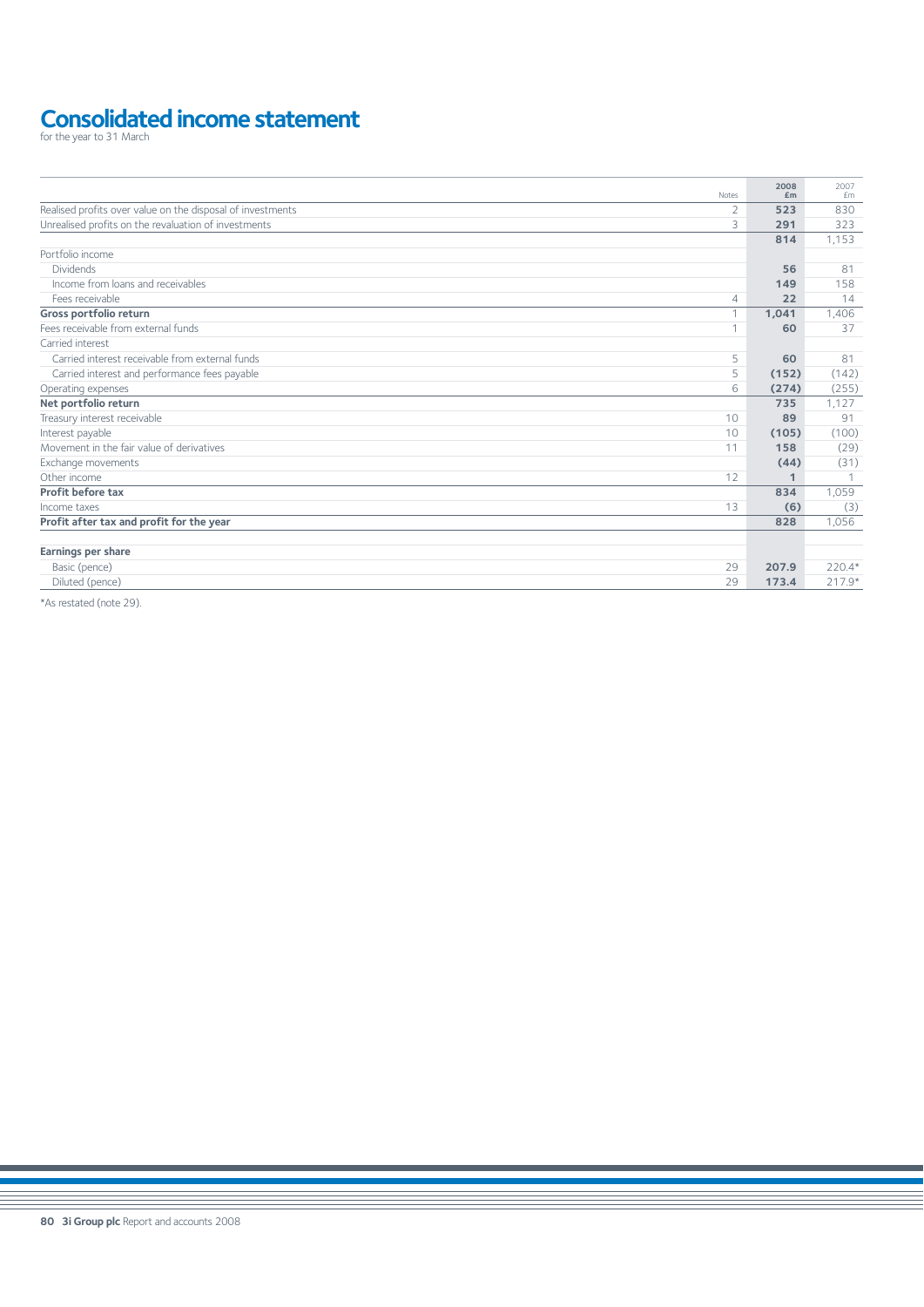| Directors' report |  |
|-------------------|--|
|                   |  |

# **Statement of recognised income and expense**

| Notes                                                     | Group<br>2008<br>£m | Group<br>2007<br>£m | Company<br>2008<br>£m | Company<br>2007<br>£m |
|-----------------------------------------------------------|---------------------|---------------------|-----------------------|-----------------------|
| Profit for the year                                       | 828                 | 1.056               | 882                   | 1,099                 |
| Exchange differences on translation of foreign operations | 6                   |                     |                       |                       |
| Revaluation of own-use property                           | (1)                 |                     | (1)                   |                       |
| Actuarial (losses)/gains<br>9                             | (41)                | 13                  |                       |                       |
| Total recognised income and expense for the year          | 792                 | 1,075               | 881                   | 1,100                 |
|                                                           |                     |                     |                       |                       |
| Analysed in reserves as:                                  |                     |                     |                       |                       |
| 27<br>Revenue                                             | 111                 | 134                 | 94                    | 88                    |
| Capital<br>27                                             | 675                 | 936                 | 787                   | 1,012                 |
| 27<br>Translation reserve                                 | 6                   |                     |                       |                       |
|                                                           | 792                 | 1,075               | 881                   | 1,100                 |

# Reconciliation of movements in equity

|                                                  | Notes | Group<br>2008<br>£m | Group<br>2007<br>£m | Company<br>2008<br>£m | Company<br>2007<br>£m |
|--------------------------------------------------|-------|---------------------|---------------------|-----------------------|-----------------------|
| Total equity at start of year                    |       | 4,249               | 4,006               | 4,020                 | 3,746                 |
| Total recognised income and expense for the year |       | 792                 | 1.075               | 881                   | 1,100                 |
| Share-based payments                             | 8     | 8                   | 9                   | 8                     | 9                     |
| Ordinary dividends                               | 30    | (70)                | (79)                | (70)                  | (79)                  |
| Issue of B shares                                | 22    | (808)               | (700)               | (808)                 | (700)                 |
| Issues of ordinary shares                        | 27    | 19                  | 18                  | 19                    | 18                    |
| Buy-back of ordinary shares                      | 27    | (120)               | (74)                | (120)                 | (74)                  |
| Own shares                                       | 27    | (13)                | (6)                 |                       |                       |
| Total equity at end of year                      |       | 4,057               | 4,249               | 3,930                 | 4,020                 |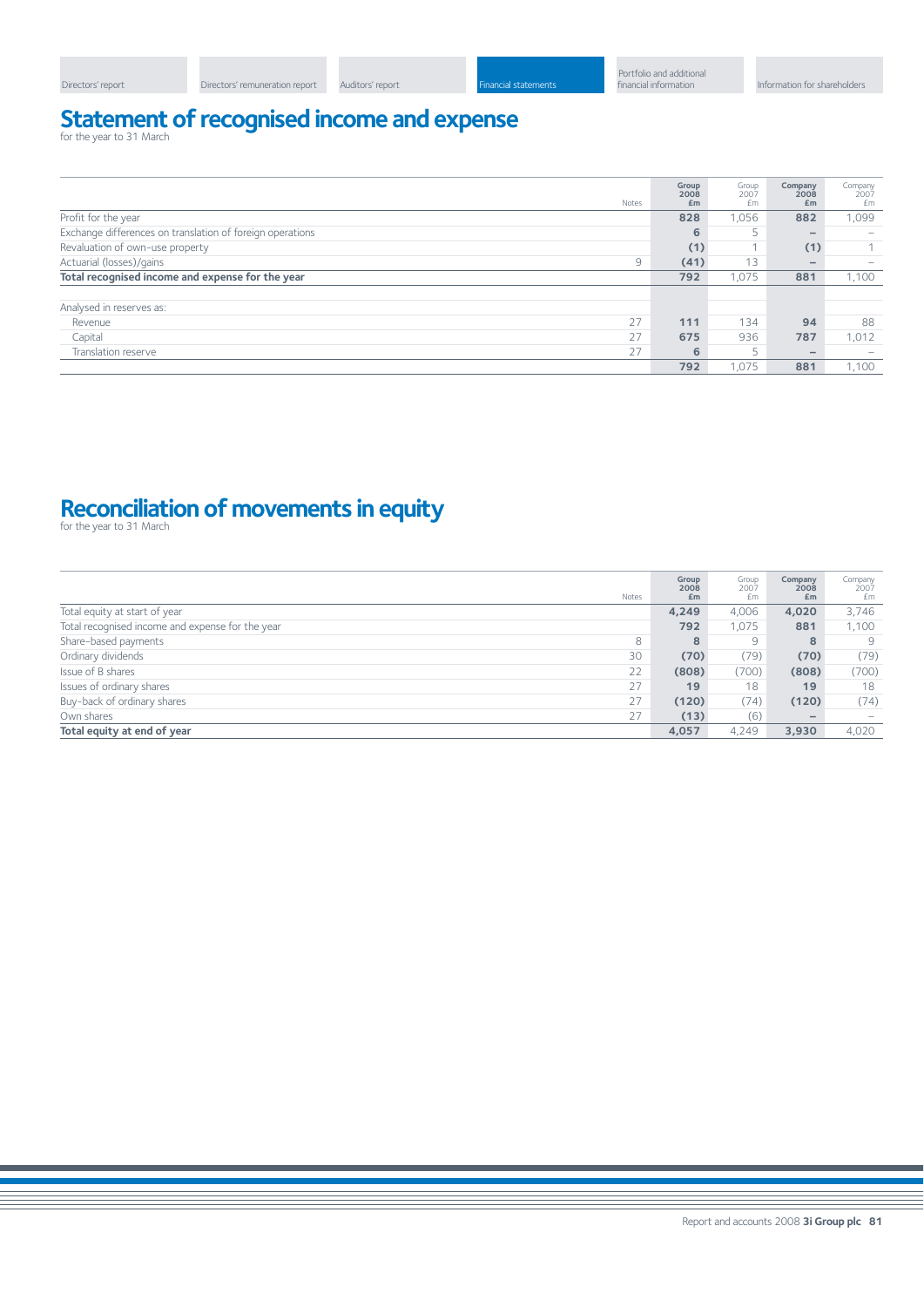# Balance sheet

|                                      | Notes          | Group<br>2008<br>£m | Group<br>2007<br>£m      | Company<br>2008<br>£m    | Company<br>2007<br>£m    |
|--------------------------------------|----------------|---------------------|--------------------------|--------------------------|--------------------------|
| <b>Assets</b>                        |                |                     |                          |                          |                          |
| Non-current assets                   |                |                     |                          |                          |                          |
| Investments                          |                |                     |                          |                          |                          |
| Quoted equity investments            | 14             | 889                 | 570                      | 770                      | 498                      |
| Unquoted equity investments          | 14             | 3,209               | 2,609                    | 1,050                    | 1,253                    |
| Loans and receivables                | 14             | 1,918               | 1,183                    | 513                      | 474                      |
| Investment portfolio                 |                | 6,016               | 4,362                    | 2,333                    | 2,225                    |
| Carried interest receivable          |                | 75                  | 83                       | 75                       | 83                       |
| Interests in Group entities          | 15             |                     | $\overline{\phantom{a}}$ | 3,140                    | 1,766                    |
| Property, plant and equipment        | 16             | 30                  | 32                       | 8                        | 9                        |
| <b>Total non-current assets</b>      |                | 6,121               | 4,477                    | 5,556                    | 4,083                    |
| <b>Current assets</b>                |                |                     |                          |                          |                          |
| Other current assets                 | 17             | 49                  | 197                      | 182                      | 168                      |
| Derivative financial instruments     | 19             | 24                  | 21                       | 24                       | 21                       |
| Deposits                             |                | 44                  | 1,668                    | 25                       | 1,668                    |
| Cash and cash equivalents            |                | 752                 | 486                      | 611                      | 346                      |
| <b>Total current assets</b>          |                | 869                 | 2,372                    | 842                      | 2.203                    |
| <b>Total assets</b>                  |                | 6,990               | 6,849                    | 6,398                    | 6,286                    |
|                                      |                |                     |                          |                          |                          |
| <b>Liabilities</b>                   |                |                     |                          |                          |                          |
| <b>Non-current liabilities</b>       |                |                     |                          |                          |                          |
| Carried interest payable             |                | (110)               | (153)                    | $\overline{\phantom{0}}$ | (153)                    |
| Loans and borrowings                 | 20             | (1,509)             | (916)                    | (1, 224)                 | (843)                    |
| <b>B</b> shares                      | 22             | (21)                | (11)                     | (21)                     | (11)                     |
| Subordinated liabilities             | 23             | (14)                | (21)                     | $\overline{\phantom{0}}$ | $\overline{\phantom{a}}$ |
| Retirement benefit deficit           | $\overline{9}$ | (38)                | (1)                      |                          | ٠                        |
| Deferred income taxes                | 13             | (2)                 | (1)                      | $\overline{\phantom{0}}$ | $\overline{\phantom{a}}$ |
| Provisions                           | 25             | (5)                 | (7)                      | $\qquad \qquad -$        | $\overline{\phantom{a}}$ |
| <b>Total non-current liabilities</b> |                | (1,699)             | (1, 110)                 | (1, 245)                 | (1,007)                  |
| <b>Current liabilities</b>           |                |                     |                          |                          |                          |
| Trade and other payables             | 24             | (166)               | (179)                    | (308)                    | (191)                    |
| Carried interest payable             |                | (140)               | (71)                     | $\overline{\phantom{0}}$ | (42)                     |
| Loans and borrowings                 | 20             | (373)               | (675)                    | (373)                    | (474)                    |
| Convertible bonds                    | 21             | (433)               | (363)                    | (433)                    | (363)                    |
| Derivative financial instruments     | 19             | (108)               | (189)                    | (108)                    | (188)                    |
| Current income taxes                 |                | (5)                 | (2)                      | (1)                      | (1)                      |
| Provisions                           | 25             | (9)                 | (11)                     |                          |                          |
| <b>Total current liabilities</b>     |                | (1, 234)            | (1,490)                  | (1, 223)                 | (1, 259)                 |
| <b>Total liabilities</b>             |                | (2,933)             | (2,600)                  | (2, 468)                 | (2, 266)                 |
| <b>Net assets</b>                    |                | 4,057               | 4,249                    | 3,930                    | 4,020                    |
|                                      |                |                     |                          |                          |                          |
| Equity                               | 26             | 283                 | 289                      |                          | 289                      |
| Issued capital                       |                |                     |                          | 283                      |                          |
| Share premium                        | 27<br>27       | 397                 | 387<br>27                | 397                      | 387<br>27                |
| Capital redemption reserve           | 27             | 42<br>21            |                          | 42                       | 18                       |
| Share-based payment reserve          |                |                     | 18<br>5                  | 21                       |                          |
| Translation reserve                  | 27             | 11                  |                          |                          |                          |
| Capital reserve                      | 27             | 3,026               | 3,280                    | 2,877                    | 3,013                    |
| Revenue reserve                      | 27             | 359                 | 318                      | 310                      | 286                      |
| Own shares                           | 27             | (82)                | (75)                     |                          |                          |
| <b>Total equity</b>                  | 27             | 4,057               | 4,249                    | 3,930                    | 4,020                    |

**Baroness Hogg** Chairman 14 May 2008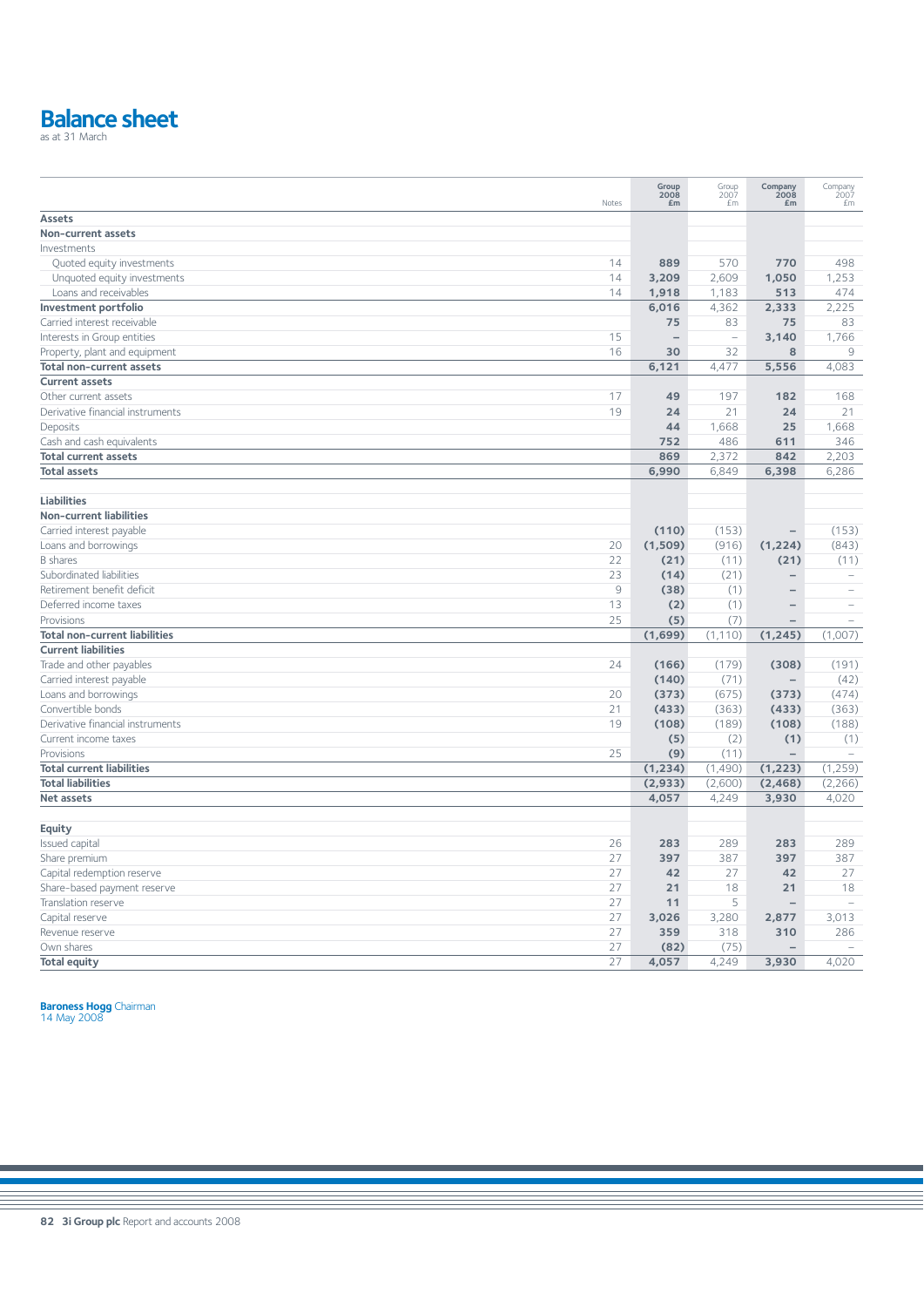**<sup>2008</sup>** <sup>2007</sup> **<sup>2008</sup>** <sup>2007</sup> **£m** £m **£m** £m

#### **Cash flow statement** for the year to 31 March

**Group** Group **Company**<br> **Company** 2008<br> **Company** 2007<br> **Company** 2008<br> **Company** 2008 **Cash flow from operating activities** Purchase of investments **(2,072)** (1,503) **(2,246)** (1,693) Proceeds from investments **1,824** 2,364 **1,733** 2,458 Interest received **47** 68 **21** 47 Dividends received **56** 66 **45** 30 Portfolio fees received **22** 17 **–** – Fees received from external funds **61** 37 **–** – Carried interest received **67** 76 **67** 76<br>
Carried interest naid **67** 76 **67** 76 7 76 Carried interest paid **(154)** (58) **–** – Operating expenses **(243)** (202) **(108)** (114) Income taxes paid **(7)** (8) **3** – **Net cash flow from operations (399)** 857 **(485)** 804 **Cash flow from financing activities** Proceeds from issues of share capital **19** 18 **19** 18 **19** 18 Buy-back of ordinary shares **(120)** (74) **(120)** (74) Purchase of own shares **(21)** (20) **–** – Disposal of own shares **8** 8 **–** – Repurchase of B shares **(798)** (689) **(798)** (689) Dividend paid **(70)** (79) **(70)** (79) Interest received **95** 80 **88** 73 Interest paid **(125)** (101) **(79)** (81) Proceeds from long-term borrowings **591** 1 **592** – Repayment of long-term borrowings<br>
Net cash flow from short-term borrowings<br> **(133)** 211 **(133)** 213<br>
213 Net cash flow from short-term borrowings **(133)** 211 **(133)** 213 Net cash flow from deposits **1,624** (560) **1,643 Net cash flow from financing activities 657** (1,207) **741** (1,235) **Cash flow from investing activities** Purchases of property, plant and equipment **(6)** (9) **–** – Sales of property, plant and equipment **1** 2 **–** 1 **Net cash flow from investing activities (5)** (7) **–** 1 **Change in cash and cash equivalents 253** (357) **256** (430) Cash and cash equivalents at start of year **486** 847 **346** 776 Effect of exchange rate fluctuations **13** (4) **9** – 2<br> **Cash and cash equivalents at end of year**  $\overline{\text{Cash and cash equivalents at end of year}}$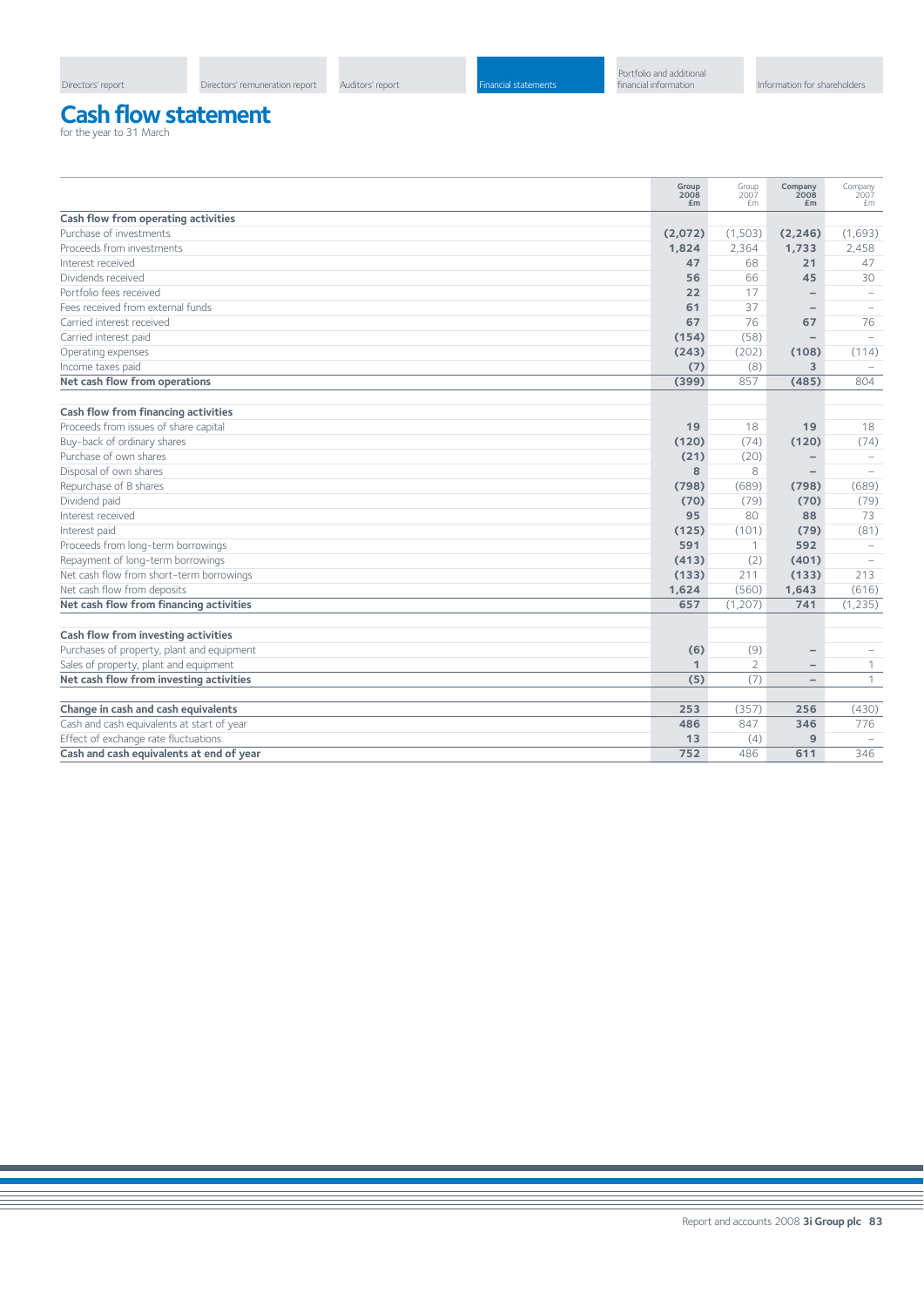# **Significant accounting policies**

3i Group plc (the "Company") is a company incorporated in Great Britain and registered in England and Wales. The consolidated financial statements for the year to 31 March 2008 comprise the financial statements of the Company and its subsidiaries (together referred to as the "Group"). Separate financial statements of the Company are also presented. The accounting policies of the Company are the same as for the Group except where separately disclosed.

The financial statements were authorised for issue by the Directors on 14 May 2008.

#### **A Statement of compliance**

These consolidated and separate financial statements have been prepared in accordance with International Financial Reporting Standards, International Accounting Standards and their interpretations issued or adopted by the International Accounting Standards Board as adopted for use in the European Union ("IFRS").

These consolidated and separate financial statements have been prepared in accordance with and in compliance with the Companies Act 1985.

#### **New standards and interpretations not applied**

The IASB has issued the following standards and interpretations to be applied to financial statements with periods commencing on or after the following dates:

|                   |                                                                                                   | Effective for period beginning on or after |
|-------------------|---------------------------------------------------------------------------------------------------|--------------------------------------------|
| IFRS 2            | Amendment – Share-based payments: Vesting conditions and cancellations                            | 1 January 2009                             |
| IFRS 8            | <b>Operating Segments</b>                                                                         | 1 January 2009                             |
| IAS <sub>1</sub>  | Presentation of Financial Statements (Revised)                                                    | 1 January 2009                             |
| IAS <sub>23</sub> | Borrowing Costs (Revised)                                                                         | 1 January 2009                             |
| <b>IAS 27</b>     | Amendment - Consolidation and Separate Financial Statements                                       | 1 July 2009                                |
| IFRIC 12          | Service Concession Arrangements                                                                   | 1 January 2008                             |
| IFRIC 13          | Customer Loyalty Payments                                                                         | 1 July 2008                                |
| IFRIC 14          | IAS 19 - The Limit on a Defined Benefit Asset, Minimum Funding Requirements and their Interaction | 1 January 2008                             |

The Directors do not anticipate that the adoption of these standards and interpretations will have a material impact on the financial statements in the period of initial application and have decided not to early adopt.

#### **B Basis of preparation**

The financial statements are presented in sterling, the functional currency of the Company, rounded to the nearest million pounds (£m) except where otherwise indicated.

The preparation of financial statements in conformity with IFRS requires management to make judgments, estimates and assumptions that affect the application of policies and reported amounts of assets and liabilities, income and expenses. The estimates and associated assumptions are based on historical experience and other factors that are believed to be reasonable under the circumstances, the results of which form the basis of making the judgments about carrying values of assets and liabilities that are not readily apparent from other sources. Actual results may differ from these estimates.

The estimates and underlying assumptions are reviewed on an ongoing basis. Revisions to accounting estimates are recognised in the period in which the estimate is revised if the revision affects only that period, or in the period of the revision and future periods if the revision affects both current and future periods. The most significant techniques for estimation are described in the accounting policies relating to the investment portfolio (Section E).

The accounting policies set out below have been applied consistently to all periods presented in these consolidated financial statements. The income statement of the Company has been omitted from these financial statements in accordance with section 230 of the Companies Act 1985.

The accounting policies have been consistently applied across all Group entities for the purposes of producing these consolidated financial statements.

#### **C Basis of consolidation**

#### **(i) Subsidiaries**

Subsidiaries are entities controlled by the Group. Control exists when the Company has the power, directly or indirectly, to govern the financial and operating policies of an entity so as to obtain benefit from its activities. The financial statements of subsidiaries are included in the consolidated financial statements from the date that control commences until the date that control ceases.

#### **(ii) Associates**

Associates are those entities in which the Group has significant influence, but not control, over the financial and operating policies. Investments that are held as part of the Group's investment portfolio are carried in the balance sheet at fair value even though the Group may have significant influence over those companies. This treatment is permitted by IAS 28 Investment in Associates, which requires investments held by venture capital organisations to be excluded from its scope where those investments are designated, upon initial recognition, as at fair value through profit or loss and accounted for in accordance with IAS 39, with changes in fair value recognised in the income statement in the period of the change. The Group has no interests in associates through which it carries on its business.

#### **(iii) Joint ventures**

Interests in joint ventures that are held as part of the Group's investment portfolio are carried in the balance sheet at fair value. This treatment is permitted by IAS 31 Interests in Joint Ventures, which requires venturer's interests held by venture capital organisations to be excluded from its scope where those investments are designated, upon initial recognition, as at fair value through profit or loss and accounted for in accordance with IAS 39, with changes in fair value recognised in the income statement in the period of the change.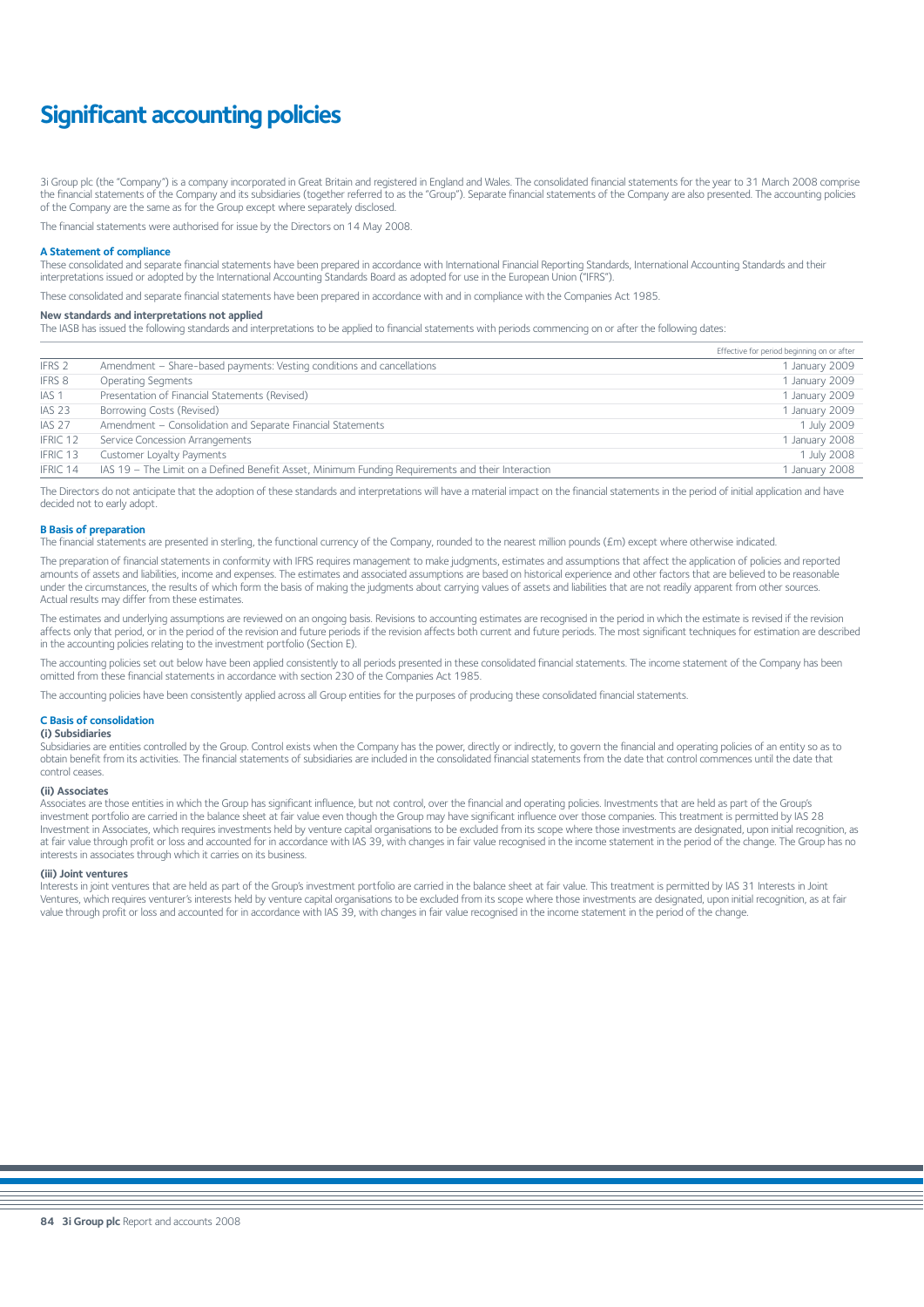#### **D Exchange differences**

#### **(i) Foreign currency transactions**

Transactions in currencies different from the functional currency of the Group entity entering into the transaction are translated at the exchange rate ruling at the date of the transaction. Monetary assets and liabilities denominated in foreign currencies at the balance sheet date are translated to sterling at the exchange rate ruling at that date. Foreign exchange differences arising on translation are recognised in the income statement. Non-monetary assets and liabilities that are measured in terms of historical cost in a foreign currency are translated using the exchange rate at the date of transaction. Non-monetary assets and liabilities denominated in foreign currencies that are stated at fair value are translated to sterling using exchange rates ruling at the date the fair value was determined.

#### **(ii) Financial statements of non-sterling operations**

The assets and liabilities of operations whose functional currency is not sterling, including fair value adjustments arising on consolidation, are translated to sterling at exchange rates ruling at the balance sheet date. The revenues and expenses of these operations are translated to sterling at rates approximating to the exchange rates ruling at the dates of the transactions. Exchange differences arising on retranslation are recognised directly in a separate component of equity, the Translation reserve, and are released upon disposal of the non-sterling operation.

In respect of non-sterling operations, cumulative translation differences on the consolidation of non-sterling operations are being accumulated from the date of transition to IFRS, 1 April 2004, and not from the original acquisition date.

#### **E Investment portfolio**

#### **(i) Recognition and measurement**

Investments are recognised and de-recognised on a date where the purchase or sale of an investment is under a contract whose terms require the delivery or settlement of the investment. The Group manages its investments with a view to profiting from the receipt of dividends and changes in fair value of equity investments.

Quoted investments are designated at fair value through profit and loss and subsequently carried in the balance sheet at fair value. Fair value is measured using the closing bid price at the reporting date, where the investment is quoted on an active stock market.

Unquoted equity investments are designated at fair value through profit and loss and are subsequently carried in the balance sheet at fair value. Fair value is measured using the International Private Equity and Venture Capital valuation guidelines, details of which are in the section called Portfolio valuation – an explanation.

Other investments including loan investments, bonds, fixed income shares and variable funding notes are included as loans and receivables. Loans, bonds and fixed income shares are carried in the balance sheet at amortised cost less impairment. For more detail see the section called Portfolio valuation – an explanation. Variable funding notes are used to invest in quoted debt instruments and are carried in the balance sheet at the value derived from the bid price of the underlying debt instrument taking into account the Group's obligations under the funding contract. The fair value of loans and receivables is not anticipated to be substantially different to the holding value.

All investments are initially recognised at the fair value of the consideration given and held at this value until it is appropriate to measure fair value on a different basis, applying 3i Group's valuation policies.

#### **(ii) Income**

Gross portfolio return is equivalent to "revenue" for the purposes of IAS 1. It represents the overall increase in net assets from the investment portfolio net of deal-related costs but excluding exchange movements. Investment income is analysed into the following components:

(a) Realised profits over value on the disposal of investments are the difference between the fair value of the consideration received less any directly attributable costs, on the sale of equity and the repayment of loans and receivables, and its carrying value at the start of the accounting period, converted into sterling using the exchange rates in force at the date of disposal.

(b) Unrealised profits on the revaluation of investments are the movement in the carrying value of investments between the start and end of the accounting period converted into sterling using the exchange rates in force at the date of the movement.

(c) Portfolio income is that portion of income that is directly related to the return from individual investments. It is recognised to the extent that it is probable that there will be economic benefit and the income can be reliably measured. The following specific recognition criteria must be met before the income is recognised:

- Income from loans and receivables is recognised as it accrues by reference to the principal outstanding and the effective interest rate applicable, which is the rate that exactly discounts the estimated future cash flows through the expected life of the financial asset to the asset's carrying value.
- Dividends from equity investments are recognised in the income statement when the shareholders' rights to receive payment have been established except to the extent that dividends, paid out of pre-acquisition reserves, adjust the fair value of the equity investment.
- Fee income is earned directly from investee companies when an investment is first made and through the life of the investment. Fees that are earned on a financing arrangement are considered to relate to a financial asset measured at fair value through profit or loss and are recognised when that investment is made. Fees that are earned on the basis of providing an ongoing service to the investee company are recognised as that service is provided.

#### **F Fees receivable from external funds (i) Fund management fees**

The Group manages private equity funds, which primarily co-invest alongside the Group. Fees earned from the ongoing management of these funds are recognised to the extent that it is probable that there will be economic benefit and the income can be reliably measured.

#### **(ii) Advisory fees**

The Group acts as investment adviser to private equity funds. Fees earned from the provision of investment advisory services are recognised on an accruals basis in accordance with the substance of the relevant investment advisory agreement.

#### **(iii) Performance fees**

The Group earns a performance fee from funds to which it provides investment advisory services where specified performance targets are achieved. Performance fees are recognised to the extent that it is probable that there will be economic benefit and the income can be reliably measured.

#### **(iv) Support services fees**

The Group provides support services to external funds, including accounting, treasury management, corporate secretariat and investor relations. Fees earned from the provision of these support services are recognised on an accruals basis in accordance with the relevant support services agreement.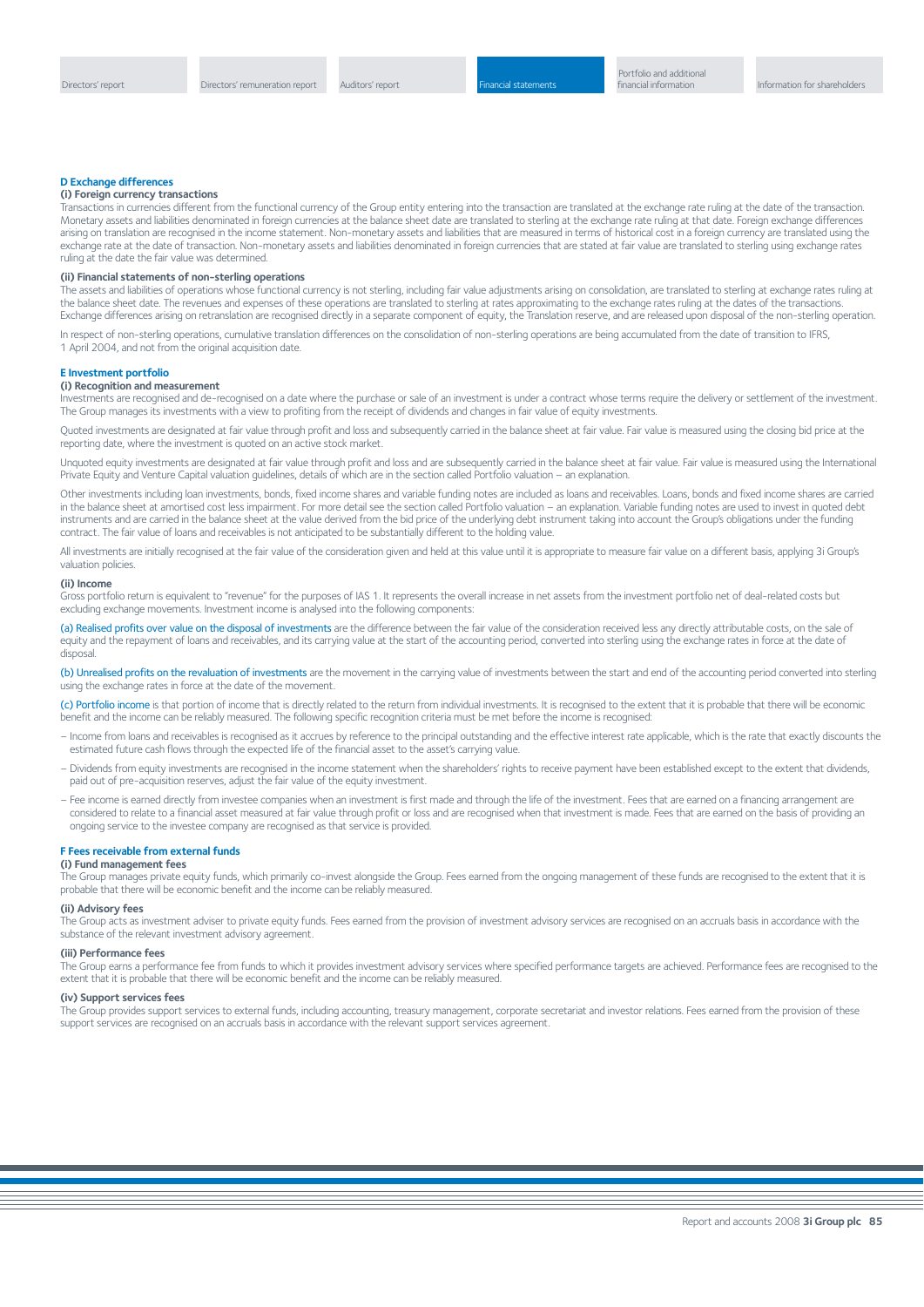# **Significant accounting policies continued**

#### **G Carried interest**

#### **(i) Carried interest receivable**

The Group earns a share of profits ("carried interest receivable") from funds which it manages on behalf of third parties. These profits are earned once the funds meet certain performance conditions.

Carried interest receivable is only accrued on those managed funds in which the fund's performance conditions, measured at the balance sheet date, would be achieved if the remaining assets in the fund were realised at fair value. Fair value is determined using the Group's valuation methodology and is measured at the balance sheet date. An accrual is made equal to the Group's share of profits in excess of the performance conditions, taking into account the cash already returned to fund investors and the fair value of assets remaining in the fund.

#### **(ii) Carried interest payable**

The Group offers investment executives the opportunity to participate in the returns from successful investments. "Carried interest payable" is the term used for amounts payable to executives on investment-related transactions.

A variety of asset pooling arrangements are in place so that executives may have an interest in one or more carried interest scheme. Carried interest payable is only accrued on those schemes in which the scheme's performance conditions, measured at the balance sheet date, would be achieved if the remaining assets in the scheme were realised at fair value. An accrual is made equal to the executive's share of profits in excess of the performance conditions in place in the carried interest scheme.

#### **H Property, plant and equipment**

#### **(i) Land and buildings**

Land and buildings are carried in the balance sheet at fair value less depreciation and impairment. Fair value is determined at each balance sheet date from valuations undertaken by professional valuers using market-based evidence. Any revaluation surplus is credited directly to the Capital reserve in equity except to the extent that it reverses a previous valuation deficit on the same asset charged in the income statement in which case the surplus is recognised in the income statement to the extent of the previous deficit. Any revaluation deficit that offsets a previously recognised surplus in the same asset is directly offset against the surplus in the Capital reserve. Any excess valuation deficit over and above that previously recognised in surplus is charged in the income statement.

Depreciation on revalued buildings is charged in the income statement over its estimated useful life, generally over 50 years.

#### **(ii) Vehicles and office equipment**

Vehicles and office equipment are depreciated by equal annual instalments over their estimated useful lives as follows: office equipment five years; computer equipment three years; computer software three years; motor vehicles four years.

#### **(iii) Assets held under finance leases**

Assets held under finance leases are depreciated over their expected useful life on the same basis as owned assets or, where shorter, the lease term. Assets are reviewed for impairment when events or changes in circumstances indicate that the carrying amount may not be recoverable. The interest element of the rental obligations is charged in the income statement over the period of the agreement and represents a constant proportion of the balance of capital repayments outstanding.

#### **I Treasury assets and liabilities**

Short-term treasury assets and short and long-term treasury liabilities are used in order to manage cash flows and overall costs of borrowing. Financial assets and liabilities are recognised in the balance sheet when the relevant Group entity becomes a party to the contractual provisions of the instrument. De-recognition occurs when rights to cash flows from a financial asset expire, or when a liability is extinguished.

#### **(i) Cash and cash equivalents**

Cash and cash equivalents in the balance sheet comprise cash at bank and in hand and short-term deposits with an original maturity of three months or less. For the purposes of the cash flow statement, cash and cash equivalents comprise cash and short-term deposits as defined above and other short-term highly liquid investments that are readily convertible into cash and are subject to insignificant risk of changes in value, net of bank overdrafts.

#### **(ii) Deposits**

Deposits in the balance sheet comprise longer term deposits with an original maturity of greater than three months.

#### **(iii) Bank loans, loan notes and borrowings**

All loans and borrowings are initially recognised at the fair value of the consideration received net of issue costs associated with the borrowings. After initial recognition, these are subsequently measured at amortised cost using the effective interest method, which is the rate that exactly discounts the estimated future cash flows through the expected life of the liabilities. Amortised cost is calculated by taking into account any issue costs and any discount or premium on settlement.

#### **(iv) Convertible Bonds**

Where Convertible Bonds have an issuer cash settlement option in addition to an equity conversion option, the Convertible Bonds are regarded as compound instruments consisting of a liability and a derivative instrument (see policy below for derivatives). Subsequent to initial recognition the conversion option is measured as a derivative financial instrument with the market value of the instrument at period end used as its fair value. The remainder of the proceeds are allocated to the liability component and this amount is carried as a long-term liability on the amortised cost basis until extinguished on conversion or redemption.

#### **(v) Derivative financial instruments**

Derivative financial instruments are used to manage the risk associated with foreign currency fluctuations of the investment portfolio and changes in interest rates on its borrowings. This is achieved by the use of foreign currency contracts, currency swaps and interest rate swaps. All derivative financial instruments are held at fair value.

Derivative financial instruments are recognised initially at fair value on the contract date and subsequently re-measured to the fair value at each reporting date. The fair value of forward exchange contracts is calculated by reference to current forward exchange contracts for contracts with similar maturity profiles. The fair value of currency swaps and interest rate swaps is determined with reference to future cash flows and current interest and exchange rates. All changes in the fair value of financial instruments are taken to the income statement.

#### **(vi) Subordinated liabilities**

The Group has some limited recourse funding, which individually finances investment assets, at various fixed rates of interest and whose maturity is dependent upon the disposal of the associated assets. This funding is subordinated to other creditors of the individual Group entity to which the funds have been advanced and becomes non-repayable as the assets fail. These liabilities are held in the balance sheet at the amount expected to be repayable based on the underlying assets. Changes in the amounts repayable as a result of changes in the underlying assets are treated as other income in the income statement. Interest payable on subordinated liabilities is charged as it accrues by reference to the principal outstanding and the effective interest rate applicable.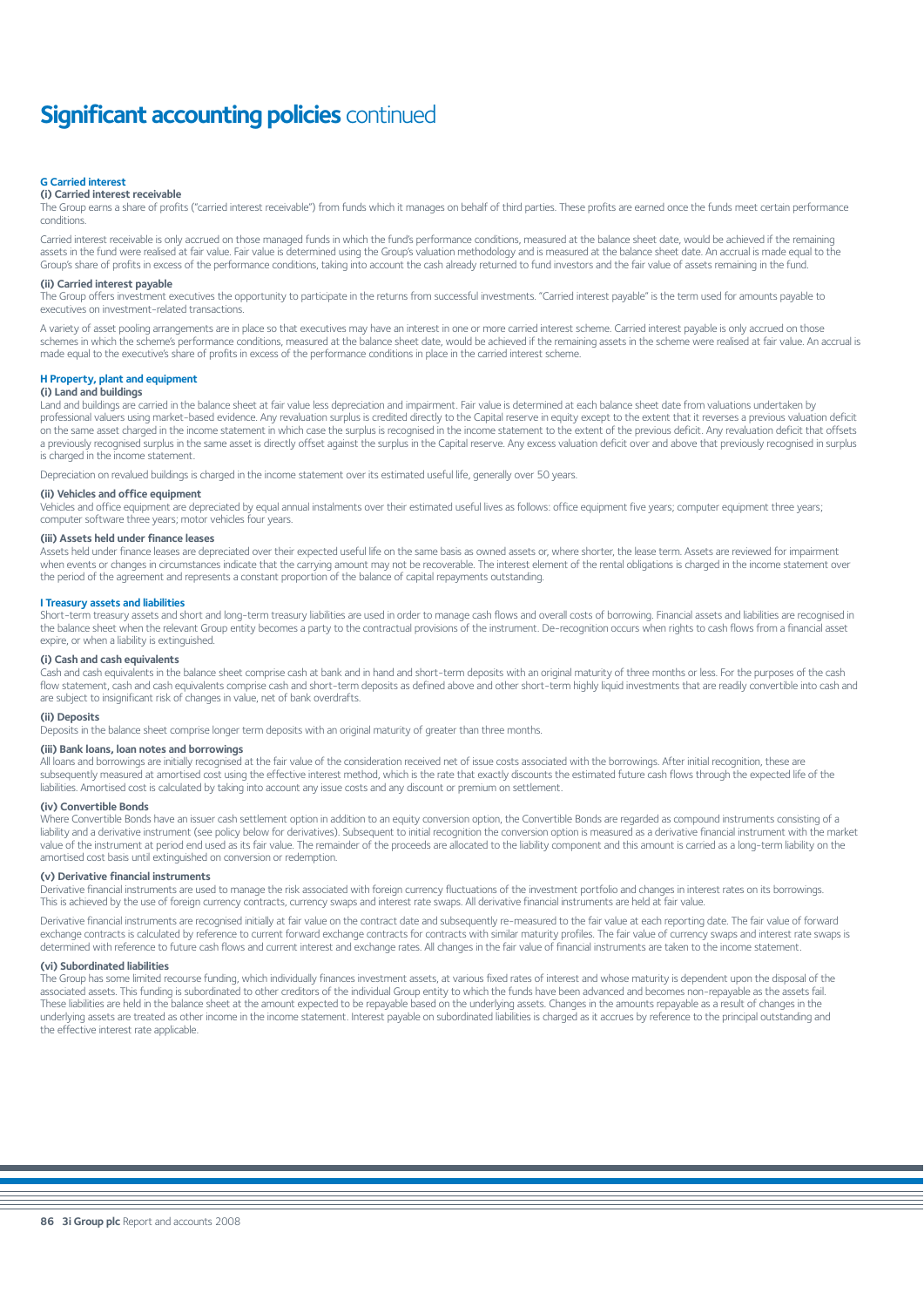#### **J Employee benefits**

#### **(i) Retirement benefit costs**

Payments to defined contribution retirement benefit plans are charged to the income statement as they fall due.

For defined benefit retirement plans, the cost of providing benefits is determined using the projected unit method with actuarial valuations being carried out at each balance sheet date. Current service costs are recognised in the income statement. Past service costs are recognised to the extent that they are vested in the income statement. Actuarial gains or losses are recognised in full as they arise as part of the statement of recognised income and expense.

A retirement benefit deficit is recognised in the balance sheet to the extent that the present value of the defined benefit obligations exceeds the fair value of plan assets. A retirement benefit surplus is recognised in the balance sheet where the fair value of plan assets exceeds the present value of the defined benefit obligations limited to the extent that the Group can benefit from that surplus.

#### **(ii) Share-based payments**

In accordance with the transitional provisions of IFRS 1, the requirements of IFRS 2 have been applied to all grants of equity instruments after 7 November 2002 that were unvested at 1 January 2005. The costs of share-based payments made by the Company in respect of subsidiaries' employees are treated as additional investments in those subsidiaries.

The Group enters into arrangements that are equity-settled share-based payments with certain employees. These are measured at fair value at the date of grant, which is then recognised in the income statement on a straight-line basis over the vesting period, based on the Group's estimate of shares that will eventually vest. Fair value is measured by use of an appropriate model. In valuing equity-settled transactions, no account is taken of any vesting conditions, other than conditions linked to the price of the shares of 3i Group plc. The charge is adjusted at each balance sheet date to reflect the actual number of forfeitures, cancellations and leavers during the period. The movement in cumulative changes since the previous balance sheet is recognised in the income statement, with a corresponding entry in equity.

#### **K Other assets**

Assets, other than those specifically accounted for under a separate policy, are stated at their cost less impairment losses. They are reviewed at each balance sheet date to determine whether there is any indication of impairment. If any such indication exists, the asset's recoverable amount is estimated based on expected discounted future cash flows. Any change in the level of impairment is recognised directly in the income statement. An impairment loss is reversed at subsequent balance sheet dates to the extent that the asset's carrying amount does not exceed its carrying value had no impairment been recognised.

#### **L Other liabilities**

Liabilities, other than those specifically accounted for under a separate policy, are stated based on the amounts which are considered to be payable in respect of goods or services received up to the balance sheet date.

#### **M Share capital**

Ordinary shares issued by the Group are recognised at the proceeds or fair value received with the excess of the amount received over nominal value being credited to the share premium account. Direct issue costs net of tax are deducted from equity.

#### **N Provisions**

Provisions are recognised when the Group has a present obligation of uncertain timing or amount as a result of past events, and it is probable that the Group will be required to settle that obligation and a reliable estimate of that obligation can be made. The provisions are measured at the Directors' best estimate of the amount to settle the obligation at the balance sheet date, and are discounted to present value if the effect is material. Changes in provisions are recognised in the income statement for the period.

#### **O Income taxes**

Income taxes represent the sum of the tax currently payable, withholding taxes suffered and deferred tax. Tax is charged or credited in the income statement, except where it relates to items charged or credited directly to equity, in which case the tax is also dealt with in equity.

The tax currently payable is based on the taxable profit for the year. This may differ from the profit included in the consolidated income statement because it excludes items of income or expense that are taxable or deductible in other years and it further excludes items that are never taxable or deductible. The Group's liability for current tax is calculated using tax rates and laws that have been enacted or substantively enacted by the balance sheet date.

Deferred tax is the tax expected to be payable or recoverable on differences between the carrying amounts of assets and liabilities in the financial statements and the corresponding tax bases used in the computation of taxable profit ("temporary differences"), and is accounted for using the balance sheet liability method.

Deferred tax liabilities are generally recognised for all taxable temporary differences. Where there are taxable differences arising on investments in subsidiaries and associates, and interests in joint ventures, deferred tax liabilities are recognised except where the Group is able to control reversal of the temporary difference and it is probable that the temporary differences will reverse in the foreseeable future.

Deferred tax assets are generally recognised to the extent that it is probable that taxable profits will be available against which deductible temporary differences can be utilised. However, where there are deductible temporary differences arising from investments in subsidiaries, branches and associates, and interests in joint ventures, deferred tax assets are recognised only to the extent that it is probable that both the temporary differences will reverse in the foreseeable future and taxable profits will be available against which the temporary differences can be utilised.

The carrying amount of deferred tax assets is reviewed at each balance sheet date and reduced to the extent that it is no longer probable that sufficient taxable profits will be available to allow all or part of the asset to be recovered.

Deferred tax assets and liabilities are not recognised if the temporary differences arise from the initial recognition of goodwill and other assets and liabilities in a transaction that affects neither the taxable profit nor the accounting profit.

Deferred tax is calculated at the tax rates that are expected to apply in the period when the liability is settled or the asset is realised using tax rates and laws that have been enacted or substantively enacted by the balance sheet date.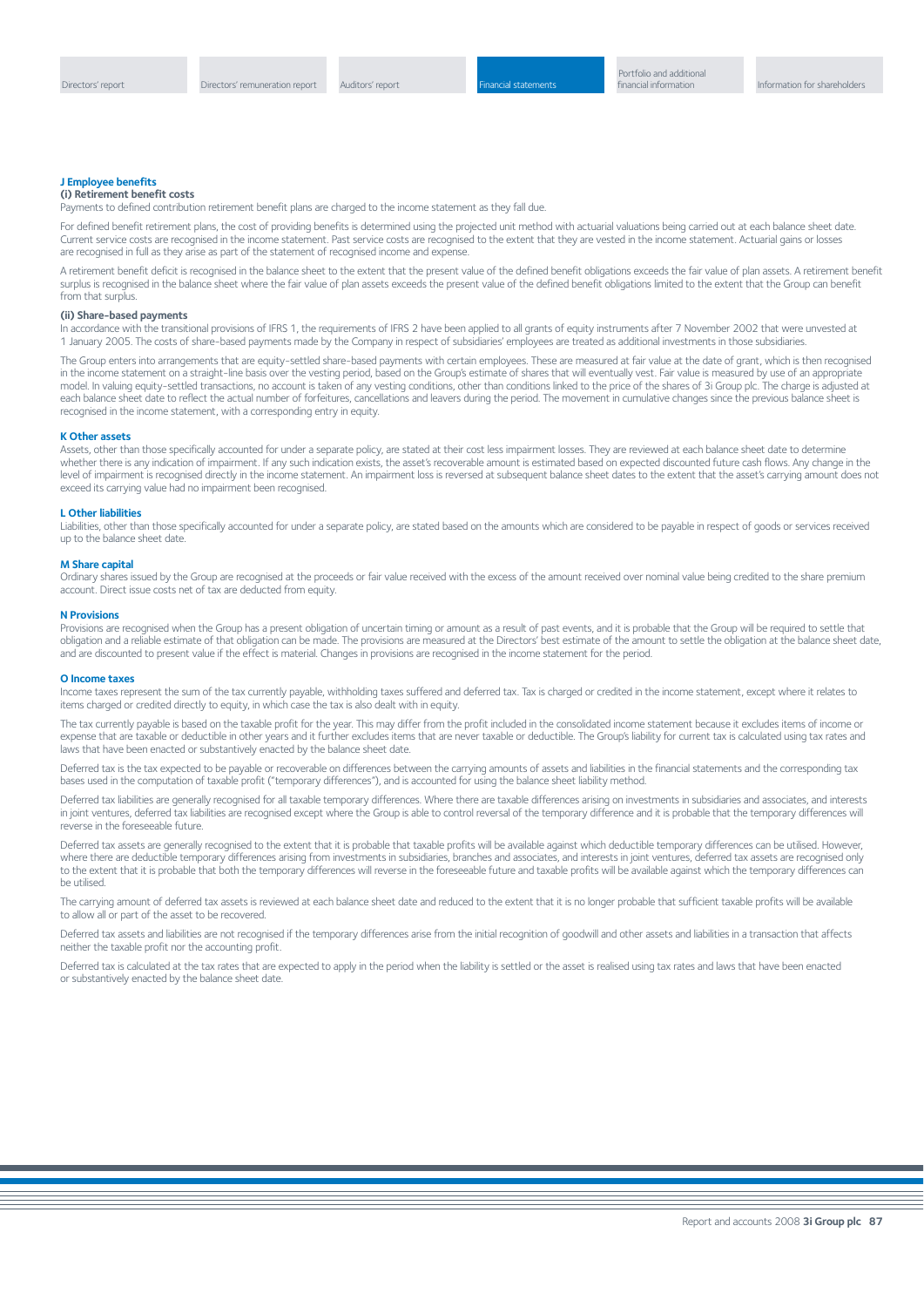# **Notes to the financial statements**

#### **1 Segmental analysis**

| Year to 31 March 2008                                                | <b>Buyouts</b><br>£m | Growth<br>£m   | Capital Infrastructure<br>£m                              | Quoted<br>Private<br>Equity<br>£m | Smaller<br>Minority<br>Investments<br>£m | Venture<br>Capital<br>£m      | Total<br>£m        |
|----------------------------------------------------------------------|----------------------|----------------|-----------------------------------------------------------|-----------------------------------|------------------------------------------|-------------------------------|--------------------|
| Gross portfolio return                                               |                      |                |                                                           |                                   |                                          |                               |                    |
| Realised profits over value on the disposal of investments           | 370                  | 75             | 6                                                         | $\overline{\phantom{0}}$          | 7                                        | 65                            | 523                |
| Unrealised profits on the revaluation of investments                 | 245                  | 160            | 43                                                        | (42)                              | (27)                                     | (88)                          | 291                |
| Portfolio income                                                     | 116                  | 67             | 18                                                        |                                   | 20                                       | 6                             | 227                |
|                                                                      | 731                  | 302            | 67                                                        | (42)                              | $\qquad \qquad -$                        | (17)                          | 1.041              |
| Fees receivable from external funds                                  | 39                   | $\overline{2}$ | 18                                                        | 1                                 |                                          |                               | 60                 |
| Net (investment)/divestment                                          |                      |                |                                                           |                                   |                                          |                               |                    |
| Realisation proceeds                                                 | 858                  | 503            | 57                                                        | 18                                | 136                                      | 170                           | 1,742              |
| Investment                                                           | (788)                | (990)          | (38)                                                      | (182)                             | (6)                                      | (156)                         | (2,160)            |
|                                                                      | 70                   | (487)          | 19                                                        | (164)                             | 130                                      | 14                            | (418)              |
| <b>Balance sheet</b>                                                 |                      |                |                                                           |                                   |                                          |                               |                    |
| Value of investment portfolio at end of year                         | 2,025                | 2,366          | 501                                                       | 142                               | 244                                      | 738                           | 6,016              |
|                                                                      |                      |                |                                                           |                                   |                                          |                               |                    |
|                                                                      |                      | Growth         |                                                           | Quoted<br>Private                 | Smaller<br>Minority                      | Venture                       |                    |
| Year to 31 March 2007                                                | Buyouts<br>£m        | Capital<br>£m  | Infrastructure<br>£m                                      | Equity<br>£m                      | Investments<br>£m                        | Capital<br>£m                 | Total<br>£m        |
| Gross portfolio return                                               |                      |                |                                                           |                                   |                                          |                               |                    |
| Realised profits over value on the disposal of investments           | 538                  | 235            | (15)                                                      | $\overline{\phantom{0}}$          | 60                                       | 12                            | 830                |
| Unrealised profits on the revaluation of investments                 | 123                  | 269            | 3                                                         | 6                                 | (17)                                     | (61)                          | 323                |
| Portfolio income                                                     | 127                  | 65             | 27                                                        | $\overline{\phantom{0}}$          | 31                                       | 3                             | 253                |
|                                                                      | 788                  | 569            | 15                                                        | 6                                 | 74                                       | (46)                          | 1,406              |
| Fees receivable from external funds                                  | 33                   | 3              | $\overline{\phantom{a}}$                                  | $\overline{\phantom{0}}$          | $\overline{\phantom{a}}$                 | 1                             | 37                 |
|                                                                      |                      |                |                                                           |                                   |                                          |                               |                    |
| Net (investment)/divestment                                          |                      |                |                                                           |                                   |                                          |                               |                    |
| Realisation proceeds                                                 | 1,341                | 691            | 5                                                         | $\overline{\phantom{a}}$          | 214                                      | 187                           | 2,438              |
| Investment                                                           | (498)                | (482)          | (380)                                                     | (14)                              | (2)                                      | (200)                         | (1, 576)           |
|                                                                      | 843                  | 209            | (375)                                                     | (14)                              | 212                                      | (13)                          | 862                |
| <b>Balance sheet</b>                                                 |                      |                |                                                           |                                   |                                          |                               |                    |
| Value of investment portfolio at end of year                         | 1,281                | 1,460          | 469                                                       | 20                                | 391                                      | 741                           | 4,362              |
|                                                                      |                      |                | Continental                                               |                                   |                                          |                               |                    |
| Year to 31 March 2008                                                |                      | UK<br>£m       | Europe<br>£m                                              | Asia<br>£m                        | £m                                       | <b>US</b> Rest of World<br>£m | <b>Total</b><br>£m |
| Gross portfolio return                                               |                      | 372            | 559                                                       | 149                               | (30)                                     | (9)                           | 1,041              |
| Fees receivable from external funds                                  |                      | 37             | 18                                                        | 5                                 | $\overline{\phantom{0}}$                 |                               | 60                 |
|                                                                      |                      |                |                                                           |                                   |                                          |                               |                    |
| Net (investment)/divestment                                          |                      |                |                                                           |                                   |                                          |                               |                    |
| Realisation proceeds                                                 |                      | 783            | 894                                                       | 25                                | 40                                       | $\overline{\phantom{0}}$      | 1,742              |
| Investment                                                           |                      | (972)          | (707)                                                     | (171)                             | (303)                                    | (7)                           | (2,160)            |
|                                                                      |                      | (189)          | 187                                                       | (146)                             | (263)                                    | (7)                           | (418)              |
| <b>Balance sheet</b><br>Value of investment portfolio at end of year |                      |                |                                                           | 679                               | 497                                      | 17                            |                    |
|                                                                      |                      | 2,250          | 2,573                                                     |                                   |                                          |                               | 6,016              |
|                                                                      |                      |                | Continental                                               |                                   |                                          |                               |                    |
| Year to 31 March 2007                                                |                      | UK<br>£m       | $\begin{array}{c} \text{Europe} \\ \text{Em} \end{array}$ | Asia<br>£m                        | US<br>£m                                 | Rest of World<br>£m           | Total<br>£m        |
| Gross portfolio return                                               |                      | 716            | 692                                                       | 25                                | (27)                                     |                               | 1,406              |
| Fees receivable from external funds                                  |                      | 31             | 6                                                         | $\overline{\phantom{a}}$          | $\overline{\phantom{a}}$                 | $\overline{\phantom{a}}$      | 37                 |
| Net (investment)/divestment                                          |                      |                |                                                           |                                   |                                          |                               |                    |
| Realisation proceeds                                                 |                      | 1,169          | 1,159                                                     | 54                                | 56                                       | $\overline{\phantom{a}}$      | 2,438              |
| Investment                                                           |                      | (650)          | (560)                                                     | (259)                             | (92)                                     | (15)                          | (1, 576)           |
|                                                                      |                      | 519            | 599                                                       | (205)                             | (36)                                     | (15)                          | 862                |
| <b>Balance sheet</b>                                                 |                      |                |                                                           |                                   |                                          |                               |                    |
| Value of investment portfolio at end of year                         |                      | 1,792          | 1,894                                                     | 373                               | 283                                      | 20                            | 4,362              |
|                                                                      |                      |                |                                                           |                                   |                                          |                               |                    |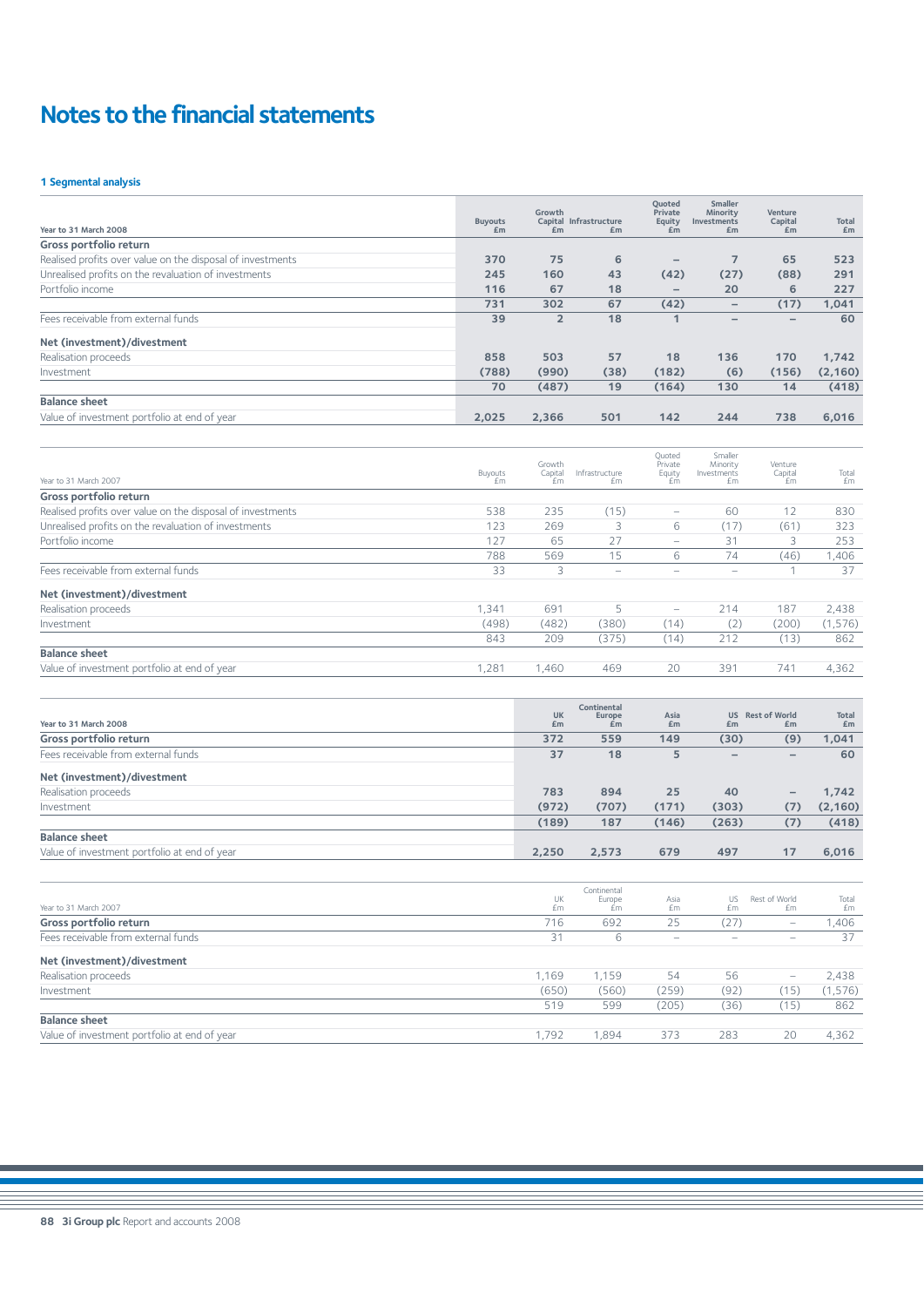#### **2 Realised profits over value on the disposal of investments**

|                                   | 2008<br>Unquoted<br>equity<br>Em | 2008<br>Quoted<br>equity<br>£m | 2008<br>Loans and<br>receivables<br>£m | 2008<br><b>Total</b><br>£m | 2007<br>Unquoted<br>equity<br>Em | 2007<br>Ouoted<br>equity<br>£m | 2007<br>Loans and<br>receivables<br>£m | 2007*<br>Total<br>£m |
|-----------------------------------|----------------------------------|--------------------------------|----------------------------------------|----------------------------|----------------------------------|--------------------------------|----------------------------------------|----------------------|
| Net proceeds                      | 1.081                            | 199                            | 462                                    | 1.742                      | <b>647</b>                       | 145                            | 646                                    | 2,438                |
| Valuation of disposed investments | (627)                            | (162)                          | (425)                                  | (1,214)                    | (791)                            | (146)                          | (644)                                  | (1, 581)             |
| Investments written off           | (2)                              | $\qquad \qquad$                | (3)                                    | (5)                        | (25)                             | $\sim$                         |                                        | (27)                 |
|                                   | 452                              | 37                             | 34                                     | 523                        | 831                              |                                | $\sim$                                 | 830                  |

\*Restated for investment in external funds reclassified from loans and receivables to equity.

#### **3 Unrealised profits on the revaluation of investments**

|                                      | 2008<br>Unquoted<br>equity<br>£m | 2008<br>Ouoted<br>equity<br>£m | 2008<br>Loans and<br>receivables<br>£m | 2008<br>Total<br>£m | 2007<br>Unquoted<br>equity<br>£m | 2007<br>Ouoted<br>equity<br>£m | 2007<br>Loans and<br>receivables<br>£m | 2007+<br>Total<br>£m |
|--------------------------------------|----------------------------------|--------------------------------|----------------------------------------|---------------------|----------------------------------|--------------------------------|----------------------------------------|----------------------|
| Movement in the fair value of equity | 415                              | 64                             |                                        | 479                 | 431                              | 137                            | $\overline{\phantom{0}}$               | 394                  |
| Provisions and loan impairments*     | (109)                            | $\overline{\phantom{a}}$       | (79)                                   | (188)               | (22)                             | $\sim$                         | 49                                     | (71)                 |
|                                      | 306                              | 64                             | (79)                                   | 291                 | 409                              | 137                            | 49                                     | $\cap$<br>323        |

\*Included within loan impairments for the Group and Company is an £12 million value reduction for quoted debt instruments.

†Restated for investment in external funds reclassified from loans and receivables to equity.

Provisions have been recognised only on investments where it is considered there is a significant risk of failure. All other value movements are included within the movement in the fair value of equity.

#### **4 Fees receivable**

|                    | $\frac{2008}{\text{Em}}$ | 2007<br>£m                           |
|--------------------|--------------------------|--------------------------------------|
| Fees receivable    | 45                       | 30<br>◡                              |
| Deal-related costs | (23)                     | $\mathcal{L}$ and $\mathcal{L}$<br>6 |
|                    | 22                       | - 4                                  |

Fees receivable include fees arising from the ongoing management of the portfolio together with fees arising from making investments. Deal-related costs represent fees incurred in the process to acquire an investment.

#### **5 Carried interest**

|                                                 | 2008<br>£m | 2007<br>£m |
|-------------------------------------------------|------------|------------|
| Carried interest receivable from external funds | 60         | $\circ$    |
| Carried interest and performance fees payable   | (152)      | 142)       |
|                                                 | (92)       | (61)       |

Carried interest receivable represents the Group's share of profits from external funds. Each fund is reviewed at the balance sheet date and income is accrued based on fund profits in excess of the performance conditions within the fund, taking into account cash already returned to fund investors and the fair value of assets remaining in the fund.

Carried interest payable represents the amount payable to executives from the Group's carried interest schemes. As with carried interest receivable, each scheme is separately reviewed at the balance sheet date, and an accrual made equal to the executives' share of profits once the performance conditions in the scheme have been met.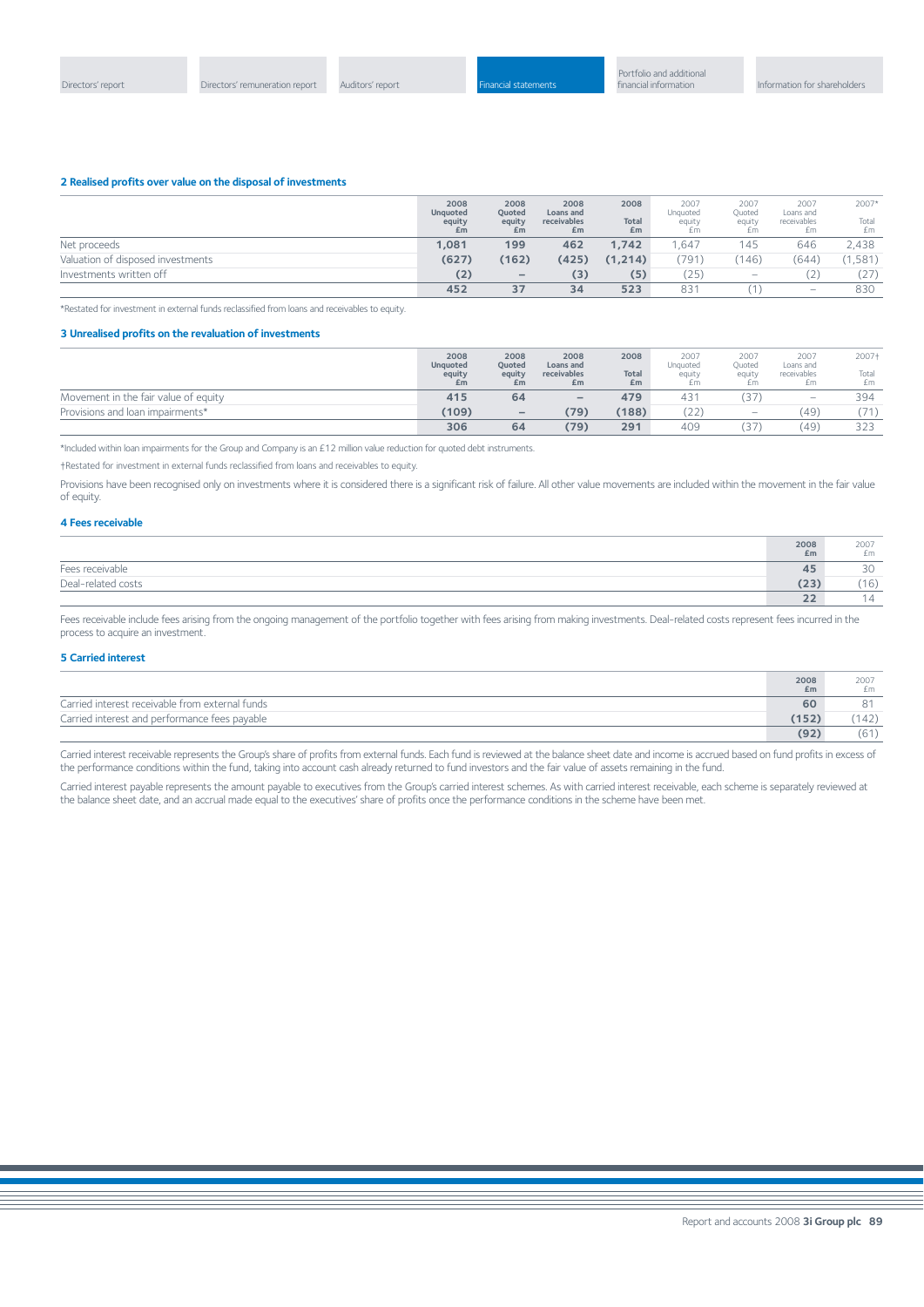#### **6 Operating expenses**

Operating expenses include the following amounts:

|                                               | 2008<br>£m | 2007<br>£m |
|-----------------------------------------------|------------|------------|
| Depreciation of property, plant and equipment |            |            |
| Audit fees                                    |            |            |
| Staff costs (note 7)                          | 178        | 154        |

#### **Services provided by the Group's auditors**

During the year the Group obtained the following services from the Group's auditors, Ernst & Young LLP:

|                                                 | 2008<br>£m | 2007<br>fm |
|-------------------------------------------------|------------|------------|
| Audit services                                  |            |            |
| Statutory audit - Company                       | 0.3        | 03         |
| $-$ UK subsidiaries                             | 0.6        | 0.6        |
| $-$ Overseas subsidiaries                       | 0.4        | 0.4        |
| Audit-related regulatory reporting              | 0.1        | 0.1        |
|                                                 | 1.4        | 14         |
| Non-audit services                              |            |            |
| Investment due diligence                        | 0.4        | 1 O        |
| Tax services (compliance and advisory services) | 0.2        | ()1        |
|                                                 | 2.0        | つち         |

#### **Non-audit services**

These services are services that could be provided by a number of firms, including general consultancy work. Work is allocated to the auditors only if it does not impact the independence of the audit team

In addition to the above, Ernst & Young LLP has received fees from investee companies. It is estimated that Ernst & Young LLP receive less than 10% of the total investment-related fees paid to the four largest accounting firms.

Ernst & Young LLP also acts as auditor to the 3i Group Pension Plan. The appointment of the auditors to this Plan and the fees paid in respect of the audit are agreed by the trustees who act independently from the management of the Group. The aggregate fees paid to the Group's auditors for audit services to the pension scheme during the year were less than £0.1 million (2007: less than £0.1 million).

#### **7 Staff costs**

|                                    | 2008<br>£m | 2007<br>£m |
|------------------------------------|------------|------------|
| Wages and salaries                 | 130        | 110        |
| Social security costs              | 20         | 16         |
| Share-based payment costs (note 8) | 12         | 12         |
| Pension costs (note 9)             | 16         | 16         |
|                                    | 178        | 51         |

The average number of employees during the year was 772 (2007: 765).

Wages and salaries shown above include salaries paid in the year and bonuses relating to the year. These costs are charged against operating expenses.

#### **8 Share-based payments**

The Group has a number of share schemes that allow employees to acquire shares in the Company.

The total cost recognised in the income statement is shown below:

|                       | 2008<br>£m     | 2007<br>£m |
|-----------------------|----------------|------------|
| Share options*        | 6              |            |
| Performance shares*   | $\overline{2}$ |            |
| Share incentive plan  |                |            |
| Deferred bonus shares |                |            |
|                       |                |            |

\*Credited to equity.

#### **8 Share-based payments (continued)**

The features of the Group's share schemes are set out below. For legal or regulatory reasons certain participants may be granted "phantom awards" under these schemes, which are intended to replicate the financial effects of a share award without entitling the participant to acquire shares.

#### **Share options**

(i) The 3i Group Discretionary Share Plan Options granted after 31 March 2001 were granted under the Discretionary Share Plan and are normally exercisable between the third and tenth anniversaries of the date of grant to the extent a performance target has been met over a performance period of three years from the date of grant. For options granted between 1 April 2001 and 31 March 2003 and for options granted to three Directors in June 2003, if the minimum threshold for vesting is not achieved in the first three years from grant, the performance period is extended to four and then five years from the date of grant. For options granted between 1 April 2003 and 31 March 2004 the performance period is extended only to four years from the date of grant. For options granted after 31 March 2004, there is no opportunity for the performance condition to be re-tested after the three-year performance period.

Options granted between 1 April 2001 and 31 March 2003 were subject to a performance condition that options would vest if the annual compound growth ("ACG") in net asset value per share with dividends re-invested was RPI plus 5%. If this target was achieved then 50% of the options would vest. If the ACG was in excess of RPI plus 10% then the maximum number of shares would vest. Options would vest pro rata if the ACG was between these two amounts. For options granted between 31 March 2003 and 1 April 2004 the target ACG was RPI plus 3% with maximum vesting at RPI plus 6%, except for options granted to three Directors in June 2003 where the target ACG was RPI plus 5% with maximum vesting at RPI plus 10%. For options granted after 1 April 2005 the target ACG was RPI plus 3% with maximum vesting at RPI plus 8%.

(ii) The 3i Group 1994 Executive Share Option Plan Options granted before 31 March 2001 were granted under this plan and are normally exercisable between the third and tenth anniversaries of the date of grant provided that a performance condition has been met over a rolling three-year period. This requires that the adjusted net asset value per share (with dividends re-invested) at the end of the three-year period is equal to or in excess of the net asset value per share at the beginning of the period compounded annually over the period by the annual increase in the RPI plus 4%.

Details of share options outstanding during the year are as follows:

|                                     | 2008<br>Number of<br>share options | 2008<br>Weighted<br>average<br>exercise price<br>(pence) | 2007<br>Number of<br>share options | 2007<br>Weighted<br>average<br>exercise price<br>(pence) |
|-------------------------------------|------------------------------------|----------------------------------------------------------|------------------------------------|----------------------------------------------------------|
| Outstanding at<br>start of the year | 16,894,767                         | 712                                                      | 25,304,158                         | 745                                                      |
| Granted                             | 1,360,430                          | 1,165                                                    | 1,411,173                          | 839                                                      |
| Exercised                           | (4, 210, 287)                      | 637                                                      | (4,059,359)                        | 577                                                      |
| Lapsed                              | (1,467,797)                        | 764                                                      | (5,761,205)                        | 986                                                      |
| Outstanding at end of year          | 12,577,113                         | 781                                                      | 16,894,767                         | 712                                                      |
| Exercisable at end of year          | 6,821,753                          | 735                                                      | 7,636,530                          | 742                                                      |

Included within the total number of share options are options over 3 million (2007: 6 million) shares that have not been recognised in accordance with IFRS 2 as the options were granted on or before 7 November 2002. These options have not been subsequently modified and therefore do not need to be accounted for in accordance with IFRS 2.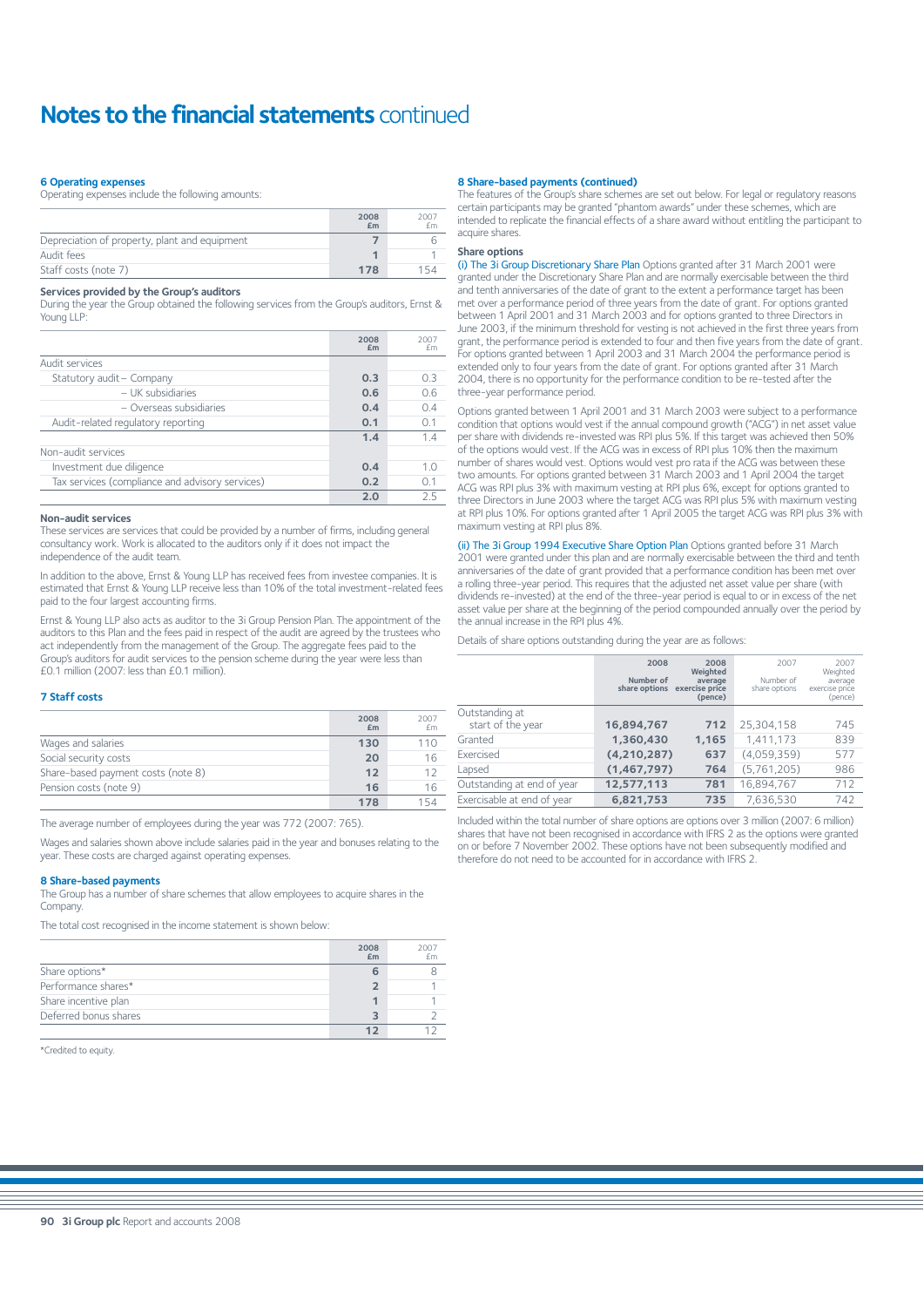#### **8 Share-based payments (continued)**

The range of exercise prices for options outstanding at the year end was:

| Year ended 31 March<br>Year of grant | 2008<br>Weighted<br>average<br>exercise<br>price<br>(pence) | 2008<br><b>Number</b> | 2007<br>Weighted<br>average<br>exercise<br>price<br>(pence) | 2007<br>Number |
|--------------------------------------|-------------------------------------------------------------|-----------------------|-------------------------------------------------------------|----------------|
| 1998                                 |                                                             |                       | 505                                                         | 277,622        |
| 1999                                 | 628                                                         | 325,590               | 630                                                         | 405,472        |
| 2000                                 | 819                                                         | 579,862               | 884                                                         | 756,975        |
| 2001                                 | 1,341                                                       | 1,024,860             | 1,312                                                       | 1,170,432      |
| 2002                                 | 895                                                         | 16,761                | 895                                                         | 21.026         |
| 2003                                 | 644                                                         | 1,132,187             | 663                                                         | 3,785,511      |
| 2004                                 | 571                                                         | 1,088,933             | 571                                                         | 1,414,290      |
| 2005                                 | 597                                                         | 2.408.538             | 599                                                         | 4.247.510      |
| 2006                                 | 692                                                         | 3,312,195             | 692                                                         | 3,409,732      |
| 2007                                 | 839                                                         | 1.388.851             | 839                                                         | 1,406,197      |
| 2008                                 | 1,165                                                       | 1,299,336             |                                                             |                |
|                                      | 781                                                         | 12,577,113            | 712                                                         | 16.894.767     |

Options are exercisable at a price based on the market value of the Company's shares on the date of grant.

The weighted average share price at the date of exercise during the year was 1,136p (2007: 1,054p). The options outstanding at the end of the year have a weighted average contractual life of 6.07 years (2007: 6.34 years). The cost of share options is spread over the vesting period of three to five years. The weighted average fair value of options granted during the year was 456p (2007: 331p). These fair values were calculated using the Black-Scholes option pricing model.

The inputs to this model were as follows:

|                                      | 2008  | 2007 |
|--------------------------------------|-------|------|
| Weighted average share price (pence) | 1,195 | 849  |
| Average expected volatility (%)      | 29    | 79   |
| Expected life (years)                | 8.5   | 8.5  |
| Average risk-free rate (%)           | 5.5   | 4.6  |
| Average expected dividend yield (%)  | 1.7   | 16   |

The expected life of the option is based on the best estimate of the Directors following a review of the profile of the award holders. Expected volatility was determined using an average of the implied volatility on grant and historic share price volatility of the preceding 8.5 years. No options have been repriced during the year (2007: nil).

#### **Performance share awards**

Performance Share awards made under the 3i Group Discretionary Share Plan during the year were conditional awards of shares to executives which will be transferred to the participant by the 3i Group Employee Trust on vesting. Awards are subject to a performance condition determining whether and to what extent the award will vest. There are two types of awards: conditional Performance Share awards and conditional Super-performance Share awards.

The performance condition for Performance Share awards made during the year is based on the outperformance of the theoretical growth in value of a shareholding in the Company (with dividends reinvested) for the three year performance period from grant (averaged over a 60 day period) compared to the growth in value of the FTSE 100 Index (with dividends reinvested) adjusted for mergers, demergers and delistings over that period. At an outperformance level below 0% per annum no part of the award will vest. At an outperformance level of 0% per annum, 35% of the award will vest and above 8% per annum the full award will vest. At outperformance levels between 0% and 8%, the award will vest on a pro rata basis.

Performance Share awards made before 1 April 2007, were restricted awards which vest based on the Company's "percentage rank" by total shareholder return for the three years from grant (averaged over a 60 day period) compared to a comparator group consisting of the FTSE 100 Index constituents at the grant date (adjusted for mergers, demergers and delistings during the performance period). A company's percentage rank is its rank in the comparator group divided by the number of companies in the group at the end of the performance period expressed as a percentage. At a percentage rank below 50% no shares vest. At a rank of 50%, 35% of the shares vest and at 75% all the shares vest. Between these points shares vest pro rata.

#### **8 Share-based payments (continued)**

Super-performance Share awards made during the year were conditional awards of shares which are subject to a particularly challenging performance condition. The performance condition requires annual percentage compound growth in the net asset value per share (with dividends re-invested) over the three-year period of RPI plus 10 percentage points per annum to achieve minimum vesting of 25% of the award; RPI plus 13.5 percentage points per annum to achieve 50% vesting; and RPI plus 17 percentage points per annum to achieve maximum vesting.

The performance condition is measured over a three-year period. If the condition is satisfied, the awards remain subject to a further two-year holding period before they vest.

Super-performance Share awards made before 1 April 2007, were restricted awards which were transferred to the participants by the 3i Group Employee Trust on terms that the shares would be forfeited to the extent the performance condition was not satisfied and in certain other circumstances.

#### **Share Incentive Plan**

Eligible UK employees may participate in an Inland Revenue approved Share Incentive Plan intended to encourage employees to invest in the Company's shares. Accordingly it is not subject to a performance condition. During the year participants could invest up to £125 per month from their pre-tax salaries in the Company's shares (referred to as partnership shares). For each share so acquired the Company grants two free additional shares (referred to as matching shares) which are normally subject to forfeiture if the employee ceases to be employed (other than by reason of retirement) within three years of grant. Dividends are reinvested on behalf of participants in further shares (referred to as dividend shares).

#### **Deferred Bonus Share Plan**

Certain employees receive an element of their bonus as shares. These shares are held in trust for two years by the trustee of the 3i Group Employee Trust in a nominee capacity. The fair value of the deferred shares is the share price at date of the award.

#### **Employee trust**

The Group has established the 3i Group Employee Trust which holds shares in 3i Group plc to meet its obligations under certain share schemes. The share schemes which use this trust are the 3i Group Discretionary Share Plan and the Deferred Bonus Share Plan.

#### **9 Retirement benefit deficit Retirement benefit plans**

(i) Defined contribution plans The Group operates a number of defined contribution retirement benefit plans for qualifying employees throughout the Group. The assets of these plans are held separately from those of the Group. The employees of the Group's subsidiaries in France are members of a state-managed retirement benefit plan operated by the country's government. The French subsidiary is required to contribute a specific percentage of payroll costs to the retirement benefit scheme to fund the benefits.

The total expense recognised in profit or loss is £5 million (2007: £4 million), which represents the contributions payable to these plans. There were no outstanding payments due to these plans at the balance sheet date

(ii) Defined benefit scheme The Group operates a final salary defined benefit plan for qualifying employees of its subsidiaries in the UK. The plan has not been offered to new employees joining 3i since 1 April 2006. The plan is a funded scheme, the assets of which are independent of the Company's finances and are administered by the trustees.

The last full actuarial valuation as at 30 June 2004 was updated on an IAS 19 basis by an independent qualified actuary as at 31 March 2008.

The principal assumptions made by the actuaries and used for the purpose of the year end valuation were as follows:

|                                    | 2008 | 2007 |
|------------------------------------|------|------|
| Discount rate                      | 6.0% | 5.0% |
| Expected rate of salary increases  | 6.0% | 4.5% |
| Expected rate of pension increases | 3.8% | 3.1% |
| Price inflation                    | 3.5% | 3.0% |
| Expected return on Plan assets     | 6.2% | 61%  |

The post-retirement mortality assumptions used to value the benefit obligation at 31 March 2008 are based on 80% PNA medium cohort with 1.5% pa minimum annual improvement "PA00 medium cohort table" (2007: PA92 medium cohort table). The life expectancy of a male member reaching age 60 in 2028 is projected to be 33.6 years compared to 30.2 years for someone reaching 60 in 2008.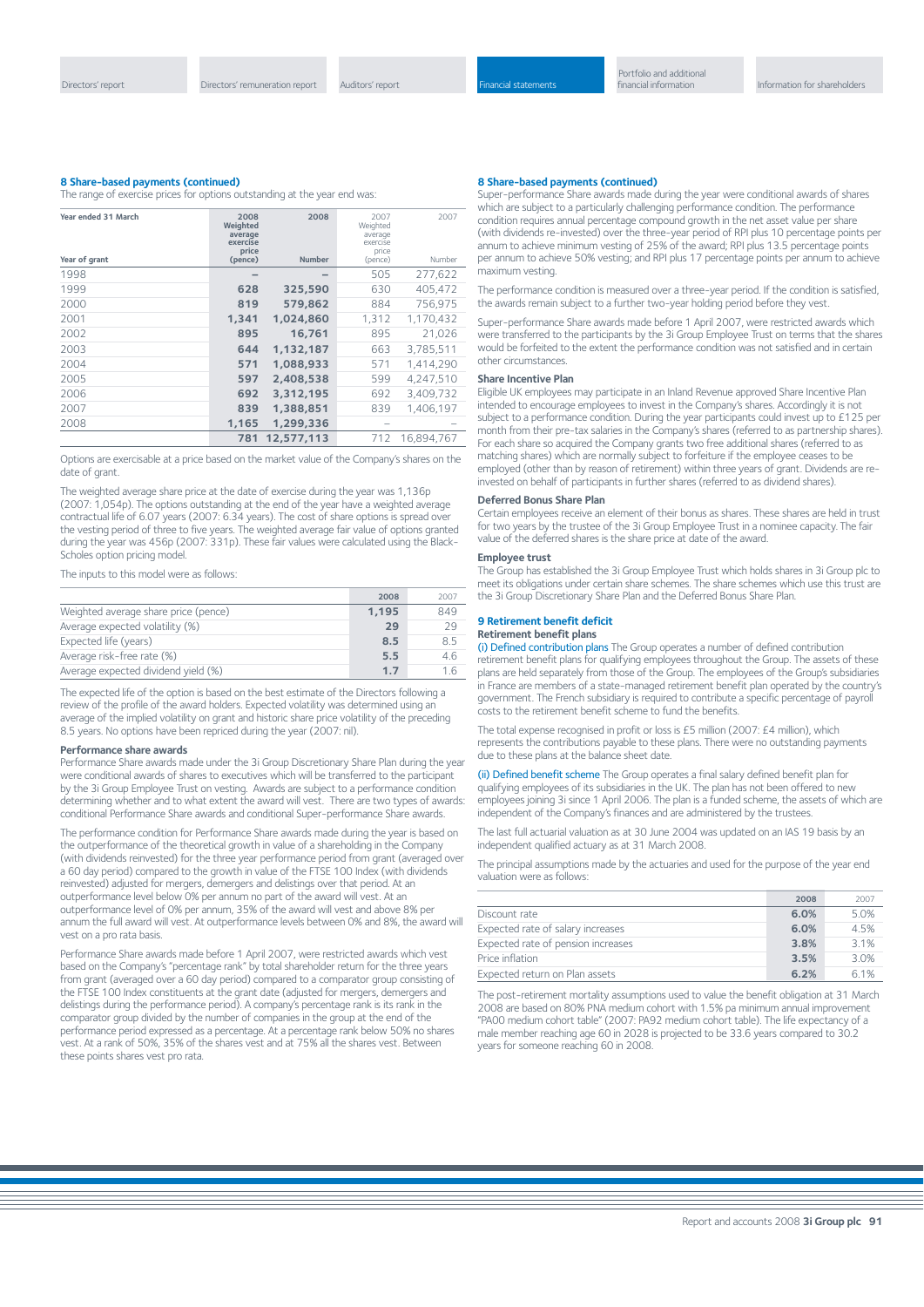#### **9 Retirement benefit deficit (continued)**

The amount recognised in the balance sheet in respect of the Group's defined benefit plan is as follows:

|                                     | 2008<br>£m | 2007<br>£m |
|-------------------------------------|------------|------------|
| Present value of funded obligations | 515        | 480        |
| Fair value of Plan assets           | (477)      | (479)      |
| Retirement benefit deficit          | 38         |            |

Amounts recognised in the income statement in respect of the defined benefit plan are as follows:

|                                                            | 2008<br>£m | 2007<br>fm |
|------------------------------------------------------------|------------|------------|
| Included in operating costs                                |            |            |
| Current service cost                                       | 10         | 12         |
| Included in finance costs (note 10)                        |            |            |
| Expected return on Plan assets                             | (30)       | (26)       |
| Interest on obligation                                     | 24         | 22         |
| Included in statement of recognised income<br>and expenses |            |            |
| Actuarial loss/(gain)                                      | 41         | (14)       |
|                                                            | 45         | 6          |

Changes in the present value of the defined benefit obligation were as follows:

|                                    | 2008<br>£m | 2007<br>£m |
|------------------------------------|------------|------------|
| Opening defined benefit obligation | 480        | 472        |
| Current service cost               | 10         | 12         |
| Past service cost                  | 1          |            |
| Interest cost                      | 24         | 22         |
| Actuarial loss/(gain)              | 12         | (15)       |
| Contributions                      |            |            |
| Benefits paid                      | (13)       | (11)       |
| Closing defined benefit obligation | 515        | 480        |

Changes in the fair value of the Plan assets were as follows:

|                                   | 2008<br>£m | 2007<br>£m |
|-----------------------------------|------------|------------|
| Opening fair value of Plan assets | 479        | 455        |
| Expected returns                  | 30         | 26         |
| Actuarial loss                    | (29)       | (1)        |
| Contributions                     | 10         | 10         |
| Benefits paid                     | (13)       | (11)       |
| Closing fair value of Plan assets | 477        |            |

Contributions paid to the Group Pension Plan are related party transactions as defined by IAS 24 Related party transactions.

The fair value of the Plan assets at the balance sheet date is as follows:

|          | 2008<br>£m | 2007<br>£m |
|----------|------------|------------|
| Equities | 261        | 268        |
| Gilts    | 217        | 213        |
| Other    | (1)        | ∠          |
|          | 477        | 479        |

The actual return on Plan assets for the year was £1 million (2007: £25 million).

The Plan assets do not include any of the Group's own equity instruments nor any property in use by the Group. The expected rate of returns of individual categories of Plan assets is determined by reference to individual indices.

#### **9 Retirement benefit deficit (continued)**

The history of the Plan is as follows:

|                                                   | 2008<br>£m | 2007<br>£m | 2006<br>£m | 2005<br>£m | 2004<br>£m |
|---------------------------------------------------|------------|------------|------------|------------|------------|
| Present value of<br>defined benefit<br>obligation | 515        | 480        | 472        | 390        | 355        |
| Fair value of<br>Plan assets                      | (477)      | (479)      | (455)      | (367)      | (272)      |
| <b>Deficit</b>                                    | 38         | 1          | 17         | 23         | 83         |
| Experience<br>adjustments on<br>Plan liabilities  | (1)%       | 2%         |            | (4)%       | (3)%       |
| Experience<br>adjustments on<br>Plan assets       | 6%         |            | (11)%      | (4)%       | $(3)$ %    |

The cumulative actuarial losses recognised in equity are £44 million (2007: losses £4 million).

The Group expects to make regular contributions of approximately £10 million to the Plan in the year to 31 March 2009.

#### **German retirement scheme**

Employees in Germany are entitled to a pension based on their length of service. 3i Deutschland GmbH contributes to individual investment policies for its employees and has agreed to indemnify any shortfall on an employee's investment policy should it arise. The total value of 3i Deutschland GmbH's investment policies intended to cover pension liabilities is £4 million (2007: £3 million) and the future liability calculated by German actuaries is £5 million (2007: £5 million). The Group carries both the asset and liability in its consolidated financial statements and has recognised an actuarial loss of £1 million (2007: £1 million).

#### **10 Net interest payable**

|                                   | 2008<br>£m | 2007<br>£m |
|-----------------------------------|------------|------------|
| Treasury interest receivable      |            |            |
| Interest on bank deposits         | 83         | 87         |
| Finance income on pension plan    | 6          | 4          |
|                                   | 89         | 91         |
| Interest payable                  |            |            |
| Interest on loans and borrowings  | (86)       | (84)       |
| Interest on Convertible Bonds     | (4)        | (6)        |
| Amortisation of Convertible Bonds | (7)        | (7)        |
| Subordinated borrowings           | (8)        | (3)        |
|                                   | (105)      | (100)      |
| Net interest payable              | (16)       | (9)        |

#### **11 Movements in the fair value of derivatives**

|                                         | 2008<br>£m | 2007<br>£m |
|-----------------------------------------|------------|------------|
| Forward foreign exchange contracts      |            |            |
| Currency swaps                          | (1)        |            |
| Interest-rate swaps                     | (3)        | 32         |
| Derivative element of Convertible Bonds | 162        | (62)       |
|                                         | 158        | 29.        |

Further information on interest-rate swaps is provided in note 19 and on 3i's Convertible Bonds in note 21. The fair value of the liability due to the equity element of 3i's Convertible Bonds has decreased, mainly due to the decrease in 3i's share price in the year. The resulting profit has been recognised in the income statement.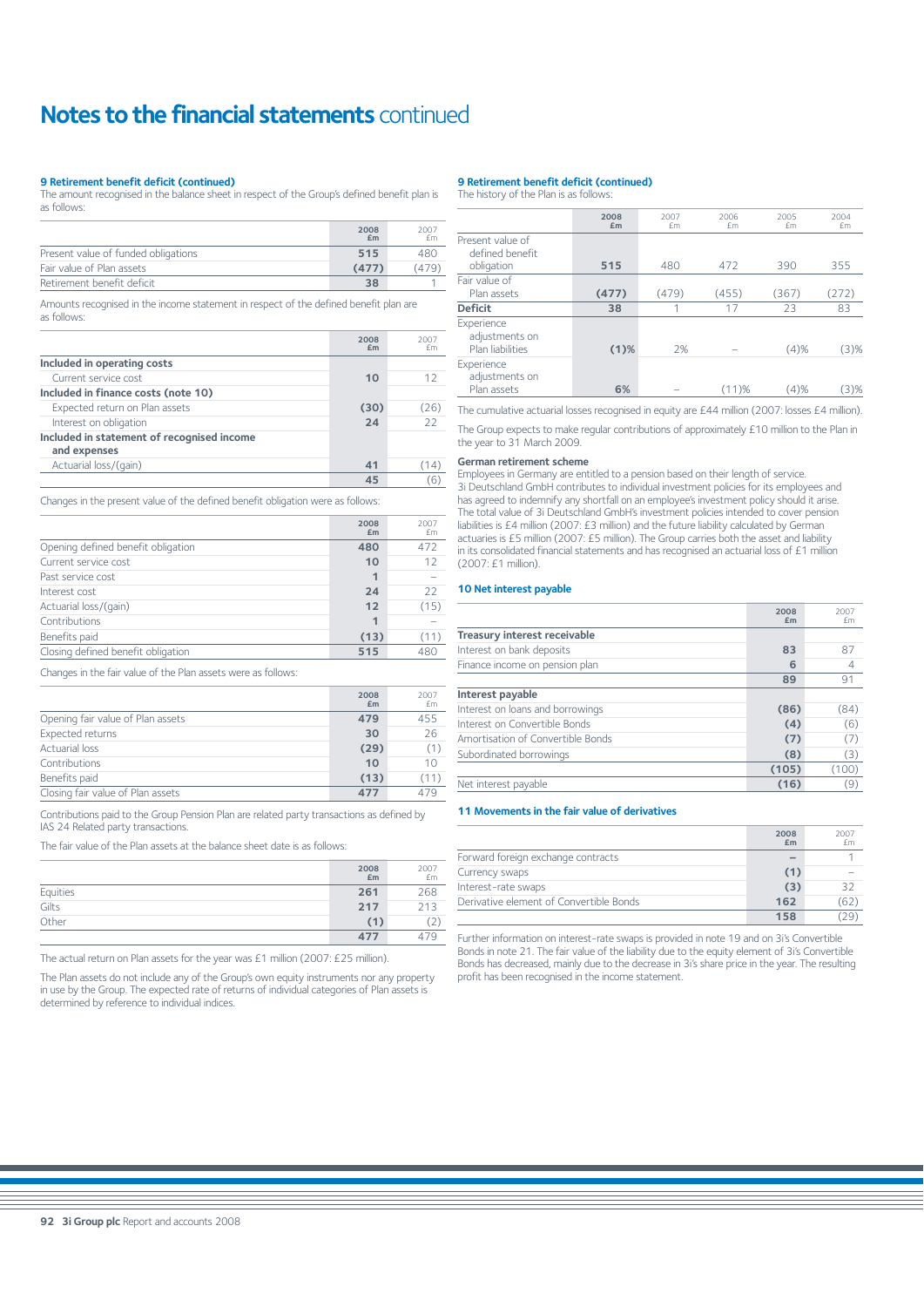#### **12 Other income**

|                        | $2008$<br>$\text{Em}$ | 2007<br>fm. |
|------------------------|-----------------------|-------------|
| Other financing income |                       |             |
|                        |                       |             |

#### **13 Income taxes**

|                                            | 2008<br>£m | 2007<br>fm |
|--------------------------------------------|------------|------------|
| <b>Current taxes</b>                       |            |            |
| Current year                               | (5)        |            |
| <b>Deferred taxes</b>                      |            |            |
| Deferred income taxes                      | (1)        |            |
| Total income taxes in the income statement | (6)        |            |

### **Reconciliation of income taxes in the income statement**

The tax charge for the year is different to the standard rate of corporation tax in the UK, currently 30% (2007: 30%), and the differences are explained below:

|                                                                                         | 2008<br>£m | 2007<br>fm |
|-----------------------------------------------------------------------------------------|------------|------------|
| Profit before tax                                                                       | 834        | 1,059      |
| Profit before tax multiplied by rate of corporation tax<br>in the UK of 30% (2007: 30%) | (250)      | (318)      |
| Effects of:                                                                             |            |            |
| Permanent differences                                                                   | (3)        | 5          |
| Short-term timing differences                                                           | (8)        | 3          |
| Current period unutilised tax losses                                                    | (2)        | (7)        |
| Prior period utilised tax losses                                                        | 18         | 8          |
| Non-taxable UK dividend income                                                          | 10         | 15         |
| Repatriated profits of overseas subsidiaries                                            |            | (4)        |
| Foreign tax                                                                             | (5)        | (3)        |
| Foreign tax credits available for double tax relief                                     | 1          | 4          |
| Realised profits, changes in fair value                                                 |            |            |
| and impairment losses not taxable                                                       | 233        | 294        |
| Total income taxes in the income statement                                              | (6)        | (3)        |

The Group's realised profits, fair value adjustments and impairment losses are primarily included in the Company, the affairs of which are directed so as to allow it to be approved as an investment trust. An investment trust is exempt from tax on capital gains, therefore the Group's capital return will be largely non-taxable.

#### **Deferred income taxes**

|                                               | 2008<br>Group<br>balance<br>sheet<br>£m | 2007<br>Group<br>balance<br>sheet<br>fm |
|-----------------------------------------------|-----------------------------------------|-----------------------------------------|
| Opening deferred income tax liability         |                                         |                                         |
| Tax losses                                    | 12                                      | $\overline{2}$                          |
| Unrealised valuation surpluses on investments |                                         |                                         |
| Income in accounts taxable in the future      | (13)                                    | (3)                                     |
|                                               | (1)                                     | (1)                                     |
| Recognised through income statement           |                                         |                                         |
| Tax losses utilised                           | (7)                                     | 10                                      |
| Valuation surplus now realised                |                                         |                                         |
| Income in accounts taxable in the future      | 6                                       | (10)                                    |
|                                               | (1)                                     |                                         |
| Closing deferred income tax liability         |                                         |                                         |
| Tax losses                                    | 5                                       | 12                                      |
| Unrealised valuation surpluses on investments |                                         |                                         |
| Income in accounts taxable in the future      | (7)                                     | (13)                                    |
|                                               | (2)                                     | (1)                                     |

At 31 March 2008 the Group had tax losses carried forward of £867 million (2007: £588 million). It is unlikely that the Group will generate sufficient taxable profits in the future to utilise these amounts and therefore no deferred tax asset has been recognised. These tax losses are available to carry forward indefinitely. Deferred income taxes are calculated using an expected rate of corporation tax in the UK of 28% (2007: 30%).

#### **14 Investment portfolio**

|                                                   | Group<br>2008<br>Equity<br>investments<br>£m | Group<br>2008<br>Loans and<br>receivables<br>£m | Group<br>2008<br><b>Total</b><br>£m |
|---------------------------------------------------|----------------------------------------------|-------------------------------------------------|-------------------------------------|
| Opening book value                                | 3,179                                        | 1.183                                           | 4,362                               |
| <b>Additions</b>                                  | 1.102                                        | 1,058                                           | 2,160                               |
| Disposals, repayments and write-offs              | (791)                                        | (428)                                           | (1, 219)                            |
| Revaluation                                       | 479                                          |                                                 | 479                                 |
| Provision and impairment of loans and receivables | (109)                                        | (79)                                            | (188)                               |
| Other movements                                   | 238                                          | 184                                             | 422                                 |
| Closing book value                                | 4.098                                        | 1,918                                           | 6,016                               |
| Ouoted                                            | 889                                          |                                                 | 889                                 |
| Unquoted                                          | 3,209                                        | 1,918                                           | 5,127                               |
| Closing book value                                | 4.098                                        | 1,918                                           | 6.016                               |

|                                                   | Group<br>2007<br>Equity             | Group<br>2007<br>Loans and          | Group<br>2007 |
|---------------------------------------------------|-------------------------------------|-------------------------------------|---------------|
|                                                   | investments<br>(as restated*)<br>fm | receivables<br>(as restated*)<br>£m | Total<br>£m   |
| Opening book value                                | 2.878                               | 1,261                               | 4,139         |
| Additions                                         | 968                                 | 608                                 | 1.576         |
| Disposals, repayments and write-offs              | (962)                               | (646)                               | (1,608)       |
| Revaluation                                       | 394                                 |                                     | 394           |
| Provision and impairment of loans and receivables | (22)                                | (49)                                | (71)          |
| Other movements                                   | (77)                                | 9                                   | (68)          |
| Closing book value                                | 3.179                               | 1.183                               | 4,362         |
| Quoted                                            | 570                                 |                                     | 570           |
| Unquoted                                          | 2,609                               | 1,183                               | 3,792         |
| Closing book value                                | 3.179                               | 1.183                               | 4,362         |
|                                                   |                                     |                                     |               |

\*Restated for investment in external funds reclassified from loans and receivables to equity.

The holding period of 3i's investment portfolio is on average greater than one year. For this reason the portfolio is classified as non-current. It is not possible to identify with certainty investments that will be sold within one year.

Additions to loans and receivables includes £46 million (2007: £79 million) interest received by way of loan notes. A corresponding amount has been included in income from loans and receivables.

Other movements include foreign exchange and conversions from one instrument into another.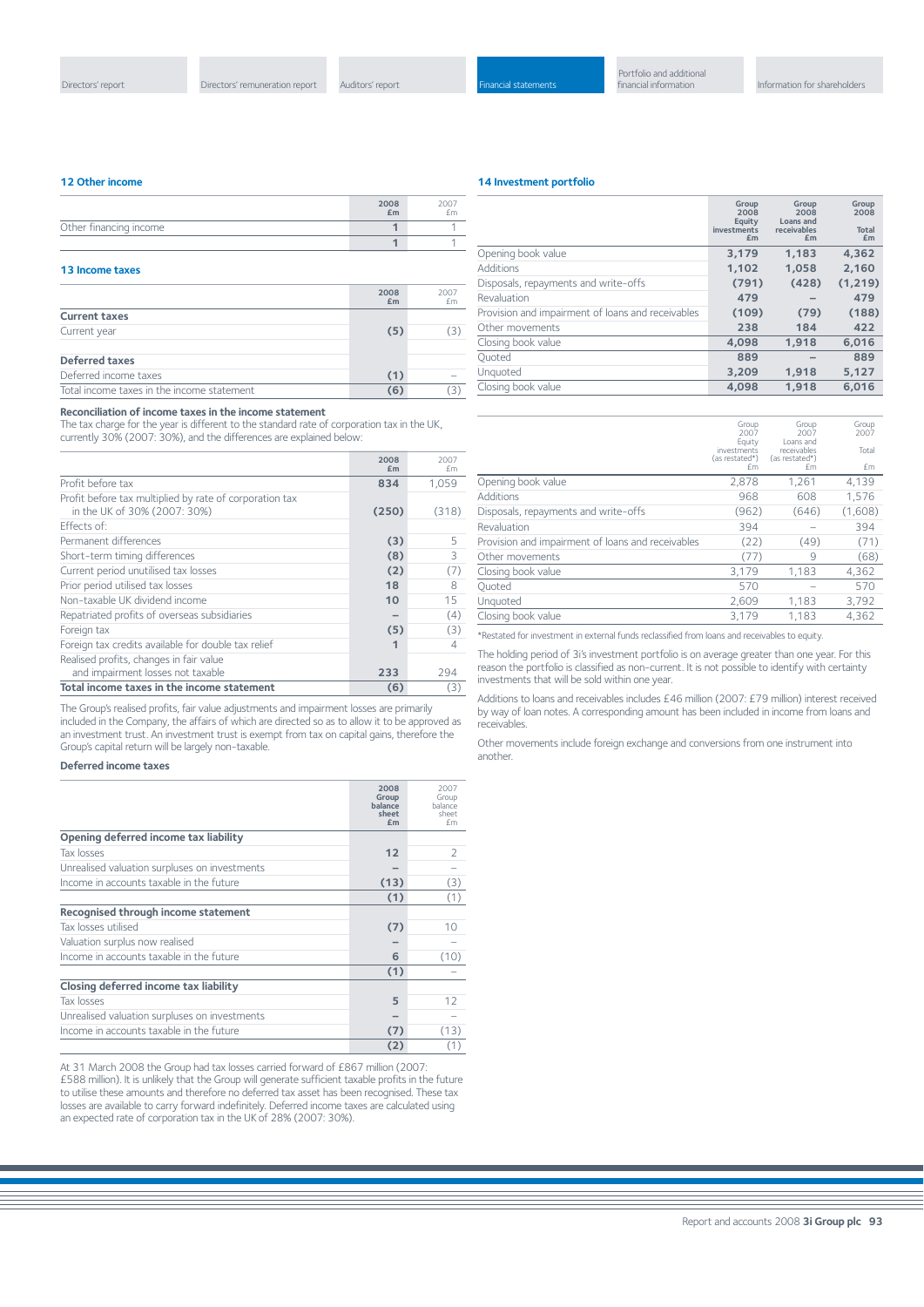#### **15 Interests in Group entities**

|                          | Company<br>2008<br>Equity<br>investments<br>£m | Company<br>2008<br>Loans and<br>receivables<br>£m | Company<br>2008<br><b>Total</b><br>£m |
|--------------------------|------------------------------------------------|---------------------------------------------------|---------------------------------------|
| Opening book value       | 246                                            | 1,520                                             | 1,766                                 |
| <b>Additions</b>         | 31                                             | 2,171                                             | 2,202                                 |
| Share of profits         |                                                | 360                                               | 360                                   |
| Disposals and repayments | (46)                                           | (1, 229)                                          | (1, 275)                              |
| Impairment               |                                                | (27)                                              | (27)                                  |
| Exchange movements       |                                                | 114                                               | 114                                   |
| Closing book value       | 231                                            | 2,909                                             | 3,140                                 |
|                          |                                                |                                                   |                                       |

#### Details of significant Group entities are given in note 35.

|                          | Company<br>2007<br>Equity | Company<br>2007<br>Loans and | Company<br>2007 |
|--------------------------|---------------------------|------------------------------|-----------------|
|                          | investments<br>£m         | receivables<br>£m            | Total<br>£m     |
| Opening book value       | 239                       | 1.261                        | 1,500           |
| <b>Additions</b>         | 92                        | 818                          | 910             |
| Share of profits         |                           | 483                          | 483             |
| Disposals and repayments | (85)                      | (982)                        | (1,067)         |
| Impairment               |                           | (1)                          | (1)             |
| Exchange movements       | $\overline{\phantom{a}}$  | (59)                         | (59)            |
| Closing book value       | 246                       | 1,520                        | 1,766           |

#### **16 Property, plant and equipment**

| Land and buildings        | Group<br>2008<br>£m | Group<br>2007<br>fm      | Company<br>2008<br>£m | Company<br>2007<br>£m |
|---------------------------|---------------------|--------------------------|-----------------------|-----------------------|
| Opening cost or valuation | 10                  | 10                       | 9                     |                       |
| Additions at cost         |                     | $\overline{\phantom{a}}$ |                       |                       |
| <b>Disposals</b>          |                     |                          |                       |                       |
| Revaluation               | (1)                 |                          | (1)                   |                       |
| Closing cost or valuation | 9                   | 10                       | 8                     |                       |
| Net book amount           | 9                   | 10                       | 8                     |                       |

Depreciation charged in the year on buildings was £0.2 million (2007: £0.1 million).

| Plant and equipment                 | Group<br>2008<br>£m | Group<br>2007<br>f <sub>m</sub> | Company<br>2008<br>£m | Company<br>2007<br>fm |
|-------------------------------------|---------------------|---------------------------------|-----------------------|-----------------------|
| Opening cost or valuation           | 44                  | 57                              |                       |                       |
| Additions at cost                   | 6                   | 8                               |                       |                       |
| <b>Disposals</b>                    | (1)                 | (21)                            |                       |                       |
| Closing cost or valuation           | 49                  | 44                              |                       |                       |
| Opening accumulated<br>depreciation | 22                  | 36                              |                       |                       |
| Charge for the year                 | $\overline{7}$      | 6                               |                       |                       |
| <b>Disposals</b>                    | (1)                 | (20)                            |                       |                       |
| Closing accumulated<br>depreciation | 28                  | 22                              |                       |                       |
| Net book amount                     | 21                  | 22                              |                       |                       |

#### **16 Property, plant and equipment (continued)**

Assets held under finance leases (all vehicles) have the following net book amount:

|                        | Group<br>2008<br>£m      | Group<br>2007<br>£m | Company<br>2008<br>£m    | Company<br>2007<br>£m |
|------------------------|--------------------------|---------------------|--------------------------|-----------------------|
| Cost                   |                          |                     | $\overline{\phantom{a}}$ | $\sim$                |
| Aggregate depreciation | $\overline{\phantom{a}}$ | $\sim$              | $\overline{\phantom{a}}$ | $\sim$                |
| Net book amount        |                          |                     | $\overline{\phantom{a}}$ | $\sim$                |

Finance lease rentals are payable as follows:

|                            | Group<br>2008<br>£m | Group<br>2007<br>£m | Company<br>2008<br>£m    | Company<br>2007<br>£m |
|----------------------------|---------------------|---------------------|--------------------------|-----------------------|
| Within one year            |                     |                     | $\overline{\phantom{a}}$ | $\sim$                |
| Between one and five years |                     | $\sim$              | $\overline{\phantom{a}}$ |                       |

The Group's freehold properties and long leasehold properties are revalued at each balance sheet date by professional valuers. The valuations were undertaken in accordance with the Appraisal and Valuation Manual of the Royal Institute of Chartered Surveyors in the United Kingdom by CBRE and Howell Brooks, independent Chartered Surveyors.

#### **17 Other current assets**

|                               | Group<br>2008<br>£m | Group<br>2007<br>£m | Company<br>2008<br>£m | Company<br>2007<br>£m |
|-------------------------------|---------------------|---------------------|-----------------------|-----------------------|
| Prepayments                   | 39                  | 44                  | 12                    | 19                    |
| Other debtors                 | 10                  | 153                 | 9                     | 38                    |
| Amounts due from subsidiaries |                     | $\sim$              | 161                   | 111                   |
|                               | 49                  | 197                 | 182                   | 168                   |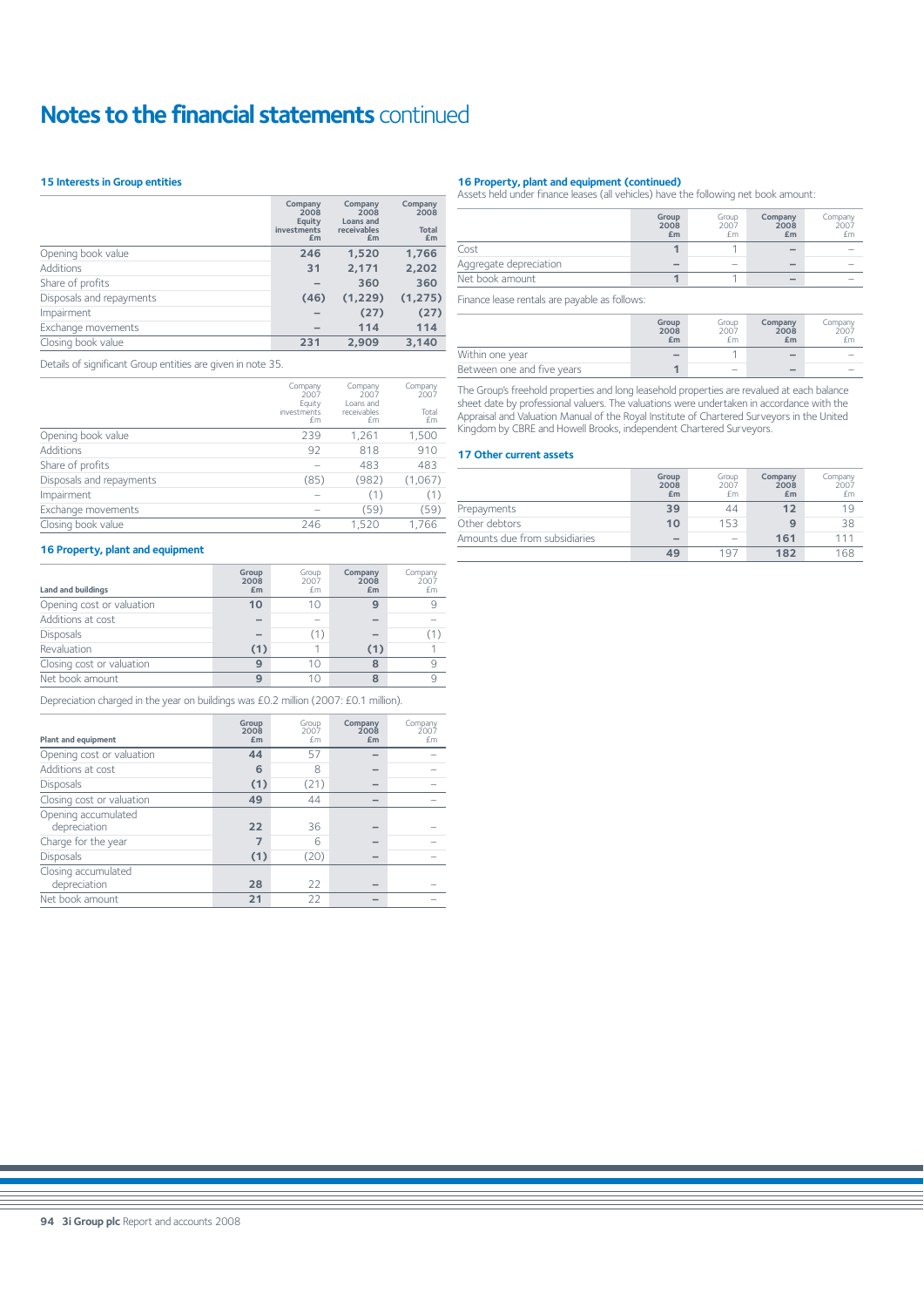#### **18 Financial risk management**

#### **Introduction**

A review of the Group's objectives, policies and processes for managing and monitoring risk is set out in the Directors' report (pages 38 to 43). This note provides further detail on financial risk management, cross-referring to the Directors' report where applicable, and includes quantitative data on specific financial risks.

The Group invests in approximately 50 new investment opportunities per annum and each investment is subject to a full risk assessment through an investment approval process. The Group's Investment Committee is part of the overall risk management framework.

#### **Capital structure**

The capital structure of the Group consists of net debt, including cash held on deposit, and shareholders' equity. The type and maturity of the Group's borrowings are analysed further in note 20 and the Group's equity is analysed into its various components in note 27. Capital is managed so as to maximise the return to shareholders while maintaining a capital base to allow 3i to operate effectively in the marketplace and sustain future development of the business. Strong realisations from the investment portfolio in recent years have led to the return of capital to shareholders. This has been achieved through the issue and repurchase of B shares (2008: £808 million; 2007: £700 million), on-market share purchases (2008: £120 million; 2007: £74 million; 2006: £222 million) and a special dividend (2006: £245 million).

|                                                 | Group<br>2008<br>£m | Group<br>2007<br>£m |
|-------------------------------------------------|---------------------|---------------------|
| Cash, deposits and derivative financial assets  | 820                 | 2.175               |
| Borrowings and derivative financial liabilities | (2, 458)            | (2, 174)            |
| Net (debt)/surplus                              | (1,638)             |                     |
| Total equity                                    | 4.057               | 4,249               |
| Gearing (net debt/total equity)                 | 40%                 | 0%                  |

Capital is managed on a consolidated basis and the gearing KPI is only applicable to the Group, not the Company.

#### **Capital constraints**

The Group is generally free to transfer capital from subsidiary undertakings to the parent company subject to maintaining each subsidiary with sufficient reserves to meet local statutory obligations. No significant constraints have been identified in the past and the Group has been able to distribute profits in a tax-efficient manner. The Company operates so as to qualify as a UK Investment Trust for tax purposes which necessitates its investment in subsidiaries remaining below 15% of the Company's investment portfolio.

The Group's regulated capital requirement is reviewed regularly by the Board of 3i Investments plc, an investment firm that is regulated by the FSA. The last submission to the FSA demonstrated a significant consolidated capital surplus in excess of the FSA's prudential rules. Since 1 January 2008 the Group's capital requirement has been amended following approval of the Group's Internal Capital Adequacy Assessment Process (ICAAP) report by the Board of 3i Investments plc. Although this has increased the regulated capital requirement, there remains a significant regulatory capital surplus.

#### **Financial risks** Concentration risk

The Group's exposure to and mitigation of concentration risk is explained within "investment risks" (page 41) in the Directors' report. Quantitative data regarding the concentration risk of the portfolio across economic sectors and geographies can be found in the additional portfolio and financial information section (pages 110 to 115).

#### Credit risk

The Group is subject to credit risk on its loans, receivables, cash and deposits. The Group's cash and deposits are held with a variety of counterparties with a credit rating of AA or better. The credit quality of loans and receivables within the investment portfolio is based on the financial performance of the individual portfolio companies. For those assets that are not past due it is believed that the risk of default is small and that capital repayments and interest payments will be made in accordance with the agreed terms and conditions of the Group's investment. Where the portfolio company has failed or is expected to fail in the next 12 months, the Group's policy is to record a provision for the full amount of the loan. Partial provisions, or "loan impairments", are made when the valuation of the portfolio company implies non-recovery of all or part of the Group's loan investment. In these cases a loan impairment is recorded equal to the valuation shortfall. Further information on how credit risk is managed is given on page 42 of the Directors' report. In accordance with IFRS7, the amounts shown as past due represent the total credit exposure, not the amount actually past due.

|                                                                                                 | Group<br>2008<br>not past<br>due<br>£m | Group<br>2008<br>up to<br>12 months<br>past due<br>Em | Group<br>2008<br>more than<br>12 months<br>past due<br>£m | Group<br>2008<br>Total<br>Em | Company<br>2008<br>not past<br>due<br>£m | Company<br>2008<br>up to<br>12 months<br>past due<br>£m | Company<br>2008<br>more than<br>12 months<br>past due<br>£m | Company<br>2008<br><b>Total</b><br>£m |
|-------------------------------------------------------------------------------------------------|----------------------------------------|-------------------------------------------------------|-----------------------------------------------------------|------------------------------|------------------------------------------|---------------------------------------------------------|-------------------------------------------------------------|---------------------------------------|
| Loans and receivables before provisions and impairments                                         | 1.772                                  | 174                                                   | 128                                                       | 2.074                        | 432                                      | 83                                                      | 108                                                         | 623                                   |
| Provisions on investments that have failed<br>or expected to fail in the next 12 months         | (44)                                   | (1)                                                   | (40)                                                      | (85)                         | (6)                                      | (1)                                                     | (37)                                                        | (44)                                  |
| Impairments where the valuation of the portfolio<br>company implies non-recovery of all or part |                                        |                                                       |                                                           |                              |                                          |                                                         |                                                             |                                       |
| of the Group's loan investment*                                                                 | (4)                                    | (31)                                                  | (36)                                                      | (71)                         | (9)                                      | (27)                                                    | (30)                                                        | (66)                                  |
| Total                                                                                           | 1.724                                  | 142                                                   | 52                                                        | 1,918                        | 417                                      | 55                                                      | 41                                                          | 513                                   |

|                                                                                                                                   | Group<br>2007<br>not past<br>due<br>£m | Group<br>2007<br>up to<br>12 months<br>past due<br>£m | Group<br>2007<br>more than<br>12 months<br>past due<br>£m | Group<br>2007<br>Total<br>£m | Company<br>2007<br>not past<br>due<br>£m | Company<br>2007<br>up to<br>12 months<br>past due<br>£m | Company<br>2007<br>more than<br>12 months<br>past due<br>£m | Company<br>2007<br>Total<br>£m |
|-----------------------------------------------------------------------------------------------------------------------------------|----------------------------------------|-------------------------------------------------------|-----------------------------------------------------------|------------------------------|------------------------------------------|---------------------------------------------------------|-------------------------------------------------------------|--------------------------------|
| Loans and receivables before provisions and impairments                                                                           | .217                                   | 91                                                    | 91                                                        | .399                         | 47'                                      | 87                                                      | 86                                                          | 644                            |
| Provisions on investments that have failed<br>or expected to fail in the next 12 months                                           | (61                                    | (6)                                                   | (42                                                       | (109)                        | (53)                                     | 3)                                                      | (42)                                                        | (98)                           |
| Impairments where the valuation of the portfolio<br>company implies non-recovery of all or part<br>of the Group's loan investment | (78)                                   | (8)                                                   | (21                                                       | (107)                        | (48)                                     | ΄5΄                                                     | (19)                                                        | (72)                           |
| Total                                                                                                                             | .078                                   |                                                       | 28                                                        | .183                         | 370                                      | 79                                                      | 25                                                          | 474                            |

\*Included within impairments not past due for the Group and Company is an £12 million value reduction for quoted debt instruments.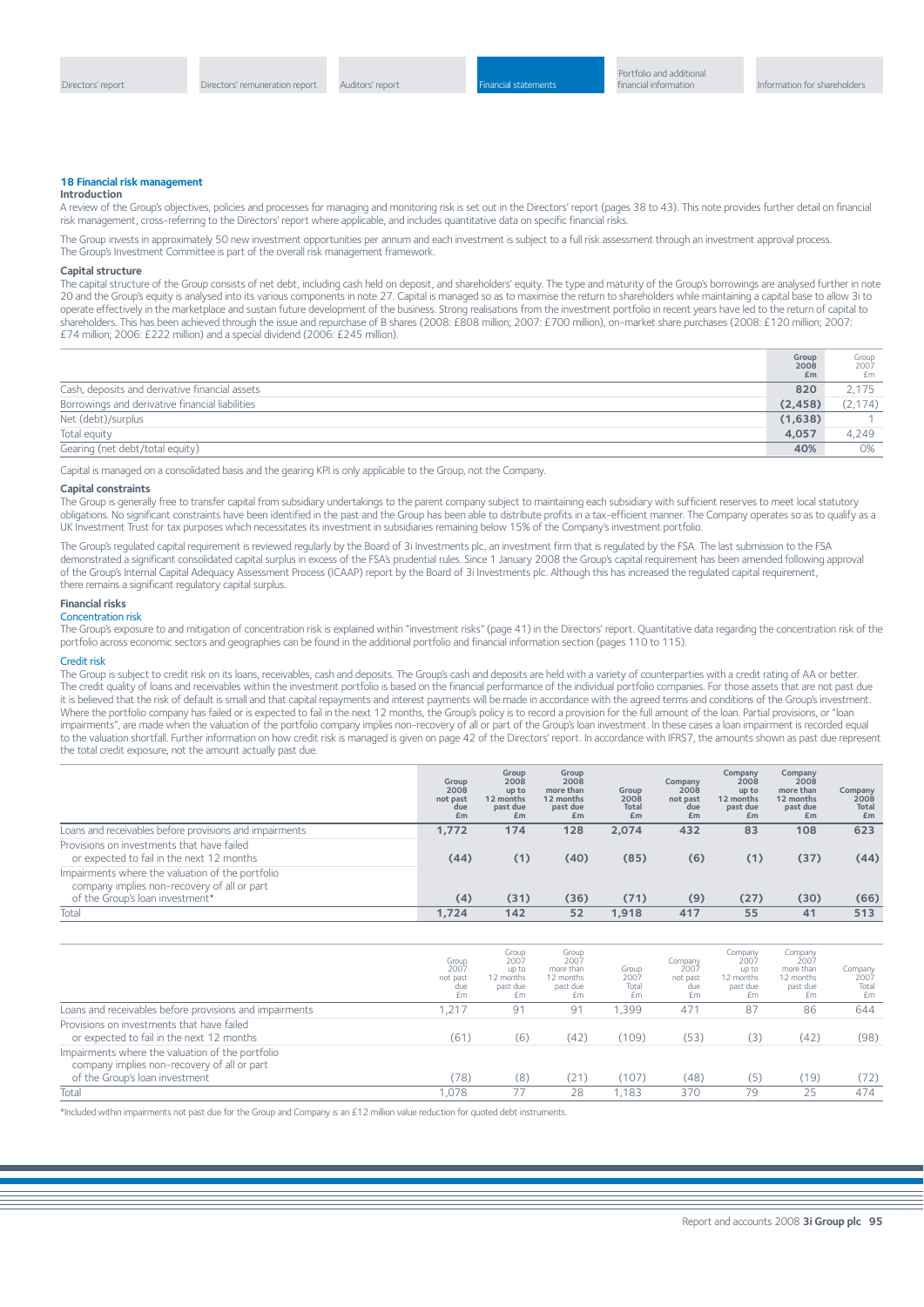#### **18 Financial risk management (continued)**

Movements on loan impairments and provisions are shown below.

| 65<br>(41)                | 74<br>(38)                 | 139<br>(79)          | 60<br>(6)                   | 30<br>(24)                   | 90<br>(30)                             |
|---------------------------|----------------------------|----------------------|-----------------------------|------------------------------|----------------------------------------|
|                           |                            |                      |                             |                              |                                        |
|                           |                            |                      |                             |                              |                                        |
|                           |                            |                      |                             |                              | (170)                                  |
| (5)                       | (44)                       | (49)                 | (5)                         | (18)                         | (23)                                   |
| 85                        | 116                        | 201                  | 76                          | 96                           | 172                                    |
| (189)                     | (179)                      | (368)                | 169)                        | (150)                        | (319)                                  |
| Group<br>Provisions<br>£m | Group<br>Impairments<br>£m | Group<br>Total<br>£m | Company<br>Provisions<br>£m | Company<br>Impairments<br>£m | Company<br>Total<br>£m                 |
|                           |                            |                      |                             |                              | (72)<br>(107<br>(109)<br>(216)<br>(98) |

#### Liquidity risk

Further information on how liquidity risk is managed is provided in the Directors' report (page 42). The table below analyses the maturity of the Group's contractual liabilities.

| As at 31 March 2008                       | Group<br>due within<br>1 vear<br>£m | Group<br>due between<br>£m | Group<br>due between<br>1 and 2 years 2 and 5 years<br>£m | Group<br>due greater<br>than 5 years<br>£m | Group<br><b>Total</b><br>£m | Company<br>due within<br>1 year<br>£m | Company<br>due between<br>£m | Company<br>due between<br>1 and 2 years 2 and 5 years<br>£m | Company<br>due greater<br>than 5 years<br>£m | Company<br>Total<br>Em |
|-------------------------------------------|-------------------------------------|----------------------------|-----------------------------------------------------------|--------------------------------------------|-----------------------------|---------------------------------------|------------------------------|-------------------------------------------------------------|----------------------------------------------|------------------------|
| Gross commitments:                        |                                     |                            |                                                           |                                            |                             |                                       |                              |                                                             |                                              |                        |
| Fixed loan notes                          | 39                                  | 39                         | 165                                                       | 1.198                                      | 1,441                       | 39                                    | 39                           | 165                                                         | 1.198                                        | 1,441                  |
| Variable loan notes                       | 131                                 | 114                        | 437                                                       |                                            | 682                         | 131                                   | 114                          | 437                                                         | $\overline{\phantom{0}}$                     | 682                    |
| Committed multi-currency facility         | 19                                  | 19                         | 385                                                       | $\overline{\phantom{a}}$                   | 423                         | 4                                     | 4                            | 89                                                          | $\overline{\phantom{0}}$                     | 97                     |
| Convertible Bond 2008 €550 million 1.375% | 437                                 |                            |                                                           |                                            | 437                         | 437                                   |                              |                                                             | $\overline{\phantom{0}}$                     | 437                    |
| Euro commercial paper                     | 267                                 |                            |                                                           | $\qquad \qquad \blacksquare$               | 267                         | 267                                   |                              |                                                             | $\overline{\phantom{0}}$                     | 267                    |
| Derivative financial instruments          |                                     | $\overline{\phantom{0}}$   | 398                                                       | 258                                        | 656                         |                                       |                              | 398                                                         | 258                                          | 656                    |
| Equity element of Convertible Bond        | 6                                   |                            |                                                           |                                            | 6                           | 6                                     |                              |                                                             |                                              | 6                      |
| Carried interest payable within one year  | 140                                 |                            |                                                           |                                            | 140                         |                                       |                              |                                                             |                                              |                        |
| Total                                     | 1.039                               | 172                        | 1.385                                                     | 1.456                                      | 4,052                       | 884                                   | 157                          | 1.089                                                       | 1.456                                        | 3,586                  |

| As at 31 March 2007                       | Group<br>due within<br>year<br>£m | Group<br>due between<br>and 2 years<br>£m | Group<br>due between<br>2 and 5 years<br>£m | Group<br>due greater<br>than 5 years<br>£m | Group<br>Total<br>£m | Company<br>due within<br>year<br>£m | Company<br>due between<br>and 2 years<br>£m | Company<br>due between<br>2 and 5 years<br>£m | Company<br>due greater<br>than 5 years<br>£m | Company<br>Total<br>£m |
|-------------------------------------------|-----------------------------------|-------------------------------------------|---------------------------------------------|--------------------------------------------|----------------------|-------------------------------------|---------------------------------------------|-----------------------------------------------|----------------------------------------------|------------------------|
| Gross commitments:                        |                                   |                                           |                                             |                                            |                      |                                     |                                             |                                               |                                              |                        |
| Fixed loan notes                          | 251                               | 37                                        | 110                                         | 1.234                                      | 1,632                | 251                                 | 37                                          | 110                                           | 1.234                                        | 1,632                  |
| Variable loan notes                       | 213                               | 98                                        | 639                                         | $\overline{\phantom{0}}$                   | 950                  | 8                                   | 98                                          | 639                                           | $\overline{\phantom{a}}$                     | 745                    |
| Committed multi-currency facility         | 3                                 |                                           | 159                                         |                                            | 169                  |                                     | 4                                           | 80                                            |                                              | 85                     |
| Convertible Bond 2008 €550 million 1.375% | 5                                 | 364                                       | $\hspace{0.05cm}$                           | $\overline{\phantom{0}}$                   | 369                  | 5                                   | 364                                         | $\sim$                                        | $\overline{\phantom{a}}$                     | 369                    |
| Euro commercial paper                     | 265                               | $\hspace{0.05cm}$                         | $\sim$                                      | $\overline{\phantom{0}}$                   | 265                  | 265                                 | $\sim$                                      | $\sim$                                        | $\overline{\phantom{a}}$                     | 265                    |
| Derivative financial instruments          | 276                               | 32                                        | 200                                         | 431                                        | 939                  | 66                                  | 32                                          | 188                                           | 431                                          | 717                    |
| Equity element of Convertible Bond        | $\sim$                            | 156                                       | $\sim$                                      | $\overline{\phantom{0}}$                   | 156                  | $\hspace{0.1mm}-\hspace{0.1mm}$     | 156                                         | $\sim$                                        | $\sim$                                       | 156                    |
| Carried interest payable within one year  |                                   | $\hspace{0.05cm}$                         |                                             | $\hspace{1.0cm} \rule{1.5cm}{0.15cm}$      |                      | $\overline{\phantom{a}}$            |                                             |                                               | $\overline{\phantom{a}}$                     |                        |
| <b>Total</b>                              | 1.084                             | 694                                       | 1.108                                       | 1.665                                      | 4.551                | 596                                 | 691                                         | 1,017                                         | .665                                         | 3,969                  |

#### **Market risk**

.

The valuation of the Group's investment portfolio is largely dependent on the underlying trading performance of the companies within the portfolio but the valuation and other items in the financial statements can also be affected by interest rate, currency and quoted market fluctuations. The Group's sensitivity to these items is set out below.

#### (i) Interest rate risk

Further information on how interest rate risk is managed is provided in the Directors' report (page 42). The direct impact of a movement in interest rates is relatively small. An increase of 100 Basis Points would lead to an approximate exposure of £4 million (2007: £5 million) for the Group and £1 million (2007: £5 million) for the Company. This exposure arises principally from changes in interest payable and receivable on floating rate and short-term instruments and changes in the fair value of interest rate derivatives held at the year end. In addition the Group and Company have indirect exposure to interest rates through changes to the financial performance of portfolio companies caused by interest rate fluctuations.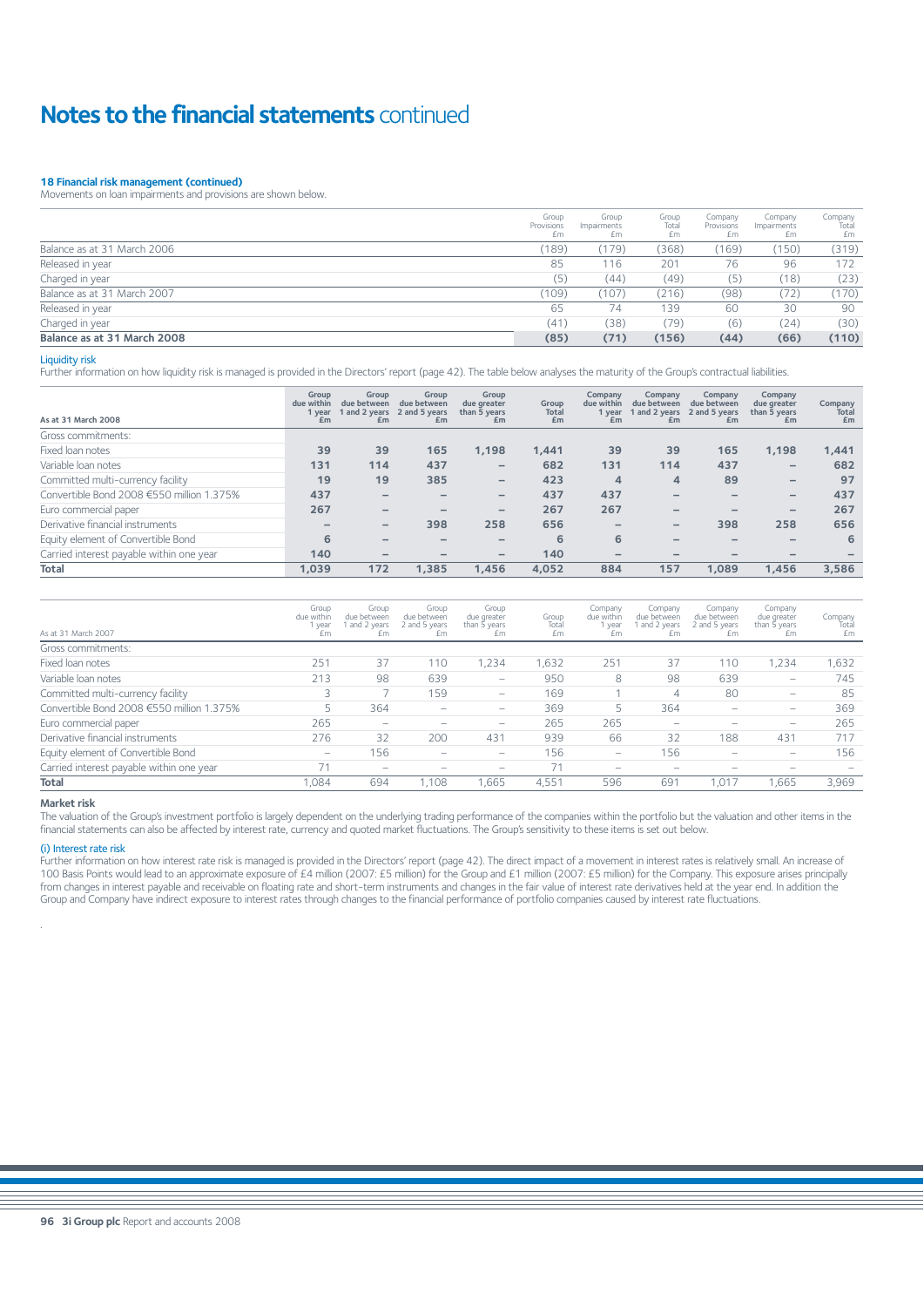#### **18 Financial risk management (continued)**

#### (ii) Currency risk

Further information on how currency risk is managed is provided in the Directors' report (page 42). The Group's net assets in Euro, US dollar, Swedish krona, Indian rupee, Swiss franc and all other currencies combined is shown in the table below. This sensitivity analysis is based on the sensitivity of the Group and Company's monetary assets to movements in foreign currency exchange rates. The Group hedges currency on a consolidated basis.

|                                                                                                  | Group<br>2008<br><b>Sterling</b><br>£m | Group<br>2008<br>Euro<br>Em | Group<br>2008<br>US dollar<br>£m | Group<br>2008<br>Swedish<br>krona<br>£m | Group<br>2008<br>Indian rupee<br>£m | Group<br>2008<br><b>Swiss franc</b><br>£m | Group<br>2008<br>Other<br>£m | Group<br>2008<br><b>Total</b><br>£m |
|--------------------------------------------------------------------------------------------------|----------------------------------------|-----------------------------|----------------------------------|-----------------------------------------|-------------------------------------|-------------------------------------------|------------------------------|-------------------------------------|
| Net assets                                                                                       | 4,077                                  | (24)                        | 91                               | (14)                                    | (67)                                | (6)                                       | $\qquad \qquad$              | 4,057                               |
| Sensitivity analysis                                                                             |                                        |                             |                                  |                                         |                                     |                                           |                              |                                     |
| Assuming a 5% movement in exchange rates against sterling:                                       |                                        |                             |                                  |                                         |                                     |                                           |                              |                                     |
| Impact on exchange movements in the income statement                                             | n/a                                    | 10                          | 25                               | (1)                                     | (5)                                 | $\qquad \qquad \blacksquare$              | n/a                          | 29                                  |
| Impact on the translation of foreign operations in statement<br>of recognised income and expense | n/a                                    | (17)                        | (19)                             | $\qquad \qquad$                         |                                     | $\overline{\phantom{m}}$                  | n/a                          | (36)                                |
| <b>Total</b>                                                                                     | n/a                                    | (7)                         | 6                                | (1)                                     | (5)                                 | $\overline{\phantom{m}}$                  | n/a                          | (7)                                 |
|                                                                                                  |                                        |                             |                                  |                                         |                                     |                                           |                              |                                     |

|                                                                 | Company<br>2008<br>Sterling<br>$E_{\rm m}$ | Company<br>2008<br>Euro<br>£m | Company<br>2008<br>US dollar<br>£m | Company<br>2008<br>Swedish<br>krona<br>£m | Company<br>2008<br>Indian rupee<br>Em | Company<br>2008<br><b>Swiss franc</b><br>£m | Company<br>2008<br>Other<br>£m | Company<br>2008<br><b>Total</b><br>£m |
|-----------------------------------------------------------------|--------------------------------------------|-------------------------------|------------------------------------|-------------------------------------------|---------------------------------------|---------------------------------------------|--------------------------------|---------------------------------------|
| Net assets                                                      | 4,125                                      | 203                           | 238                                | (89)                                      | (281)                                 | (184)                                       | (82)                           | 3,930                                 |
| Sensitivity analysis                                            |                                            |                               |                                    |                                           |                                       |                                             |                                |                                       |
| Impact on exchange movements in the income statement assuming a |                                            |                               |                                    |                                           |                                       |                                             |                                |                                       |
| 5% movement in exchange rates against sterling:                 | n/a                                        | $\overline{2}$                | 8                                  | (5)                                       | (15)                                  | (10)                                        | n/a                            | (20)                                  |
|                                                                 |                                            |                               |                                    |                                           |                                       |                                             |                                |                                       |
|                                                                 | Group                                      | Group                         | Group                              | Group<br>2007                             | Group                                 | Group                                       | Group                          | Group                                 |
|                                                                 | 2007<br>Sterling                           | 2007<br>Euro                  | 2007<br>US dollar                  | Swedish<br>krona                          | 2007<br>Indian rupee                  | 2007<br>Swiss franc                         | 2007<br>Other                  | 2007<br>Total                         |
|                                                                 | $f_{\rm{m}}$                               | £m                            | fm.                                | £m                                        | f <sub>m</sub>                        | fm.                                         | £m                             | £m                                    |
| Net assets                                                      | 4,284                                      | (121)                         | 86                                 | (4)                                       | -                                     | 1                                           | 3                              | 4,249                                 |
| Sensitivity analysis                                            |                                            |                               |                                    |                                           |                                       |                                             |                                |                                       |
| Assuming a 5% movement in exchange rates against sterling:      |                                            |                               |                                    |                                           |                                       |                                             |                                |                                       |
| Impact on exchange movements in the income statement            | n/a                                        | (20)                          | 14                                 | (1)                                       | (4)                                   | $\overline{\phantom{0}}$                    | n/a                            | (11)                                  |
| Impact on the translation of foreign operations in statement    |                                            |                               |                                    |                                           |                                       |                                             |                                |                                       |
| of recognised income and expense                                | n/a                                        | 14                            | (6)                                | -                                         |                                       |                                             | n/a                            | 8                                     |
| Total                                                           | n/a                                        | (6)                           | 8                                  | (1)                                       | (4)                                   | $\overline{\phantom{0}}$                    | n/a                            | (3)                                   |
|                                                                 |                                            |                               |                                    | Company                                   |                                       |                                             |                                |                                       |
|                                                                 | Company                                    | Company                       | Company                            | 2007                                      | Company                               | Company                                     | Company                        | Company                               |
|                                                                 | 2007<br>Sterling                           | 2007<br>Euro                  | 2007<br>US dollar                  | Swedish<br>krona                          | 2007<br>Indian rupee                  | 2007<br>Swiss franc                         | 2007<br>Other                  | 2007<br>Total                         |
|                                                                 | £m                                         | £m                            | £m                                 | £m                                        | Έm                                    | £m                                          | £m                             | £m                                    |
| Net assets                                                      | 4,326                                      | (127)                         | 136                                | (92)                                      | (99)                                  | (130)                                       | 6                              | 4,020                                 |
| Sensitivity analysis                                            |                                            |                               |                                    |                                           |                                       |                                             |                                |                                       |
| Impact on exchange movements in the income statement assuming a |                                            |                               |                                    |                                           |                                       |                                             |                                |                                       |
| 5% movement in exchange rates:                                  | n/a                                        | (12)                          | $\overline{2}$                     | (5)                                       | (5)                                   | (7)                                         | n/a                            | (27)                                  |
|                                                                 |                                            |                               |                                    |                                           |                                       |                                             |                                |                                       |

(iii) Price risk – market fluctuations

Further information about the management of price risk, which arises principally from quoted and unquoted equity investments, is provided in the Directors' report (page 42). A 5% change in the fair value of those investments would have the following direct impact on the income statement:

|         | 2008<br>Quoted<br>equity<br>£m | 2008<br>Unquoted<br>equity<br>£m | $\begin{array}{c} 2008 \\ \text{Total} \\ \text{Em} \end{array}$ | 2007<br>Quoted<br>equity<br>£m | 2007<br>Unquoted<br>equity<br>£m | 2007<br>Total<br>£m |
|---------|--------------------------------|----------------------------------|------------------------------------------------------------------|--------------------------------|----------------------------------|---------------------|
| Group   | 44                             | 160                              | 204                                                              | 20<br>ر ے                      | 130                              | 159                 |
| Company | 39                             | 53                               | 92                                                               | ر ے                            | 63                               | 88                  |

In addition, other price risk arises from carried interest balances and the derivative element of the Convertible Bonds.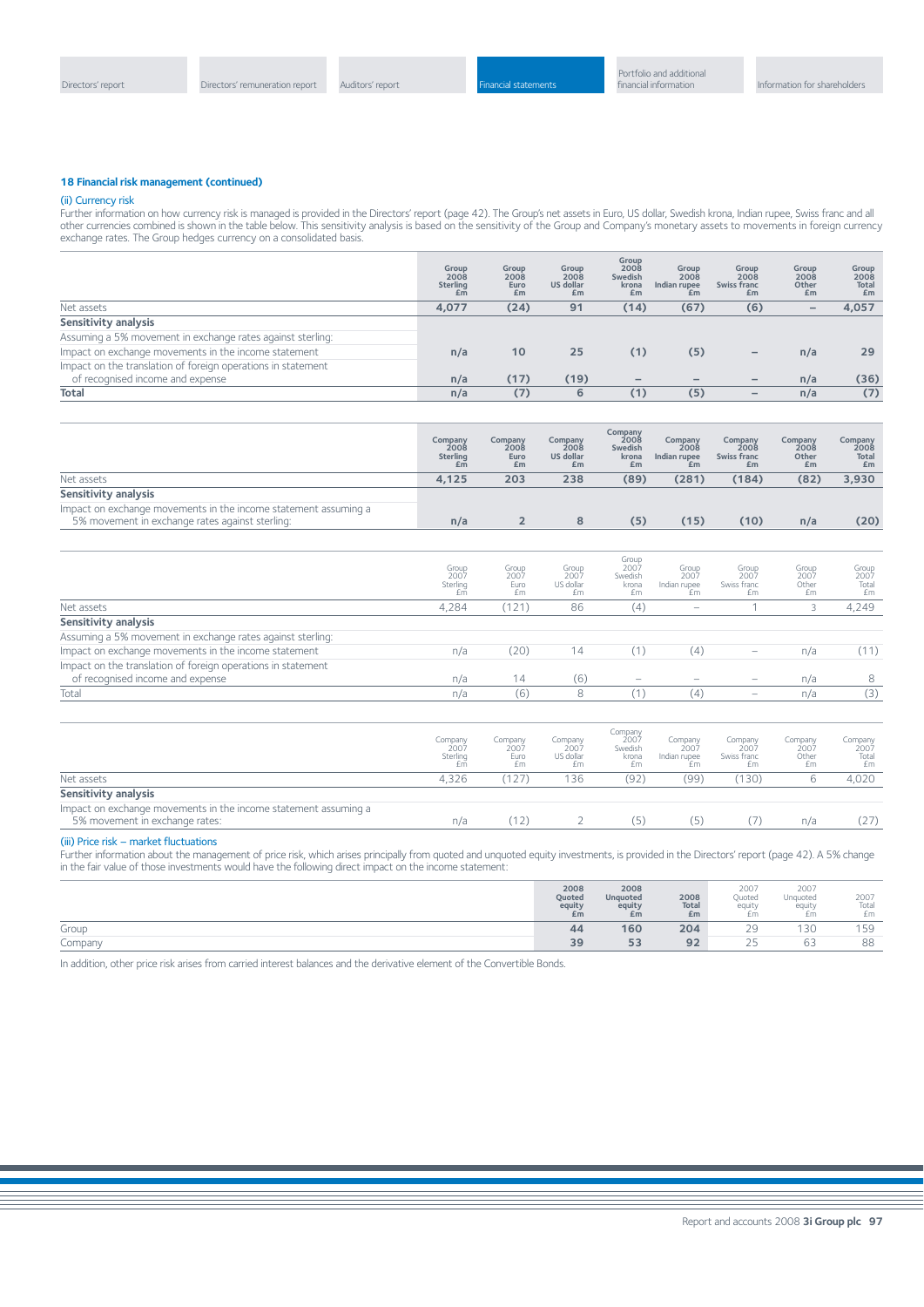#### **19 Derivative financial instruments**

|                                         | Group<br>2008<br>Em      | Group<br>2007<br>£m | Company<br>2008<br>Em    | Company<br>2007<br>£m |
|-----------------------------------------|--------------------------|---------------------|--------------------------|-----------------------|
| <b>Current assets</b>                   |                          |                     |                          |                       |
| Forward foreign exchange contracts      | 5                        |                     | 5                        |                       |
| Currency swaps                          | 8                        | 8                   | 8                        | 8                     |
| Interest rate swaps                     | 11                       | 12                  | 11                       | 12                    |
|                                         | 24                       | 21                  | 24                       | 21                    |
| <b>Current liabilities</b>              |                          |                     |                          |                       |
| Forward foreign exchange contracts      | $\overline{\phantom{a}}$ | (1)                 | $\overline{\phantom{a}}$ | (2)                   |
| Currency swaps                          | (79)                     | (10)                | (79)                     | (10)                  |
| Interest rate swaps                     | (23)                     | (22)                | (23)                     | (20)                  |
| Derivative element of Convertible Bonds | (6)                      | (156)               | (6)                      | (156)                 |
|                                         | (108)                    | (189)               | (108)                    | (188)                 |

#### **Forward foreign exchange contracts and currency swaps**

The Group uses forward exchange contracts and currency swaps to minimise the effect of fluctuations in the value of the investment portfolio from movement in exchange rates. Foreign currency interest-bearing loans and borrowings are also used for this purpose.

The contracts entered into by the Group are principally denominated in the currencies of the geographic areas in which the Group operates. The fair value of these contracts is recorded in the balance sheet and is determined by discounting future cash flows at the prevailing market rates at the balance sheet date. No contracts are designated as hedging instruments, as defined in IAS 39, and consequently all changes in fair value are taken to the income statement.

At the balance sheet date, the notional amount of outstanding forward foreign exchange contracts is as follows:

|                                    | $2008 \ \mathrm{fm}$ | 2007<br>£m  |
|------------------------------------|----------------------|-------------|
| Currency swaps                     | 2,322                | ,455        |
| Forward foreign currency contracts | 346                  | 474<br>. 74 |
|                                    | 2,668                | ,629        |

#### **Interest rate swaps**

The Group uses interest rate swaps to manage its exposure to interest rate movements on its interest-bearing loans and borrowings. The fair value of these contracts is recorded in the balance sheet and is determined by discounting future cash flows at the prevailing market rates at the balance sheet date. No contracts are designated as hedging instruments, as defined in IAS 39, and consequently all changes in fair value are taken to the income statement.

At the balance sheet date, the notional amount of outstanding interest rate swaps is as follows:

|                                | 2008<br>£m | 2007<br>£m |
|--------------------------------|------------|------------|
| Fixed rate to variable rate    |            | 10         |
| Variable rate to fixed rate    | 510        | 687        |
| Variable rate to variable rate | 150        | 200        |
|                                | 660        | 897        |

The Group does not trade in derivatives. In general, derivatives held hedge specific exposures and have maturities designed to match the exposures they are hedging. It is the intention to hold both the financial instruments giving rise to the exposure and the derivative hedging them until maturity and therefore no net gain or loss is expected to be realised.

The derivatives are held at fair value which represents the replacement cost of the instruments at the balance sheet date. Movements in the fair value of derivatives are included in the income statement.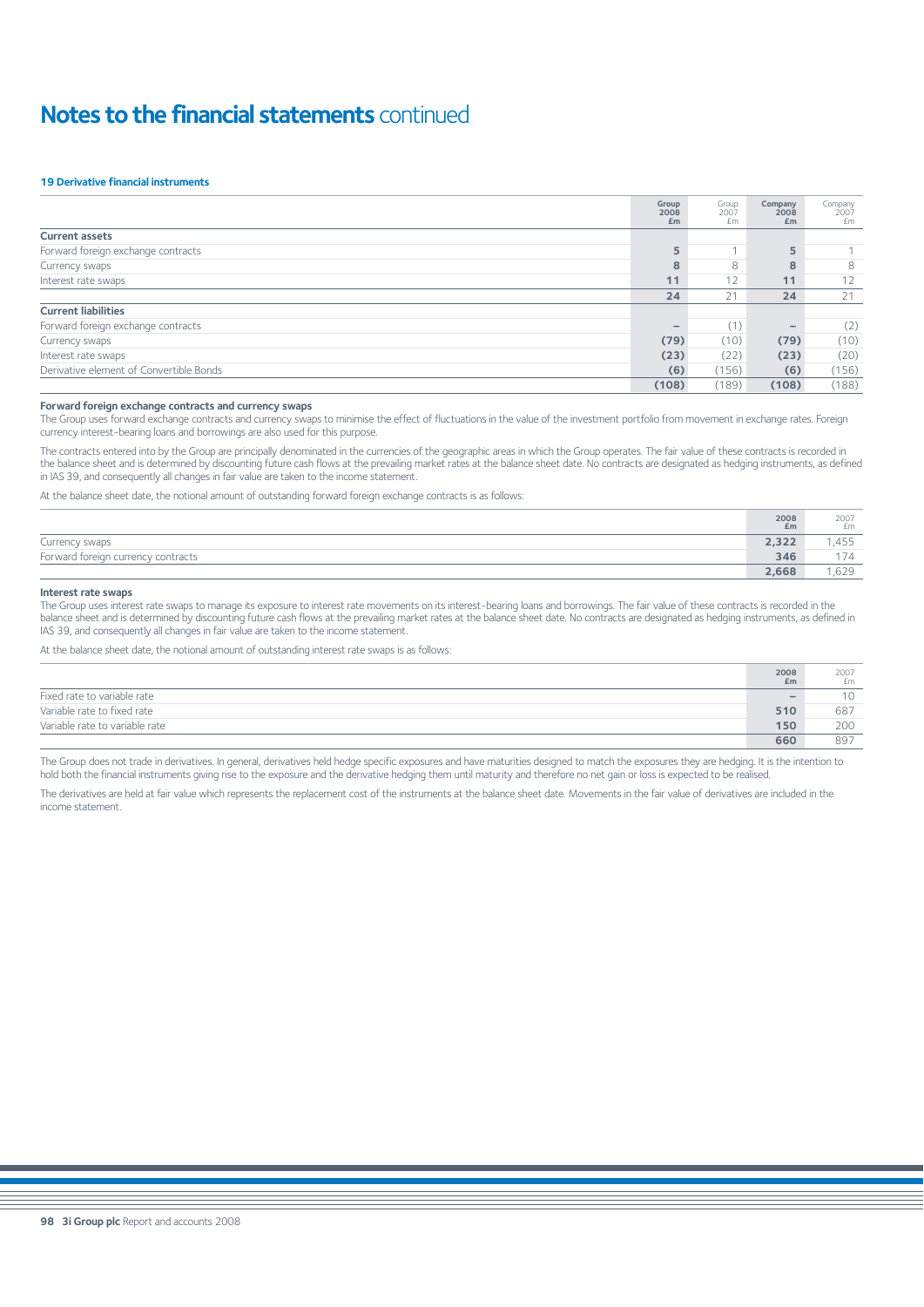#### **20 Loans and borrowings**

|                                                | Group<br>2008<br>Em | Group<br>2007<br>£m                                                       | Company<br>2008<br>Em | Company<br>2007<br>£m |
|------------------------------------------------|---------------------|---------------------------------------------------------------------------|-----------------------|-----------------------|
| Loans and borrowings are repayable as follows: |                     |                                                                           |                       |                       |
| Within one year                                | 373                 | 675                                                                       | 373                   | 474                   |
| In the second year                             | 92                  | 90                                                                        | 92                    | 90                    |
| In the third year                              | 394                 | 81                                                                        | 109                   | 81                    |
| In the fourth year                             | 398                 | 145                                                                       | 398                   | 72                    |
| In the fifth year                              | 25                  | $\hspace{1.0cm} \rule{1.5cm}{0.15cm} \hspace{1.0cm} \rule{1.5cm}{0.15cm}$ | 25                    | -                     |
| After five years                               | 600                 | 600                                                                       | 600                   | 600                   |
|                                                | 1,882               | .,591                                                                     | 1,597                 | ,317                  |

Principal borrowings include:

|                                                         | Rate           | Maturity | Group<br>2008<br>£m      | Group<br>2007<br>£m      | Company<br>2008<br>£m    | Company<br>2007<br>£m |
|---------------------------------------------------------|----------------|----------|--------------------------|--------------------------|--------------------------|-----------------------|
| Issued under the £2,000 million note issuance programme |                |          |                          |                          |                          |                       |
| <b>Fixed rate</b>                                       |                |          |                          |                          |                          |                       |
| £200 million notes (public issue)                       | 6.875%         | 2007     | $\overline{\phantom{0}}$ | 200                      | $\overline{\phantom{0}}$ | 200                   |
| £200 million notes (public issue)                       | 6.875%         | 2023     | 200                      | 200                      | 200                      | 200                   |
| £400 million notes (public issue)                       | 5.750%         | 2032     | 400                      | 400                      | 400                      | 400                   |
| Other                                                   |                |          | 50                       |                          | 50                       |                       |
| Variable rate                                           |                |          |                          |                          |                          |                       |
| £200 million notes (public issue)                       | LIBOR+0.100%   | 2007     | $\overline{\phantom{0}}$ | 200                      | $\overline{\phantom{0}}$ |                       |
| €500 million notes (public issue)                       | EURIBOR+0.100% | 2012     | 398                      | $\overline{\phantom{m}}$ | 398                      |                       |
| Other                                                   |                |          | 195                      | 171                      | 195                      | 171                   |
|                                                         |                |          | 1,243                    | 1,171                    | 1,243                    | 971                   |
| <b>Committed multi-currency facilities</b>              |                |          |                          |                          |                          |                       |
| £486 million                                            | LIBOR+0.210%   | 2010     | 200                      | $\overline{\phantom{m}}$ | $\qquad \qquad$          |                       |
| £150 million                                            | LIBOR+0.175%   | 2010     | 169                      | 145                      | 85                       | 72                    |
|                                                         |                |          | 369                      | 145                      | 85                       | 72                    |
| Other                                                   |                |          |                          |                          |                          |                       |
| Other borrowings                                        |                |          |                          | 8                        |                          | 8                     |
| Euro commercial paper                                   |                |          | 269                      | 266                      | 269                      | 266                   |
| Finance lease obligations                               |                |          |                          | и                        | $\qquad \qquad$          |                       |
|                                                         |                |          | 270                      | 275                      | 269                      | 274                   |
|                                                         |                |          |                          |                          |                          |                       |
| Total for loans and borrowings                          |                |          | 1,882                    | 1,591                    | 1,597                    | 1,317                 |

The drawings under the committed multi-currency facilities are repayable within one year but have been classified as repayable at the maturity date as immediate replacement funding is available until those maturity dates. The undrawn commitment fee on the £150 million committed multi-currency facility is 0.05%. The margin on this facility increases to 0.20% if the drawn amount is greater than 50% of the facility. The £169 million liability on the £150 million multi-currency facility represents a two billion Swedish Krona drawing being re-translated at the year end exchange rate. The undrawn commitment fee on the £486 million committed multi-currency facility is 0.08%. The margin on this facility increases to 0.235% if the drawn amount is between 33% and 66% of the facility, and to 0.26% if the drawn amount is greater than 66% of the facility.

All of the Group's borrowings are repayable in one instalment on the respective maturity dates. None of the Group's interest-bearing loans and borrowings are secured on the assets of the Group. The fair value of the loans and borrowings is £1,840 million (2007: £1,626 million).

#### **21 Convertible Bonds**

|                           | Group<br>2008<br>£m | Group<br>2007<br>£m | Company<br>2008<br>£m | Company<br>2007<br>£m    |
|---------------------------|---------------------|---------------------|-----------------------|--------------------------|
| Opening balance           | 363                 | 365                 | 363                   | 365                      |
| Amortised during the year |                     |                     | -                     | $\overline{\phantom{a}}$ |
| Exchange movements        | 63                  | (9)                 | 63                    | (9)                      |
| Closing balance           | 433                 | 363                 | 433                   | 363                      |

On 1 August 2003 the Company issued €550 million 1.375% 5-year convertible bonds. The 3i Group plc share price on issue was 635p and at 31 March 2008 was 830p (2007: 1,136p). The initial conversion price was £8.41, which has subsequently been adjusted to £8.53 following share consolidations implemented by the Company in the period 2005–2007. Interest is payable on the bonds on 12 January and 12 July each year.

On issue, part of the proceeds was recognised as a derivative financial instrument and the remaining amount recognised as a loan held at amortised cost with an effective interest rate of 4.1%. The fair value of the loan at 31 March 2008 was £433 million (2007: £363 million).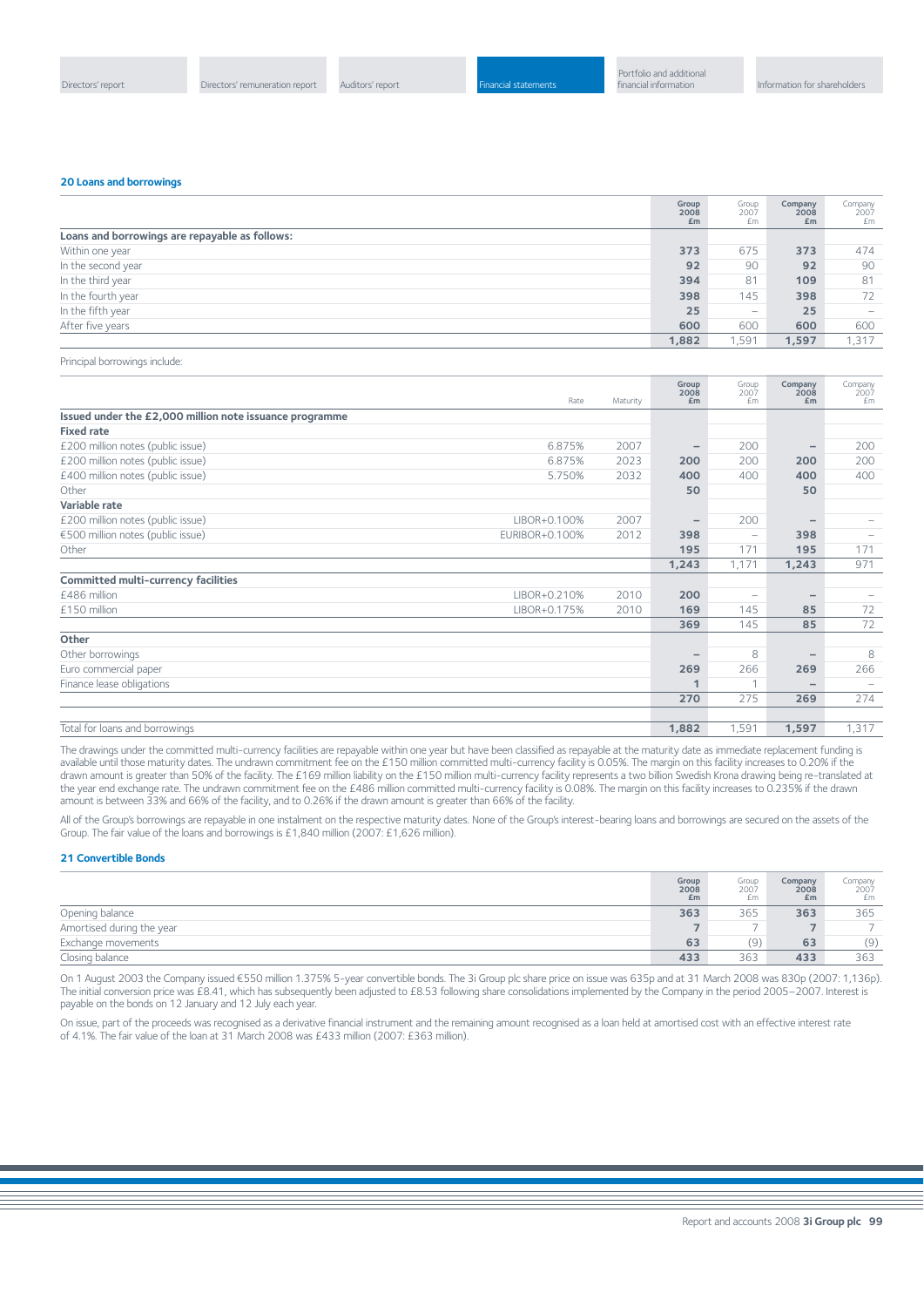**22 B shares**

|                           | Group<br>2008<br>£m | Group<br>2007<br>£m | Company<br>2008<br>£m | Company<br>2007<br>£m |
|---------------------------|---------------------|---------------------|-----------------------|-----------------------|
| Opening balance           | 11                  | $\sim$              | 11                    | $\hspace{0.1mm}$      |
| Issued                    | 808                 | 700                 | 808                   | 700                   |
| Repurchased and cancelled | (798)               | (689)               | (798)                 | (689)                 |
| Closing balance           | 21                  | $\sim$              | 21                    |                       |

On 16 July 2007, the Company issued B shares with a nominal value of 1p on the basis of 11 B shares for eight existing 62<sup>69</sup>/88p ordinary shares. The B shares carry the right to a cumulative preferential dividend at a rate per annum of 3.75% based on a notional value of 127p per B share and an entitlement to a priority payment equal to 127p per B share, plus any accrued but unpaid dividend, from the assets of the Company on a winding up, but will not ordinarily carry voting rights in the Company.

The Company repurchased and cancelled in aggregate 628,537,525 B shares on 23 July 2007 and 20 August 2007 at a price of 127p per share. The Company expects to make future purchase offers in July 2008 and July 2009 at 127p per B share and has the right to repurchase all outstanding B shares on or after 14 July 2009.

#### **23 Subordinated liabilities**

|                                                    | Group<br>2008<br>£m | Group<br>2007<br>£m |
|----------------------------------------------------|---------------------|---------------------|
| Subordinated liabilities are repayable as follows: |                     |                     |
| After five years                                   | 14                  | - -<br>∸            |

Subordinated liabilities comprise limited recourse funding from Kreditanstalt für Wiederaufbau ("KfW"), a German federal bank. Repayment of the funding, which individually finances investment assets, is dependent upon the disposal of the associated assets. This funding is subordinated to other creditors of the German subsidiaries to which these funds have been advanced and in certain circumstances become non-repayable should assets fail.

#### **24 Trade and other payables**

|                             | Group<br>2008<br>£m      | Group<br>2007<br>£m | Company<br>2008<br>£m | Company<br>2007<br>£m |
|-----------------------------|--------------------------|---------------------|-----------------------|-----------------------|
| Other accruals              | 166                      | 179                 | 67                    | $\sim$<br>$-1$        |
| Amounts due to subsidiaries | $\overline{\phantom{a}}$ | <b>Service</b>      | 241                   | 169                   |
|                             | 166                      | 170                 | 308                   | 191                   |

#### **25 Provisions**

|                      | Group<br>2008<br>Property<br>£m | Group<br>2008<br>Redundancy<br>£m | Group<br>2008<br>Total<br>£m |
|----------------------|---------------------------------|-----------------------------------|------------------------------|
| Opening balance      |                                 | 11                                | 18                           |
| Charge for the year  |                                 |                                   | 8                            |
| Utilised in the year | (2)                             | (10)                              | (12)                         |
| Closing balance      |                                 |                                   | 14                           |

|                      | Group<br>2007<br>Property<br>fm | Group<br>2007<br>Redundancy<br>£m | Group<br>2007<br>Total<br>£m |
|----------------------|---------------------------------|-----------------------------------|------------------------------|
| Opening balance      |                                 |                                   | 10                           |
| Charge for the year  |                                 |                                   | 15                           |
| Utilised in the year |                                 | (5)                               | (7)                          |
| Closing balance      |                                 |                                   | 18                           |

The provision for redundancy relates to staff reductions announced prior to 31 March 2008. Most of the provision is expected to be utilised in the next year.

The Group has a number of leasehold properties whose rent and unavoidable costs exceed the economic benefits expected to be received. These costs arise over the period of the lease, and have been provided for to the extent they are not covered by income from subleases. The leases covered by the provision have a remaining term of up to eight years.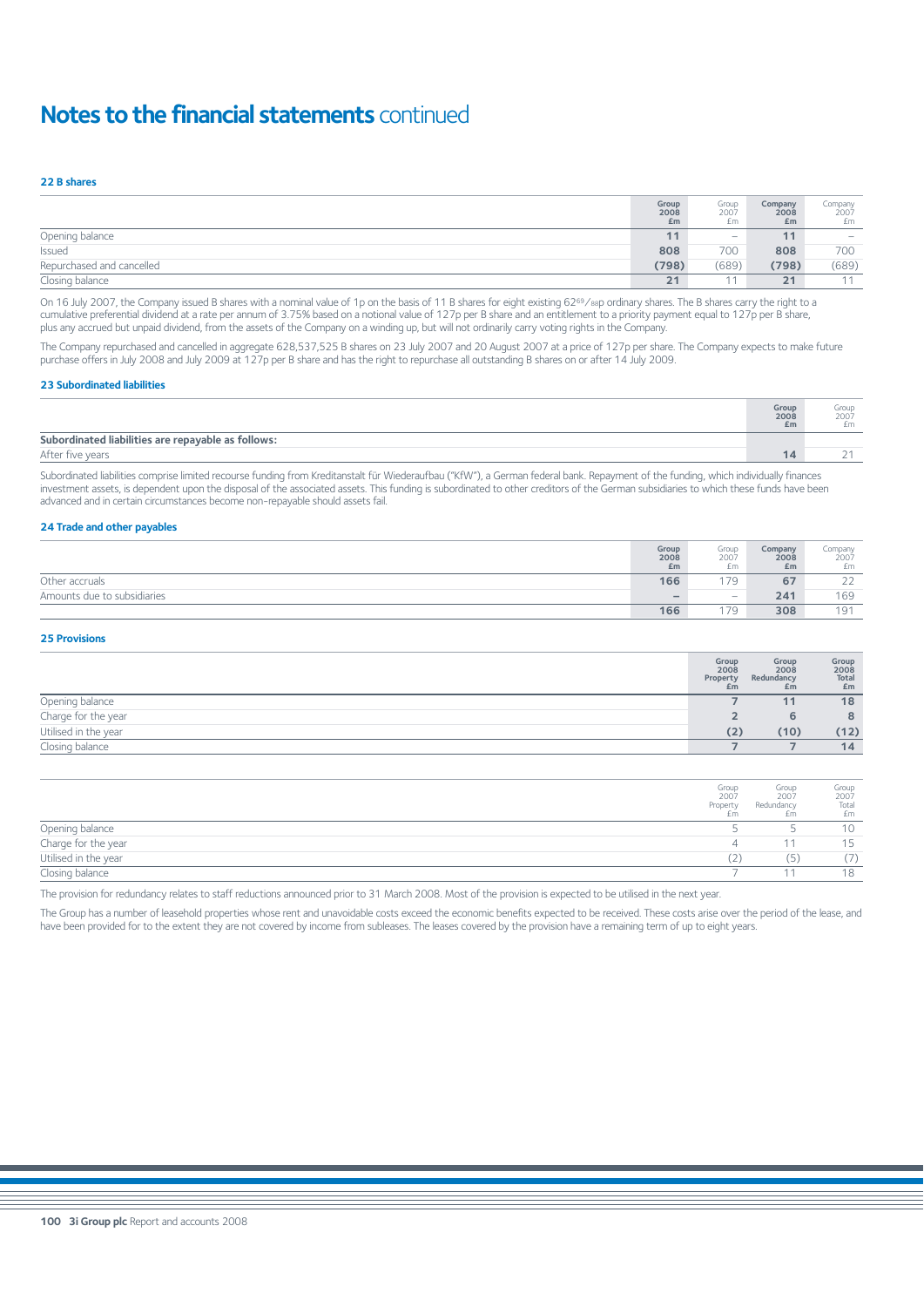#### **26 Issued capital**

| Authorised                                            | 2008<br>Number           | 2008<br>Em | 2007<br>Number | 2007<br>£m        |
|-------------------------------------------------------|--------------------------|------------|----------------|-------------------|
| Ordinary shares of 62 <sup>69</sup> / <sub>88</sub> p | $\overline{\phantom{a}}$ |            | 653,031,456    | 410               |
| Ordinary shares of 73 <sup>19</sup> / <sub>22</sub> p | 555,076,720              | 410        | $\sim$         |                   |
| B shares of 1p                                        | 660,000,000              |            | 610,000,000    |                   |
| Unclassified shares of 10p                            | 1,000,000                |            | 1.000.000      | $\hspace{0.05cm}$ |
|                                                       |                          |            |                |                   |

| Issued and fully paid                                                           | 2008<br>Number           | 2008<br>£m                   | 2007<br>Number  | 2007<br>£m               |
|---------------------------------------------------------------------------------|--------------------------|------------------------------|-----------------|--------------------------|
| Ordinary shares of 53 <sup>1</sup> / <sub>8</sub> p                             |                          |                              |                 |                          |
| Opening balance                                                                 |                          |                              | 550,556,502     | 292                      |
| Issued on exercise of share options and under the 3i Group Share Incentive Plan |                          |                              | 603.757         | $\overline{\phantom{a}}$ |
| Share consolidation                                                             |                          | $\qquad \qquad \blacksquare$ | (551, 160, 259) | (292)                    |
| Shares cancelled                                                                | $\overline{\phantom{a}}$ |                              | $\sim$          |                          |
| Closing balance                                                                 | $\overline{\phantom{a}}$ |                              | $\sim$          | $\sim$                   |
|                                                                                 |                          |                              |                 |                          |

| Issued and fully paid                                                           | 2008<br>Number  | 2008<br>£m               | 2007<br>Number | 2007<br>£m |
|---------------------------------------------------------------------------------|-----------------|--------------------------|----------------|------------|
| Ordinary shares of 62 <sup>69</sup> /88P                                        |                 |                          |                |            |
| Opening balance                                                                 | 461,106,007     | 289                      | $\sim$         |            |
| Issued on exercise of share options and under the 3i Group Share Incentive Plan | 1,794,733       |                          | 2.169.634      |            |
| Share consolidation                                                             | (462,900,740)   | (291)                    | 466.366.373    | 292        |
| Shares cancelled                                                                |                 |                          | (7,430,000)    | (5)        |
| Closing balance                                                                 | $\qquad \qquad$ | $\overline{\phantom{a}}$ | 461.106.007    | 289        |
|                                                                                 |                 |                          |                |            |

During the period 1 April 2007 to 15 July 2007, the Company issued shares for cash on the exercise of share options at various prices from 512p to 1,012p per share.

On 16 July 2007, the Company consolidated its issued share capital on the basis of 17 ordinary shares of 73<sup>19</sup>/22p each for every 20 ordinary shares of 62<sup>69</sup>/<sup>88</sup>P each held. This occurred immediately following the issue of the B shares.

| Issued and fully paid                                                                                 | 2008<br>Number           | 2008<br>£m | 2007<br>Number | 2007<br>£m |
|-------------------------------------------------------------------------------------------------------|--------------------------|------------|----------------|------------|
| Ordinary shares of 73 <sup>19</sup> / <sub>22</sub> p                                                 |                          |            |                |            |
| Opening balance                                                                                       | $\overline{\phantom{a}}$ |            | $\sim$         |            |
| Share consolidation                                                                                   | 393,465,629              | 291        | $\sim$         |            |
| Issued on exercise of share options, conversion of bonds, and under the 3i Group Share Incentive Plan | 1,275,465                |            | $\sim$         |            |
| Shares cancelled                                                                                      | (12,000,000)             | (9)        | $\sim$         | $\sim$     |
| Closing balance                                                                                       | 382,741,094              | 283        | $\sim$         |            |

During the period 16 July 2007 to 31 March 2008, the Company issued shares for cash on the exercise of share options at various prices from 470p to 895p per share.

#### **27 Equity**

| Year to 31 March 2008                           | Share         | Share         | Capital<br>redemption | Share-based<br>payment | <b>Translation</b> | Capital       | Revenue       |                  |                           |
|-------------------------------------------------|---------------|---------------|-----------------------|------------------------|--------------------|---------------|---------------|------------------|---------------------------|
| Group                                           | capital<br>£m | premium<br>Em | reserve<br>£m         | reserve<br>£m          | reserve<br>£m      | reserve<br>£m | reserve<br>Em | Own shares<br>£m | <b>Total equity</b><br>Em |
| Opening balance                                 | 289           | 387           | 27                    | 18                     | 5                  | 3,280         | 318           | (75)             | 4,249                     |
| Total recognised income and expense             |               |               |                       |                        | 6                  | 675           | 111           |                  | 792                       |
| Share-based payments                            |               |               |                       | 8                      |                    |               |               |                  | 8                         |
| Release on exercise/forfeiture of share options |               |               |                       | (5)                    |                    | (1)           |               | 6                |                           |
| Issue of ordinary shares                        | 3             | 16            |                       |                        |                    |               |               |                  | 19                        |
| Dividends paid                                  |               |               |                       |                        |                    |               | (70)          |                  | (70)                      |
| Share buy-backs                                 | (9)           |               | 9                     |                        |                    | (120)         |               |                  | (120)                     |
| Issue of B shares                               |               | (6)           | 6                     |                        |                    | (808)         |               |                  | (808)                     |
| Own shares                                      |               |               |                       |                        |                    |               |               | (13)             | (13)                      |
| Closing balance                                 | 283           | 397           | 42                    | 21                     | 11                 | 3,026         | 359           | (82)             | 4,057                     |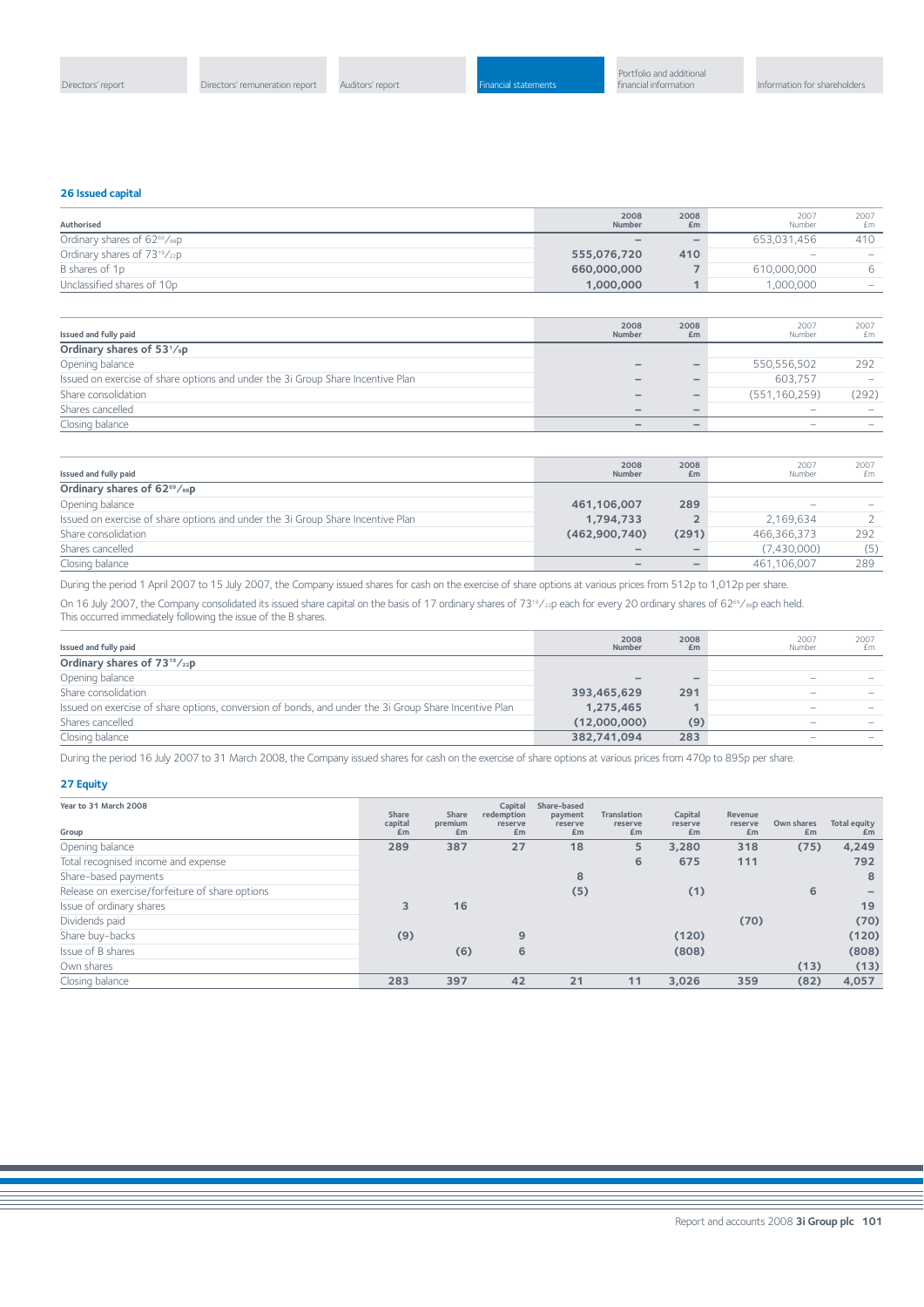#### **27 Equity (continued)**

| Year to 31 March 2007<br>Group                  | Share<br>capital<br>£m | Share<br>premium<br>£m | Capital<br>redemption<br>reserve<br>£m | Share-based<br>payment<br>reserve<br>£m | Translation<br>reserve<br>£m | Capital<br>reserve<br>£m | Revenue<br>reserve<br>£m | Own shares<br>£m | Total equity<br>£m |
|-------------------------------------------------|------------------------|------------------------|----------------------------------------|-----------------------------------------|------------------------------|--------------------------|--------------------------|------------------|--------------------|
| Opening balance                                 | 292                    | 376                    |                                        | 17                                      | -                            | 3,110                    | 263                      | (69)             | 4,006              |
| Total recognised income and expense             |                        |                        |                                        |                                         |                              | 936                      | 134                      |                  | 1,075              |
| Share-based payments                            |                        |                        |                                        | 9                                       |                              |                          |                          |                  | 9                  |
| Release on exercise/forfeiture of share options |                        |                        |                                        | (8)                                     |                              | 8                        |                          |                  |                    |
| Issue of ordinary shares                        |                        | 16                     |                                        |                                         |                              |                          |                          |                  | 18                 |
| Dividends paid                                  |                        |                        |                                        |                                         |                              |                          | (79)                     |                  | (79)               |
| Share buy-backs                                 | (5)                    |                        | 5                                      |                                         |                              | (74)                     |                          |                  | (74)               |
| Issue of B shares                               |                        | (5)                    |                                        |                                         |                              | (700)                    |                          |                  | (700)              |
| Own shares                                      |                        |                        |                                        |                                         |                              |                          |                          | (6)              | (6)                |
| Closing balance                                 | 289                    | 387                    | 27                                     | 18                                      | 5                            | 3,280                    | 318                      | (75)             | 4,249              |
|                                                 |                        |                        |                                        |                                         |                              |                          |                          |                  |                    |

| Year to 31 March 2008<br>Company                | <b>Share</b><br>capital<br>£m | Share<br>premium<br>£m | Capital<br>redemption<br>reserve<br>Em | Share-based<br>payment<br>reserve<br>Em | Capital<br>reserve<br>£m | Revenue<br>reserve<br>Em | <b>Total</b><br>equity<br>Em |
|-------------------------------------------------|-------------------------------|------------------------|----------------------------------------|-----------------------------------------|--------------------------|--------------------------|------------------------------|
| Opening balance                                 | 289                           | 387                    | 27                                     | 18                                      | 3,013                    | 286                      | 4,020                        |
| Total recognised income and expense             |                               |                        |                                        |                                         | 787                      | 94                       | 881                          |
| Share-based payments                            |                               |                        |                                        | 8                                       |                          |                          | 8                            |
| Release on exercise/forfeiture of share options |                               |                        |                                        | (5)                                     | 5                        |                          |                              |
| Issue of ordinary shares                        | 3                             | 16                     |                                        |                                         |                          |                          | 19                           |
| B share issue                                   |                               | (6)                    | 6                                      |                                         | (808)                    |                          | (808)                        |
| Dividends paid                                  |                               |                        |                                        |                                         |                          | (70)                     | (70)                         |
| Share buy-backs                                 | (9)                           |                        | 9                                      |                                         | (120)                    |                          | (120)                        |
| Closing balance                                 | 283                           | 397                    | 42                                     | 21                                      | 2.877                    | 310                      | 3.930                        |

| Year to 31 March 2007                           | Share<br>capital | Share<br>premium | Capital<br>redemption<br>reserve | Share-based<br>payment<br>reserve | Capital<br>reserve | Revenue<br>reserve | Total<br>equity<br>Em |
|-------------------------------------------------|------------------|------------------|----------------------------------|-----------------------------------|--------------------|--------------------|-----------------------|
| Company                                         | £m               | £m               | £m                               | £m                                | £m                 | £m                 |                       |
| Opening balance                                 | 292              | 376              | 17                               |                                   | 2.767              | 277                | 3,746                 |
| Total recognised income and expense             |                  |                  |                                  |                                   | 1,012              | 88                 | 1,100                 |
| Share-based payments                            |                  |                  |                                  | 9                                 |                    |                    | 9                     |
| Release on exercise/forfeiture of share options |                  |                  |                                  | (8)                               | 8                  |                    |                       |
| Issue of ordinary shares                        |                  | 16               |                                  |                                   |                    |                    | 18                    |
| B share issue                                   |                  | (5)              | 5                                |                                   | (700)              |                    | (700)                 |
| Dividends paid                                  |                  |                  |                                  |                                   |                    | (79)               | (79)                  |
| Share buy-backs                                 | (5)              |                  | ц                                |                                   | (74)               |                    | (74)                  |
| Closing balance                                 | 289              | 387              | 27                               | 18                                | 3.013              | 286                | 4.020                 |

#### **Capital redemption reserve**

The capital redemption reserve is established in respect of the redemption of the Company's ordinary shares.

#### **Share-based payment reserve**

The share-based payment reserve is a reserve to recognise those amounts in retained earnings in respect of share-based payments.

#### **Translation reserve**

The translation reserve comprises all exchange differences arising from the translation of the financial statements of international operations.

#### **Capital reserve**

The capital reserve recognises all profits that are capital in nature or have been allocated to capital. These profits are not distributable by way of dividend.

#### **Revenue reserve**

The revenue reserve recognises all profits that are revenue in nature or have been allocated to revenue.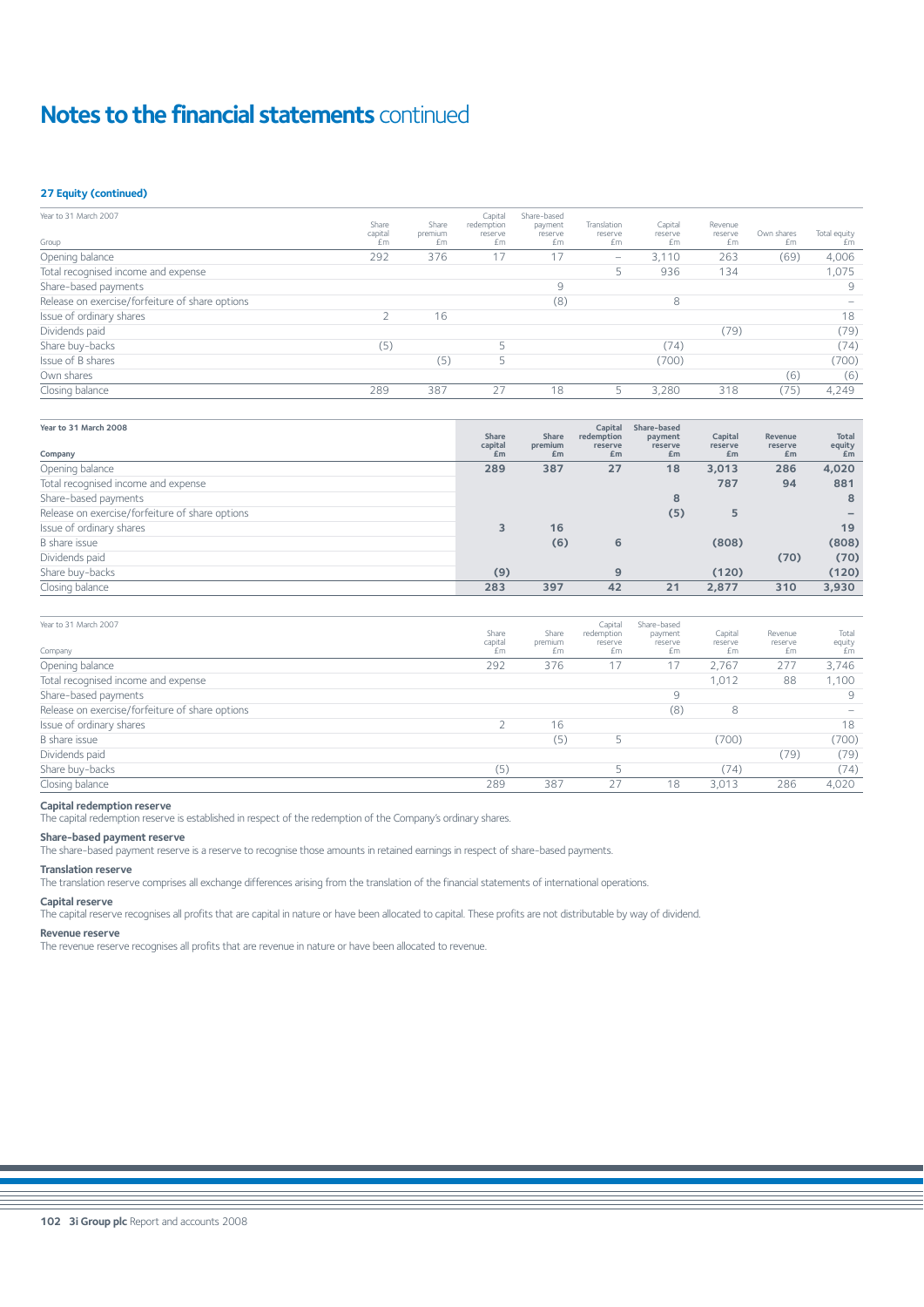#### **28 Own shares**

|                  | 2008<br>£m | 2007<br>£m |
|------------------|------------|------------|
| Opening cost     | 75         | 69         |
| <b>Additions</b> | 21         | 20         |
| Disposals        | (14)       | (14)       |
| Closing cost     | 82         |            |

Own shares consists of shares in 3i Group plc held by The 3i Group Employee Trust. The market value of these shares at 31 March 2008 was £90 million (2007: £124 million). The Trust is funded by an interest-free loan from 3i Group plc.

#### **29 Per share information**

The earnings and net assets per share attributable to the equity shareholders of the Company are based on the following data:

|                                                    | 2008  | 2007     |
|----------------------------------------------------|-------|----------|
| Earnings per share (pence)                         |       |          |
| <b>Basic</b>                                       | 207.9 | $220.4*$ |
| Diluted                                            | 173.4 | $2179*$  |
| Earnings (£m)                                      |       |          |
| Profit for the year attributable to equity holders |       |          |
| of the Company                                     | 828   | 1.056    |
| Effect of dilutive ordinary shares                 | (87)  |          |
|                                                    | 741   | 1.056    |

\*Restated for the deduction of own shares not previously taken into account.

|                                                 | 2008<br><b>Number</b> | 2007<br>Number |
|-------------------------------------------------|-----------------------|----------------|
| Weighted average number<br>of shares in issue   |                       |                |
| Ordinary shares                                 | 408,633,804           | 489,987,864    |
| Own shares                                      | (10, 458, 932)        | (10, 756, 533) |
|                                                 | 398,174,872           | 479,231,331    |
| Effect of dilutive potential<br>ordinary shares |                       |                |
| Share options                                   | 4,663,864             | 5,396,980      |
| Convertible bonds                               | 24,408,684            |                |
| Diluted shares                                  | 427.247.420           | 484.628.311    |
|                                                 |                       |                |

|                                           | 2008  | 2007  |
|-------------------------------------------|-------|-------|
| Net assets per share (pence)              |       |       |
| <b>Basic</b>                              | 1,091 | 944   |
| Diluted                                   | 1.077 | 932   |
| Net assets (£m)                           |       |       |
| Net assets attributable to equity holders |       |       |
| of the Company                            | 4.057 | 4.249 |

|                                                 | 2008<br>Number | 2007<br>Number |
|-------------------------------------------------|----------------|----------------|
| Ordinary shares in issue                        | 382,741,094    | 461,106,007    |
| Own shares                                      | (10, 867, 901) | (10, 931, 404) |
|                                                 | 371,873,193    | 450.174.603    |
| Effect of dilutive potential<br>ordinary shares |                |                |
| Share options                                   | 4,954,110      | 5,896,253      |
| Diluted shares                                  | 376,827,303    | 456,070,856    |

#### **30 Dividends**

|                                   | 2008<br>pence<br>per share | 2008<br>£m | 2007<br>pence<br>per share | 2007<br>£m |
|-----------------------------------|----------------------------|------------|----------------------------|------------|
| Declared and paid during the year |                            |            |                            |            |
| Ordinary shares                   |                            |            |                            |            |
| Final dividend                    | 10.3                       | 47         | 9.7                        | 52         |
| Interim dividend                  | 6.1                        | 23         | 5.8                        | 27         |
|                                   | 16.4                       | 70         | 15.5                       | 79         |
| Proposed dividend                 | 10.9                       | 42         | 10.3                       | 47         |

#### **31 Operating leases Leases as lessee**

Future minimum payments due under non-cancellable operating lease rentals are as follows:

|                            | Group<br>2008<br>£m | Group<br>2007<br>f <sub>m</sub> | Company<br>2008<br>£m | Company<br>2007<br>£m |
|----------------------------|---------------------|---------------------------------|-----------------------|-----------------------|
| Less than one year         | 13                  |                                 |                       |                       |
| Between one and five years | 38                  | 32                              |                       |                       |
| More than five years       | 44                  | 42                              |                       | $\sim$                |
|                            | 95                  |                                 |                       |                       |

The Group leases a number of its offices under operating leases. None of the leases include contingent rentals.

During the year to 31 March 2008, £14 million (2007: £10 million) was recognised as an expense in the income statement in respect of operating leases. £1 million (2007: £1 million) was recognised as income in the income statement in respect of subleases.

#### **32 Commitments**

|                             | Group<br>2008<br>due<br>within<br>one year<br>£m | Group<br>2008<br>due<br>$2-5$ years<br>£m | Group<br>2008<br>due<br>over 5 years<br>£m | Total<br>£m |
|-----------------------------|--------------------------------------------------|-------------------------------------------|--------------------------------------------|-------------|
| Equity and loan investments | 220                                              | 126                                       | 10                                         | 356         |

|                             | Group<br>2007<br>due<br>within<br>one year<br>£m | Group<br>2007<br>due<br>2-5 years<br>£m | Group<br>2007<br>due<br>over 5 years<br>Em | Total<br>£m |
|-----------------------------|--------------------------------------------------|-----------------------------------------|--------------------------------------------|-------------|
| Equity and loan investments | 147                                              | 257                                     |                                            | วค          |

|                             | Company<br>2008<br>due<br>within<br>one year<br>£m | Company<br>2008<br>due<br>$2-5$ years<br>£m | Company<br>2008<br>due<br>over 5 years<br>£m | <b>Total</b><br>£m |
|-----------------------------|----------------------------------------------------|---------------------------------------------|----------------------------------------------|--------------------|
| Equity and loan investments | 95                                                 | 78                                          |                                              | 174                |

|                             | Company<br>2007<br>due<br>within<br>one year<br>£m | Company<br>2007<br>due<br>2-5 years<br>£m | Company<br>2007<br>due<br>over 5 years<br>£m | Total<br>£m |
|-----------------------------|----------------------------------------------------|-------------------------------------------|----------------------------------------------|-------------|
| Equity and loan investments |                                                    | 137                                       | 1 Q                                          |             |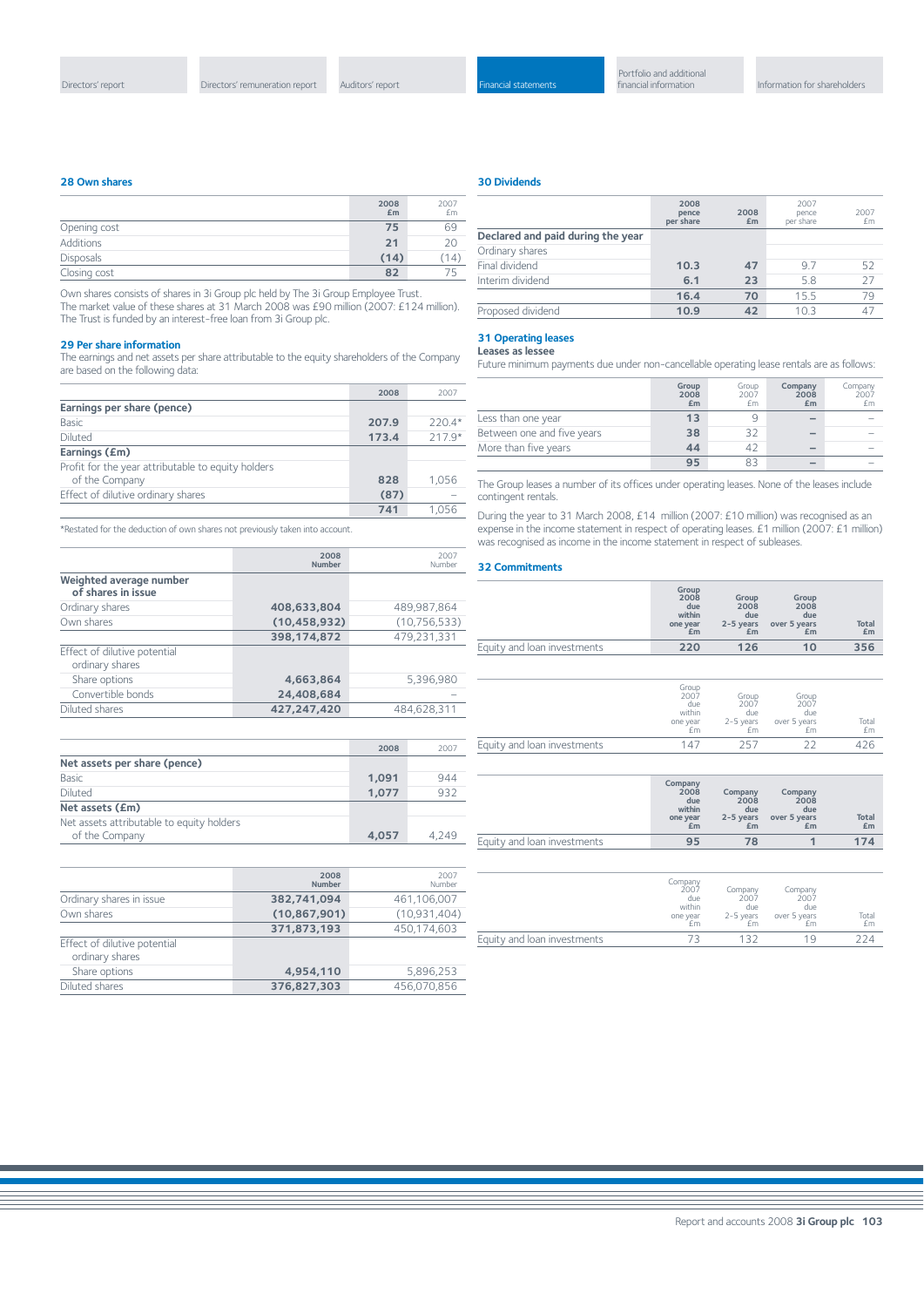#### **33 Contingent liabilities**

|                                                                                           | Group<br>2008<br>£m | Group<br>2007<br>f <sub>m</sub> | Company<br>2008<br>£m | Company<br>2007<br>£m |
|-------------------------------------------------------------------------------------------|---------------------|---------------------------------|-----------------------|-----------------------|
| Contingent liabilities relating<br>to quarantees available to<br>third parties in respect |                     |                                 |                       |                       |
| of investee companies                                                                     | 15                  |                                 | 6                     |                       |

The Company has guaranteed the payment of principal, premium if any, and interest on all the interest rate swap agreements of 3i Holdings plc.

The Company has guaranteed the payment of principal and interest on amounts drawn down by 3i Holdings plc under the £150 million and the £486 million revolving credit facilities. At 31 March 2008, 3i Holdings plc had drawn down £84 million (2007: £73 million) under the first facility and £200 million (2007: £nil) under the second facility.

The Company has provided a guarantee to the Trustees of the 3i Group Pension Plan in respect of liabilities of 3i plc to the Plan. 3i plc is the sponsor of the 3i Group Pension Plan.

At 31 March 2008, there was no material litigation outstanding against the Company or any of its subsidiary undertakings.

#### **34 Related parties**

The Group has various related parties stemming from relationships with limited partnerships managed by the Group, its investment portfolio, its advisory arrangements and its key management personnel. In addition the Company has related parties in respect of its subsidiaries.

#### **Limited partnerships**

The Group manages a number of third-party funds which invest through limited partnerships. Group companies act as the general partners of these limited partnerships and exert significant influence over them. The following amounts have been included in respect of these limited partnerships:

| Income statement                    | Group<br>2008<br>£m | Group<br>2007<br>fm | Company<br>2008<br>£m    | Company<br>2007<br>£m |
|-------------------------------------|---------------------|---------------------|--------------------------|-----------------------|
| Carried interest receivable         | 60                  | 81                  | 60                       |                       |
| Fees receivable from external funds | 60                  |                     | $\overline{\phantom{a}}$ | $\sim$                |

| <b>Balance sheet</b>        | Group | Group | Company | <b>Company</b> |
|-----------------------------|-------|-------|---------|----------------|
|                             | 2008  | 2007  | 2008    | 200            |
|                             | £m    | £m    | £m      | £m             |
| Carried interest receivable | 75    |       | 75      |                |

#### **Investments**

The Group makes minority investments in the equity of unquoted and quoted investments. This normally allows the Group to participate in the financial and operating policies of that company. It is presumed that it is possible to exert significant influence when the equity holding is greater than 20%. These investments are not equity accounted for (as permitted by IAS 28) but are related parties. The total amounts included for these investments are as follows:

| Income statement                                             | Group<br>2008<br>£m | Group<br>2007<br>£m | Company<br>2008<br>£m | Company<br>2007<br>£m |
|--------------------------------------------------------------|---------------------|---------------------|-----------------------|-----------------------|
| Realised profit over value on the<br>disposal of investments | 369                 | 715                 | 180                   | 346                   |
| Unrealised profits on the revaluation<br>of investments      | 196                 | 316                 | 59                    | 143                   |
| Portfolio income                                             | 204                 | 195                 | 65                    | 144                   |

| <b>Balance sheet</b>        | Group<br>2008<br>£m | Group<br>2007<br>£m | Company<br>2008<br>£m | Company<br>2007<br>£m |
|-----------------------------|---------------------|---------------------|-----------------------|-----------------------|
| Quoted equity investments   | 661                 | 411                 | 654                   | 405                   |
| Unquoted equity investments | 1.990               | 1.392               | 738                   | 674                   |
| Loans and receivables       | 1.679               | 803                 | 323                   | 292                   |

#### **34 Related parties (continued)**

From time to time transactions occur between related parties within the investment portfolio that the Group influences to facilitate the reorganisation or recapitalisation of an investee company. There has been no single transaction in the year with a material effect on the Group's financial statements and all such transactions are fully included in the above disclosure.

#### **Advisory arrangements**

The Group acts as an adviser to 3i Infrastructure Limited and 3i Quoted Private Equity Limited, companies listed on the London Stock Exchange. The following amounts have been included in respect of these advisory relationships:

| Income statement                                                 | Group<br>2008<br>£m | Group<br>2007<br>f <sub>m</sub> | Company<br>2008<br>£m | Company<br>2007<br>f <sub>m</sub> |
|------------------------------------------------------------------|---------------------|---------------------------------|-----------------------|-----------------------------------|
| Unrealised (losses)/profits on the<br>revaluation of investments | (11)                | 9                               | (11)                  |                                   |
| Fees receivable from external funds                              | 12                  | $\sim$                          | 12                    |                                   |
| <b>Dividends</b>                                                 | 6                   | $\sim$                          | 6                     | -                                 |

| <b>Balance sheet</b>      | Group | Group | Company | Company |
|---------------------------|-------|-------|---------|---------|
|                           | 2008  | 2007  | 2008    | 2007    |
|                           | £m    | fm    | £m      | £m      |
| Quoted equity investments | 503   | 334   | 503     |         |

#### **Key management personnel**

The Group's key management personnel comprises the members of Management Committee and the Board's non-executive Directors.

| Income statement                                 | Group<br>2008<br>£m | Group<br>2007<br>fm |
|--------------------------------------------------|---------------------|---------------------|
| Salaries, fees, supplements and benefits in kind | 5                   |                     |
| Bonuses and deferred share bonuses               | 12                  |                     |
| Increase in accrued pension                      |                     |                     |
| Carried interest payable                         | 19                  | 15                  |
| Share-based payments                             | 4                   |                     |

| <b>Balance sheet</b>                     | Group<br>2008<br>£m | Group<br>2007<br>f <sub>m</sub> |
|------------------------------------------|---------------------|---------------------------------|
| Bonuses and deferred share bonuses       | 12                  |                                 |
| Carried interest payable within one year | 11                  |                                 |
| Carried interest payable after one year  | 11                  |                                 |

Carried interest paid in the year to key management personnel was £18 million (2007: £6 million).

#### **Subsidiaries**

Transactions between the Company and its subsidiaries, which are related parties of the Company, are eliminated on consolidation. Details of related party transactions between the Company and its subsidiaries are detailed below.

#### **Management, administrative and secretarial arrangements**

The Company has appointed 3i Investments plc, a wholly owned subsidiary of the Company incorporated in England and Wales, as investment manager of the Group. 3i Investments plc received a fee of £39 million (2007: £39 million) for this service.

The Company has appointed 3i plc, a wholly owned subsidiary of the Company incorporated in England and Wales, to provide the Company with a range of administrative and secretarial services. 3i plc received a fee of £223 million (2007: £194 million) for this service.

#### **Investment entities**

The Company makes investments through a number of subsidiaries by providing funding in the form of capital contributions or loans depending on the legal form of the entity making the investment. The legal form of these subsidiaries may be limited partnerships or limited companies or equivalent depending on the jurisdiction of the investment. The Company receives interest on this funding, amounting in 2008 to £1 million (2007: £1 million).

#### **Other subsidiaries**

The Company borrows funds from certain subsidiaries and pays interest on the outstanding balances. The amounts that are included in the Company's income statement are £1 million (2007: £10 million).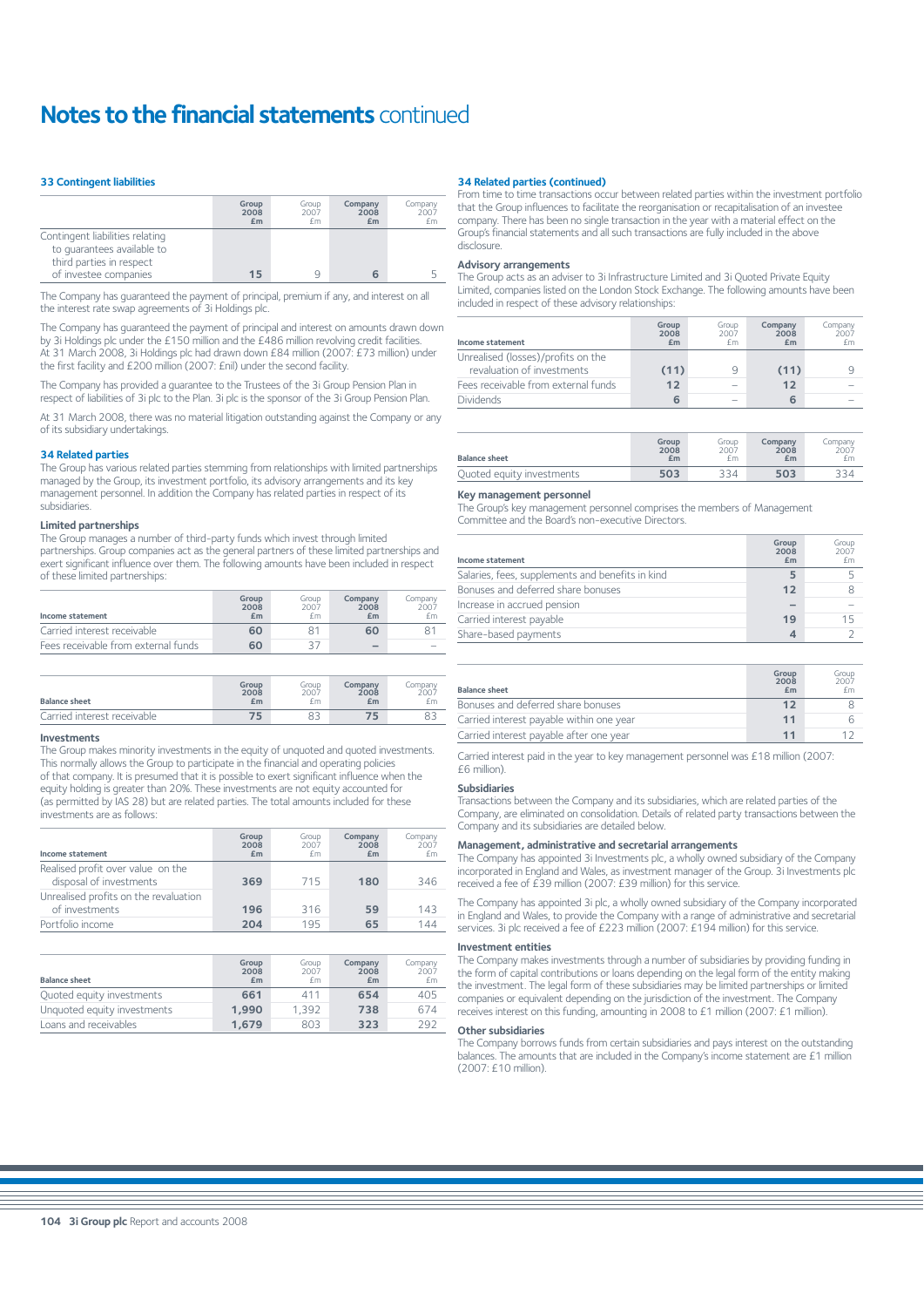#### **35 Group entities**

Significant subsidiaries

| Name                                                          | Country of incorporation | Issued and fully paid share capital             | Principal activity   | Registered office                                                     |  |
|---------------------------------------------------------------|--------------------------|-------------------------------------------------|----------------------|-----------------------------------------------------------------------|--|
| 3i Holdings plc                                               | England and Wales        | 1,000,000 shares of £1                          | Holding company      | 16 Palace Street<br>London<br>SW1E 5JD                                |  |
| 3i International Holdings                                     | England and Wales        | 2,715,973 shares of £10                         | Holding company      |                                                                       |  |
| 3i plc                                                        | England and Wales        | 110,000,000 shares of £1                        | <b>Services</b>      |                                                                       |  |
| 3i Investments plc                                            | England and Wales        | 10,000,000 ordinary shares of £1                | Investment manager   |                                                                       |  |
| 3i Europe plc                                                 | England and Wales        | 500,000 ordinary shares of £1                   | Investment adviser   |                                                                       |  |
| 3i Nordic plc                                                 | England and Wales        | 500,000 ordinary shares of £1                   | Investment adviser   |                                                                       |  |
| 3i Asia Pacific plc                                           | England and Wales        | 140,000 ordinary shares of £1                   | Investment adviser   |                                                                       |  |
| Gardens Pension Trustees Limited                              | England and Wales        | 100 ordinary shares of £1                       | Pension fund trustee |                                                                       |  |
| 3i Corporation                                                | <b>USA</b>               | 15,000 shares of common stock<br>(no par value) | Investment manager   | 880 Winter Street<br>Suite 330<br>Waltham<br>MA 02451, USA            |  |
| 3i Deutschland Gesellschaft für<br>Industriebeteiligungen mbH | Germany                  | €25.564.594                                     | Investment manager   | Bockenheimer<br>Landstrasse 55<br>60325 Frankfurt am<br>Main, Germany |  |
| 3i Gestion SA                                                 | France                   | 1.762.500 shares of €10                         | Investment manager   | 3 rue Paul Cezanne<br>Paris, 75008<br>France                          |  |

The list above comprises the principal subsidiary undertakings as at 31 March 2008 all of which were wholly owned. They are incorporated in Great Britain and registered in England and Wales unless otherwise stated.

Each of the above subsidiary undertakings is included in the consolidated accounts of the Group.

As at 31 March 2008, the entire issued share capital of 3i Holdings plc was held by the Company. The entire issued share capital of all the other principal subsidiary undertakings listed above was held by subsidiary undertakings of the Company, save that four shares in 3i Gestion SA were held by individuals associated with the Group.

The Directors are of the opinion that the number of undertakings in respect of which the Company is required to disclose information under Schedule 5 to the Companies Act 1985 is such that compliance would result in information of excessive length being given. Full information will be annexed to the Company's next annual return.

Advantage has been taken of the exemption conferred by regulation 7 of The Partnerships and Unlimited Companies (Accounts) Regulations 1993 from the requirements to deliver to the Register of Companies and publish the accounts of those limited partnerships included in the consolidated accounts of the Group.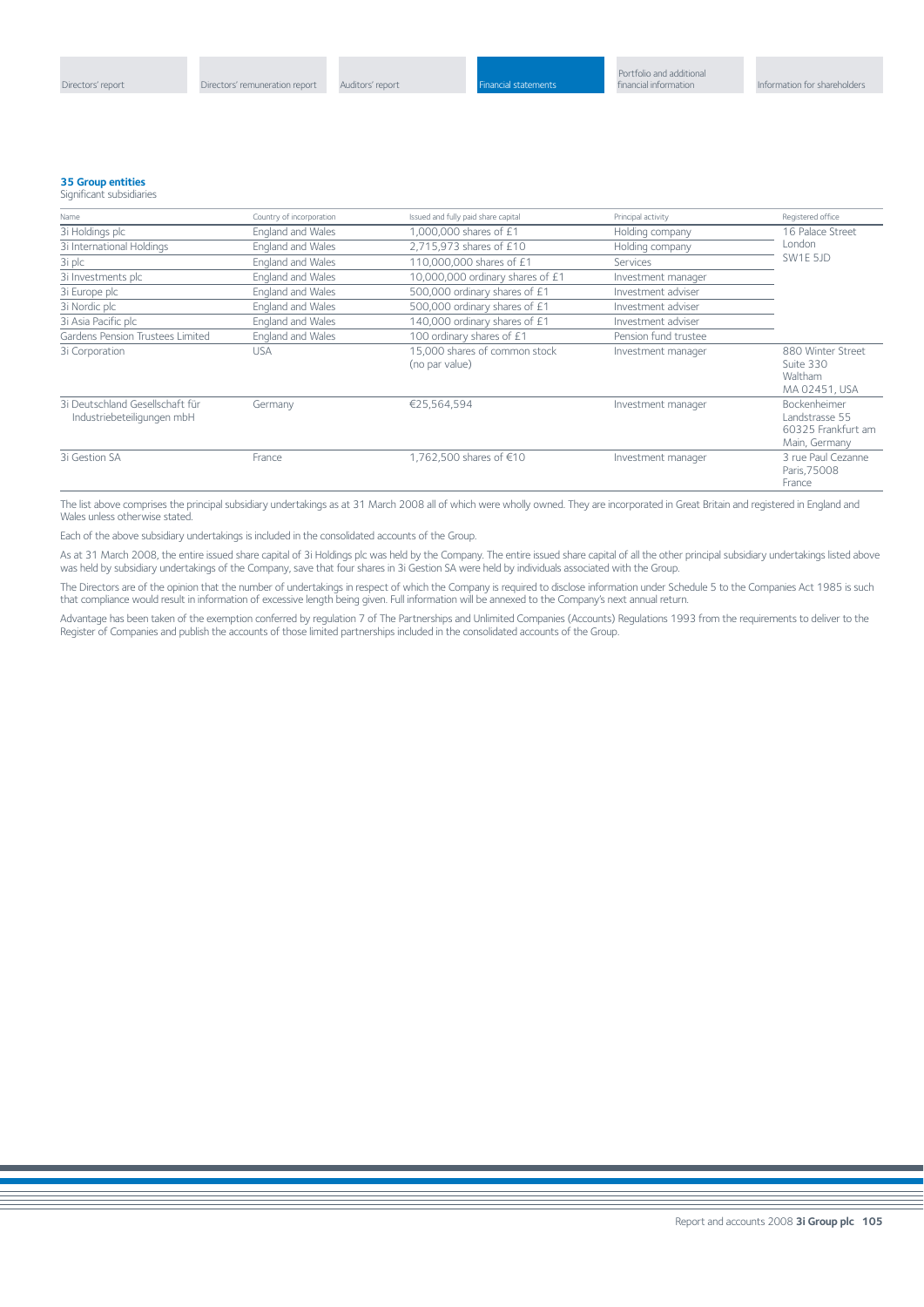### **Portfolio valuation – an explanation**

Our policy is to value 3i's investment portfolio at fair value and achieve this by valuing individual investments on an appropriate basis using a consistent methodology across the portfolio. The following guide explains the valuation methods used.

#### **What is fair value?**

Fair value is the value of an asset or liability in an arm's-length transaction between two willing and knowledgeable parties. This generally provides the best estimate of what we will generally sold the investment at the date of valuation. The Group's financial statements are prepared in accordance with International Financial Reporting Standards ("IFRS"), many of which are based on the concept of fair value.

#### **Does 3i follow industry guidelines?**

Yes. The Group complies with all material aspects of the International Private Equity and Venture Capital ("IPEVC") valuation guidelines. The IPEVC valuation guidelines specify the valuation methodology which is most appropriate to individual investments at a particular point in time.

#### **Is an investment valued on the same basis throughout the period 3i is invested?**

3i carries out a detailed valuation of its investment portfolio twice yearly. At each valuation point the investment is valued on the most appropriate basis. For example, if a portfolio company lists its shares on a stock exchange it would be valued on a quoted basis at the next valuation.

#### **How are quoted investments valued?**

Quoted investments are valued at closing bid price at the date of valuation. No discounts are applied for illiquidity of the stock or dealing restrictions, such as lock-up periods, provided investments are traded on an active stock market.

#### **How are unquoted investments valued?**

In line with the IPEVC valuation guidelines a number of different valuation methods are used for unquoted investments:

- Cost less provisions;
- Earnings;
- Net assets;
- Price of recent investment; or
- Imminent sale or IPO.

#### **What proportion of the portfolio is valued on each valuation basis?**

The portfolio for the year ended 31 March 2008 is valued on the following basis:



Note: Cost includes unquoted equity investments and loans and receivables.

#### **Under what circumstances would an investment be valued on a cost basis?**

For investments that are less than 12 months old, the price that 3i paid, ie cost, is considered the most appropriate valuation method. However the performance of the investment is also reviewed to see if any impairment should be made if the company is underperforming. When a full set of accounts (covering a period of at least six months following the investment) are received then those figures are used to prepare the valuation on an alternative basis to cost.

#### **What does valuing an investment on an earnings basis actually mean?**

The "earnings" basis is a very common basis of valuing unquoted companies when they are being bought or sold. Essentially a multiple is applied to the earnings of the company, to calculate an enterprise value. This enterprise value is the total value of the investment, including debt, any preferred financial instruments and equity. Before calculating the value of 3i's shareholding in the company, the debt and any preferred instruments need to be deducted from the enterprise value. The total value of 3i's investment is then the value of its equity plus any debt or preferred financial instruments that are due to 3i.

#### **How do we calculate 3i's share of the enterprise value?**

We allocate the enterprise value to financial instruments which rank above 3i, such as senior loans. We then generally apply a marketability discount of 10%–30% in accordance with the IPEVC valuation guidelines. We can then allocate the remaining balance between equity holders dependent on individual shareholding.

#### **What level of marketability discount is applied?**

The marketability discount of 10%–30% is based on the Group's influence over the exit prospects and timing for the company. A greater influence gained through a greater equity holding implies a smaller discount. In a smaller number of cases a greater discount may be applied if there are particular factors affecting the ability to sell.

#### **What happens if the enterprise value is less than the loan amount?**

This implies that there is a shortfall in the value of the loan. A decision based on the performance of the investment is then taken as to whether to recognise this shortfall.

#### **How do we value loans?**

We value loans using the "amortised cost" method, which is in accordance with IFRS. The amortised cost represents the amount at which the loan is measured at initial recognition, less principal repayments taking into account any premium or discount on the original loan amount. Effectively, this is cost less any provisions required. Interest income is recognised using the effective interest rate based on all the loan's cash flows.

#### **How are earnings defined?**

The objective is to use maintainable earnings of the company in which 3i is invested. These are the "normal" earnings of the company, and are calculated by removing any ad hoc amounts included in the current year figures, such as profits on disposal of fixed assets or one-off expenses that are not expected to occur on a regular basis. A common measure of earnings used for this calculation is earnings before interest and tax "EBIT". Other measures used are earnings before interest, tax, depreciation and amortisation "EBITDA", or profit after tax. These figures are usually taken from the latest audited accounts, which cover a period of at least six months since the date of investment. A review of more recent management accounts is conducted to ensure that the audited accounts remain a valid basis.

#### **Which multiple is appropriate to use?**

Multiples need to be consistent with the measure of earnings chosen. Therefore EBIT multiples must be used with EBIT, EBITDA multiples with EBITDA and Price Earnings ("PE") multiples used with profit after tax. The multiple used can be calculated using recent transaction information, external valuations or quoted sector multiples.

#### **What happens if an investment is reporting a loss?**

One of the other valuation methodologies can be used. For example the valuation can be prepared on a net asset basis.

#### **What happens if the investment is failing?**

If a company is failing or we consider that there is a 50% chance or more that it is likely to fail within the next 12 months, the equity element is valued at nil, and any loan element is valued at the lower of cost or net recoverable amount.

#### **When is the price of recent investment basis used?**

Venture capital investments often have a number of financing rounds during the life of the investment. The last round of financing can be used as a reference point to calculate fair value. To increase the value of an investment, the round of financing must have external parties investing.

#### **What is the "other" basis of valuation?**

"Other" includes DCF calculations, which estimate the present value of an investment's future cash flows. This methodology is most appropriate where cash flows over the life of an investment are predictable. This basis is commonly used for infrastructure investments, which are usually held over a long period of time and generate regular and predictable cash flows. "Other" could also include investments in funds valued based on 3i's share of net assets or investments in specific sectors such as insurance where industry specific benchmarks are used. Six of the investments detailed on pages 108 and 109, totalling £451 million and representing 7.5% of the portfolio value, were included in this category.

#### **What happens if an investment is in the process of being sold?**

When an investment is in an advanced sales process, we will use the imminent sale basis of valuation, which uses the expected proceeds from the sale, applying a 10% marketability discount. We will consider the potential effect of completion conditions before moving an asset to this basis.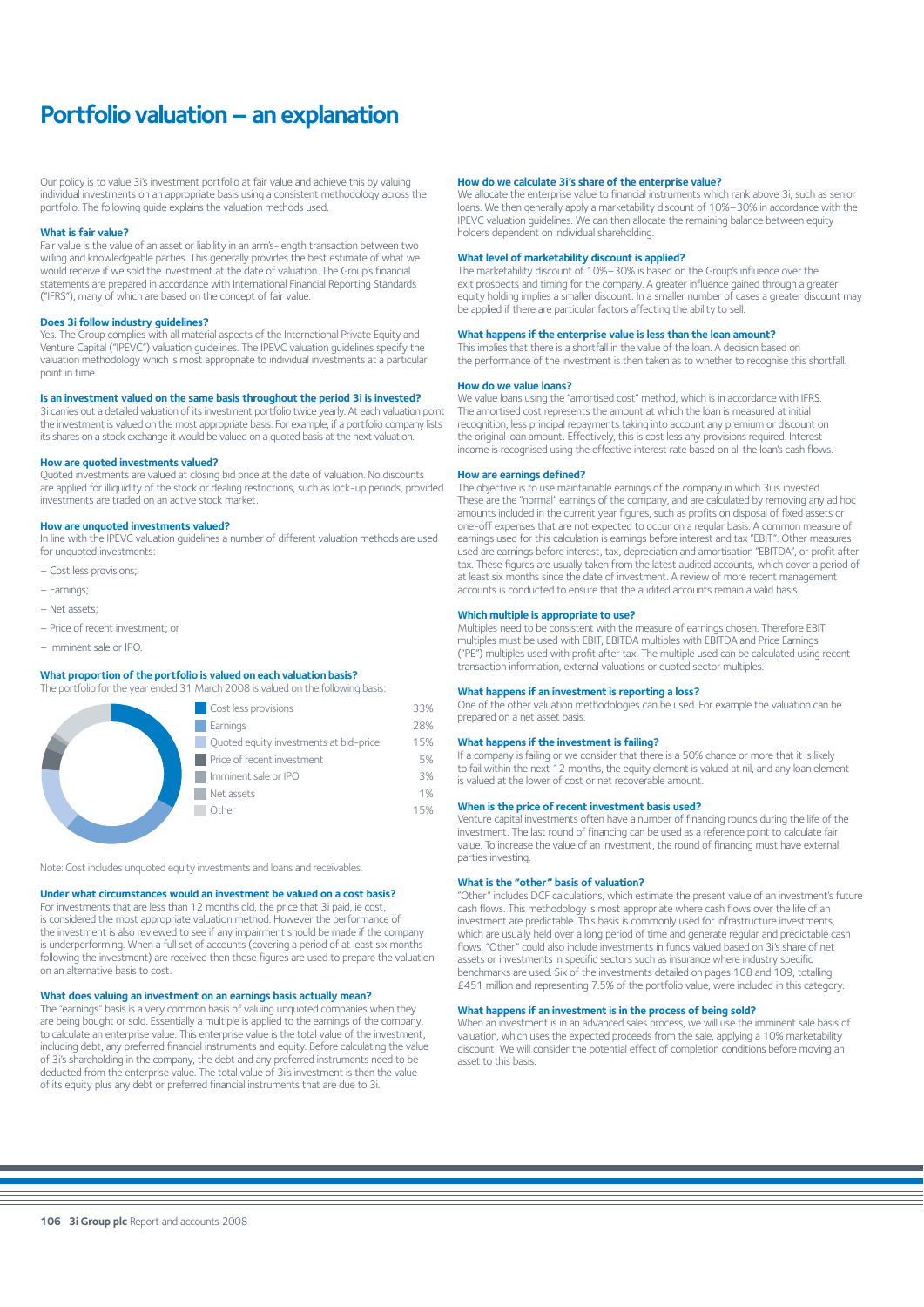#### **The valuation lifecycle**

The following illustration walks through the valuation of an asset from investment to realisation.



3i invested £20 million in loans and £5 million in equity for a 25% equity holding in Investment A in year 1. Investment A is an oil and gas production company, based in Europe. The following description explains the valuation bases used throughout the ownership of Investment A.

#### **Year 1 – Cost basis**

The investment is less than a year old and there are no indications of impairment, therefore the valuation remains at cost. Total value £25 million.

#### **Year 2 – Earnings basis**

The audited accounts for Investment A are now available and the valuation can be prepared on an earnings basis, using a sector multiple as the most accurate multiple available for Investment A.

The audited EBITDA of Investment A are £10 million and the sector EBITDA multiple for the quoted European oil and gas production sector is 10x. There is also £20 million of external debt within Investment A that ranks above 3i's investment and needs to be included in the following valuation calculation:

|                                               | £m   |
|-----------------------------------------------|------|
| Earnings - EBITDA                             | 10   |
| Multiple - Oil and Gas sector EBITDA multiple | x10  |
| Enterprise value (earnings x multiple)        | 100  |
| Less:                                         |      |
| Higher ranking loans (external debt)          | (20) |
| Net enterprise value                          | 80   |
| Less:                                         |      |
| Marketability discount 25%                    | (20) |
|                                               | 60   |
| Less:                                         |      |
| 3i Loan                                       | (20) |
| Amount attributable to equity holders         | 40   |
| 3i equity holding at 25%                      | 10   |
| Total value for 3i (loan and equity)          | 30   |

The calculation shows the sector multiple of 10x being applied to the EBITDA of Investment A of £10 million to derive the enterprise value. After reducing the enterprise value by £20 million for higher ranking loans a 25% marketability discount is applied. This reflects the fact that 3i has reduced influence due to its minority position. The value attributable to 3i and other shareholders is £60 million. 3i's loan ranks above equity holders and therefore this reduces the amount attributable to equity holders to £40 million. We can now apply the 3i equity holding percentage of 25% to £40 million to achieve the value of £10 million for 3i's equity. The total value to 3i is therefore £20 million for the loan and £10 million for equity, £30 million in total.

#### **Year 3 – Earnings basis**

Following year 2 the valuation is updated for the performance of Investment A. Earnings have increased to £12 million and the sector multiple has increased to 11x and there is no reason to change the valuation basis, therefore an earnings basis continues to be used. As other factors have remained the same as for year 2, the valuation of 3i's equity investment has increased to £16 million and the loan value remains at £20 million. Total value: £36 million.

#### **Year 4 – Imminent sale basis**

We have been approached by an external buyer to purchase our equity and loan investment in Investment A for £50 million, and discussions are now in their final stages. This is now valued on an imminent sale basis. The cash has not been received at the time of valuation and therefore a 10% discount has been applied. The valuation is now calculated as the sum of the loan value (£20 million) and of the equity element (£25 million) which together total £45 million.

#### **Year 5 – Realisation**

The investment is sold and is no longer held in the portfolio at the year end. If proceeds are different to the imminent sale value there would be a realisation profit or loss.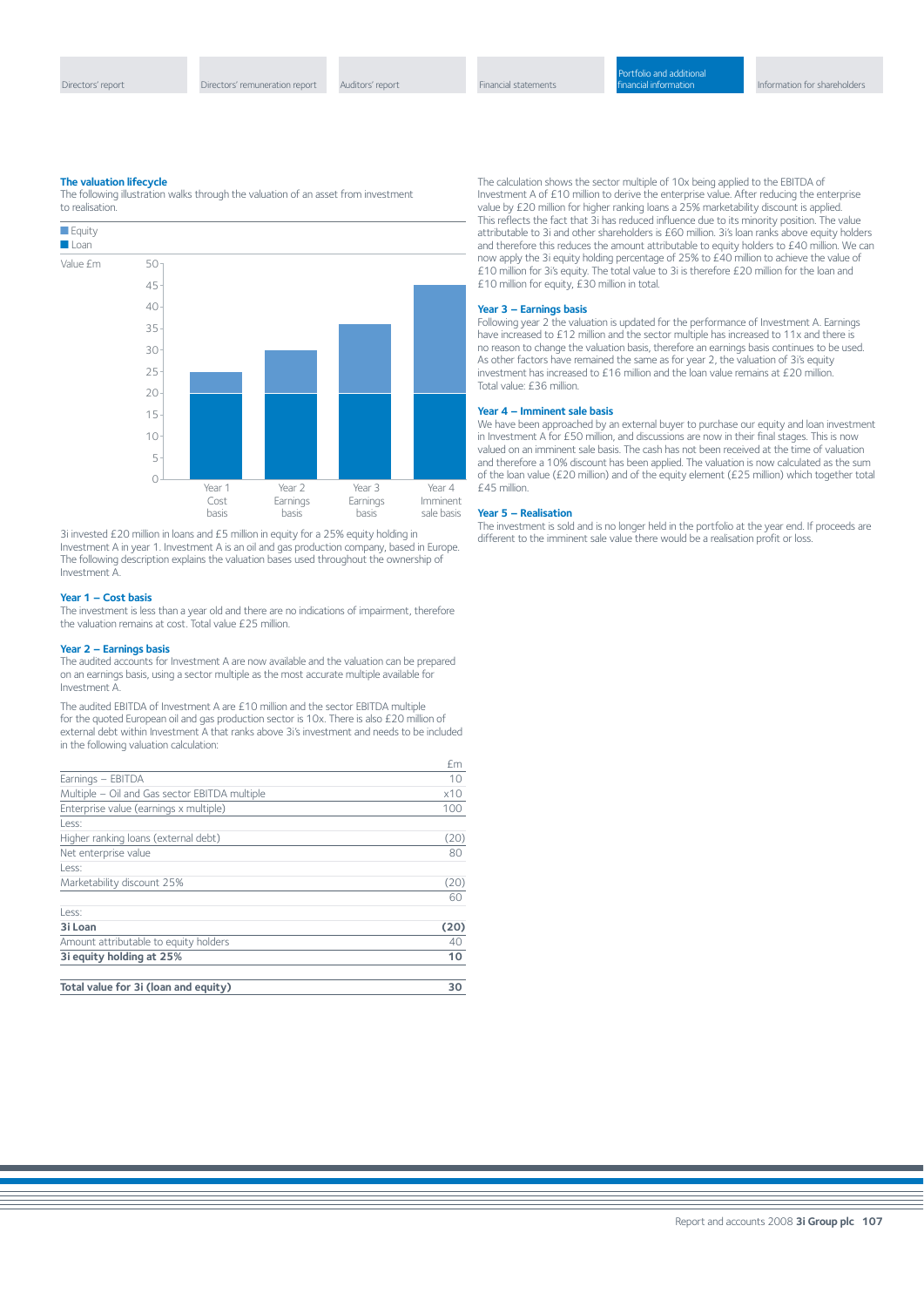# **Ten largest investments**

The table below provides information on our ten largest investments in respect of the Group's holding and excluding any managed or advised external funds. The valuation basis provides further information on how the Group's valuation has been derived. Income represents dividends received (inclusive of overseas withholding tax) and gross interest receivable in the year to 31 March 2008. Net assets and earnings figures are taken from the most recently audited accounts of the investee business, and are the net assets of each business and the total earnings on ordinary activities after tax respectively. It should be noted that, because of the varying rights attached to the classes of shares held by the Group, it could be misleading to attribute a certain proportion of the earnings and net assets to the proportion of equity capital held by the Group.

Further information on our portfolio investments is provided as case studies within the Business review section, and more generally at 3i.com

| Investment                                               | <b>Business</b><br>line | Geography | First<br>invested<br>in | Valuation<br>basis | Proportion<br>of equity<br>shares held | Residual<br>cost<br>£m   | Valuation<br>£m | Income in<br>the year<br>£m | Net assets<br>£m | Earnings<br>£m |
|----------------------------------------------------------|-------------------------|-----------|-------------------------|--------------------|----------------------------------------|--------------------------|-----------------|-----------------------------|------------------|----------------|
| 3i Infrastructure Limited                                | Infrastructure          | UK        | 2007                    | Quoted             |                                        |                          |                 |                             |                  |                |
| Quoted investment company, investing in infrastructure   |                         |           |                         |                    |                                        |                          |                 |                             |                  |                |
| Equity shares                                            |                         |           |                         |                    | 46.2%                                  | 325                      | 363             | 6                           |                  |                |
|                                                          |                         |           |                         |                    |                                        | 325                      | 363             | 6                           |                  |                |
| Giochi Preziosi S.r.l                                    | Buyouts                 | Italy     | 2005                    | Imminent<br>sale   |                                        |                          |                 |                             |                  |                |
| Retailer and wholesaler of toys                          |                         |           |                         |                    |                                        |                          |                 |                             |                  |                |
| Equity shares                                            |                         |           |                         |                    | 37.8%                                  | 63                       | 151             |                             |                  |                |
|                                                          |                         |           |                         |                    |                                        | 63                       | 151             | $\overline{\phantom{0}}$    | 137              | 3              |
| 3i Quoted Private Equity Limited <sup>2</sup>            | OPE                     | UK        | 2007                    | Quoted             |                                        |                          |                 |                             |                  |                |
| Quoted investment company, investing in quoted companies |                         |           |                         |                    |                                        |                          |                 |                             |                  |                |
| Equity shares                                            |                         |           |                         |                    | 44.9%                                  | 181                      | 140             |                             |                  |                |
|                                                          |                         |           |                         |                    |                                        | 181                      | 140             | $\overline{\phantom{0}}$    |                  |                |
| Venture Production plc <sup>3</sup>                      | Growth                  | UK        | 2007                    | Quoted             |                                        |                          |                 |                             |                  |                |
| Oil and gas production                                   |                         |           |                         |                    |                                        |                          |                 |                             |                  |                |
| Equity shares                                            |                         |           |                         |                    | 23.5%                                  | 34                       | 50              | $\overline{2}$              |                  |                |
| Loans                                                    |                         |           |                         |                    |                                        | 77                       | 77              | 1                           |                  |                |
|                                                          |                         |           |                         |                    |                                        | 111                      | 127             | $\overline{3}$              | 281              | 48             |
| Viridis Holding S.p.A. (Global Garden Products)          | Buyouts                 | Italy     | 2007                    | Cost               |                                        |                          |                 |                             |                  |                |
| Garden power tools                                       |                         |           |                         |                    |                                        |                          |                 |                             |                  |                |
| Equity shares                                            |                         |           |                         |                    | 33.7%                                  | $\overline{4}$           | 5               | $\overline{\phantom{0}}$    |                  |                |
| Loans                                                    |                         |           |                         |                    |                                        | 100                      | 111             |                             |                  |                |
|                                                          |                         |           |                         |                    |                                        | 104                      | 116             | $\qquad \qquad -$           | 140              | 6              |
| DNA Oy <sup>4</sup>                                      | Growth                  | Finland   | 2007                    | Cost               |                                        |                          |                 |                             |                  |                |
| Telecom operator                                         |                         |           |                         |                    |                                        |                          |                 |                             |                  |                |
| Equity shares                                            |                         |           |                         |                    | 13.0%                                  | 97<br>97                 | 113<br>113      | $\overline{\phantom{0}}$    | 201              | (19)           |
| <b>Enterprise Group Holdings Limited®</b>                | Buyouts                 | UK        | 2007                    | Cost               |                                        |                          |                 |                             |                  |                |
| UK utilities and public sector maintenance outsourcing   |                         |           |                         |                    |                                        |                          |                 |                             |                  |                |
| Equity shares                                            |                         |           |                         |                    | 32.2%                                  | 3                        | 3               | $\overline{\phantom{0}}$    |                  |                |
| Loans                                                    |                         |           |                         |                    |                                        | 108                      | 108             | 12                          |                  |                |
|                                                          |                         |           |                         |                    |                                        | 111                      | 111             | 12                          | (28)             | (38)           |
| <b>ACR Capital Holdings Pte Limited</b>                  | Growth                  | Singapore | 2006                    | Other              |                                        |                          |                 |                             |                  |                |
| Reinsurance in large risk segments                       |                         |           |                         |                    |                                        |                          |                 |                             |                  |                |
| Equity shares                                            |                         |           |                         |                    | 10.2%                                  | 105                      | 110             | $\overline{\phantom{a}}$    |                  |                |
|                                                          |                         |           |                         |                    |                                        | 105                      | 110             | $\overline{a}$              | 307              | 8              |
| Quintiles Transnational Corporation <sup>6</sup>         | Growth                  | US        | 2008                    | Cost               |                                        |                          |                 |                             |                  |                |
| Clinical research outsourcing solutions                  |                         |           |                         |                    |                                        |                          |                 |                             |                  |                |
| Equity shares                                            |                         |           |                         |                    | 7.0%                                   | 100                      | 101             | $\overline{\phantom{0}}$    |                  |                |
|                                                          |                         |           |                         |                    |                                        | 100                      | 101             | $\overline{\phantom{0}}$    | (228)            | (93)           |
| <b>Anglian Water Group Limited</b>                       | Infrastructure          | <b>UK</b> | 2006                    | Other              |                                        |                          |                 |                             |                  |                |
| Provider of drinking water and waste water services      |                         |           |                         |                    |                                        |                          |                 |                             |                  |                |
| Equity shares                                            |                         |           |                         |                    | 5.5%                                   | $\overline{\phantom{a}}$ | 12              | 7                           |                  |                |
| Loans                                                    |                         |           |                         |                    |                                        | 86                       | 86              | 3                           |                  |                |
|                                                          |                         |           |                         |                    |                                        | 86                       | 98              | 10                          | 1,493            | 335            |
|                                                          |                         |           |                         |                    |                                        |                          |                 |                             |                  |                |

**Notes**

→

1 3i Infrastructure Limited was incorporated in March 2007 and subsequently listed on the London Stock Exchange. No audited accounts are yet available, consequently no net assets or earnings are disclosed.

2 3i Quoted Private Equity Limited was incorporated in March 2007 and subsequently listed on the London Stock Exchange. No audited accounts are yet available, consequently no net assets or earnings are disclosed.

3 Equity element is valued as listed, and loans are valued using amortised cost.

4 The audited accounts for DNA Oy are for the year ended 31 December 2006 and are proforma accounts. EBIT has been used for the earnings figure.

5 The net liabilities and earnings figures have been extracted from the audited accounts of Enterprise Group Holdings Limited for the seven month period ended 31 December 2007. The acquisition of Accord in September 2007 i these results.

6 The audited accounts of Quintiles Transnational Corporation are for the year ended 31 December 2006.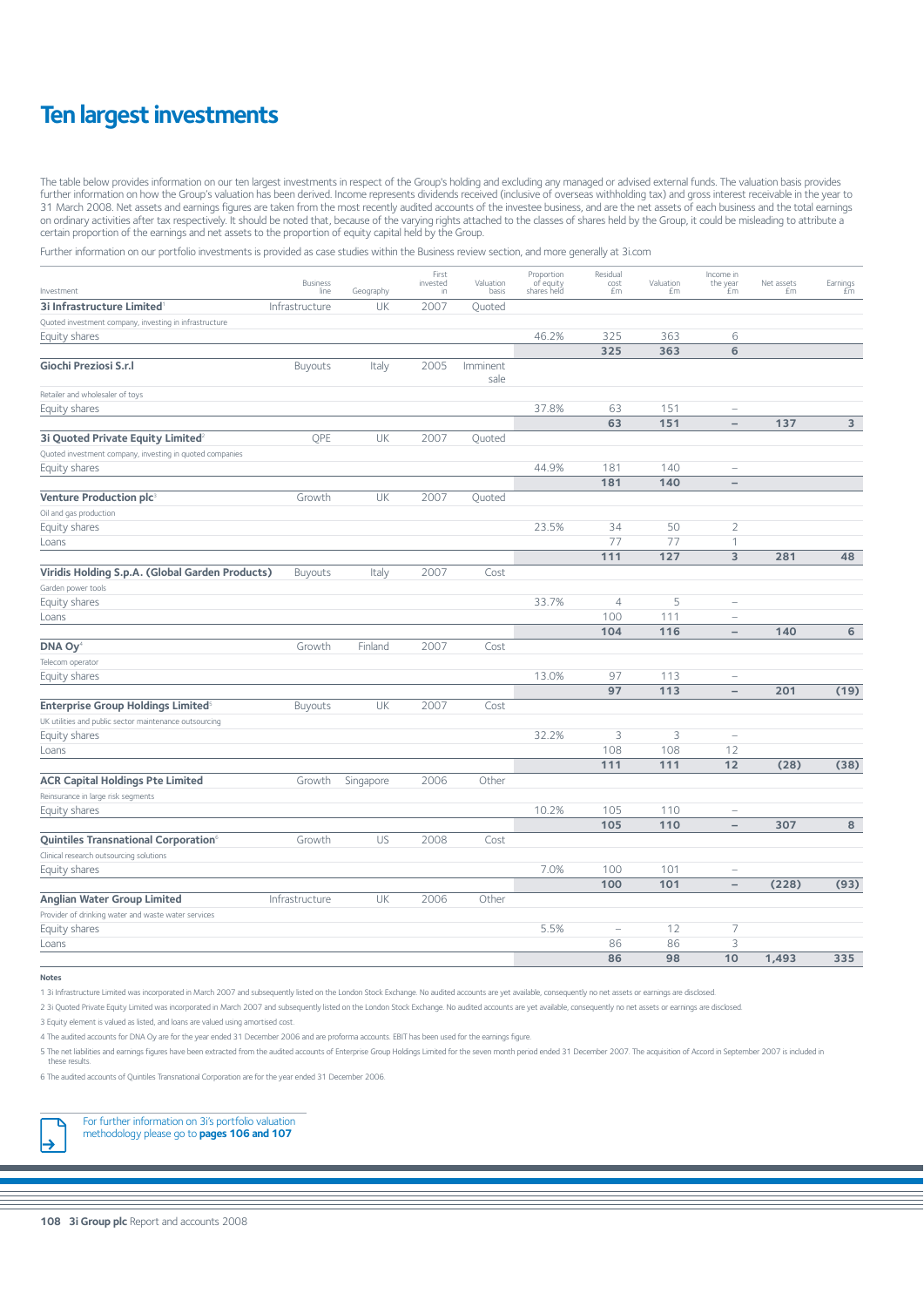# **Forty other large investments**

In addition to the ten largest investments shown on page 108, detailed below are forty other large investments which are substantially all of the Group's investments valued over £33 million. This does not include two investments that have been excluded for commercial reasons.

|                                                 |                                                                                      |                         |                            |                    |                      | Residual       |                 |
|-------------------------------------------------|--------------------------------------------------------------------------------------|-------------------------|----------------------------|--------------------|----------------------|----------------|-----------------|
| Investment                                      | Description of business                                                              | <b>Business</b><br>line | Geography                  | Valuation<br>basis | First<br>invested in | cost<br>£m     | Valuation<br>£m |
| <b>Boxer TV-Access AB</b>                       | Digital TV distributor                                                               | Growth                  | Sweden                     | Earnings           | 2005                 | 56             | 97              |
| Inspicio Sarl                                   | Global testing and inspection                                                        | Buyouts                 | UK                         | Cost               | 2007                 | 91             | 91              |
| Sistemas Technicos de Encofrados S.A. (STEN)    | Sale and rental of formwork and scaffolding equipment                                | Growth                  | Spain                      | Earnings           | 2006                 | 78             | 89              |
| Telecity Group plc                              | Services for internet service providers                                              | Buyouts                 | UK                         | Quoted             | 1998                 | 16             | 83              |
| DEUTZ Power Systems GmbH                        | Provider of decentralised power generation systems                                   | <b>Buyouts</b>          | Germany                    | Cost               | 2007                 | 68             | 80              |
| Sortifandus S.L. (GES - Global Energy Services) | Wind power service provider                                                          | Buyouts                 | Spain                      | Earnings           | 2006                 | 35             | 79              |
| Ambea AB (H-Careholding)                        | Elderly, primary and specialist care                                                 | Buyouts                 | Sweden                     | Earnings           | 2005                 | 20             | 77              |
| Hyva Investments BV                             | Branded hydraulics for commercial vehicles                                           |                         | <b>Buyouts Netherlands</b> | Earnings           | 2004                 | $\overline{4}$ | 75              |
| Newco Sourcing Limited (British Seafood)        | Seafood sourcer, processor and importer from Far East                                | Growth                  | UK                         | Cost               | 2007                 | 72             | 72              |
| CDH China Growth Capital Fund II LP             | China growth capital fund                                                            | Growth                  | China                      | Other              | 2005                 | 18             | 67              |
| Mold Masters Luxembourg Holdings Sarl           | Leading plastic processing technology provider                                       | Growth                  | Canada                     | Cost               | 2007                 | 67             | 66              |
| Eltel Networks Oy                               | Network services                                                                     | Buyouts                 | Finland                    | Other              | 2007                 | 74             | 66              |
| Laholm Intressenter AB (DIAB)                   | Polymer-based sandwich construction laminates                                        | Growth                  | Sweden                     | Earnings           | 2001                 | 8              | 65              |
| Volnay B.V. (VNU Media)                         | Dutch recruitment classified advertising                                             |                         | <b>Buyouts Netherlands</b> | Earnings           | 2007                 | 51             | 61              |
| Polyconcept Investments B.V.                    | Supplier of promotional products                                                     |                         | Growth Netherlands         | Earnings           | 2005                 | 27             | 59              |
| Aviapartner Group S.A.                          | Airport ground handling                                                              | Buyouts                 | Belgium                    | Earnings           | 2005                 | 49             | 58              |
| Ultralase Group Limited                         | Laser vision correction surgery                                                      | Buyouts                 | UK                         | Cost               | 2008                 | 58             | 58              |
| Jake Holdings Limited (Mayborn)                 | Manufacture and distributor<br>of baby and household products                        | Buyouts                 | UK                         | Earnings           | 2006                 | 58             | 57              |
| Planet Acquisitions Holdings Limited (Chorion)  | Owner of intellectual property                                                       | Buyouts                 | UK                         | Other              | 2006                 | 58             | 57              |
| Mundra Port & Special Economic Zone (MPSEZ)     | Port and Special Economic Zone operator                                              | Growth                  | India                      | Quoted             | 2006                 | 34             | 53              |
| Nimbus Communications Limited                   | Media and entertainment services                                                     | Growth                  | India                      | Other              | 2005                 | 39             | 53              |
| Navayuga Engineering Company Limited            | Engineering and construction                                                         | Growth                  | India                      | Earnings           | 2006                 | 23             | 52              |
| NORMA Group holding GmbH                        | Provider of plastic and metal connecting technology                                  | Buyouts                 | Germany                    | Earnings           | 2005                 | 28             | 52              |
| Gain Capital Holdings Inc                       | Retail online foreign exchange trading                                               | Growth                  | US                         | Cost               | 2008                 | 48             | 49              |
| Inspecta Holding Oy                             | Supplier of testing and inspection services                                          | Buyouts                 | Finland                    | Cost               | 2007                 | 40             | 47              |
| Scandferries Holding AG (Scandlines)            | Ferry operator in the Baltic Sea                                                     | Buyouts                 | Germany                    | Cost               | 2007                 | 40             | 47              |
| Emperor I Limited (Bestinvest)                  | Wealth management                                                                    | Buyouts                 | UK                         | Cost               | 2007                 | 47             | 47              |
| Welspun Gujarat Stahl Rohren Limited            | Oil and gas line pipe manufacturing                                                  | Growth                  | India                      | Quoted             | 2007                 | 40             | 47              |
| Consulting 1 S.p.A (Targetti Sankey)            | Design and manufacturer of lighting fixtures                                         | Growth                  | Italy                      | Cost               | 2007                 | 38             | 45              |
| Dockwise                                        | Specialist in heavy transport shipping<br>within the marine and oil and gas industry |                         | <b>Buyouts Netherlands</b> | Quoted             | 2007                 | 1              | 44              |
| Hobbs Holdings No. 1 Limited                    | Retailer of women's clothing and footwear                                            | Buyouts                 | UK                         | Earnings           | 2004                 | 42             | 42              |
| Demand Media Inc                                | Internet/media domain name<br>registry services                                      | Venture                 | US                         | Further<br>advance | 2006                 | 31             | 41              |
| Car Interior Design Holding GmbH (CID)          | Manufacturer of vehicle interior trim                                                | Growth                  | Germany                    | Earnings           | 2004                 | 21             | 40              |
| 3i India Infrastructure Holdings Limited        | Fund investing in Indian infrastructure                                              | Infrastructure          | India                      | Cost               | 2007                 | 36             | 38              |
| Everis Participaciones S.L.                     | IT consulting business                                                               | Growth                  | Spain                      | Cost               | 2007                 | 30             | 35              |
| Goromar XXI, S.L.                               | Manufacture of frites, glazes and colours for tiles                                  | Buyouts                 | Spain                      | Earnings           | 2002                 | 19             | 35              |
| Azelis Group                                    | Distributor of speciality chemicals,<br>polymers and related services                | Buyouts                 | Italy                      | Cost               | 2007                 | 30             | 35              |
| Pearl (AP) Group Limited (Agent Provocateur)    | Women's lingerie and associated products                                             | Buyouts                 | UK                         | Cost               | 2007                 | 35             | 35              |
| Alö Intressenter AB                             | Manufacture of front end loaders                                                     | Growth                  | Sweden                     | Earnings           | 2002                 | 32             | 33              |
|                                                 | Oil services                                                                         | Growth                  | UK                         | Cost               | 2008                 | 33             | 33              |
| TS Marine (Contracting) Limited                 |                                                                                      |                         |                            |                    |                      |                |                 |

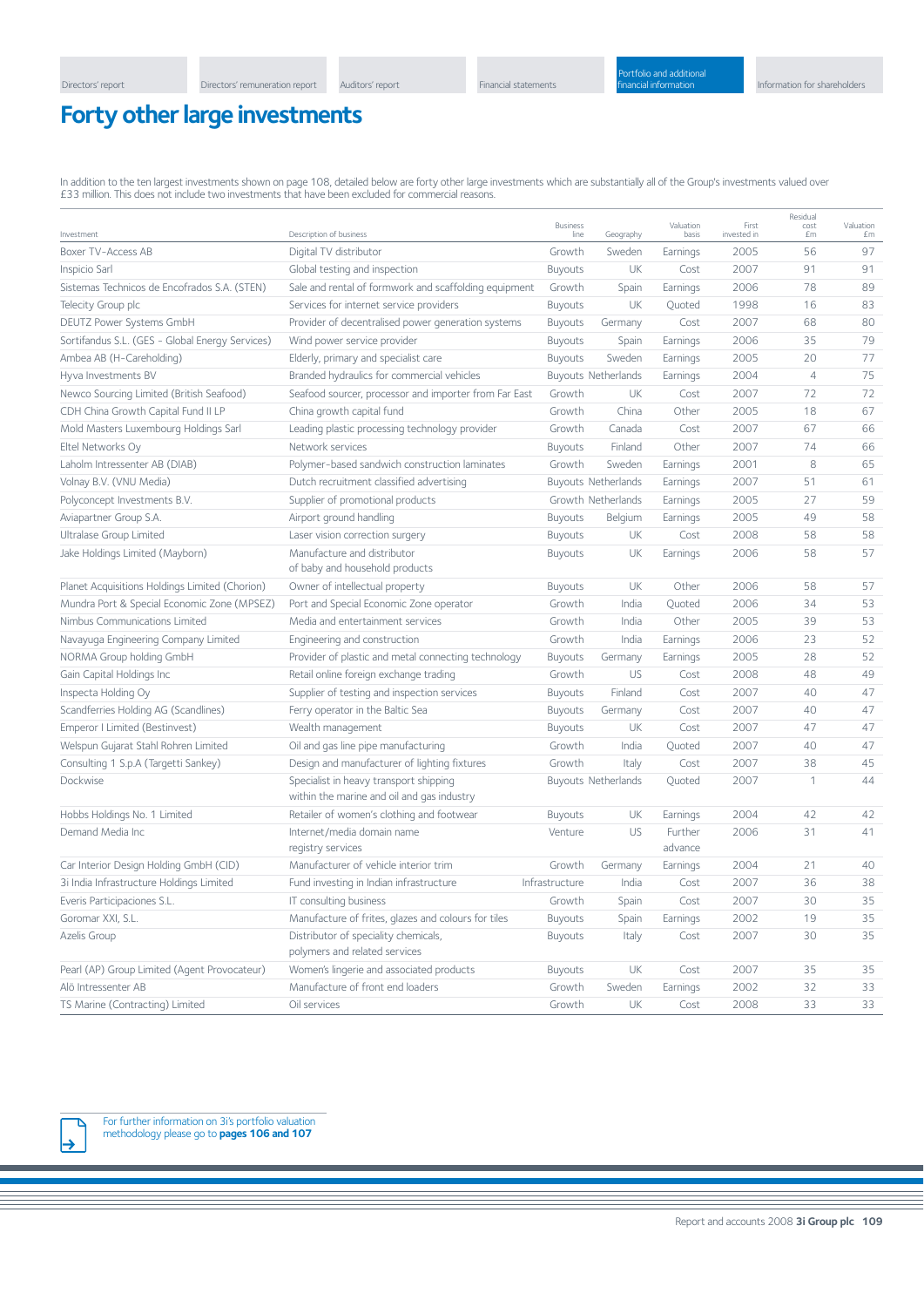# **Assets under management**

Total assets under management include portfolio assets directly owned by the Group, assets and uninvested commitments in funds managed by the Group, and investment companies advised by the Group.

| 3i direct portfolio $(fm)$ | 2008  | 2007  | 2006              | 2005                            | 2004                            |
|----------------------------|-------|-------|-------------------|---------------------------------|---------------------------------|
| Buyouts                    | 2,025 | 1,281 | 1,465             | .521                            | 1,487                           |
| Growth Capital             | 2,366 | 1,460 | 1,192             | ,292                            | 1,233                           |
| Infrastructure             | 501   | 469   | 92                | $\hspace{0.1mm}-\hspace{0.1mm}$ | $\hspace{0.1mm}$                |
| QPE                        | 142   | 20    | $\hspace{0.05cm}$ | $\hspace{0.1mm}-\hspace{0.1mm}$ | $\hspace{0.1mm}-\hspace{0.1mm}$ |
| SMI                        | 244   | 391   | 564               | 756                             | 960                             |
| Venture Capital            | 738   | 741   | 826               | 748                             | 682                             |
| Total                      | 6,016 | 4,362 | 4.139             | 4,317                           | 4,362                           |

| Managed funds (£m) | 2008                     | 2007                            | 2006           | 2005                            | 2004                            |
|--------------------|--------------------------|---------------------------------|----------------|---------------------------------|---------------------------------|
| Buyouts            | 2,594                    | 2,129                           | 1,090          | ,292                            | 1,113                           |
| Growth Capital     | 183                      | 227                             | 401            | 527                             | 574                             |
| Infrastructure     | 348                      | $\hspace{0.1mm}-\hspace{0.1mm}$ | <b>Service</b> | $\hspace{0.1mm}-\hspace{0.1mm}$ | $\hspace{0.1mm}-\hspace{0.1mm}$ |
| SMI                | $\overline{\phantom{m}}$ | 16                              | 52             | 59                              | 88                              |
| Venture Capital    | 18                       | 15                              | 30             | 35                              | 100                             |
| Total              | 3,143                    | 2,387                           | 1,573          | .913                            | 1,875                           |

| 2008  | 2007              | 2006                            | 2005                            | 2004              |
|-------|-------------------|---------------------------------|---------------------------------|-------------------|
| 364   | 385               | $\sim$                          | <b>Service</b>                  | <b>Service</b>    |
| 269   | $\hspace{0.05cm}$ | $\sim$                          | $\hspace{0.05cm}$               | $\hspace{0.05cm}$ |
| 633   | 385               | $\hspace{0.1mm}-\hspace{0.1mm}$ | $\hspace{0.05cm}$               | <b>Service</b>    |
|       |                   |                                 |                                 |                   |
|       | $\hspace{0.5cm}$  | $\hspace{0.1mm}-\hspace{0.1mm}$ | $\hspace{0.1mm}-\hspace{0.1mm}$ | 600               |
|       |                   |                                 |                                 |                   |
| 9,792 | 7.134             | 5.712                           | 6.230                           | 6,837             |
|       |                   |                                 |                                 |                   |

**Notes**

1 The value of the advised investment companies is based on the most recently disclosed net asset value. For 3i Infrastructure Limited this was as at 30 September 2007. For 3i Quoted Private Equity Limited this was as at 3

2 3i closed its quoted fund management business in 2005. The 3i Group Pension Plan is now managed by a third party.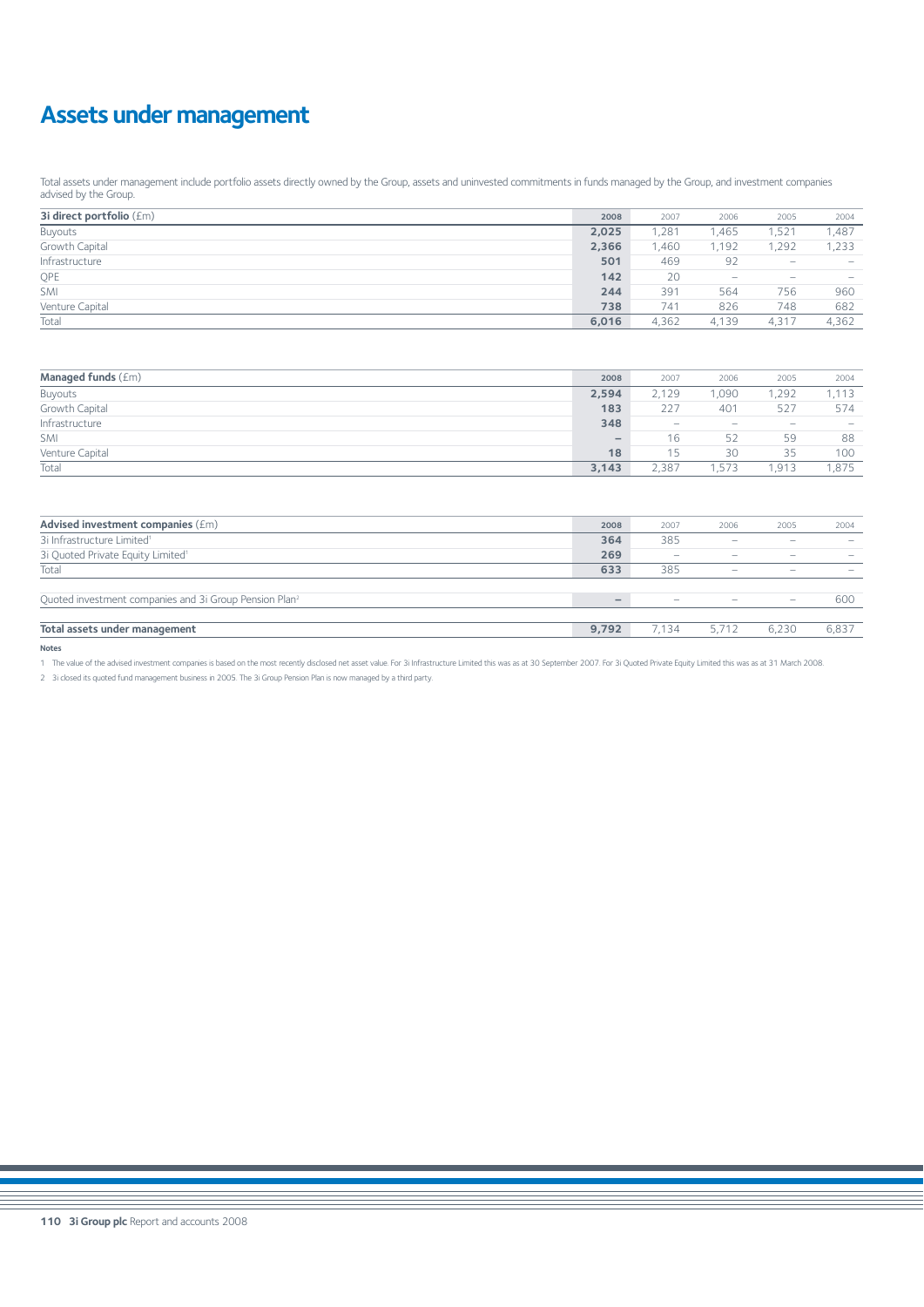# **3i portfolio**

| 3i direct portfolio by geography (£m) | 2008  | 2007  | 2006  | 2005                            | 2004           |
|---------------------------------------|-------|-------|-------|---------------------------------|----------------|
| Continental Europe                    | 2,573 | ,894  | ,923  | 1,693                           | 1,516          |
| UK                                    | 2,250 | .792  | ,736  | 2,258                           | 2,528          |
| India                                 | 334   | 148   | 56    | <b>Service</b>                  |                |
| China                                 | 171   | 60    | 63    | 21                              | 8              |
| Other Asia*                           | 174   | 165   | 48    | 68                              | 67             |
| US.                                   | 497   | 283   | 307   | 277                             | 243            |
| Rest of World                         | 17    | 20    | b     | $\hspace{0.1mm}-\hspace{0.1mm}$ | <b>Service</b> |
| Total                                 | 6,016 | 4,362 | 4,139 | 4,317                           | 4,362          |
|                                       |       |       |       |                                 |                |

\*Includes Japan, Singapore, South Korea and Taiwan.

| 3i direct continental European portfolio value (£m) | 2008  | 2007  | 2006  | 2005  | 2004  |
|-----------------------------------------------------|-------|-------|-------|-------|-------|
| <b>Benelux</b>                                      | 419   | 326   | 124   | 180   | 181   |
| France                                              | 195   | 257   | 344   | 292   | 234   |
| Germany/Austria/Switzerland                         | 428   | 297   | 489   | 503   | 459   |
| Italy                                               | 351   | 113   | 142   | 69    | 53    |
| Nordic                                              | 653   | 491   | 394   | 344   | 332   |
| Spain                                               | 443   | 370   | 342   | 249   | 224   |
| Other European*                                     | 84    | 40    | 88    | 56    | 33    |
| Total                                               | 2.573 | 1,894 | 1.923 | 1,693 | 1,516 |

\*Other European includes investments in countries where 3i did not have an office at 31 March 2008.

| 3i direct portfolio value by sector* (£m) | 2008  | 2007  |
|-------------------------------------------|-------|-------|
| <b>Business services</b>                  | 819   | 586   |
| Consumer                                  | 703   | 494   |
| Financial services                        | 415   | 222   |
| General industrial                        | 1,423 | 970   |
| Healthcare                                | 572   | 501   |
| Media                                     | 455   | 338   |
| Oil, gas and power                        | 316   | 175   |
| Technology                                | 670   | 587   |
| Infrastructure                            | 501   | 469   |
| Quoted private equity                     | 142   | 20    |
| Total                                     | 6,016 | 4.362 |

\*The Group's sector analysis was updated in 2008. The figures in 2007 have been reclassified for comparison.

| 3i direct portfolio value by valuation method $(fm)$ | 2008  | 2007  | 2006  | 2005  | 2004  |
|------------------------------------------------------|-------|-------|-------|-------|-------|
| Imminent sale or IPO                                 | 185   | 254   | 340   | 452   | 250   |
| Quoted                                               | 889   | 570   | 259   | 235   | 290   |
| Earnings                                             | 1.660 | 1.432 | 1.490 | 1.757 | 1,948 |
| Cost                                                 | 2,007 | 1,431 | 1,239 | 933   | 998   |
| Price of recent investment                           | 308   | 159   | 122   | 206   | 156   |
| Net assets                                           | 46    | 67    | 121   | 135   | 250   |
| Other                                                | 921   | 449   | 568   | 599   | 470   |
| Total                                                | 6.016 | 4.362 | 4.139 | 4.317 | 4,362 |

| 3i direct Buyouts portfolio value by valuation method (£m) | 2008                     | 2007                            | 2006 | 2005 | 2004  |
|------------------------------------------------------------|--------------------------|---------------------------------|------|------|-------|
| Imminent sale or IPO                                       | 150                      | $\hspace{0.05cm}$               | 115  | 164  | 115   |
| Quoted                                                     | 141                      | 23                              | 26   | 49   | 87    |
| Earnings                                                   | 781                      | 658                             | 719  | 853  | 827   |
| Cost                                                       | 767                      | 490                             | 475  | 372  | 336   |
| Net assets                                                 | $\overline{\phantom{a}}$ | $\hspace{0.1mm}-\hspace{0.1mm}$ |      | 6    | 70    |
| Other                                                      | 186                      | 110                             | 128  |      | 52    |
| Total                                                      | 2,025                    | .281                            | .465 | .521 | 1,487 |
|                                                            |                          |                                 |      |      |       |

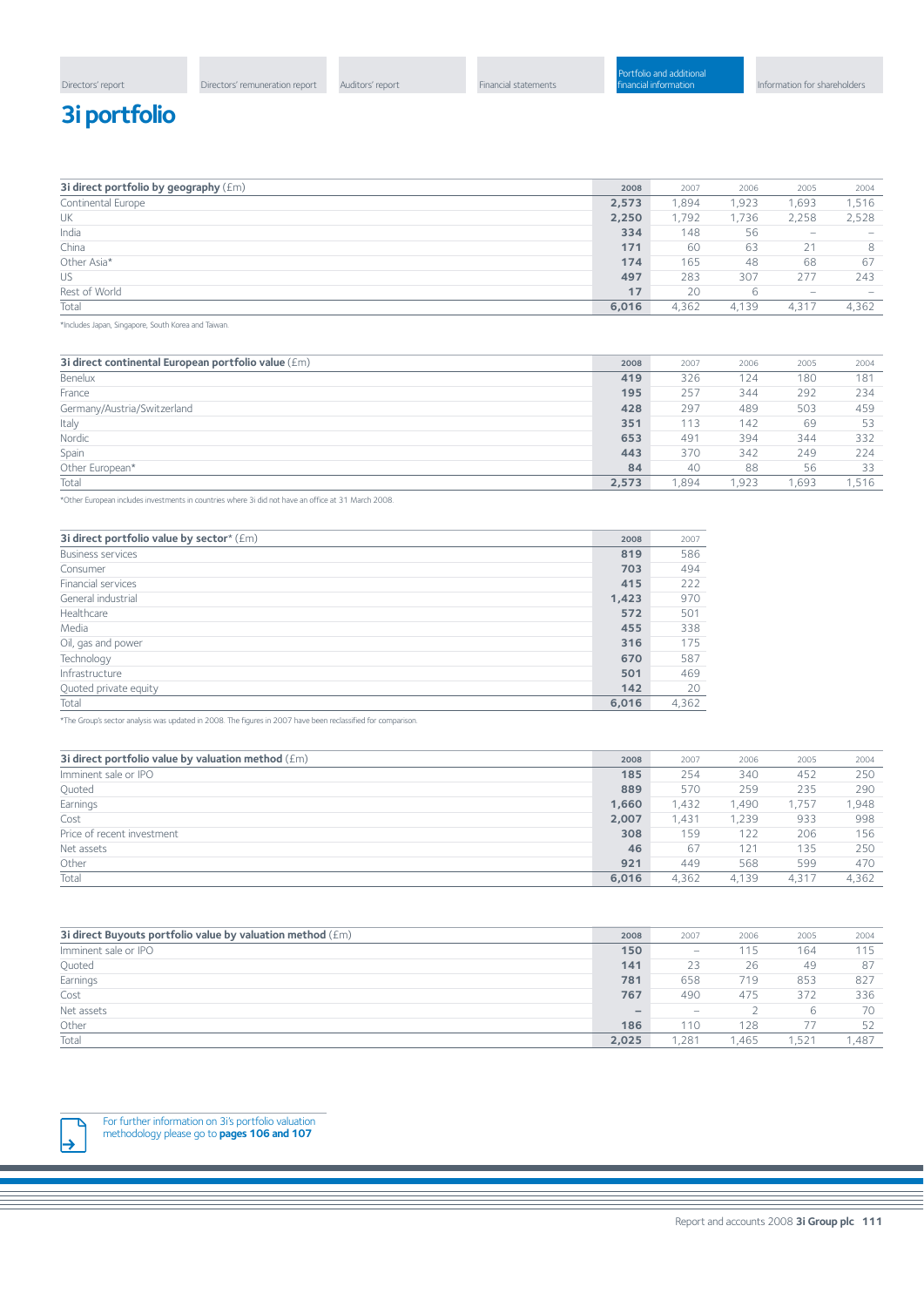# **3i portfolio** continued

| 3i direct Growth Capital portfolio value by valuation method $(\text{fm})$ | 2008  | 2007 | 2006  | 2005  | 2004  |
|----------------------------------------------------------------------------|-------|------|-------|-------|-------|
| Imminent sale or IPO                                                       | 12    | 197  | 130   | 147   | 59    |
| Quoted                                                                     | 174   | 55   | 58    | 71    | 85    |
| Earnings                                                                   | 710   | 543  | 425   | 448   | 513   |
| Cost                                                                       | 1,041 | 481  | 376   | 289   | 326   |
| Price of recent investment                                                 | 26    | 9    |       | 14    | 13    |
| Net assets                                                                 | 16    |      | 25    | 48    | 62    |
| Other                                                                      | 387   | 158  | 167   | 275   | 175   |
| Total                                                                      | 2,366 | ,460 | 1.192 | 1,292 | 1,233 |
|                                                                            |       |      |       |       |       |

| 3i direct Venture Capital portfolio value by valuation method (£m) | 2008 | 2007 | 2006 | 2005 | 2004   |
|--------------------------------------------------------------------|------|------|------|------|--------|
| Imminent sale or IPO                                               | 14   | 21   | 33   | 39   | 41     |
| Quoted                                                             | 70   | 130  | 159  | 94   | 91     |
| Earnings                                                           | 19   | 15   | 17   | 25   | $\sim$ |
| Cost                                                               | 157  | 315  | 292  | 247  | 286    |
| Price of recent investment                                         | 282  | 146  | 106  | 189  | 126    |
| Net assets                                                         |      |      | 6    |      |        |
| Other                                                              | 189  | 112  | 213  | 153  | 137    |
| Total                                                              | 738  | 741  | 826  | 748  | 682    |
| - of which early stage Venture Capital                             | 578  | 580  | 629  | 561  | 456    |

| 3i direct Infrastructure portfolio value by valuation method $(\text{fm})$ | 2008                     | 2007                            | 2006                            | 2005                            | 2004                     |
|----------------------------------------------------------------------------|--------------------------|---------------------------------|---------------------------------|---------------------------------|--------------------------|
| Quoted                                                                     | 362                      | 334                             | <b>Service</b>                  | $\hspace{0.1mm}-\hspace{0.1mm}$ | $\overline{\phantom{a}}$ |
| Cost                                                                       | 38                       | 135                             | 80                              | $\hspace{0.1mm}-\hspace{0.1mm}$ | $\overline{\phantom{a}}$ |
| Net assets                                                                 | $\overline{\phantom{a}}$ | $\hspace{0.1mm}-\hspace{0.1mm}$ |                                 | $\hspace{0.1mm}-\hspace{0.1mm}$ | $\overline{\phantom{a}}$ |
| Other                                                                      | 101                      | $\hspace{0.1mm}-\hspace{0.1mm}$ | $\hspace{0.1mm}-\hspace{0.1mm}$ | $\hspace{0.1mm}-\hspace{0.1mm}$ | $\overline{\phantom{a}}$ |
| Total                                                                      | 501                      | 469                             | Q <sub>0</sub>                  | $\hspace{0.1mm}-\hspace{0.1mm}$ | $\overline{\phantom{a}}$ |

| 3i direct QPE portfolio value by valuation method (£m) | 2008                     | 2007 | 2006           | 2005             | 2004                            |
|--------------------------------------------------------|--------------------------|------|----------------|------------------|---------------------------------|
| Quoted                                                 | 142                      |      | <b>Service</b> | <b>Service</b>   | <b>Service</b>                  |
| Cost                                                   | $\overline{\phantom{a}}$ |      | $\sim$         | $\hspace{0.1mm}$ | $\hspace{0.1mm}-\hspace{0.1mm}$ |
| Total                                                  | 142                      | ΖU   | <b>Service</b> | <b>Service</b>   | <b>Service</b>                  |

| 3i direct SMI portfolio value by valuation method (£m) | 2008                            | 2007 | 2006 | 2005 | 2004 |
|--------------------------------------------------------|---------------------------------|------|------|------|------|
| Imminent sale or IPO                                   | g                               | 36   | 62   | 102  | 35   |
| Quoted                                                 | $\qquad \qquad$                 | 9    | 16   | 21   | 27   |
| Earnings                                               | 150                             | 216  | 329  | 431  | 608  |
| Cost                                                   | 4                               | 9    | 16   | 25   | 50   |
| Price of recent investment                             | $\hspace{0.1mm}-\hspace{0.1mm}$ | 4    |      |      | 17   |
| Net assets                                             | 23                              | 48   | 76   | 80   | 117  |
| Other                                                  | 58                              | 69   | 60   | 94   | 106  |
| Total                                                  | 244                             | 391  | 564  | 756  | 960  |

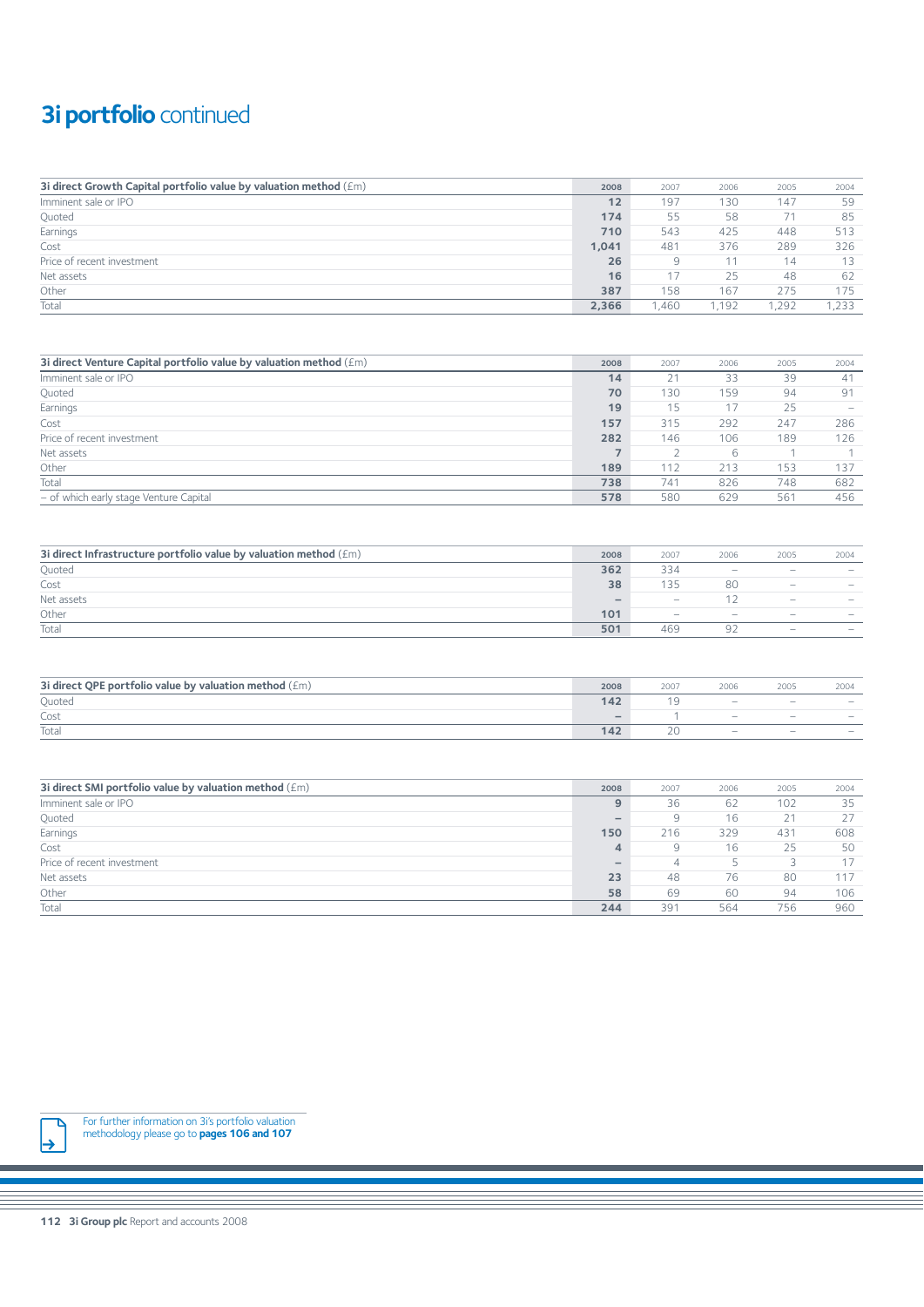# **Investment**

| 3i direct investment by business line $(fm)$ | 2008  | 2007 | 2006              | 2005              | 2004           |
|----------------------------------------------|-------|------|-------------------|-------------------|----------------|
| Buyouts                                      | 788   | 498  | 45 <sup>′</sup>   | 338               | 282            |
| Growth Capital                               | 990   | 482  | 497               | 263               | 319            |
| Infrastructure                               | 38    | 380  | $\sim$            | $\sim$            | <b>Service</b> |
| QPE                                          | 182   | 14   | $\hspace{0.05cm}$ | $\hspace{0.05cm}$ | <b>Service</b> |
| SMI                                          | 6     |      | b                 |                   | 27             |
| Venture Capital                              | 156   | 200  | 156               | 143               | 156            |
| Total                                        | 2,160 | .576 | ,110              | 755               | 784            |

| 3i direct investment by geography (£m) | 2008  | 2007  | 2006  | 2005                            | 2004                     |
|----------------------------------------|-------|-------|-------|---------------------------------|--------------------------|
| Continental Europe                     | 707   | 560   | 538   | 341                             | 401                      |
| UK                                     | 972   | 650   | 405   | 334                             | 309                      |
| India                                  | 95    | 99    | 52    | $\overline{\phantom{a}}$        | $\overline{\phantom{0}}$ |
| China                                  | 53    | 39    | 26    | 12                              |                          |
| Other Asia*                            | 23    | 121   | 13    | 17                              | 6                        |
| US                                     | 303   | 92    | 70    | 51                              | 61                       |
| Rest of World                          |       | 15    | 6     | $\hspace{0.1mm}-\hspace{0.1mm}$ | $\hspace{0.05cm}$        |
| Total                                  | 2,160 | 1.576 | 1,110 | 755                             | 784                      |
|                                        |       |       |       |                                 |                          |

\*Includes Japan, Singapore, South Korea and Taiwan.

| 3i direct continental European investment (£m) | 2008 | 2007                     | 2006 | 2005 | 2004 |
|------------------------------------------------|------|--------------------------|------|------|------|
| <b>Benelux</b>                                 | 24   | 218                      | 62   |      | 52   |
| France                                         | 40   |                          | 88   | 73   | 65   |
| Germany/Austria/Switzerland                    | 155  | 44                       | 76   | 92   | 141  |
| Italy                                          | 142  | $\overline{\phantom{0}}$ | 65   | 20   | 14   |
| Nordic                                         | 226  | 87                       | 126  | 81   | 87   |
| Spain                                          | 93   | 124                      | 94   | 41   | 23   |
| Other European*                                | 27   | 16                       | 27   |      | 19   |
| Total                                          | 707  | 560                      | 538  | 341  | 401  |

\*Includes investments in countries where 3i did not have an office at 31 March 2008.

| 3i direct investment by sector* $(fm)$ | 2008  | 2007  |
|----------------------------------------|-------|-------|
| <b>Business services</b>               | 456   | 137   |
| Consumer                               | 237   | 109   |
| Financial services                     | 218   | 152   |
| General industrial                     | 353   | 309   |
| Healthcare                             | 234   | 106   |
| Media                                  | 56    | 380   |
| Oil, gas and power                     | 187   | 162   |
| Technology                             | 199   | 86    |
| Infrastructure                         | 38    | 14    |
| Quoted private equity                  | 182   | 121   |
| Total                                  | 2,160 | 1,576 |

\*The Group's sector analysis was updated in 2008. The figures in 2007 have been reclassified for comparison.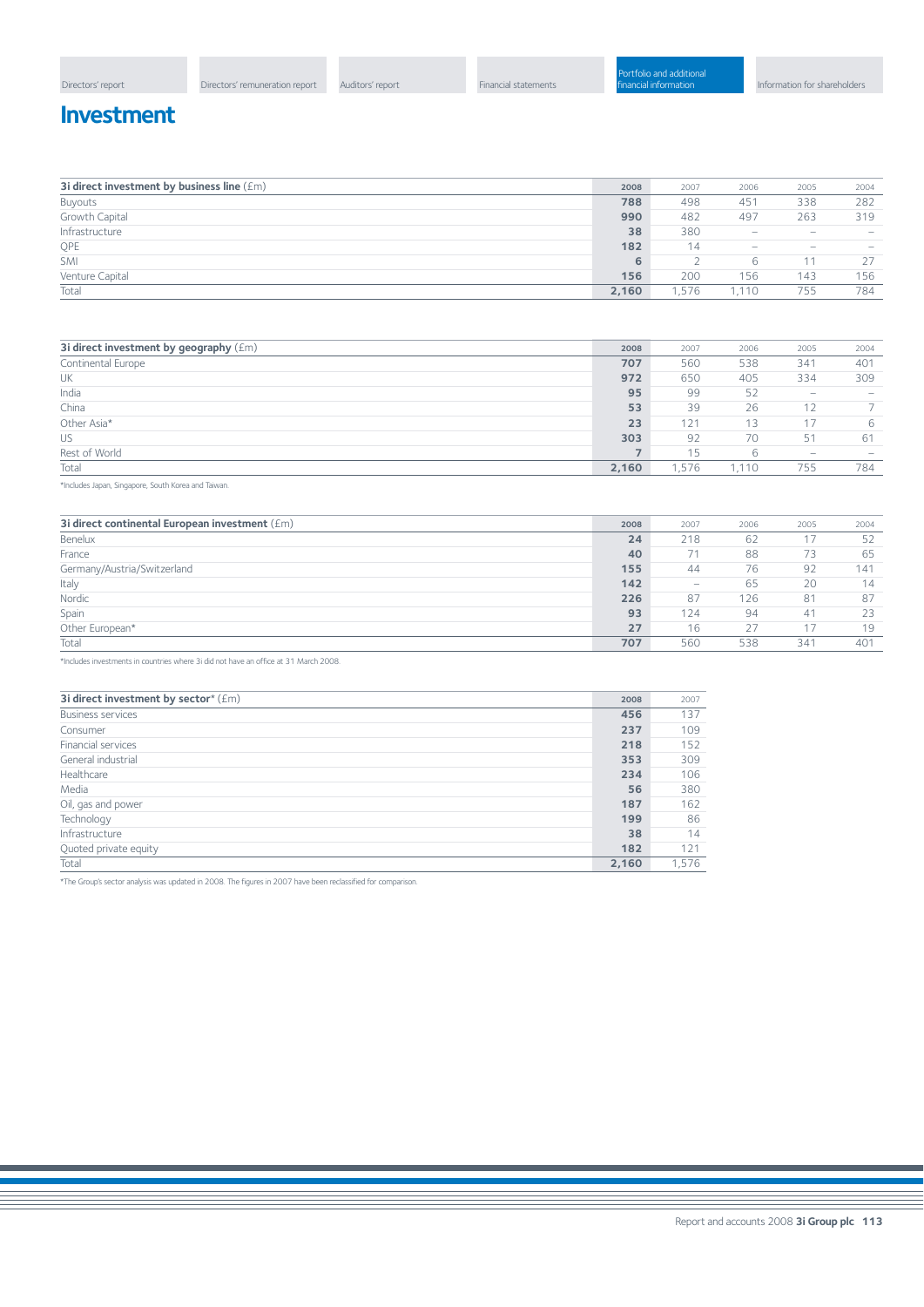# **Investment** continued

| 3i direct first and subsequent investment $(fm)$<br>2007<br>2006<br>2008<br>First investment in new investee companies<br>1.617<br>1.184<br>755 |      |      |
|-------------------------------------------------------------------------------------------------------------------------------------------------|------|------|
|                                                                                                                                                 | 2005 | 2004 |
|                                                                                                                                                 | 488  | 534  |
| Drawdown on existing arrangements for first investments<br>38<br>92                                                                             | 10   |      |
| Investment by 3i in external funds<br>253<br>168<br>111                                                                                         | 26   |      |
| Newly arranged further investment in existing portfolio companies<br>102<br>162<br>130                                                          | 167  | 176  |
| Other - including capitalised interest<br>68<br>84<br>70                                                                                        | 64   | 54   |
| Total<br>2.160<br>1.110<br>.576                                                                                                                 | 755  | 784  |

| Investment by business line (including managed and advised external funds) $(\text{fm})$ | 2008  | 2007 | 2006           | 2005              | 2004                            |
|------------------------------------------------------------------------------------------|-------|------|----------------|-------------------|---------------------------------|
| Buyouts                                                                                  | 1.520 | 781  | 655            | 532               | 438                             |
| Growth Capital                                                                           | 991   | 489  | 503            | 274               | 349                             |
| Infrastructure                                                                           | 340   | 380  | $\sim$         | -                 | $\hspace{0.1mm}$                |
| QPE                                                                                      | 182   | 14   | <b>Service</b> | $\hspace{0.05cm}$ | $\hspace{0.1mm}-\hspace{0.1mm}$ |
| SMI                                                                                      | 6     |      | 8              |                   | 31                              |
| Venture Capital                                                                          | 156   | 200  | 156            | 144               | 161                             |
| Total                                                                                    | 3.195 | .866 | 1.322          | 962               | 979                             |

| Investment by geography (including managed and advised external funds) $(\text{Em})$ | 2008  | 2007 | 2006 | 2005                            | 2004                            |
|--------------------------------------------------------------------------------------|-------|------|------|---------------------------------|---------------------------------|
| Continental Europe                                                                   | 1.275 | 765  | 652  | 433                             | 526                             |
| UK                                                                                   | 1,308 | 731  | 498  | 440                             | 375                             |
| Asia                                                                                 | 302   | 263  | 96   | 38                              |                                 |
| <b>US</b>                                                                            | 303   | 92   | 70   | 51                              | 61                              |
| Rest of World                                                                        |       | 15   | h    | $\hspace{0.1mm}-\hspace{0.1mm}$ | $\hspace{0.1mm}-\hspace{0.1mm}$ |
| Total                                                                                | 3.195 | .866 | .322 | 962                             | 979                             |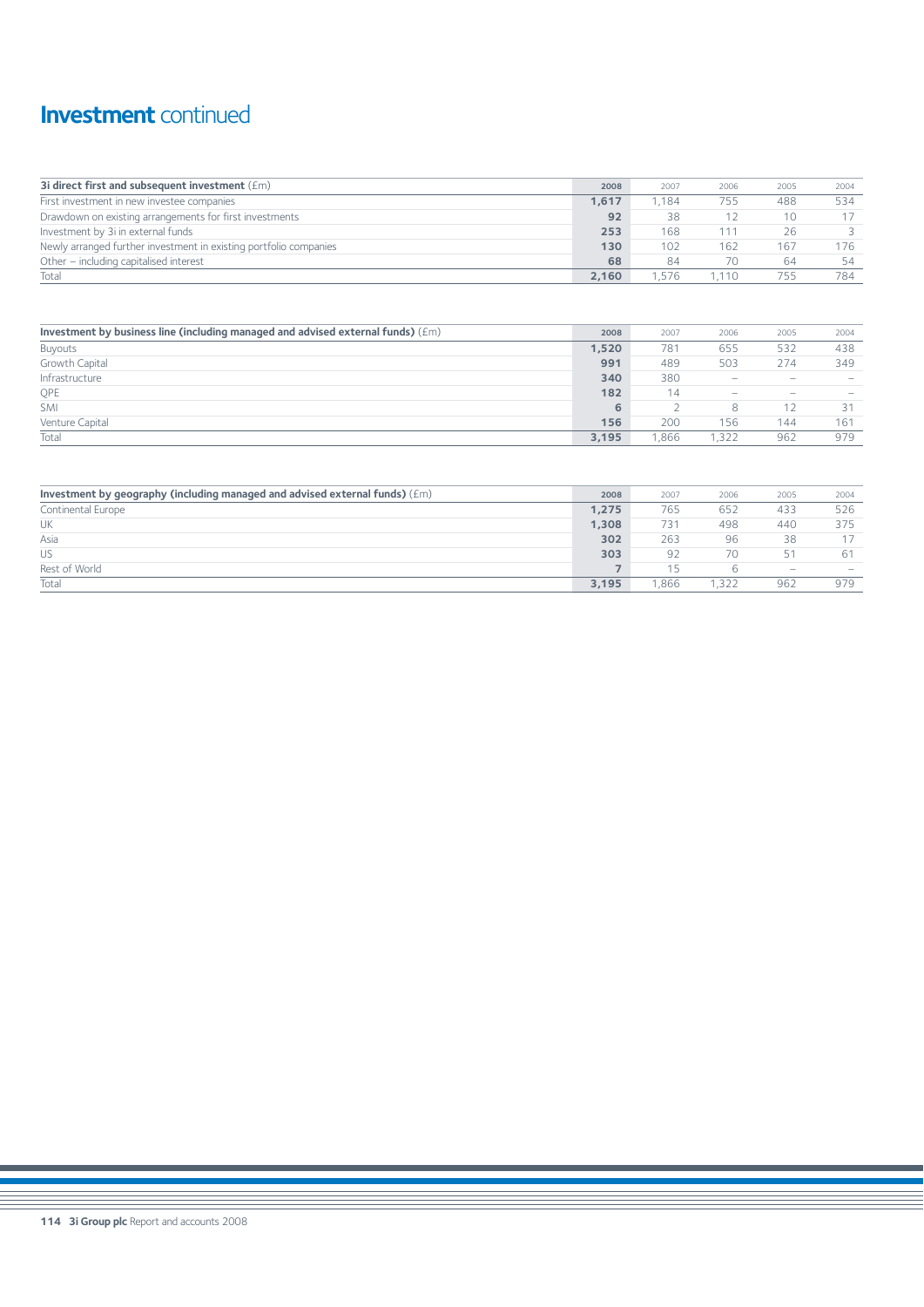# **Realisations**

| Realisations proceeds by business line (£m) | 2008  | 2007                            | 2006              | 2005                            | 2004           |
|---------------------------------------------|-------|---------------------------------|-------------------|---------------------------------|----------------|
| Buyouts                                     | 858   | ,341                            | 877               | 505                             | 205            |
| Growth Capital                              | 503   | 691                             | 855               | 443                             | 391            |
| Infrastructure                              | 57    | $\overline{\phantom{a}}$        | $\sim$            | $\sim$                          | <b>Service</b> |
| QPE                                         | 18    | $\hspace{0.1mm}-\hspace{0.1mm}$ | $\hspace{0.05cm}$ | $\hspace{0.1mm}-\hspace{0.1mm}$ | <b>Service</b> |
| SMI                                         | 136   | 214                             | 268               | 198                             | 236            |
| Venture Capital                             | 170   | 187                             | 207               | 156                             | 91             |
| Total                                       | 1,742 | 2.438                           | 2,207             | 1,302                           | 923            |

| Realisations proceeds by geography $(fm)$ | 2008                     | 2007                                                                      | 2006                                                                      | 2005                     | 2004                                  |
|-------------------------------------------|--------------------------|---------------------------------------------------------------------------|---------------------------------------------------------------------------|--------------------------|---------------------------------------|
| Continental Europe                        | 894                      | 1,159                                                                     | 89 <sup>°</sup>                                                           | 365                      | 245                                   |
| UK                                        | 783                      | 1,169                                                                     | 1,173                                                                     | 897                      | 608                                   |
| India                                     | $\overline{\phantom{0}}$ | $\hspace{1.0cm} \rule{1.5cm}{0.15cm} \hspace{1.0cm} \rule{1.5cm}{0.15cm}$ | $\hspace{1.0cm} \rule{1.5cm}{0.15cm} \hspace{1.0cm} \rule{1.5cm}{0.15cm}$ | $\sim$                   | $\hspace{0.05cm}$                     |
| China                                     | 5                        | 39                                                                        | 23                                                                        | $\overline{\phantom{a}}$ | $\hspace{0.1mm}-\hspace{0.1mm}$       |
| Other Asia*                               | 20                       | 15                                                                        | 44                                                                        | 6                        | 60                                    |
| US.                                       | 40                       | 56                                                                        | 76                                                                        | 34                       | 10                                    |
| Rest of World                             | $\overline{\phantom{a}}$ | -                                                                         | $\hspace{0.05cm}$                                                         | $\sim$                   | $\hspace{1.0cm} \rule{1.5cm}{0.15cm}$ |
| Total                                     | 1,742                    | 2,438                                                                     | 2,207                                                                     | ,302                     | 923                                   |
|                                           |                          |                                                                           |                                                                           |                          |                                       |

\*Includes Japan, Singapore, South Korea and Taiwan.

| Realisations proceeds by method $(\text{fm})$ | 2008  | 2007  | 2006           | 2005 | 2004 |
|-----------------------------------------------|-------|-------|----------------|------|------|
| <b>IPO</b>                                    | 94    | 124   | 229            | 41   |      |
| Sale of quoted investments                    | 105   | 116   | 143            | 134  | 118  |
| Sale of unquoted equity                       | 1.081 | 1.546 | $1,27^{\circ}$ | 744  | 532  |
| Refinancing and loan repayments               | 462   | 652   | 564            | 383  | 266  |
| Total                                         | 1.742 | 2,438 | 2.207          | .302 | 923  |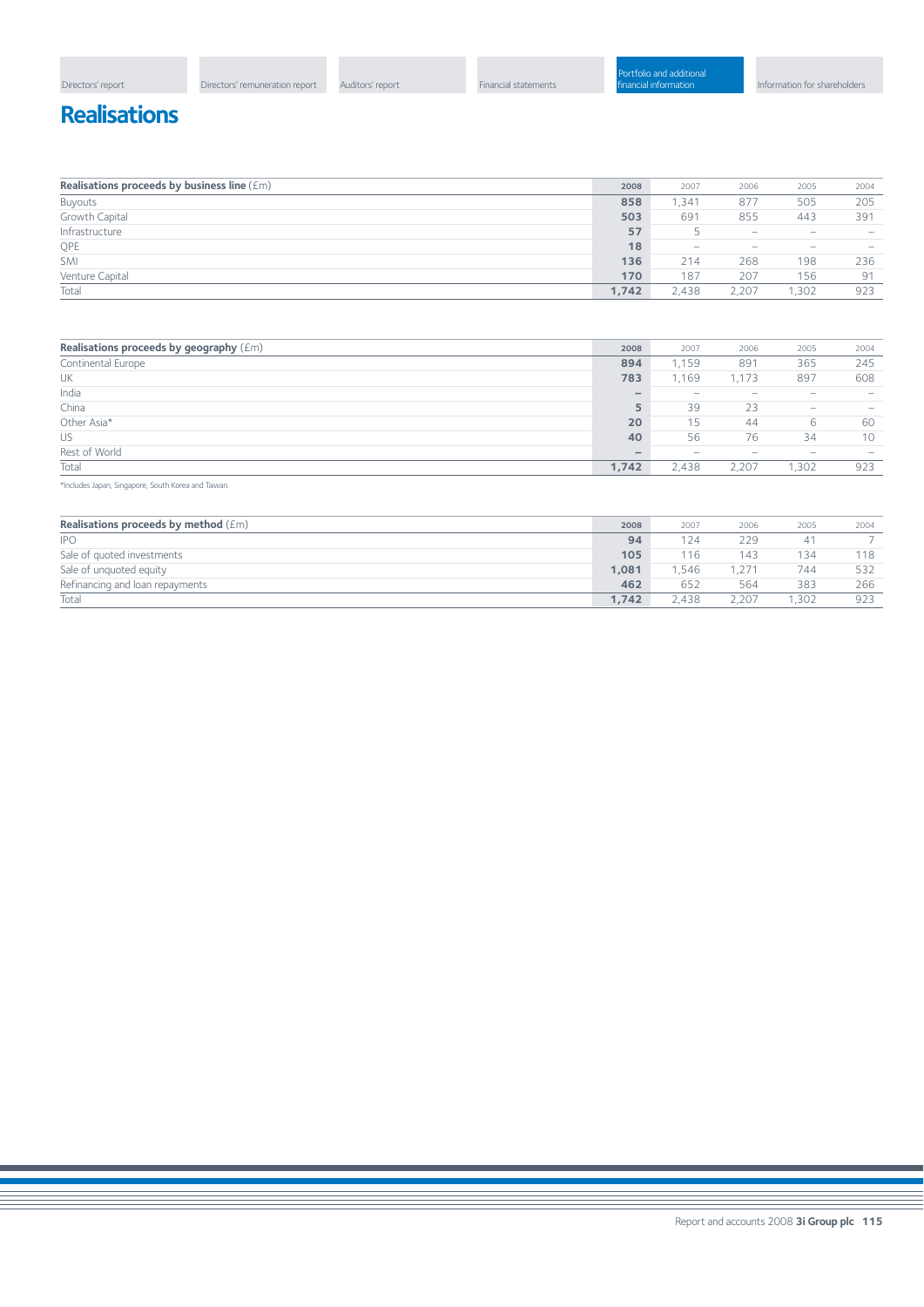# **Private equity and venture capital – a lexicon**

Like any industry, the Private Equity industry has its own language. This Lexicon provides a description of some of the key terms.

#### **Definitions**

"Private equity", as the term suggests, involves investment of equity capital in private businesses. More recently it has become as much associated with an investment style as it has with its more literal description.

3i's private equity activities cover:

Buyouts This involves the purchase of an existing independent business or a subsidiary or division of a corporate group from its current owners. This category of investment includes management buyouts, management buy-ins, and institutional buyouts. Here, the equity in the post-buyout business is usually shared between the management team and the Private Equity investor ("PE investor"), with the PE investor usually holding a majority stake.

The financing for the buyout would generally comprise around 50% of senior and mezzanine debt (usually provided by banks and mezzanine providers), with substantially all of the balance of the purchase price coming from the PE investor and a relatively small amount coming from the management team. A large part of the PE investor's finance is generally provided in the form of redeemable preference shares or shareholder loans. This is to reflect the mismatch between the equity finance provided by the PE investor and that of the management team, as well as to provide a significant equity incentive for management.

Examples of buyouts investments can be found on pages 14 and 15.

#### Growth capital (or development capital)

This involves the provision of capital to accelerate the growth of established businesses and generally involves the PE investor taking a minority equity position. It is a type of investment suited to a diverse range of growth opportunities, including acquisitions, increasing production capacity, market or product development, turnaround opportunities, shareholder succession and change of ownership situations. For 3i from 1 April 2008 this category of investing also includes investments in later stage technology and healthcare businesses.

Examples of growth capital investments can be found on pages 18 and 19.

Infrastructure 3i also invests in infrastructure assets. These are investments in asset-intensive businesses which provide essential services such as transport, utilities and social infrastructure under long-term contracts. These include a range of asset maturities, from mature, typically high-yielding assets to early-stage development projects.

Quoted Private Equity ("QPE") This involves the purchase of influential stakes in smaller quoted companies which have low liquidity in their shares, little analyst coverage and potential to grow significantly. The concept is that through taking a private equity value creation approach to these companies and working with management their prospects can be significantly improved.

Venture capital These are typically investments in "early" and "late" stage technology and healthcare companies. Here, the investor ("the VC") typically takes a minority equity stake in the business as part of a syndicate of VCs. "Early-stage" investments typically fund research or development expenditure and costs associated with building an organisation for a company which is not yet generating revenues. "Late-stage" investments tend to fund the scaling up of a business, once the model is proven, for companies which are either yet to make a profit or in the early stages of profitability. Both early and late-stage investing usually involves a number of "funding rounds".

From 1 April 2008, 3i has stopped investing in the early-stage segment of the market and the Venture Capital portfolio has been managed by a separate Venture Portfolio team. Later-stage investments will continue to be made through the Growth Capital business line.

Examples of venture capital investments can be found on pages 26 and 27.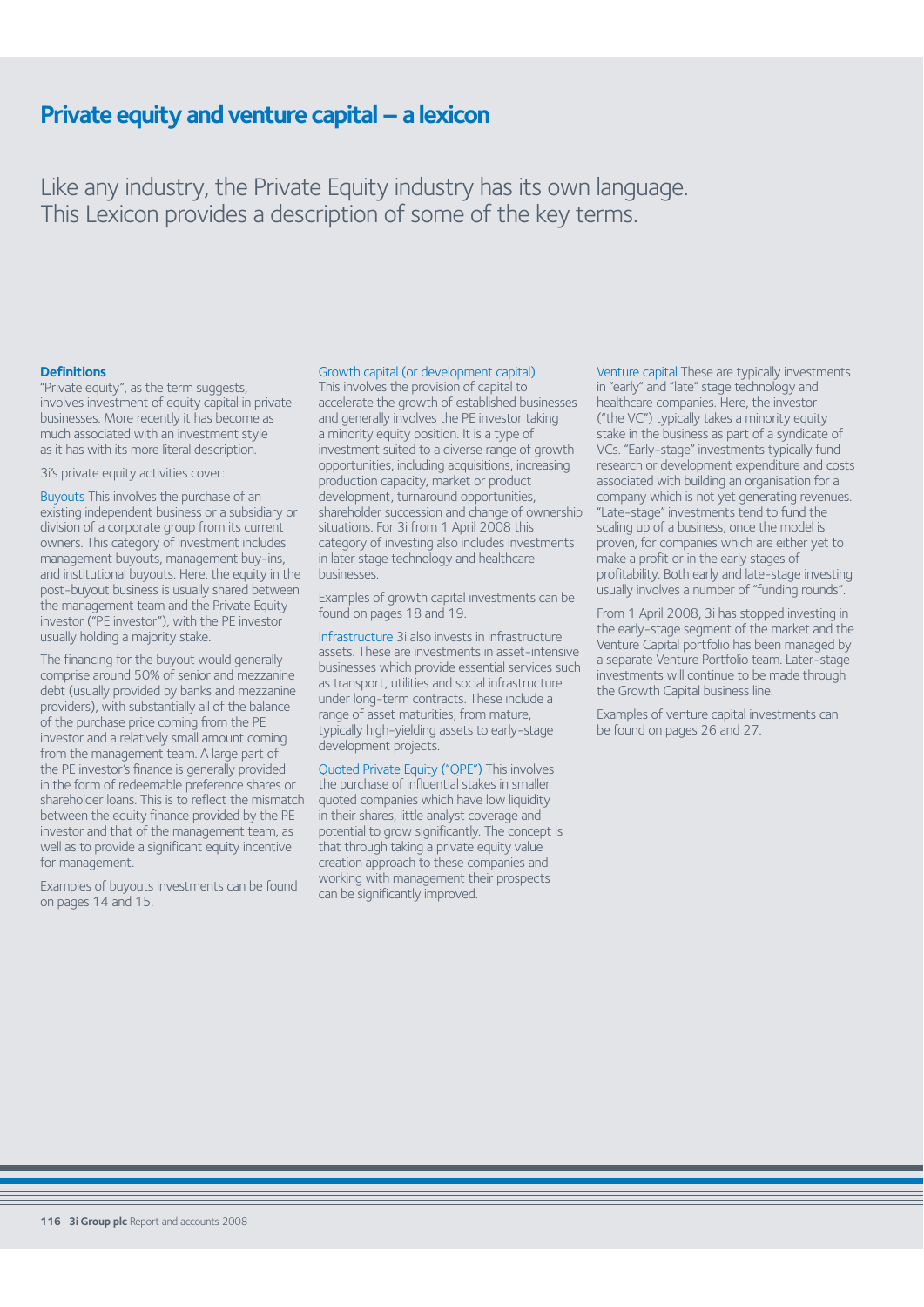#### **Investment objective**

Like any other investor, the objective of the PE investor is to earn attractive returns on its investment, commensurate with the risk being taken. The returns come either in the form of income (interest, dividends or fees) or capital gains.The contrast with investment in quoted companies is that the PE investor will usually prefer to crystallise its capital gain through a trade sale of the underlying business (ie a sale to a corporate purchaser), a sale to a financial purchaser or a flotation on the public markets. This preference tends to make private equity investment medium to long term in nature, since time is required to implement the value growth strategy for the business and there will also be a wish to optimise the timing of the "exit".

#### **Investment lifecycle**

The lifecycle for an investment can be broken down into five distinct phases, with each requiring significant resource and capability on the part of the VC or PE investor:

Origination The ability to access and create investment opportunities. This is a critical component of a PE investor's business model.

Developing and validating the investment case In this phase the PE investor draws upon its knowledge, experience, commercial judgment and other capabilities to develop and validate their investment case.This might involve building a potential board and management team and working with them to develop the strategy for value growth and exit; as well as conducting "due diligence" on all significant assumptions

and inputs to the investment case.

Structuring and making the investment This

phase involves financial structuring, negotiation and project management skills on the part of the PE investor. Relationships with banks, mezzanine finance providers, intermediaries and others are also important.

Implementing the value creation plan This phase involves "actually making it happen", creating value between making the investment and exit. If the strategy involves corporate acquisitions or mergers, restructuring the business, achieving growth in turnover or operating profits, the PE investor would need to have the required capability to ensure these are achieved. The ability to assess and strengthen the management team as the life cycle proceeds is as important. This might involve having access to a pool of management talent in order to match a particular need to a particular management skill-set.

Exit This phase generally involves a trade sale, a listing on a stock exchange or a sale to another private equity firm ("a secondary"). Exit prospects and strategy should generally be reviewed on an ongoing basis during the investment's life – and the sale or flotation itself requires resource and capability from the PE investor, since both are lengthy and complex processes.

#### **Types of investment vehicle**

The predominant vehicle in the industry is the independent, private, fixed-life, closed-end fund, usually organised as a "Limited Partnership". These funds typically have a fixed life of ten years. Investments generally consist of an initial commitment of capital by investors in the fund which is then drawn down as the investment manager finds investment opportunities. Capital is returned to the investors via earnings distributions and sales of investments. Some investment vehicles are organised as captive or semicaptive funds. A captive fund invests only for the interest of its parent organisation (which may be, for example, a bank or investment bank, insurance company, university). A semicaptive fund mixes capital from both outside investors and the parent organisation. Both captive and semi-captive funds tend to be "evergreen" in nature – income from investments and proceeds received on the realisation of investments are substantially retained for further investment rather than being returned to investors. There are also a limited number of private equity investment companies, such as 3i, whose shares are listed on a stock exchange.These tend to be evergreen in nature and offer investors a more liquid exposure to private equity.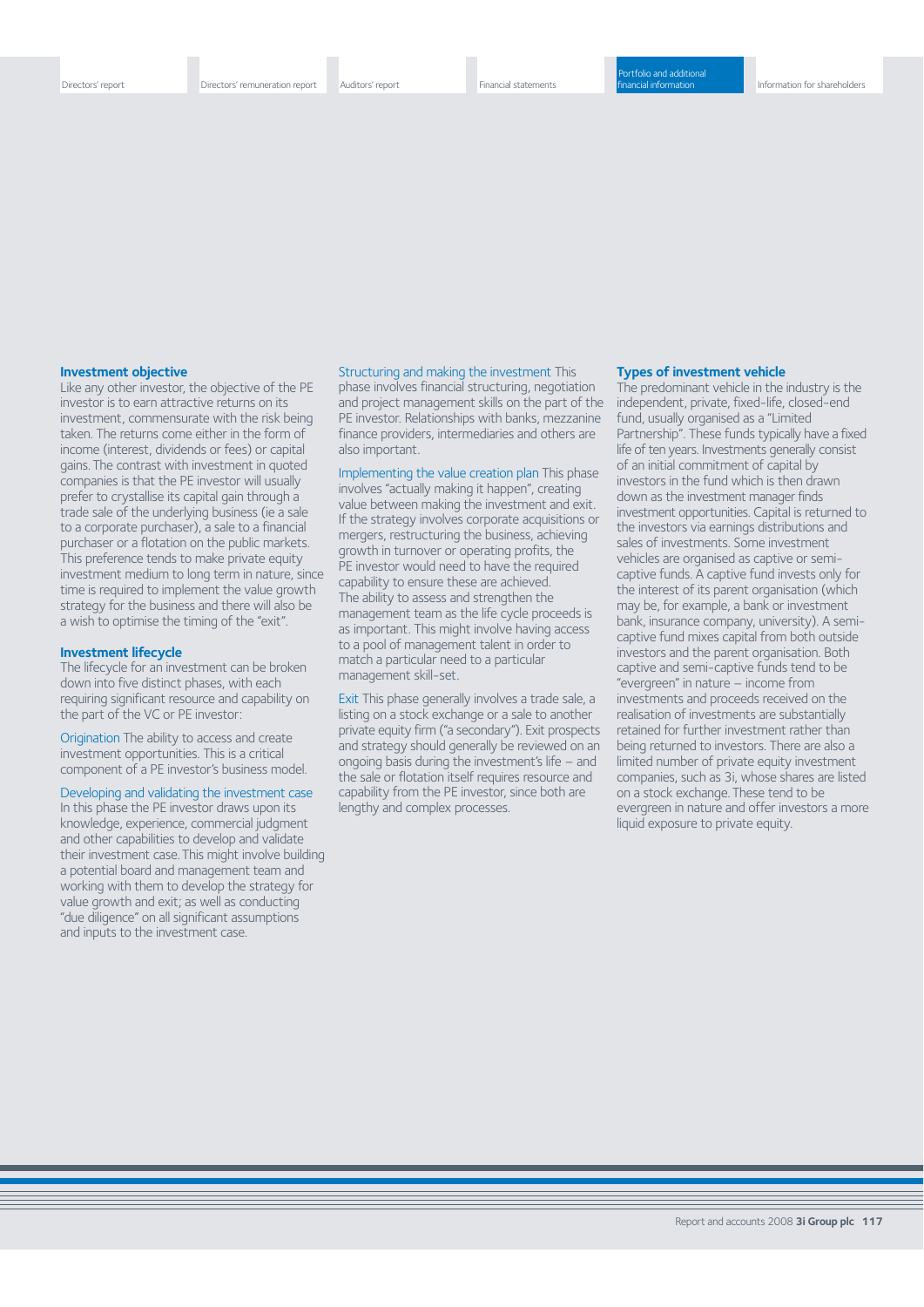# **Returns and IRRs – an explanation**

Our aim is to achieve consistent market-beating returns measured by using "cash-to-cash vintage year IRRs".

### **How does 3i's total return equate to the IRR measures?**

Total return is calculated as the gross portfolio return plus other fee income, less costs and net interest payable. Total return can be expressed as a quantum or as a percentage of opening shareholders' funds.

Gross portfolio return is made up of the income and value movement (both realised and unrealised) generated from our portfolio.

Costs include expenses and net carried interest payable.

The elements that make up the gross portfolio return are the same constituents used in an IRR calculation.

Gross portfolio return (stated as a percentage of opening portfolio value) will equate to an IRR measure over time. So, if 3i achieves 20% gross portfolio returns each year, the long-term IRR will also move to 20%.

### **What is total shareholder return?**

Total shareholder return is the change in share price over a period, plus dividends re-invested.

### **What is an IRR measure?**

The Internal Rate of Return ("IRR") is the interim return earned by 3i through investing in an asset from the date of initial investment up until the particular point in time at which it is calculated. The calculation uses monthly cash flows generated from the asset to work out the annualised effective compound rate of return. For assets that have yet to be sold, and therefore have not generated a final cash inflow from sale proceeds, the asset value at the date of calculation of the IRR is used to calculate the return. An IRR can apply to a single asset or a pool of assets (eg all new investments made in financial year 2008 can be pooled to calculate an IRR for vintage year 2008).

An IRR calculated using the current value of the asset as the terminal cash flow is called a Fund IRR. A cash-to-cash IRR does not include any terminal value for unsold assets and is a pure, more simple measure of cash invested compared to cash returned as it does not include any judgmental asset valuation for the unsold assets.

In the business line IRR tables included in the Business review, total investment represents all first and further investment in a vintage and investment in externally managed funds, while return flow consists of capital proceeds and income. Value remaining represents the value still held within the vintage's portfolio based on our latest valuation.

#### **What is a vintage and a vintage year?**

A vintage is a collection of assets in which 3i makes its first investment during a defined period of time. The most common time period measured in the private equity industry is a year. A vintage year at 3i includes all new investments made within our financial year, ie vintage year 2008 covers new investments made from 1 April 2007 to 31 March 2008.

### **Why does 3i track the performance of vintage years?**

Looking at the performance of a vintage enables 3i to assess the returns on pools of assets invested during a vintage year. It gives a measure of the performance of each year's investment activity in isolation.

It also allows an assessment of the return generated from assets over the length of time they are held, rather than just looking at the performance between the beginning and end of a financial year, which is shown in the annual total return statement. The annual total return analysis has limitations as a measure of longerterm performance, as it is only a representation of how the assets have performed in one financial year and is heavily influenced by the valuation of the asset at the beginning and end of the year. It does not show the evolution of how a vintage year is performing over time.

To achieve this longer-term measure of performance over time, the IRR is the standard measure used across the private equity industry.

### **What IRR measures does 3i use to assess the performance of a vintage?**

A cash-to-cash IRR cannot be meaningfully used to measure the performance of a vintage until the majority of assets in that vintage are realised. Therefore, 3i monitors the progress of each vintage and the evolution of the IRR using a combination of the Fund IRRs and the extent to which a vintage is realised, to assess the interim performance. Case A, depicted in chart 1, is an example to show the interim cash-to-cash IRR of an asset and clearly indicates why, during the holding period of an asset, the Fund IRR gives a more appropriate measure of performance.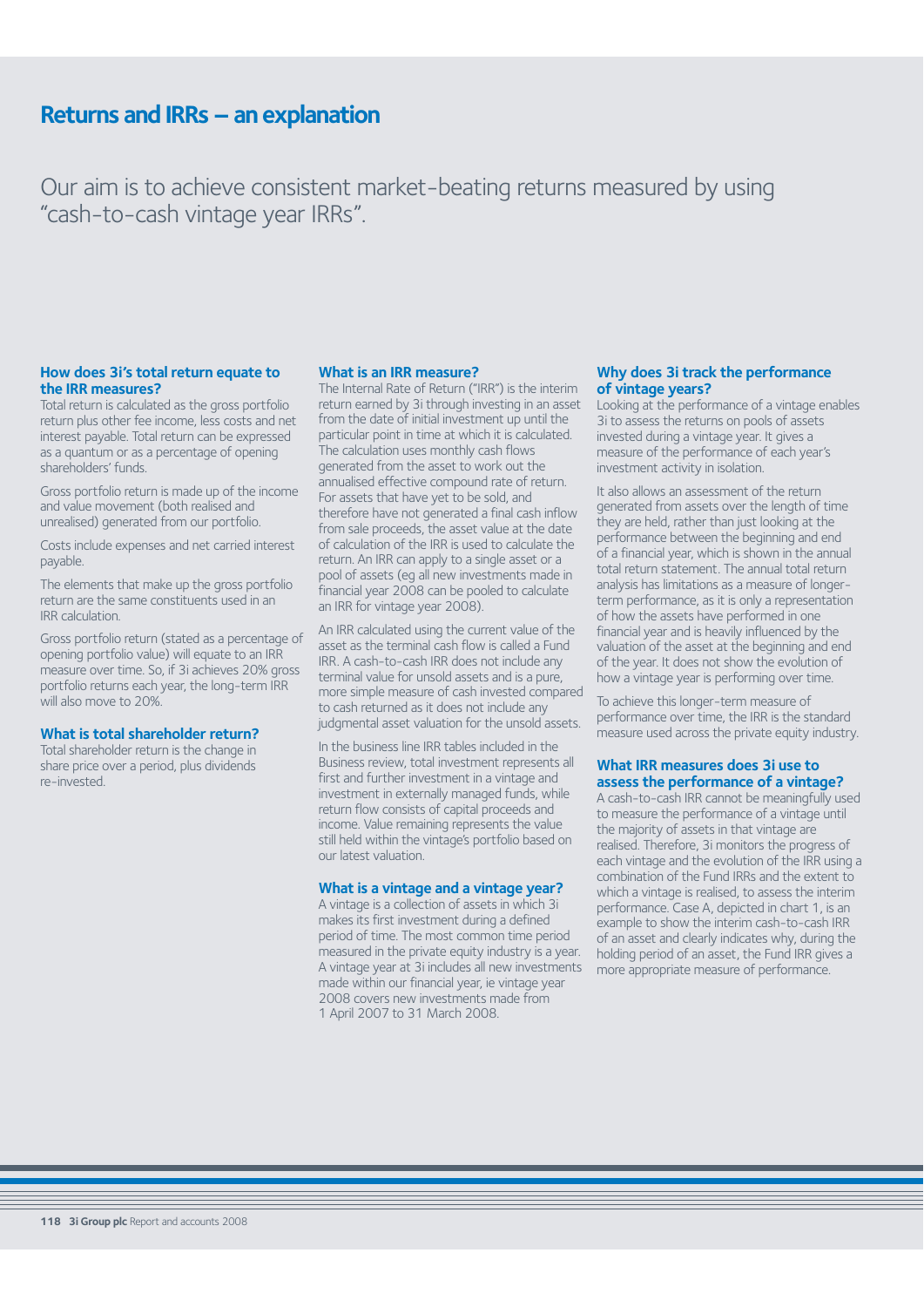### **Volatility, the portfolio effect and the holding period**

There will always be a range of IRRs achieved on each of the individual assets in each vintage year. However, when assets are pooled together, the portfolio effect will reduce this overall volatility in each vintage year. For example, the range of volatility expected in any one vintage year is +/-10% for Buyouts and, +/-7% for Growth Capital.

Across the cycle, the volatility is expected to average out at +/-5% for Buyouts and, +/-3% for Growth Capital.

A 3i vintage year is made up of many assets. All will have their own individual cash flows, holding periods and will be revalued at different times. After three years the maturity of a vintage tends to have developed enough for the Fund IRR to give a good indication of the final outcome. By seven years most vintage years will be largely realised.

#### **Tracking our progress**

To monitor a vintage year 3i uses a combination of Fund IRRs and money multiples. The Fund IRR gives a measure of performance and the money multiple shows how much cash has been returned compared to cost (eg Case  $A = 1.7x$ ) so that we can assess the extent to which that performance is "locked-in".

We have published the Fund IRRs for our long-established business lines within the Business review.

#### **Chart 1: IRR evolution**

- $\Box$  3i equity value uplift
- 3i equity cost
- **3** 3i shareholder loan



| Case A            |                          |       |                          |                 |
|-------------------|--------------------------|-------|--------------------------|-----------------|
| Investment        | (100)                    | $-$   |                          |                 |
| Yield             | $\overline{\phantom{a}}$ | 6.5   | 6.5                      | 6.5             |
| Value at year end | $\sim$                   | 130   | 135                      | $\qquad \qquad$ |
| Sale proceeds     | $-$                      | $-$   | $\overline{\phantom{a}}$ | 150             |
| Fund IRR          | 0%                       | 36%   | 22%                      | 20%             |
| Cash-to-cash IRR  | $(100\%)$                | (94%) | 71%)                     | 20%             |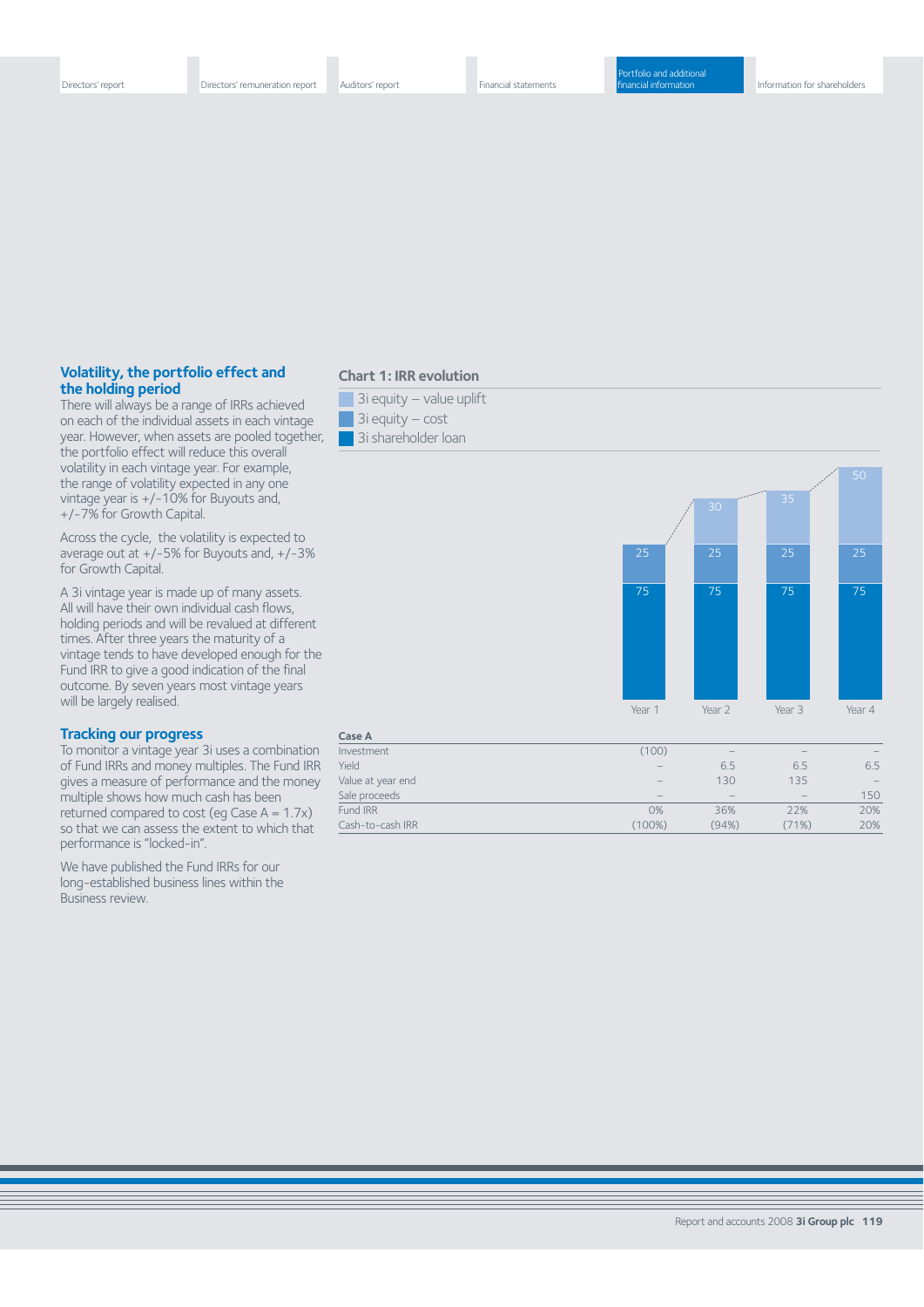## **Carried interest – an explanation**

Private equity firms ensure alignment between the interests of management teams and investors through a variety of mechanisms. A key financial mechanism is "carried interest" or "carry" and this is explained below.

#### **What is carried interest?**

Carried interest refers to the profits generated in a successful private equity fund that are received by the carried interest holders, and which typically amount to 20% of the net profit in the fund.

#### **Who is the carried interest holder?**

This is often the senior management team of the fund manager, but varies between private equity firms.

### **Where does the term carried interest come from?**

The investor who receives the carried interest is said to be carried by the other investors since they are willing to allocate up to 20% of their profits to the carried interest holder.

#### **How does carried interest ensure alignment of the parties in a private equity transaction?**

The main parties in a private equity transaction are the management team of the underlying company in which the fund is investing, the investors in the fund and those who manage the fund.

Management teams of companies backed with private equity are incentivised by the potential capital gain on their investment in the company. Investors in private equity funds benefit from the growth in value of these underlying companies.

Managers of the fund holding the carried interest benefit if the overall performance of the fund is successful.

### **When is carried interest paid and how is it calculated?**

Carried interest is usually based on the performance of the fund as a whole, but in some funds is paid on an investment-by-investment basis. Usually investors receive their initial capital back plus a "hurdle" to ensure a minimum level of return before any carried interest is paid.

Typically, this hurdle is based on the Internal Rate of Return ("IRR") of the fund since its inception – for more information on IRRs see page 118. An IRR-based hurdle is the most appropriate mechanism in the private equity industry due to the focus on cash-to-cash returns.

Once the hurdle has been met, most funds allocate cash flows above the hurdle disproportionately for a short period, known as the "catch up" phase, until the carried interest holder has received the right proportion of the overall profits in the fund.

#### **Why are investors in a private equity fund willing to forego as much as 20% of profit in carried interest?**

Generally investors value the alignment that carried interest provides.

Carried interest functions in a similar way to a performance fee. It is directly linked to the success of the investment fund and has the benefit to the investors of being measured on the cash returned to them rather than the value of the fund.

In return for paying carried interest, fund investors demand "active" management of their capital. Specifically, the fund manager will:

- invest fund investors' capital in high quality companies;
- develop and implement a value-creation strategy for each company in the portfolio;
- participate in the strategic and operational policy-making through board representation;
- earn an appropriate yield on the investment;
- and provide a profitable exit through a trade sale, IPO or refinancing.

#### **What other return does the fund manager receive?**

The fund will pay a priority profit share (often called the "management fee") to cover the costs of the fund manager. This is typically 1% to 2% of the investors' commitments to the fund annually.

### **Why does 3i have both carried interest receivable and carried interest payable?**

3i's carried interest receivable is due from the third-party funds that 3i manages. 3i has raised a succession of buyout funds, the most recent being Eurofund V, a  $\epsilon$ 5 billion mid-market fund, and this year a \$1.2 billion infrastructure fund to invest in the Indian market.

3i's carried interest payable is due to investment executives employed by 3i. Assets in a vintage are grouped together in pools (typically covering two years of investment), which are specific to a particular investment team. The executives in that team purchase the rights to the carried interest and, if the pool is profitable, they will receive an allocation of investment profits. 3i's internal carry schemes are structured in the same way as external funds, with similar terms and conditions. Approximately 94% of 3i's portfolio assets, measured by value at 31 March 2008, are within carried interest schemes.

Both carried interest receivable and payable are accrued in line with underlying realised and unrealised profits in the fund but cash payments are not made until the cash is returned to investors, as noted above.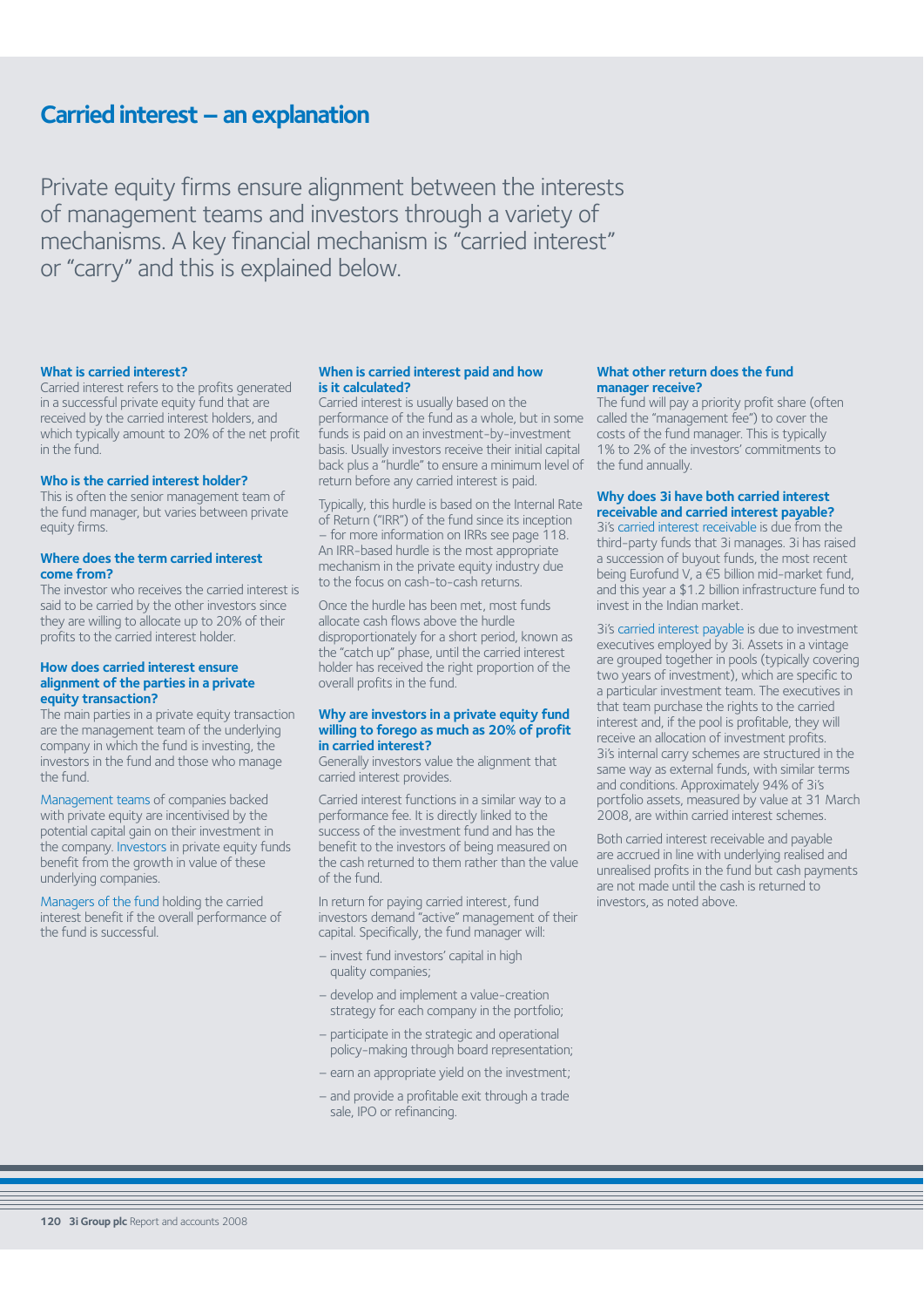As the level of carried interest receivable is related to the returns in 3i's co-investment funds, while the level of carried interest payable is related to the returns from 3i's own investments, carried interest receivable and payable are only indirectly related in 3i's accounts.

However in 3i's Buyout business line, there is a correlation between carried interest receivable and payable because investments in the same business are held both by the managed fund and held on 3i's own balance sheet.

#### **Why does 3i have co-investment arrangements alongside its carried interest schemes?**

In line with market practice, 3i requires those investment executives who acquire carried interest rights also to invest alongside 3i. The terms of these "co-investment" arrangements are changed from time to time but typically involve investment executives personally investing up to 2% of the total 3i and funds commitment to each new investment. Gains or losses from the co-investments accrue to the investment executives and provide further alignment with 3i and the fund investors.

### **How does 3i account for carried interest?**

3i accounts for carried interest on an accruals basis. As realisations are made and valuations are adjusted, 3i reviews the impact on each carry scheme in place and amends its carried interest accruals accordingly.

3i's accounting policy means that movements in gross portfolio return are fully reflected in the calculation of carried interest payable and receivable, ultimately reducing year-on-year volatility to 3i's total return.

### **Worked example**



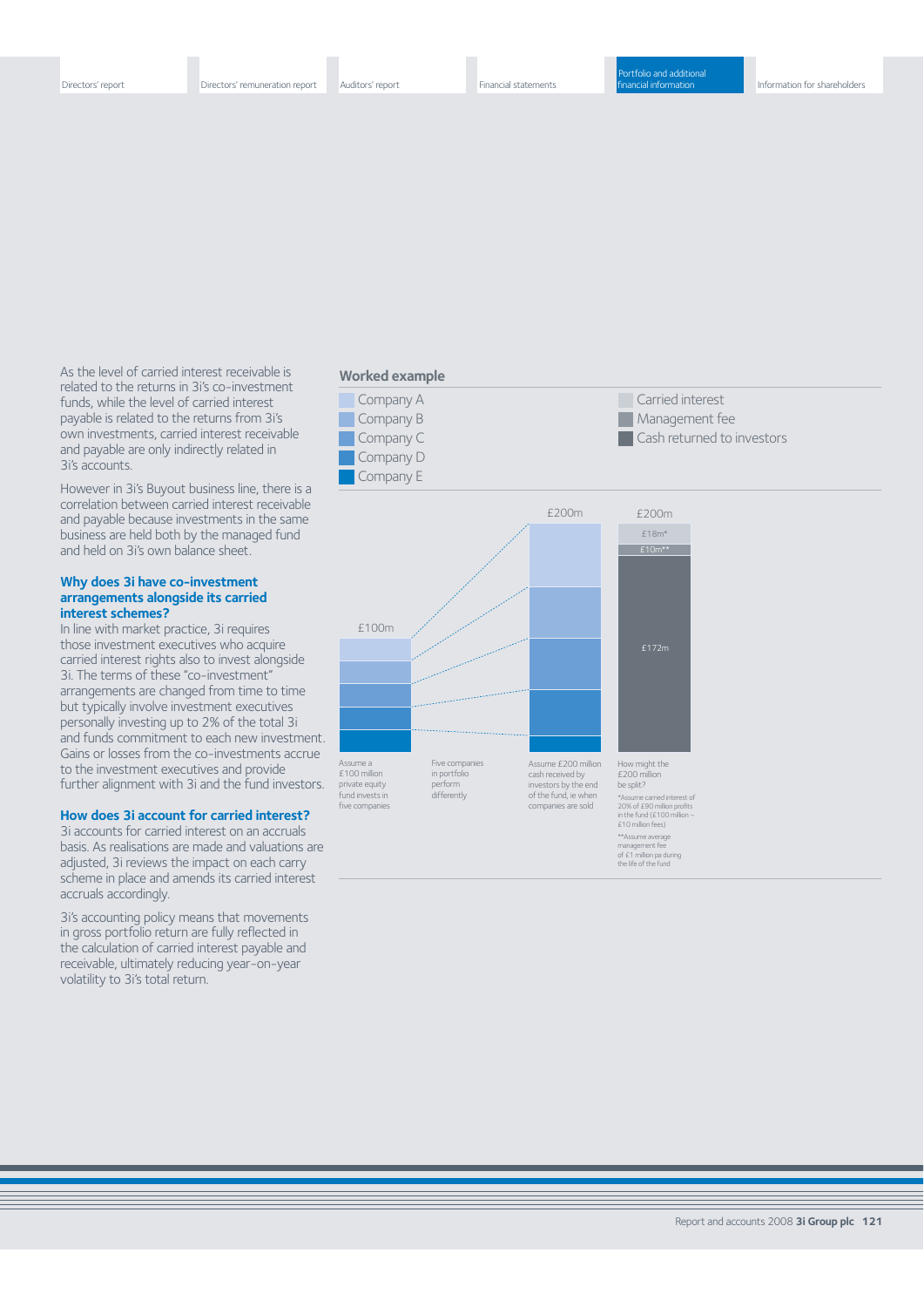## **3i and Transparency**

For over 60 years, 3i's objective has been to take an open and straightforward approach to doing business and describing what we do to those who have an interest.

## **Our track record**

Long before becoming a public company in 1994, 3i produced an annual report which went beyond what was required from a legal perspective. We do this because we think it is good for our business, especially as we have grown 3i internationally and in markets where the Private Equity model is less familiar. Once 3i became listed on the London Stock Exchange in July 1994, and shortly afterwards became a FTSE 100 company, its peer group consisted of other members of the FTSE 100 as well as PE firms. 3i is regularly ranked in surveys against these peers. At the UK 2007 Investor Relations Society Best Practice awards in April 2007, our 2006 Annual report was one of four short listed for the Best Annual report: Most effective communication FTSE 100 award. 3i's Corporate responsibility report for 2006 was awarded top place.

As the industry's profile increased, as PE became mainstream as an asset class for investors and as PE firms have bought larger businesses and businesses with a higher profile, the demand for greater transparency and public disclosure also increased.

In 2007, there was a considerable amount of press coverage in many countries about the role of Private Equity and in the UK there was a formal Treasury Select Committee Review. 3i played an active role in this debate and the Group's Chief Executive, Philip Yea, gave evidence at the committee with the heads of other leading Private Equity firms. During this review, 3i's 2007 Annual report was commended by the Chairman of the Treasury Select Committee, John McFall.

3i has also been very active in ensuring that there is comprehensive and timely information available online. According to IR WebReport's 2007 survey of 535 large-cap international companies, 3i's investor relations website www.3igroup.com - ranks fifth globally and second in the global Financials sector.

# **The Walker review**

The review by Sir David Walker in 2007, which produced "Guidelines for Disclosure and Transparency in Private Equity" in November 2007, was actively supported by 3i. 3i Group's Chairman Baroness Hogg was a member of the Review Group and Philip Yea, 3i's Chief Executive and Patrick Dunne, 3i's Communications Director were both members of the committee within the British Private Equity and Venture Capital Association ("BVCA") which proposed the review.

### **What was the Walker review?**

In response to the growing debate about the role of Private Equity in the UK, the BVCA suggested a review be conducted by Sir David Walker, the highly-respected City figure, to examine ways in which levels of disclosure in companies backed by the UK Private Equity industry could be improved.

Sir David, Senior Advisor at Morgan Stanley International (former Chairman of Morgan Stanley International, former Executive Director Bank of England, and former Chairman of the Securities and Investments Board) chaired an independent industry working group which was tasked with drawing up a voluntary code, addressing the levels of disclosure in the industry and how it should communicate with a wide range of stakeholders.

The working group recognised the very different types of investment and issues relating to different segments of the industry from small start-up financing to large buyouts. It also took account of the size of the portfolio companies concerned. It received support from across the industry.

The working group consulted widely and invited representations from within the private equity industry, with interested parties and among other financial institutions, pension funds and the investment community as well as more broadly portfolio companies, trade unions and employer representatives.

#### **How did 3i engage and input to the Walker process?**

3i engaged with the Walker process in a very active way through the BVCA Big Buy Out committee, through its own submission to the Working Group and through the input of Baroness Hogg and other senior executives at 3i. 3i also gave its support for the recommendations when they were published in November 2007.

#### **What were Sir David Walker's recommendations?**

Sir David Walker's recommendations with respect to reporting for Private Equity firms and their relevant portfolio companies were on a "comply or explain" basis. He also had a number of recommendations for the industry as a whole.

#### For Private Equity firms:

The guidelines apply exclusively to UK Private Equity firms authorised by the FSA, that are managing or advising funds that either own or control one or more UK companies.

The guidelines say that such Private Equity firms should produce an annual review, accessible via a website, which:

- communicates how the Private Equity practice fits into the firm and confirm that arrangements are in place to deal with conflicts of interest;
- provides some commentary on history, investment approach and investment holding periods;
- commits to conform to the guidelines on a "comply or explain" basis;
- provides details on the leadership of the UK firm and describes the UK firms meeting the portfolio criteria below; and
- provides a categorisation of the limited partners in its funds and follows established guidelines in reporting to their limited partners.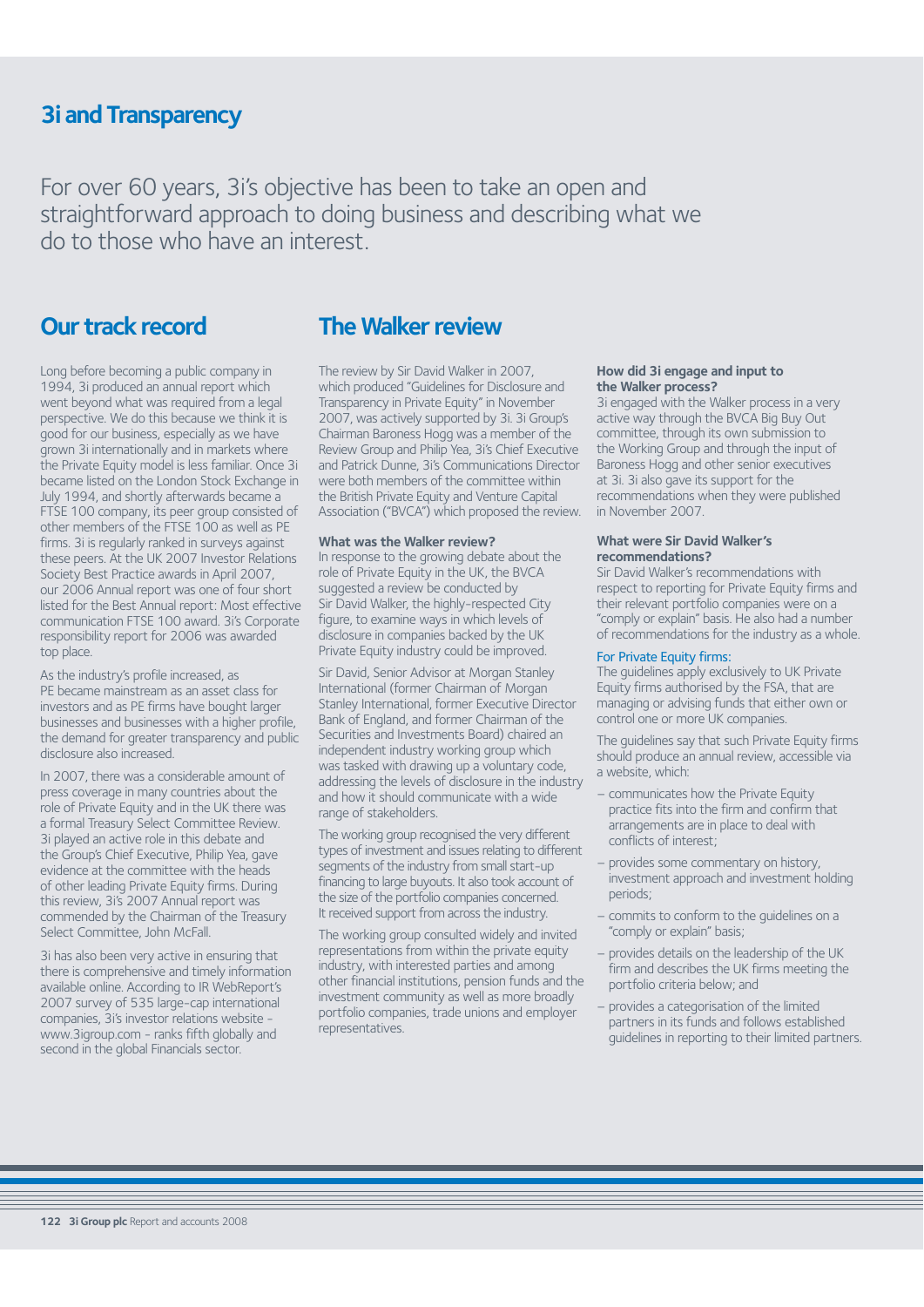

#### **So how does 3i measure up against the Walker guidelines?**

3i is fully compliant with the Walker guidelines.

#### As a Private Equity firm:

- 3i's annual and half-yearly reports are fully compliant;
- our 3i.com and 3igroup.com websites provide substantially more information than is required by the Walker guidelines;
- we have high levels of employee engagement. 92% of our staff took part in the latest staff survey and 3i exceeded 19 of the 20 Ipsos Mori Top Ten norms. Further information regarding employee engagement is provided in our Corporate responsibility report on page  $44$
- regular surveys of shareholders evidence strong satisfaction with the level and nature of communications;
- 3i has a well-developed approach to communicating with the LP investors in the funds which it manages or advises with a regular flow of information, as well as events and meetings. Investors are also encouraged to provide feedback;
- 3i's website 3i.com contains a large number of endorsements from the management teams of portfolio companies who work with 3i;
- regular surveys of journalists' views on the industry and on the Company undertaken by Ipsos Mori show high levels of trust in 3i and satisfaction with press communications;
- 3i has a well-developed compliance function which ensures that arrangements are in place to deal with conflicts of interest. As can be seen from our Risk management report on page 38, there is a formal Conflicts Committee which reports to our Operational Risk Committee; and
- 3i provides extensive information on the leadership of the UK firm and the Group as a whole.



### Portfolio companies:

3i has two portfolio companies which fit the Walker criteria for enhanced disclosure. These are Anglian Water Group Limited, an infrastructure investment, and Enterprise Group Holdings Limited, a mid-market Buyouts investment. Both of these companies were formerly public companies listed on the London Stock Exchange.

Anglian Water Group's year end is 31 March and its Annual report and accounts for the year to 31 March 2008 are expected to be published in June 2008 and expected to be fully Walker compliant. The company's website – www.awg.com – already contains a high level of disclosure.

Enterprise's year end is 31 December and its Annual report and accounts for the year to 31 December 2007 and website – www.enterprise.plc.uk – are fully Walker compliant.

This 3i Annual report also contains 15 detailed case studies comprising the two largest investments and the two largest realisations by value together with the next largest investments in the portfolio for our Buyouts, Growth Capital and Venture Capital business lines. Details of forty other large investments are also included in this report.

#### For Private Equity backed portfolio companies: The guidelines apply to portfolio companies which are:

- acquired by one or more private equity firms in a public-to-private transaction, where the market capitalisation together with the premium for acquisition of control was in excess of £300 million; and
- acquired by one or more private equity firms in a secondary or other non-market transaction, where the enterprise value at the time of the transaction was in excess of £500 million.

And, in each case, where more than 50% of the revenues were generated in the UK and UK employees totalled in excess of 1,000 full-time equivalents.

Portfolio companies meeting these criteria should publish annual reports and accounts on their websites within six months of the year end and include:

- the identity of the private equity fund or funds that own the company, the senior managers or advisers who have oversight of the fund or funds and detail on the composition of its board;
- a business review that substantially conforms to section 417 of the Companies Act 2006; and
- a financial review to cover risk management objectives and policies, including those relating to leverage.

Portfolio companies should also:

- publish a summary mid-year update no later than three months after mid-year; and
- provide data to the BVCA in support of its work in aggregating data for the industry as a whole.

#### For the industry as a whole:

- increase industry-wide reporting and intelligence and, in particular, to undertake rigorous evidence-based analysis of the economic impact of Private Equity activity; and
- establish a guidelines review and monitoring capability.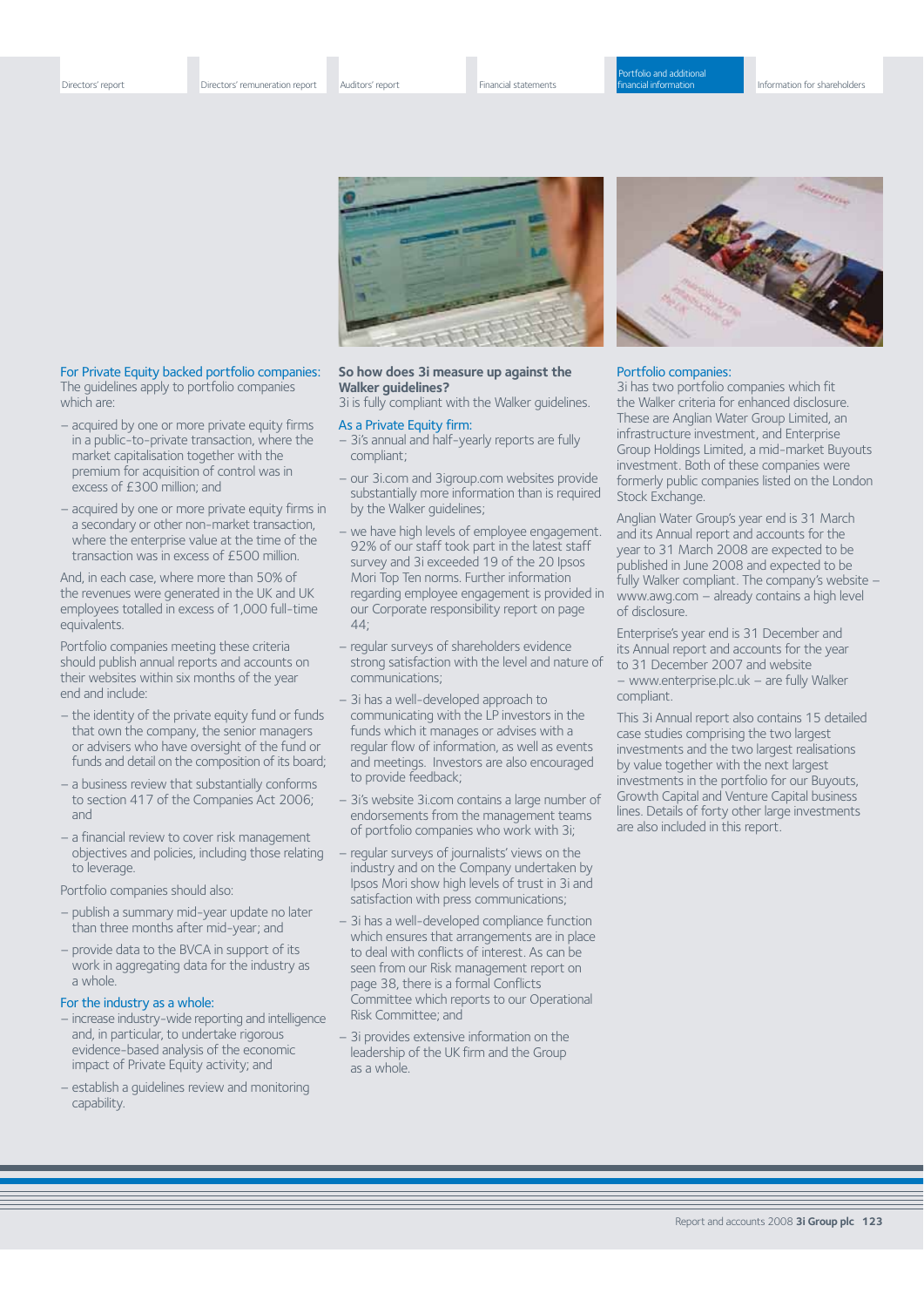# **Information for shareholders**

| <b>Financial calendar</b>            |               |
|--------------------------------------|---------------|
| Ex-dividend date                     | 18 June 2008  |
| Record date                          | 20 June 2008  |
| Annual General Meeting               | 9 July 2008   |
| Final dividend to be paid            | 18 July 2008  |
| Half-year results                    | November 2008 |
| Interim dividend expected to be paid | January 2009  |
|                                      |               |

#### **Information on ordinary shares**

| <b>Shareholder profile</b> Location of investors at 31 March 2008 |                    |
|-------------------------------------------------------------------|--------------------|
| UK (including retail shareholders)                                | 62.4%              |
| US.                                                               | 25.0%              |
| Continental Europe                                                | 10.8%              |
| Other international                                               | 1.8%               |
| Share price                                                       |                    |
| Share price at 31 March 2008                                      | 830.0p             |
| High during the year (21 May 2007)                                | 1,231.0p           |
| Low during the year (17 March 2008)                               | 733.5 <sub>p</sub> |
|                                                                   |                    |

#### **Balance analysis summary**

| Range                    | Number<br>of holdings<br>Individuals | Number<br>of holdings<br>Corporate<br>bodies | Balance as at<br>31 March 2008 | %      |
|--------------------------|--------------------------------------|----------------------------------------------|--------------------------------|--------|
| $1 - 1,000$              | 23.190                               | 1,911                                        | 9,876,257                      | 2.58   |
| $1,001 - 10,000$         | 3,300                                | 1.014                                        | 9,251,738                      | 2.42   |
| $10,001 - 100,000$       | 103                                  | 386                                          | 16,583,696                     | 4.33   |
| $100,001 - 1,000,000$    | 11                                   | 255                                          | 86,921,413                     | 22.71  |
| $1,000,001 - 10,000,000$ | $\circ$                              | 71                                           | 205,897,426                    | 53.80  |
| $10,000,001 -$ highest   | 0                                    | 4                                            | 54,210,564                     | 14.16  |
| Total                    | 26,604                               | 3,641                                        | 382,741,094                    | 100.00 |

The table above provides details of the number of shareholdings within each of the bands stated in the register of members at 31 March 2008.

# **Investor relations and general enquiries**

For all investor relations and general enquiries about 3i Group plc, including requests for further copies of the Report and accounts, please contact:

Group Communications 3i Group plc 16 Palace Street London SW1E 5JD Telephone +44 (0)20 7928 3131 Fax +44 (0)20 7928 0058 email ir@3igroup.com

or visit our investor relations website, www.3igroup.com, for full up-to-date investor relations information, including the latest share price, recent annual and half-yearly reports, results presentations and financial news.



#### **Electronic communications**

If you would prefer to receive shareholder communications electronically in future, including your annual and half-yearly reports and notices of meetings, please visit our Registrars' website at www.shareview.co.uk/clients/3isignup and follow the instructions there to register.

More general information on electronic communications may also be found on our website at www.3igroup.com/e-comms

#### **Registrars**

For shareholder administration enquiries, including changes of address, please contact:

Equiniti Limited Aspect House Spencer Road Lancing West Sussex BN99 6DA Telephone +44 (0)870 195 6310



Frequently used Registrars' forms may be found on our website at **www.3igroup.com/e-comms**

#### **3i Group plc**

Registered office: 16 Palace Street, London SW1E 5JD, UK

Registered in England No. 1142830

An investment company as defined by section 266 of the Companies Act 1985.

Designed and produced by **Radley Yeldar** (London) www.ry.com. Printed by **St Ives Westerham Press Ltd,** ISO14001, FSC certified and CarbonNeutral®.

The cover and pages 1 to 68 of this document are printed on ERA Silk paper. The paper contains 50% de-inked post-consumer waste and virgin wood fibre from well-managed forests independently certified according to the rules of the Forest Stewardship Council (FSC). It is manufactured at a mill that is certified to ISO14001 and EMAS environmental standards. The mill uses pulps that are elemental chlorine free (ECF) and the inks in printing this report are all vegetable-based.

Pages 69 to 124 of this document are printed on Take 2 Offset paper. This paper is made from 100% post consumer waste. It has been certified according to the rules of the Forest Stewardship Council (FSC) and it is produced at a mill that is certified to the ISO14001 environmental management standards.





**FSC** – Forest Stewardship Council. This ensures there is an audited chain of custody from the tree in the wellmanaged forest through to the finished document in the printing factory.

**ISO 14001** – A pattern of control for an environmental management system against which an organisation can be credited by a third party.

The  $CO<sub>2</sub>$  emissions produced from the production and distribution of our Annual report and accounts 2007 have been neutralised through a renewable energy project in China. **CarbonNeutral**® publication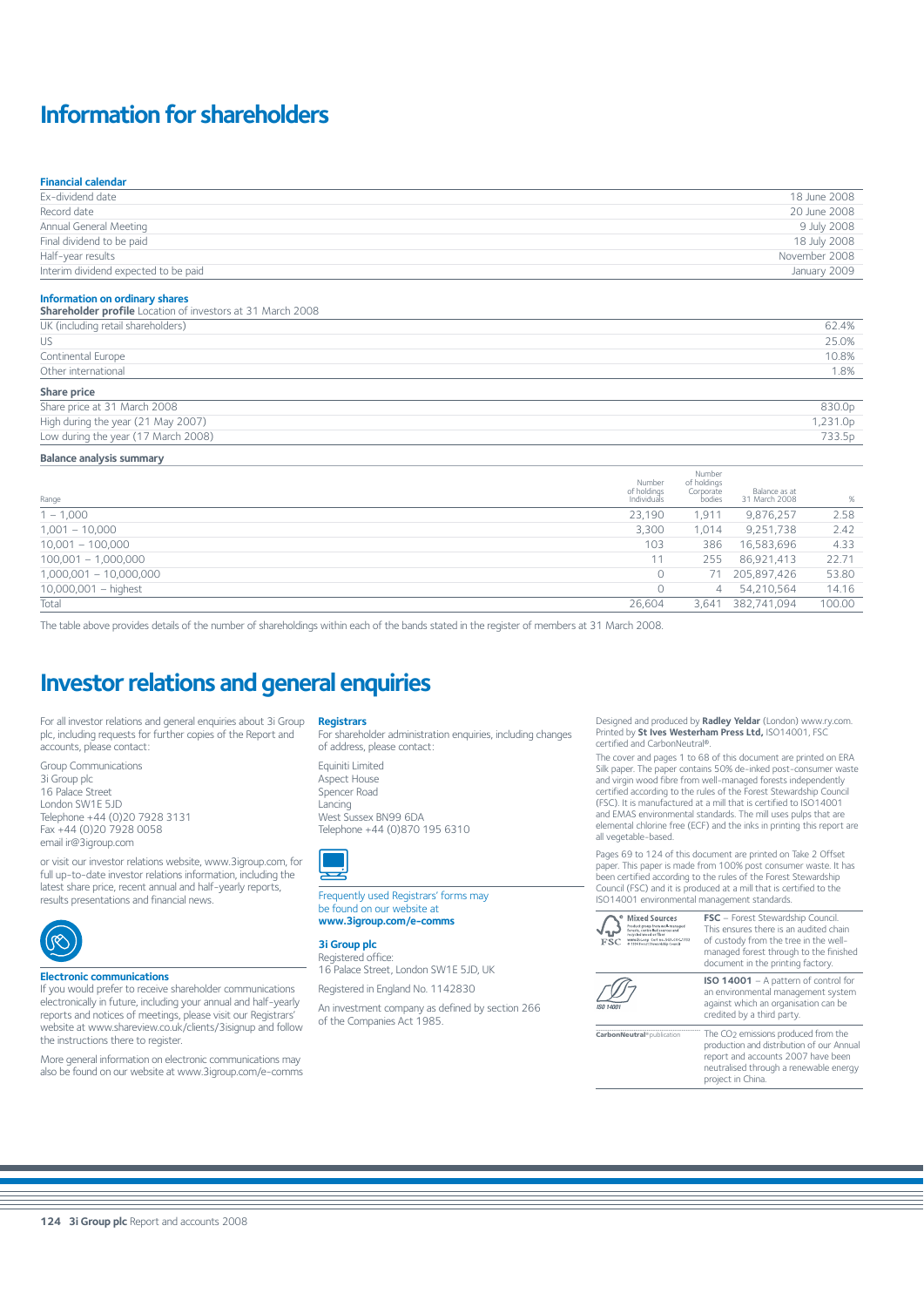# **Investor relations website – 3igroup.com**

www.3igroup.com is 3i Group's dedicated investor relations website, providing convenient access to online annual and half-yearly reports and presentations, as well as 3i's latest deal and financial news (with RSS feeds and an alert service) and a debt section. Our financial calendar and results day centre (including webcasts), historic AGM and dividend information are also on the site.

Shareholders will find tools such as share price charting, a Blackberry share price service, calculators, frequently used Registrars' forms and a dedicated email address for investor relations enquiries (ir@3igroup.com) on www.3igroup.com.

## Home page: www.3igroup.com/shareholders/ Share price look-up and calculator: www.3igroup.com/shareholders/shareinfo/calculator/ Results day centre: www.3igroup.com/shareholders/presreports/ Online Report and accounts: www.3igroup.com/shareholders/presreports/ reports/